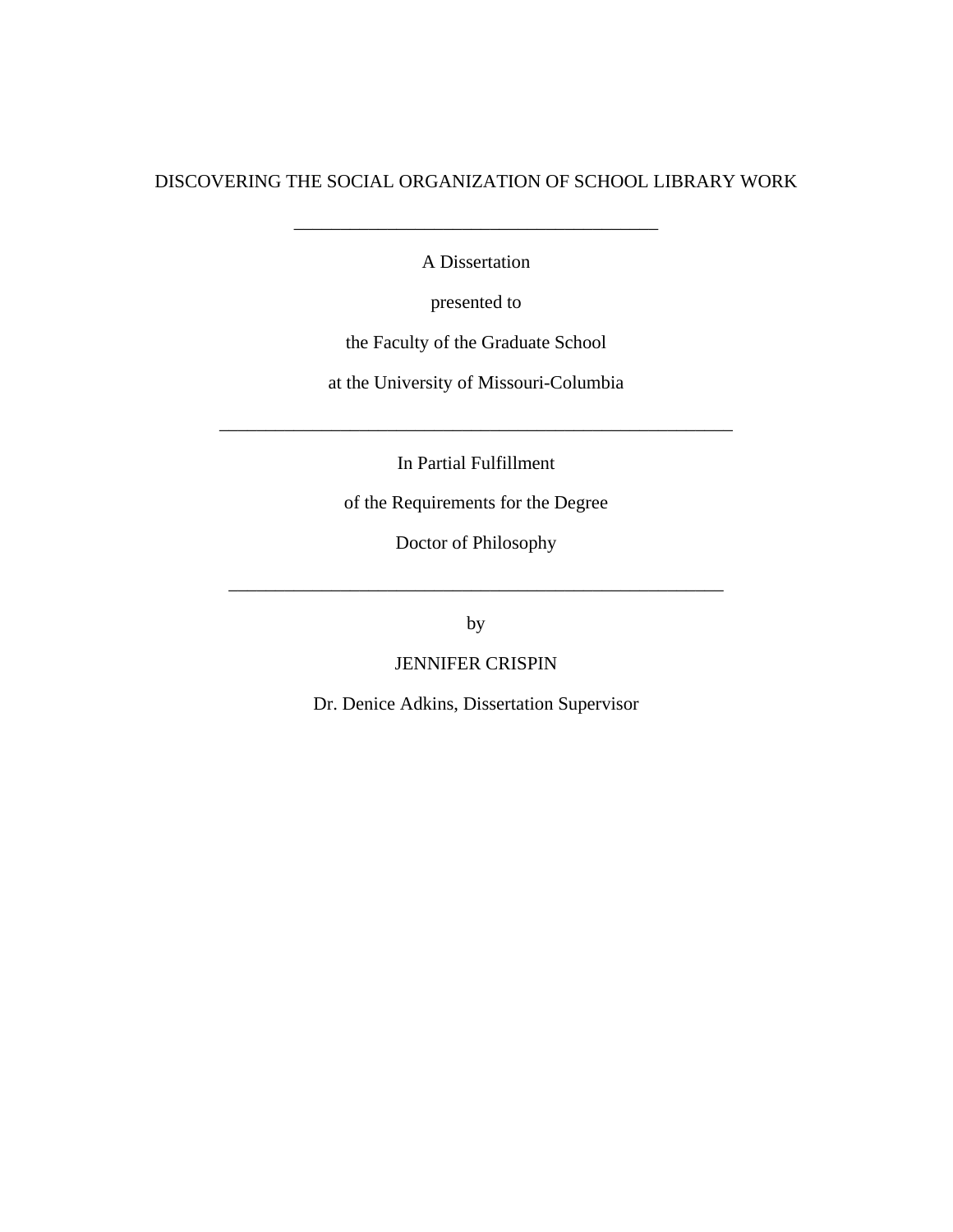The undersigned, appointed by the dean of the Graduate School, have examined the dissertation entitled

DISCOVERING THE SOCIAL ORGANIZATION OF SCHOOL LIBRARY WORK

presented by Jennifer Crispin,

a candidate for the degree of doctor of philosophy,

and hereby certify that, in their opinion, it is worthy of acceptance.

Professor Denice Adkins

Professor Linda Esser

Professor John Budd

Professor Carol Gilles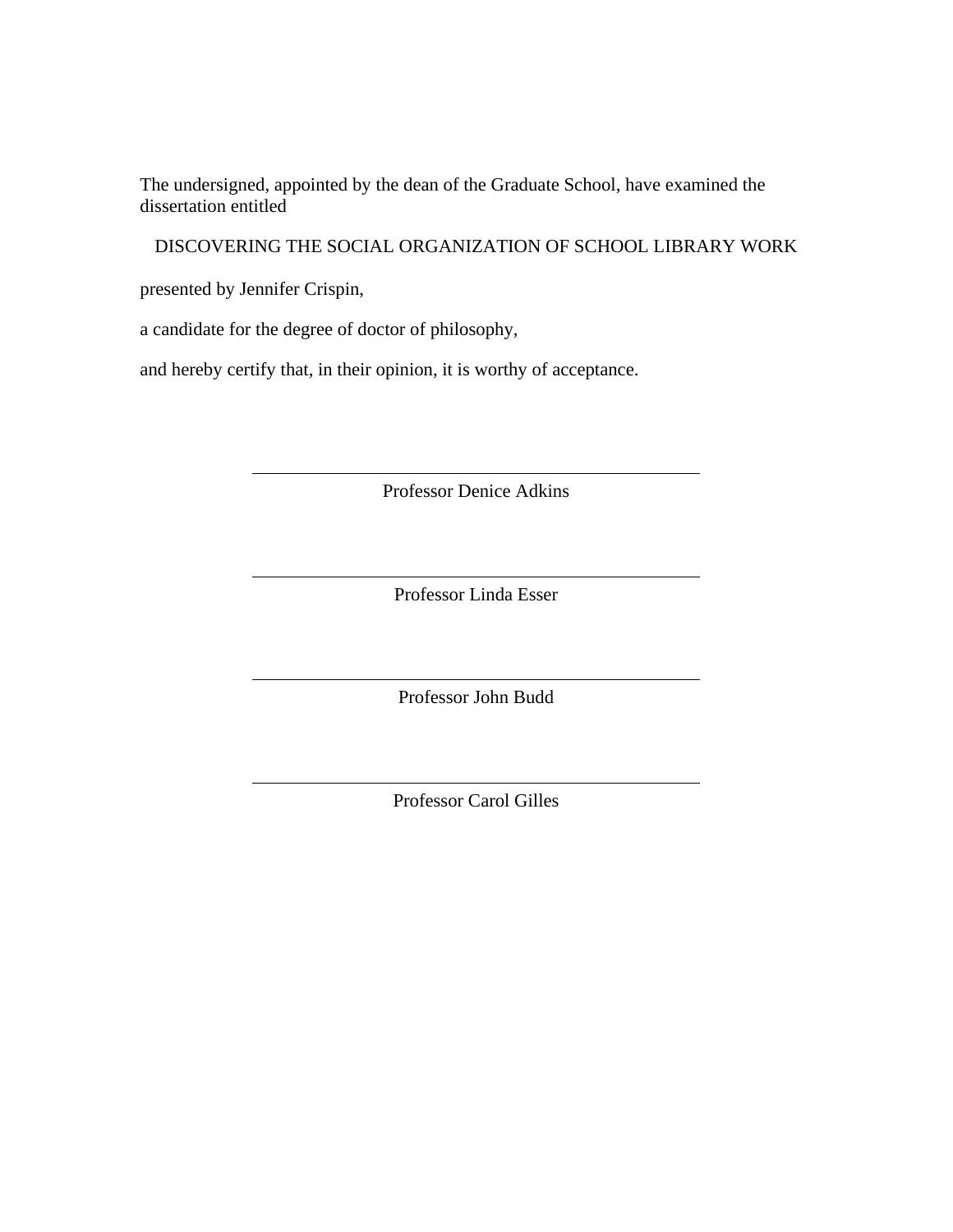For Nico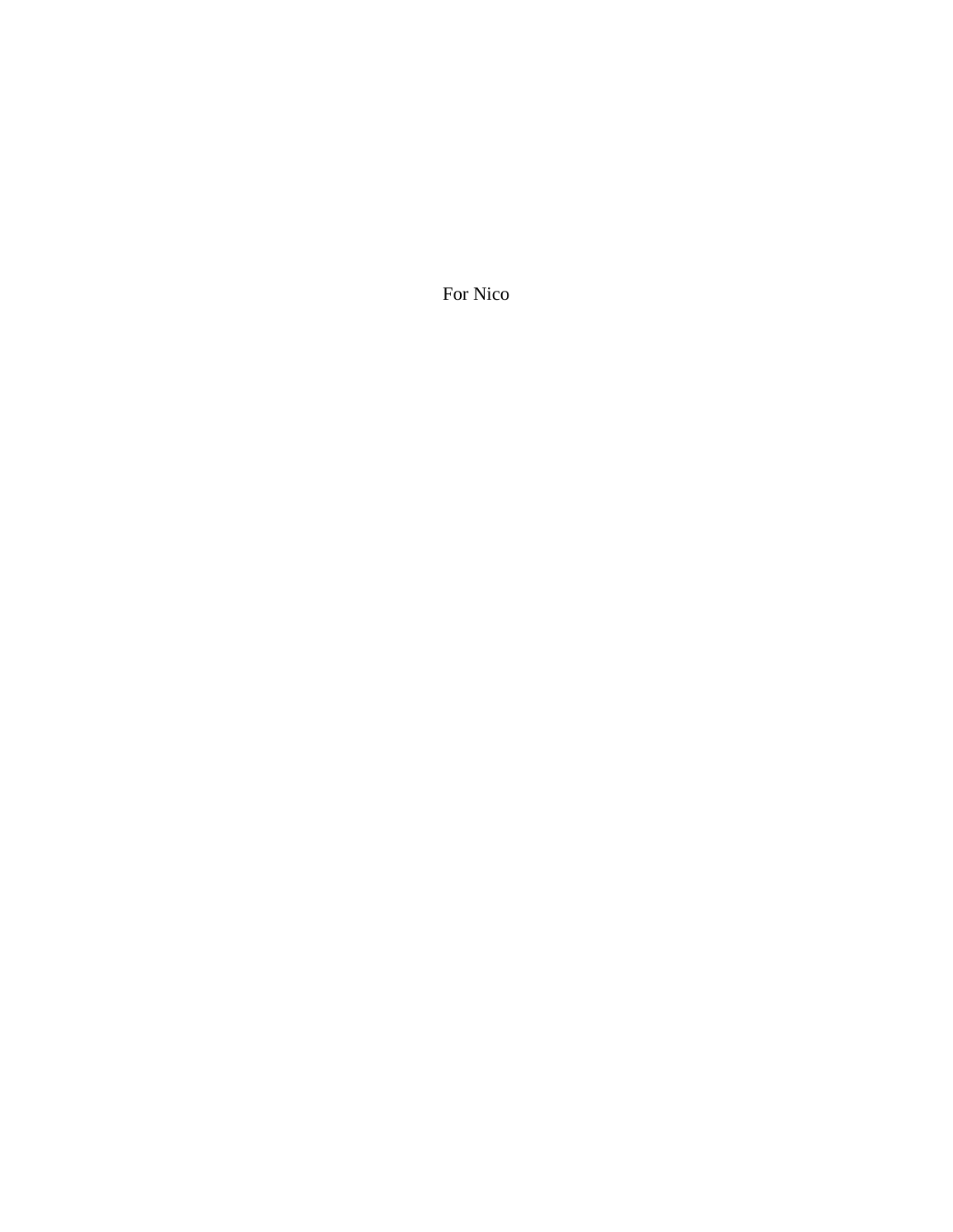# **ACKNOWLEDGEMENTS**

I would like to thank Lisa Hussey and Diane Velasquez, who paved the way in our program; Heather Hill and Jenny Bossaller, who made me realize it was possible to be successful at this even when swimming against the tide; Brooke Shannon, who brightened things up and challenged my thinking; and Angie Sample, Borchuluun Yadamsuren, Anindita Paul, Musa Olaka, Xin Wang, Jiazhen Wang, and Sean Burns, my fellow travelers. Huge thanks also go to Amy Adam, Kylee Rooney, Diane Vacca, Toni Milstead, and Erica Jobe. Without you, nothing would get done!

I thank Sherry Crow, who came along right when I needed you. Thanks for listening!

I thank Charley Seavey, who convinced me to do this thing.

I thank Judy Richey, Rachel Fleming, and Rory Segety. Many of the ideas in this work took root during our long conversations at the Reflector.

An important part of writing a dissertation is putting together a good committee. I had one of the best. Thank you to Linda Esser, Denice Adkins, John Budd, and Carol Gilles for your thoughtful comments and questions. Thank you especially to Denice Adkins for patiently working with me until this made sense.

Everyone has a special teacher or two who made a difference for them. Mine were Seymour "Sy" Hakim and Virginia "Ginny" Russell. Thank you for believing in me, even when I didn't. I wouldn't be where I am if it weren't for you.

A very special thanks to Eliza, Rosie, and Charlotte for welcoming me into your work place and sharing your thoughts with me. I owe you chocolate!

ii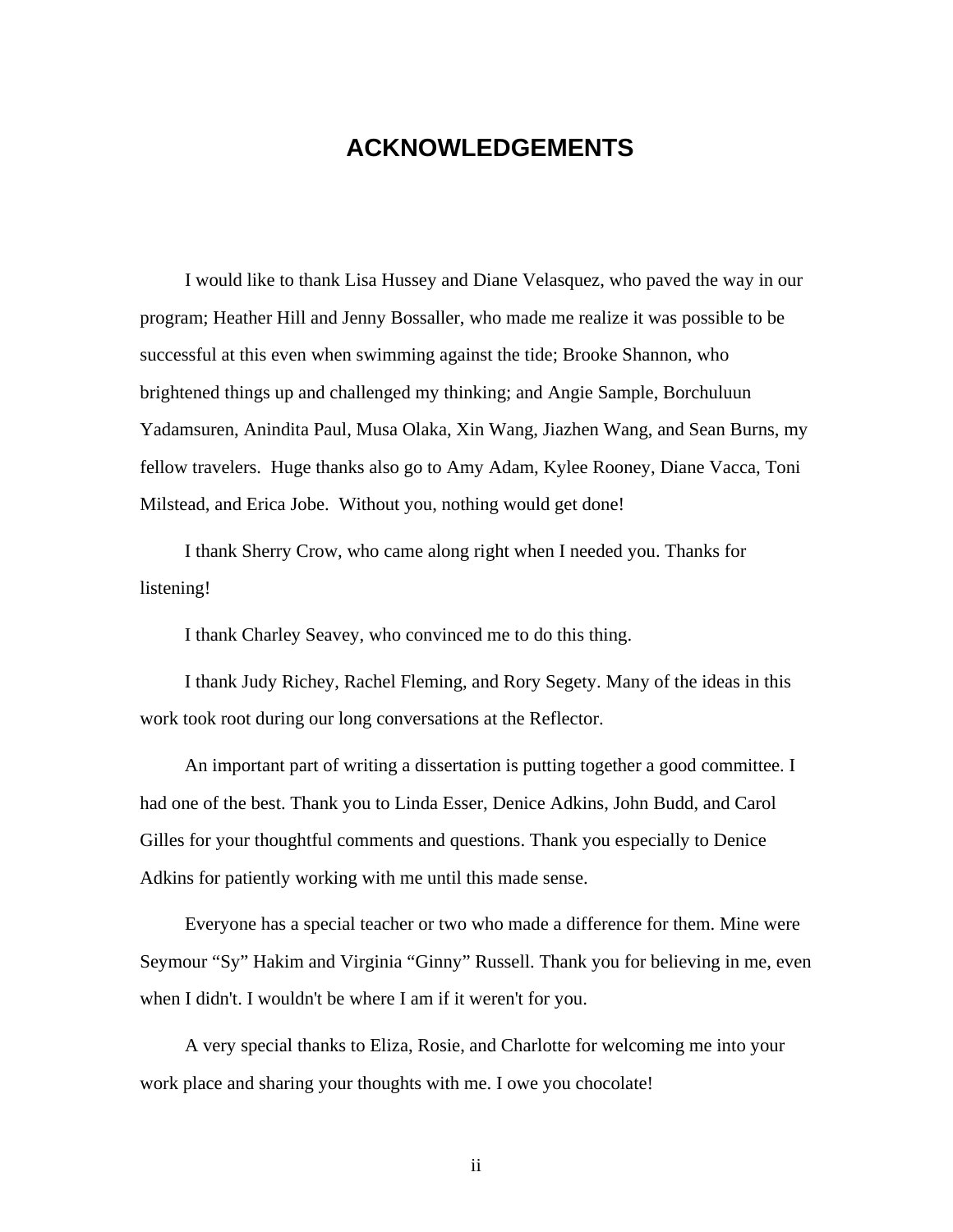I would not have made it through this without my family. Nico, you have been so patient with me, and John, you have taken such good care of me! Lucas, you gave me baby smiles just when I needed them. I love you all!

This dissertation was supported by the Eugene Garfield Doctoral Dissertation Fellowship from Beta Phi Mu. Thank you so much for your support.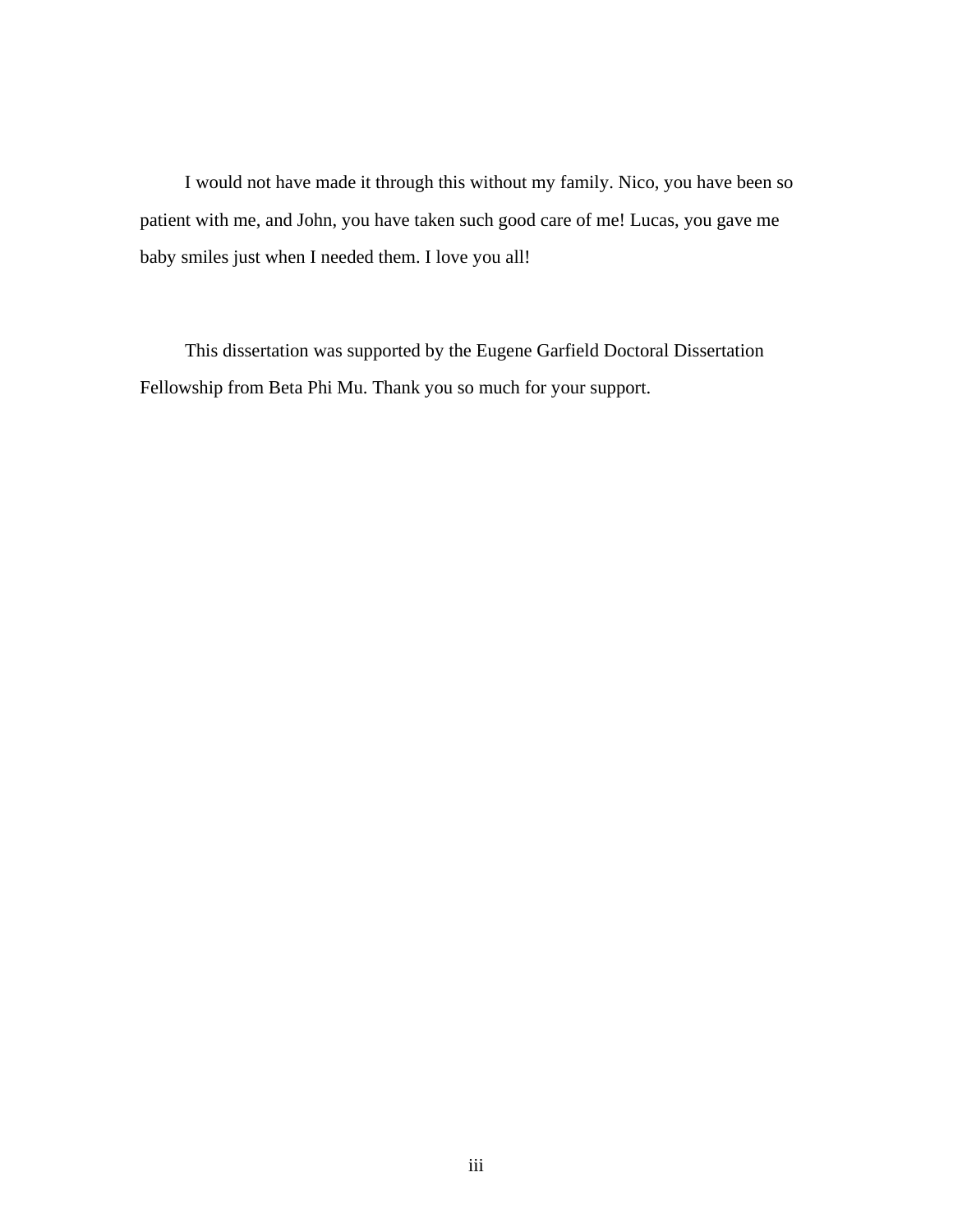# **TABLE OF CONTENTS**

| Chapter 1 Problematizing School Library Work (Introduction and Rationale) 3 |
|-----------------------------------------------------------------------------|
|                                                                             |
|                                                                             |
|                                                                             |
|                                                                             |
|                                                                             |
|                                                                             |
|                                                                             |
|                                                                             |
|                                                                             |
|                                                                             |
|                                                                             |
|                                                                             |
|                                                                             |
|                                                                             |
|                                                                             |
|                                                                             |
|                                                                             |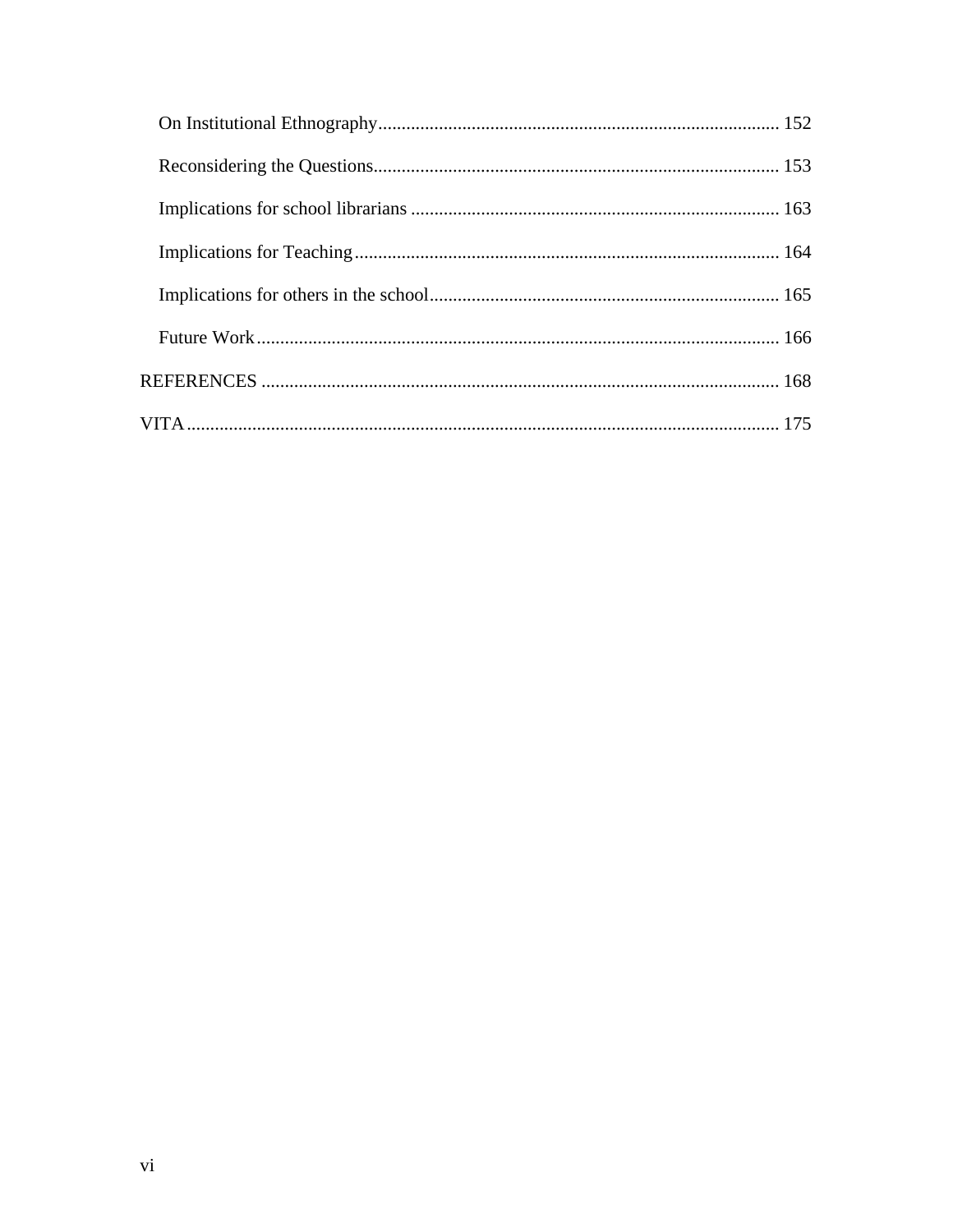# **ABSTRACT**

The research examines how school library work is socially organized and how social organization affects cooperation with teachers and others in the school. The researcher uses the institutional ethnography frame of inquiry, providing a way of looking at the role and function of the school librarian/ school media specialist as socially-organized and institutionally-oriented. Using ethnographic data gathering techniques of interviews, participant-observation, and textual analysis in a middle school in the Midwestern United States, the researcher describes social organization of school library work in the categories of collaboration, technology, and access. Viewing school library work through the institutional ethnography frame of reference reveals how powerless media specialists and teachers can be—how the structures that are supposed to make the non-instructional and disciplinary parts of their work easier consume their time and affect their interactions with students.

In an apparently uncertain economic climate, where libraries face closure due to state, city, and school district budget problems the existence of a library in the school becomes even more vital, both to provide access to information to young people and to keep the ideal of the library present in their experience. The visibility of the library and the librarian is also vital. People who make decisions about funding need to know who the librarian is and what he or she contributes. Institutional ethnography shows people where the work is, especially the work that is not recognized in the official institutional discourse. With the knowledge of how the work is shaped, school librarians can get a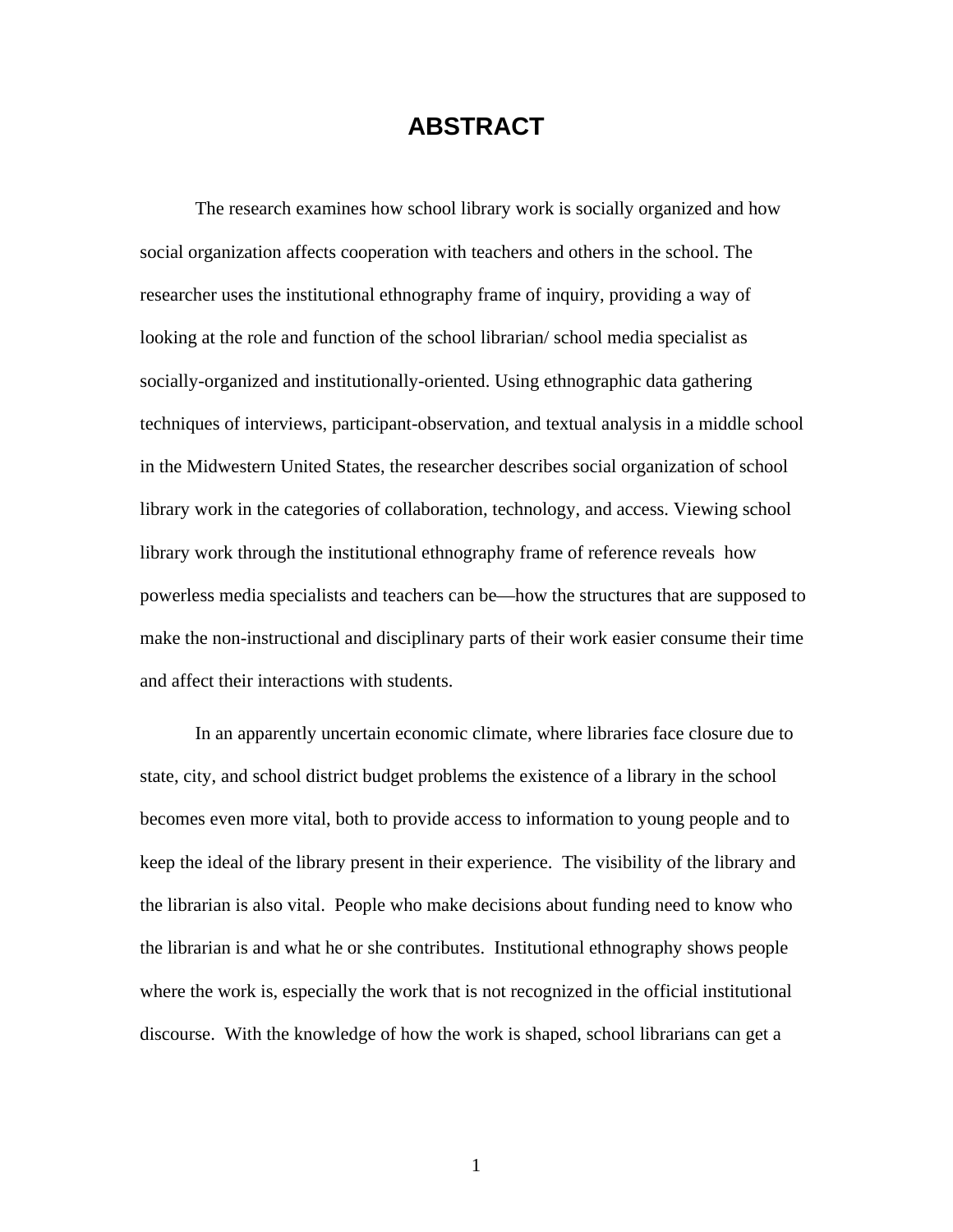clearer view of how to work within the institution to achieve the goals of librarianship: providing physical and intellectual access to information.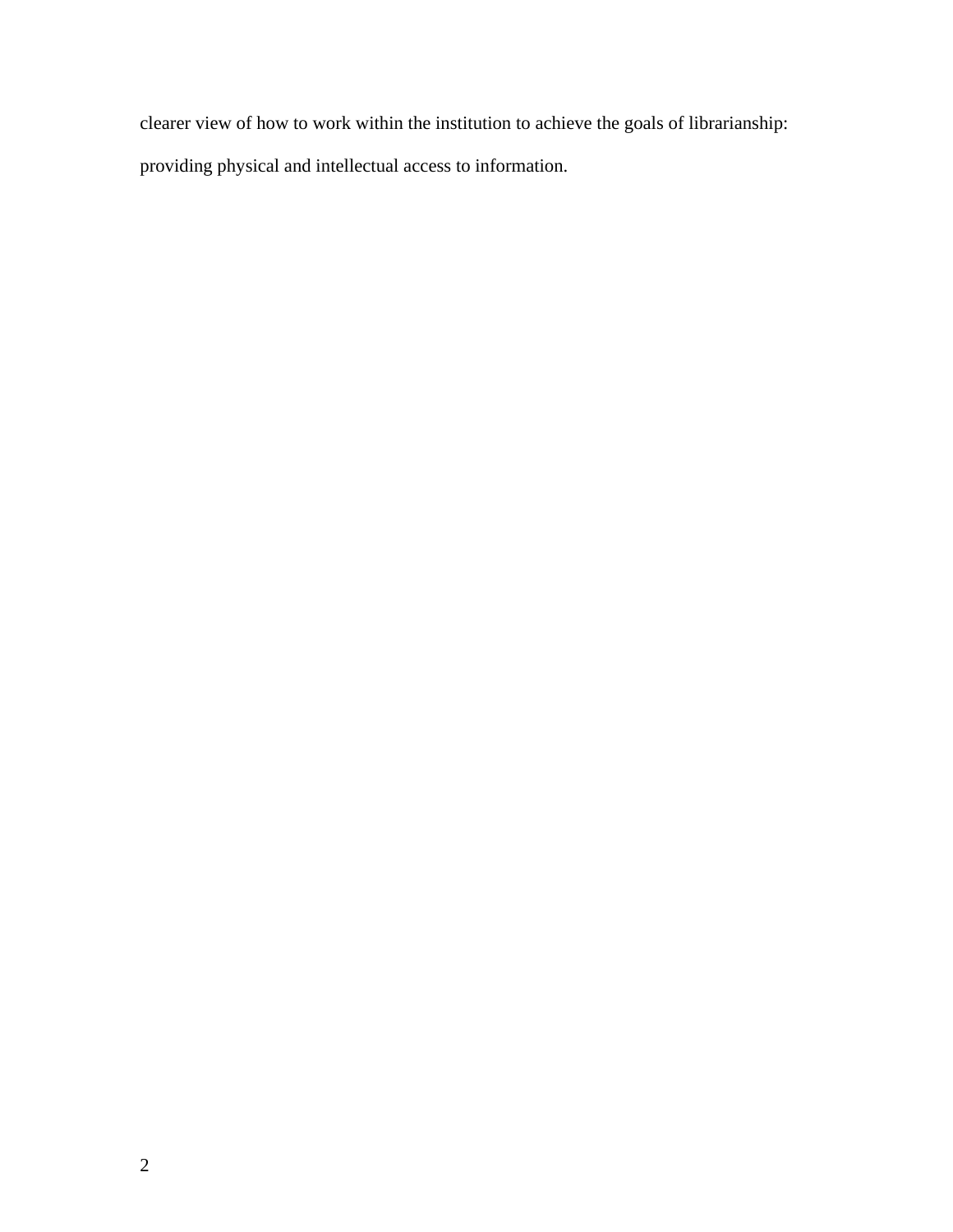# **Chapter 1 Problematizing School Library Work**

# **(Introduction and Rationale)**

### **Introduction**

School libraries and school librarians help children learn how to access, evaluate, manipulate, and create information, along with giving children an experiential model of what a library is supposed to be. For many young people, the school media center is the only library to which they have regular access. In addition to its potential importance in literacy, the media center as an institution plays a role in shaping a young person's perspective and understanding of what a library is. The media center can shape young people's expectations of library services and of their rights to access information. The school librarian (media specialist) can shape a young person's understanding of what to expect from a librarian. These young people will soon become adults— parents, workers, politicians, and taxpayers—making important decisions about education and school libraries and they will take with them what they learned in school. It has been acknowledged that administrators base their perceptions and expectations for library media specialists on previous experiences as administrators, teachers, and even students (Alexander, Smith, & Carey, 2003; Church, 2008; Hartzell, 2002; Neuman, 2003)

The library as an institution is in trouble. At the time of this writing, the state of Pennsylvania and the city of Philadelphia were threatening to close all public libraries in Philadelphia to save money (Greenwood, 2009). As other cities and states face budget crises, managers look to public, school, and university libraries as a place to cut budgets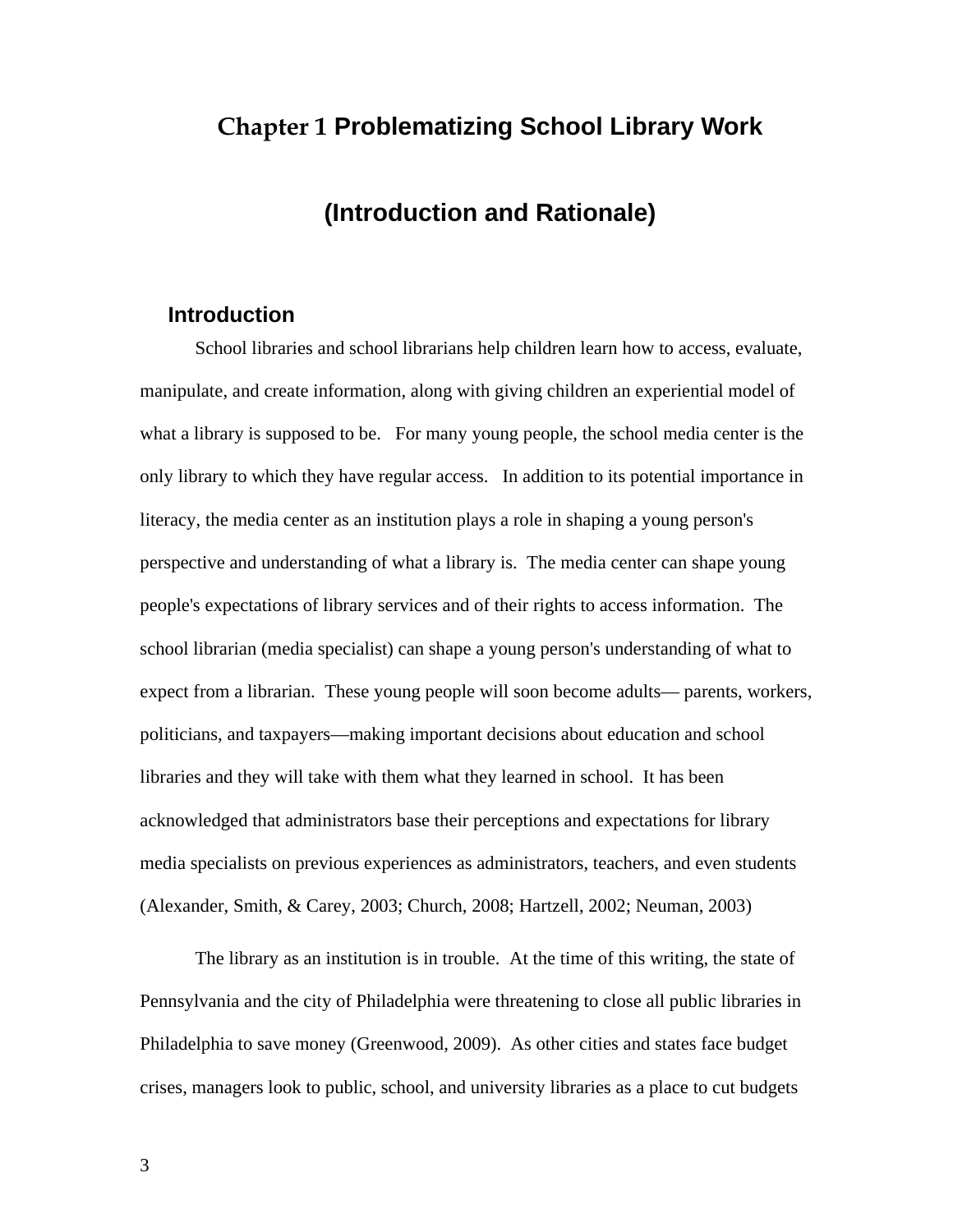(Eberhart, 2008; Flagg, 2009; Goldberg & Eberhart, 2007; Kniffel & Bailey Jr, 2009; Oder, Blumenstein, Fialkoff, Hadro, & Lau-Whelan, 2009; Oder, Blumenstein, & Hadro, 2009; "Trenton Library," 2008). School districts cut certified librarian positions (Ewbank, 2008). Librarians who are fortunate enough to keep their jobs often split their work week between two or more school buildings. Some districts have clerks or parents with no library training running the media center (Barack, 2005).

These are distressing developments for those who believe the library is a public good and that access to library services and materials help people develop literacy skills that are important for having a voice in civic society. Access to library services and materials means more than merely being able to go into a room full of books and check some out. Access to library services and materials includes having access to a librarian's skills and knowledge about finding, organizing, and evaluating information, having a developmentally appropriate materials collection organized in a logical and consistent way that facilitates information retrieval, and having a physical space for studying and exploring new ideas. In a school setting, this also includes having a collection that supports the school's curriculum. The library, public or school, can help level the playing field for people who cannot afford to buy their own materials and it can broaden the horizons of those who can. Literacy researchers and teachers such as Stephen Krashen and Kelly Gallagher emphasize the importance of "free voluntary reading" and a print-rich environment for increasing literacy (Krashen, 2004, p. 1). The school media center might be the only large collection of books a young person has regular access to, so it plays a key role in providing access to information (Krashen, 2004).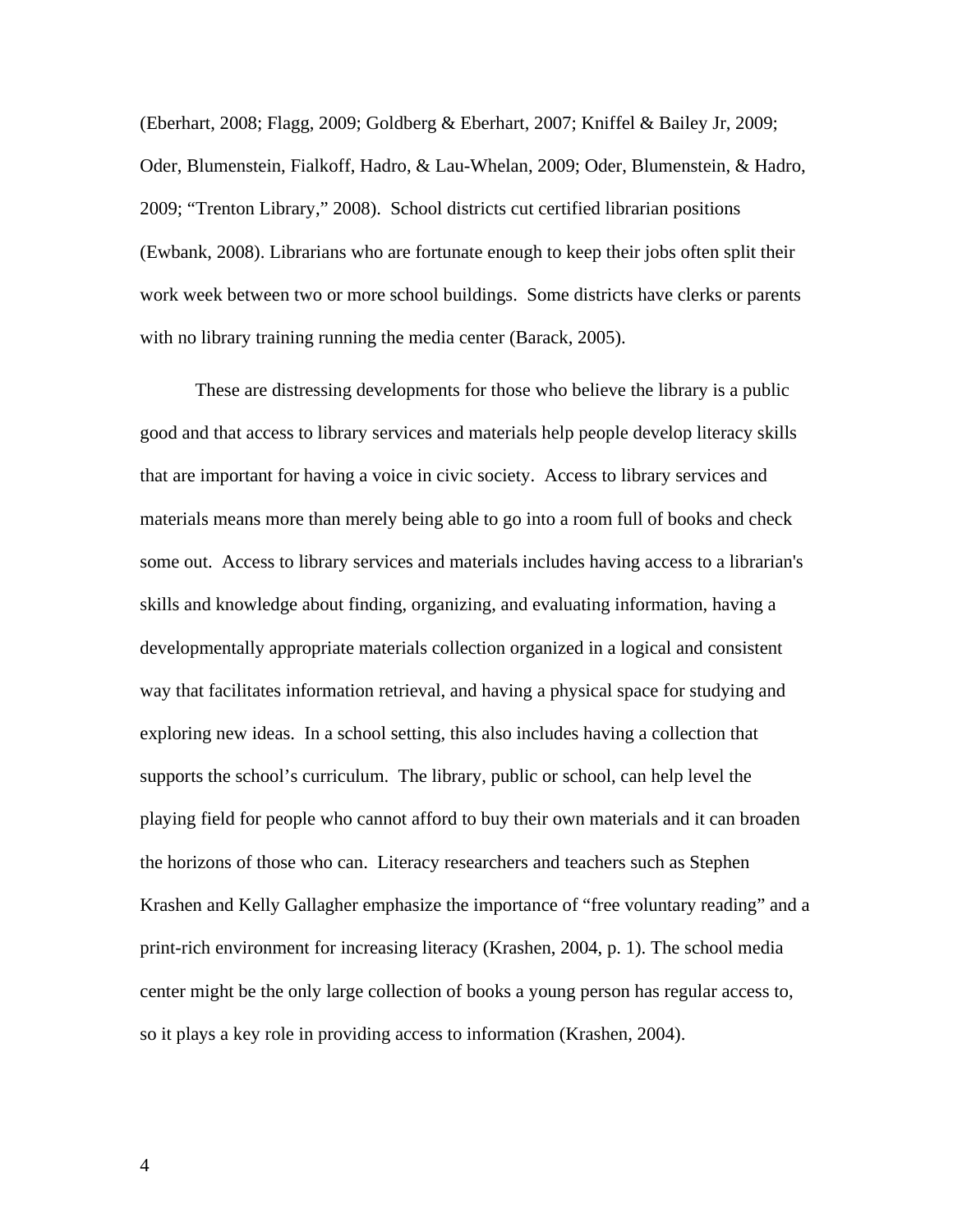With a school librarian's expertise in collection development and pedagogical knowledge, the school library should be a much more recognized resource for literacy efforts. As of a 2006 School Library Journal survey (Thomas, 2006), 24 states required the school librarian to be a certified teacher, while seven also required classroom teaching experience. Even so, the school librarian is often not seen as a literacy resource in the school (Sen, Burns, & Miller, 2009).

Library and school library advocates look for ways to enhance the position of the library in education, but knowledge of school library work tends to come from a prescriptive and normative stance, rather than a standpoint of understanding what school librarians do. The published literature enthusiastically prescribes a specific collaborative role for the school librarian without taking into account the culture of the school and of education and without taking into account much of the daily work of the school librarian.

Earlier in this decade, Neuman asserted that the key research questions in contemporary school librarianship relate more to how students use electronic resources and how effective standards are (2003), but those questions gloss over elements of school library work that have unintended and unexamined effects. Those questions assume students have unimpeded access to the media center and to contemporary technology. Factors that affect school library work affect student access to materials and information.

The role of a school librarian is a topic of much interest in school library literature. As discussed in Chapter Two, the role as represented in the literature appears different from the role observed in individual media centers. Much of the best-known research comes from outside the daily lived experiences of librarians. Researchers are either no longer in the media center on a regular basis or never have been media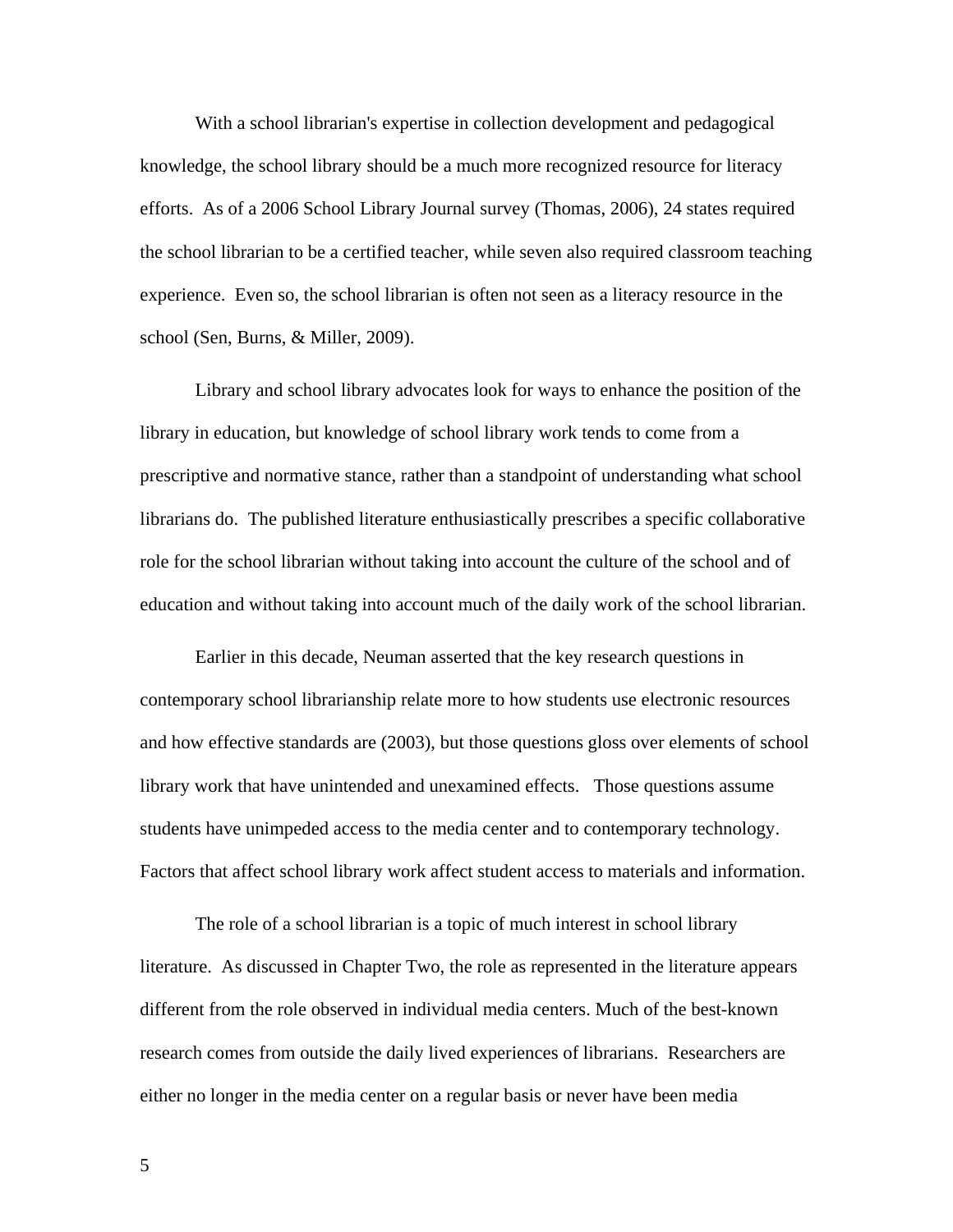specialists. The research is carried out from a distance and observations focus on specific phenomena, such as students' use of databases (Hirsh, 1999). These types of research contribute valuable information to the field, but the knowledge contributed misses some important aspects of how the actual work life of school librarians is shaped.

Practicing school librarians tend to publish in sources intended for practitioners and they tend to write about specific ways they can help or have helped students "achieve" in school, as defined by test scores and grades. Educators, perhaps by necessity, have accepted an institutional definition of student achievement that focuses relentlessly on a single measurement of a single year, in fact, student performance over a single testing period. This definition of achievement objectifies students and punishes teachers, while ignoring the long-term effects of education and literacy (Cobb  $\&$ McClain, 2006; McGhee & Nelson, 2005).

A note on terminology: Professionals in librarianship debate often about titles, sometimes preferring to avoid the word librarian. I view the school library as a *library* and the MLS degreed person who runs the school library as a *librarian*. Therefore, during the first three chapters, when I am referring to school library work and the work of school librarians, I use those terms. However, many professionals in the United States prefer to be known as library media specialists or media specialists, and the school library is usually referred to as the media center. At the location of my research, the physical space is called the media center and the person who manages it is generally referred to as the media specialist. Therefore, when I refer to her and to her work, I use the term media specialist and media center.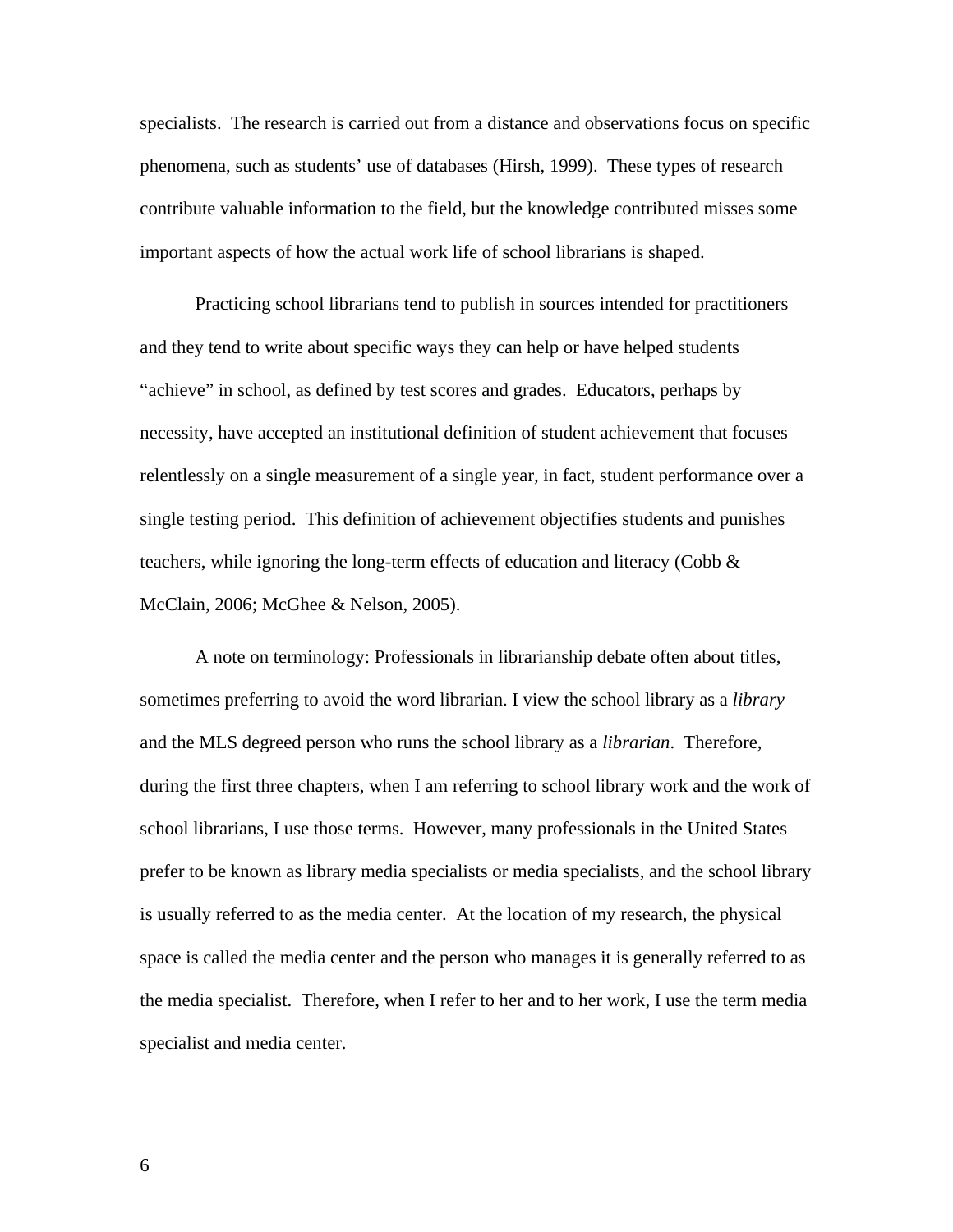#### **The problematic**

This research uses the institutional ethnography frame of inquiry developed by Dorothy Smith, and examines how daily work is governed by the work of others in a way that can be invisible. In institutional ethnography, "[t]he concept of problematic is used to relate the sociologist and the sociological inquiry to the experience of members of a society as knowers located in actual lived situations in a new way" (Smith, 1987, p. 91). The concept of problematic keeps the study in the "social organization of the everyday world" (Smith, 1987, p. 91). Traditional sociological studies treat the object of study as if it can be removed from the everyday world and studied in a Petri dish, no longer subject to influences from the larger world. In school library research, this can be seen in studies that isolate one part of a school librarian's work (such as collaboration), examine it, and draw conclusions: that school librarians must "show leadership" in creating a collaborative culture in school (Lance, 2002), as if the librarian is not subject to ruling relations or social organization of work in the school.

#### **The problematic: How is school library work socially organized?**

The problematic emerged over a period of years as I compared what I was reading in published school library research with what I was experiencing while working in school libraries. My question came from my assumptions about the importance of the school library or media center in developing literacy in young people. Surveys and *hard research* can add useful information to the field of school library research, but they cannot substitute for an understanding of the work of an embodied school librarian. These studies do not and cannot acknowledge the barriers for students, teachers, and school librarians created by unacknowledged relations of ruling. These studies provide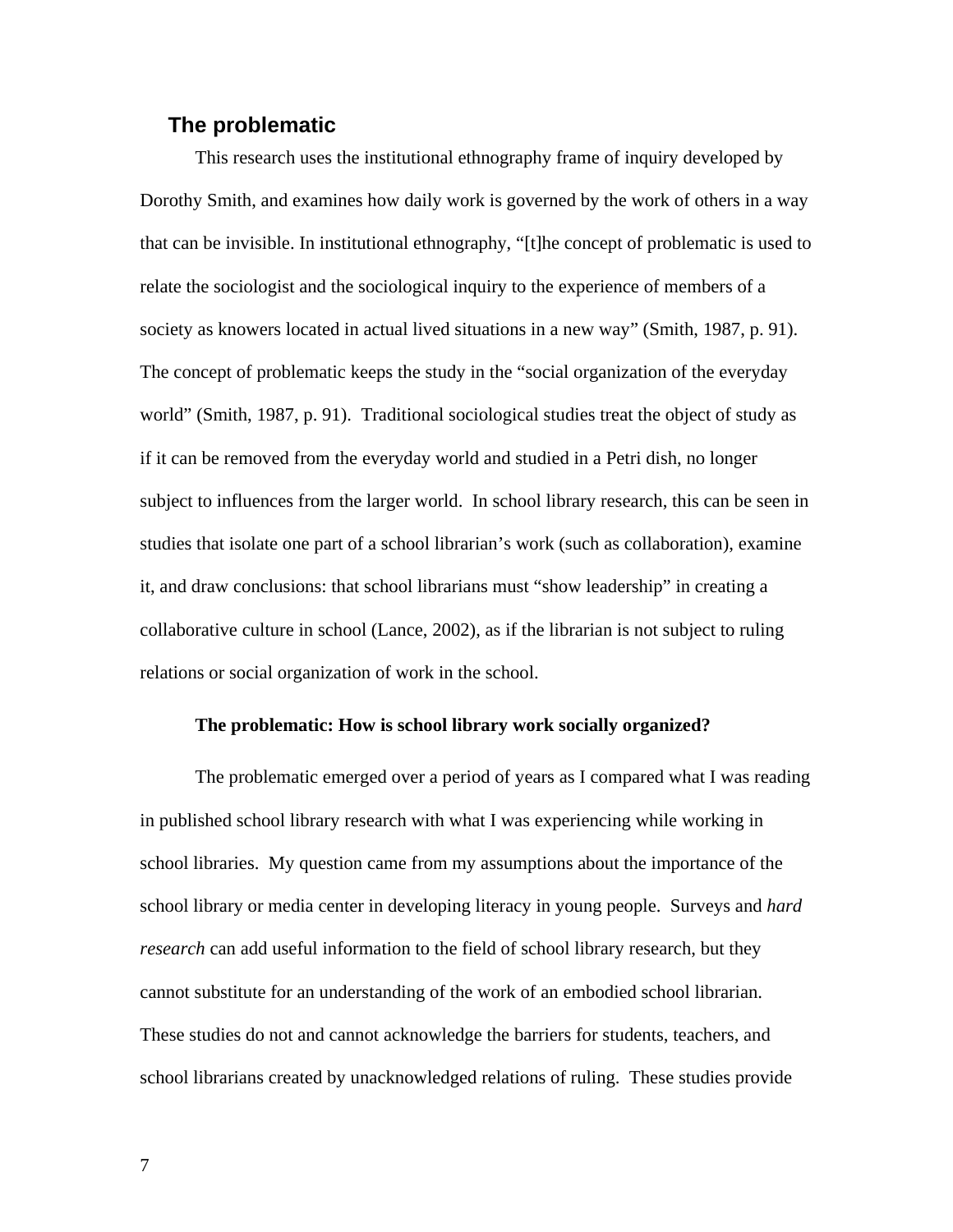useful points of view, but without looking at the invisible forces shaping school librarianship, they can only tell a tiny part of the story.

At the same time, personal anecdotes have limitations in explicating ruling relations, the set of social relations that govern and shape daily work. An institutional ethnography goes beyond the personal anecdote and starts from the embodied experience of the situated knower, exploring from that standpoint to discover how the ruling relations are organized. An institutional ethnography from one person's standpoint cannot be described as "generalizable," but the method of inquiry can be used in a reader's own situation to understand the ruling relations governing his or her work. While an ethnography such as this one is a critique of the effect of ruling relations on school library work, it is not a critique of the individuals working within this system.

The work of the school librarian is also coordinated by the community, by parental interaction, by tax decisions, and by school board decisions. Taxes are a big issue in education. Although researchers often look at educational issues as if they are divorced from any kind of local culture and community, people who have lived in areas where educational tax increases have been voted for or voted against know that issues of district and community culture play a big role in how much a community is willing to pay. The school library can play a role in shaping the community culture, but the community also plays a role in shaping the school library.

School library work is coordinated across multiple institutions. The work takes place at an intersection of librarianship and education. Exactly where the library is located in this intersection depends on many factors, including the librarian's background and education. Tensions exist between work connected with managing the collection and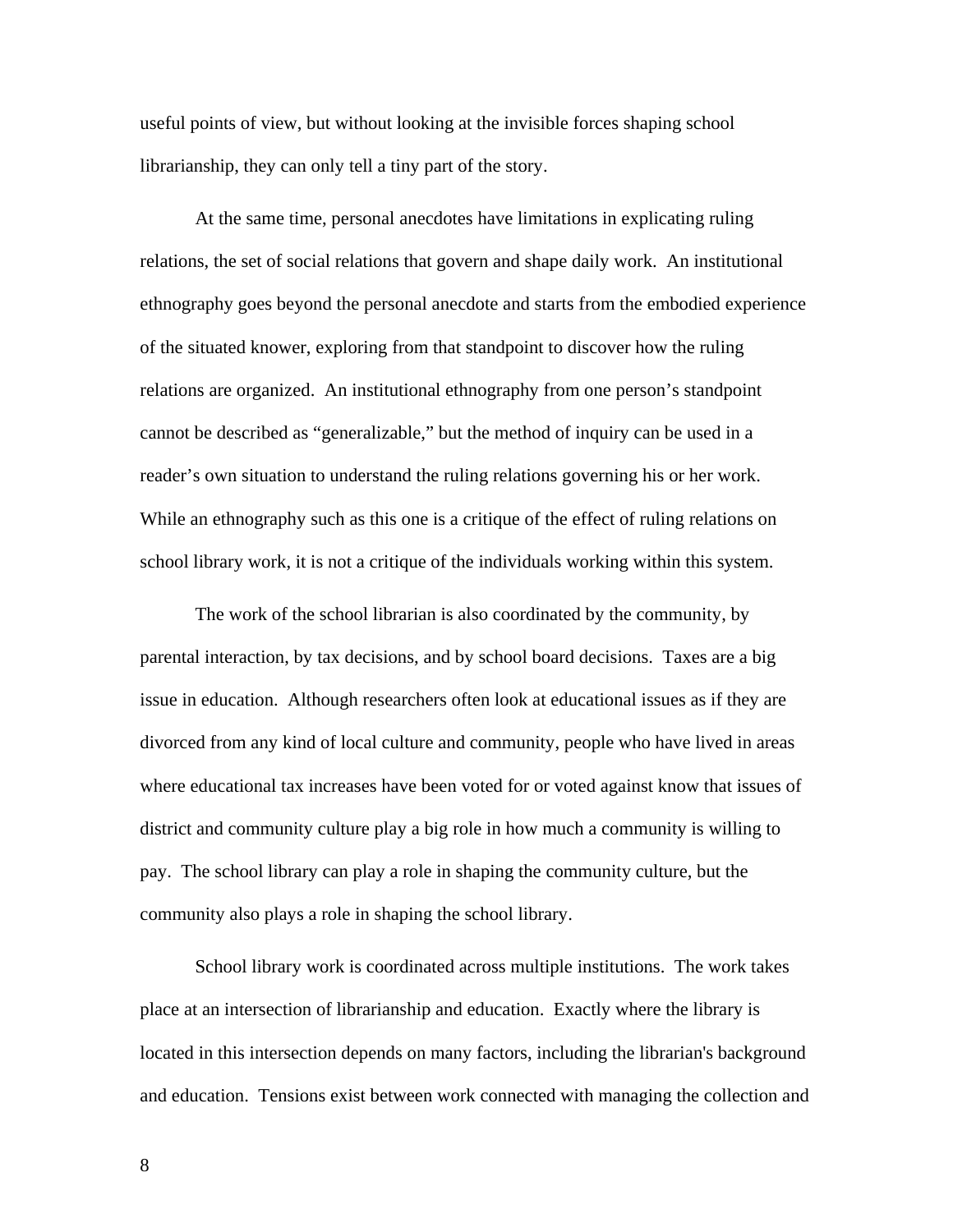promoting reading and work connected to teaching and managing students. Tensions exist between providing curriculum support for teachers and providing leisure reading for students. These tensions might come from the different institutions exerting ruling pressure on the school librarian's work.

Some examples of how the work of the school librarian is coordinated include techniques put into place to control and manage large groups of people, scheduling decisions, and an understanding of the work of the librarian as including making decisions for children about appropriate reading materials.

### **Techniques for Managing Students**

Part of the work in a group education environment for minors includes keeping track of the physical location of each student. Most public schools in the United States require students to have permission to be in the halls. This permission is often represented by a page in the student's planner, an official printed form, a random scrap of paper, or even a toy, such as a large plastic dinosaur. These items are expected to represent the authority of the teacher and control the student's behavior in the hall (Commanday, 1994). The hall pass system functions as a kind of surveillance of students, an attempt to "induce in the inmate a state of conscious and permanent visibility that assures the automatic functioning of power" (Foucault, 1995, p. 201). The necessity of these devices is taken for granted to the extent that very little research has been done on the effect or the effectiveness of hall pass policies.

The hall pass system leads to library staff being required to enforce the surveillance system. That leads to the first interaction with a student being some form of "where's your pass," "where should you be right now?" or "remember to sign in." The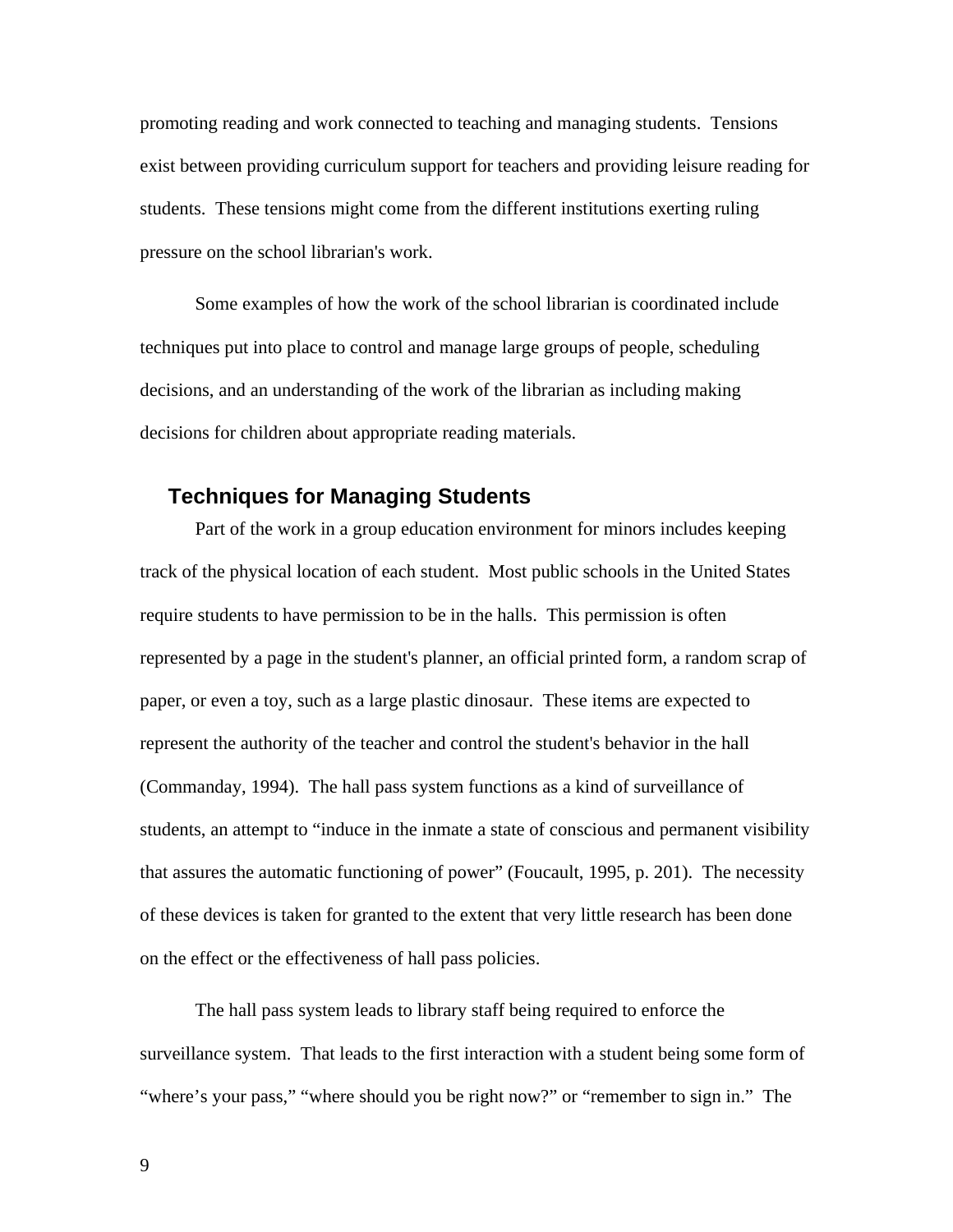ruling practices must be enforced without conscious attention to the effect on the student's view of the actual school library or of libraries in general. Attempts to examine or critique these systems of surveillance are met with questions about how such large groups of students could be controlled without structures like hall passes. Because of the way schools are arranged and designed, a very real issue educators face is *controlling* students and asserting authority.

Other techniques used to manage large groups of students include positive behavior support (PBS) systems, originally designed to improve the behavior of students with mental or emotional challenges in the school environment (Lassen, Steele, & Sailor, 2006; Sugai & Horner, 2002). These systems involve constant monitoring of behavior and reinforcement of desired behavior. These systems also encourage the use of tokens that students can collect from adults for exhibiting desired behaviors. Like the hall pass system, PBS systems introduce a layer of prescribed interaction between adults in the institution and the students and function as another layer of surveillance. These practices can reduce the student to an object, a potential delinquent whose behavior is only controlled by an item representing the authority of an adult in the institution.

#### **Scheduling**

Scheduling decisions also affect the work of the school librarian in dramatic ways. Questions about negotiating scheduling decisions come up frequently in conversations among school librarians in person and on email lists, but the impact of school-wide or district-wide scheduling decisions is rarely addressed in school library research, except in practitioner-focused articles evangelizing for a certain kind of scheduling. The two main types of library scheduling are *fixed* scheduling and *flexible* scheduling. With a fixed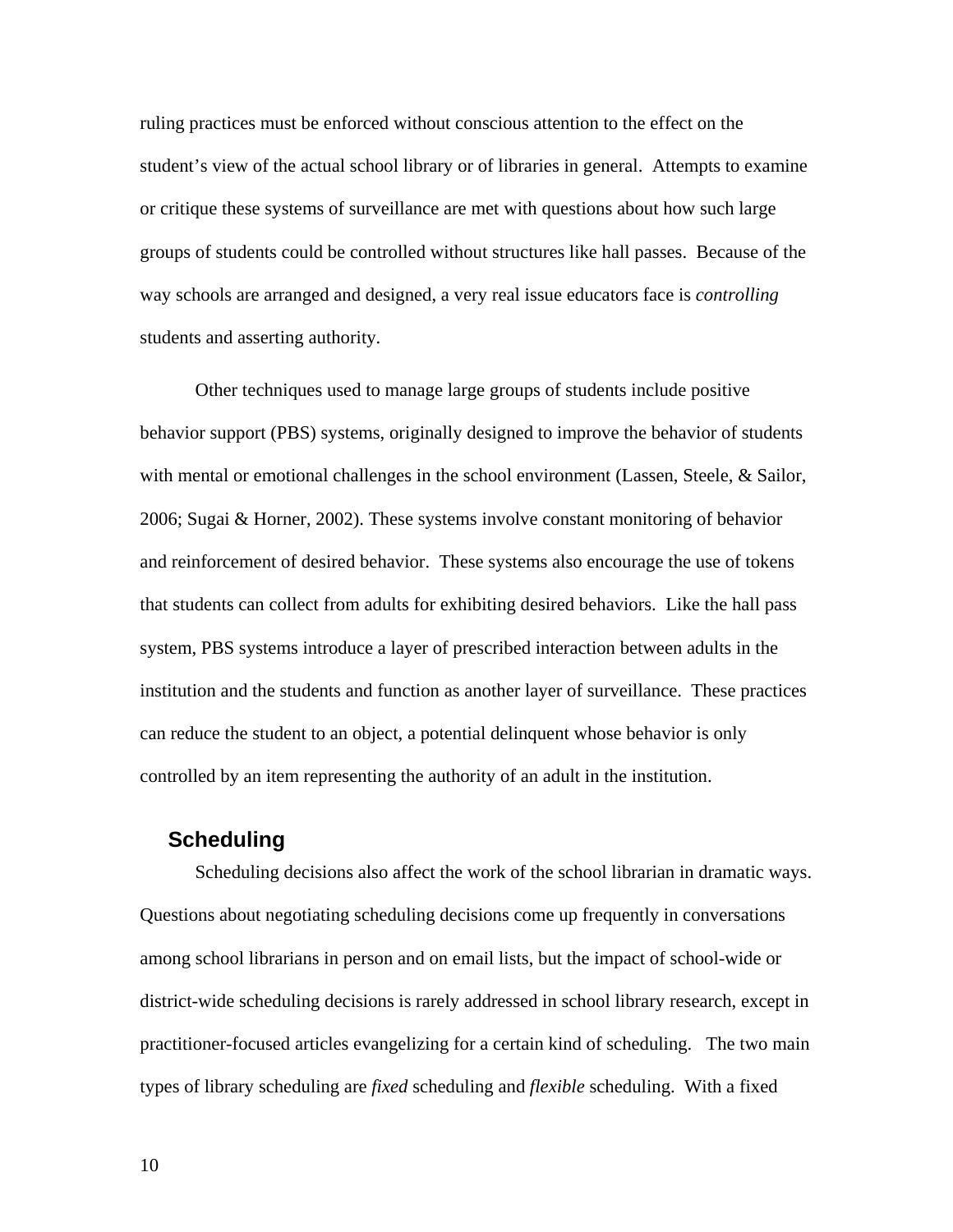schedule, classes come into the library at a specific time. Sometimes those classes meet in the library daily, sometimes weekly, sometimes every two weeks. With flexible scheduling, classes come into the library as the teacher determines a need for librarybased instruction.

There have been problems with both ways of managing library time. With fixed scheduling, some teachers began viewing library time as a sort of *teacher release time*, meaning teachers are not in the library with the students. Librarians also felt that the library time was being taken for granted and that they would prefer to teach library lessons in context, connected with content lessons. With flexible scheduling, a potential problem is that some teachers would not bring their students to the library at all because the time would be taken by other required teaching.

Beyond these issues, examining the way library time is scheduled is one way to discover where the library fits into the institution of the school. Scheduling is an area where institutional relations can be made explicit. Exactly what the scheduling says about the school culture is likely unique to each school.

## **Collection Development and "Reading Promotion"**

Another way the work of the librarian is coordinated is in the expectation that the librarian will act as a gate-keeper, judging on behalf of individual students which books they should read. In some cases, this is evident when librarians agree to sort their library by devices like Lexile reading levels or grade levels. By using these systems to arrange their collections, librarians can end up enforcing the construct of "reading levels", using standards determined elsewhere.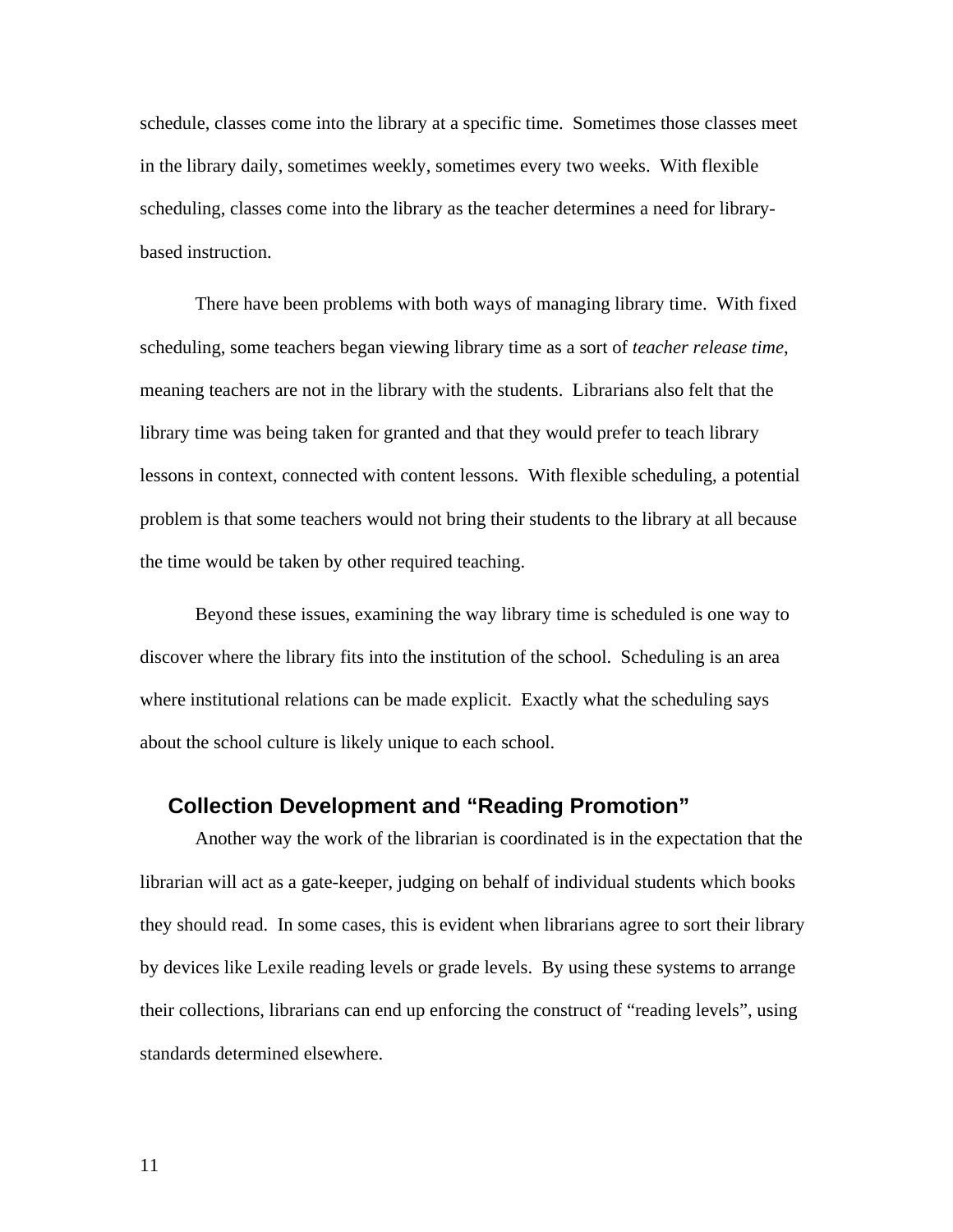While an important role of the librarian is to help patrons find books, taking on the role of denying a book because it is *too easy* or *too hard* for the student transmits ideas to the students about what reading *should* be like and about how librarians will react to personal reading choices. Gramsci (1988) states, "Literacy is not a need and it therefore becomes a torment, something imposed by the wielders of power" (p. 67). When children do not have ownership over their reading choices, they are rendered powerless. Their library use becomes extrinsically motivated, dependent on school requirements, so their library use dwindles each year as it becomes less and less required in higher grades.

The amount of power children have over their reading choices is determined by multiple ruling relations. Some school librarians are able to resist pressure to prescribe reading, while others believe they are doing the best thing for the child. While some of those relations can be made visible in school library work, others exist outside the school.

Collection development decisions can be driven not just by reading levels, but by initiatives intended to improve certain aspects of children's reading. Some of those initiatives include Reading Counts and Accelerated Reader, commercial programs that assign books an immutable reading level and that provide quizzes to *prove* students have read and *comprehended* the books. The definition of comprehension appears to relate more to the child's ability to remember facts about the plot, rather than the child's understanding of the ideas or concepts presented. Schools might not buy books that are NOT included within these programs, yet the processes by which books are chosen for inclusion are not transparent. Someone is choosing which books children should read and excluding other books, but their authority is assumed and not examined. While this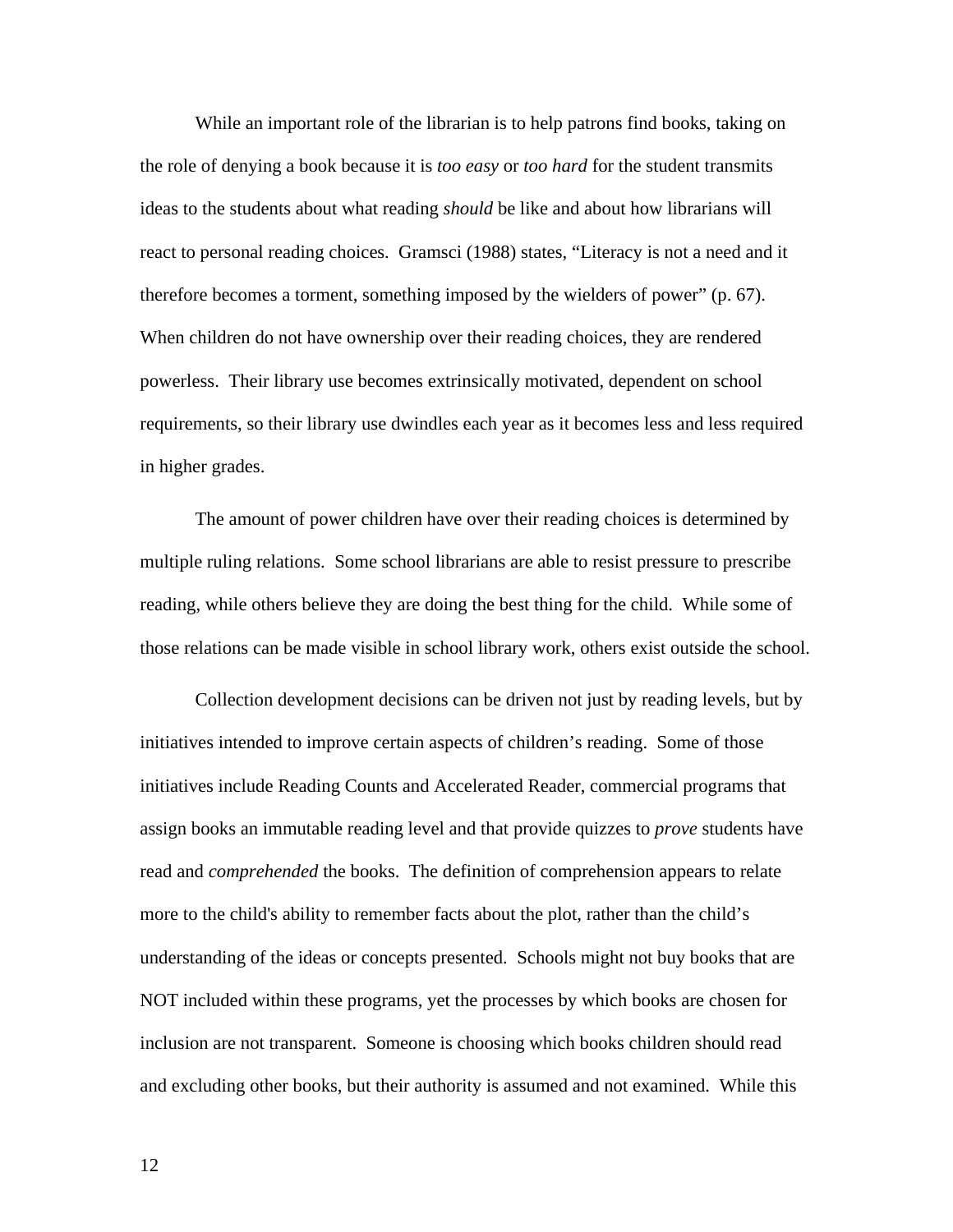is currently an issue in elementary school libraries, middle schools and high schools are not immune from programs like these.

Systems that use these programs are invested in the perceived success of the programs. The scores on the quizzes are seen as rewards and are often further reinforced with rewards for accumulating high scores. The reward for reading shifts from an intrinsic enjoyment of reading to an extrinsic push for prizes and recognition.

One area of reading promotion that working librarians stay active in is book awards. Librarians are responsible for choosing many national book award winners, including the prestigious Newbery award for "the most distinguished contribution to American literature for children" (ALA 2009, np.). Librarians also select state-level award books, some of which invite the participation and votes of students. Teachers and parents seem to feel obligated to assign these books to students and librarians are obligated to collect the books the parents and teachers want the students to read. These books can take a large proportion of a small collection development budget, especially in the case of state book awards that require students to read a certain number of books in order to be eligible to vote for the winner. Awards become institutions that shape the collection management decisions of librarians and the reading behavior of students.

While these examples can be evidence of ruling relations at play, what is not clear is how activities like this become part of the socially organized work of the librarian. While it would be impossible in the scope of this research to untangle the history of power involved in reading reward and book award systems, it can be possible to look at less ubiquitous elements of school library work to try to determine how institutions become established.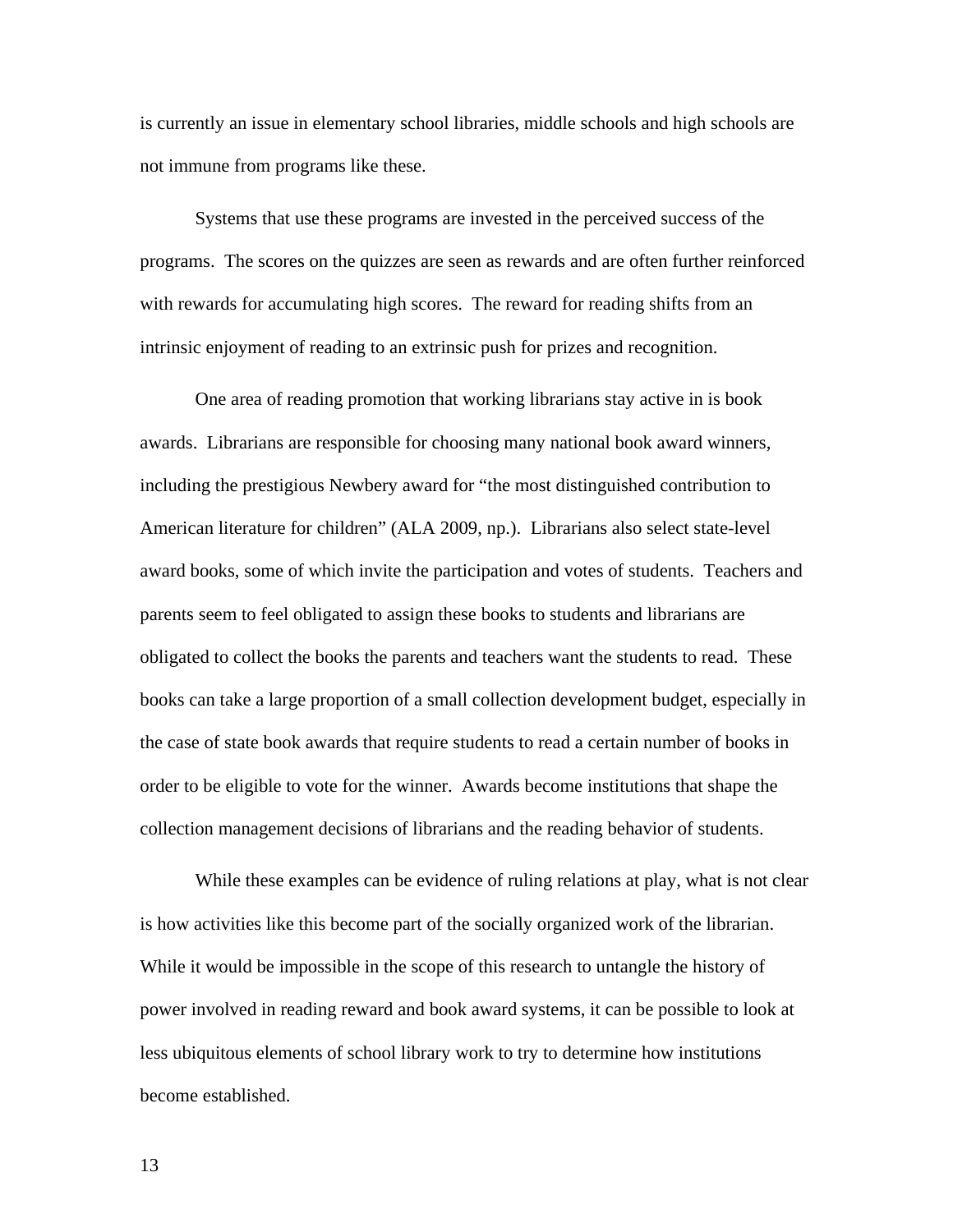## **Summary**

There is a gap in school library media literature in research based in an authentic school culture and grounded in the experience of librarians, teachers, and administrators. While the power of the aggregated librarian to advocate for the aggregated library is overstated, there seems to be little focus on how individual librarians can better understand their school's power structures and work within those structures to advocate for student and faculty use of the library media center.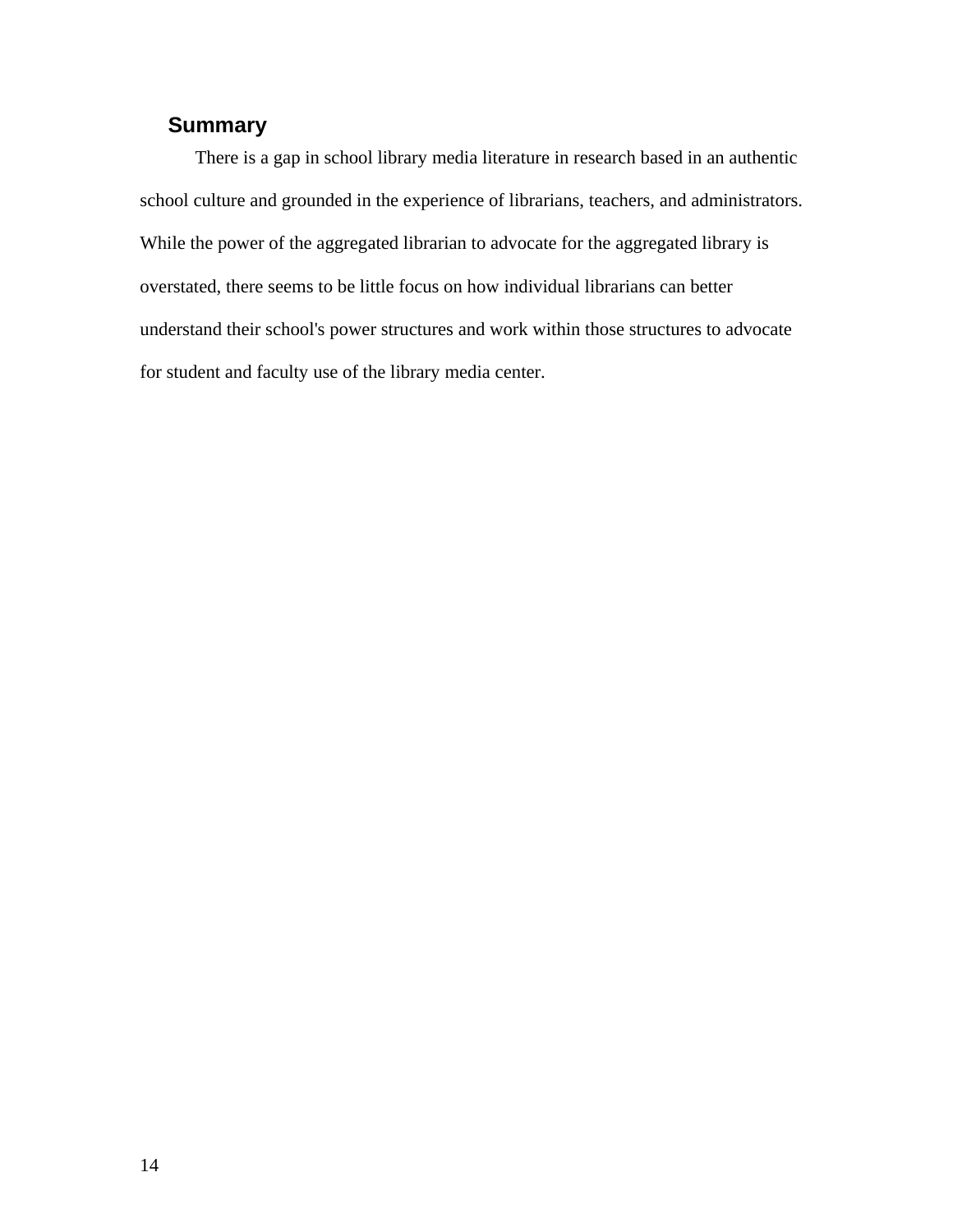# **Chapter 2 Literature Review**

### **Revisiting the Problematic**

This chapter reviews literature related to the institutional ethnography frame of inquiry. This chapter also reviews literature related to school library work in a contemporary context. Because the school library media center is governed by its position in a school, this chapter also looks at research and writing about schools, particularly in the areas of technology and collaboration. The literature reviewed begins to paint a picture of how some ruling relations developed and are transmitted in school library work.

## **Institutional Ethnography**

Dorothy Smith developed institutional ethnography in the 1980s to address issues of social organization that she did not see in traditional sociology. Unlike other forms of sociological inquiry, institutional ethnography is expected to continue to grow and change as scholars use it to answer questions about why things happen the way they do (DeVault, 2006). The method uses traditional sociological methods, including observation, participant-observation, interviews, and textual analysis, and acknowledges researcher experience and reflection as acceptable forms of data (Campbell, 1998; DeVault, 2000). An institutional ethnography remains subjective and does not try to obscure the researchers' or participants' voices under a veil of perceived objectivity. Experience is a point of entry into examining the way work is socially organized.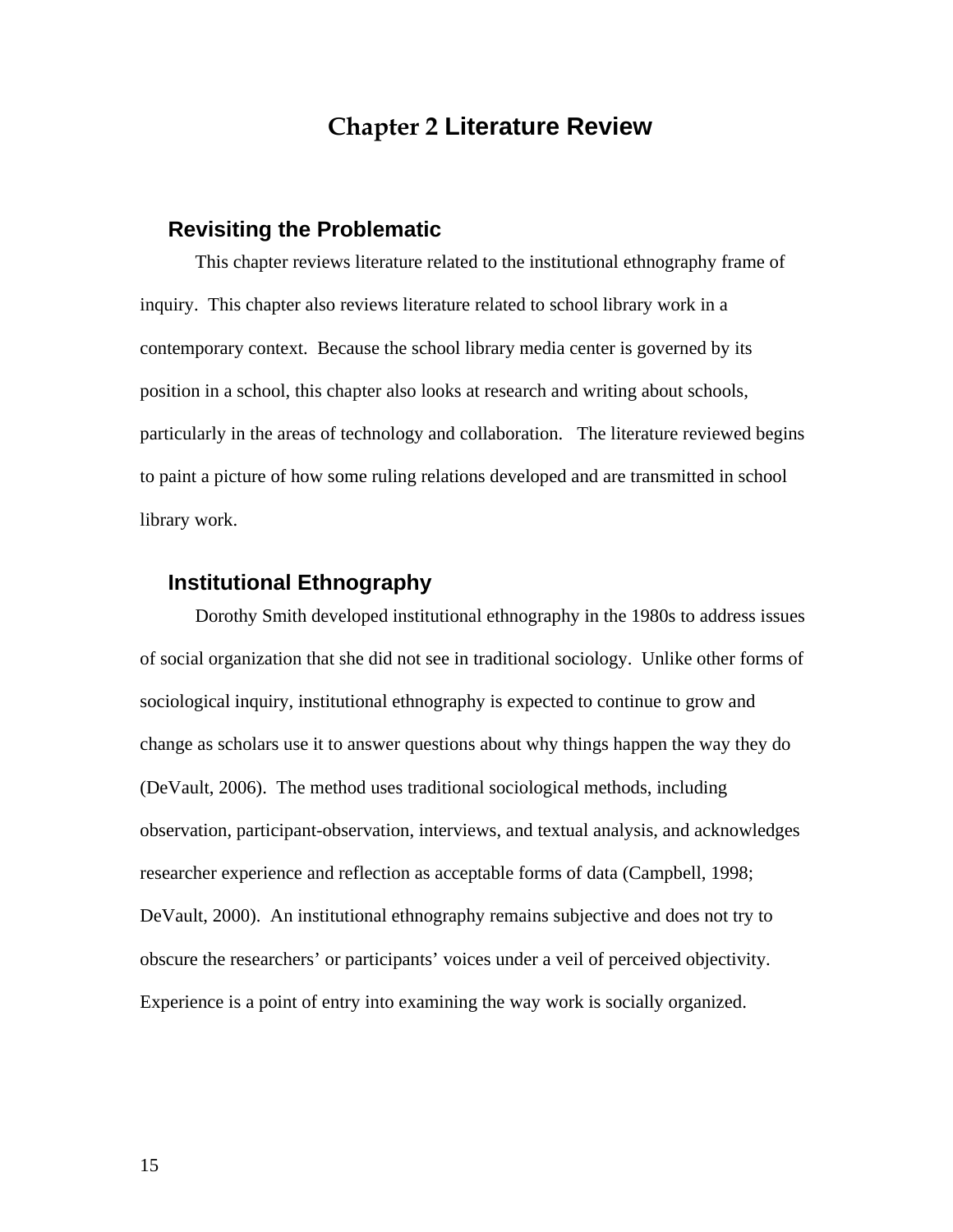### **Previous Institutional Ethnography Studies**

Institutional ethnography has been used to explicate the ruling relations surrounding the work of health care workers, AIDS patients, surveillance camera operators, social workers, people under investigation, mothers, librarians, and young library patrons. Parada, Barnoff, and Coleman (2007) used the institutional ethnography frame of inquiry to examine how social workers make decisions about child welfare after an attempt to make the system more structured in Ontario and discovered how social workers were continuing to use their autonomy and professional agency, especially as they gained more experience working within the system. On the other side of the system, Brown (2006) examined the role and work of mothers being investigated by child welfare workers in British Columbia. She discovered how the system can organize actions by mothers than can then be used against them and recommended more awareness of the work mothers under suspicion do to try to achieve the system's goal of keeping children safe. Quinlan (2009) examined the "knowledge work" of health care teams in Saskatchewan and confirmed the importance of "social, communicative aspects of the knowledge processes," (p. 625) while broadening the view of knowledge creation as social work, rather than an individual process. In librarianship, McKenzie and Stooke (2007) used the method to examine the work of young children in producing story-time at a public library. Stooke (2005) has also used the method to analyze the way literacy teaching is constructed by schools and how the construction can undermine the work of parents. Griffith and Smith (2005) examined how school shapes the educational work of middle-class mothers "*in relation to the educational work of teachers and administrators*" (emphasis in the original) (p. 125) and how the work contributes "to the differentiation of the middle-class child's educational experience" (p.127) and reproduces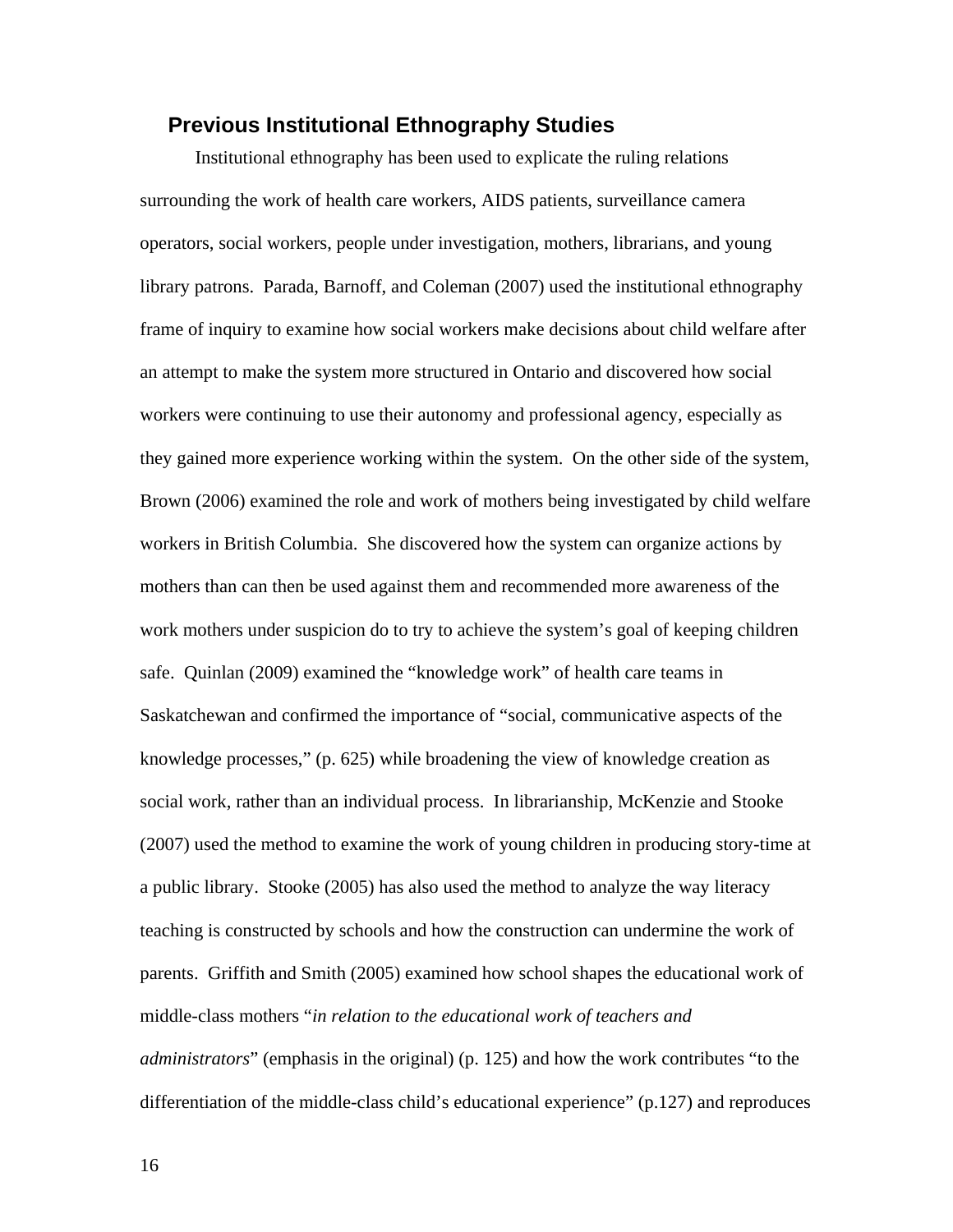advantages for middle-class children. Inspired by earlier research by Griffith and Smith, Reay (1998) focused on two North London primary schools to examine the role of social class in "the maintenance of educational differences and the reproduction of social inequality" (p. 1).

### **Methods in school library research**

School library literature is explicitly normative. Authors transmit idealized pictures of school libraries and teacher-librarian interaction in their articles. The perpetuation of these idealized libraries becomes a form of ruling relation in the work of school librarians, transmitted through professional literature, conferences, mailing lists, and library education. Writers in school librarianship have specific visions of the role and place of the school library. These visions emerge from the researchers' own standpoints and understandings of acceptable research and work practices.

## **Proper Research**

Perspectives about proper research are embedded in school library research, with an emphasis on objective research. There appears to be a preference for survey data measured with quantitative methods, as in Montiel-Overall's (2007) research on four factors of collaboration. Montiel-Overall notes a gap in research about collaboration:

However, little is known about how collaboration between teachers and librarians occurs, what practices are involved in collaborative endeavors, and how teacher and librarian collaboration is facilitated and/or inhibited. While there is much anecdotal evidence regarding successful teacher and librarian collaboration, there is little hard research that defines specific practices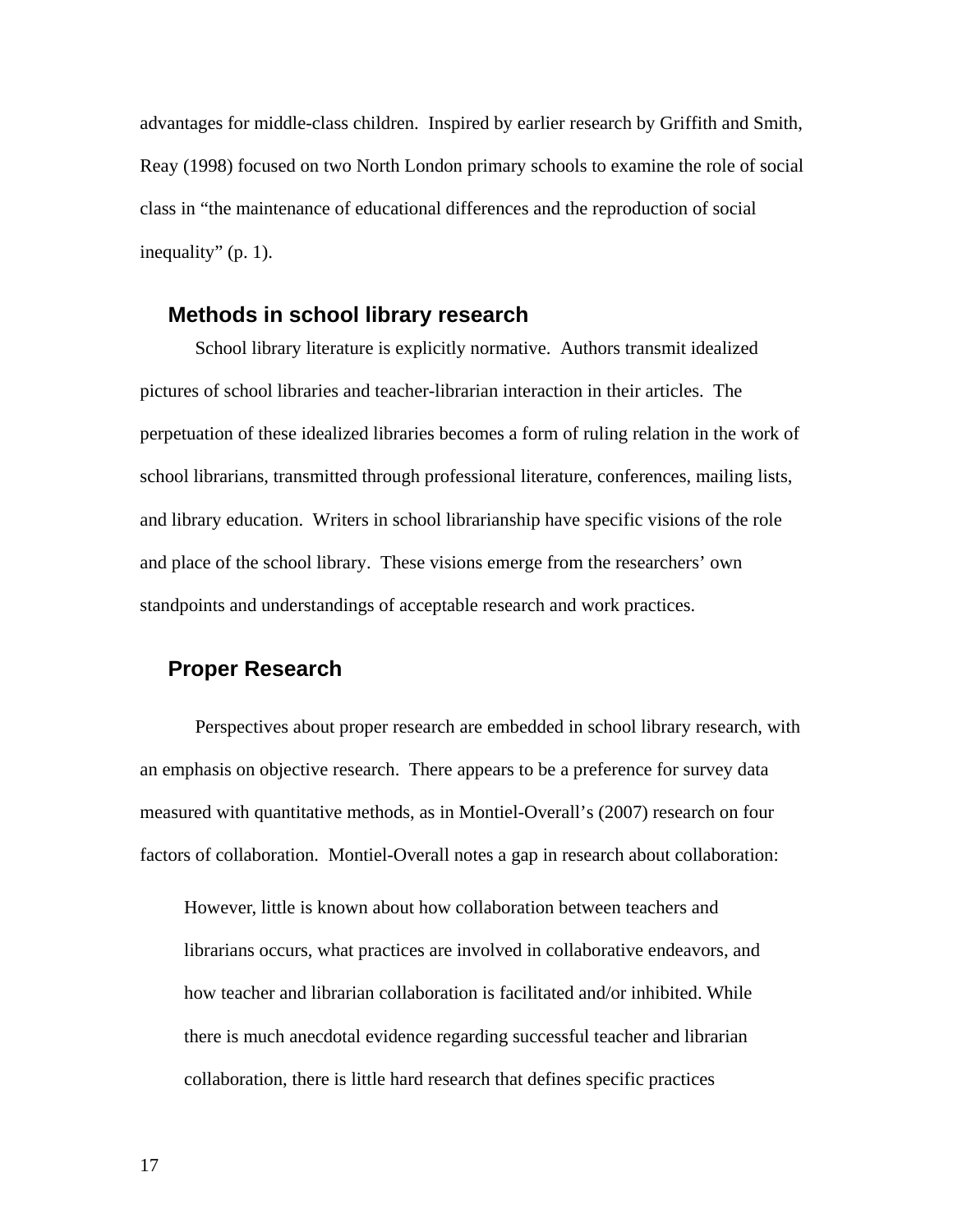leading to successful collaboration (p. 278).

An assumption built into this article and reflected in this quote is that there exists a specific set of practices that, when carried out, will lead to successful collaboration and that these practices can be discovered through "hard research", which Montiel-Overall (2009) defines as an "objective measure of teacher and librarian collaboration" (p. 182). Someone viewing collaboration from the standpoint of the teacher or the librarian might argue that collaboration cannot be objectified. Certainly, collaboration cannot be removed from the broader context of the school institution and examined as if it exists independently. Institutional ethnography can be used as a frame of inquiry for understanding how collaboration occurs or why it does not occur.

A common question in school library research is "What are the roles of the school library media specialist?" Neuman notes questions about roles come up every time education shifts its priorities (Neuman, 2003). Contemporary norms of the institution of education make up part of the ruling relations shaping the ideological construct. The focus on the school librarian as a leader, collaborator, instructional partner, or coordinator appears to be at the expense of the school librarian as a librarian. Using a subjective methodology from the standpoint of a person in the school to examine these institutional forces can give school librarians a place to start when advocating for student access to libraries.

## **The profession of librarianship**

The profession of librarianship is not as influential in school library media research as one might expect given the close relationship assumed between school library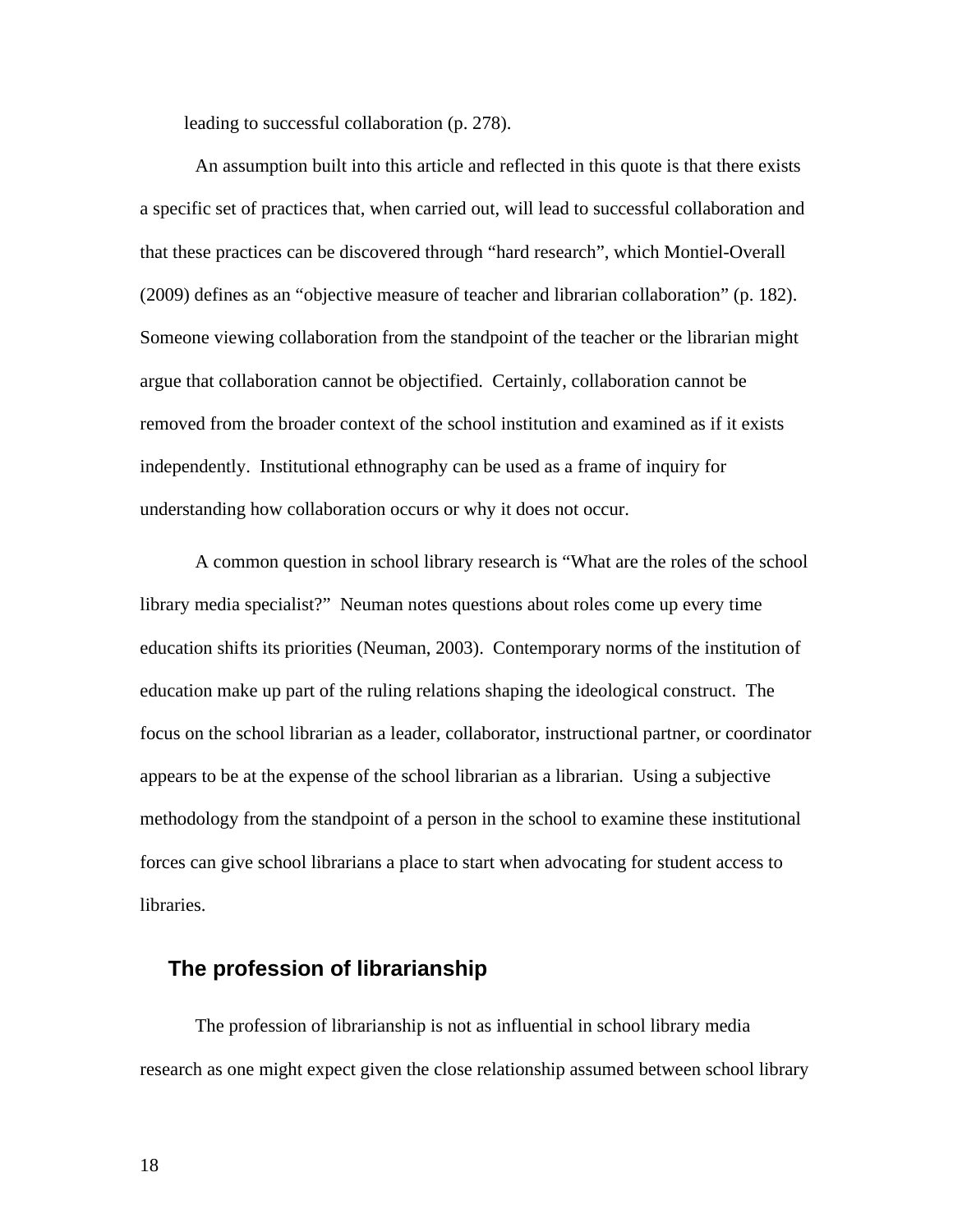work and public library youth services work. The library work of the school librarian related to the collection—selecting and organizing materials—is glossed over in much of the literature about school librarianship (Church, 2008; Hartzell, 1997; Lance, 2002c). It is revealing that a 1956 article gives training in cataloging and classification equal weight with training in creating displays in recommendations for teacher education for instructional materials (Shores, 1956), showing a lack of understanding of the intellectual work that goes into managing an effective library media collection .

The literature of school librarianship focuses intensely on the instructional and collaborative roles of the school librarian, along with the school librarian's role in teaching *information literacy*. This focus becomes more understandable when it becomes clear how many researchers came to school library research from the field of education. The assumption appears to be that best practices require a library media specialist with a classroom teaching background. This assumption informs the research and recommendations for *proper credentials*, yet this bias is not made explicit in the research articles that attempt to embed themselves in ruling practices.

Much of the research done on school libraries appears to be along the lines of "how do we strengthen our position in the school and the community," rather than "why do we do what we do?" or even "what do we do?" This focus might be because there is a belief that there is neither the time nor the money available for school librarians to examine the assumptions that guide their work or the effect those assumptions have on children. This focus might also recognize that without a strong position in the school and community, school libraries and school librarians are vulnerable to budget cuts.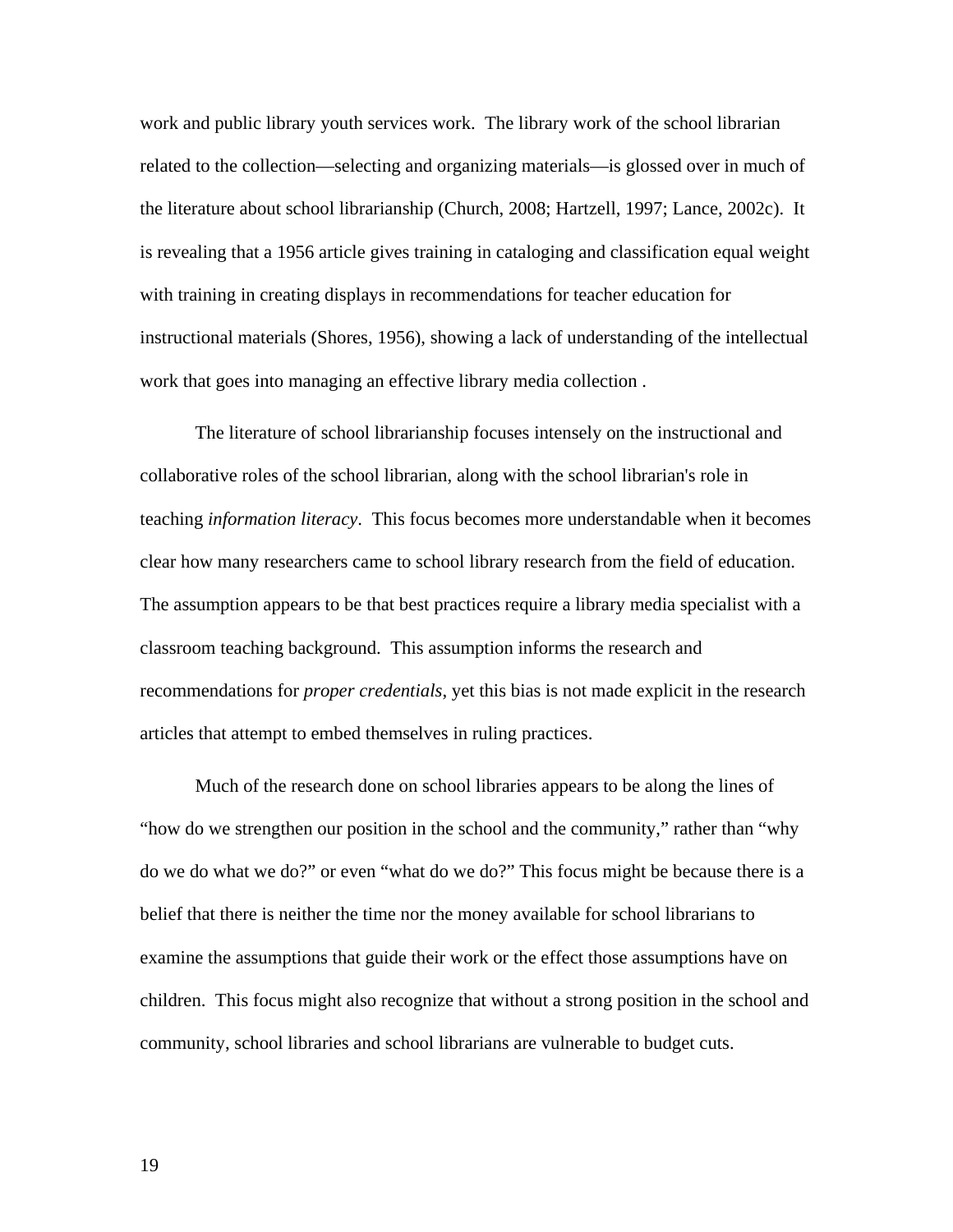## **Language of Ruling**

The literature of school library media research has adopted some of the language of ruling described earlier. Todd and Kuhlthau examine *effective* library programs, but leave out the power structures and assumptions embedded in the idea of effectiveness (Todd & Kuhlthau, 2005) Morris and Packard (2007) surveyed principals at schools with "exemplary" library media programs, defining exemplary to mean how well the programs match the American Association of School Librarian's current standards, which are both a product of ruling relations within the American Library Association and a product of many of the same researchers and writers discussed here. The primary perspective presented about power relations seems to overstate the power of the principal and the librarian, and understate the power of teachers, the community, and others. Power structures and power relations affect the work of the school librarian in ways that are not made explicit in the literature about and for school librarians. A key element in the literature is the perception of the intra-school power structure with the principal at the top and the library media specialist dependent on the principal's advocacy. A common theme regarding the principal in school library literature appears to be that if principals understood how effective school librarians could be, they would promote the library more and provide more time and money for school libraries. For example, Neuman (2003) states:

 Politically, until research yields compelling— and widespread—evidence of the nature and extent of library media programs' contributions to measurable student achievement—and until administrators and other decision-makers are convinced to pay attention to that evidence—library media programs' status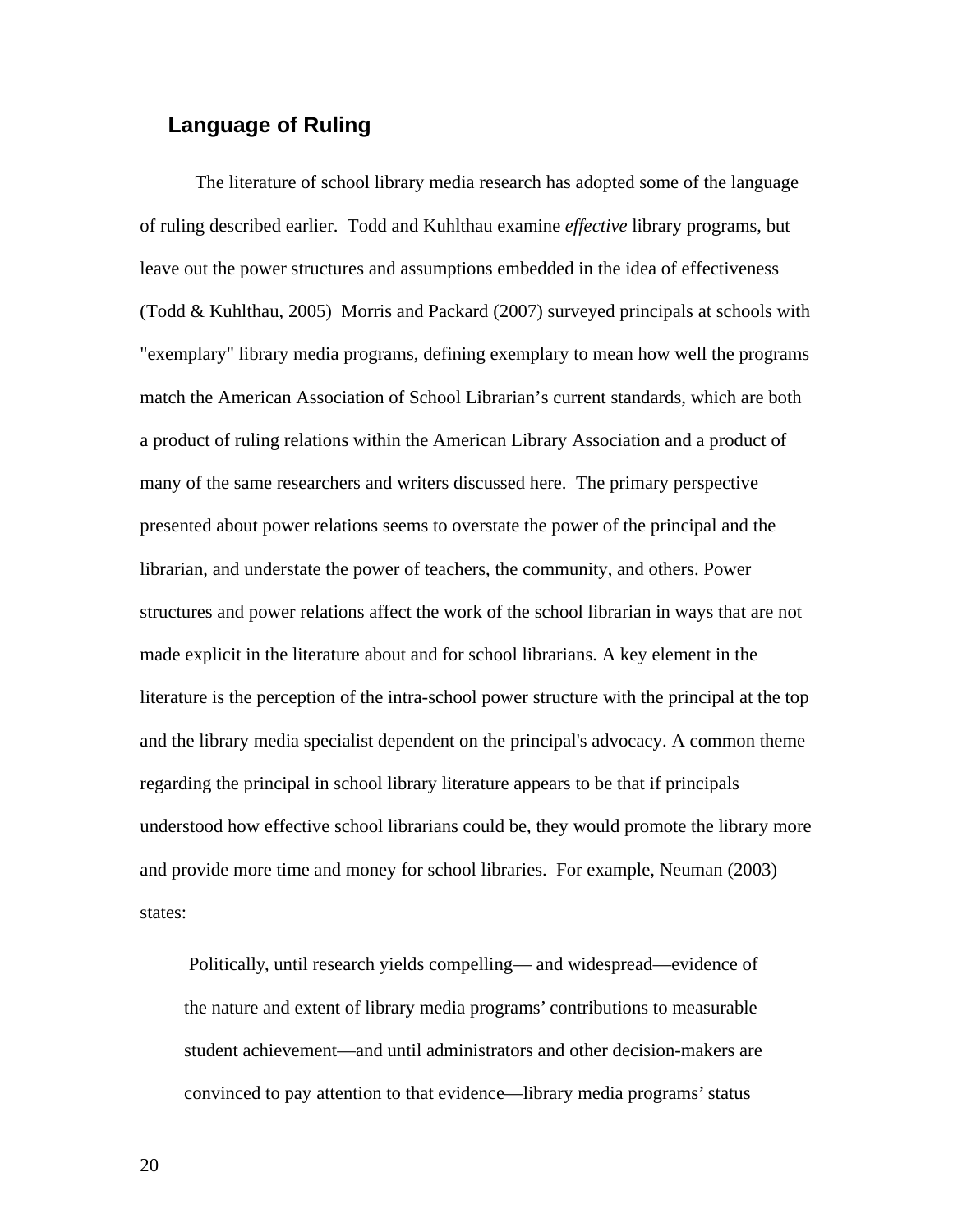in the schools will be marginal, even tenuous (p. 505).

 The power and influence of the principal is overstated at times. Direct quotes from principals contradict the idea that the principal is the most powerful person in the school when it comes to the school library: "Regarding the lack of up-to-date computer skills, one respondent described the library media specialist as 'a librarian who runs an organized library where students check out books and are read to. . . . We are waiting for her to retire (next year) so that we can get someone who is truly a media specialist'" (Church, 2008, np.). This principal is clearly dissatisfied with this school librarian, but must wait until she is ready to leave before the principal can choose a "media specialist."

There are relations at play here that are glossed over in the literature about principal support or influence on school libraries. For example, what does this principal envision when thinking of a "media specialist?" Where does this principal get this vision of the "media specialist?" Is this ideal "media specialist" going to take on the AASLprescribed roles? Will that person still carry out the "library" roles in the media center? Church (2008) asserts that the relationship between the principal and the school library media program is key to the program's effectiveness. While a principal's understanding of school library work is important in helping to create a school climate of instructional collaboration, other factors, or institutional forces, affect principals' decisions, such as budgets and scheduling decisions. Though principals have some control over the library budget, certain power structures have led that to be so. Some district administrators exercise a tighter control over the schools in the district than others. In some districts, library purchasing is done mainly at a district level, not the building level, thus lessening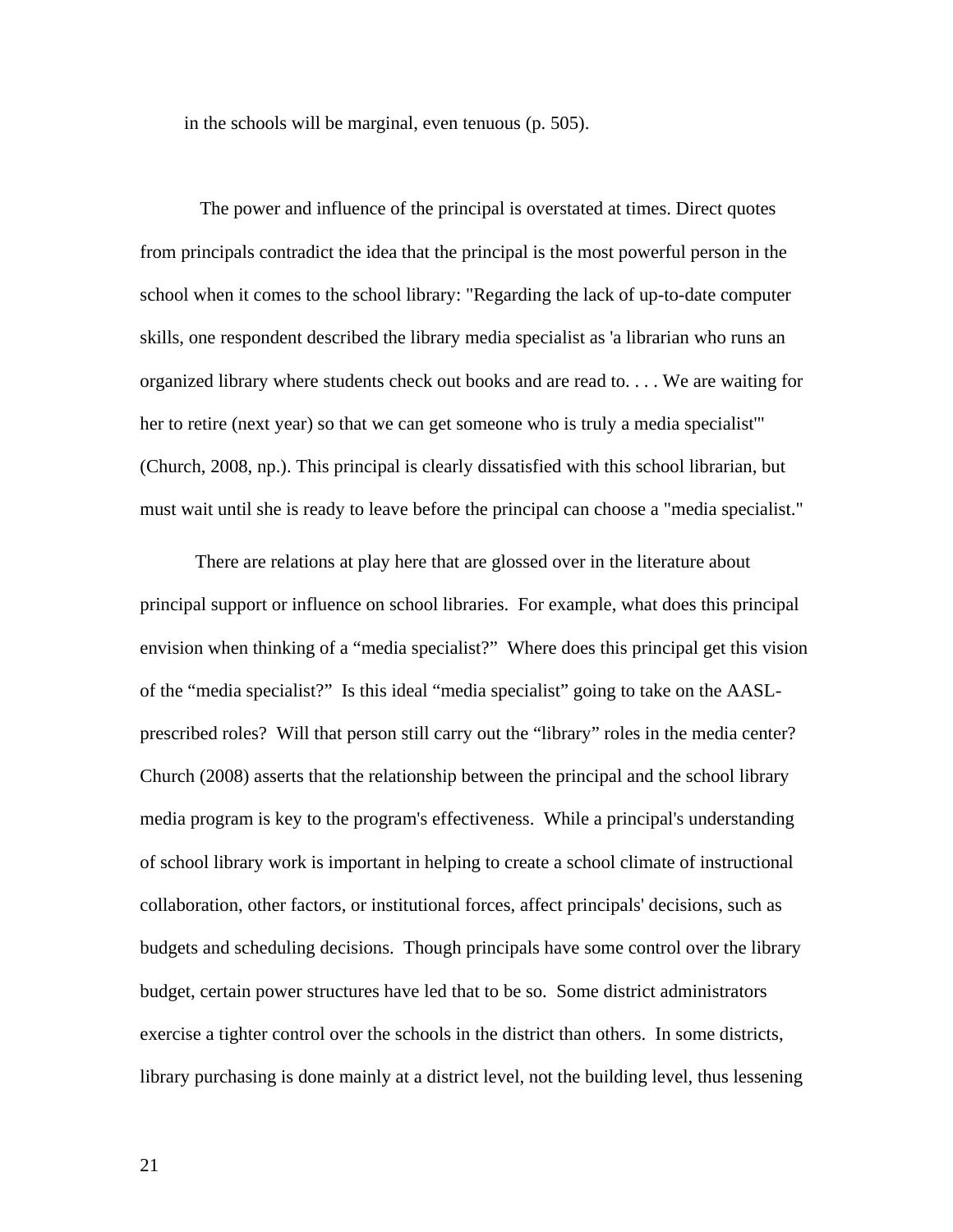the principal's influence over the library budget and the librarian's control over the collection, since the librarian is not the one choosing the materials.

### **Proper Licensing and Credentialing**

"Professionally trained and credentialed" and similar phrases are educational short-hand reflecting ruling practices embedded in education and librarianship. Several researchers emphasize the need for school librarians to be seen as teachers, but perhaps this need is overstated or simply assumed. The profession of librarianship includes a teaching component, but there is more to the work of the school librarian than direct instruction with students.

The perspective regarding proper qualifications for school librarians centers on gaining respect and power for the librarian. An assumption appears to be that the way for the media specialist to gain power and respect in a school environment is to assume a role in classroom teaching and curriculum development. Another assumption is that classroom teaching experience "assures administrators that you're familiar with the educational workplace" (Thomas, 2006 p. 58). Earlier writing about school librarianship linked teacher and student use of the library to the librarian's status as a teacher. "A new requirement of the librarian in educational institutions is that he should qualify as a teaching colleague so as to foster extensive and intensive use of books" (Kuhlman, 1938 p. 72 ).

Church (2008) applauds Virginia's requirement of teacher licensing for media specialists as "recognizing the teaching role of the school library media specialist" (np.). Todd and Kuhlthau (2005b), both former classroom teachers, also focus on credentials. They claim that "[p]art of creating effective school libraries is a credentialed school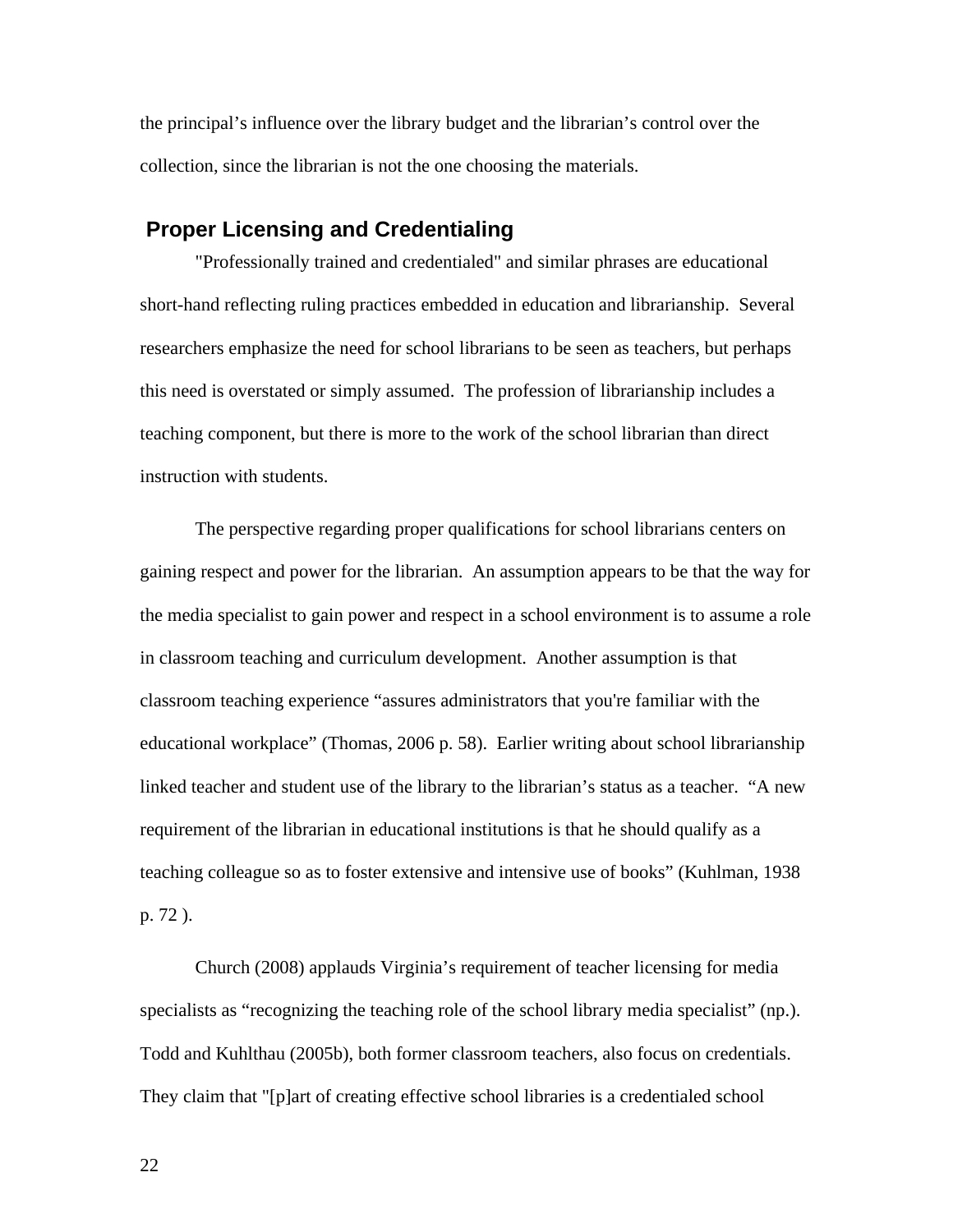librarian who has the pedagogical background to engage in shared instructional initiatives to help students learn and achieve" (p. 109). They do not explicate what they mean by "credential" and "pedagogical background." They ignore the possibility that teaching can be done by those who do not follow a specific path to the school library and they ignore the teaching work of other librarians. The assumed path in the U.S. and the required path in other countries, like Canada, is for a school librarian to go through a traditional bachelor's degree program focusing on gaining a teacher's license, to teach in a classroom for a number of years, then to move into the school library. The preferred path implies that the work of the school librarian should be very similar to the work of a classroom teacher. This path is preferred over that of a person who focuses specifically on the unique role of the school librarian.

### **Specific issues**

#### *Technology*

The effect of information technology (IT) in shaping the work of the school librarian is pervasive but not critically examined in the literature. Todd and Kuhlthau (2005b) assert that "…the provision of a strong informational infrastructure, centering on diverse sources in multiple formats targeted to learning levels, learning styles, and interest levels, and a backbone of state-of-the-art information technology are fundamental" (p. 109), yet the reality of IT issues work a bit differently. IT issues are governed by various ruling practices, including efforts by librarians in the 1960s and 1970s to take more control of audio-visual and later digital learning technologies. IT issues are also governed by concerns about inappropriate computer use by students, leading to intensive firewalls and blocking of content at a district level, with no in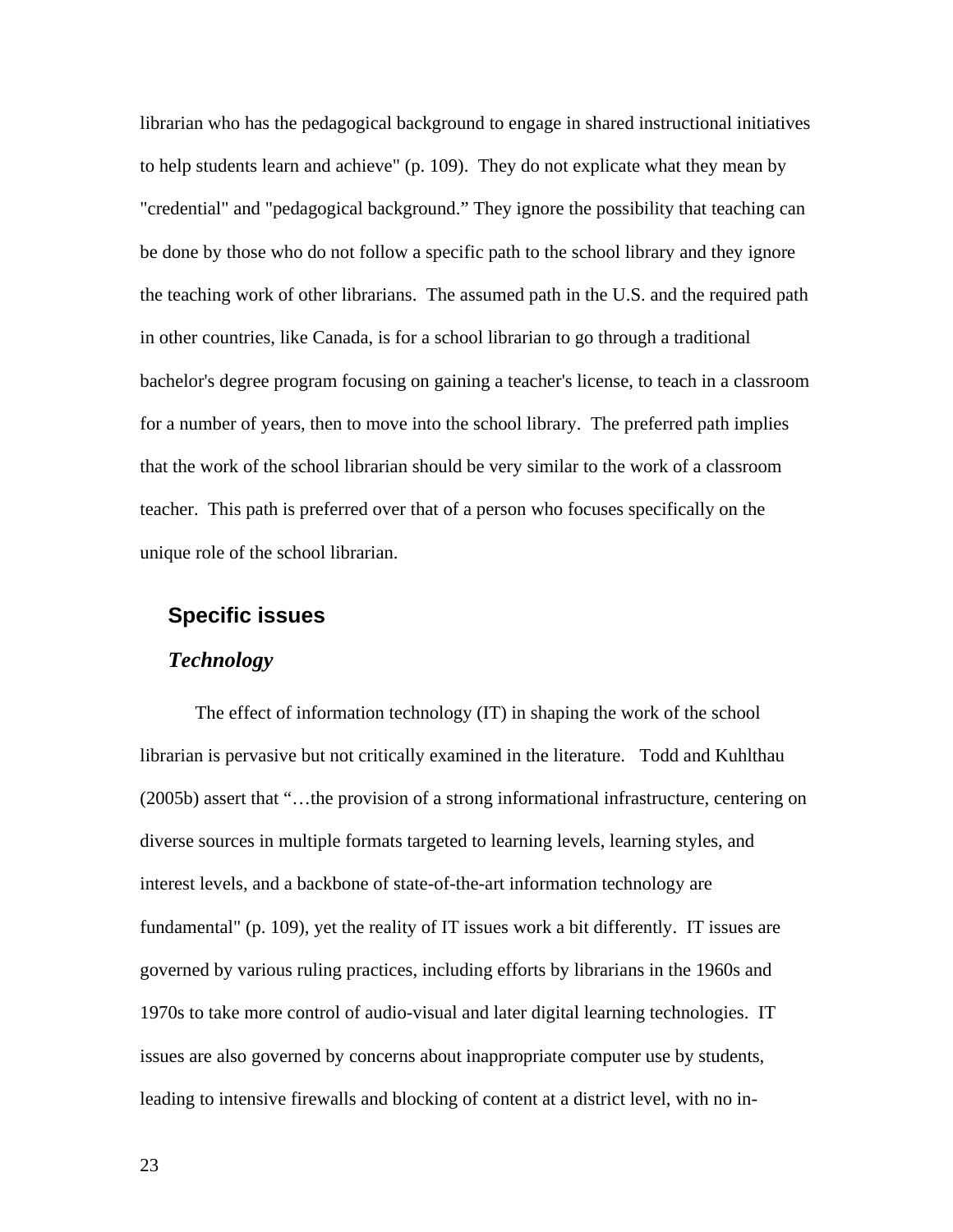building ability to overcome blocks or provide more than a very basic level of computer support. A push to standardize all equipment across districts or even across states further strips the librarian of any power. This is a "ruling relation" at work in which a librarian performs clerical functions—inventory and light technical support—while lacking real agency and decision-making power when dealing with technology.

#### *Collaboration*

School library media researchers are very interested in the issue of collaboration. Researchers use the word collaboration in a normative sense, as short-hand for an idealized librarian-teacher relationship (Montiel-Overall, 2008; Lance, 2002). The focus on collaboration implies an assumption that collaboration can be plucked out of the context of the school and the lived experiences of the librarian and teachers and studied in a meaningful way. Resistance to collaboration is dismissed as a result of a lack of education. The same stance and assumptions are seen in Lance's writing. "Library media specialists should be recognized and utilized by principals and teachers as professional colleagues in the teaching and learning enterprise. Where such recognition and the collaboration to which it leads do not exist, the LMS must exercise some leadership in changing the environment" (Lance, 2002, p. 6). This statement implies that librarians have not been exercising leadership and that changing the environment would be relatively easy. What would changing the environment entail? Do library researchers have an understanding of the ruling relations and the institutions that the librarian must respond to and negotiate with in the daily work? Montiel-Overall's (2008) research into collaboration between teachers and librarians seems to begin with the assumption that all school libraries and school librarians involved are cooperative and prepared. She asks no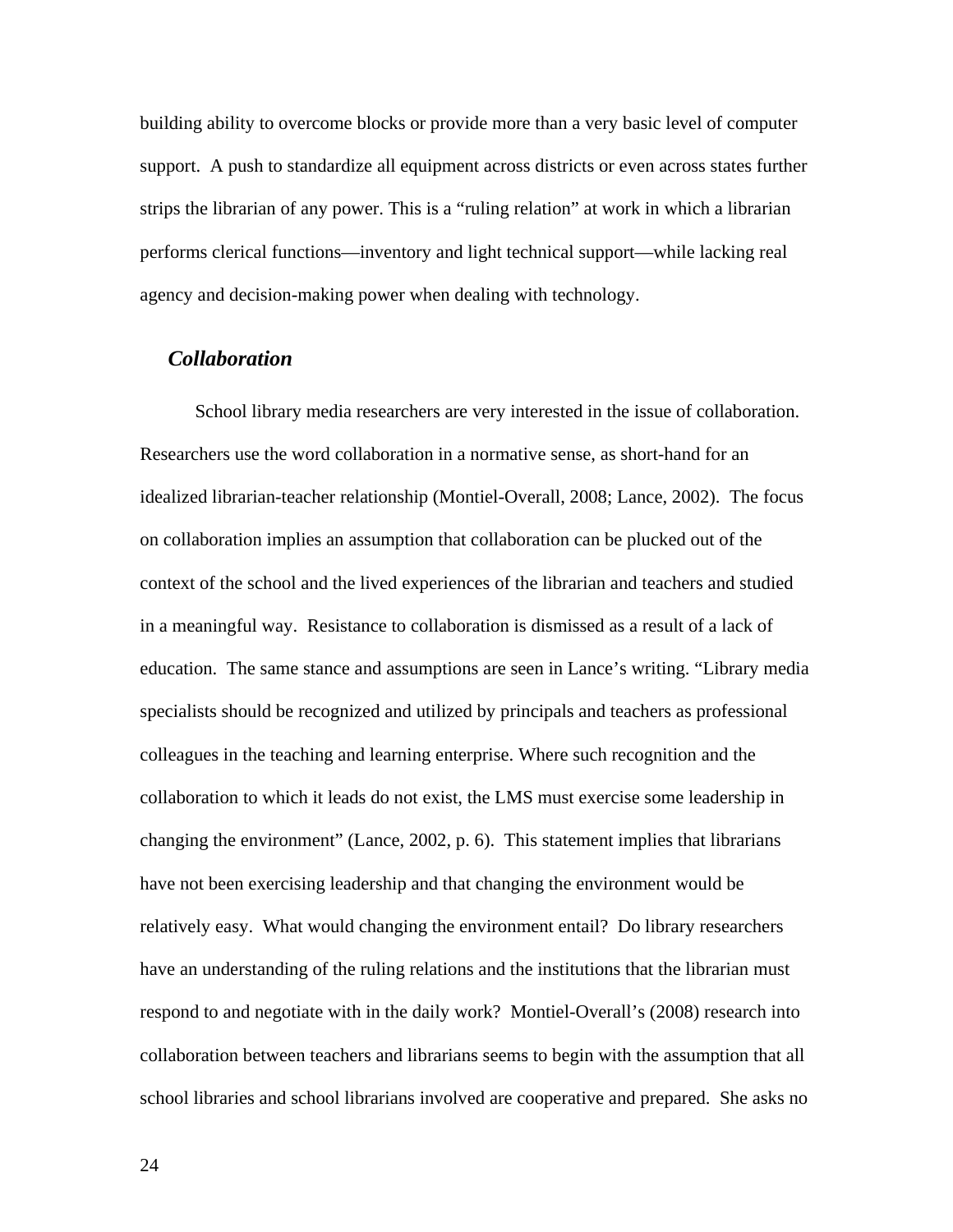questions about why a teacher might bypass a librarian or prefer a classroom collection. Understanding what barriers might exist for classroom teachers would be useful.

As mentioned before, classroom teachers have not been involved in developing idealized models of school library work. Their needs and preferences have been assumed or imposed in the standards for school librarianship. Todd and Kuhlthau (2005) point out the exclusion of the classroom teacher in assumptions about the role of a school librarian:

 Contemporary school librarianship literature is based on the assumption that there should be a strong and positive collaborative relationship with classroom teachers, with mutual planning, design, implementation, and evaluation of instructional interventions to ensure that students develop the appropriate cognitive, behavioral, and affective scaffolds for finding and using information in their learning tasks. Whether this role is actually endorsed by classroom teachers has never been determined (p. 90).

There appears to be a belief that one way to promote this role to classroom teachers is by hiring media specialists who are former classroom teachers.

### *Standardized Testing*

People who work in education face intense challenges, including working in the current environment of high-stakes assessments (Conley & Glasman, 2008; McGhee  $\&$ Nelson, 2005). The quality of education in the U.S. is a key concern of lawmakers, corporations, and educators. Many powerful policy makers believe the only way to assure a good education for students is through data-driven decision-making and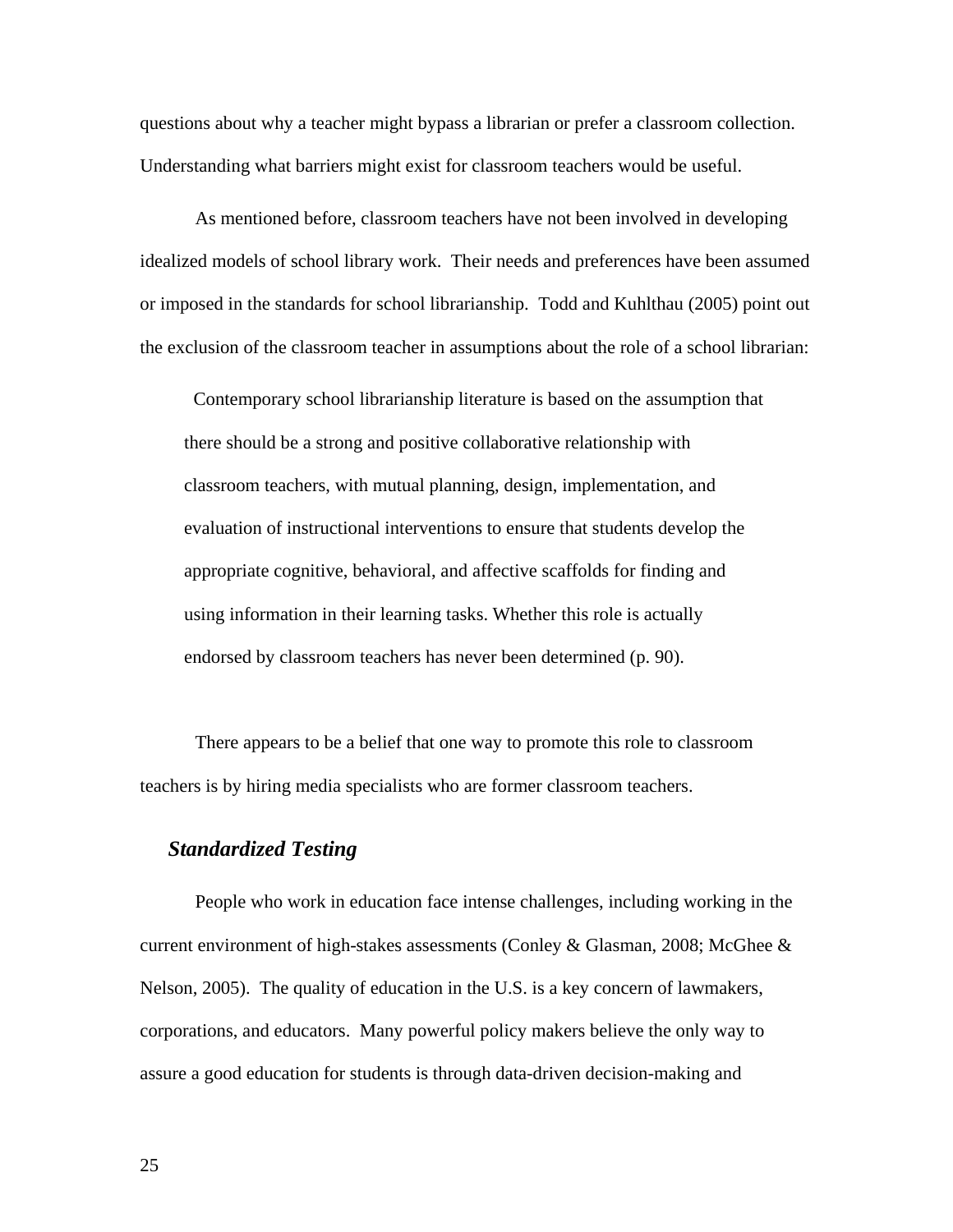research-based programs. The contributions of educators who are not directly assessed by high-stakes testing, such as librarians, might be overlooked in a testing-focused environment (Cleveland, 2007), but the work of those educators is shaped and mediated by ruling practices focused on school quality and accountability.

Tests are the key way that educational reforms are currently assessed. However, these tests are far more than *neutral* and *objective* assessments of educational technique. These tests drive curriculum decisions, funding decisions, and public perception of school quality. The stakes of these tests include sanctions for schools that fail to meet certain criteria, including adequate yearly progress (AYP). These tests have other high stakes. They can affect the working environment for teachers and their education colleagues (Conley & Glasman, 2008; Granger, 2008; McGhee & Nelson, 2005). They can create anxiety and stress in students. They can also shape and organize the work of the school librarian.

In an environment where, some believe, that which does not get tested does not get done (Johnson, 2007), educators who are not seen as directly contributing to higher test scores are in danger of being overlooked (Cleveland, 2007). Teachers, anxious to increase their perceived teaching effectiveness as measured by standardized tests, might jealously guard their time with students. Administrators might look at non-testable classes like art or music as being a waste of valuable test preparation time. School district superintendents' jobs are at risk if students do not make adequate yearly progress. If a school district is seen as failing for too many school years in a row, the district faces a state takeover of the district. The superintendent would certainly be replaced. Districts that are failing also run the risk of losing good teachers. Teachers who get frustrated with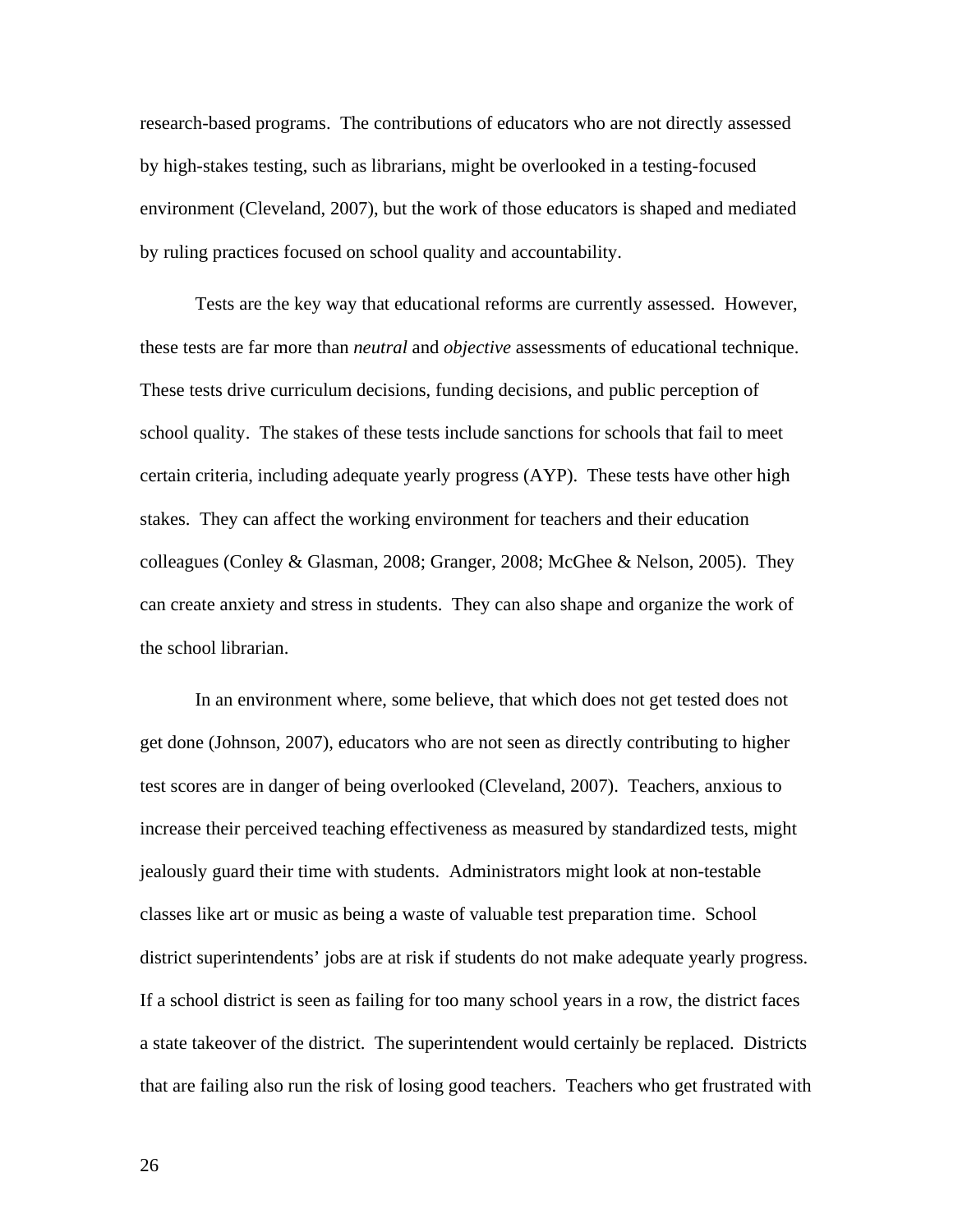being blamed for learning problems beyond their control might decide to go to school districts where it might be easier to be successful as measured by high-stakes tests.

The stakes are high for everyone at the building level of a school system, both on a professional level and on a personal level. Students might transfer away because the school is perceived as low-performing. This means the school would lose money that is based on attendance headcounts. In many cases, students who have the financial means to change schools will also be the ones likely to score more highly on the tests, making their loss a double blow to the school. In some cases, teacher pay and bonuses are directly tied to making AYP as measured by assessment tests. The teacher's professional identity is also tied up in the perception of one's self as a competent teacher (Booher-Jennings, 2005; Rex & Nelson, 2004). Teachers are expected by society to take personal responsibility for their students' performance on standardized tests, regardless of the appropriateness of those tests for the students or the true reliability and validity of those tests. If a test says a teacher's students are failing, the teacher will be blamed. With tests driving curricular decisions, teachers feel tension between personal accountability and institutional accountability, between preparing students for tests and teaching the things teachers believe they ethically need to teach (Rex & Nelson, 2004).

While school librarians are not being measured by high-stakes testing, the stakes are still high. High-stakes testing has the potential of changing the environment of a school (Booher-Jennings, 2005). Schools that face financial sanctions for poor test scores have to make tough decisions about where to spend the limited money they do have. Schools with adequate test scores do not risk sanctions and can spend money on items that are not perceived as directly improving reading and math scores, such as libraries.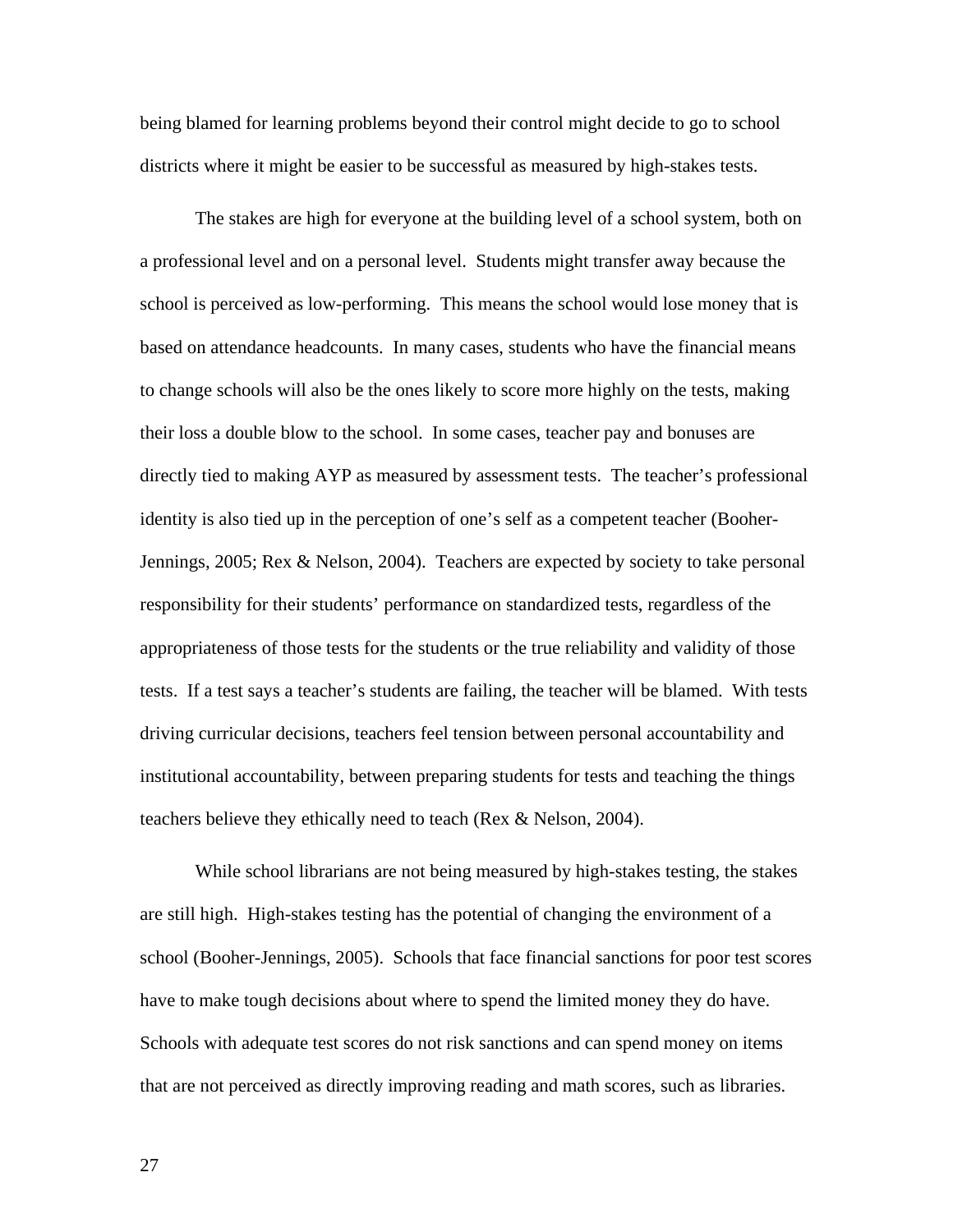School librarian jobs can be vulnerable if those who make hiring decisions are not aware of what a school librarian does for a school.

Although the school librarian is not directly assessed by high-stakes tests, these tests do shape the work life of school librarians in multiple ways. High-stakes testing affects the work environment and the relationship the librarian has with teachers. Highstakes testing affects curricular decisions at multiple levels, thus affecting collection development within the library. High-stakes testing shapes teachers' communication with parents and students. High-stakes testing also affects the work environment and the relationship the librarian has with teachers. School librarians already struggle with questions about whether they are teachers, whether they are valuable colleagues in the work place, and what exactly their role should be. If the pressure on teachers leads to the negative environments described in several studies (Booher-Jennings, 2005; Cobb & McClain, 2006; Kohn, 2001), the perception of the librarian as a colleague can suffer. A school librarian can offer a great deal of help and support in exactly the focus area of the tests, but in an atmosphere of fear, anxiety, and mistrust, a teacher might be much less willing to reach out.

Testing drives curriculum change (with some test companies also producing curriculum.) While student assessment and evaluation should be aligned with curriculum, it appears that schools are instead aligning their curriculum with tests imposed by the state or federal government. Since a main function of the school library is to provide support for the curriculum, the collection must change to accommodate the new curriculum. If the budget is limited, collection development efforts driven by testdriven curriculum changes could mean less money for materials to support students'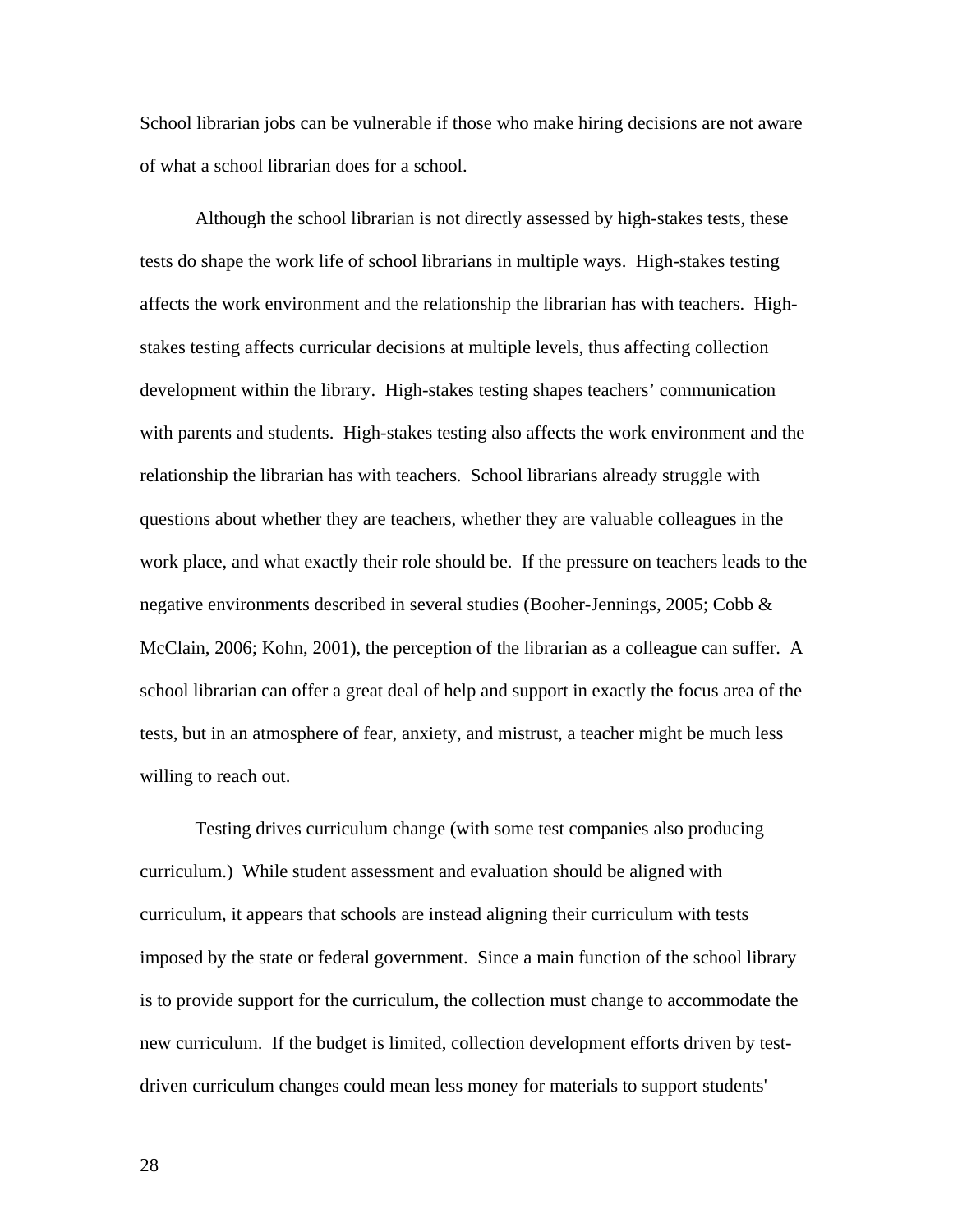leisure reading. The quantitative data preferred for assessing education does not allow for recognition of the benefits of leisure reading for students, so this type of collection development loses out.

#### *Access*

Media specialists, administrators, and researchers have asked about whether school librarians create a media center environment that encourages intellectual access, but they do not ask about whether school itself creates barriers to student access to information (Bush, 2003; Carefoot, 2003). The American Association of School Librarians focuses on intellectual access to materials in its Information Power handbook, but states that "[p]hysical access is prerequisite to intellectual access" (AASL, 1998, p. 86). The organizational structures of the media center and the institution of education can undermine student access to information. The social organization of school library work related to the movement and tracking of students in the school creates interactions between library workers and students that might limit media center use.

## **Research about school**

Work in education provides certain benefits, including relatively regular hours, weekends and holidays off, and lengthy vacations compared to the average American worker (Lortie, 1975). The physical work environment itself tends to be climatecontrolled, with few extremes of temperature and very little exposure to extreme weather conditions. It is a work environment that can seem familiar to most people, since most people have experience being students in schools. Education work also provides easier entry than other professions (Lortie, 1975). It is a profession often chosen by teenagers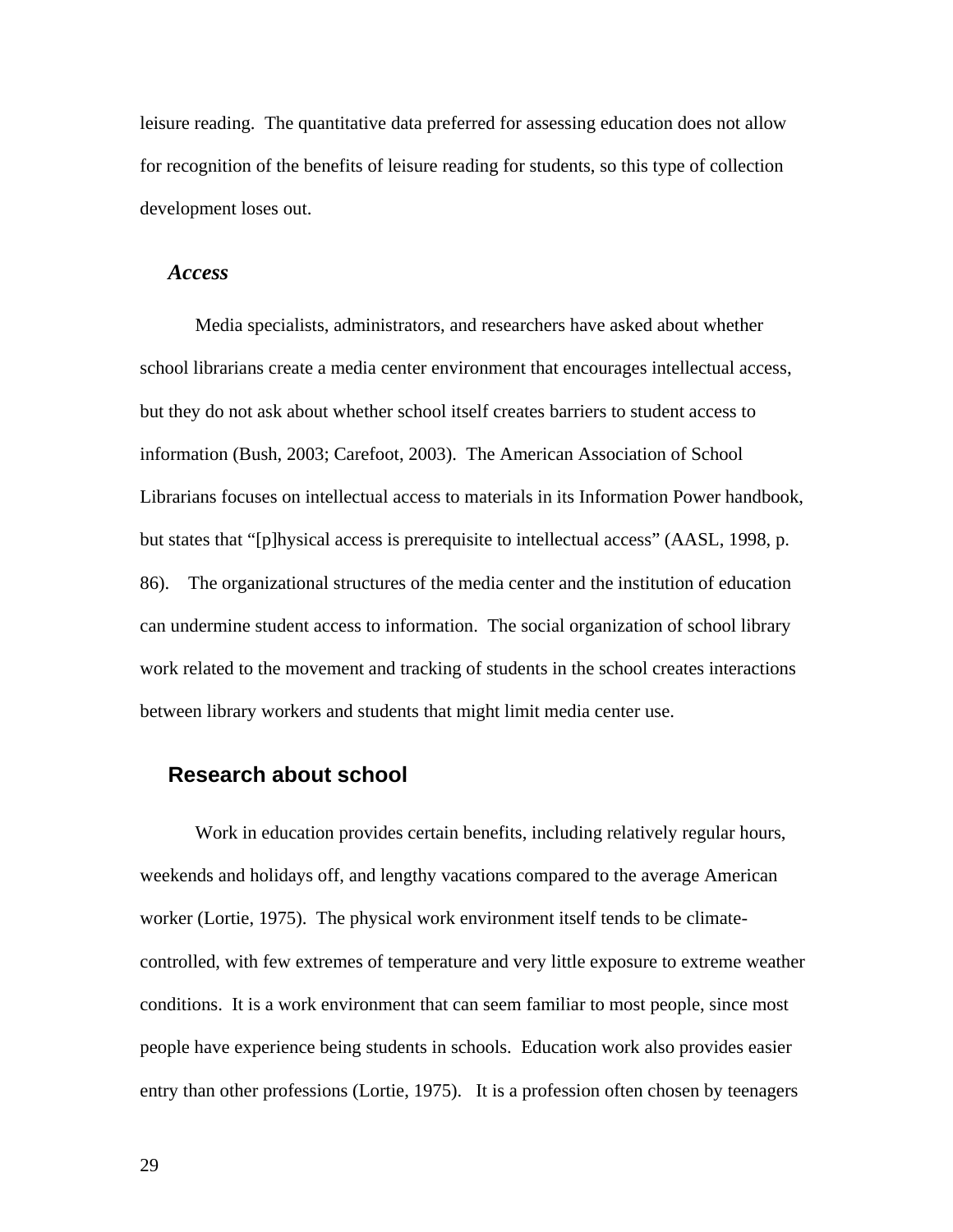in their first or second year of college. They can find themselves in a classroom just weeks after graduating from college with a bachelor of arts in education.

Schools tend to have a cellular organization (Lortie, 1975). Teachers are isolated in their cell with their students. Within the structure of the curriculum, they can make quite a few autonomous decisions. They also do not have many opportunities to collaborate. Even in a "team" environment, with collaboration periods, the teaching part of the work is carried out in isolation from other teachers. Issues related to standardized high-stakes assessment, cellular structures, isolationism, and individualism affect the work of the media specialist.

A school is a work place for adults who are facing all of these challenges, but school is also a work place for children. It is a place where people from a variety of classes and backgrounds spend seven to eight hours a day together. Generally, students are assigned to schools based on where they live, which is a function of their parents' income and social status. Grade levels are assigned by age. Children face tremendous pressure in their work days, including pressure to fit in, pressure to get good grades, pressure to score well on standardized tests, and pressure to decide what they want to do with their lives. Recognition of this pressure is one reason why some media specialists promote the view of the media center as a "safe haven" (Bush, 2003 p. 438).

Much of the school library research is written from a standpoint of ruling. Often, the role power relations play in shaping the work of the school librarian are dismissed, perhaps because the researchers come from a ruling standpoint. A recurring theme in school library literature is the idea of the school librarian as a "leader" in the school. However, this theme is presented as if the librarian is working in a context-free and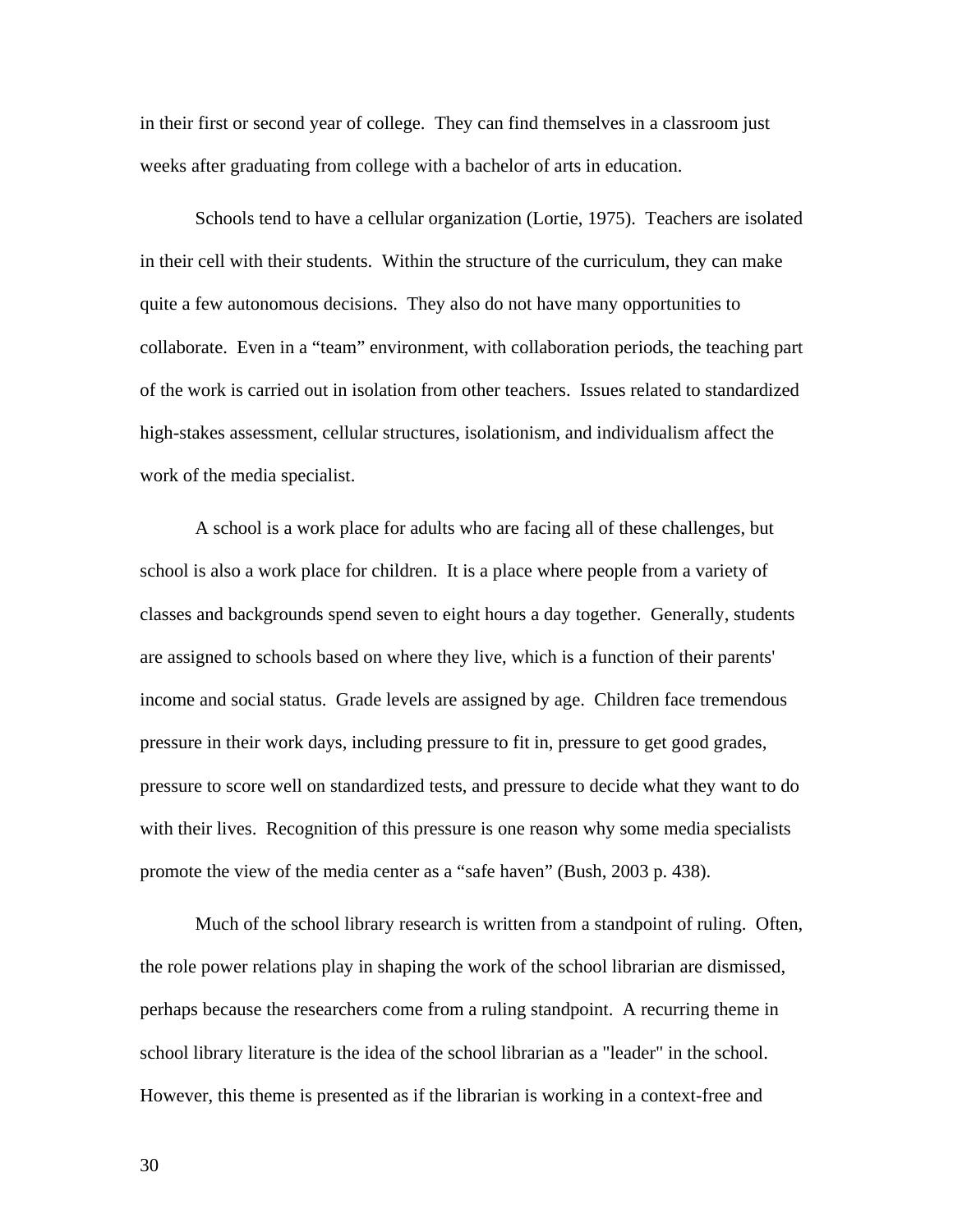culture-free environment. "School library media advocates have long struggled to integrate school library media programs into schools' instructional process. The literature suggests that they have been slow to adopt those responsibilities" (Drake, 2007, p. 1). This statement is disturbing in its dismissal of institutional forces that might affect how well a school librarian can push for changes or that might affect how quickly instructional processes can be changed. This statement also shows an assumption of agency on the part of the school librarian that simply might not exist in an actual school environment, and it shows an assumption of adequacy of the standards and agreement to those standards by the librarian. This statement shows a gap between school librarians and school library media advocates. Are the advocates pushing for something that working school librarians want or are they trying to prescribe a certain way of being that might not work in the actual world of the school librarian?

### **Conclusion**

Current research in school librarianship aggregates participants into anonymous numbers. This practice, while seeking generalizability, leaves out details of HOW ruling relations and ruling practices shape the work. Researchers criticize school librarians for being slow to adapt to technology and collaboration responsibilities, without examining the institutions the librarians are trying to negotiate. Researchers stop short in investigating whether students truly have access to school libraries. A well-stocked collection and a properly trained and credentialed media specialist appear to be satisfactory, yet neither of those elements will ease a student's access if the institution has barriers in place. The institutional ethnography frame of inquiry can make visible how school library work is shaped.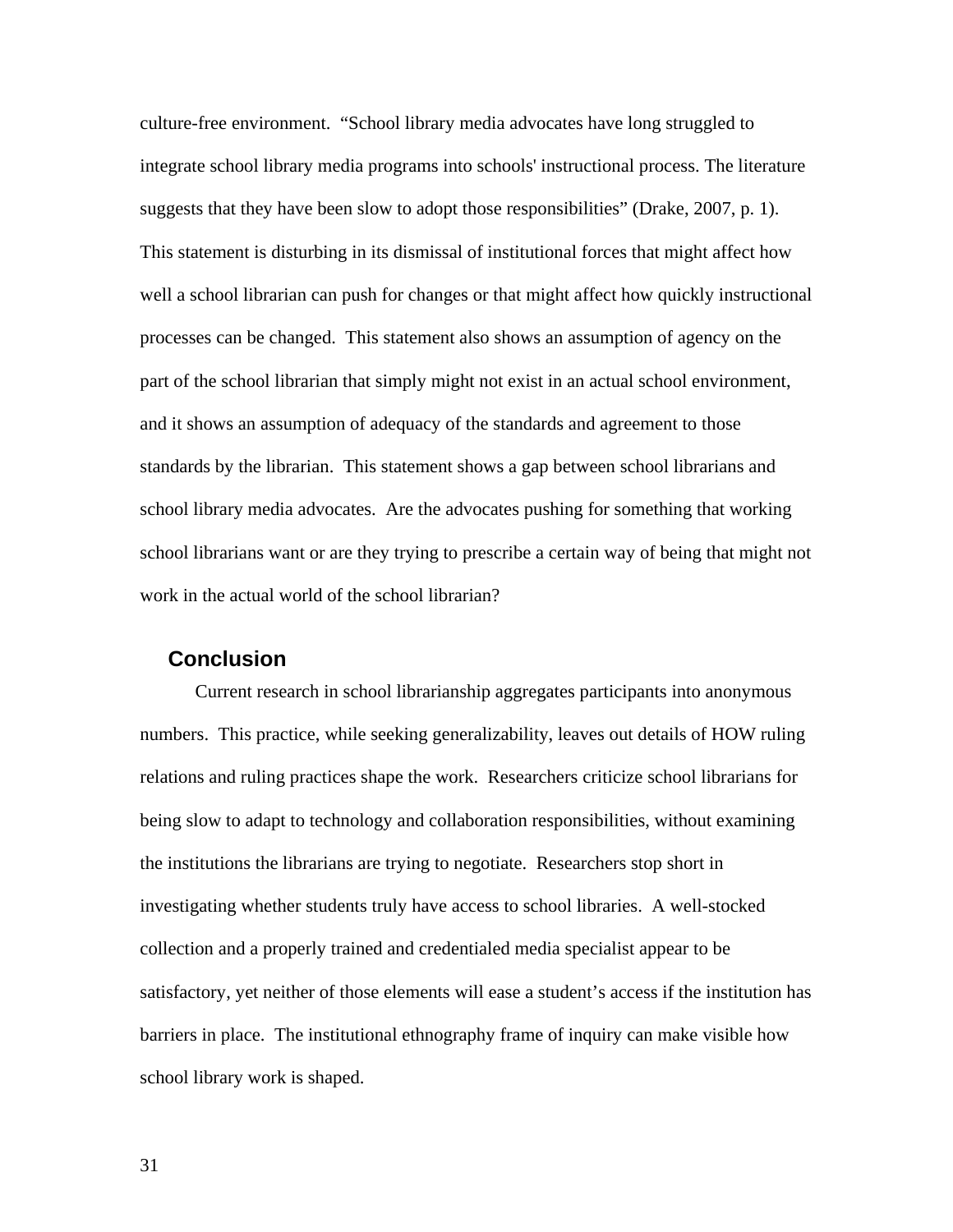# **Chapter 3 Frame of Inquiry, Methods, Methodology**

#### **Problem Statement**

School library work is both taken for granted and invisible. There is a gap in school library research that is based in a real school culture and grounded in the everyday experience of school workers. There is little to explain how the work can be socially organized to discourage student and teacher use of library resources. There seems to be little focus on how individual librarians can better understand their school's power structures and work within those structures to advocate for student and faculty use of the library media center. The institutional ethnography frame of inquiry can make the power structures visible and give a school librarian a map for strengthening the school library program for the benefit of students and teachers.

I went into the research focusing on reading, literacy, and the idea of the library as a safe haven for students, but found that the daily work is located elsewhere. Technology played a larger role in the daily work than I expected, and so did the daily management of students' bodies—managing traffic patterns and verifying hall passes.

## **Researcher's Standpoint**

The school library is the place where young people learn about libraries. The school library is often the only library a young person to which a young person has regular access. Access to a wide variety of reading materials improves literacy and improves other aspects of a person's life which might not be easy to examine. I became interested in the subject of the teacher-librarian's place within various institutions as I worked on my Master of Arts in Library Science with concurrent school media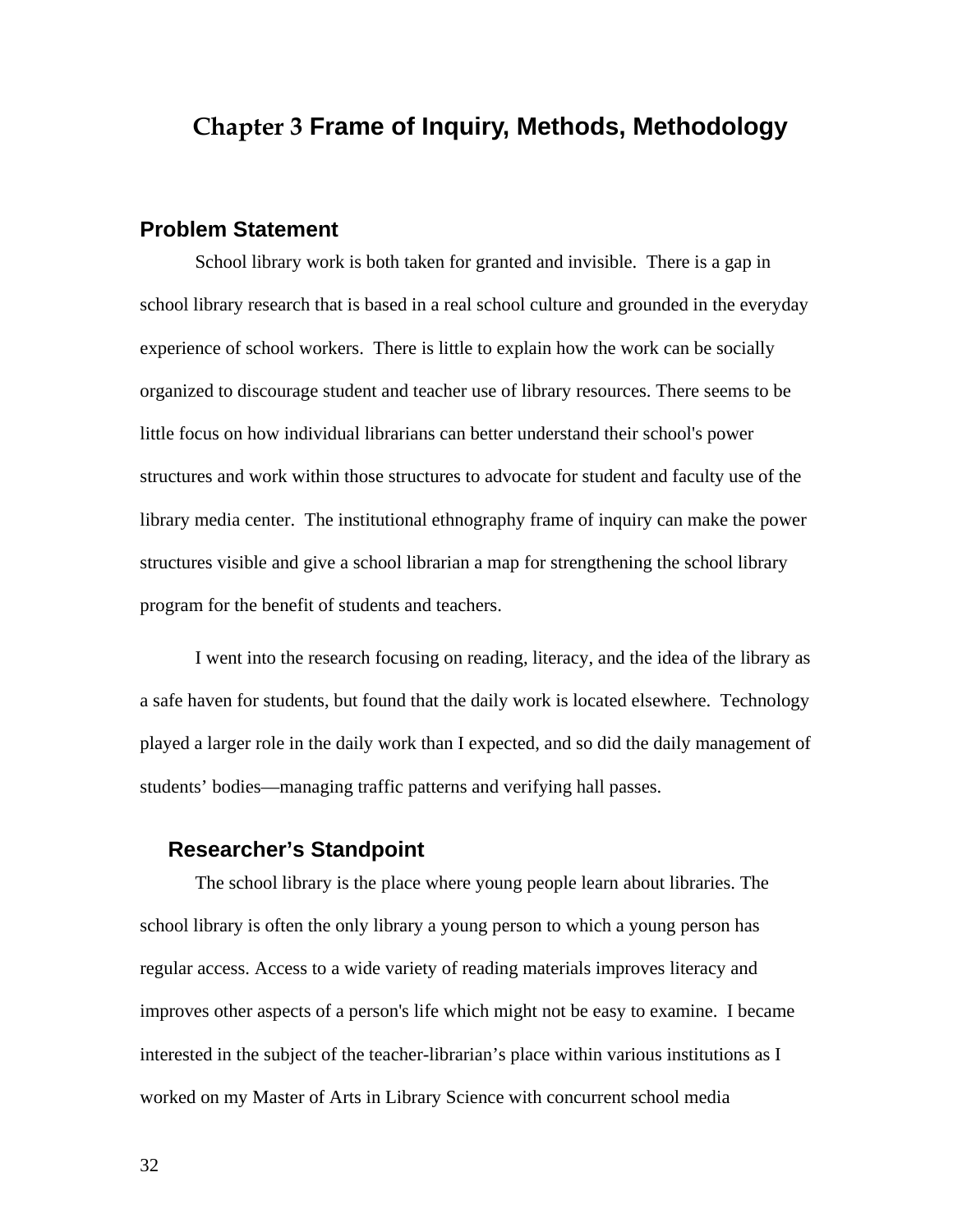certification. I did quite a lot of professional reading as part of my studies and wondered how the advice and commentary in these articles would translate to the real life work of a teacher-librarian. There seemed to be a gap between what I was reading and what I was experiencing. When I am in a school library for research, study, work, or visiting, part of me continues to view the library through the lens of the vulnerable child I was. It was from that point of view that I began to notice interactions between library workers and students that would have discouraged my young self from voluntarily visiting the library. I began to wonder how and why the interactions I saw were shaped the way they were and why they were consistent across several libraries in several school districts.

I have worked part-time in several school libraries and have some field experience as a student teacher of middle school language arts. My limited practical experience in school libraries gives me the neophyte's eye when it comes to watching how a teacherlibrarian negotiates work. I am also not bringing habits that are set from years of practical experience. I have not been socialized into education, so I have an outsider perspective in the school environment. This perspective allows me to see and question the patterns that those socialized in the field might take for granted.

## **Problem Statement and Questions**

Unseen ruling relations help shape and organize the work of the school librarian. These ruling relations can be discovered with the methods of institutional ethnography, which can explicate the power structures and ruling relations that shape the work of the school librarian. An institutional ethnography starts from the standpoint of the school librarian and works from that standpoint to examine how the work is coordinated by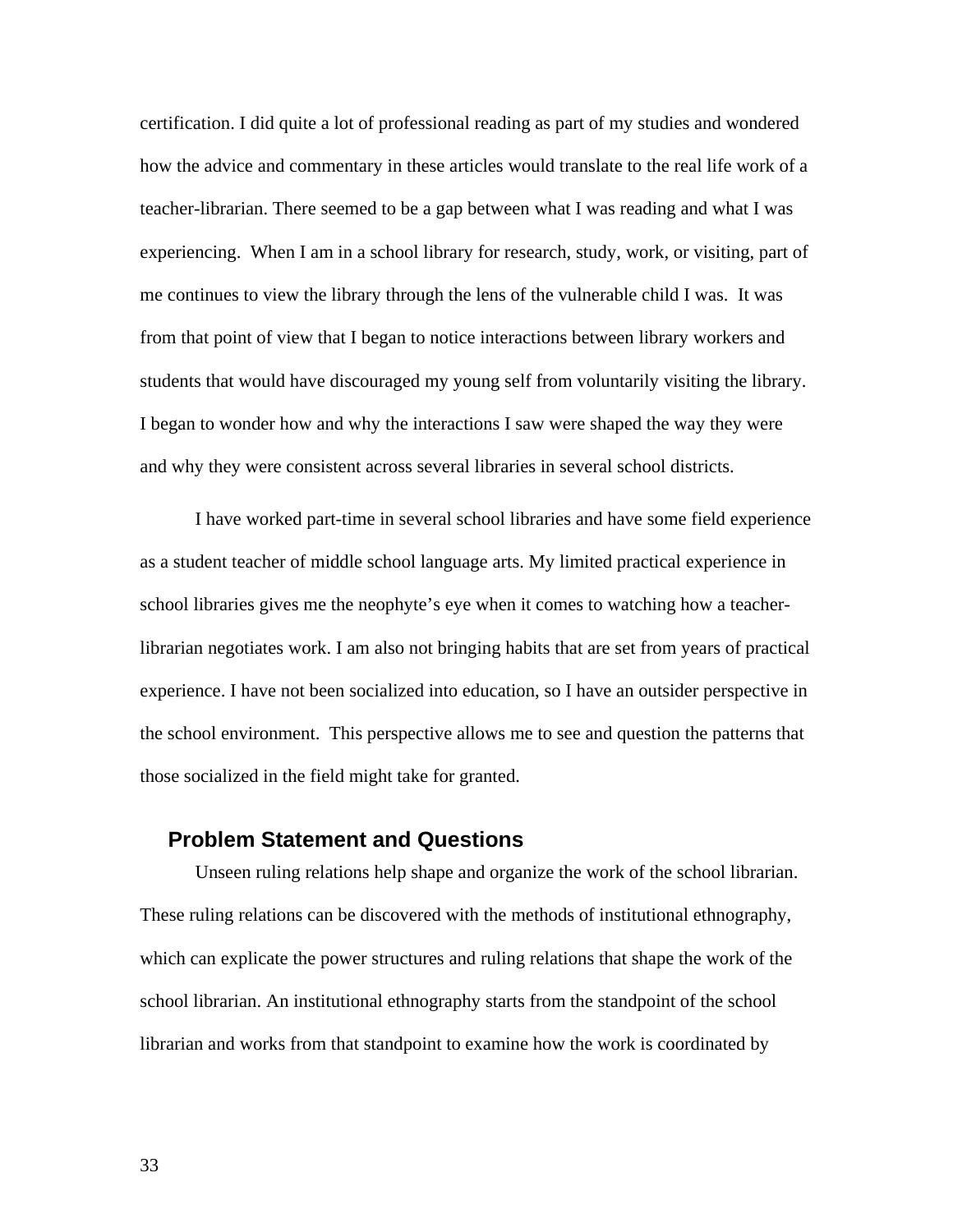institutions. Others who work in this school and in other school settings will see and experience the ruling relations in different ways.

## **Questions**

- How does one librarian understand the power structures of the institutions she works within?
- How is school library work tied into institutional and ruling relations?
- How does one librarian negotiate the power structures of the institutions she works within?
- How do these ruling relations express themselves in the work?

## **Critical Framework**

The conceptual framework of this research comes from Dorothy Smith's Institutional Ethnography, a frame of inquiry that is designed to show how work is organized outside of the local setting. Institutional ethnography is a sociology for people (Smith, 2005). It is a frame of inquiry for people to examine their work and how it is shaped. It is not objective because people are not objects and the coordination of their life is not objective. The desire to make changes is implicit in the frame of inquiry.

The pervasiveness of the relations of ruling and the objectification of these structures are what makes them so difficult to make visible to people who take them for granted. Smith (2005) argues that *traditional sociology* objectifies people and their doings and precludes inquiry and discovery from within the topic. Institutional ethnography is grounded in the standpoint of the people whose experiences are being explicated and it tries to make those ruling structures visible. The method of inquiry does not turn the people whose experiences are being studied into aggregated, context-free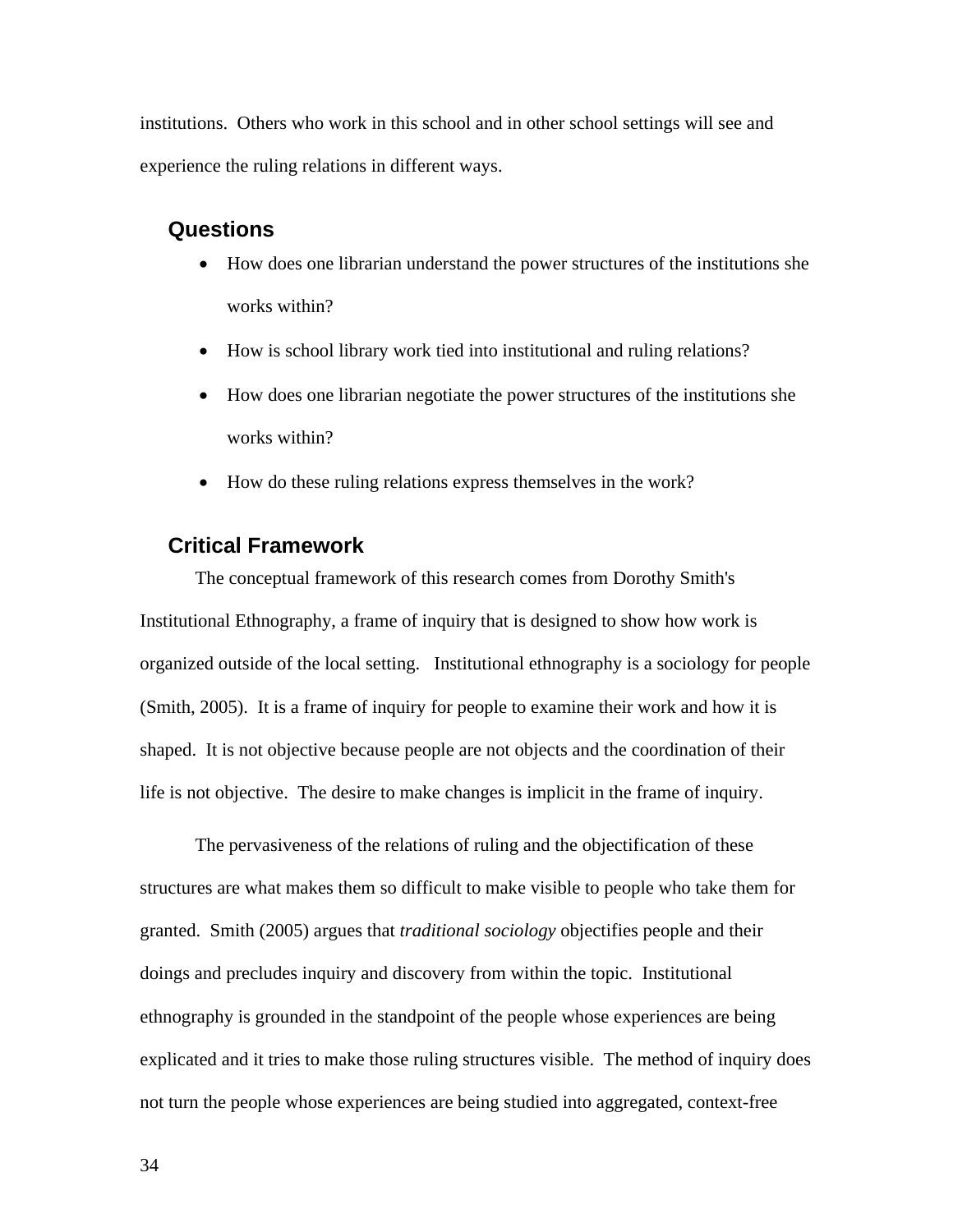numbers or anonymous survey quotes. "The promise of institutional ethnography is that it maintains the subjectivity of those whose experience is problematized" (Campbell  $\&$ Gregor, 2004, p. 101). The relations of ruling are part of the individual's experience that can disappear when parts of the experience are looked at out of context of his or her life. Smith (2005) addresses issues of shifting the focus from a critique of individual workers and their competence to a critique of the work process and work tasks themselves. A critique of the work process and work tasks can answer questions about pervasive problems that appear across localities, such as the problem interactions that began my inquiry.

Maintaining the focus on work processes was a key concern of mine as I embarked on a study of a school's library program. In no way do I want to criticize or embarrass the individuals who work to make the school libraries happen. Rather, I want to work with people to discover where they have power to make changes to the system and where the power comes from. I knew from my experiences in several libraries that the problems I was noticing could not be coming from the library workers themselves. They were simply too pervasive across the settings. There were local differences, but it seemed clear that something outside the setting was influencing the work.

Dorothy Smith began developing her alternative to "traditional" sociology when she realized that traditional sociology looked at life as if the observer/ researcher could stand outside and view life impartially. Smith's (1987) notion of discourse is derived from Foucault, but she expands the notion from statements alone to:

 actual ongoing practices and sites of practice, the material forms of texts [...], the methods of producing texts, the reputational and status structures,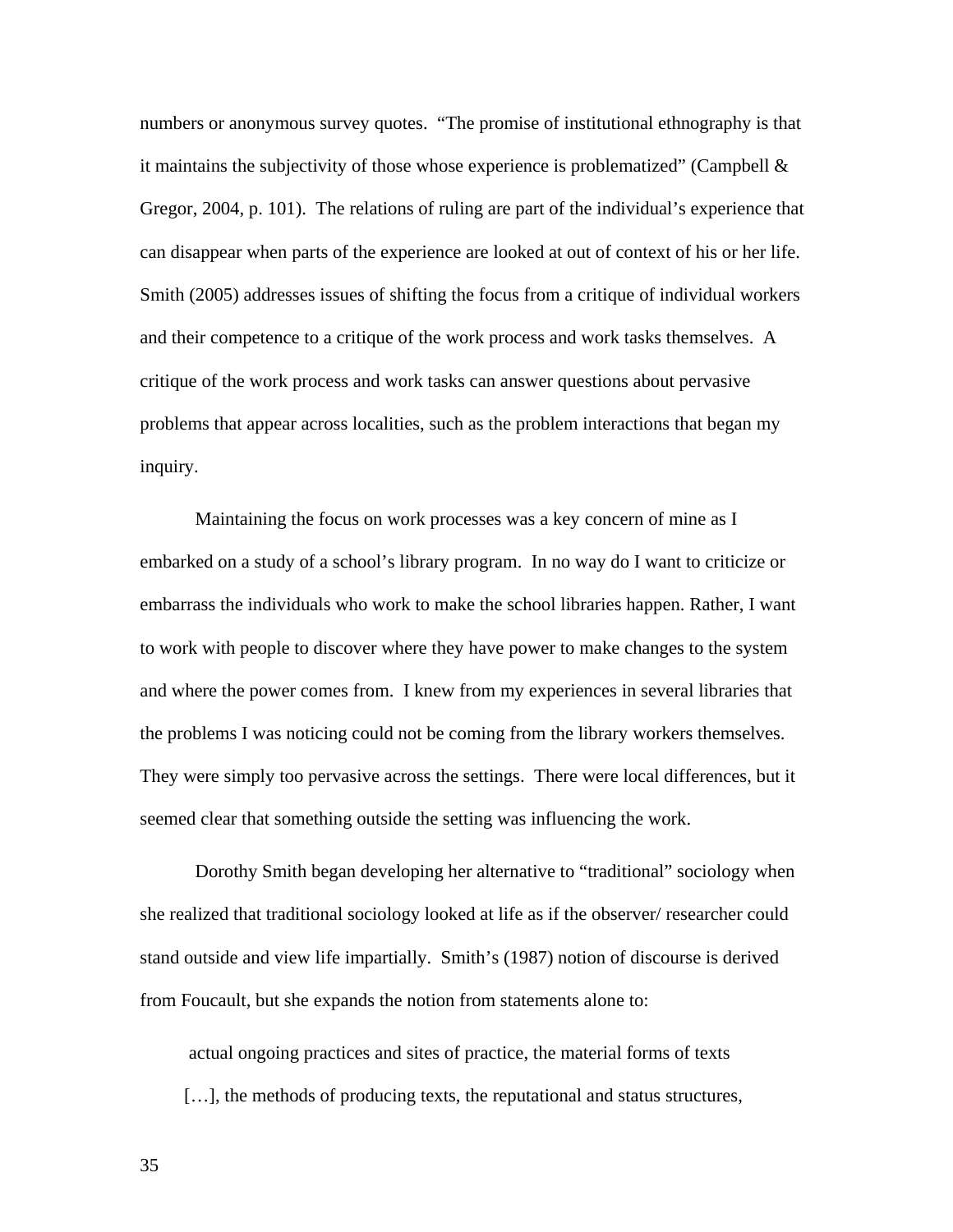the organization of powers intersecting with other relations of ruling in state agencies, universities, professional organizations, and the like (p. 214).

She views discourse as socially organized and coordinating local practices. Discourse shapes how people relate to other people in everyday life; in this case, how people in the discursive category of "teachers" relate to people in the discursive category of "students." Their relations are shaped by statements, practices, and texts in education. "Discourse refers to translocal relations COORDINATING the practices of definite individuals talking, writing, reading, watching, and so forth, in particular local places at particular times" (emphasis in the original) (Smith, 2005, p. 224). These practices can reveal where power is situated and how it is conveyed, which can be traced back to those translocal relations. A researcher can look for examples of how people talk about certain subjects, such as students or parents, and trace those ways of talking to a larger idea that governs the work associated with those subjects. In this study, the work of the hall pass was coordinated by the view of students as untrustworthy. This view is governed by a power relation so pervasive in education that when I talked about it with people from different school backgrounds they agreed that hall passes were necessary to keep students from getting into trouble.

I will be using a generous notion of work in this study. "By institutional ethnographers, 'work' is used in a generous sense to extend to anything done by people that takes time and effort, that they mean to do, that is done under definite conditions and with whatever means and tools, and that they may have to think about" (Smith, 2005, p. 151). Any work the librarian does, including the work of being a parent, friend, or partner, has the potential of shaping her work as a librarian. I am especially interested,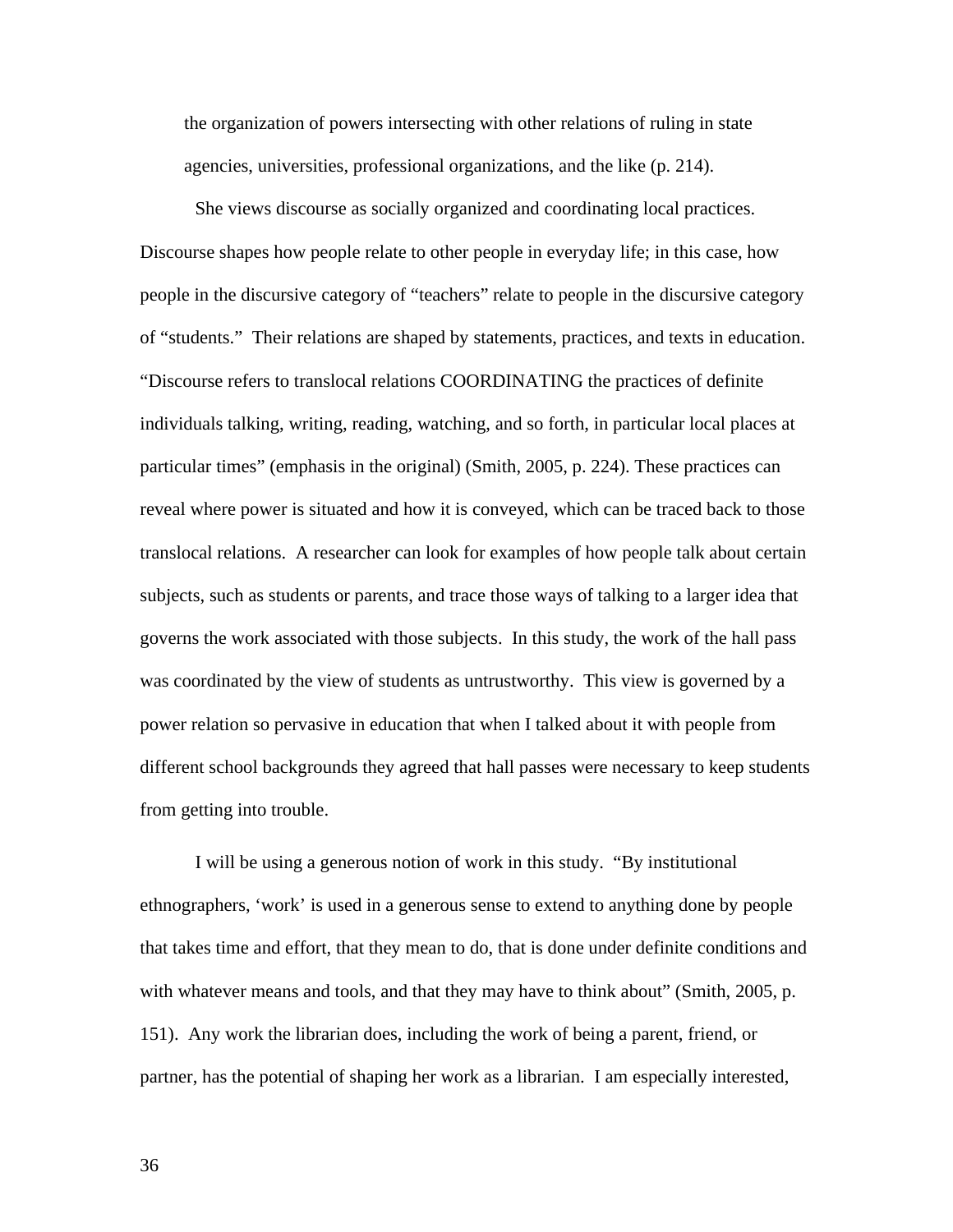though, in the work the librarian specifically associates with being a school librarian or an educator. "The concept of work and work knowledge as they are conceived in institutional ethnography orients the researcher to learn from people's experiences regarding what they actually do, how their work is organized, and how they feel about it" (Smith, 2005, p. 155). Rather than allowing institutional definitions of work to shape the analysis of this work, I observed and analyzed the work the key participant and others actually performed during my ten weeks on site.

Location, standpoint, and authority are key concepts used in specific ways in institutional ethnography. Location does not describe a physical space, although a physical space can be part of a participant's location. Location refers to where the participant is located in the processes being explicated. In this research, the key participant is located in the school library as a full-time professional faculty member with similar status to teachers. Standpoint can be described simply as a person's point of view, but is informed by the person's background, experiences, gender, and location, among other elements. Discovering the key participant's standpoint was one goal of this research. The participant's authority comes from her experiences of work, along with her school library certification.

The key participant, several other workers, and I shared the standpoint of being mothers, working to be available to our children. We have all made decisions about our paid work and our lives based on our work as mothers. The key participant, Eliza, changed careers in part to be more available to her children, as did I. She left her work at a small business, while I left journalism. My standpoint is also that of a graduate student trying to learn more about school library work, in part to inform my future teaching and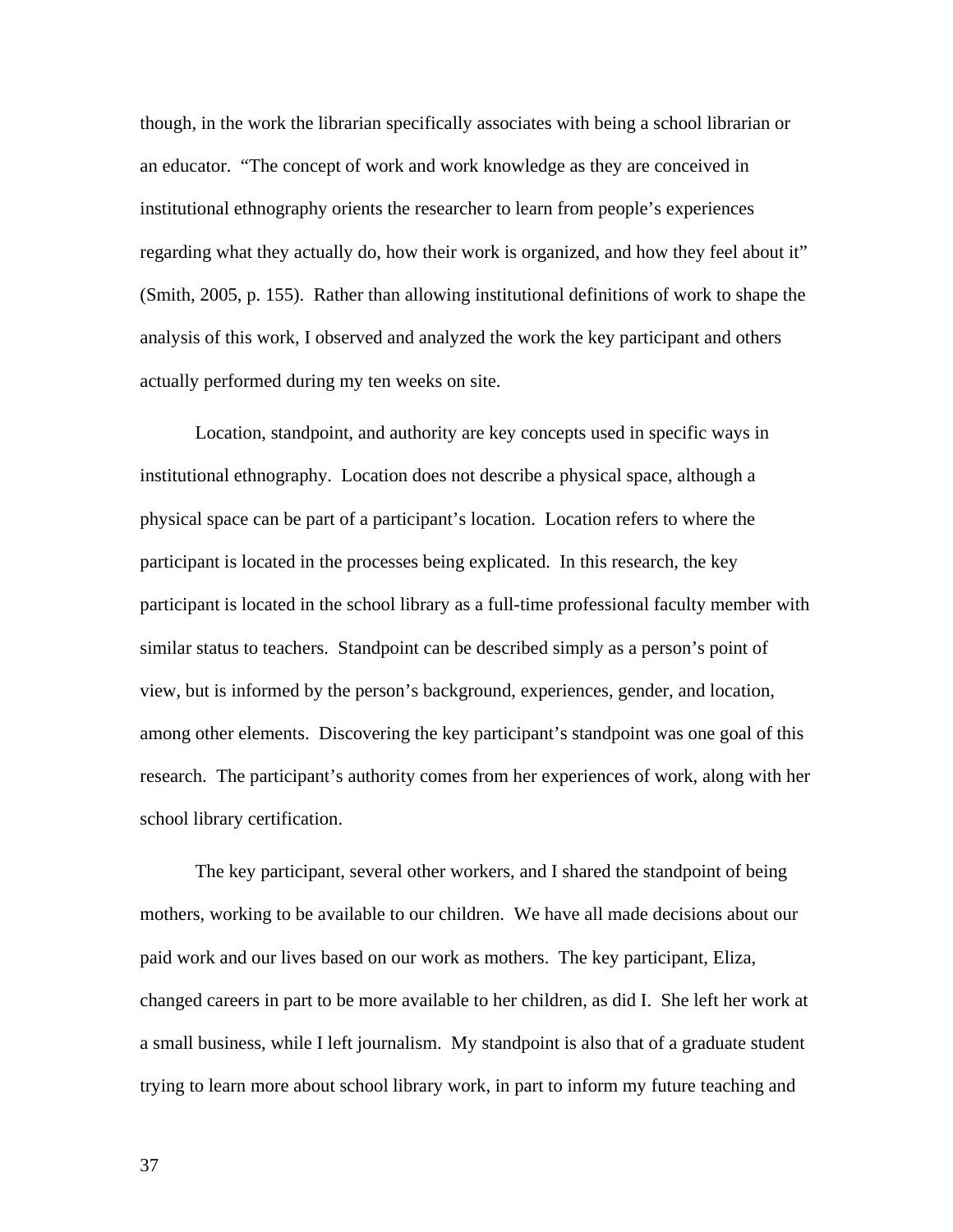research and in part to contribute to political changes that would make books, reading, and literacy more available to young people, regardless of gender, race, or class. My location was between two worlds. One location is that of a university student fulfilling institutionally-defined goals for proving myself worthy of earning a doctorate and the other location was that of a worker in a school library, trying to avoid inconveniencing my participants and hoping to contribute to their work as they are contributing to mine. I also wanted to properly serve the children I would encounter. My authority comes in part from the backing of my institution through the doctoral-level education, the research proposal process, and the university's Institutional Review Board process and in part from experiences as a reflective participant-observer.

## **Data Collection**

#### **Setting**

The middle school I selected is one of three sixth- and seventh-grade middle schools in a Midwestern college town of about 100,000 people. The school was built in the mid-1990s in a growing area of town. About 70 percent of the students at the school are white, about 22 percent are black, about five percent are Asian, and three percent are Hispanic. About 31 percent of the students in the school are eligible for free or reducedprice lunches. About 98 percent of classes are taught by "highly qualified" teachers, as defined by the state. This means the teachers have full teaching certificates, bachelor's degrees, and proven competency in a state evaluation in the subjects they teach. Almost 60 percent of the staff have advanced degrees. The student to classroom teacher ratio is 14 to one. This information comes from a state government Web page. I have called the school Virginia Russell Middle School, or RMS for short.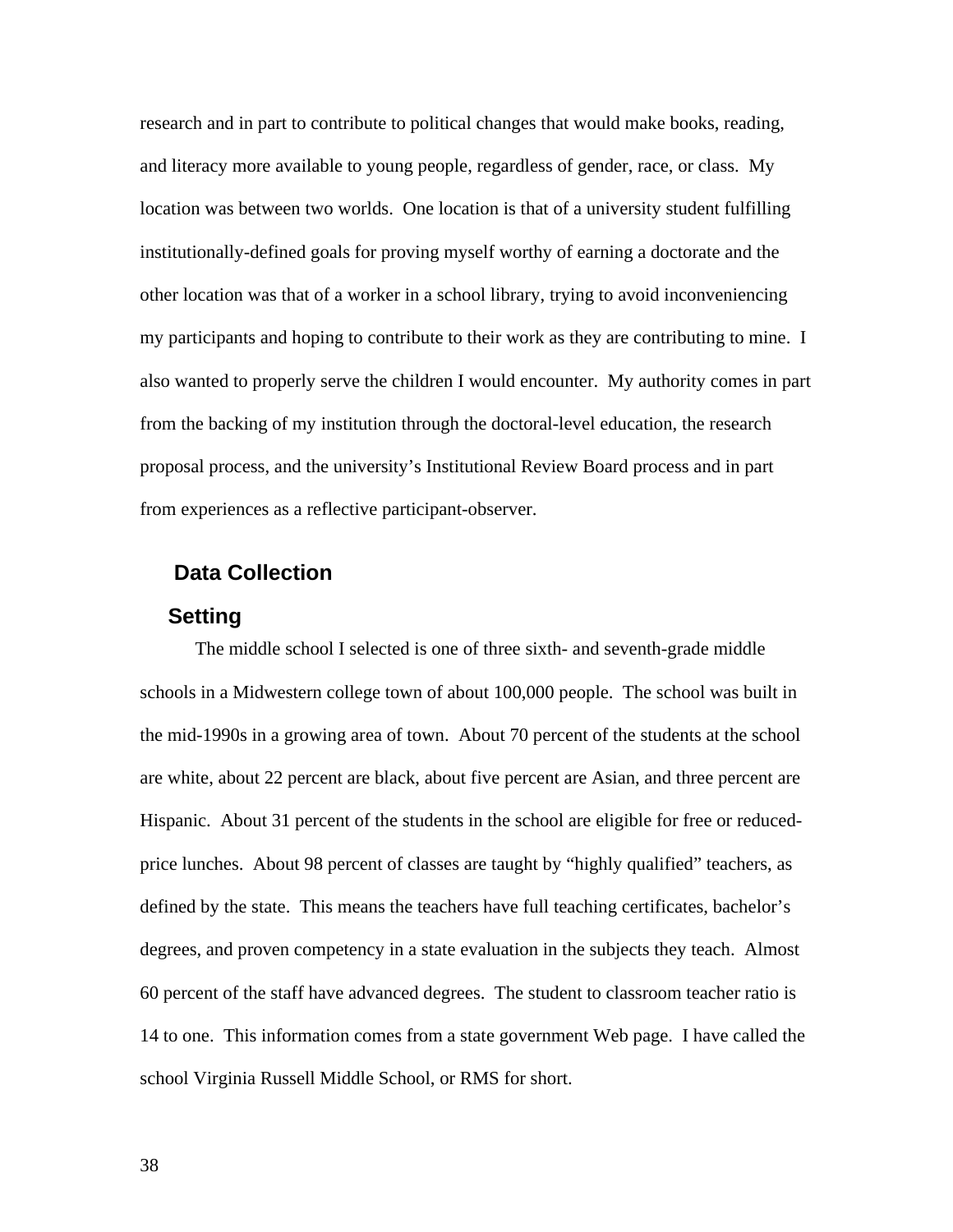I was already familiar with the basic layout of the school, having done field experience teaching language arts in another middle school in the district with an identical layout. The media center is a large purpose-built room with two entrances, one on the west wall and one on the north wall. The area is divided into quarters with the use of shelving and walls. Half of the room has tables with four chairs. A set of low bookcases for reference sources divided that area. Student projects focusing on a specific book were displayed on top of that set of bookcases. That area is separated from the fiction area by the circulation desk. The fiction area included a comfortable seating area of upholstered chairs. Two carts displayed new books, another cart was devoted to certain popular authors such as Avi and Andrew Clemens, and a fourth was jammed with picture books. The area next to the fiction area is walled off for the offices of the media specialist and the information technology specialist.

Eight computers line the south wall, which separates the media center from a computer lab. The media specialist is responsible for scheduling this computer lab for teachers. Near the computer lab door is a large printer/ fax machine. A copyright guide for teachers hangs on the wall above the printer.

On the west wall, above the non-fiction shelves, hang posters encouraging young people to read. On the north wall hang more posters featuring young people along with some travel posters also encouraging reading. As students walk by between classes, they hit the walls from the outside, sometimes knocking the posters askew. Under the posters, on top of the shelves, media center workers display books with their covers out. I learned that this was not just to promote those books. This is also to make up for the fact that there is not enough shelf space in the library if all of the books are checked in.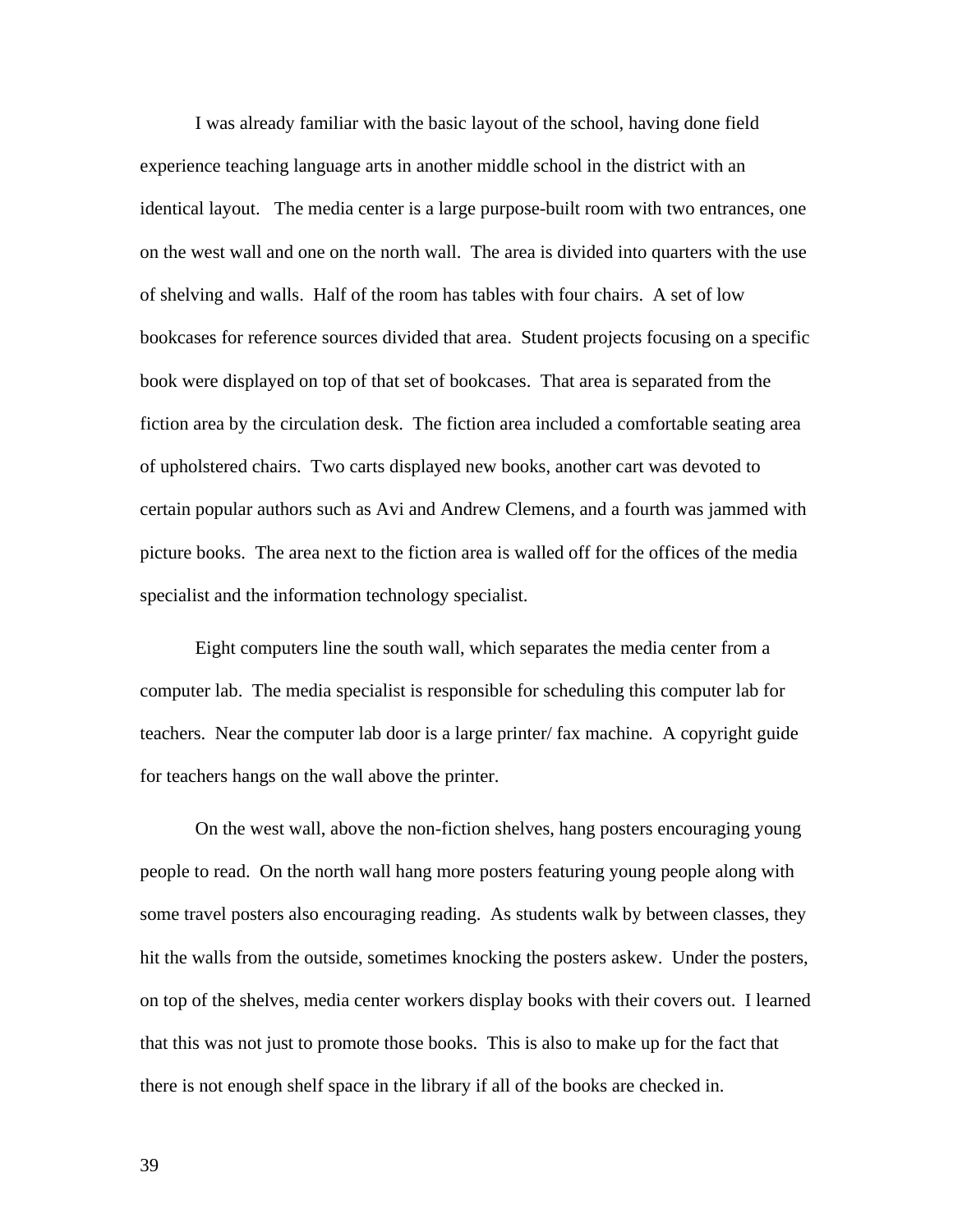The room is bright thanks to daylight streaming in from high windows in the fiction section. The light is so bright that the previous media specialist had to cover two panes of window with black paper because the light was triggering the circulation desk's handheld scanner and causing errors. The circulation desk is a counter that is about waist high. Circulation records are managed on a PC desktop computer networked to the district's catalog. The circulation area is separated from the fiction area by waist-high bookcases placed back to back. The bookcases facing the circulation area hold book repair tools, books on hold, damaged books, the media center's small VHS tape collection, and some manuals about running the library media center. On top of the bookcases are bookmarks, tape, staplers, and scissors for student use. The top was also used to store books being weeded and books that were being cleaned.

Across the hall from the library are the teacher workroom and the lit center, which is a special reading classroom and book storage room combined. The teacher workroom is a large area divided in half, with restrooms in the middle. On one side is the teacher lunchroom and soda machines and on the other side is a work room with a large table, the laminator, a copy machine, and cabinets with paper supplies. The lit center is another large room lined with bookcases. There are three adult workspaces in the lit center: a desk for a reading specialist who splits her time between this school and a junior high, a desk for a reading helper, and a desk for the full-time reading coach, who is also responsible for the books in the room. The books are reference books and sets of fiction and non-fiction books that teachers can check out to use in classrooms.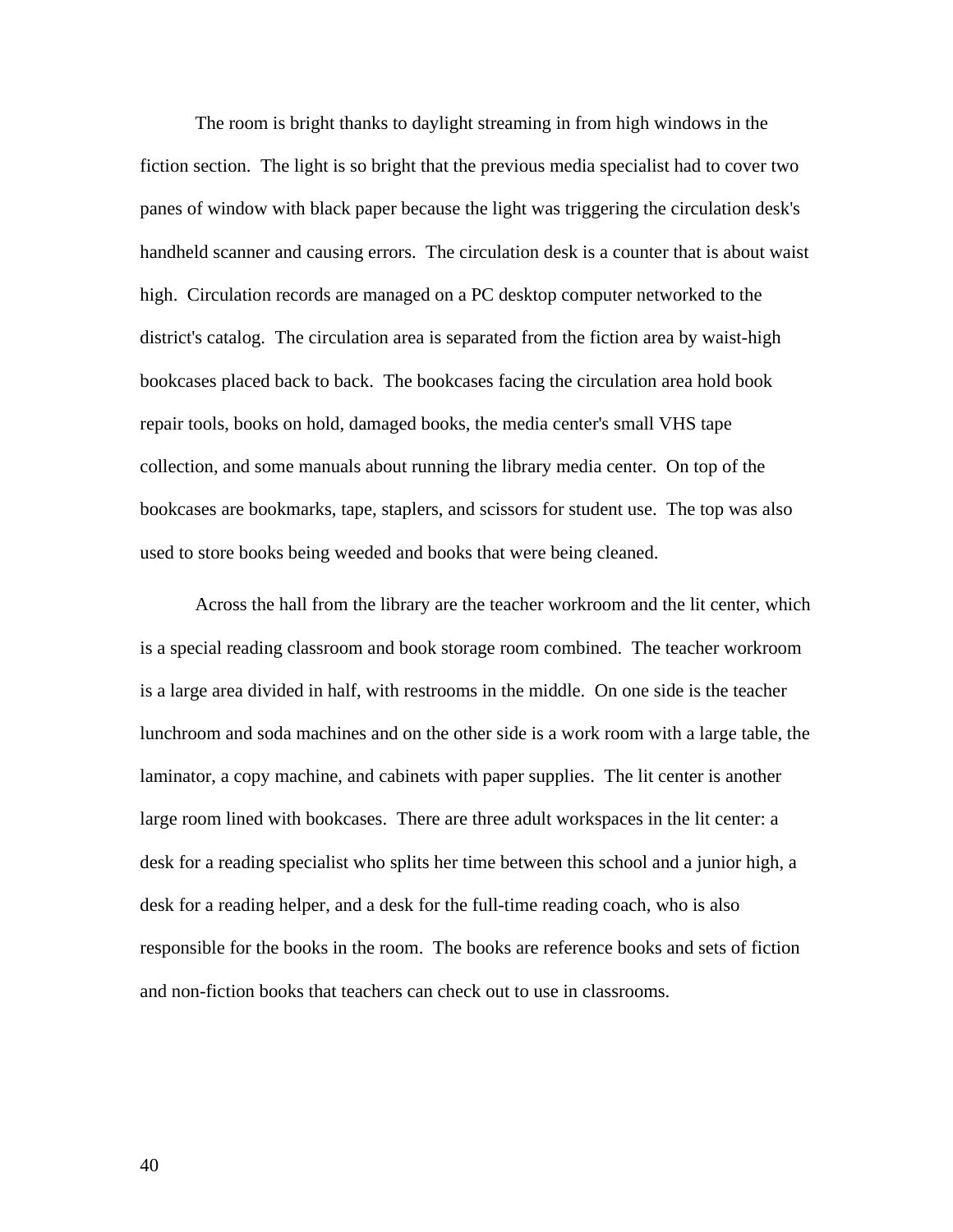## **Participants**

The key participant in this study is the school librarian, whose viewpoint and experiences are the starting point for the institutional ethnography. Eliza (a pseudonym) is an *initial certification* MLS graduate with four years of experience in an elementary school library and two months of experience in a middle school library. An *initial certification librarian* is a person who enters school librarianship without professional classroom teaching experience. To gain state certification, an *initial certification librarian* earns a master of library science equivalent degree while also taking a staterequired number of credit hours of teaching-related classes.

Key researchers in school librarianship emphasize the importance of a school librarian being a teacher, with some emphasizing the importance of a classroom teaching background. This assumption is taken for granted and perpetuated by privileging teaching certification in state standards for school librarians. Initial certification librarians come to school librarianship from a different standpoint than the former teacher assumed by the literature to be the norm. Eliza was selected because of her willingness to participate in the project and because she is an initial certification librarian. Initial certification librarians need to learn how to understand and negotiate the ruling relations of the institution of education and of the school building. While certified teachers need to learn to negotiate ruling relations from a different location and standpoint as they transition from classroom teaching to librarianship, starting from the standpoint of an initial certification librarian gave me an entry into the site from the standpoint of a person who might still be questioning and examining parts of school work life that a classroom teacher might take for granted. Choosing an initial certification librarian as the key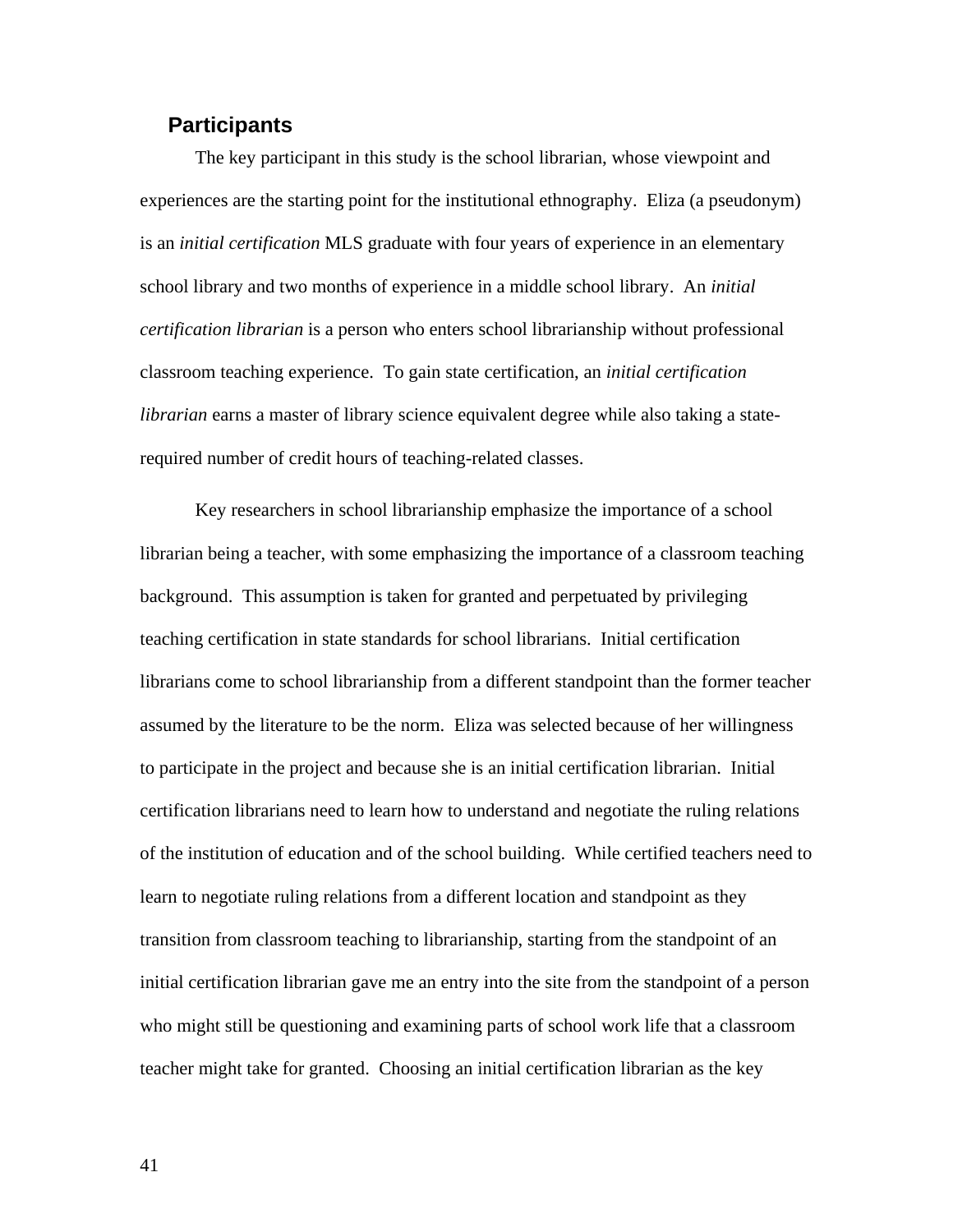participant also shows a perspective that has been neglected in school library research. The standpoint of the initial certification librarian is not often seen in the research or professional literature. These librarians start as outsiders in the institution of education and have not yet learned to take the ruling relations for granted. They are also not enmeshed in the mythologies surrounding teaching. Exploring from their standpoint can make ruling relations more visible.

Although children participate in the work of the school library, students were excluded from direct interviews because of privacy considerations. Students were involved in observed interactions, but the focus on such observations was on what the interactions reveal of ruling relations and how they revealed the relations. If potentially sensitive student information (such as information about overdue library books) could inform the understanding of ruling relations, this information was noted only as it reflected ruling practices and not with identifying details.

Other participants included Charlotte, the reading coach who runs the lit center across the hall from the media center; Rosie, the media center aide; two teachers; and Chris, the Information Technology specialist whose office is also in the media center. All participants are referred to by pseudonyms.

## **Methods of Data Collection**

Data collection was aimed at getting information about how the key participant and others around her understand the social organization of their work. I followed Eliza around with a notebook and pen, jotting down notes throughout the day. I discuss what I did with those notes in the section on analysis. I also interviewed Eliza and a reading coach and read documents they read or recommended to me, including the student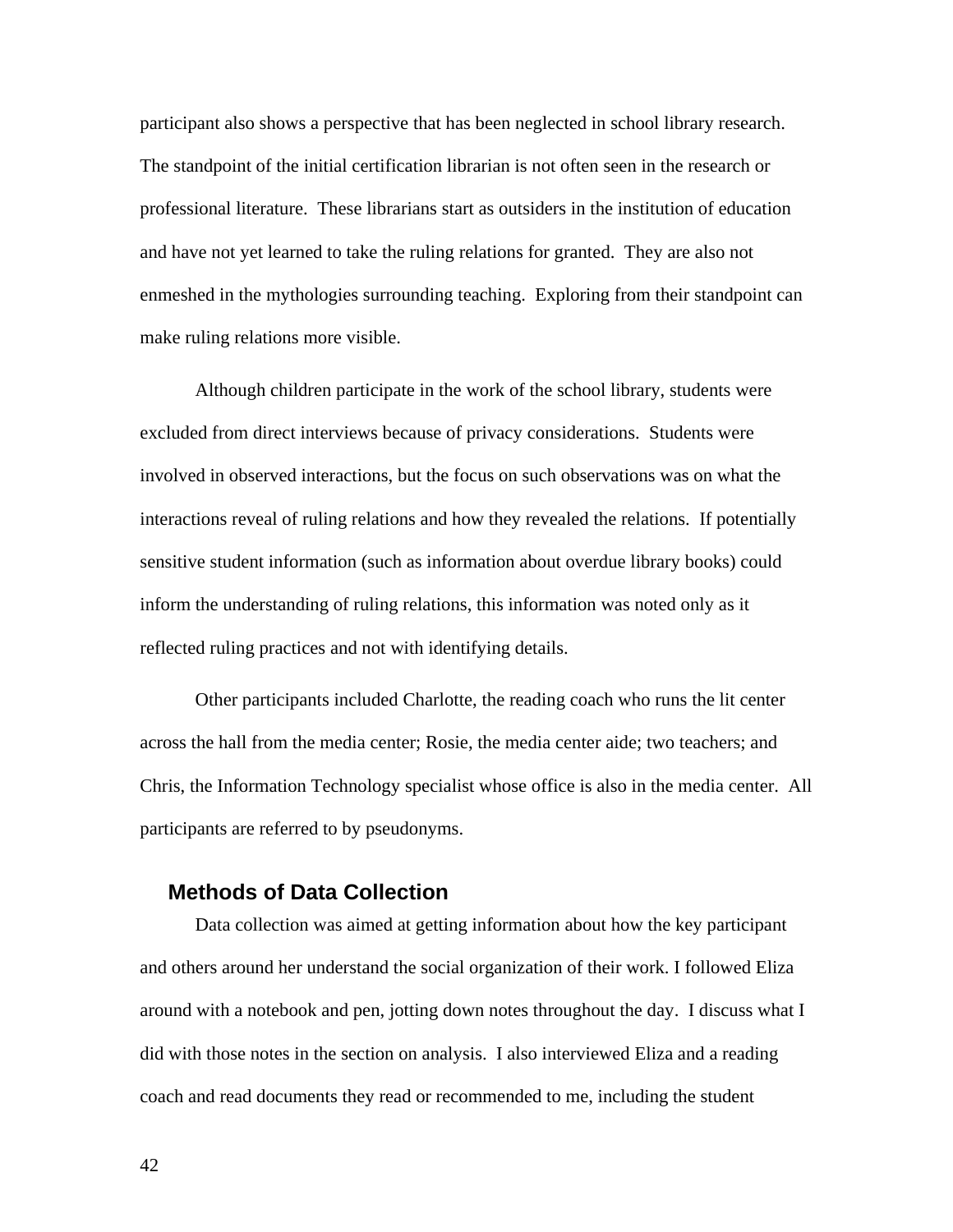handbook. Themes emerged as I examined, questioned, and talked about the observations and interviews with Eliza, Charlotte, my colleagues at the university, and my mentors. Students were not interviewed.

A school is a closed environment, functioning within the institution of education, and serving children. Key concerns in collecting data were avoiding disrupting the school day and protecting the academic privacy of the students and the employment privacy of the adults. Methods of collecting and analyzing data took those factors into account. Outside of the media center, I tried to remain unobtrusive by shadowing Eliza, while inside the media center and lit center, I was a more active participant-observer. I did not write down identifying information about students while doing my observations, except to note if the same student was regularly interacting with the workers.

Data collection within a school setting must not interfere with the education of the students, which means the researcher must be unobtrusive in the environment. The researcher must also avoid inhibiting the work of the staff and faculty. Data collection must also protect the privacy of the participants and non-participants at the site. This research must not become a burden for the participant, although it will require extra work. I tried to contribute to the smooth running of the media center by shelving books, helping to cover, repair, and clean books, helping students with technological issues, and helping with extra work created by some of the projects Eliza was involved in. These projects and my involvement are discussed in greater detail in the following chapter.

When collecting data, I allowed the experiences of the participants to determine which data became necessary. I tried to avoid letting the institutional understanding subsume the actual experiences. Specifically, this means I watched for use of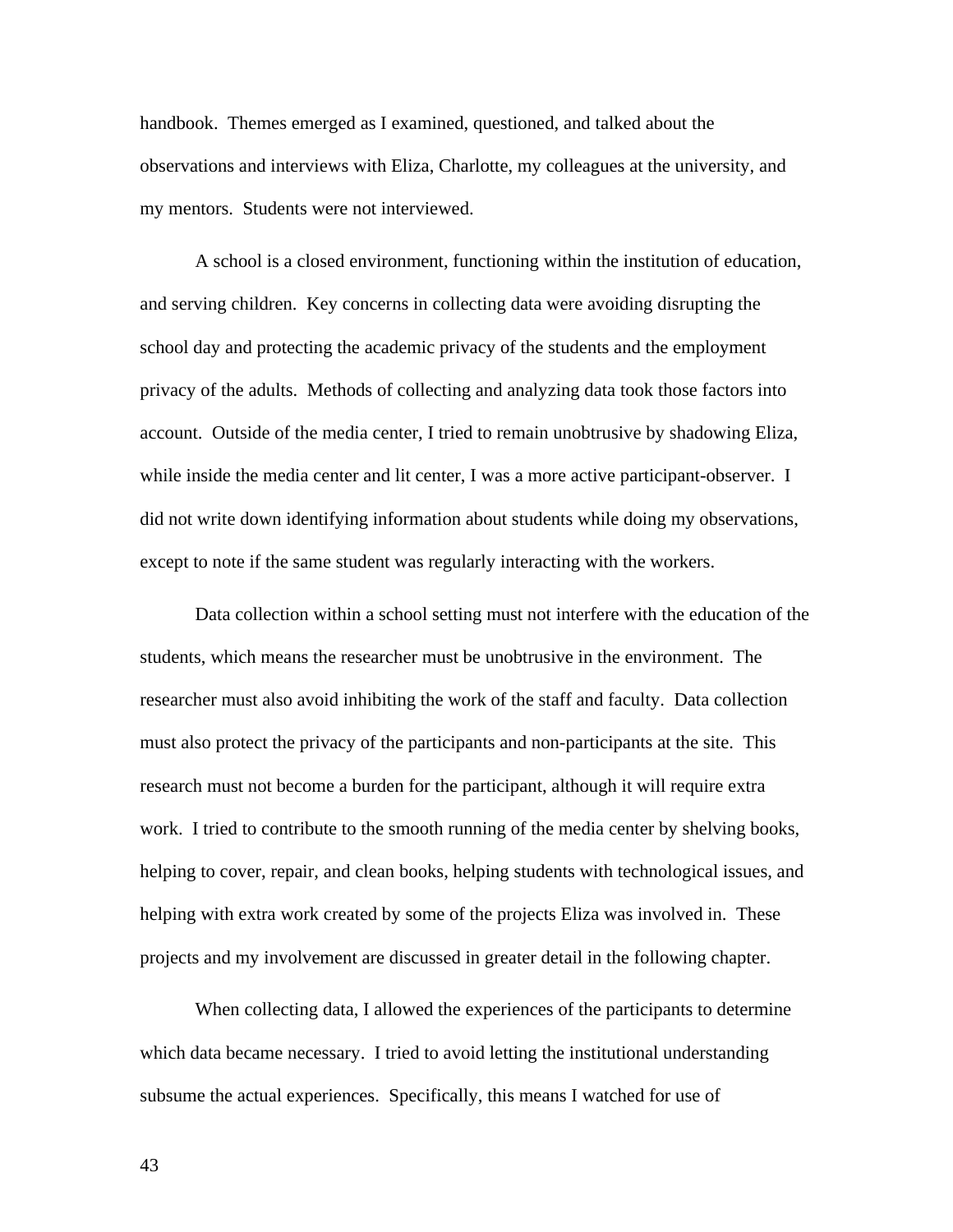institutional language that covers up what is actually happening. I also tried to make sure I did not take parts of the work for granted. It is easy to assume that parts of the work are the way they are because that is the way things should be, but even the parts of work that everyone takes for granted are shaped by ruling relations.

## *Observations*

I worked in the school from the middle of March until the end of May. I had intended to observe until the last day of school, but school district officials decided school would end a week early because there had been no snow days. I was away at a conference during the last week of the school year. I did not observe on any Wednesdays, due to other obligations in my life. With only a couple of exceptions, I worked a full day on every observation day. While this was a relatively short timeframe for observations, the limited amount of time I spent at the school allowed me to maintain my outsider perspective.

 I carried a small black notebook and pen, and jotted down notes throughout the day. At first, Eliza introduced me as the doctoral student who was studying her work. Very few students or teachers questioned my presence, likely due in part to the fact that the district is in a college town and usually has several people conducting research or working on a dissertation at any given time. During my time in the school, two of the administrators were in the dissertation stage of their doctoral degrees. On the very rare occasion a student or teacher did ask who I was, I told them I was helping out in the library and doing some research.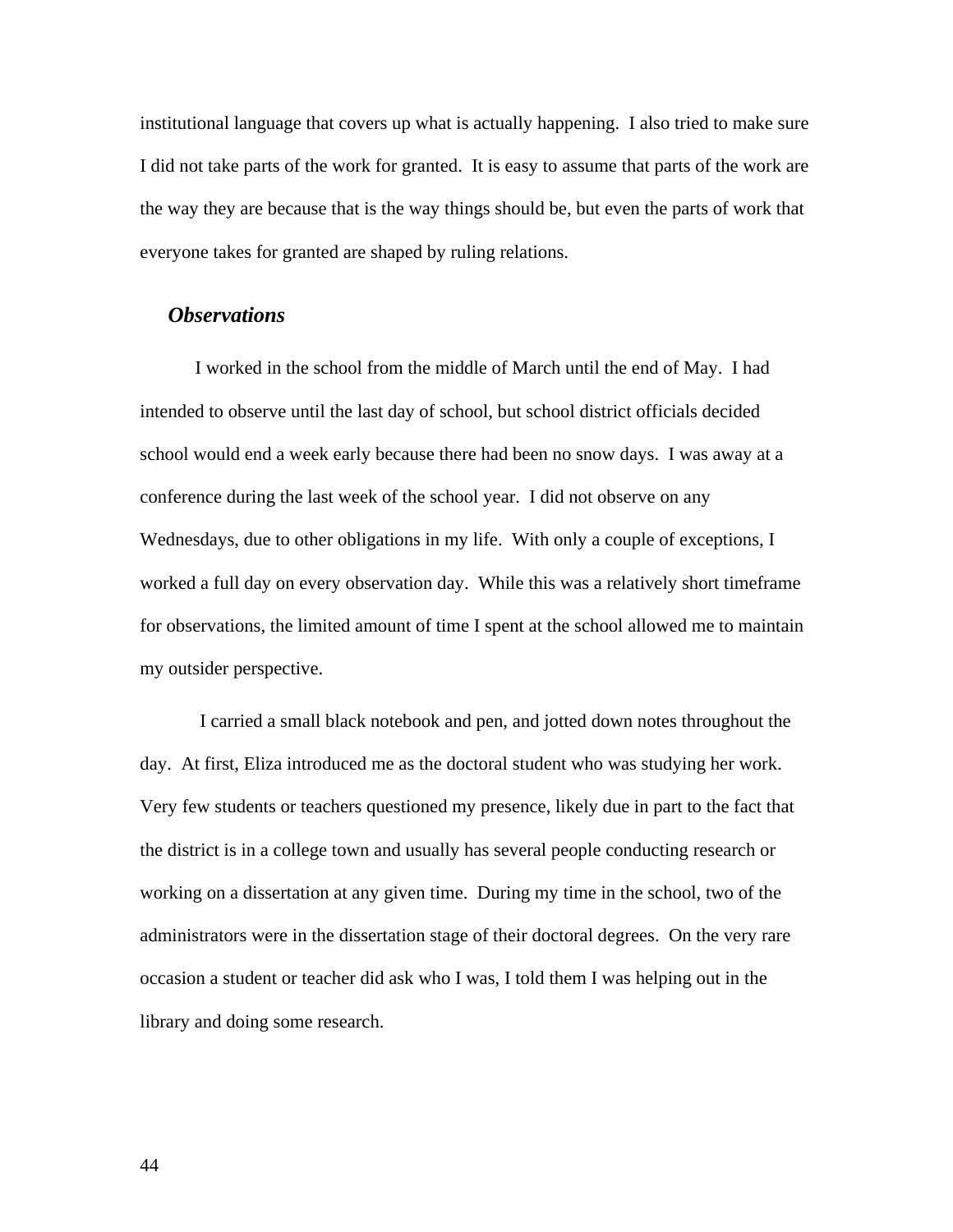I worked in the library for at least three full school days a week. In the media center, I was a participant-observer, but at meetings and visits outside the media center, my observation technique was more of a shadowing technique (Quinlan, 2008). Shadowing is observing without participating, which I felt was more appropriate in district media specialist meetings, faculty meetings, and some classroom technology trouble-shooting. At other times, I was a full participant, helping students with projects, recommending books to students and teachers, and helping with collection decisions.

I used the analysis technique of writing the ethnography as I collected data, comparing new data to previous notes, along with clarifying observations, and sharing conceptual maps with the key participant. The duration of the participant observation period was about ten weeks. I also attended district librarian meetings, faculty meetings, and other library-related meetings the librarian attends. I ate lunch with Eliza, Rosie, and the other specialists who regularly joined them. I tried to be present enough to see how decisions are made without interrupting the friendships developed at work.

I asked Eliza to perform some work processes while describing what she is doing and why. This cognitive walk-through helped Eliza and I discover which processes she takes for granted and might spur her own questioning and encourage an ethnographic view of her work, including the work that is not institutionally recognized. In my field notes, I carried out cognitive walk-throughs of some of the tasks I perform and how they are coordinated. I was looking for elements of the tasks that could reveal relations that were taken for granted. I also noted the parts of the school library work that I found uncomfortable or that made me feel angry. I felt that the parts of the work that challenge my own assumptions of what school libraries should be could both reveal my own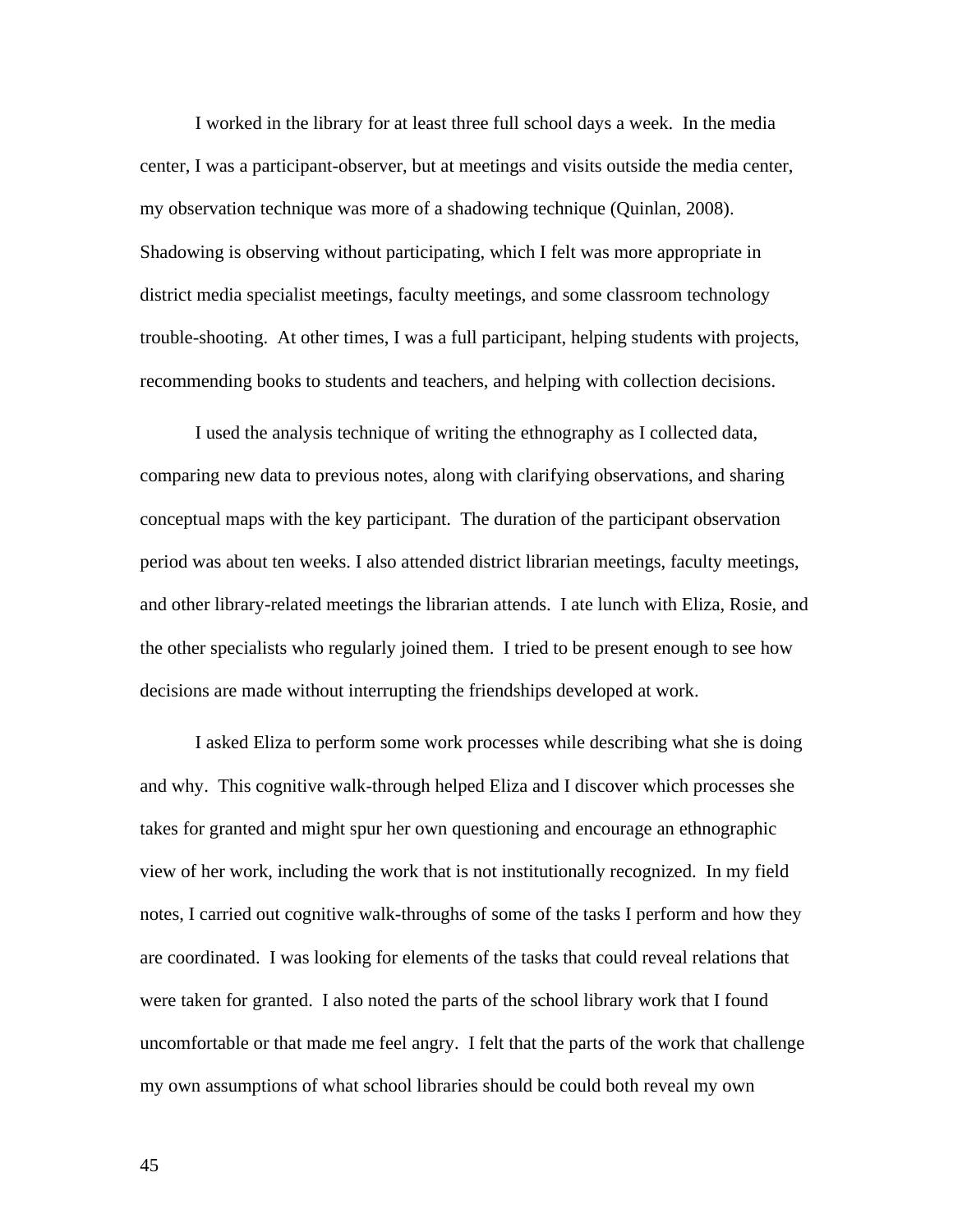assumptions more clearly and might reveal ruling relations that had been taken for granted.

The observations and my reactions to them form the bulk of the findings. As I reread my notes each day, I wrote down or digitally recorded ideas as they emerged. I then talked with Eliza, Rosie, and Charlotte about the impressions I was forming. Elements of the work that became troubling to me, such as hall pass issues and standardized testing, were nearly invisible in the physical texts guiding the work, but became available for analysis through my observation notes.

#### *Interviews*

I conducted one unstructured interview with the librarian near the end of the study. We sat at a table in the media center near the end of the school day. I recorded the interview with a digital recorder, but transcribed only the direct quotes. I listened to the full interview many times while analyzing my observation notes. The interview included questions prompted by observation in the media center and the analysis of texts related to the work. I also interviewed Charlotte, a reading specialist who worked closely with the media specialist. That interview was in the lit center and was recorded. The library aide, Rosie, declined to participate in an interview, but was otherwise involved in the observations. I also had informal conversations with others, including the library aide and library volunteers, teachers, administrators, and the district library coordinator.

From the interviews, I learned more about the participants' backgrounds with libraries and what they say about libraries. Because the interviews occurred late in the data collection period, during what turned out to be my last two weeks at the site, I asked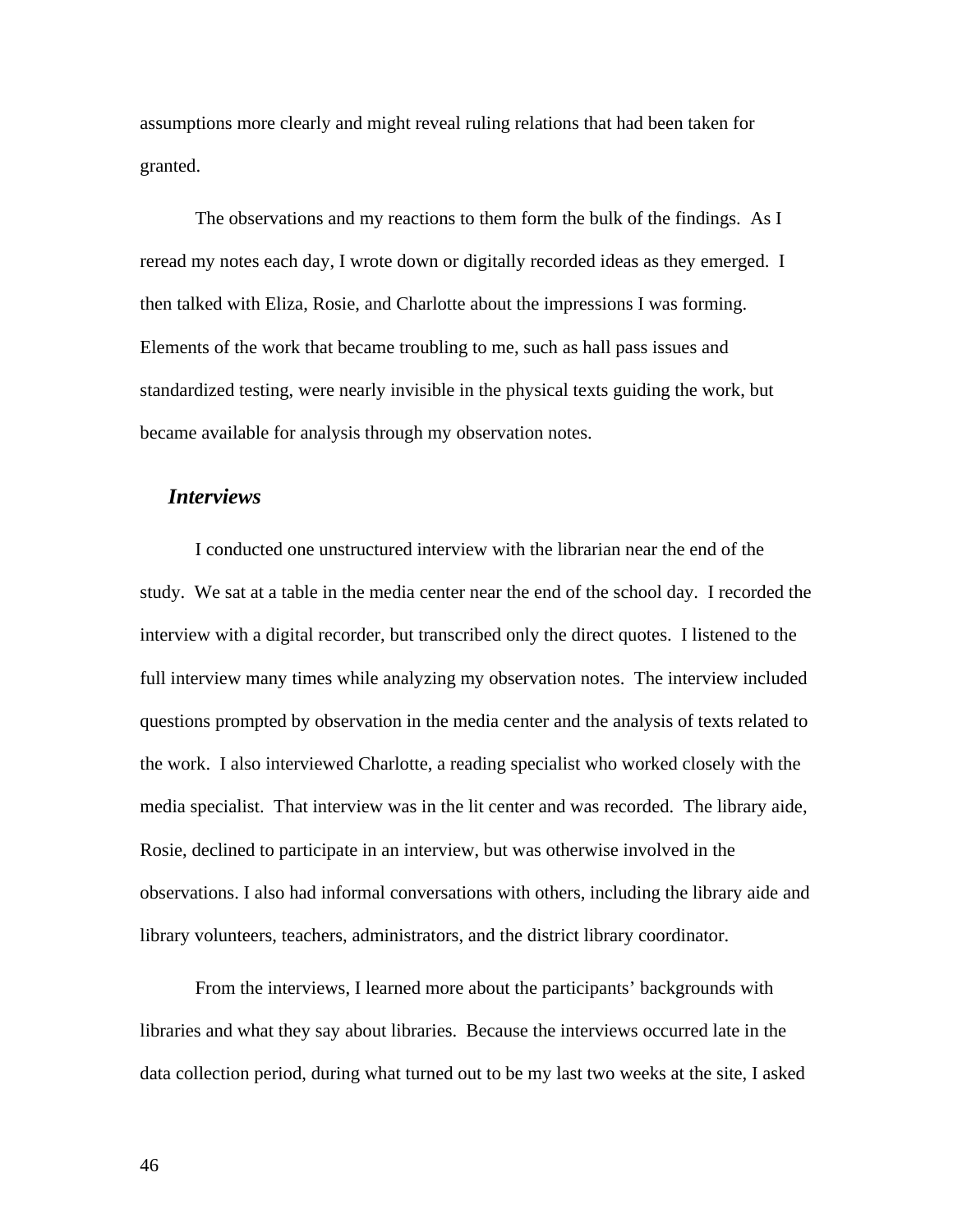about the participants' perceptions of the main themes I felt I identified while reading and re-reading my observation notes.

#### *Textual analysis*

Texts play a role in enforcing and transmitting ruling relations. "While we have valuable things to learn from discourse analysis as well as from the field of rhetoric, institutional ethnography recognizes texts not as a discrete topic, but as they enter into and coordinate people's doings" (Smith, 2005, p. 170). The texts were not a focus of the research for what they were. For example, a discourse analysis of the handbook for library media specialists might reveal some ruling assumptions about school librarians, but such an analysis would fall short in showing how those ruling assumptions shape their daily work. In this study, texts came open for analysis when they appeared to activate work processes. The parts of the text I focus on are the parts that I observed influencing the work or the culture. I focused the textual analysis on texts identified by the key participant and other participants in order to keep the study to a manageable size. These texts included the student handbook, Eliza's evaluation portfolio, an LMS handbook kept behind the circulation desk, fliers and brochures produced for students and parents, and a book all of the media specialists in the district were reading together and discussing at regular meetings. I read these documents and compared the statements they made to what I was observing every day. I noted tensions and disjunctures, especially in the idealized library presented in the book the media specialists were reading and talked through the ideas I was forming with Eliza, Rosie, and Charlotte.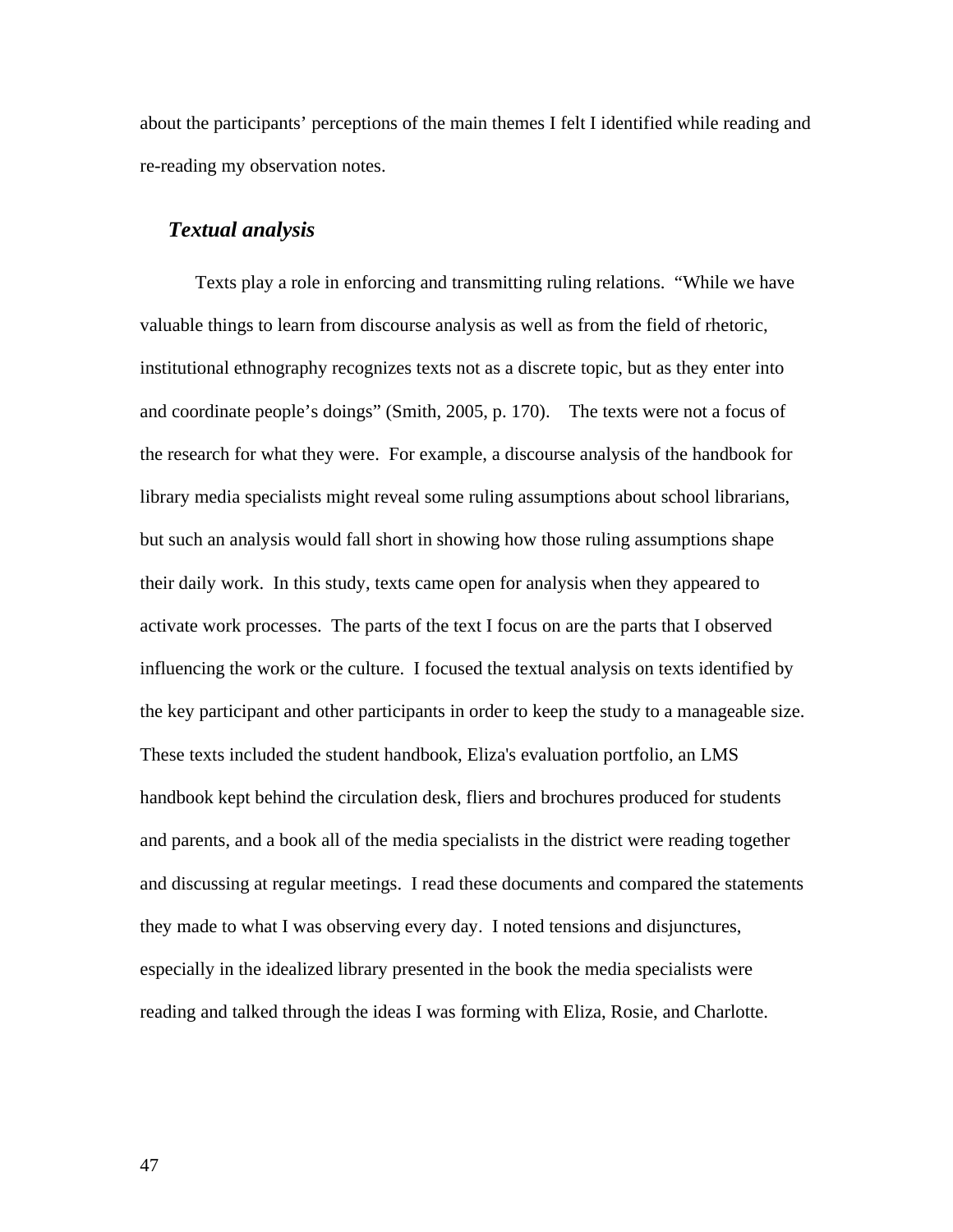#### *Data collection: How it actually happened*

The course of data collection was shaped by outside influences more than I expected. Before observing the media specialist and aide at work, I envisioned plenty of time for interviews (perhaps reflecting my own perception of the amount of down-time a media specialist has). I also had hoped for an opportunity to interview several more teachers during the school year. The institutional processes for gaining approval to enter the site took longer than I had planned for and left less time in the school year than I had intended. However, the restricted amount of time kept the data collected somewhat manageable.

During the observation period, students were participating in yearly standardized testing. As a parent and a member of the community, I had been aware of the standardized testing happening at approximately this time of year across the state. I did not think about the impact the testing would have on my study, revealing to me that even as the librarian participates in the same activities as teachers, the participation of the librarian is invisible.

### **Analysis**

The framework of institutional ethnography has no clear instructions for how one should carry out analysis (Campbell & Gregor, 2004). "The analytic goal is to make visible the ways the institutional order creates the conditions of individual experience" (McCoy, 2006 p. 109) Analysis in institutional ethnography is carried out through writing about the data and the arguments the researcher is developing, remembering that "the ultimate purpose of the institutional ethnography is *not* to produce an account *of* or *from* those insiders' perspectives," but to get to "an account that explicates the social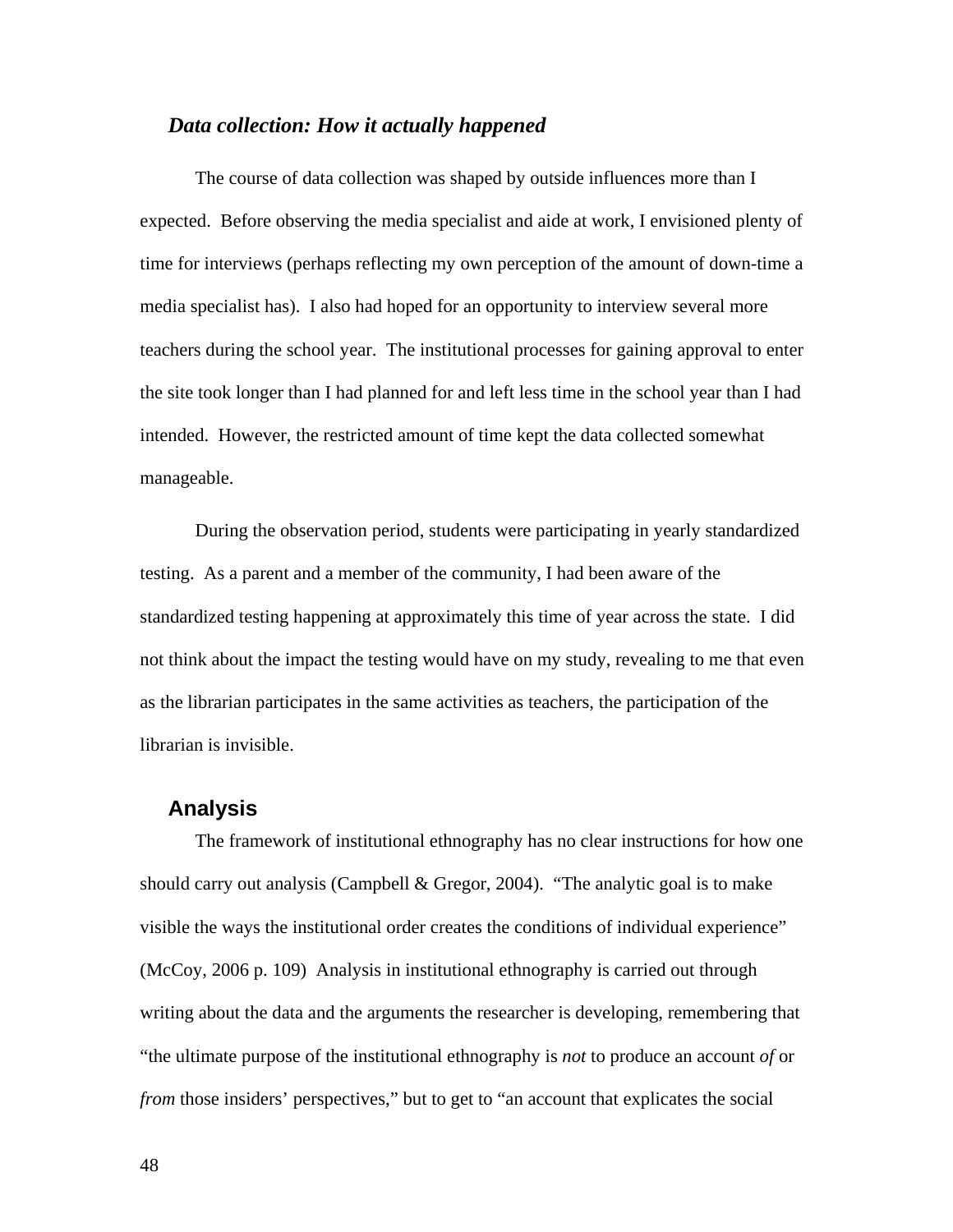relations of the setting" (Campbell & Gregor, 2004, p. 90). Campbell (2004) suggests the researcher begin analysis by talking about what the the data is showing him or her. Then, the researcher returns to the problematic and analyzes early ideas about the problematic in light of what the researcher has learned from informants. Then, the process of writing begins, with the researcher using the data as evidence for arguments and analyzing each argument and each piece of evidence to find meaning.

I typed up the handwritten notes from the observations and added in other observations that were triggered from the handwritten notes. Notes that were added in after the observation time were enclosed with brackets to differentiate them from the notes taken during the observation time. I also kept a separate electronic journal to write about themes I was discovering and arguments I was developing. After about two weeks, I began to notice patterns emerging from the observations. I kept word processing files of the observation write-up for each day and as I started to notice themes and patterns, I copied relevant notes to a separate file devoted to that theme. Some observations fit into multiple themes. I sorted the notes and themes by rereading the observations, rather than by using software designed for qualitative coding. I felt that doing the sorting "by hand" kept me closer to the data.

As I studied the data and tried to make sense of what I was seeing, I talked out my arguments with Eliza, with colleagues, and with my mentors. At first, I felt reluctant to discuss what I was seeing, realizing that none of it made sense to me yet and I could not yet see what was important. My first point of entry into analyzing the social relations came after I had been on site for about two weeks. I noticed how much time and effort Eliza and Rosie put into managing and cooperating with the school's hall pass system.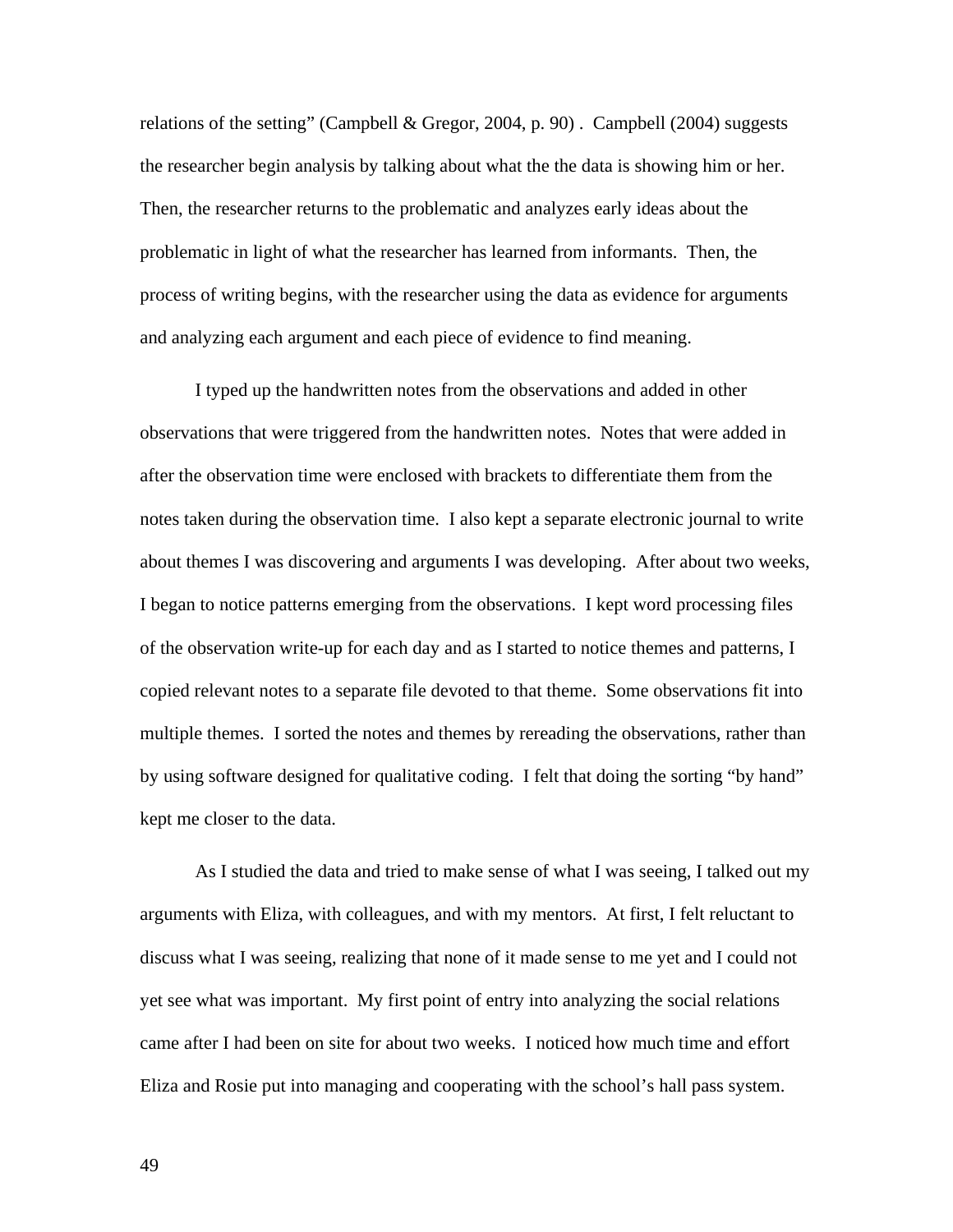The pervasiveness of hall passes in schools gave me my first understanding of a social relation at work.

Throughout the analysis period, some of which coincided with the data collection period, I reread the observations chronologically and by theme. These patterns and themes informed the interviews with Eliza and Charlotte. Eliza clarified some of my concerns about the theme of technology. She also concurred with some of the aspects I found troubling about the hall pass policy and the Positive Behavior Supports system. At the same time, in her defense of these systems, I found other assumptions built in assumptions about students and parents. These assumptions reinforced my ideas about the surveillance system in the school and the potential barriers to access.

The focus of my analysis was on discovering how the work of those involved in the school library was institutionally coordinated. My goal was not to focus on how an individual does her work but on how that work is shaped, not just by the other people in the school, but by the district, the community, peers in other areas, and historical forces.

#### **Research quality measures**

According to Campbell, "The scientific nature or validity of research results is established when methodological procedures are logically consistent with an accepted and adequately described theory of knowing and are demonstrably followed" (Campbell & Gregor, 2004, p. 55). In addition to creating a clear research plan based in the institutional ethnography method of inquiry, I employed member-checking at all stages possible to be sure that my interpretations of the librarian's experiences are accurate. Using several methods of data collection and discussing the findings with participants with different standpoints at different locations also helped validate the findings.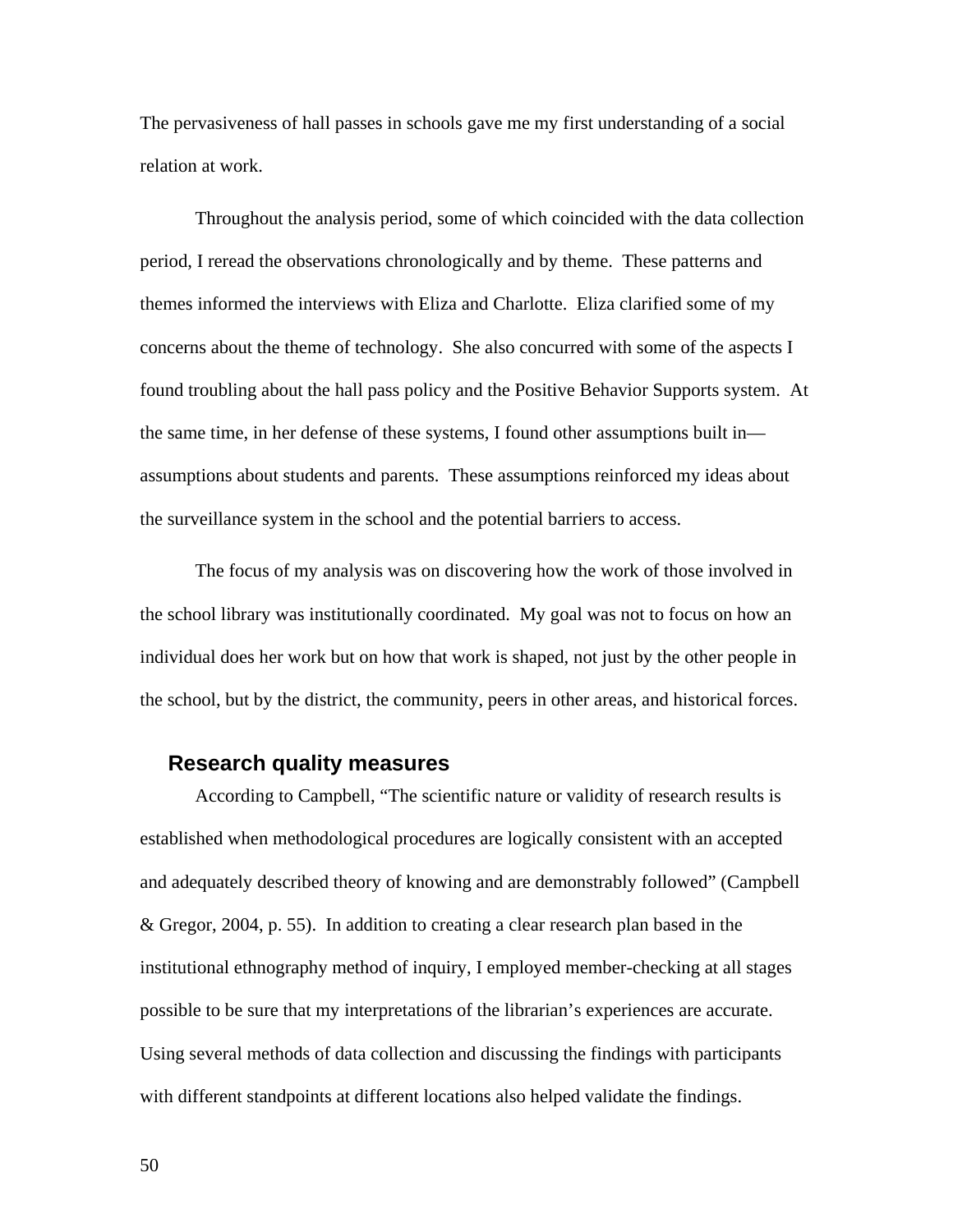An institutional ethnography does not seek generalizability of the experiences of individuals. It is not an examination of how a particular phenomenon affects specific individuals, but is an example of how the experiences of embodied individuals can explicate social organization and ruling relations. "Generalizability in institutional ethnography relies on discovery and demonstration of how ruling relations exist in and across many local settings, organizing the experiences informants talked about" (Campbell & Gregor, 2004 p. 89). The generalizability of this study would be in showing a way of viewing library work in schools as socially constructed. People who work in other areas of this school and in other schools can recognize some aspects of the ruling relations I examine here.

The standpoint of an institutional ethnographer can be difficult to maintain. Smith and Griffith (1987) learned how easy it is for the researcher to slip into the standpoint of the institution when they were beginning their study of mothers' work in relation to the schooling of their children. They found they were looking at the mothers' work from the standpoint of school organization. When I conducted my interviews, observations, and data analysis, it was essential not to fall into the habit of evaluating the library through the lens of the institutions. "[Institutional accounts are] likely to be describing a work process as if it were performed by a position or category rather than by the person the researcher's talking to…" (Smith, 2005, p. 155). If I found myself constructing sentences using institutional language, I recognized that I was falling into the institutional viewpoint. Another way to avoid the institutional viewpoint is to avoid evaluating the librarian's work in comparison to standards transmitted and enforced by the institution.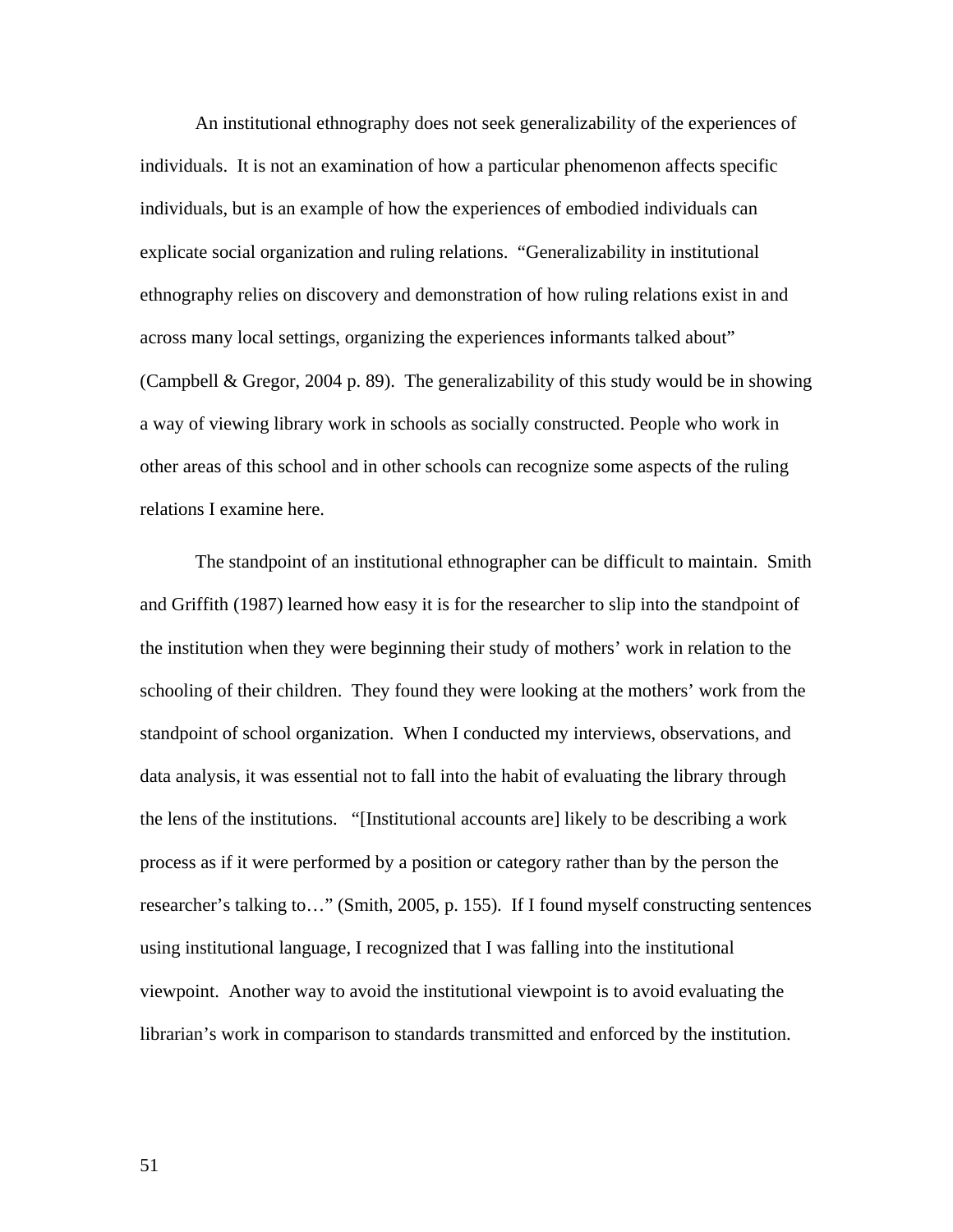Comparing the librarian's "collaboration" with teachers with the idealized image in AASL documents would be one example of slipping into the standpoint of an institution.

#### **Exiting the Field**

I had not given a lot of thought to how I would end my observations. I had intended to return from a trip and spend another two weeks at the school. One of those weeks would be the last week of school and the following week would be the week Eliza and Charlotte were doing their extra week of work. When Eliza and Rosie learned near the end of April that classes would be ending earlier than shown on the calendar, I realized I would miss these weeks because of a work-related trip I had planned before starting the observations. My exit from the field was abrupt, but I maintained contact with key participants through e-mail and member-checking.

## **Limitations**

This is a snapshot of a single period of time in the construct of a school year. This was Eliza's first year at this school. She was still getting to know the teachers and adjusting to the differences between this school and the smaller elementary school she had just left. However, although she might have experienced and reacted to the ruling relations differently in a different year, those ruling relations would still exist and could still be made visible through an institutional ethnography.

I spent about ten weeks visiting the school three to four days a week, but was not able to be at the school every day of the week. Therefore, there are gaps in my understanding of the relations governing Eliza's work with some of the teachers and with school administrators. I was not able to interview the administrators due to their busy schedules, although I had a few informal interactions with the principal and two assistant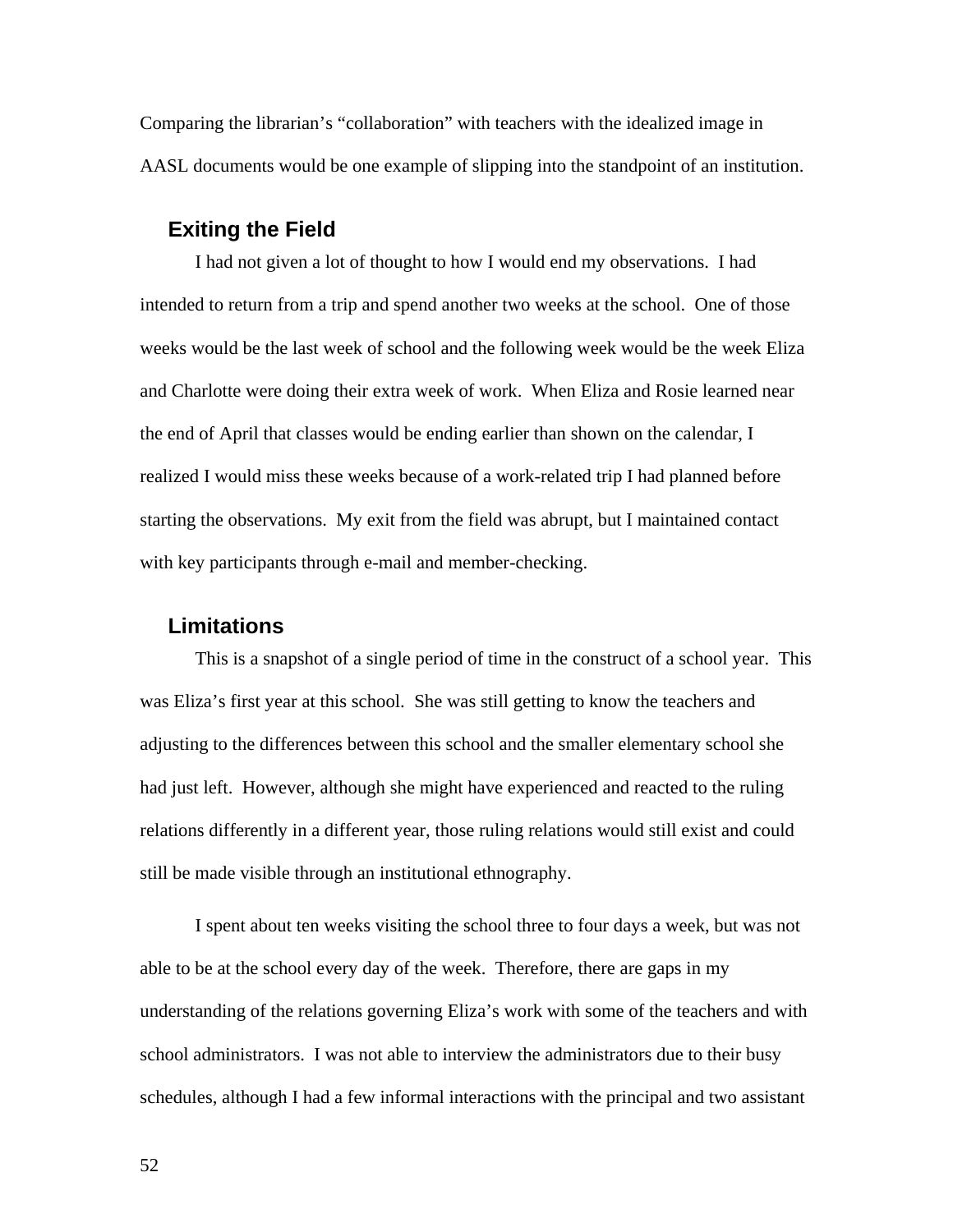principals. I did not spend enough time with them or observe them enough to be able to say anything about their roles in shaping school library work.

Institutional ethnography has some drawbacks as a method of inquiry. The intimate nature of an institutional ethnography brings up difficult issues of confidentiality and protection of participants in a sociology that does not objectify the participants. Aggregating experiences and removing identifying information allows for a certain measure of anonymity that is not as easy to attain in an institutional ethnography. I attempted to maintain the participants' anonymity and confidentiality to the greatest possible extent, and was careful to exclude elements of interviews that could put the participants at risk.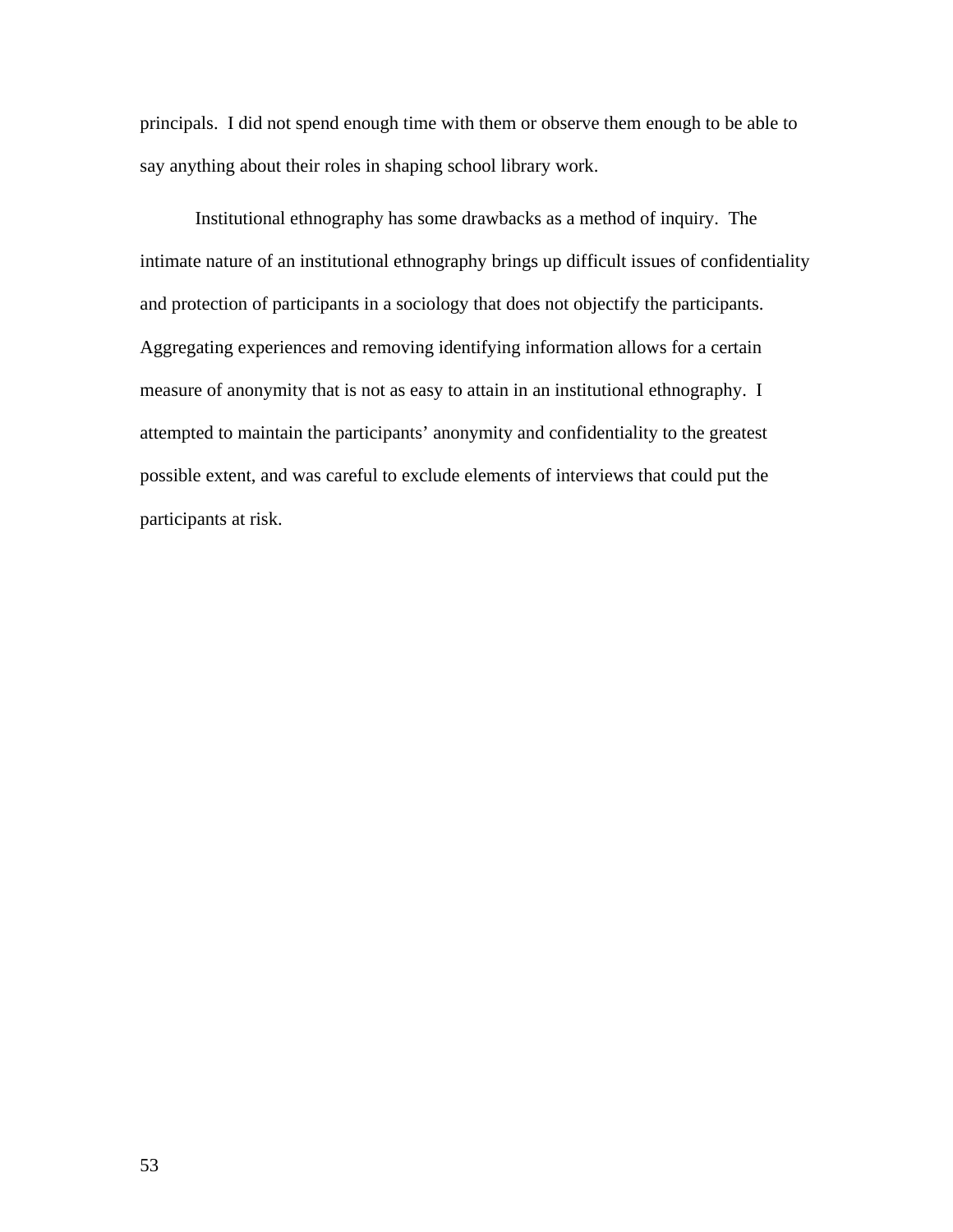# **Chapter 4 School Library Work**

 "It needs to be pointed out that we don't just check in and check out and re-shelve books"—Eliza, in response to my question about what she wants people to know about school library work.

## **Findings**

In this chapter, I will map institutional relations involved in Eliza's daily work, which is often fragmented and carried out in short bursts throughout the day. I will show how these relations objectify students and make library work invisible. This description of the work will explore how Eliza's day is coordinated by ruling relations, how the work hooks into other institutions, how her work is activated by text and how, at the same time, she produces texts that are activated by others.

One function of the social organization of school library work is that the work is often made invisible. Much of library work is invisible in the published literature and in the perceptions of other adults working in education. Media specialists and librarians in other settings are aware of the invisibility of their work on some levels, but without a close analysis of how the social organization of the work makes it invisible, some of the attempts to make the work more visible and assert its value has the unintended effect of diminishing the intellectual work of librarianship. For example, some projects Eliza carried out during the observation period are later attributed to "the district." (Book Group Day, for example) Library work such as reading and evaluating sources is done at home. Other work becomes invisible because it is not seen by others inside or outside the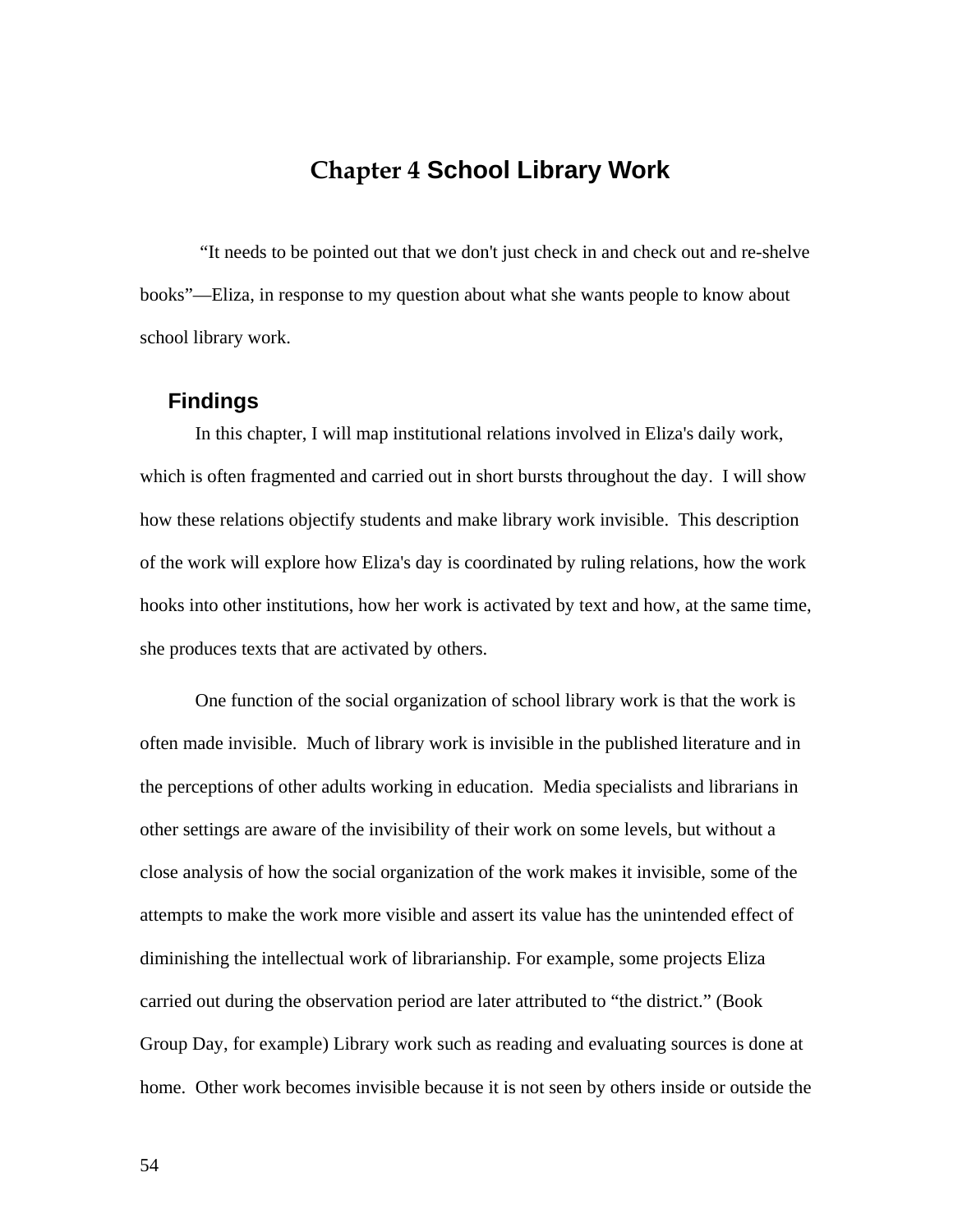institution, such as administering state-required standardized tests to students with special needs. The following narrative explores the work Eliza performs each day and how that work is coordinated with and by others. Social organization was apparent in how students accessed the media center, how technology was managed, and how collaboration was carried out. These categories emerged from reading and analyzing notes taken during the observation periods.

#### **Background**

Eliza became a school media specialist four years before the school year in which this research project began. "It just had a lot of good benefits and it was something I thought I would enjoy doing."

 When Eliza went to school to earn her master of arts in library science, she had to take extra courses so she could get an initial teaching certification. The coursework required to become an initial certification school library media specialist is very specific and requires a commitment from the student that this is the path he or she wants to pursue. There is very little flexibility in this coursework. Eliza was able to do her practicum work, practical experience in a school media center, early in her program, which she says helped her realize this was what she wanted to do. Eliza had many reasons to become a media specialist, but one important one was that it was compatible with her mothering work.

"I liked the fact that the schedule went with my kids'."

As a mother, Eliza has already been negotiating a schedule imposed on her life by having children in school. The schedule and hours of library media specialist work allow her to be accessible to her two children, one of whom attends school within a short walk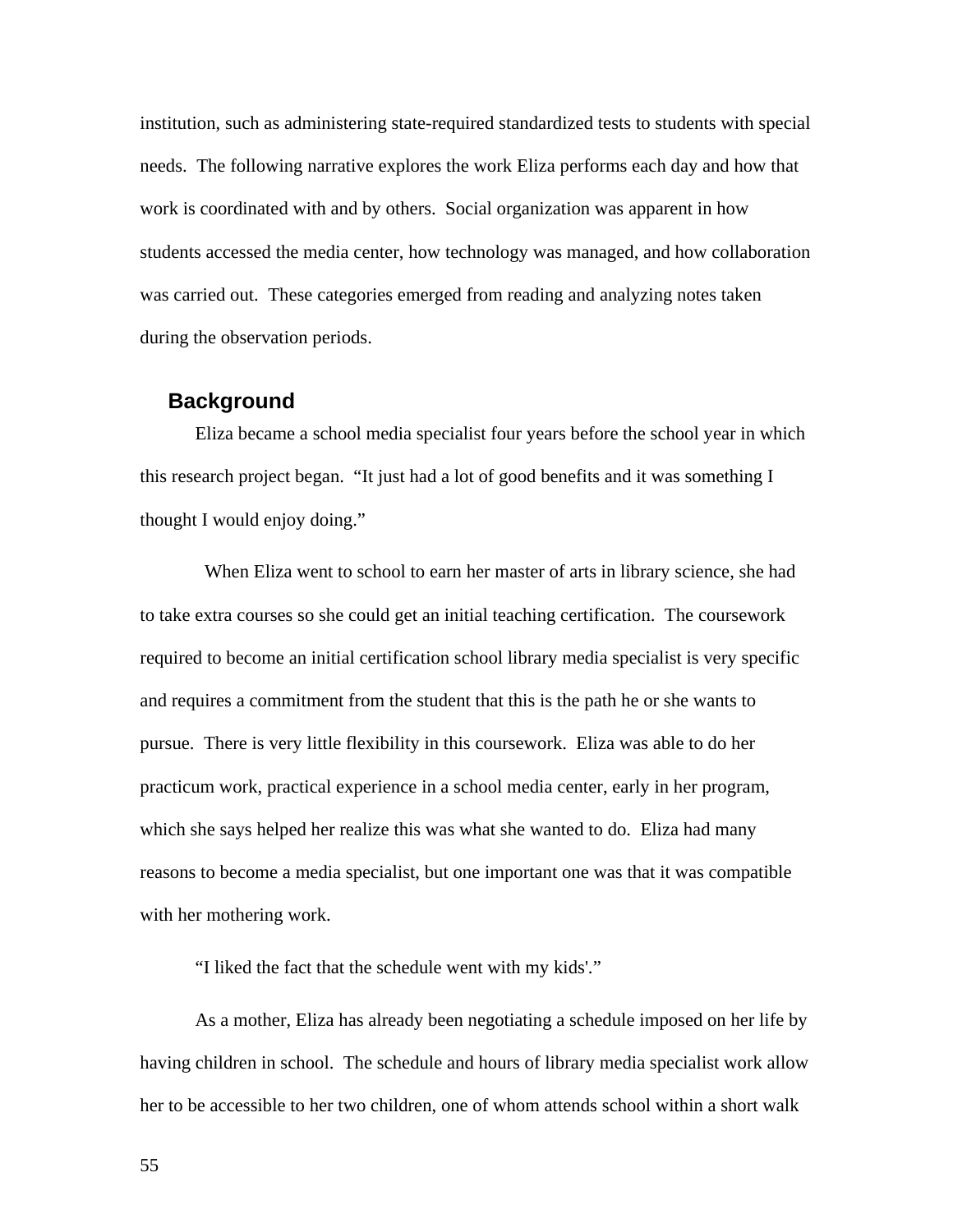of RMS. Eliza is able to carry out the work of being a "dance mom" for her younger daughter, which often requires taking long trips to larger cities and keeping evenings and weekends free for rehearsals and competitions. It is not unusual for media specialists to say that they were attracted to the job because of the convenient schedule (Shannon, 2008). The schedule is convenient because it aligns with the schedule that shapes the days of millions of school children and their families in the United States. The school schedule is embedded in texts about how to parent and governs choices of parents, including where to work, where to live, and when to move.

Work in education provides regular hours with weekends and holidays off, and lengthy vacations compared to many other professions in the US. School library work provides Eliza with those benefits, plus several more that she appreciates. Working in the school building gives her access to a health professional (the school nurse), which makes managing a chronic health condition more convenient. Eliza appreciates those benefits, having transitioned from another line of work that required many more hours for much less pay. Eliza anticipates that school library work will also give her a more assured retirement plan than her previous work. "I knew teacher retirement was good, so the benefits... I didn't really have retirement at my other job, so that was a biggie right there, when you're approaching 40 you start thinking about retirement and you're like 'okay, I didn't care about it when I was 20, but now I gotta start thinking about it!' " In addition to her mothering work, worries about having enough money to be able to retire helped drive her decision to become a school media specialist. Eliza had worked at a small business for 15 years before realizing that the Internet would mean that the work would not be as lucrative as it had been in the past.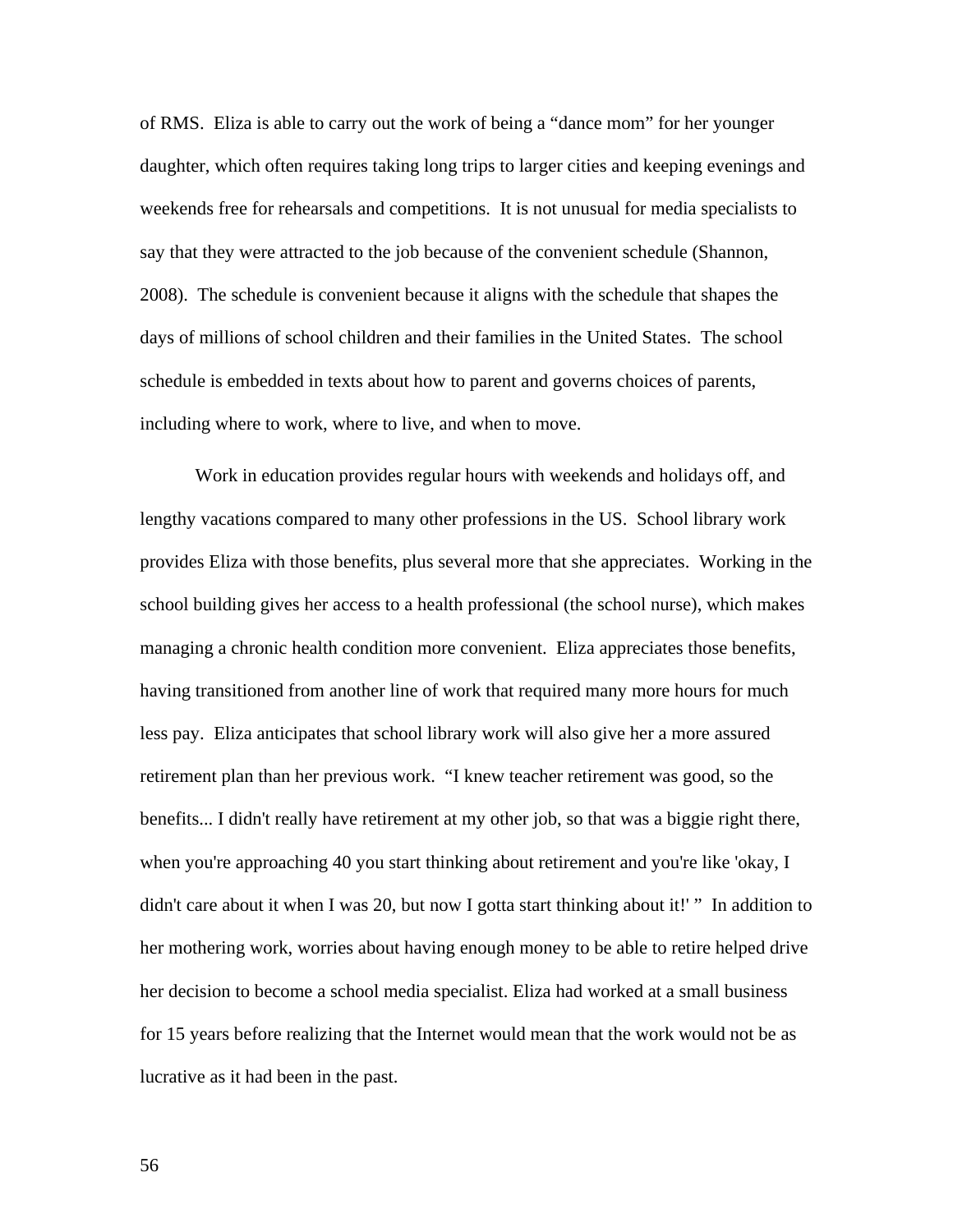Eliza feels her previous work in another field gives her a different perspective on work in education than some of the people who went into teaching work straight out of college. She accepts that school library work does not stay within the socially constructed understanding of hours of "the school day." At the same time, she appreciates the comfort and security of the job that others might take for granted.

"It just sounded interesting. And I had worked in the library in college so I did kind of have that background." Eliza doesn't mention any particular love of children or desire to work with children in interviews. While some might view this as an indication that she does not see work with children as one of the key benefits of the work, it is clear from her interactions with students that she respects them as people. Unlike other adults who do youth service work in libraries, Eliza has not expressed a particular love of literature for young adults as being a motive to seek school library work. However, she does read and enjoy young adult literature.

There are elements of ruling relations in the ease of entry into education (compared with other professions like law or medicine), the continued "good" retirement benefits, the need to be self-sufficient in retirement, the very existence of a school librarian, the efforts of others in the district to defend the need for a certified school librarian. Eliza's own experiences as a student likely shape her expectations for the school library she now runs. Eliza does not remember being a passionate user of her school libraries when she was a student. She remembers checking out books in elementary school, but not doing very much else at the school library. She remembers visiting the school library in middle school and in her freshman and sophomore years of high school. "I remember [my high school library] being 'you can go in with a class'... I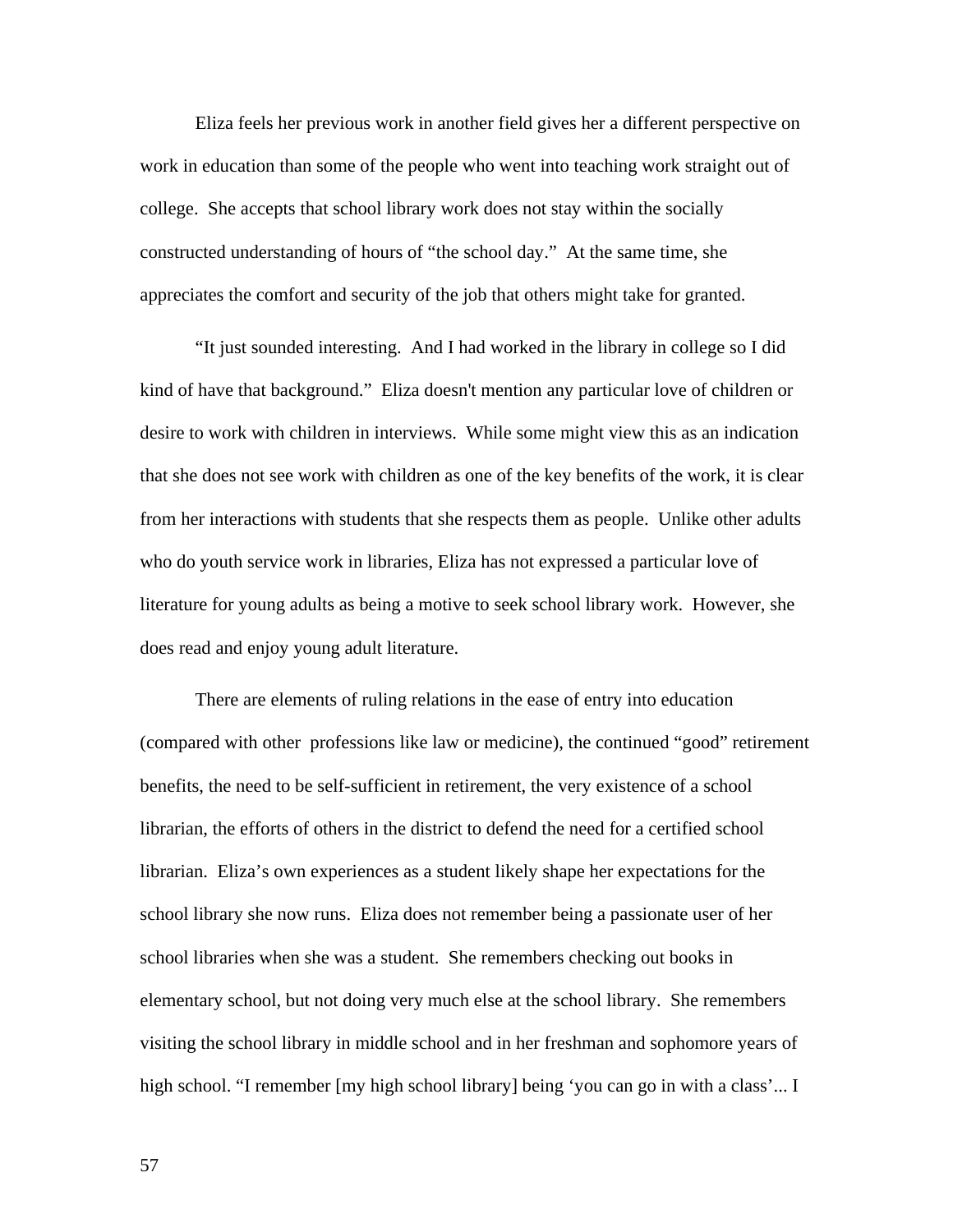don't remember ever going in there for any other reason other than with a class. I remember going to the public library to get what I needed for research." Her mother took her to the public library a lot, so she remembers going to story time, checking out books, and participating in summer reading. Now, she says she is "not a huge public library user," though she does check out books from the middle school media center regularly.

This study is not examining what Eliza does and does not do—rather, it is an investigation of how the work is shaped starting from the standpoint of this media specialist. Although the rest of this work might be read as a criticism of the institutional structures and relations, it is important to remember that as a real person in an actual workplace, Eliza contributed quite a lot to the school and to the district. Her major reading promotion events, the district's Book Group Day and the school's Mythology Bee, gave students more access to literacy information, while her work with technology and collaboration helped contribute to interesting learning work for students. In addition, Rosie kept the media center neat and the circulation system running smoothly so students and teachers could access information and leisure reading more easily.

## **The Work**

Eliza's official work day is from 7:30 to 3:15. However, like most media specialists I have worked with, she carries out school library work in the evenings and on the weekends as well. The work associated with her ability to provide *reader's advisory* to students and teachers is often carried out invisible students and teachers. This is the work of reading the books of the collection. Work associated with ordering materials for the collection is also carried out outside the view of others in the school. This work includes reading reviews and other collection development aids. Even if others in the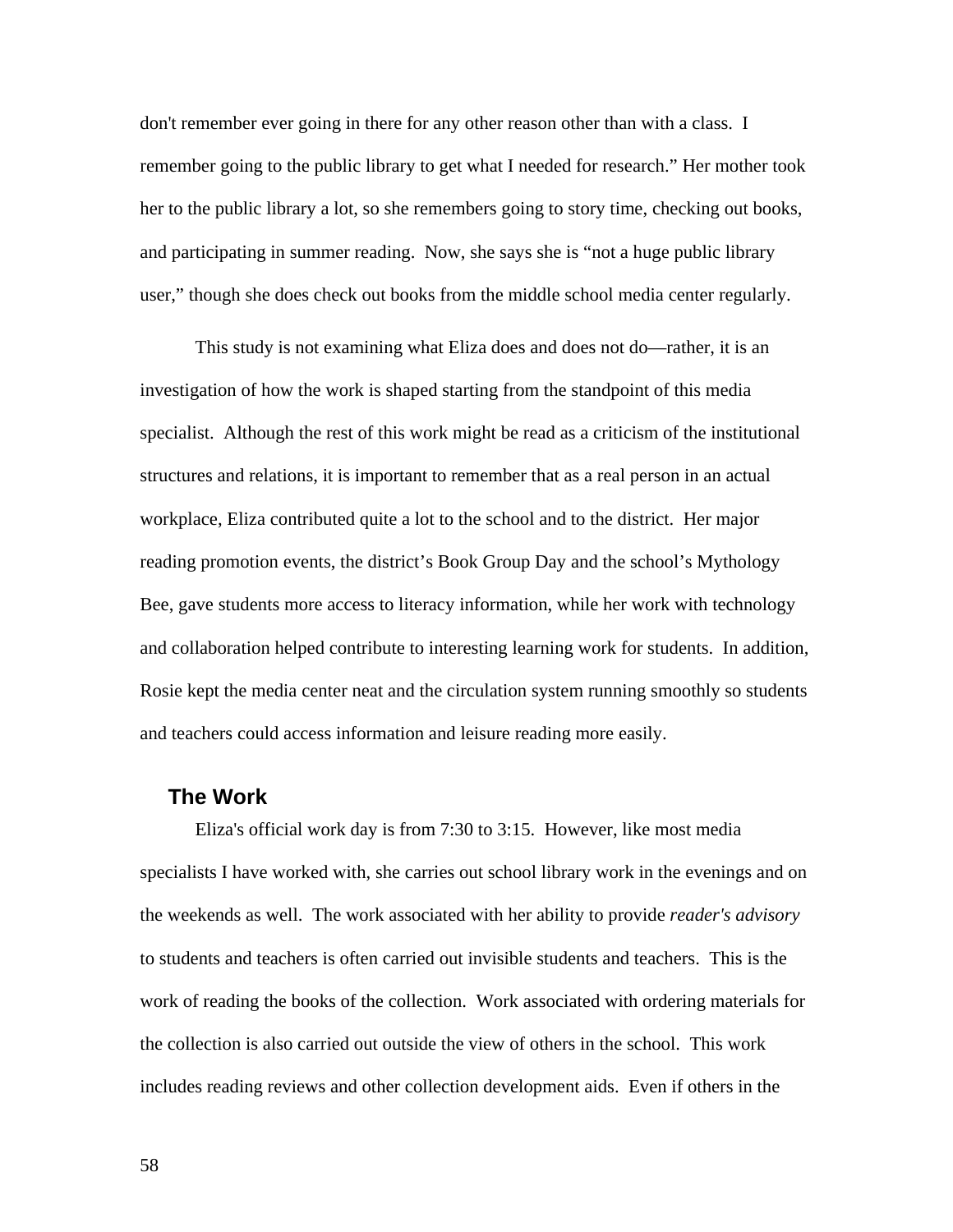school were able to see Eliza reading these materials, the intellectual work remains invisible and the perception would be that the media specialist gets to sit around and read all day... a perception that is familiar to most librarians, no matter what kind of site they work in and no matter which patrons they serve.

The media center also has a full-time aide. Rosie has been a media center aide for several years, but until this year, she split her work week between two schools. This year, she is assigned only to RMS. Rosie's work day is from 8:15 am-2:45pm. Her hours are strictly limited in her contract. The work of the aide, though invisible in the research, was essential for Eliza to be able to do what she did all day. Eliza would not be able to leave the media center to trouble-shoot technology, go to professional development meetings, mentor a new media specialist at another school, or do much of the other work that requires her to leave the media center. "If I just had to be in here all day, that would severely limit what I could do" (Eliza). If she were to leave the media center without Rosie there, she would have to either close the media center or rely on teachers to assure that the materials were checked out and in properly. She would also return to a pile of hundreds of books to shelve on a daily basis. The high circulation that Eliza attributes to the fixed schedules would lead to a large backlog of books to be shelved. Rosie handles most of the day-to-day collection and circulation maintenance jobs, including shelving. She also handles much of the work associated with managing student traffic in the media center. The work of the media center aide is often glossed over in the literature on school library research, much as the actual daily work of the school librarian disappears in "objective research." Rosie also carries out intellectual work associated with librarianship, including correcting catalog records. Like Eliza, she reads the media center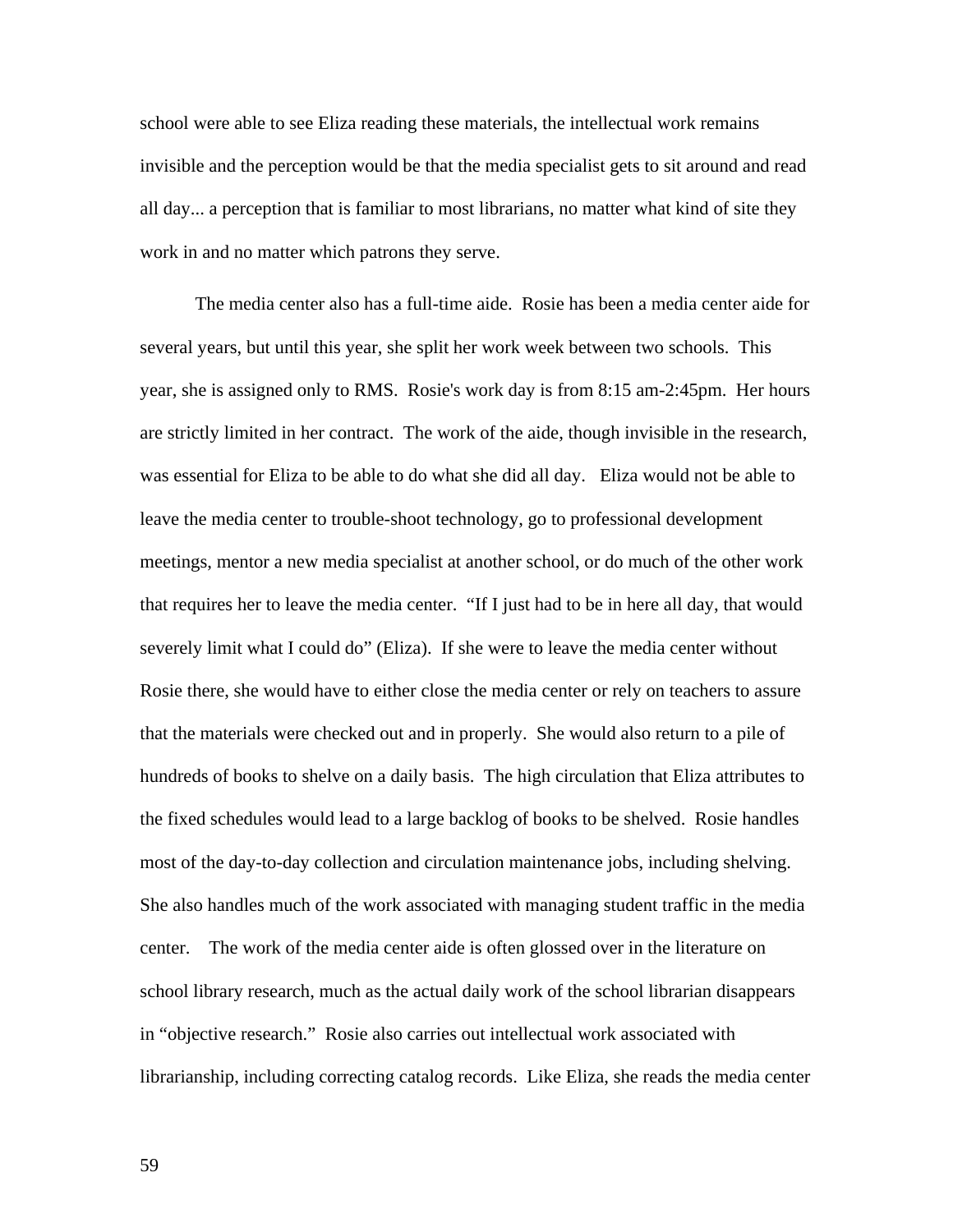materials at home, which allows her to discuss books with the students who browse the media center's shelves.

Being present in the media center when students are there as part of a class is part of Eliza's work. She tries to be there, but she is glad that the media center also has an aide so she can leave the media center to help teachers in classrooms. During my observation period, the times she left the media center were to provide technical support. Much of the circulation-related interactions with students were between the students and Rosie, including much of the reader's advisory.

## **"The School Day"**

In their research on mothering, Smith and Campbell point out how ruling relations work to construct and shape the concept of *the school day* (Campbell & Gregor, 2004; Smith, 2005). The concept of *the school day* governs the work of teachers, staff, students, and parents and is transmitted through handbooks, contracts, emails, and oral communications. The school day is expanded for faculty to include a half an hour before classes are scheduled to begin and twenty minutes after the last class is dismissed. The school day is generally explained from the standpoint of students and classroom teachers, but Eliza and Rosie experience the rhythm of the school day in a different way.

The school day for Eliza starts at 7:30 am, when she is expected to arrive at the media center to open it for morning study hall. The school day for Rosie begins at 8:15 am. Her work is governed by a contract that is based on hours worked, rather than work accomplished. Her contract prevents her from working more than six hours a day total, not counting her half hour of lunch. Although I did not understand exactly how she would be sanctioned, it was clear that she was not allowed to work past 2:45pm. This has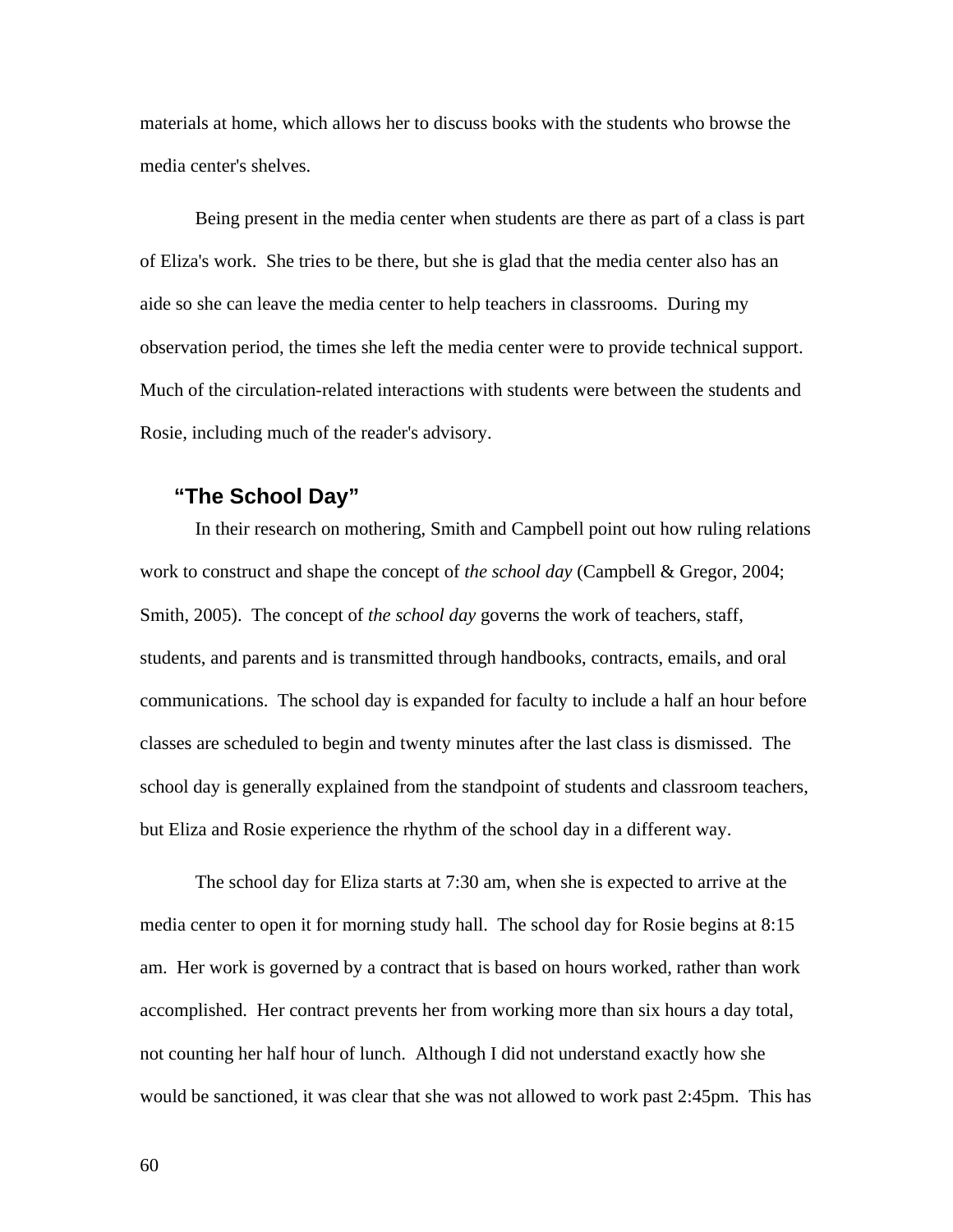to do with human resources issues, including pay and benefits, and is standard in many workplaces in the United States. However, she and Eliza both have added work related to the restrictions. Part of their work becomes ensuring that Rosie does not work too many hours. Eliza, on the other hand, usually ended the school day at about 3:20pm, and stayed late several times during the observation period for meetings and special events.

Unlike classroom teachers, whose work can isolate them from interactions with other adults (Lortie, 1975), Eliza sees several other adults regularly throughout the day in addition to Rosie. Chris, the IT specialist, has an office in the media center. Charlotte, the reading coach who works across the hall in the lit center, stops by when she is not working with students. Sarah, a reading specialist who splits her work week between RMS and a junior high school in the district, also visits during her days at RMS. Eliza also sees the team reading teachers when they bring their classes into the media center on their scheduled days.

## **Teams**

The school's scheduling and teacher assignment system is based on the middle school team concept. The students are divided into six teams, with three teams at each grade level. Official documents say the students "stay on the same team for their two years at RMS" and that the teams stay with the same teachers for the two years. The students on the teams take all of their core (content) classes (with the occasional exception of reading) with their team's teachers. Another group of teachers teach the elective subjects, which include band, chorus, art, and physical education, among others. Sixth grade students are required to take each elective in rotating six-week blocks, while seventh grade students can choose among the electives. While the idea is that the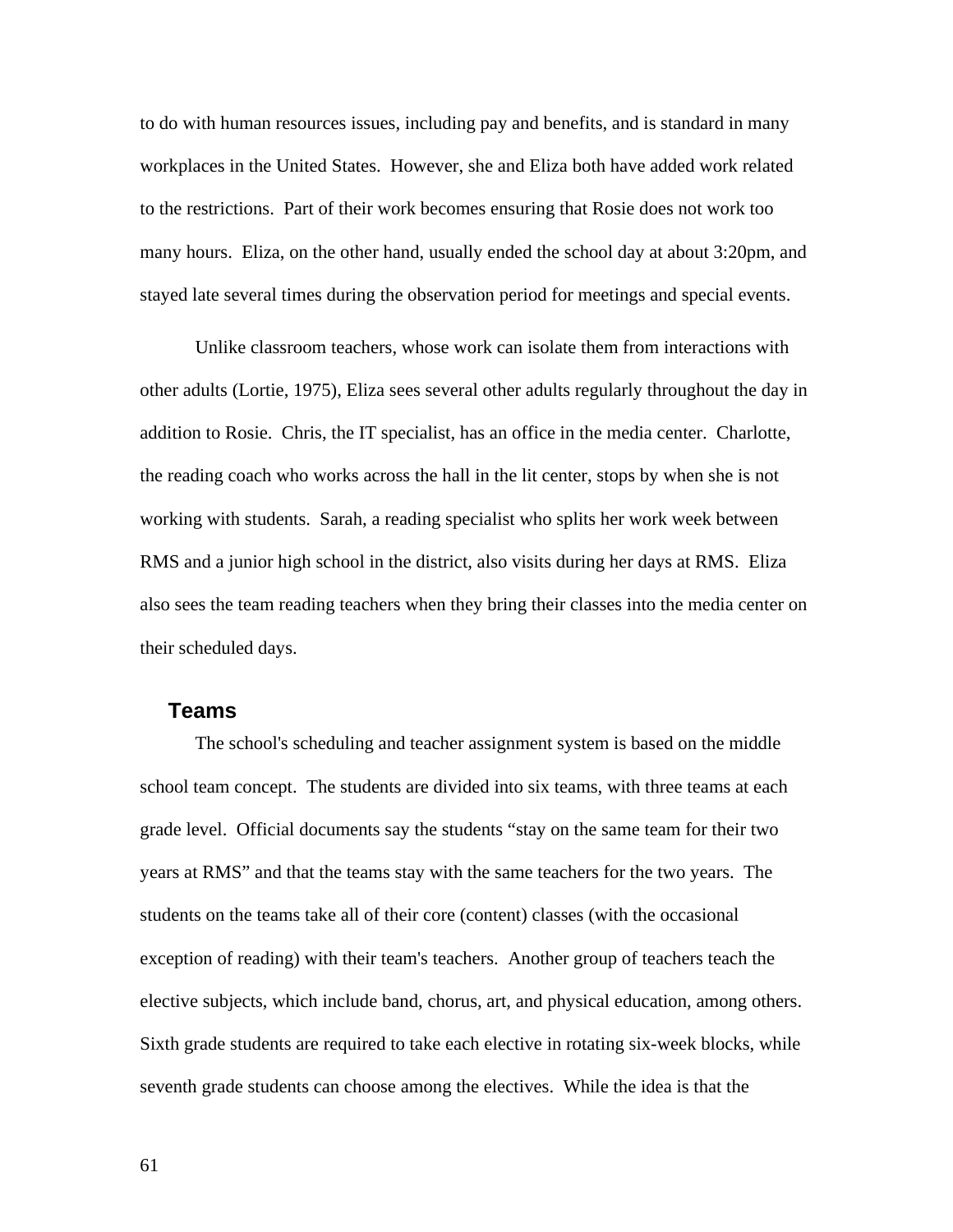students and teachers will form a type of family unit as described in school documents, one reality of teaming is that students and teachers are more mobile than the concept acknowledges. The team concept implies that the team is an entity that will stay the same as students and teachers move in and out. The concept objectifies the individuals on the team. While the family metaphor is attractive, the "teams" metaphor is closer to a sports franchise, in which players move in and out frequently, but the "team" is still the same entity.

The administration of RMS allows team teachers to determine part of their own schedule. They are assigned a block of time in the schedule for core classes, but it is up to the core teachers to decide exactly how that block of time will be divided up. Studying the implementation of the team model was not the focus of this research, so I did not examine how the negotiations actually work and whether teachers are actually empowered to set the schedules. I had to accept this concept as a reality governing the school schedule.

## **Fixed Scheduling**

Many of the students at this school have regular teacher-mediated access to the media center. The previous media specialist put a "fixed" schedule in place, so most students come into the media center with their reading teachers. Eliza has mixed feelings about fixed scheduling. She believes that students learn library lessons more effectively when the lessons are taught in context. At the same time, in the reality of schools and the pressures teachers are under, it is easy to imagine media center time being put off indefinitely. This aspect is something that is rarely acknowledged in published literature about flexible scheduling. Flexible scheduling is preferred by the authors in the book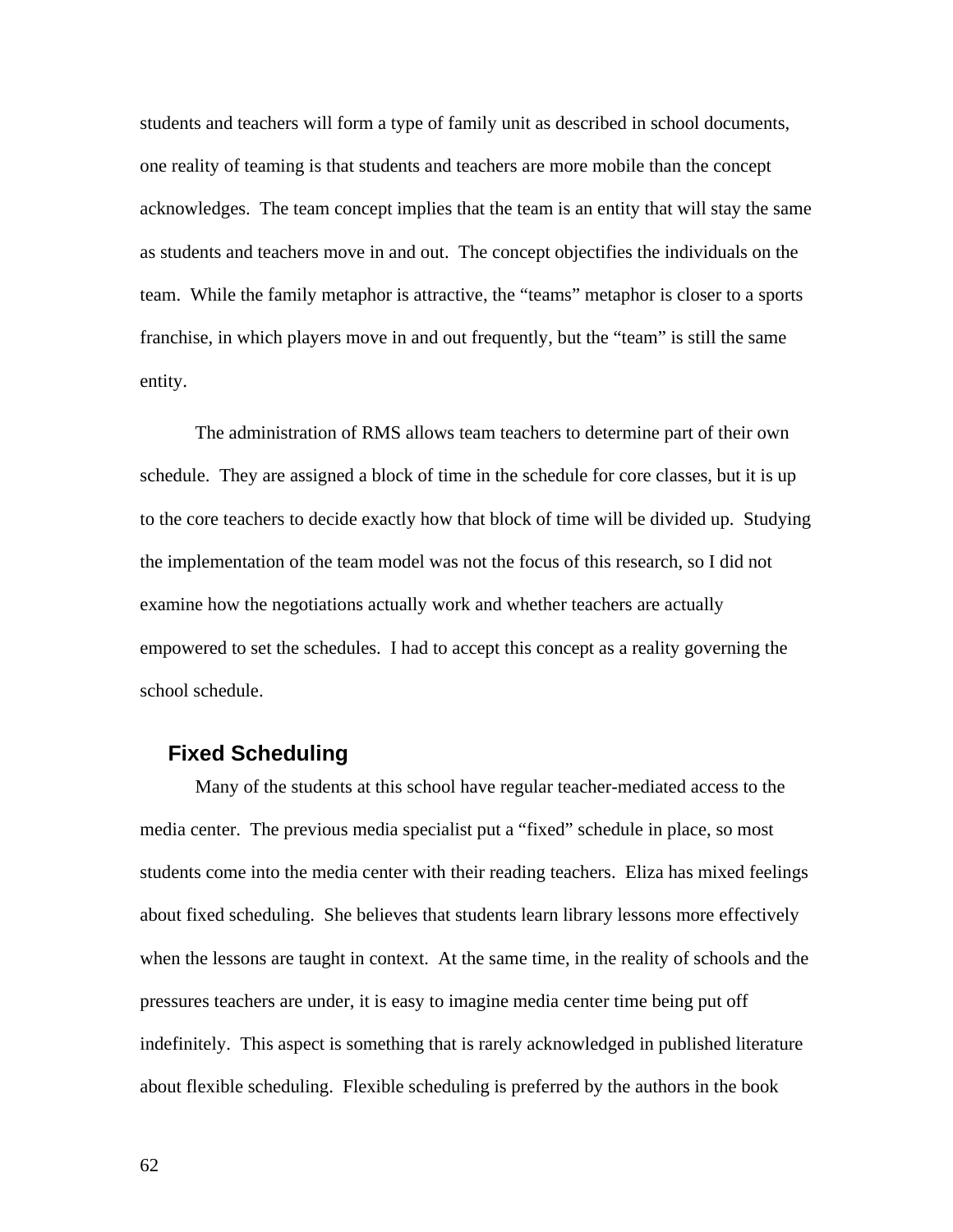every media specialist in the district is reading (Rosenfeld  $&$  Loertscher 2007), although Eliza notes that there could be tensions integrating flexible scheduling into the highly scheduled school. "They say that it's more advantageous to learning if kids come when they need to come, but schools are all based on scheduling. How can you have flexible scheduling here [in the media center] and fixed scheduling everywhere else?" (Eliza). While it is considered a best practice, flexible access is only a part of ensuring students have access to the media center. Another part is being sure that students are also truly able to choose to come to the media center.

Since classes generally come to the media center during their reading class time once a week, a pervasive part of Eliza and Rosie's work is understanding and interpreting each team's schedule. Four teams are scheduled in the media center one day a week each, while two other teams share a day. My observations did not include the shared day. Not only do Eliza and Rosie learn when each team has its core block, they also learn how the core block is divided up. The information about when teams have their blocks is on a paper schedule that each teacher has, but the information about how the block is divided up is discovered informally. Eliza and Rosie schedule their activities and lunch break "around" the schedule of the team using the media center each day, taking their lunch at the same time as the team. Since the students eat their lunches in shifts by team, the schedule for Eliza and Rosie can vary widely. While the students eat lunch at the same time every day, lunchtime for Eliza and Rosie can vary from just after 10:30 am to almost 1 pm.

After the school building was built in the mid-1990s, the student population grew so much that the district had to add portable classrooms outside. Despite efforts by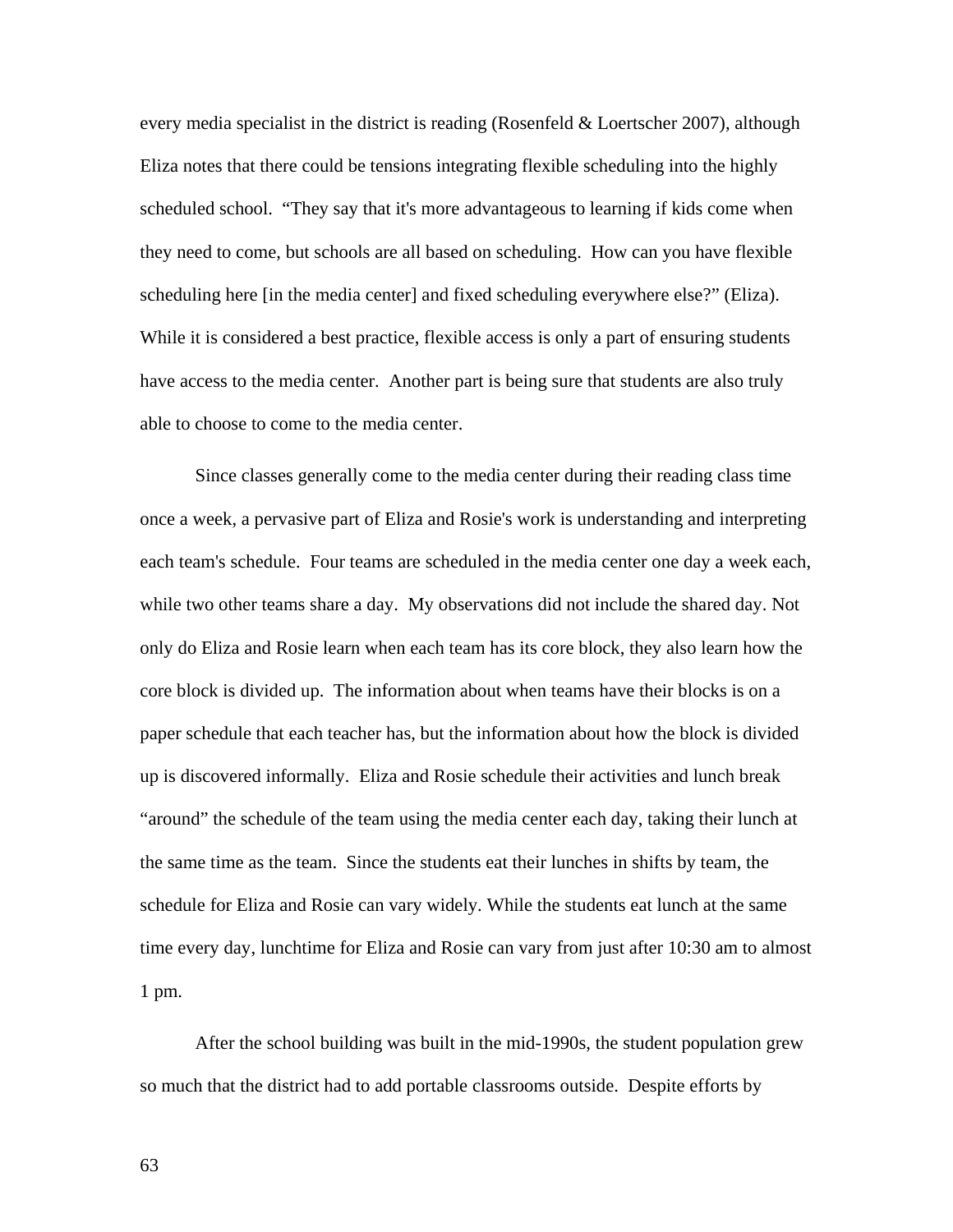district and school administration to discourage the use of the word "trailers" to describe the portable classrooms, the word "trailer" was the one I usually heard when adults referred to the portable classrooms. One team and several electives are assigned to trailer classrooms.

## **Traffic**

Managing and directing the physical bodies of the students were ongoing jobs for all of the teachers in the school. Teachers were continually engaged in the work of keeping students in line, literally. Teachers repeatedly told students how to carry out the work of standing in line properly. In order to leave the media center at the end of the class period, most students had to line up properly and quietly. (Some teachers and some substitutes did not engage in this work, which was disruptive to the smooth flow of the day.)

Traffic at RMS was finely choreographed, with teachers letting classes out at staggered times and with each team assigned a path to follow. Teachers supervised the halls and directed traffic. On my very first day in the school, Eliza told me about the tension between her desire to provide access to students and her principal's request for her to participate in the traffic management of the dismissal of classes. She told me that the principal had asked her to do hall supervision after school. In her case, that would have meant she would have to stand in the hallway outside the media center to make sure students do not misbehave and to make sure they maintain the required traffic pattern. Eliza had a problem with that request because students come in to the media center after school and she would have them standing there waiting for her until she was done. She worried about them missing the bus.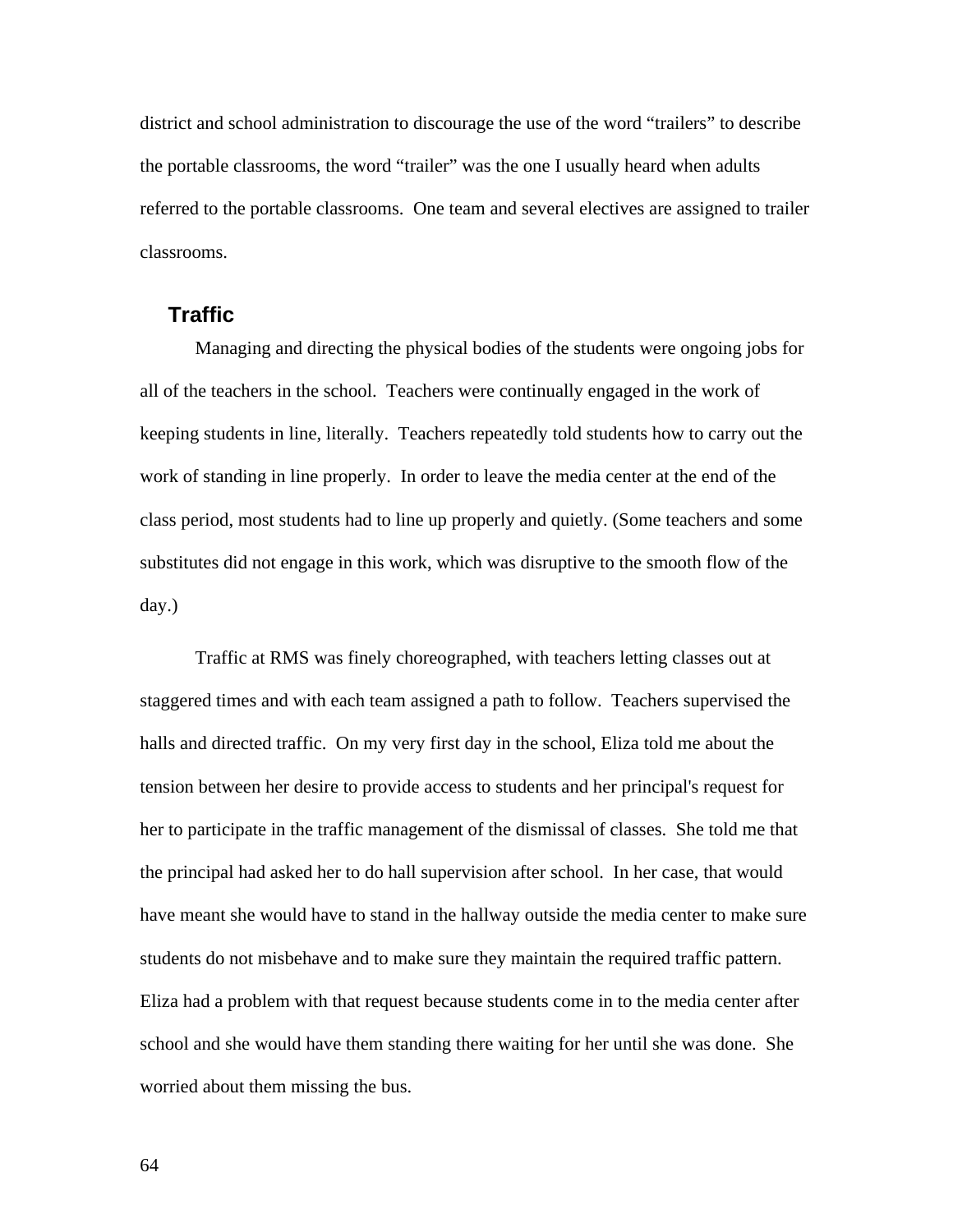Later, Eliza also mentioned her worries about having students in the media center unsupervised, but she was more concerned about them missing the bus because they would have to wait for her so they could check out. She had emailed the principal about the problem but never got a response ("this was months ago") so she just decided to stay in the media center. She told me that the principal had not mentioned the request again. I did not discover right away just how much of an impact the principal's request would have on student access to the media center. The few minutes between class dismissal and the buses leaving is the only time the students have unmediated access to the media center.

The short conversation we had the first day of my observation period was just a hint of the organization of the work of teachers, media specialists, and students. The intent of the focus on traffic patterns is to help meet the stated goal in the student and faculty handbooks of providing an orderly learning environment for students. A question to ask might be how the work of providing an orderly learning environment for students can directly interfere with the work of providing access to information.

### **Methods used to manage large groups of people**

Very large schools require systems in place to manage the behavior of students. Educators have been looking for ways to keep students under control since the beginning of mass schooling. "The development of the parish schools, the increase in the number of their pupils, the absence of methods for regulating simultaneously the activity of a whole class, and the disorder and confusion that followed from this made it necessary to work out a system of supervision" (Foucault, 1995, p. 175). At RMS, the systems of supervision include a structured Positive Behavior Support (PBS) system, regimented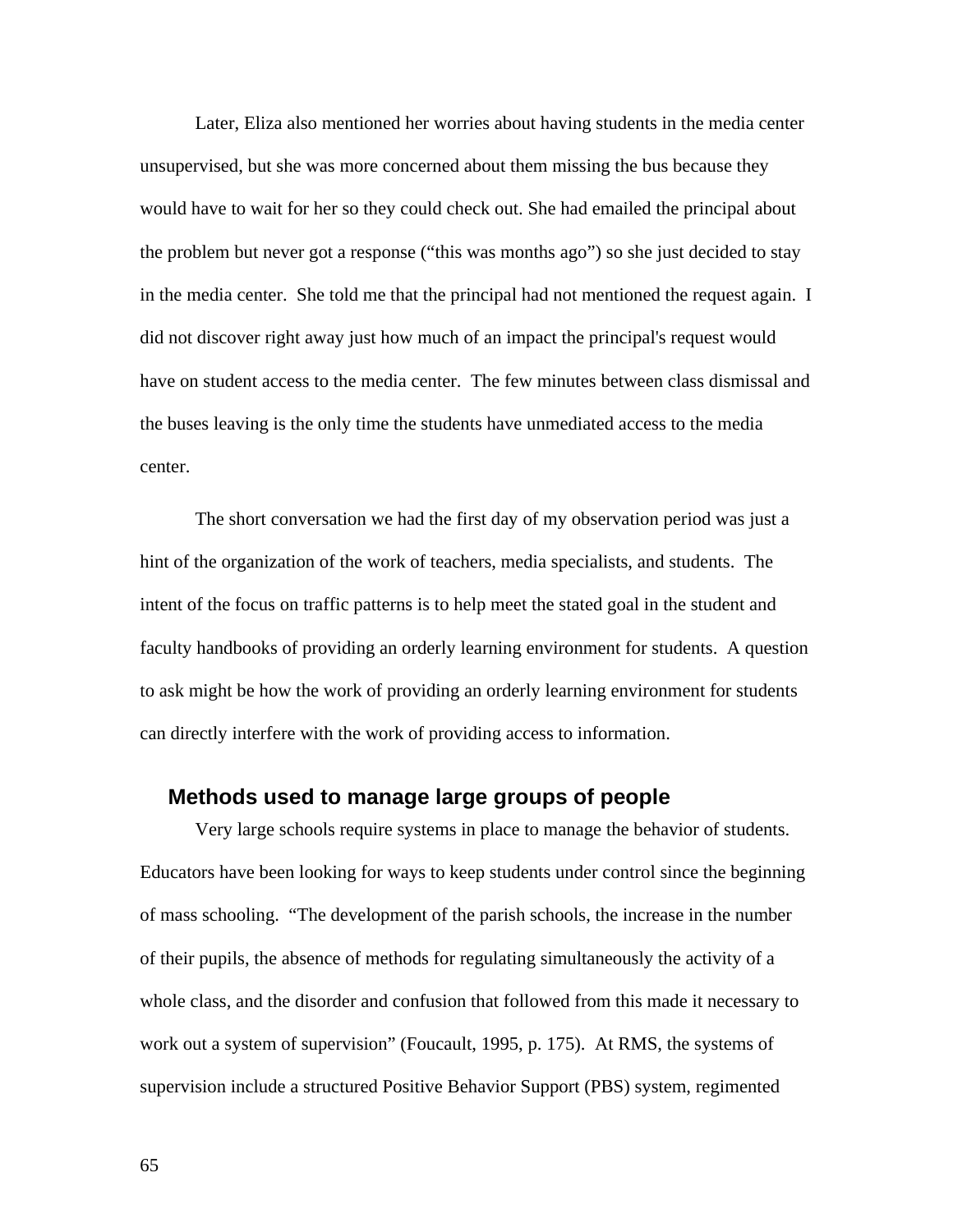traffic patterns between classes and after school, hall passes, and reward systems. Some of the systems require close adult supervision while others make use of a token to represent adult supervision.

#### **Positive Behavior Support**

The school district put a Positive Behavior Support (PBS) system in place several years earlier, during Eliza's first year as a full-time media specialist. The PBS system the district uses was developed by the University of Oregon in reaction to Individuals with Disabilities Act legislation in the late 1990s calling for specific types of behavior interventions (Sugai  $&$  Horner, 2002). This system is used in more than 500 schools across the country. As a specialist, Eliza liked that there was now a school-wide method for getting students' attention, rather than having each grade level or each teacher come up with a system of her own that Eliza and other specialists, who saw all of the students regularly, would have to remember. The year PBS was put into place, the school had four new specialists: an art teacher, music teacher, new counselor, and new media specialist. Some classroom teachers would get attention by holding up their fingers, some would lead students in a university cheer, some would clap… "everybody had their own way" (Eliza) to get the students' attention. Five weeks into that school year, the school adopted PBS. The specialists still had problems because some teachers were not doing it and the specialists felt that all of the teachers needed to adopt the same system or the students would not have a consistent signal to respond to.

The PBS system is a response to "the current problem behavior of students in elementary and middle schools" and reflects the belief that the intervention "requires a preventive, whole-school approach" (Sugai  $\&$  Horner, 2002, p. 23). The view that the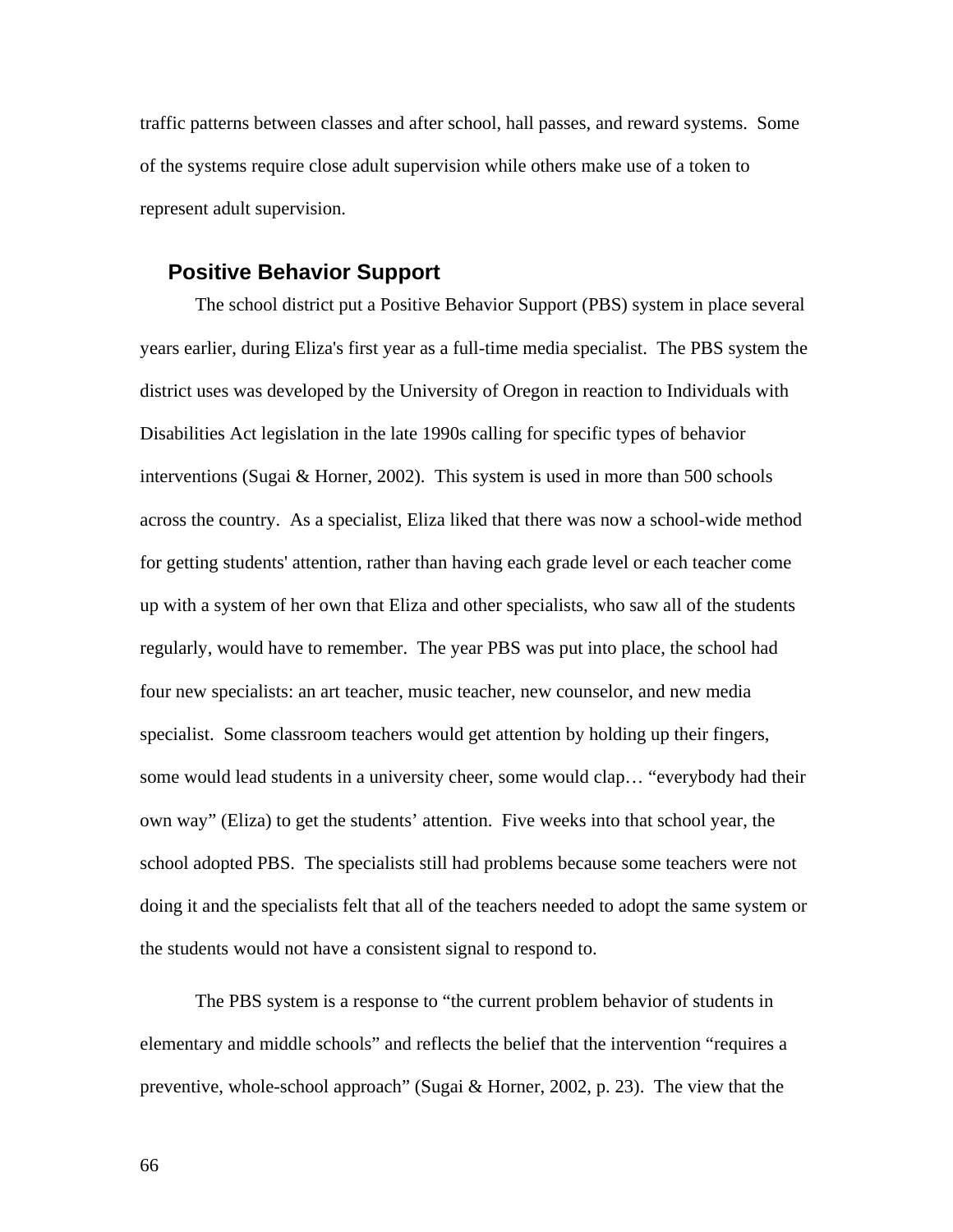behavior of students is a problem puts all children under a veil of suspicion. While communicating behavior expectations to those under one's supervision helps eliminate confusion about what is allowed and what is not, the system brings with it another level of surveillance. It continues to be a form of discipline, presented in words that appear positive and easy-to-understand, memorize, and repeat. For RMS and several other schools, those words are: Responsible, Respectful, Kind, and Safe (RRKS).

Eliza explains the school's positive behavior support (PBS) as a way to make up for parents' deficits in carrying out work related to school. In an interview, she said there appeared to be many students whose parents do not teach them how to act in school or who do not care how they act in school. She said, "It's sad that you have to teach kids how to act in school, but it's come to that" (Eliza). School makes many demands on parents, in addition to shaping their day. Educators have very specific, often unstated, expectations of the appropriate work of parents in connection with preparing their children for school (Reay, 1998; Griffith & Smith, 2005) and form judgments about parents based on the behavior of the children. However, those expectations often do not take into account the desires of the parents or the social sector in which the student lives (Adams & Christenson, 2000; Minke & Anderson, 2005). Eliza's statement that some parents do not teach their children how to behave in school reflects school expectations for parents. When that statement is examined closely, it can bring up the question of the difficulties a small family (one or two parents, possibly several siblings) might face in teaching a child how to behave appropriately in an environment that despite its claim on the word *family* is very different from a family in many ways, including its structure, its expectations, and the sheer number of people a student has to get along with every day.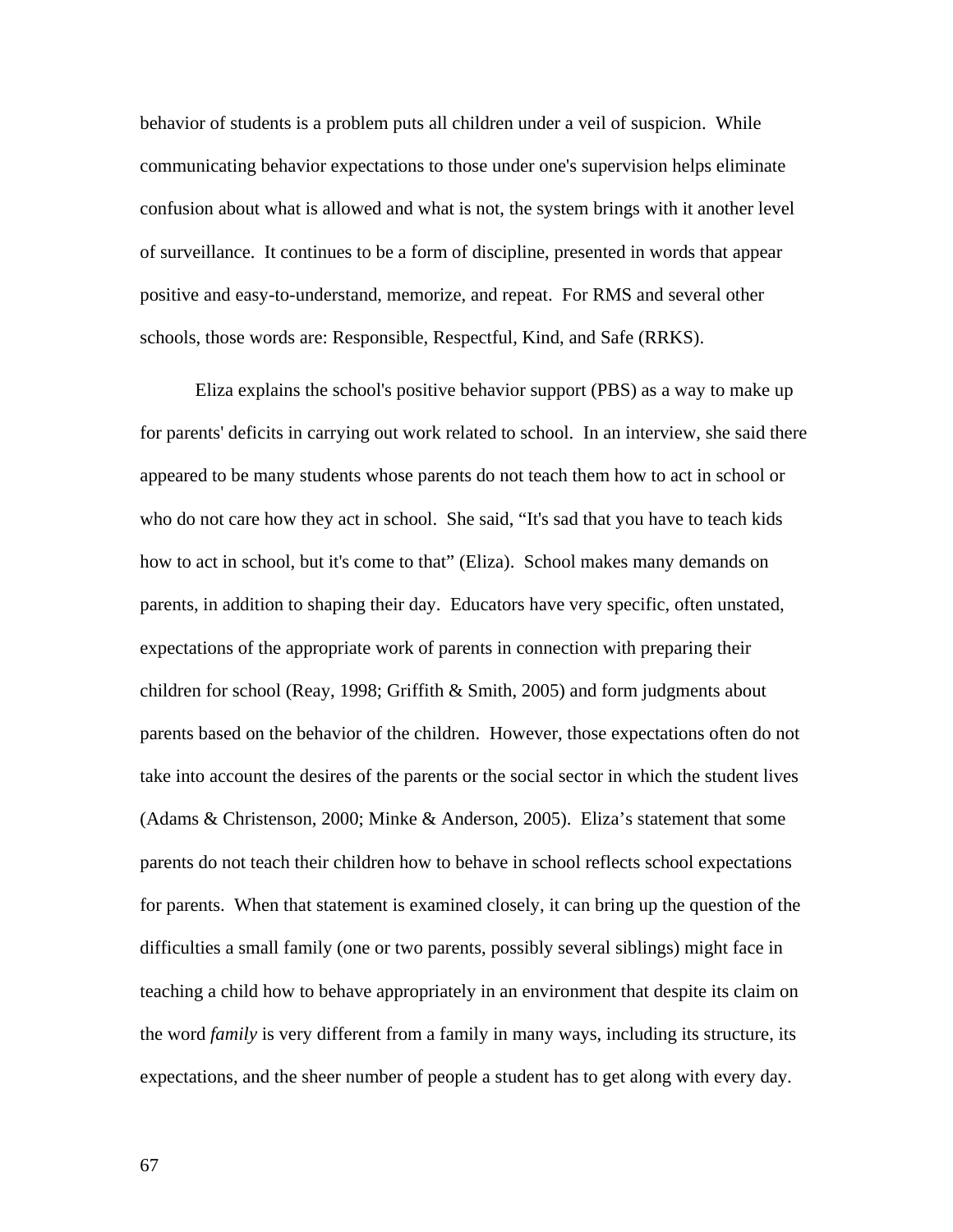The expectations also do not take into account the struggles families face outside of their obligations to school.

Gramsci (1988) suggests that many children participate in a civil society very different from the society in which many teachers live. Successfully entering the profession of teaching requires the resources to enter, pay for, and complete a four-year college degree along with a certain understanding of acceptable ways to function in society that are not immediately obvious to or accepted by people from other sectors of society. Many children come from families who might lack knowledge that people successful in the system of education might consider intuitive (Minke & Anderson, 2005; Nason, 1997). The child's society might even be actively antagonistic to the idealized version of society presented in school. The "child's consciousness is not something 'individual' (still less individuated), it reflects the sector of civil society in which the child participates, and the social relations which are formed within his family, his neighbourhood, his village, etc. The individual consciousness of the overwhelming majority of children reflects social and cultural relations which are different from and antagonistic to those which are represented in the school curricula" (Gramsci, 1988, p. 313). The school curriculum extends beyond academic work and into expectations for how a student is expected to respond to authority figures, how a student is expected to interact with peers, when students are expected to take care of their bodily needs, and so on.

Some of the issues Eliza and Rosie deal with in connection to the student circulation system come from the mobility of the students in a system not necessarily designed to keep track of many moves. Students transition in and out on a weekly basis.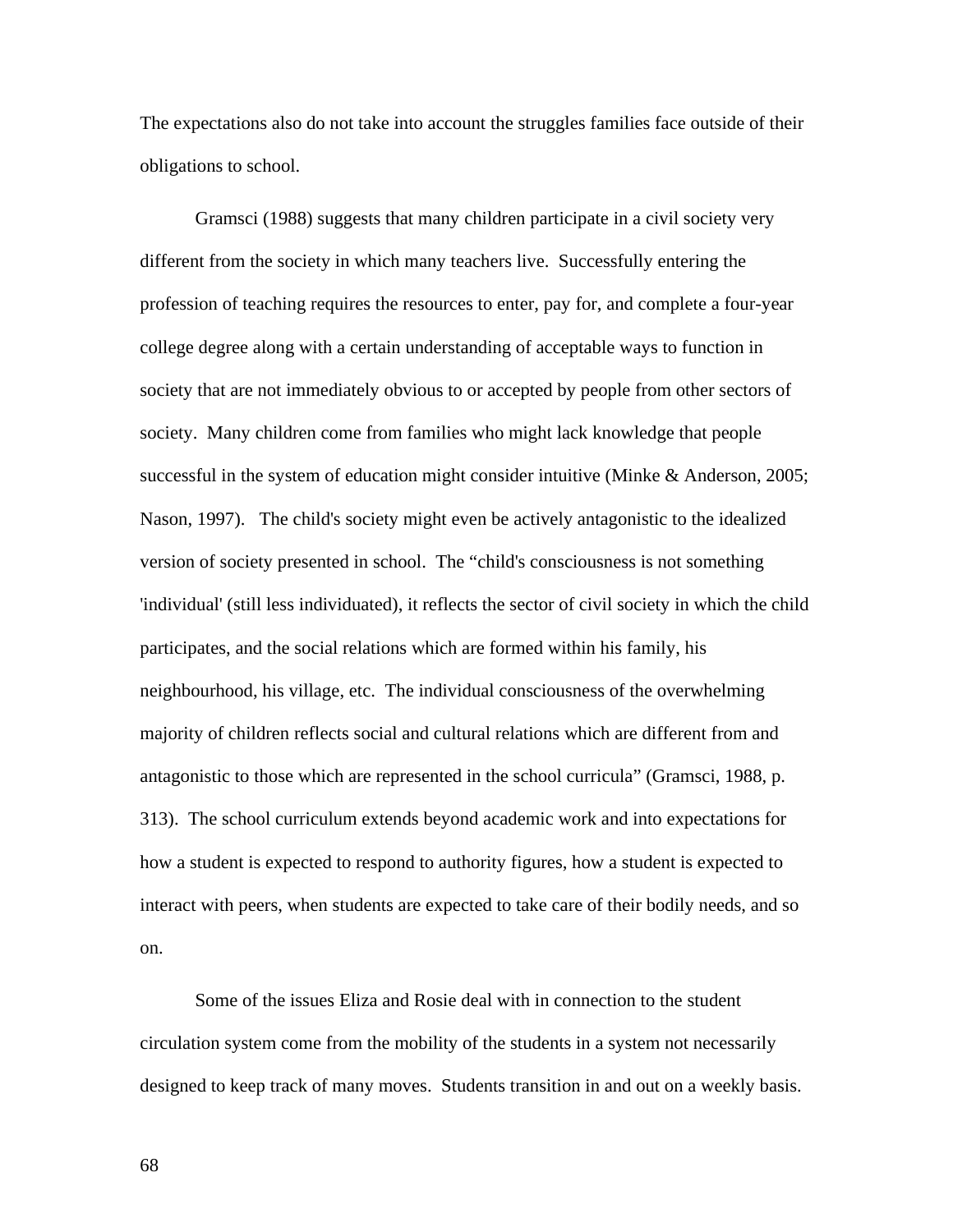When a new student came in at the beginning of May, adults asked "why do parents" move at the end of the school year?" (This is institutional speak and shows an assumption that good parents will move during a time that is less disruptive to the student's schooling.) Many parents do not have the power or agency to determine when or where they move. They can be sent somewhere by a company or they can lose their job and have to move to live with relatives. This also explains how books end up in storage bins, moving boxes, or at Grandma's house.

The system disciplines teachers as well as students. For an end of the year evaluation, teachers at the school, including Eliza, were asked to take an online survey related to her perceptions of the Positive Behavior System in place at the school. Then the school was "inspected" for how closely it followed the PBS system. Eliza and I were not there the day the inspector came, but Rosie mentioned that one of the RRKS signs was not up. The inspector had apparently commented on that. The system treats students and teachers as potential behavioral problems that need to be managed. The PBS system shapes Eliza's daily work and her interactions with students. RRKS has to be incorporated into Eliza's library lessons. RRKS is represented in the student handbook as a way for students to help accomplish the school's mission "to inspire students to develop intellectually and socially in a community where everyone is respected, productive, and safe" (Student handbook).

The school also has a school-wide system in place to reward students who show approved behavior. This is not a requirement of the PBS system, but many schools use this type of token-based reward system (Sugai & Horner, 2002). Adults give students a piece of paper known as a RRKS (pronounced "rocks") ribbon for showing the proper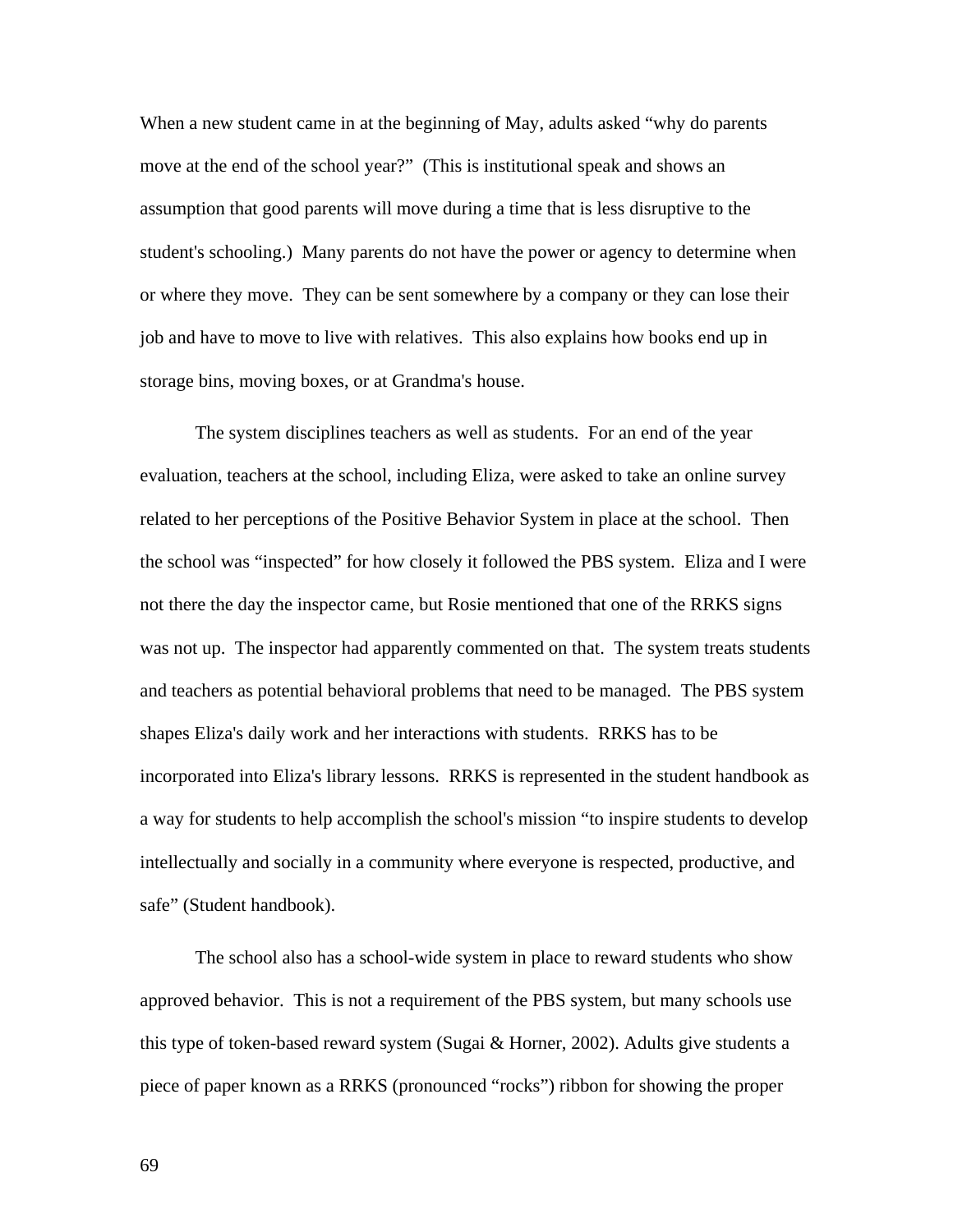behavior. Teams collect their ribbons and use them for rewards at the end of the year. Eliza does not agree with giving students rewards for doing what they're supposed to do. "I'm very lax at doing that here in the media center and there's been a couple of teachers who have said 'I don't feel like I should have to give them out for doing expected behavior; I feel like they should get them for above and beyond' and that's kind of how I feel about it, too" (Eliza). In addition to the surveillance by other teachers, there is an element of coercion in adult participation in the ribbon scheme. The ribbons can be traded in for parties and such, so teachers who would prefer not to participate might feel guilty and feel like they are punishing children.

Tangible rewards have been linked to reduced intrinsic motivation for learning (Deci, Koestner, & Ryan, 2001). Alfie Kohn compares the reward schemes in schools to reward use in dog training (Powell, 1998). Then there are the reactions of the students themselves. Eliza mentioned some times when she has given a student a ribbon for behaving appropriately and the student has looked at her as if to say "you think I want that, lady?" I watched a student receive a ribbon for pushing in chairs as her class was leaving. She did not smile or appear happy to be getting the ribbon. She actually seemed embarrassed. Teachers are put in the position of constantly evaluating student behavior and judging it against other students to determine who will get a ribbon and who will not (punishing by omission, punishing by using another, *better* student as an example.) The redirection and praise happens publicly. Students have not been given the power to give their opinion of these systems. Their consent (or assent) is assumed in this apparatus put into place to legally discipline them (Gramsci, 1988).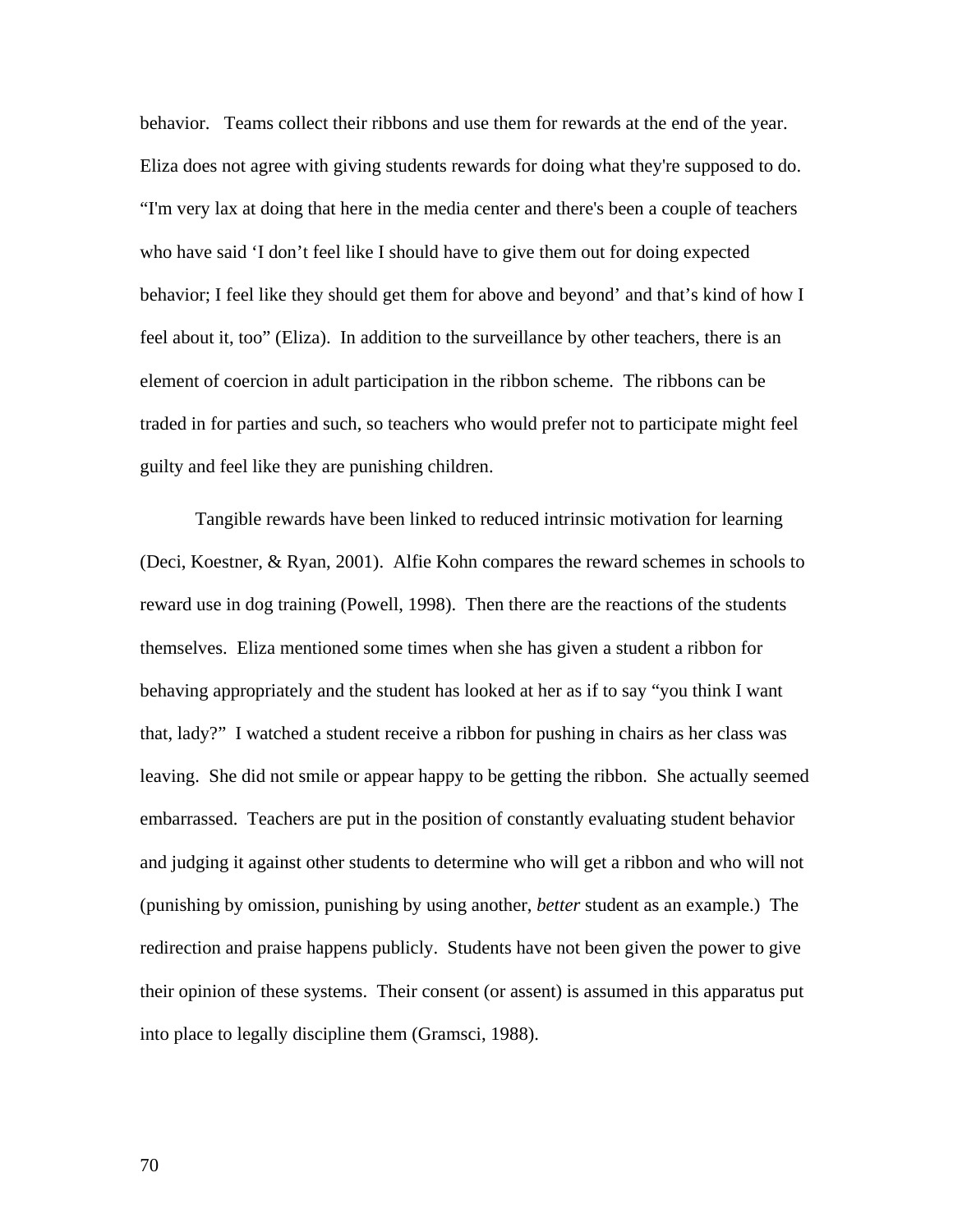Seventh grade students who have exhibited desired behaviors are rewarded with a trip to an amusement park at the end of the school year. One of the desired behaviors is not having overdue, lost, or missing books from the media center. One student told Eliza in March that she had lost a book, and Eliza told her she wouldn't be able to go to the amusement park. Several teachers commented in March that students were already worrying about the trip and were not checking books out. They would not be allowed to go to the amusement park if they had overdue books. As the date of the class amusement park trip drew near, students began to ask about their account status. The amusement park trip was a form of coercion that had apparently unintended consequences. Although the objective was to teach the students that being responsible will get them rewards, the scheme seemed to also teach the students not to take risks. The risk of having an overdue library book was too great.

#### **Hall Passes**

"What bothers me sometimes is I feel like we deter students from coming to the media center because we place so much emphasis on the hall pass and I think it kind of goes back to that RRKS thing where you have to have that set of rules and it's gotta be this way..." (Eliza).

Hall passes are an element of the surveillance system of the school that appear to be taken for granted in the institution of education. The few staffers at RMS who mentioned hall passes directly viewed hall passes as a tool for ensuring the safety of children. While a search of the free web using the search term "hall passes" on the search engine Google turns up thousands upon thousands of schools using hall passes (along with multiple commercial sites selling hall passes,) a search of educational literature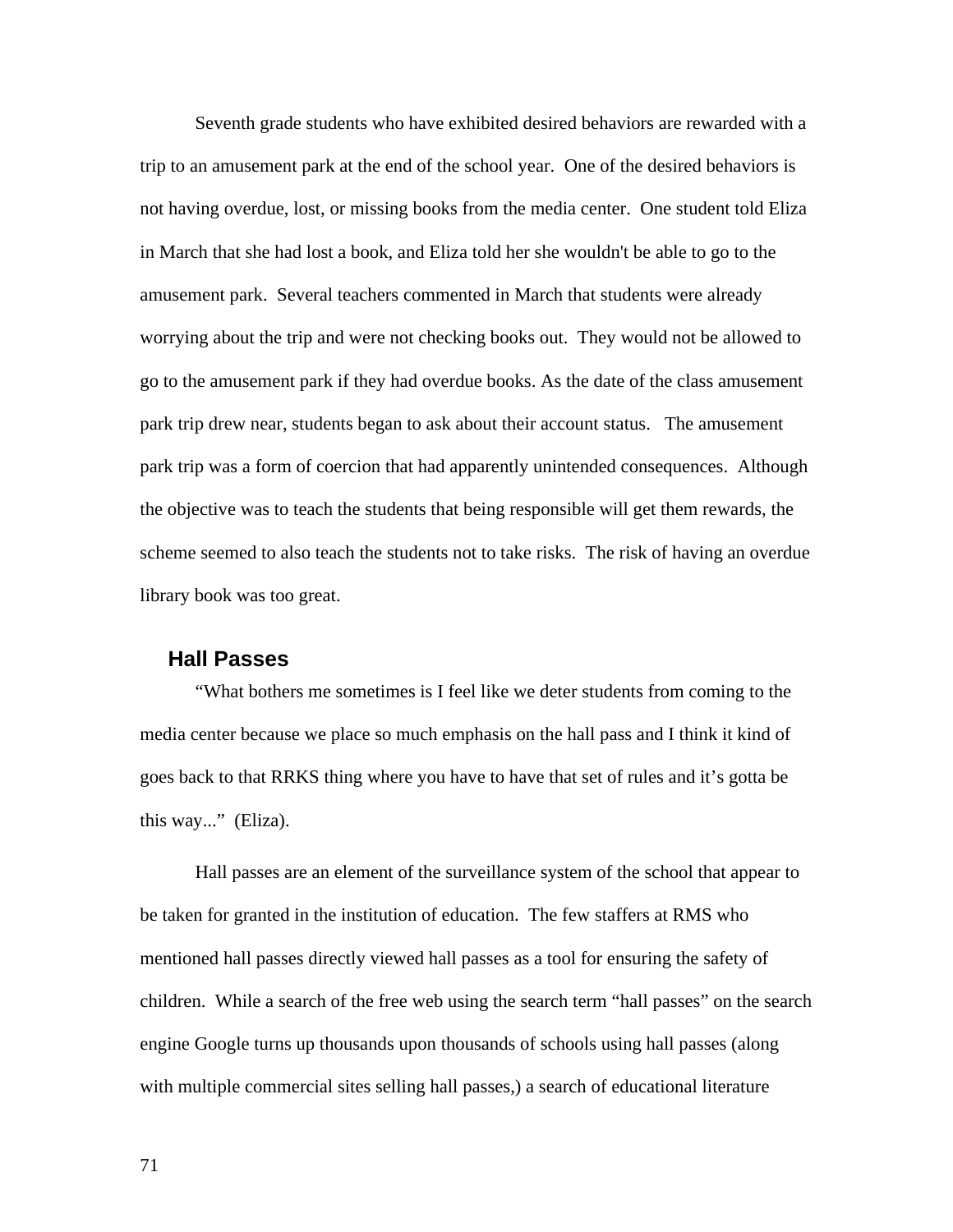using the term "hall passes" on the ERIC database turns up three results-- two student handbooks and one article describing hall passes as a technique in "A Comprehensive Approach to Drug Education," published by the National Alliance for Safe Schools. Hall passes are such a pervasive part of schooling that few consider the possible consequences.

Every morning, students who want to go to the media center before class get study hall passes from a person handing out passes in the hallway just past the gym. There are 12 passes for each grade. The sixth grade students have to sign in to get a pass because the passes were *disappearing*. The passes are apparently first-come first serve. Perhaps this system is complicated by the fact that it rewards students who get to school earlier by giving them more choices about where to spend their before-school time, although many middle school students have no control over when they will arrive at school. When students get to the media center, they are supposed to hand their passes to Eliza. Eliza puts them in numerical order (if the process is working correctly, they should be in numerical order as the students are handing them in, as the students are not allowed to go to the restroom or go to their lockers.) At about 7:50, the assistant principal for discipline calls to make sure there is a correct number of students and passes. This happens every morning.

When students do not turn in passes, the adults assume they are keeping the passes and doing other things in the school building before class. However, one morning, Eliza counted passes and found that five were missing. When she called out to the students in the media center to bring up their passes, four students came up. They had forgotten to turn in the passes. Eliza checked the sign-in sheet and said she could guess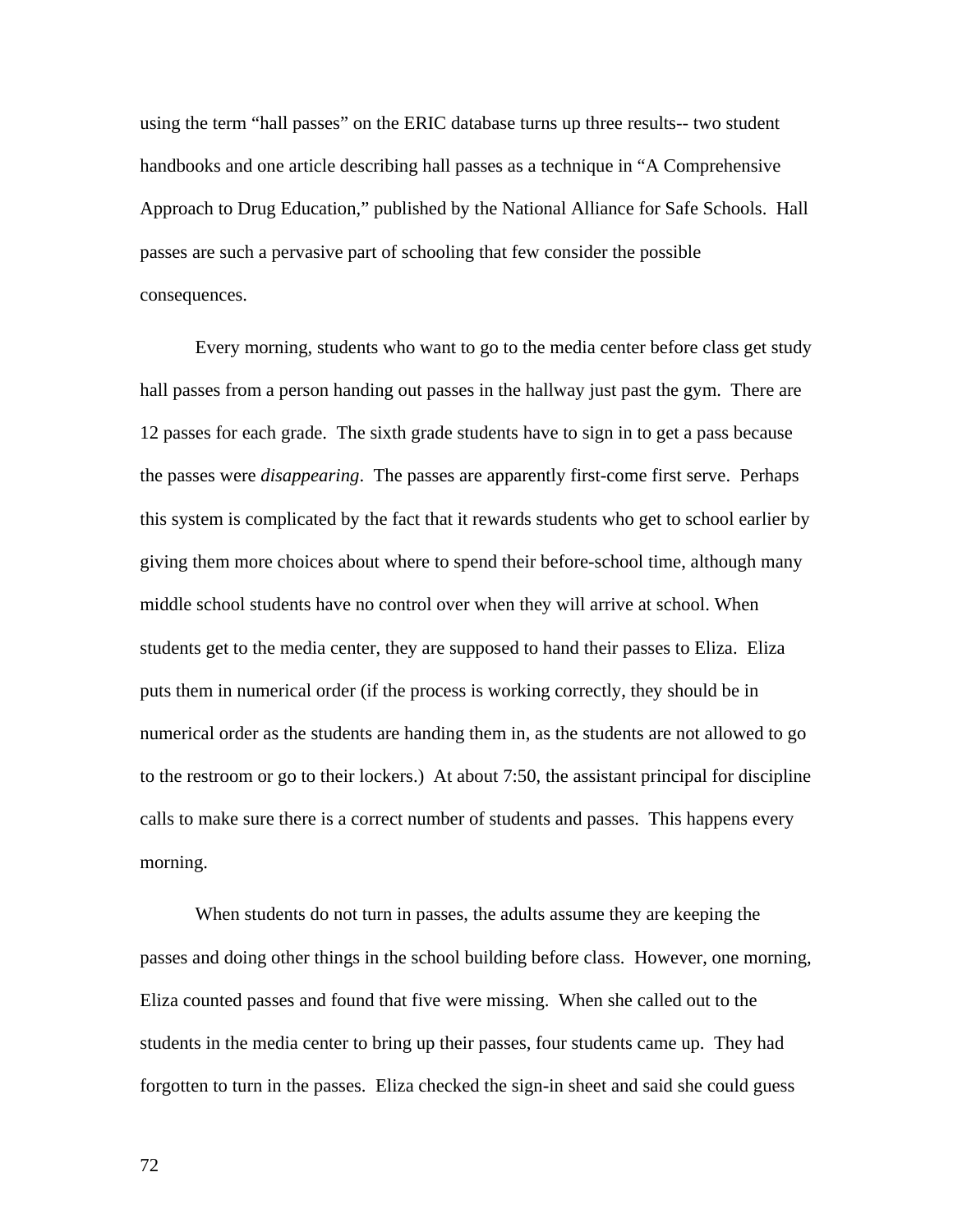who had the fifth pass. It was a student who had apparently been in the media center. Another morning, I found a pass at the back of the room while straightening up after morning study hall. That was the only *missing* pass that day.

One morning, Eliza and I went to an elementary school with the new media specialist Eliza mentored. We arrived before class began and watched the flow of students turning in books, choosing new books, and checking them out. She points out that all the kids are in the media center without passes, but then they go to Russell and have to have passes.

During the day, students are only allowed in the media center if they have a pass from a teacher or if they are with a teacher who is scheduled to bring a class into the media center. With 750 students, there are three lunch shifts, so any given lunch time is class time for about two-thirds of the students. Students are not allowed to drop by the media center during the period of time between classes, even if only to drop off a book. Students who come in without a pass are told that they cannot turn in or check out books without a pass and that they must go back to their teacher and get a pass. The message that seems to be sent is that students are only truly welcome in the media center if they are with a teacher. If a pass represents teacher consent, then having a pass is similar to having a teacher along. Do students have a right to unmediated access to information? Is the media center the place for that?

Even students who follow the correct procedure to come to the media center are sometimes viewed with suspicion by media center workers and other adults. One enthusiastic media center supporter liked to get a pass from a different teacher each day and come in to check on the status of the books he had on hold. After several times, he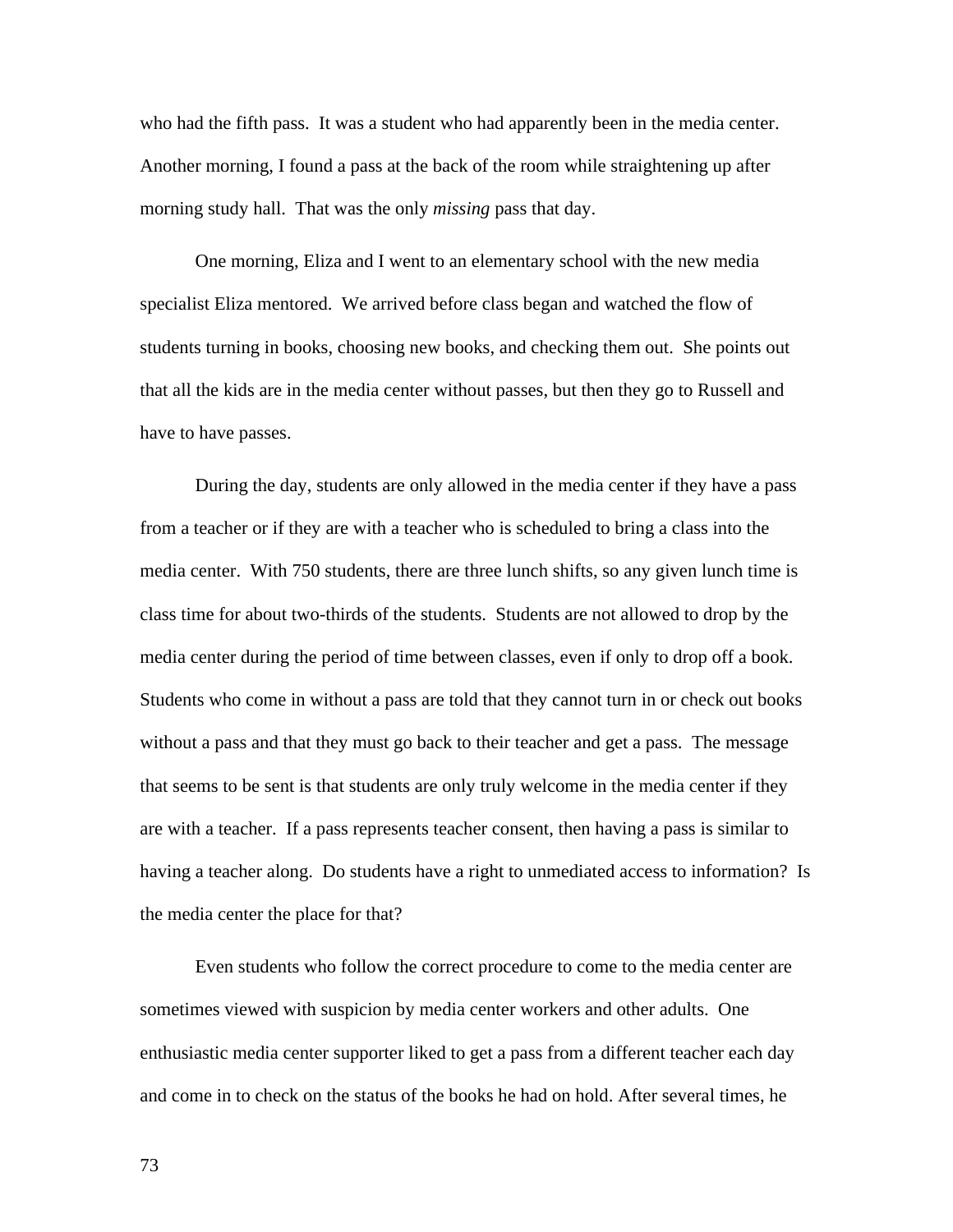was told he could not come in to check on his holds any more—that he had to wait until he got a yellow slip from his teacher saying that his hold books came in. Later, he was banned from the media center because his parents and teachers said all he did was read Calvin and Hobbes comic books from the media center. This highlights a striking difference between a media center and other types of libraries. Most libraries will not ban patrons for checking out the *wrong* thing. Although this decision was not Eliza's and she only found out about it after it had been made, the media center is part of the school and has to uphold decisions by teachers and administrators. The effect of these decisions on later library use is unknown.

In our interview, we talked about Eliza's experiences observing a high school library in the district that does not have a hall pass policy. She described how students came in and out all day long. She also talked about a friend who is a librarian at a junior high in a school in the district that is even more restrictive on student mobility. After classes begin, staff members "sweep" the halls looking for students who are not in class. Eliza's own daughter went to that school and got caught in the sweeps twice. The sweeps did cut down on students being late to class. Eliza sighed "this is what some students in the district have to look forward to."

The hall pass work also includes an element of surveillance and discipline of others who do not play their part in the hall pass system. I do not remember observing Eliza carrying out this work, but many of the interactions between the aide and students were some form of the aide sending the student back to the teacher to get a pass. In addition to what hall passes might be teaching students about their right to access information or the right of others to control it, an immediate concern with the system has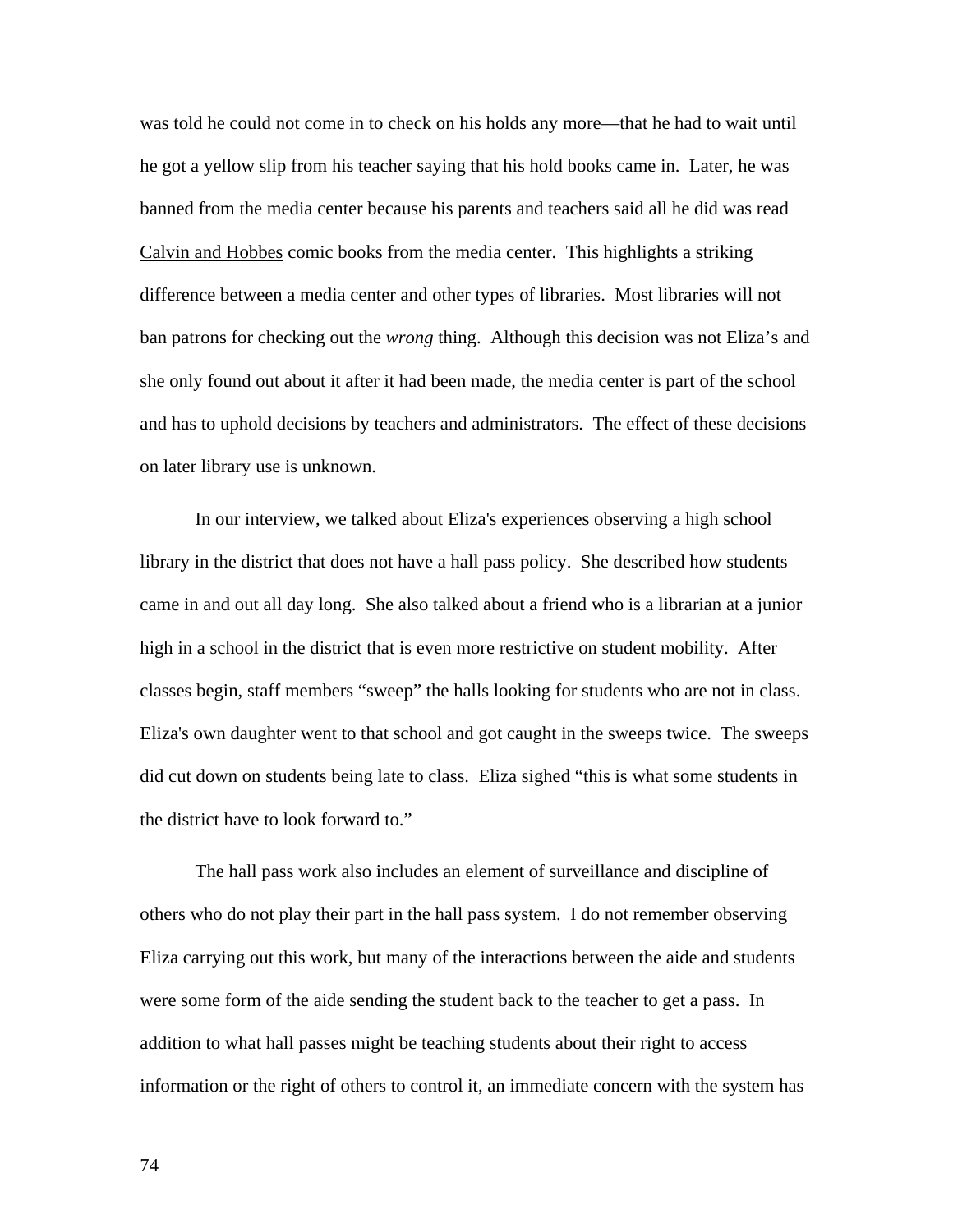to do with students who need access to the media center but are unwilling or unable to ask their teacher for the pass. The other side of this is library worker concerns that if they do not enforce the hall pass policy and students figure that out, students will claim that they are going to the media center but use that time to wander around the building. The hall pass system shows a pervasive lack of trust in students. Students cannot be trusted in the halls before class, so the hall pass keeps their behavior in check.

## **Signing In**

Eliza appreciates having the sign-in log, a notebook of the names of the students who have come to the media center on a pass. The system for signing in is not entirely intuitive and some students had trouble understanding it. Before class, students on the study hall pass sign in with their name, the time, and the name of their team. While classes are in session, students who come in on passes sign in with their name, the time, and the name of their teacher. Part of the daily work and interaction with students is reminding them to sign in. The media center workers seemed frustrated by the lack of adherence to the sign-in policy shown by some students. The work of signing in was prerequisite to seeking information. Students were not the only ones resistant to the signing in process. Although teachers are not required to sign in to use the media center, one teacher came in with some students and signed in as "Arnold Schwarzenegger." He told Rosie, "See, Arnold Schwarzenegger is in your book." Reflecting on the signing in process later, I realized that the students signing in at the media center reminded me of the sign-in process I had to go through to gain access to the school itself every day. While it makes sense to have *outsiders* sign in, it is possible that the sign in process at the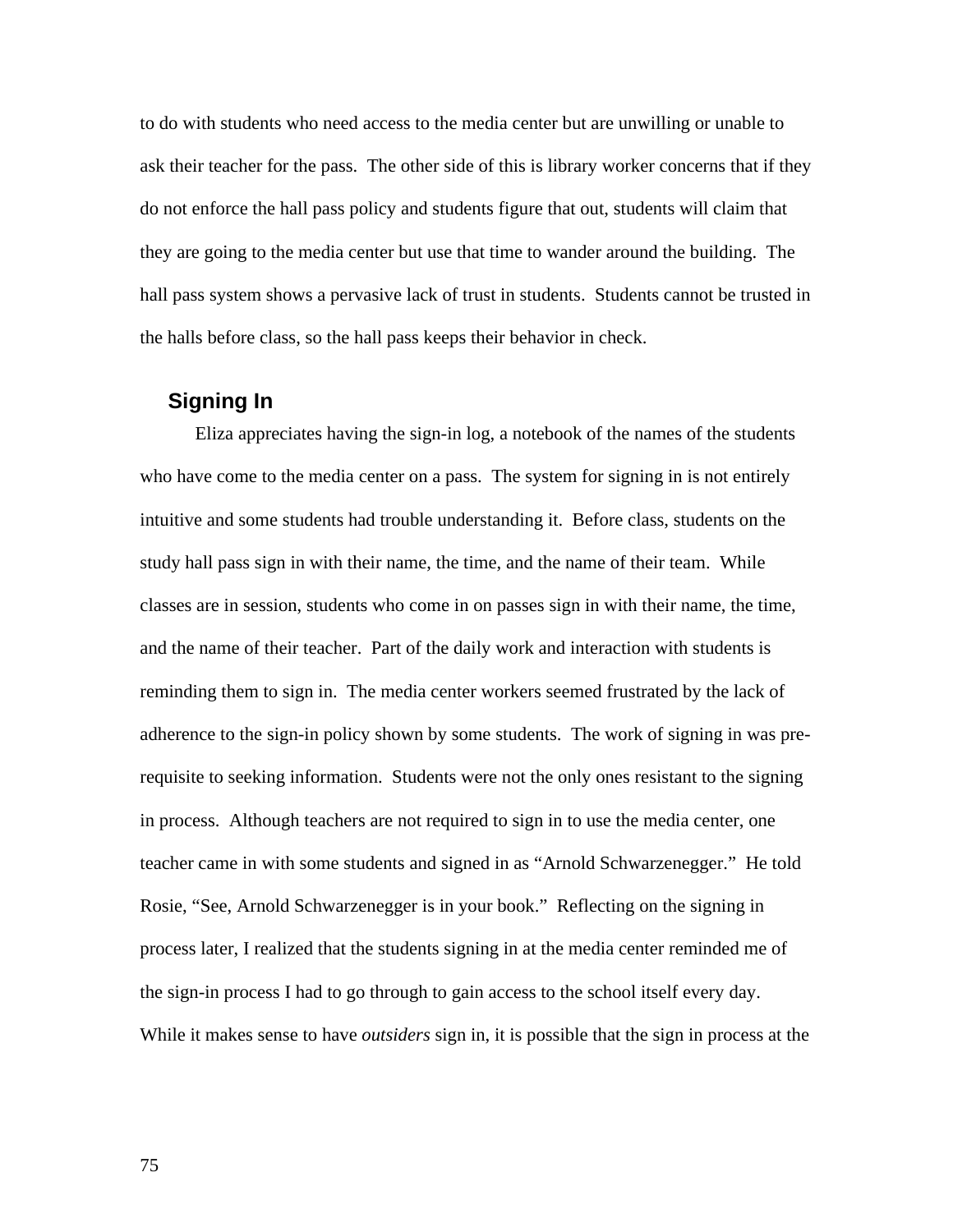media center makes students coming to the media center without teachers subject to the same representation of being outsiders.

Signing in at the media center is presented in the student handbook as keeping them "safe." Safety is a major focus at RMS. It is one of the four key ideas governing the school according to the PBS system. Safety is also the reason the media center doors are rigged with a door stop so they can remain locked but open all day. If there were a school shooting, Eliza and Rosie could pull the door stops out of the door push bar mechanism and quickly lock the media center. Although that was not a pervasive theme of our casual conversations, Eliza did mention once that the shootings at Columbine took place in the library.

At one point, Rosie chastised a student for running through the media center, telling him that he was *safe* and didn't need to run. It appeared to be an institutionallyenforced way of using a structured, imposed discourse to obscure the student's actual experience, feelings, or reason for running in the media center.

## **Hanging Out**

Hanging out in the media center, a common theme in the "library as safe haven" literature (Bush, 2003; Evarts, 2006) is discouraged at RMS. Rosie tells students that the media center is not a place to hang out. On a day when quite a few students come in on hall passes unexpectedly, Eliza and Rosie discuss whether the students have a substitute teacher that day, implying that their teacher must be someone who does not know the rules. When students start talking among themselves, Rosie moves them along by asking whether they are ready to check out.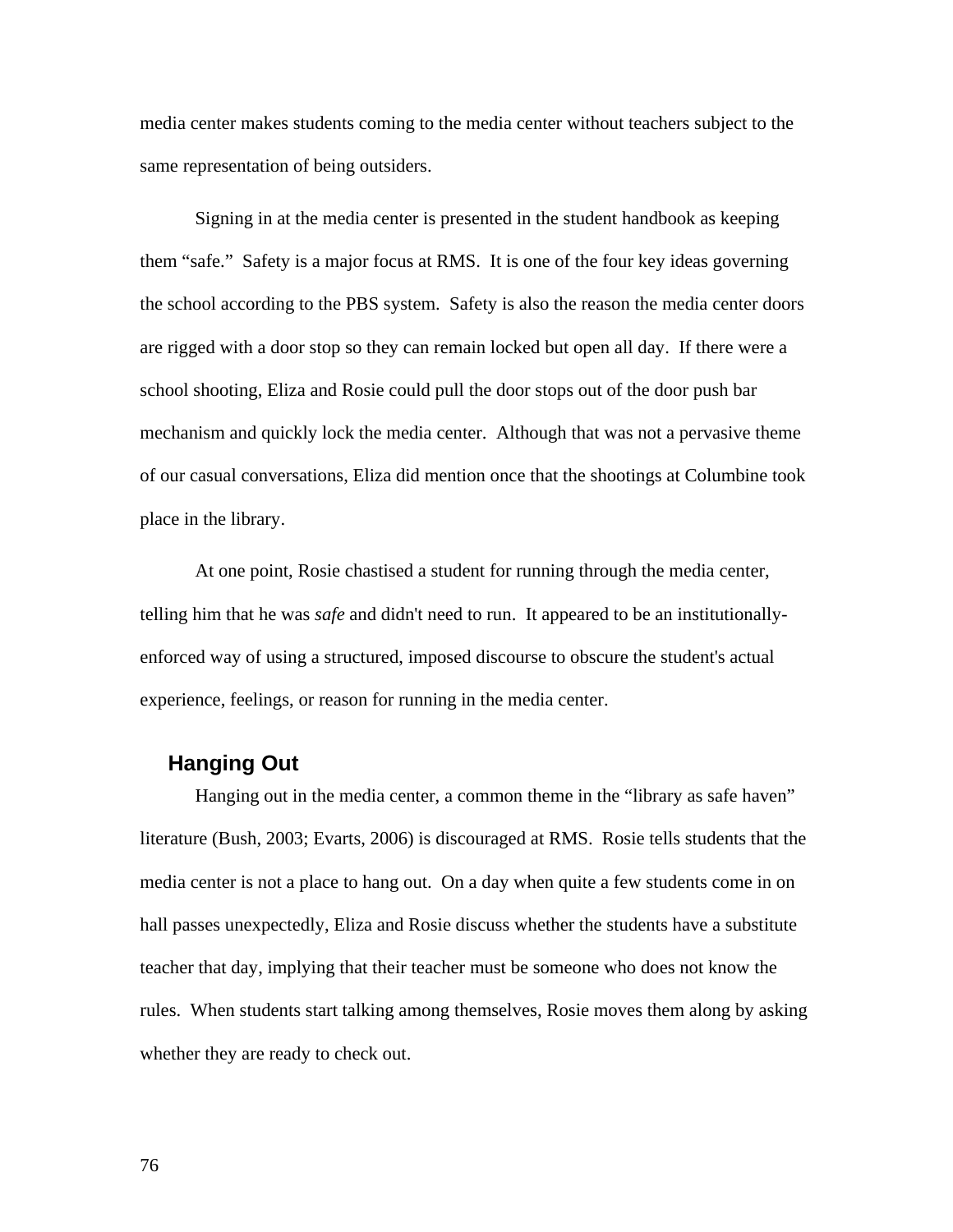More specifically, unmediated hanging out is discouraged. Students who come in with their teachers for their scheduled class periods engage in the same behaviors as the students who are told the media center is not a place to hang out. The only student I saw allowed to hang out at the media center was a student who had religious reasons not to attend one of the elective classes required of all sixth graders. This student appeared to be a reader and seemed to enjoy spending the class period browsing the shelves and reading whatever looked interesting.

One afternoon, a large group of friends apparently coordinated media center visits after lunch. The students came from different classes. This really unnerved Rosie. It could just be that they thought it would be a fun thing to try to pull off but it seemed that the students were trying to assert their right to be in the media center. I admired the work and thought they put into coordinating the stunt, which I referred to in my notes as a "mini flash mob" (McFedries, 2003). It also made me sad that a group of students coming to the media center could be thought of as a stunt.

#### **Reality**

While hall passes have problems, they are believed to help keep control of students in the actual work life of adults in education (Commanday, 1994). They are believed to keep the environment safe. In a school with 750 students, it can be hard to imagine another way to keep an orderly and safe environment. Parents who entrust their children to the school "system" expect people in the system to keep track of their children. They expect the institution to have a method for keeping track. This is just one of the possible reasons for the use of hall passes and sign in policies.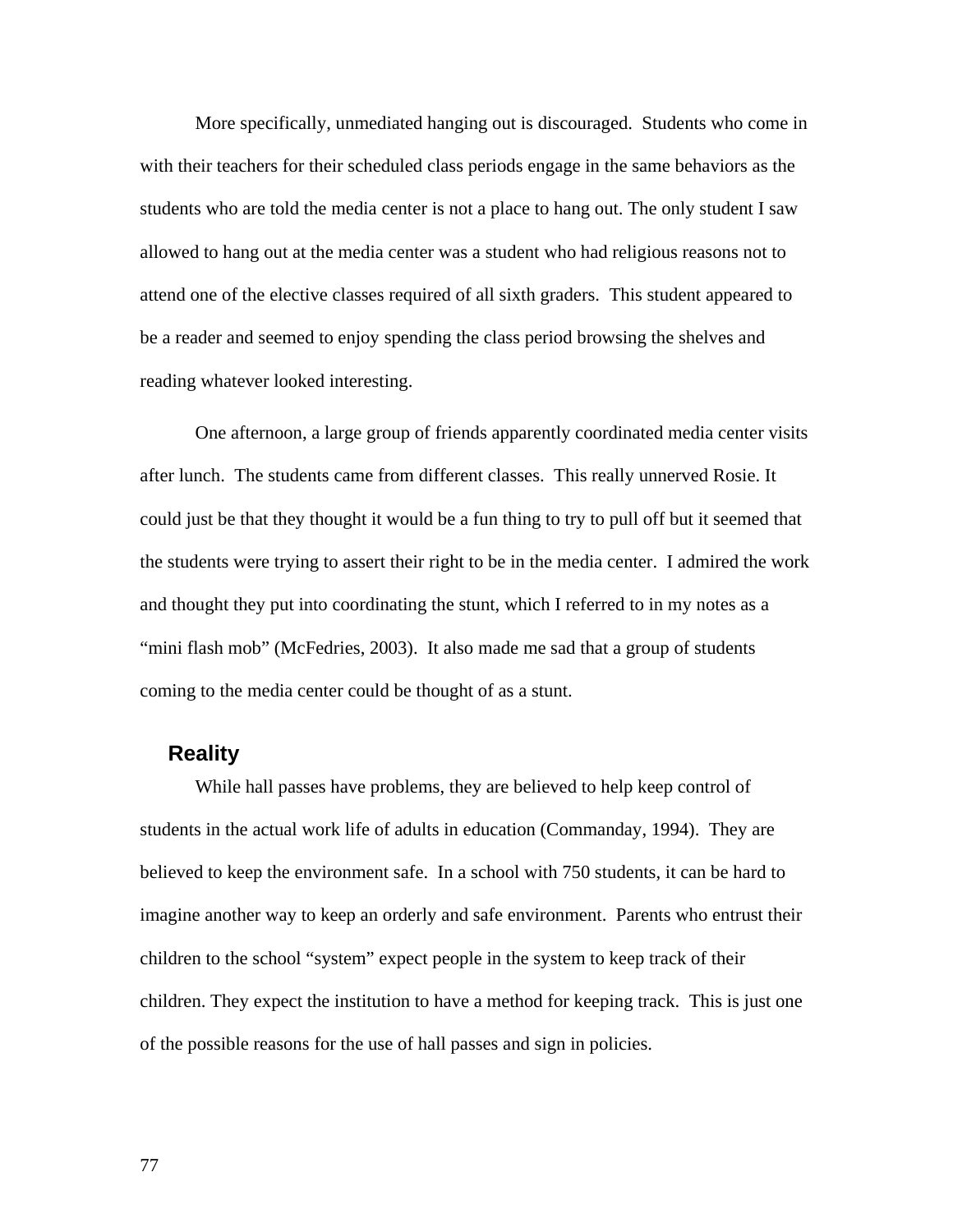The media center has a total capacity of about 80 people. Two adults can only realistically provide reader's advisory service and reference service to fewer than that in the amount of time allotted to one class. If every teacher in the school sent two students to the media center at the same time, the room and people would easily be overwhelmed. When classes are being held in the media center, having students browsing the shelves and studying can be distracting to the students in class. This would be true whether the media center was on flexible scheduling or on fixed scheduling.

#### **Multi-Tasking**

The organization of the following sections might imply continuity to Eliza's work day that did not exist. I am able to impose a kind of continuity through looking back on my observations and listening to the interview. Eliza's work is often fragmented into five or ten minute chunks. She rarely has the chance to work through one project for a long period of time.

 "It seems like you never complete anything, like I started on that inventory and it's like, I looked at it and thought, boy I'd like to get this done today, and I thought, this is just something I'm just going to have to keep on doing when I have time, then when it gets toward the end of May, it's gotta be done!" (Eliza).

While the school day facilitates continuity in certain kinds of essential work, it can also fragment the big projects and administrative-type work carried out by nonclassroom teachers.

 "A lot of things are like that. It seems like I work on them a little at a time and I'm okay with that. I know some people like to complete a task... I don't have a problem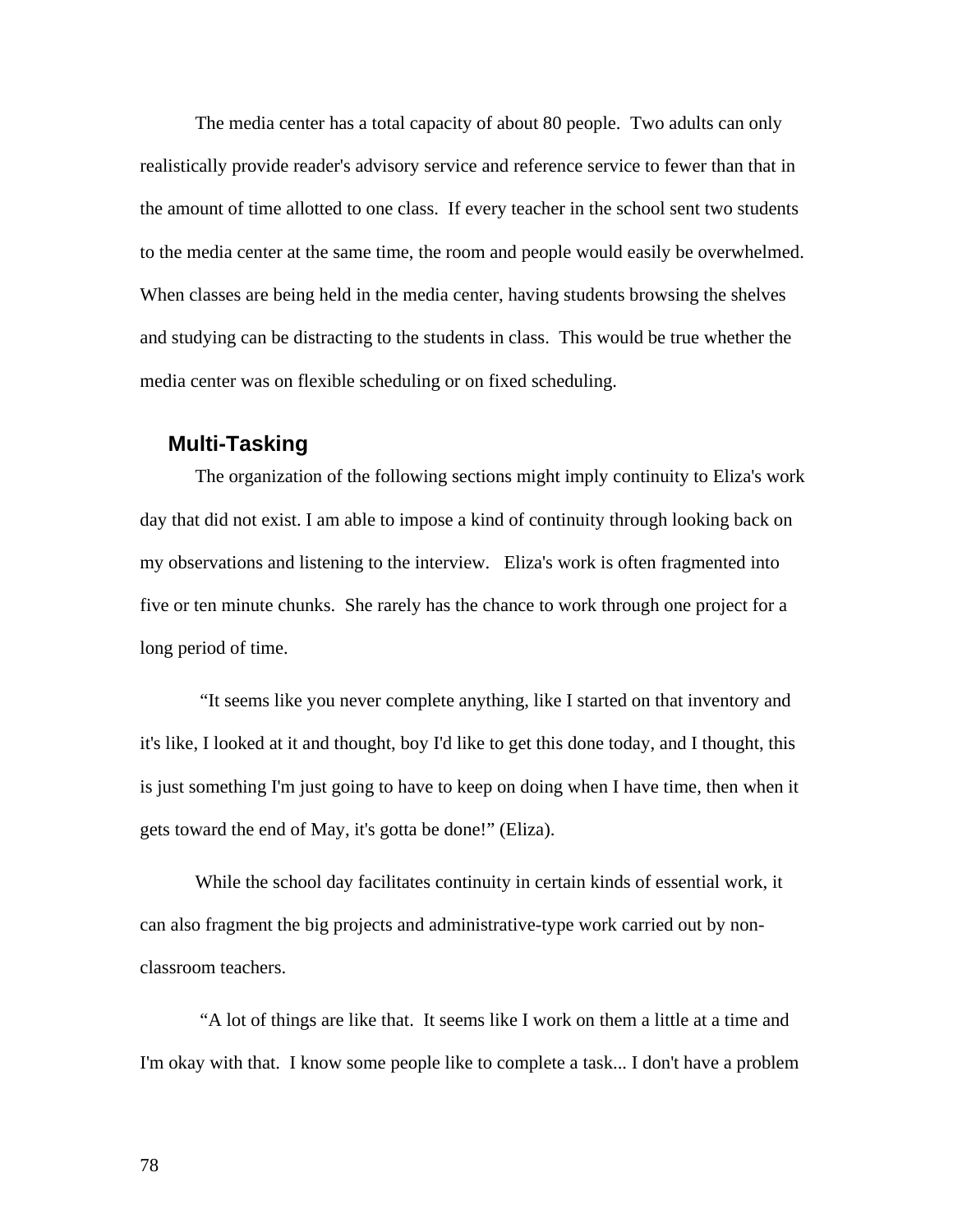with that, working on a lot of things at once, which I think you have to be able to do" (Eliza).

When I arrived at the school in mid-March, Eliza was finishing up her work with the Parent Teacher Student Association book fair. The portable book display carts were in the cafeteria waiting for the book fair company to pick them up. (Eliza told me later that the book fair was held in the cafeteria because the media center was being used for parent-teacher conferences.) Eliza still needed to pick out the books the school had earned for the media center and for the lit center. The parents who organized the book fair had set aside books from teacher wish lists, but Eliza needed to go through those, reflecting on what students are asking for, what teachers are asking for, and what might become popular soon, based on her knowledge from students and other media specialists. She was also finishing up plans to take students to a children's book festival at a nearby college, a trip they took the day after my first day on site. At the same time, Eliza was working on many other projects, both long term and short term, including the districtwide Book Group Day, a school Mythology Bee connected to a national book advertising campaign, two technology inventories, and committee work for multiple committees. In addition, she was working on collaborative projects with teachers and performing collection maintenance.

#### **Book Group Day**

Book Group Day is an annual event in the school district where RMS is located. It was created by a media specialist who wanted to bring authors to the students. It has gone on for more than 15 years. For Book Group Day, *the district* arranges for *published authors and/or illustrators* to make presentations to fifth and sixth grade students who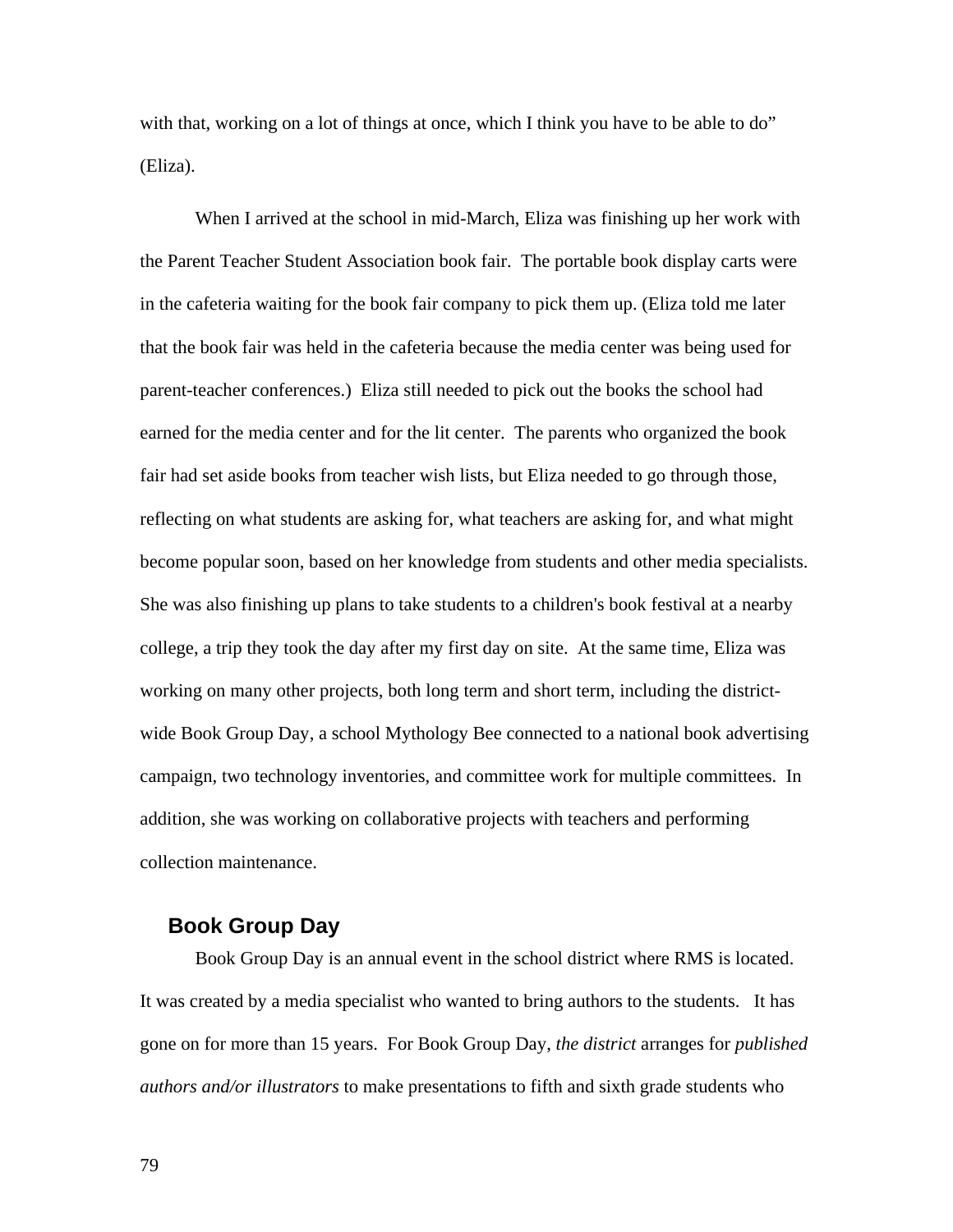have *qualified* to attend by participating in a school-level or class-level reading club. Each reading club organizer sets his or her requirements for students to be able to participate in Book Group Day. All but two of the district's public elementary and middle schools participated during the observation year, along with one private school. Eliza was not able to find out why one of the schools wasn't participating, but the other school did not participate because one of the teachers felt that Book Group Day was a recipe for getting boys into trouble.

Eliza was *in charge* of coordinating the event during this school year. As a representative of the district, she contacted the authors and illustrators to make the arrangements and negotiate fees and expenses. She discovered just a few weeks before the event that in order to be able to pay the authors and illustrators through the district, she had to have them set up as vendors in the district system. She needed the authors to fill out a W-9 form, which is a "Request for Taxpayer Identification and Certification." The form is a vehicle for the district to collect information about the person being paid, including whether the person is subject to backup withholding and whether the person is considered a U.S. person for federal tax purposes. The form implies that the money being paid to the vendor is being reported to the Internal Revenue Service as income, so is part of the taxing institution of the United States. The public library was paying for part of the expenses of one of the authors because they booked her to speak while she was in the state for the reading event. Eliza also needed to coordinate that process by sending an invoice to the public library.

One of the participants was a local teacher, so Eliza had less to do to arrange for his participation. Part of her work on BGD involved keeping in touch with media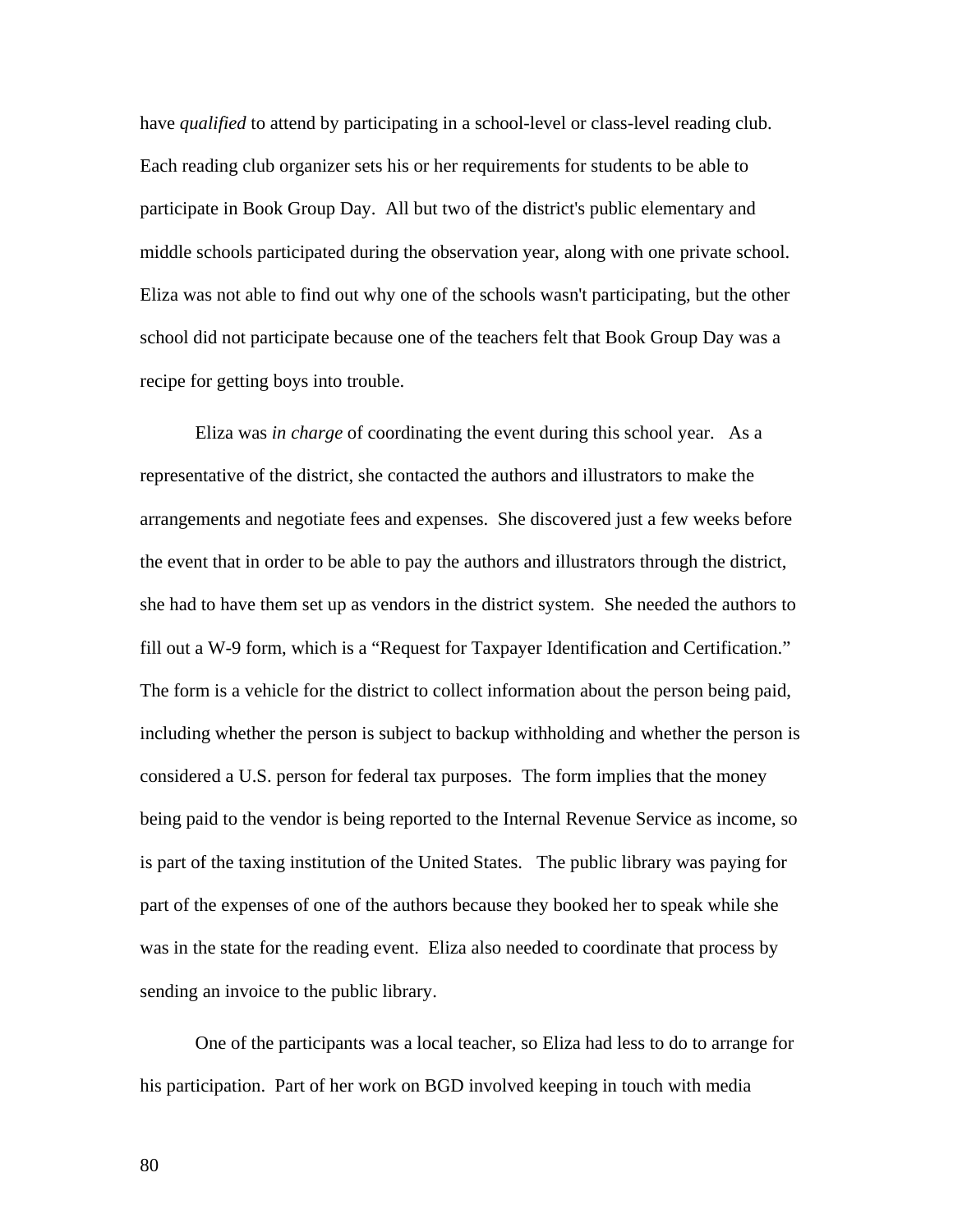specialists in the district. She had to regularly send them information about Book Group Day (in the words of institutional ethnography, "texts" for them to "activate") and had to follow up on various tasks other media specialists had volunteered for.

For BGD, students can order t-shirts with a special logo on it. The logo is determined through a contest, in which students submit their designs and the media specialists decided which one they like best. The t-shirt is available in several bright colors. Each media specialist was responsible for handing out order forms, collecting them, and collecting the money. The shirts cost \$5. Some teachers decided to have all of the students order the same color and some decided to allow individual students to make the choice. It was up to the teachers whether the students would be allowed to make their own choices when it came to buying the t-shirt. Even this decision is under the control of adults. The media specialists were expected to fill out a spreadsheet on a networked district share drive with the colors and sizes they needed for their students. Eliza had to reset the spreadsheet at least once because someone had filled it out wrong.

While Eliza was coordinating the event, she was also one of the participating media specialists. The second week of April, she made announcements to all of the classes who came into the media center, telling students that they could order the t-shirts now. One reading teacher told her classes that "if you're wondering if you qualify—if you were at the last meeting, you qualify. If you weren't, you don't." Each media specialist or teacher, depending on who the reading club coordinator was at each school, set his or her own rules for student participation. Participation criteria at various schools included reading a certain number of books, included attending meetings, and creating projects based on books. The focus of the criteria was on visible, tangible, assessable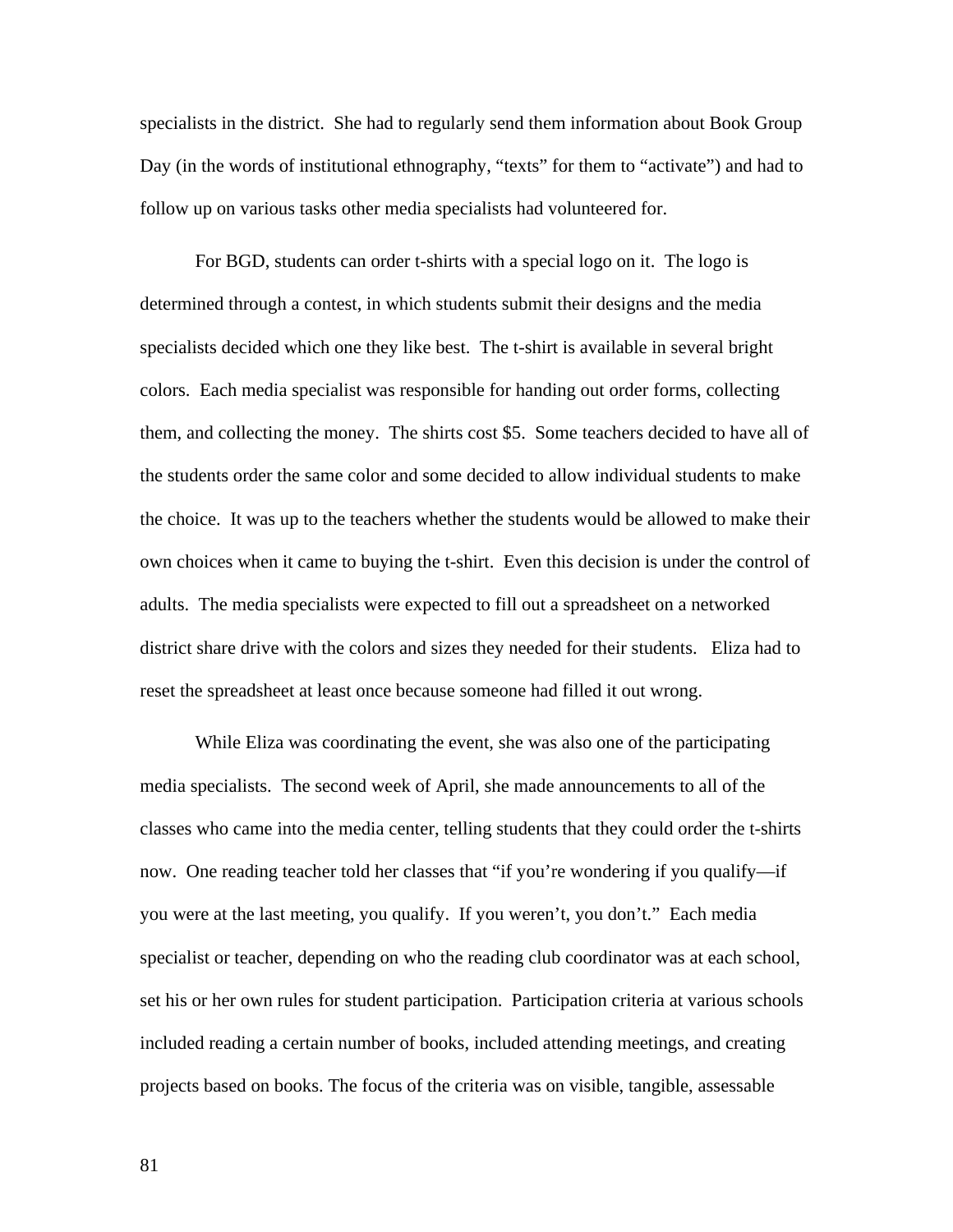proof of having read and excluded those who do not read in a social way, who did not or could not attend meetings, or who do not have time or resources to make projects. The aim is to promote reading, but attending meetings and making projects are important in deciding whether a student is allowed to go to the event.

Each media specialist was responsible for deciding where the students would eat during the event, which was an all-day event on a college campus. The event was taking place after the end of the college's school year, so residential dining facilities would not be available. In addition, a large food facility that could normally handle thousands of students was closed for a multi-year renovation project. While Eliza was responsible for the 50 students from her own school who were attending, she also had to find out what kind of places were available for the rest of the almost 1100 students attending so their media specialists could decide how they would get fed. To do this, she made a list of restaurants on or near campus, based on her memory and the memories of those around her, looked up the phone numbers for the restaurants online, and called to find out how many people they could hold. She warned them to be prepared for the large groups of children who would be on campus that day. Then, she put together a document with information about the restaurants and how many people they could hold to send around to the media specialists. Two groups had already reserved a popular pizza place and Eliza was planning to take her 50 students to a café on campus that she did not mention to the other media specialists.

While preparing students, teachers, and media specialists for the event, Eliza also had to prepare the authors and illustrators. She arranged for food, transportation, and thank you gifts for the presenters. She delegated the arrangements for *author buddies*,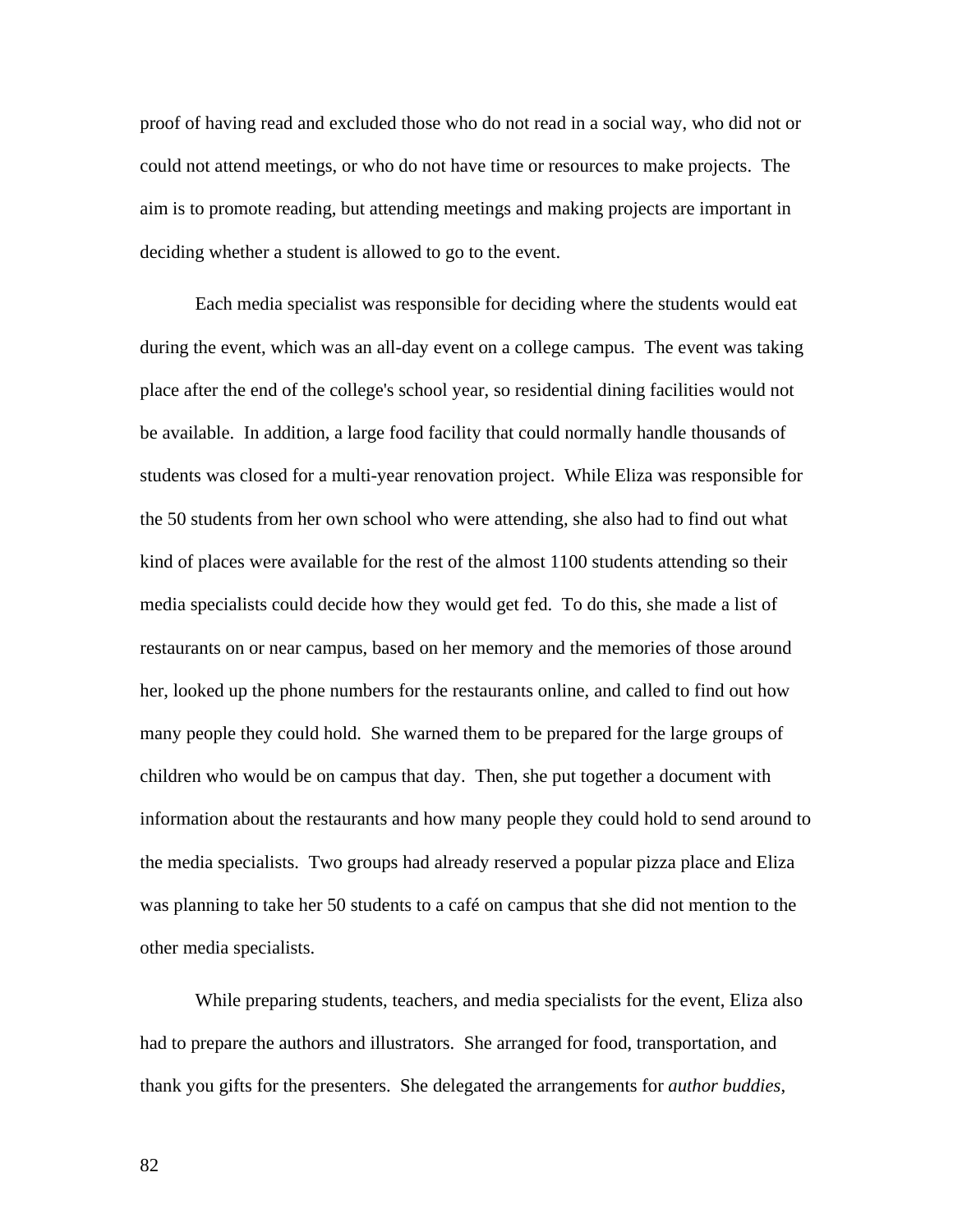usually a retired media specialist who accompanied the author or illustrator for the day and introduced them at the beginning of their sessions. She also found media specialists who would take the authors to dinner. One media specialist wanted to bring some students to the dinner she was attending with a published young adult author whose book had been nominated for a state book award. Eliza contacted the author, who responded very enthusiastically at the idea.

While Eliza was managing all of the details for the BGD event for this year, she was thinking ahead to how the students at her own school would be funded next year. In March, weeks before the event, Eliza started writing a request for the Parent Teacher Student Association to provide some funding for next year's students. Before writing the proposal, though, she checked with the principal to find out whether it was a good idea. The principal informally brought up the idea of funding the reading club trips at a meeting with officers of the PTA. The principal reported back that the PTA liked the idea of helping to fund the event for students, but cautioned Eliza to also look at other sources of funding.

Book Group Day is hooked into many institutions for many different reasons. It is strongly hooked into the business of publishing. All of the invited authors and illustrators are published by well-known publishing companies. In some cases, representatives of the companies were involved in making the arrangements for the author/illustrator visits. The BGD organizers had to choose authors who were recognizable, but not too famous, since author fees for the very famous children's authors were too high for the district to be able to afford.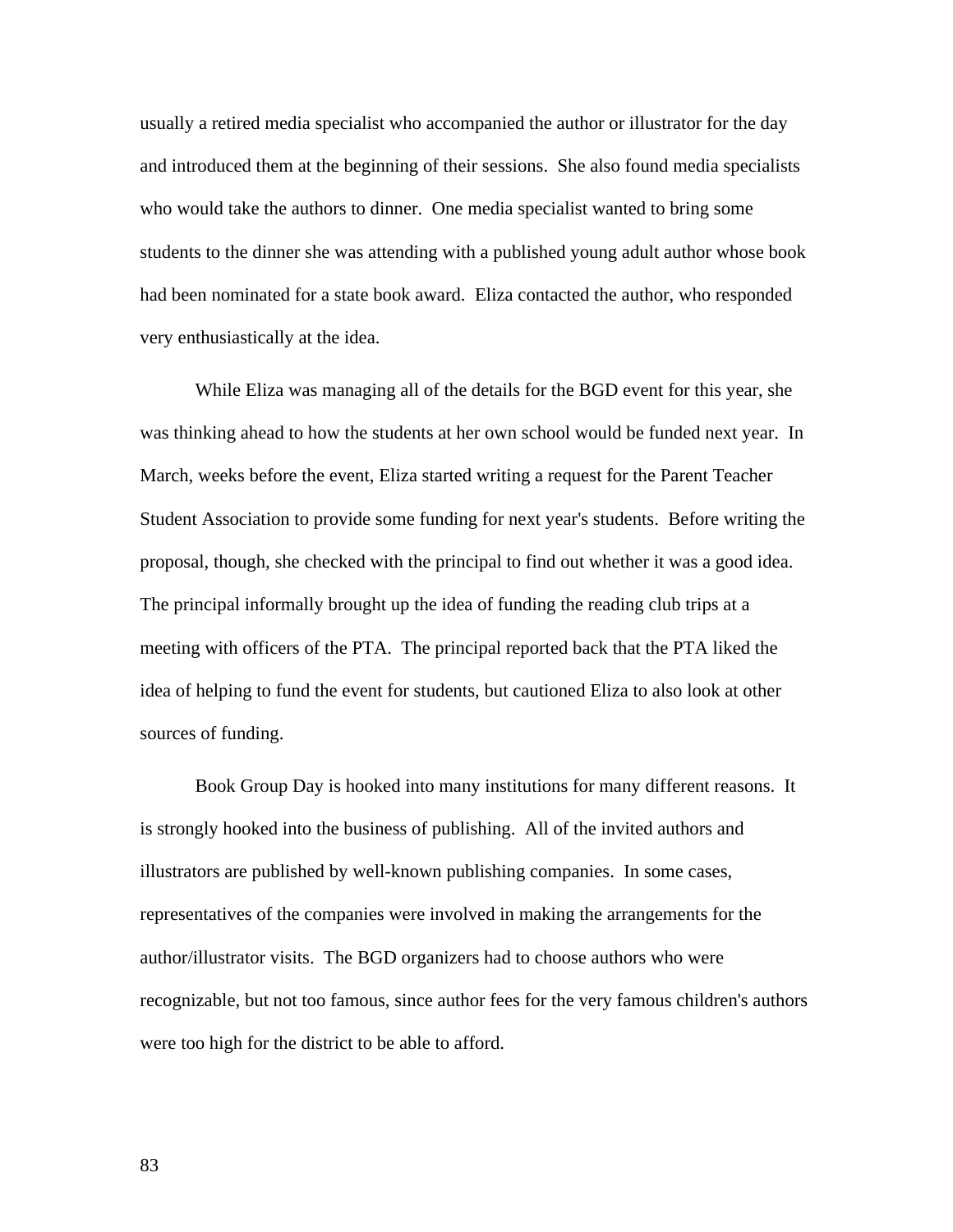BGD was also hooked into the institution of higher education. The events took place on a college campus. Capacity limitations at the venues determined how Eliza would schedule the sessions. No group could be larger than 295 people because that is how many people the smallest venue could hold. She also had to work around the capacity of local food places and what she knew about the preferences of the teachers and media specialists. The scheduling of the event was also linked to the bus schedules, since the district was using the same buses that are used to get students to and from school. That meant the buses would not be able to pick up the middle school students, whose day starts 45 minutes before elementary school students, until after all of the elementary school students had been dropped off. This also meant the event would go until after all of the scheduled end of the day runs were over. In addition to the bus schedule, Eliza had to take into account book sales. The student bookstore on campus had agreed to sell copies of the authors' books and some other "recommended" titles, so Eliza needed to build time into every group's schedule to visit the bookstore. She knew from past experience that there was tension around this since no group wanted to go first. There was also one media specialist who would not take any of her students to the bookstore sales because she felt that was unfair to students who could not afford books. This media specialist would buy 100 copies of one author's books to give to the students at the end of the year.

Eliza was shifting and adjusting schedules up until the day the program information was due. The program was being printed on campus and at the last minute, she got a call about the student illustration on the cover. The illustration was the same one that was on the t-shirts. The university printer needed a "release" on the artwork—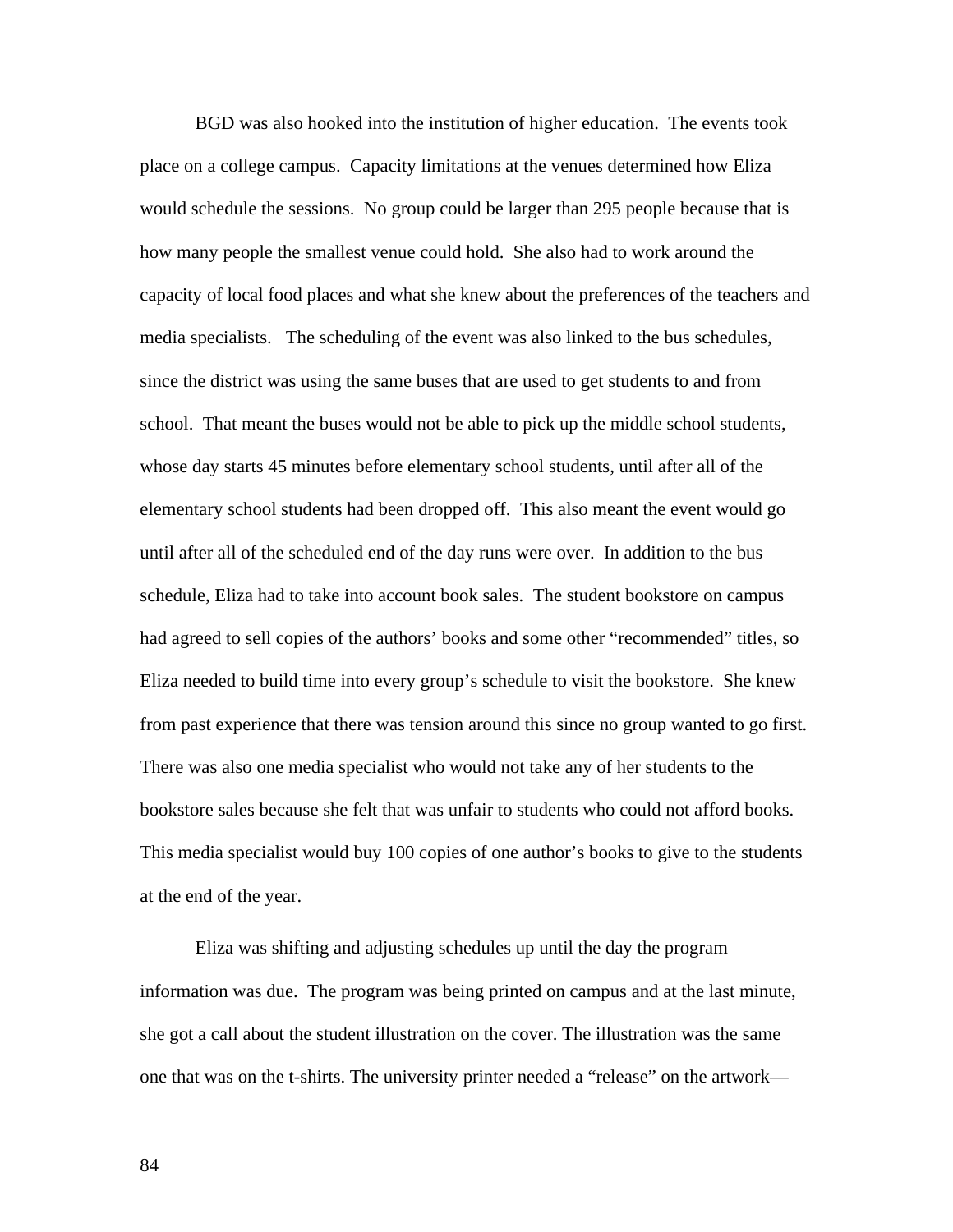permission to print the student's name and school. That meant Eliza had to contact the parents quickly and get their permission. Fortunately, the winning student was one of her former students from the elementary school and she knew his parents, so she was able to get the permission in about a day.

## **Mythology Bee**

The Mythology Bee was part of Disney/ Hyperion's publicity for the final book in a popular series of pre-teen novels about a young demi-god. The publisher sent out an email early in the school year inviting media specialists to hold a Mythology Bee in their schools. The publisher would provide the materials, including prizes, and the winner from each school would be entered in a drawing to win a trip to Greece. Eliza decided that it would be a fun contest for the students without tying her to something that would be expected every year from now on. She also knew the series was popular with the students at this school, reflecting the knowledge she gained from her work.

Eliza had already received her packet of information and was publicizing the Bee when I began my observations. When classes came into the media center, she told them about the pre-test and let the students choose whether they wanted to take it. To do this, she needed to negotiate with the reading teachers so she could use that time. This did not appear to be a big issue, since it seemed most classes used the media center time for browsing the shelves and reading.

Usually, only a handful of students in a class chose to take the test. However, one teacher decided all of the students on her team should take the test (although it was voluntary for the rest of the students in the school.) This meant Eliza and I had 150 "extra" tests to grade, some of which were filled out by students who had never read the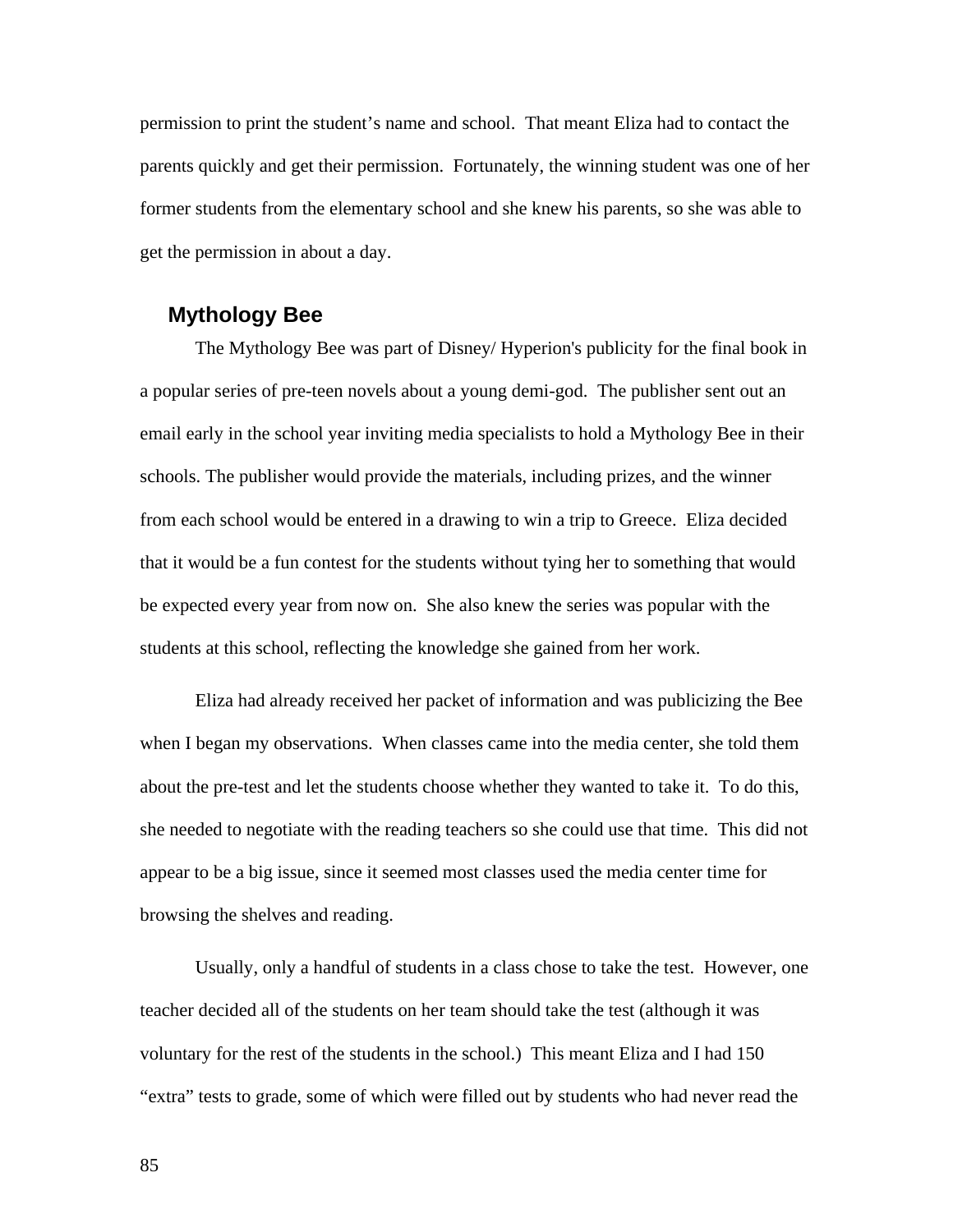books and did not care about mythology at all. Those students showed their resistance to the test by filling in the names of sports stars and music stars for the gods. The students also had various different ways to identify themselves on their paper. Some students put numbers for which class they were in, some put core names, some put teachers' names. One student did not put any information on the paper.

The top scorers for each team would participate in the Bee itself, an after school event that would be held in the media center. Each participant would receive a button provided by the publisher. However, the publisher had not sent enough buttons in the packet, perhaps assuming that participating schools would not be as large as RMS. Eliza tried to contact the publisher, but district internet filters blocked the Mythology Bee website at some point in the late winter/ early spring. Since a request to unblock the site could take up to two weeks, she decided instead to send out a call for help to district librarians to find out if anyone had received a packet but was not participating. Another middle school librarian sent Eliza her entire packet. Eliza ended up doing the work associated with using the myth bee web site at home on her personal computer.

A lot of the work for arranging for prizes was carried out before I got to the school. The packet provided by the publisher includes a medallion for the winner and a chance to enter a raffle for a grand prize—a trip to Greece with the author. The school's winner would also receive a set of the books, paid for by the school's *corporate educational partner,* a local business that provides some funding for school activities. Shortly before the Bee itself, Eliza began to wonder whether she needed to provide refreshments for students and parents. Several of us were uncertain, so we asked Rosie, whose child had been in a bee before. Rosie gave an emphatic no.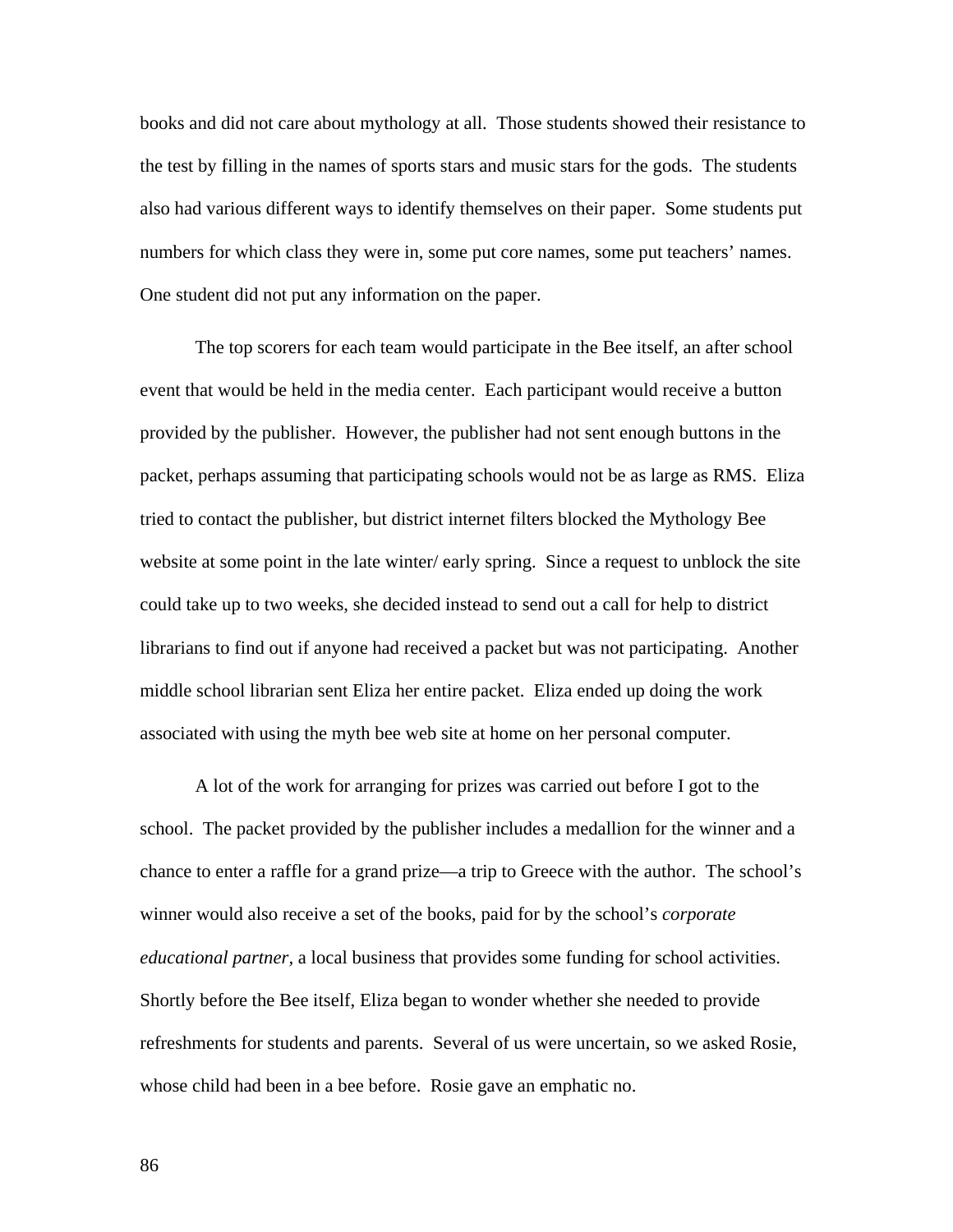A few weeks before the Bee, Eliza realized the author of the series was scheduled to attend the state school librarian conference three days before the Mythology Bee. For various reasons, Eliza was not able to attend the conference or the special meal where the author would be accepting a state reading award. She contacted another school librarian in the district and asked her to take the books and get them signed as a special treat for the winner. In this instance, she activated her network and her knowledge of the other media specialists in the area. She knew that this particular media specialist loved going to the conference and she already had a good relationship with this media specialist. She used inter-department mail to send the books to the media specialist and received them the same way after the conference.

In addition to arranging for the prizes, space, and publicity for the Bee, Eliza also had to arrange for someone to read the questions, someone to run the slide show, and people to judge the answers. She asked Sarah, the reading specialist, to read the questions, and asked several teachers whom she had a good relationship with help judge the answers.

We prepared for the Mythology Bee the afternoon of the bee. We spent time over the previous week trying to figure out how the seats should be arranged so that students can see the slides and the emcee and so parents can see the students and the slides. With a ceiling-mounted projector and a line of low book cases running through the middle of the room, the options were limited, but the group came up with a plan. The custodians and resource officer (a police officer assigned full-time to the school) came in to shift tables for the bee, which seemed to prompt some last-minute questions about details like whether the contestants should wear name tags and how they should be seated. Rosie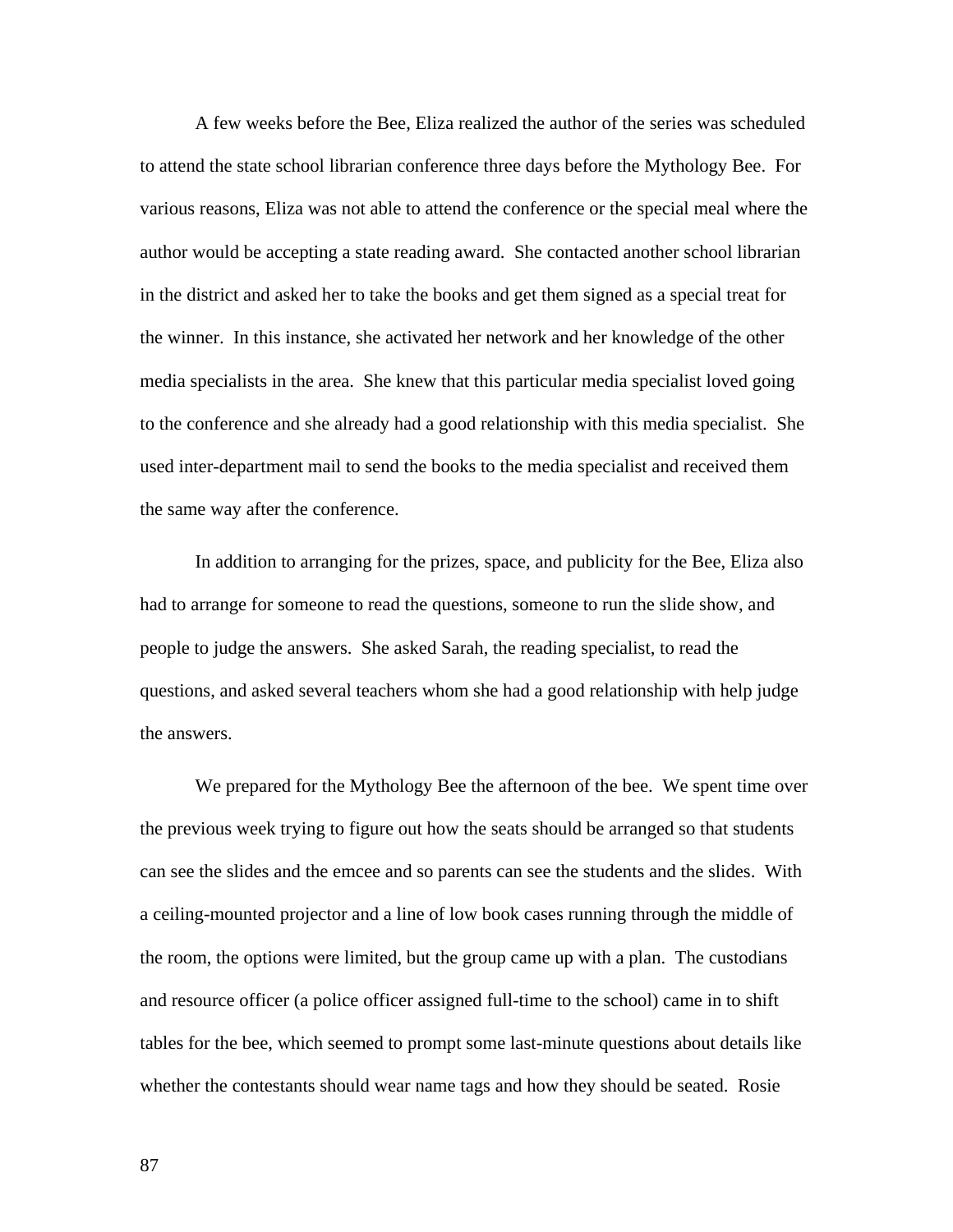was worried the judges, who would have printouts of the list of contestants, would not know who the contestants were. When making the name list, Eliza put the students in alphabetical order by first name. Rosie convinced her to change it to last name. Eliza told me that sometimes she likes to use first names just because it is different.

The custodian brought in the portable public announcement system. She was the one who suggested that they use the microphone for asking the questions. Eliza had forgotten the portable public announcement system was available. The valuable input from people like custodians and resource officers, who see another view of the school, is often overlooked in the literature.

Eliza's work with the bee was not done when the bee was over. She then had to put the pictures on the school web site and send in the winning student's certificate to the publishing company to be entered in the raffle. The certificate needed the parent's signature and had to be turned in the following Tuesday. The winner took it home to get it signed, since his parents had not been able to make it to the Bee.

Once the final book was released, Eliza got it in the mail and gave it to the student as well, so he would have a complete set.

## **Standardized Testing**

An analysis of Eliza's involvement with the state standardized testing reveals volumes about the institution of education, the pressures her teacher colleagues are working under, the precarious position of students with special educational needs, and other elements of the ruling relations governing schools and librarians working in schools.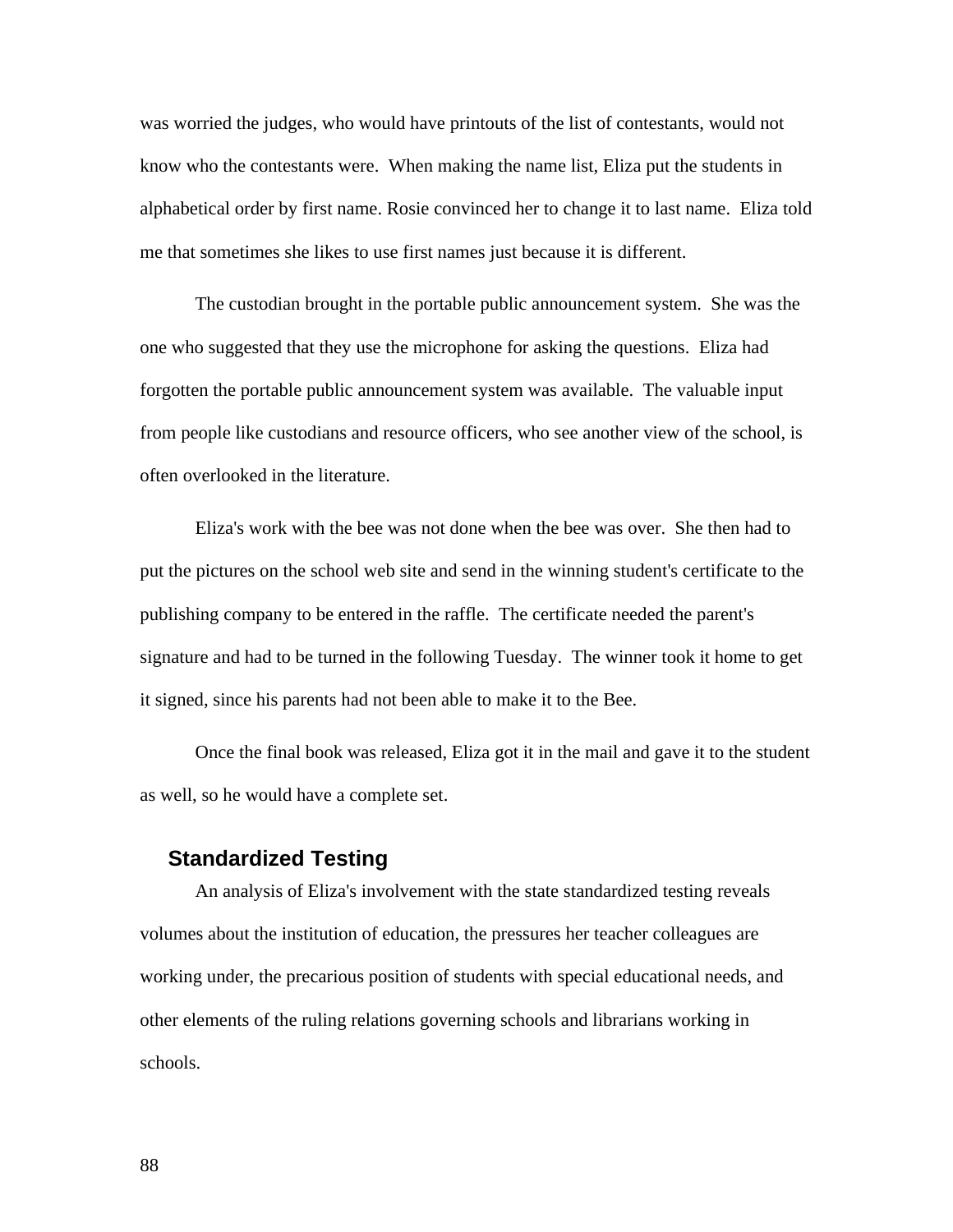The annual State Standardized Test (SST) *window* fell into the observation period for this research. Eliza and the other educators who are not classroom teachers played a *normalizing* role in the SST. The non-classroom teachers carried out the accommodations that were intended to allow for the standardization of students with special educational needs. Instead of taking the test with their teams, the students identified as having special educational needs would take the exam in small groups or alone with the non classroom teachers supervising. Eliza was to act as one of those test supervisors for a student. Some of these students needed extra time to complete the tests, while others needed to have the questions read to them. They were completing the same tests as the rest of the students in their grades, but needed special accommodations.

Many of the actions taken to prepare for and carry out the SST reveal the priority placed on standardization. While Eliza and I were walking around to different rooms counting computers and other technology a few days before testing was due to begin, we came across a group of teachers sitting around a table in a team workroom, punching out the rulers and protractors students were required to use for their math tests from preprinted card-stock produced by the test publishers. Ensuring standardization of the tools the students would use during the test was very important, important enough for teachers to spend their collaboration and preparation time punching out the paper tools.

There is a disjuncture between the formalized and standardized procedures of carrying out the SST testing and the casual ways of transmitting information about how to test the students. Eliza, Charlotte, and another specialist had tried to schedule a time for SST training a month earlier, but were unsuccessful. One day, Eliza mentioned that there was an SST training meeting the next day at 8 am. She did not know until another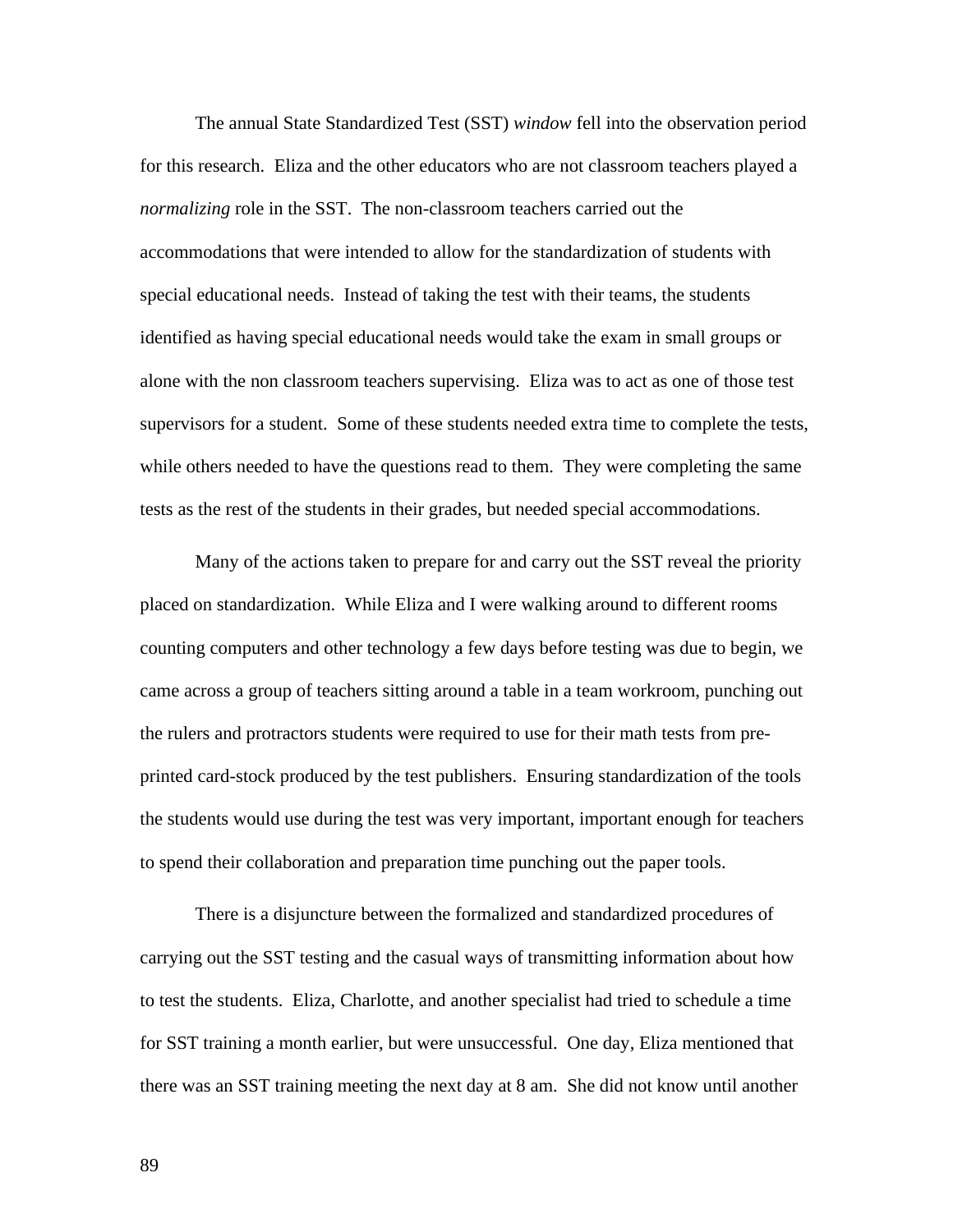one of the special teachers told her about it. As soon as Eliza found out about it, she needed to arrange with Rosie to have Rosie come in early so Eliza could go to the meeting, since she would be carrying out the testing for one or more students. Fortunately, Rosie would be able to come in early, since she would be leaving early the following day.

When Eliza was assigned the student she was to test, she discovered that the student was scheduled to test in a very small, stimulating, new-to-him environment. Although it probably made sense from an efficiency standpoint to place the student, who would be testing by himself, in one of the smaller rooms in the school, it was also a room designed for students who thrive on a stimulating environment, rather than a student who would be easily distracted in such an environment. The focus was on efficiently scheduling the student who could not test with the group, rather than choosing environments beneficial for the student. This can make sense from an institutional standpoint, if for no other reason than a lack of time for people to carefully weigh and consider the pros and cons of every room or group assignment, but from Eliza's standpoint, it was a bad choice. She successfully lobbied to be able to test the student in the media center.

At the SST training, an assistant principal (AP) handed out pink sheets (so called because they were printed on a pink sheet of paper) on which the teacher was to write the information about the accommodations provided to each child tested during each testing period. The AP also handed out the examiner's booklets for the students. The AP in charge of testing explained what the accommodations meant. Some students could have the questions read to them, while some could have their answers "scribed." The teacher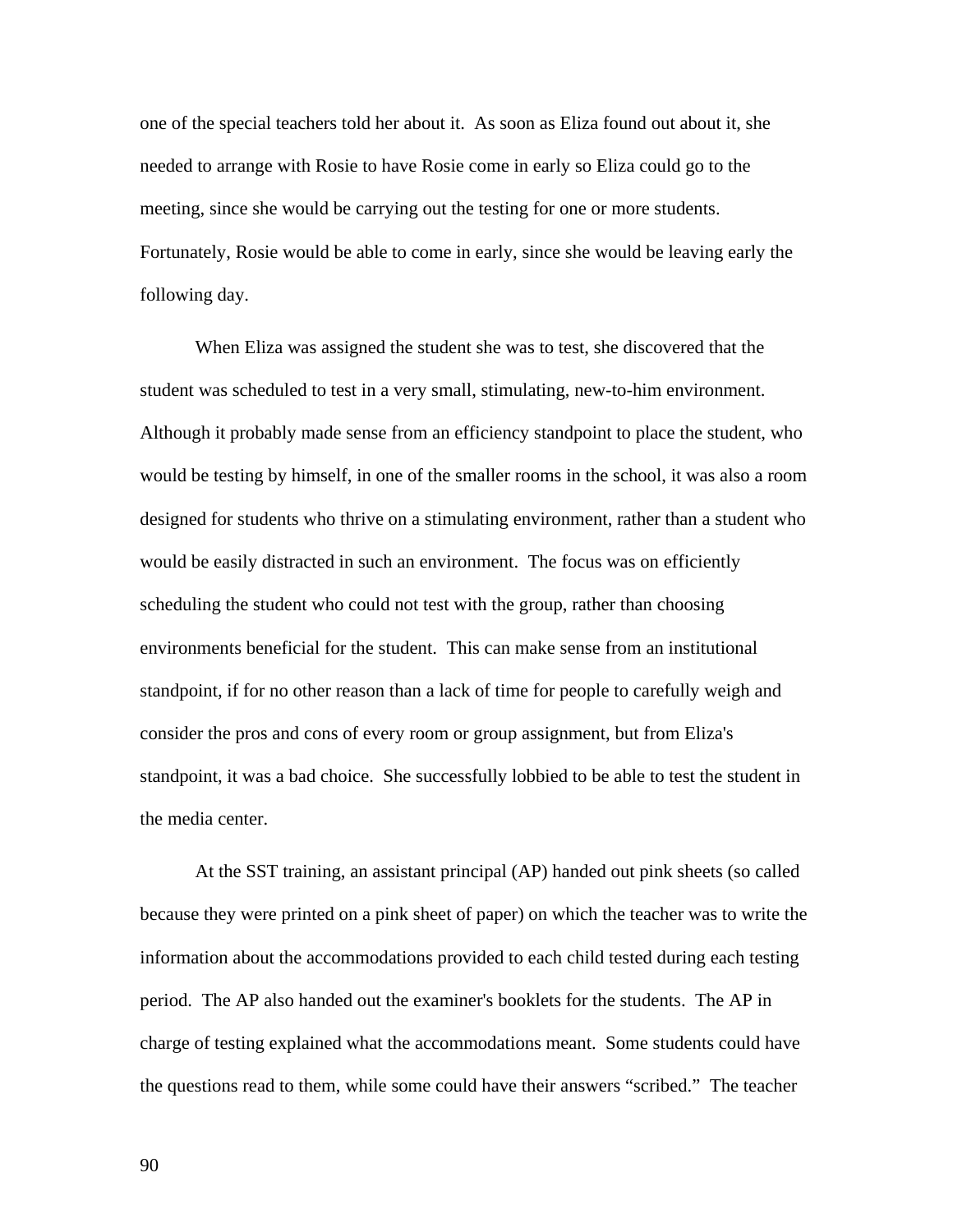who was carrying out the accommodations would listen to the student's answer and handwrite it into a box in the test booklet. If the student was allowed to "word process," then the student would type in the answer into a word processing program on the computer, the teacher would print it out, and then the teacher or student would hand-write the answer into the box in the booklet. In the case of students who were allowed to "word process" their answers, the spelling and grammar checkers would need to be turned off. This was important for Eliza to know, as she would be the person the teachers would ask to find out how to turn off the spelling and grammar checkers. It was also important for her to know as there was a possibility she would have to scribe for a student.

It was very important for scribes (and students taking the tests) to avoid writing outside the box because the computer wouldn't read the answer. In this way, the technology shaped the way the test was carried out. The teacher carrying out the accommodations was expected to ask the student's team specialist before offering to scribe for the student. Unless a student's accommodations include *paraphrase*, teachers cannot clarify test questions. They may only pronounce one word per sentence for students. If these tests are supposed to test knowledge and skills, but if the student does not understand the question, then the tests end up showing only whether the student understands the question.

Time is a major concern in state-required standardized testing. One teacher mentioned in the meeting that "our computer people said they would just put a timer on the Smart Board," but this had been deemed unacceptable because the time would not be standardized. Two particular categories of time came up at the SST training meeting. The categories were *extended time* and *more than allotted time*. It was extremely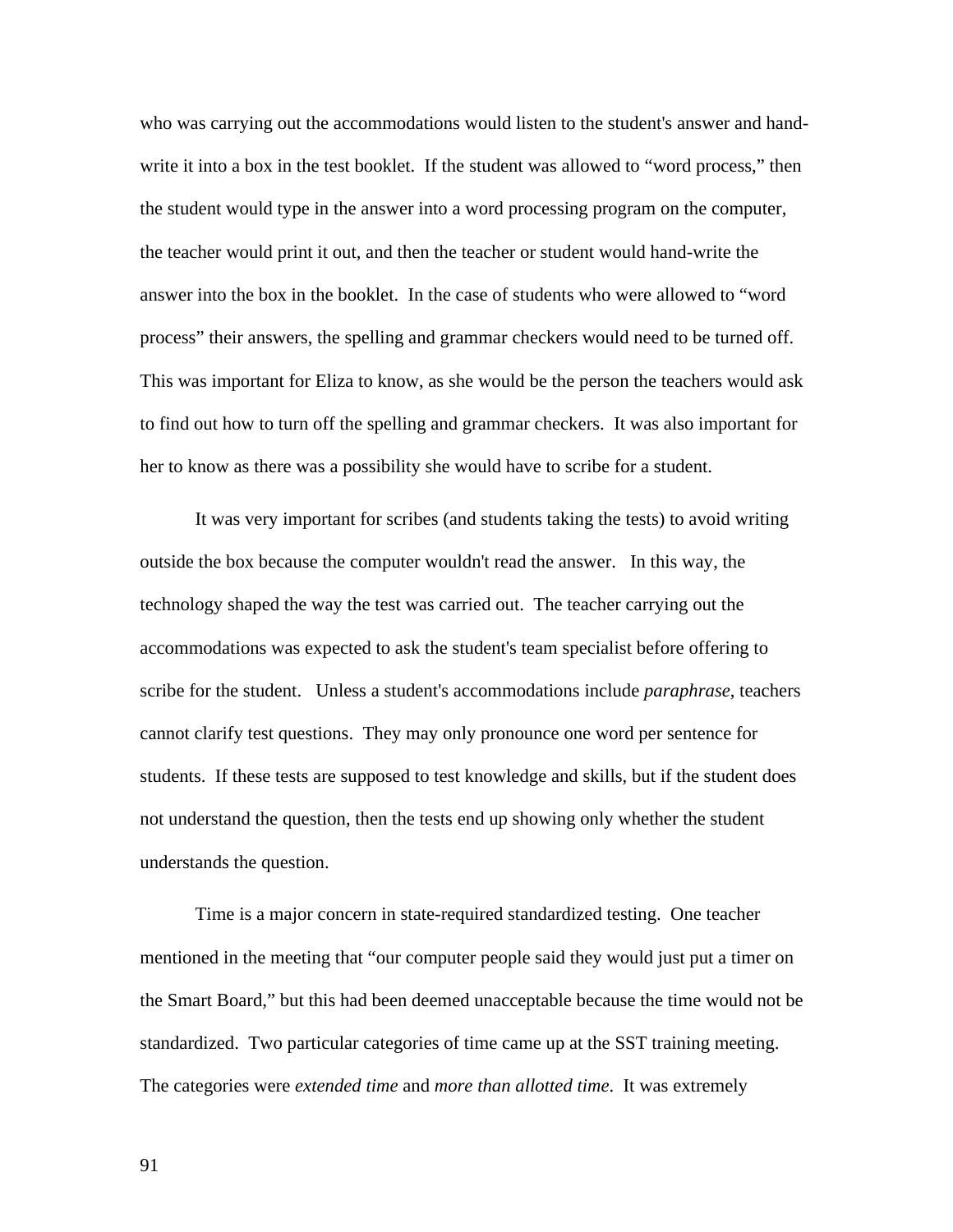important that the teachers at the meeting, including Eliza, understand these concepts, in part because of the disciplinary issues surrounding the tests and the implications for the school and district. "Extended time" comes into play when students are taking the "strictly timed" sections of the test, which include one of the sections of Communication Arts and one section of math. "More than allotted time" applies to the other sessions of the test, which are not strictly timed. "More than allotted time" gives kids a chance to take a break, walk around, and return to testing. They can finish later in the day with their regular teacher.

The focus on standardization affects how teachers view students. One teacher expressed frustration in the meeting over the idea that if one student keeps going, all the others have to wait. Another teacher asked about students prone to crying and shutting down under pressure. One of the students she would be testing responded to pressure by "shutting down." The institutional language to describe this student might be that the student "does not respond well to pressure," but built into that description are assumptions about the appropriateness of the amount of pressure students face in timed tests. The description shifts responsibility for the situation to the student. Because other students are more able to hold up under the extreme pressure of standardized testing, the student who is not able to hold up is perceived as a problem. The role of the testing itself and the tactics surrounding the testing are not implicated in the student's inability to cope. The focus on standardizing students combined with the pressure on teachers to have students score *proficient* leads to a certain view of the non-standardizable students. Rather than encouraging a sympathetic view toward these students or a desire to support their unique learning needs, the system encourages a view of these students as obstacles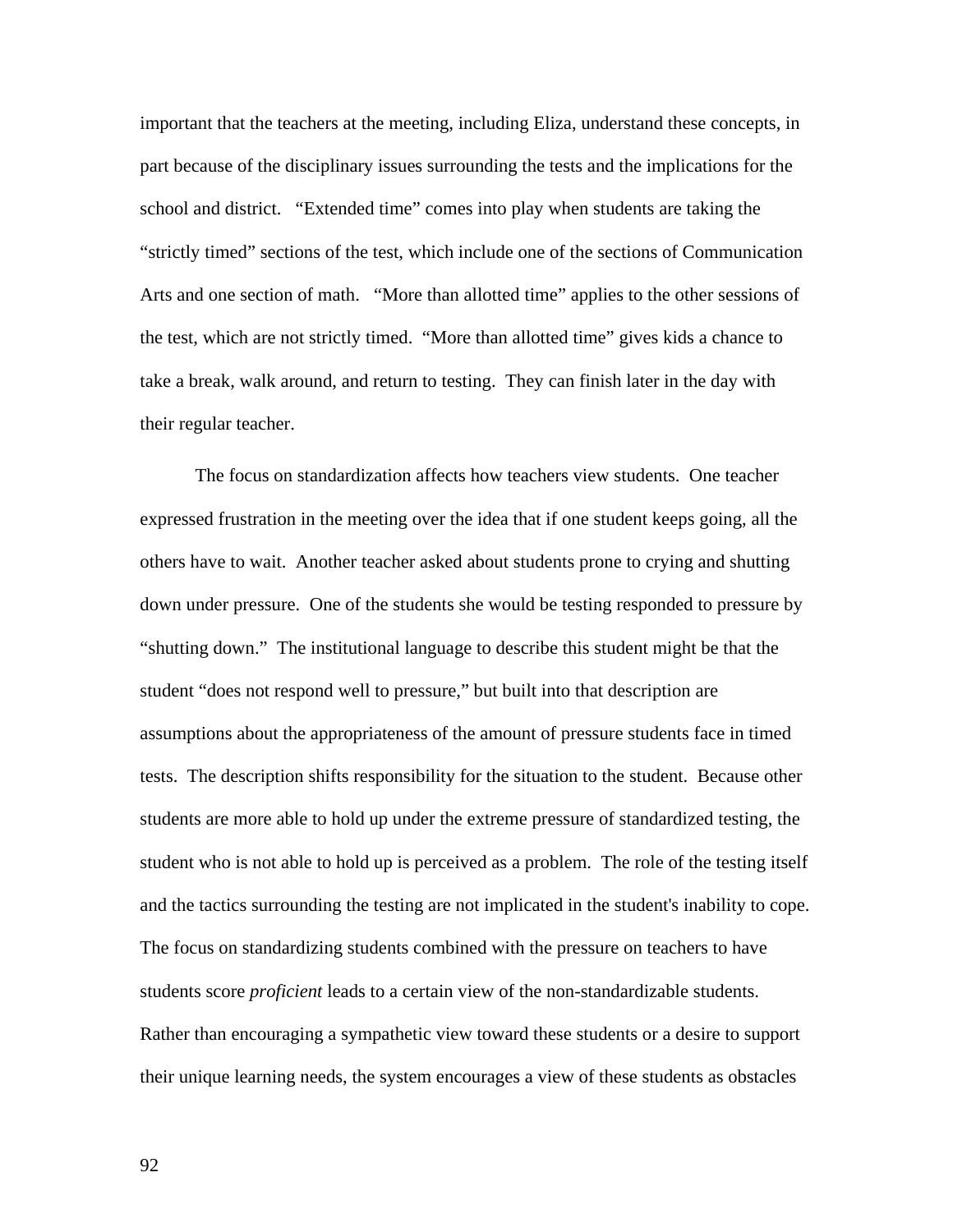to the success of other students (and to the success of the teacher) (Booher-Jennings, 2005)

Up until the day of testing, Eliza was not sure whether the student she would be testing would actually be in school. This ties into the organization of knowledge about students. Eliza learned about students from teachers who came to the media center with their classes, from the special teachers, and from knowledge sources that are known to people in a work place, but not visible in the literature. The school resource officer (a police officer assigned to be at the school all day, every day) and the head maintenance person were both sources of information about students. From her various sources, Eliza learned that the student was on the edge of being suspended from school for ten days. She also knew the student was likely to respond poorly to the pressure of the standardized testing, especially in the areas in which the student was weaker.

On the day of the testing, a new set of questions came up. First, Eliza realized there was a conflict between the regular hall monitor duties and the duty of collecting students for the individual or small-group tests. Then, she had questions about whether the student would be allowed to start the second question early if he finishes the first early. She also wondered whether she would have to sit at the same table with him while he tested. Before the student arrived, Rosie and I chatted about SST and she talked about the "ticky-tacky" rules that get other schools in trouble. In my background as a news writer, I had seen stories about schools violating SST rules, and as a parent of a student who has taken these tests, I had seen the effect of the tests on a child. However, the full impact of these rules on everyone in the school is invisible to the public. It seemed unclear to the faculty and staff which of the rules were the ones that would get them in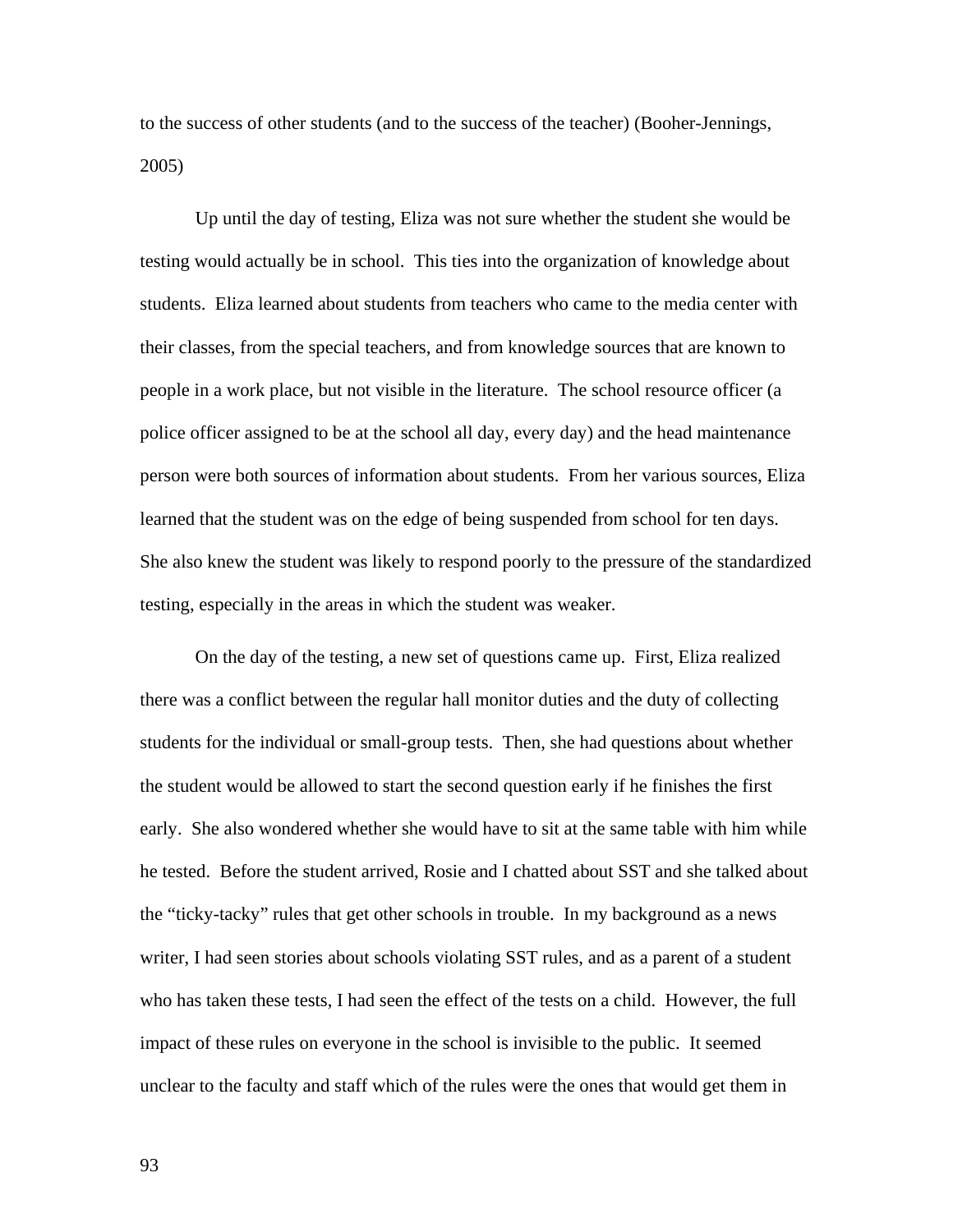trouble if they were not met exactly. The rules also left teachers powerless to help the students who had not been officially identified as needing help.

During the actual testing period, Eliza and I sat in the main room of the media center with the student. We were each at a separate table. Eliza worked on the Census of Technology, but she had also brought a book she wanted to read so she would know whether she wanted to recommend it to a student. I worked on notes about my observations. We needed to be very quiet. Rosie stayed in Eliza's office with the door closed, working on correcting records and copies for lit center books. The student began the test at 8:15. Even if the student finished the test early, no one was allowed to be in the halls before 10:15. When the student needed to use the restroom, Eliza had to accompany him down the hall and wait outside.

Eliza told me the next day's testing window would go until 9:45 am. She knew he would be more frustrated the next day because he prefers the subject of this day's test. The student's regular teacher told Eliza she could scribe for him if the answers don't come out. The teacher gave her a performance report to rate how the boy did. Eliza told the teacher, "He did awesome."

The following Monday, she told me about the Friday SST testing session, the one she had worried about. The student had been more agitated that day and seemed more on edge. He did fine during the testing, but after the testing, his teacher came in and told her she would not be having him any more—he got suspended for ten days. Eliza's interactions with the non-standard students are not as fraught with stress and tension that come from classroom power struggles or worries over whether the students will *perform*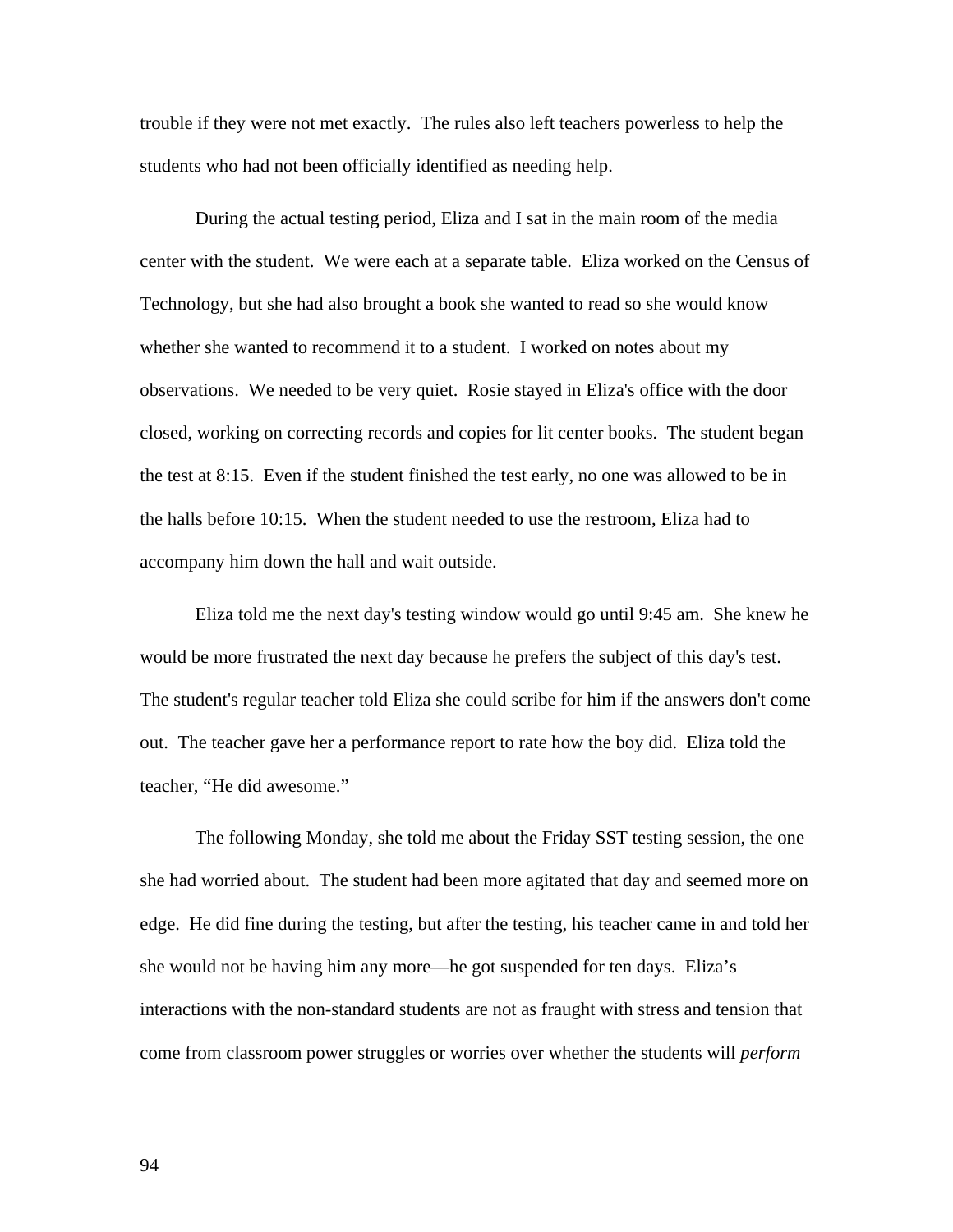well enough on the test. She can have an easier relationship with those students than classroom teachers can.

Immediately, the assistant principal in charge of the testing told Eliza she would be substituting for another examiner and testing a different student on Wednesday. Eliza told me she hoped that would not be the day that has all the lines in the testing booklet, because he will need a scribe. The teacher wrote her a thank-you email for agreeing to test the student, saying it would make things easier for the student (who had a good relationship with Eliza) and for the substitute. The teacher suggested in the email that the sub could do tasks for Eliza. She joked, "I don't know. Could he catalog for me?" Although she was joking about cataloging, it was true that there were few media center tasks someone could just come in and do without some training. As Rosie pointed out on another day, "once mistakes are made, there's a huge amount of time" that goes into fixing them.

 During the SST test training, Eliza did not play a part in the "normal" cases. She was a proctor for the "special cases." "The examination, surrounded by all its documentary techniques, makes each individual a 'case' […] it is the individual as he may be described, judged, measured, compared with others, in his very individuality; and it is also the individual who has to be trained or corrected, classified, normalized, excluded, etc" (Foucault, 1995 p. 191). Eliza carried out the "accommodations" the system attempts to allow to try to "normalize" each student and make him or her measurable and standardizable. While carrying out these accommodations, Eliza was "on call." Except for the first student, she did not know whether she would be administering the test to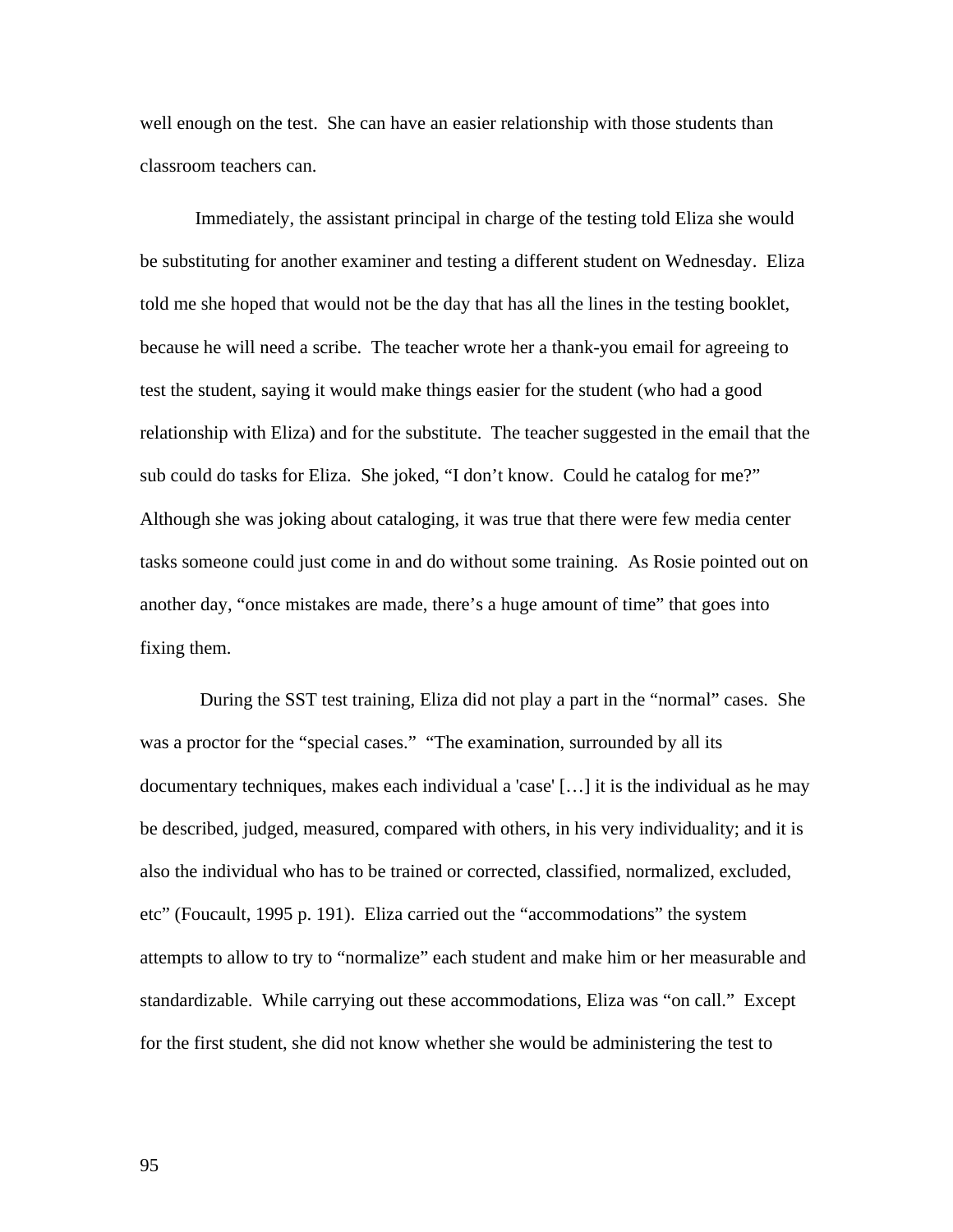anyone on any given day. One Tuesday, we waited until about 8:20 before Eliza finally decided "I guess we're off the hook."

Like much of her other work, this work was not witnessed by many other adults in the school building. When the first student was suspended and Eliza suddenly had some available time, she spent the time weeding the collection, an activity often viewed with suspicion by non-library people and an activity that does not involve teaching contact with students. The teacher's comment that perhaps the sub could do some tasks in the media center to make up for Eliza proctoring also emphasizes the invisibility of the work in the media center.

## **Ongoing Work**

The special events like the Book Group Day, Mythology Bee, and standardized tests are only a small part of Eliza's work. The work associated with those events has to fit into a schedule already full of her media center work, collaboration, committees, work with technology, and the work of managing middle school students.

# *"Getting Work Done"*

On Friday afternoons when there were large blocks of time with no students in the media center Eliza and Rosie would work on the collection. On one Friday, Eliza and the aide told me this was "a day for getting work done." This comment struck me for how dramatically different it was from the Information Power (1998) version of school library work transmitted in the published literature. This comment also reveals ideas about what school library work is. Eliza told me later that they view this as time "to get OUR collection work done, and the rest of the time we are helping others so they can do their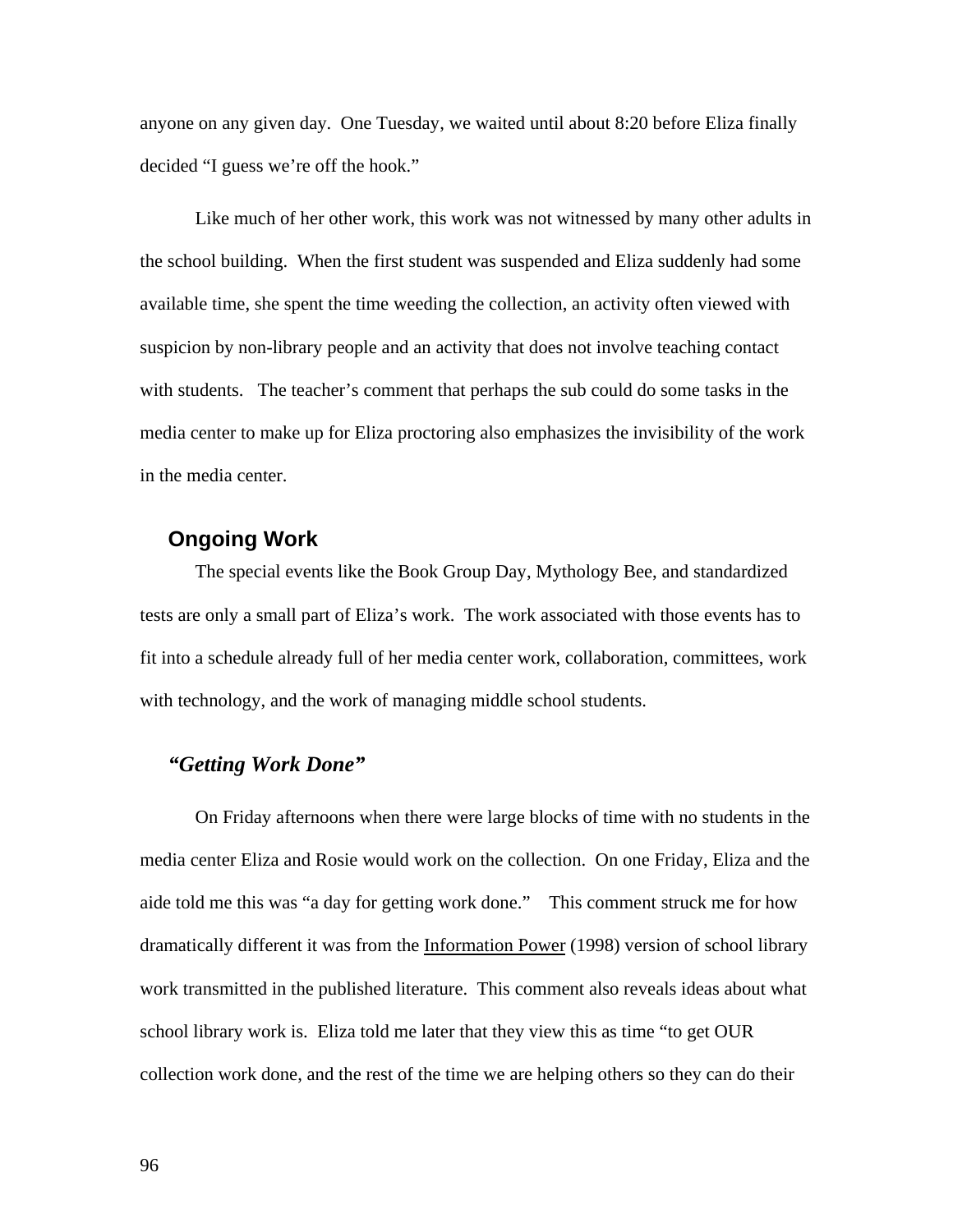work." The supporting role of the school library workers in schools is sometimes not seen as work and is not appreciated in school library literature.

Eliza attempted to carry out smaller tasks throughout the week. This is the kind of library work that is invisible to others in the school building, yet the consequences of not carrying out this kind of work became visible to some in the school in connection with the lit center, as I will discuss further on.

# *Collection Development*

By the time of year that I was observing in the media center, many of the decisions related to ordering new books had already been made. Eliza told me that it is a two week process to do the paperwork to buy a book with district money. She acquires books through the book fair, since the school gets a percentage of sales. They get twice as much if they choose to use it as credit for book purchases. Some of the book fair credit goes toward buying sets of popular fiction or non-fiction books for the lit center, but much of it goes toward buying books for the media center collection. These tended to be multiple copies of less expensive current best-sellers. Teachers make wish-lists, so the PTA people who ran the book fair set aside the books from those wish-lists so Eliza could make the final decision.

While Eliza was looking through the books, the person in charge of the book fair, who was both a parent and a representative of the commercial book fair company, gave some input about the popularity of certain titles. Some of the titles were by authors who are popular with adults and some titles were the type that get purchased as whole class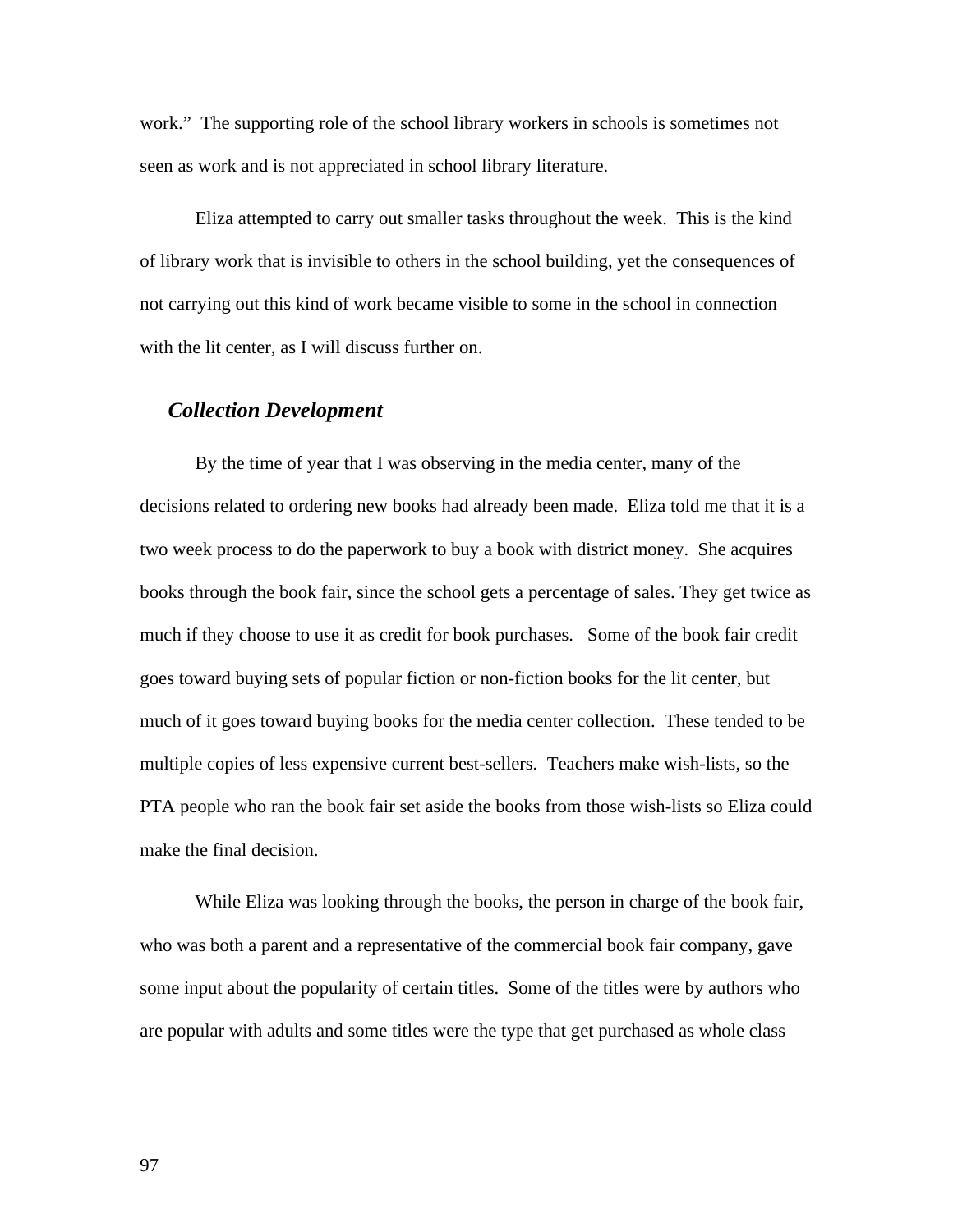reads or lit center sets. A book's sales statistics might not always reflect whether students will choose to read it for fun.

After Eliza selected the books, we took them back to the media center so Rosie could evaluate them. Eliza told me that Rosie's tastes in books were more conservative than hers. We set up the books on one of the square tables near the check-out counter and Rosie came over to look through them. She went back and forth between the table and the check-out counter to see how many copies of each book that the media center owned already. When she saw the three books from a popular series featuring African-American characters, she said they needed those and that some were probably missing. Eliza said those go missing a lot.

She also placed an order with the Junior Library Guild at the beginning of the year. Library Guild books are chosen by workers at the Library Guild, who select books in categories chosen by Eliza at the beginning of the school year. She made this decision because of budget worries. She knew that if she committed to the Library Guild plan at the beginning of the year, there would be at least a few new books for the students each month.

Other collection development decisions are made deliberately or inadvertently by others. For example, the media center buys multiple copies of books on the two state award reading lists aimed at young people between the grades of five and nine. The students at RMS fall right at the older range of one of the lists and at the younger range of the other list, so they are eligible to vote on both lists. They are also required to have read a certain number of books on the list in order to be allowed to vote. This means that there need to be enough copies for most students to have a chance to read them before the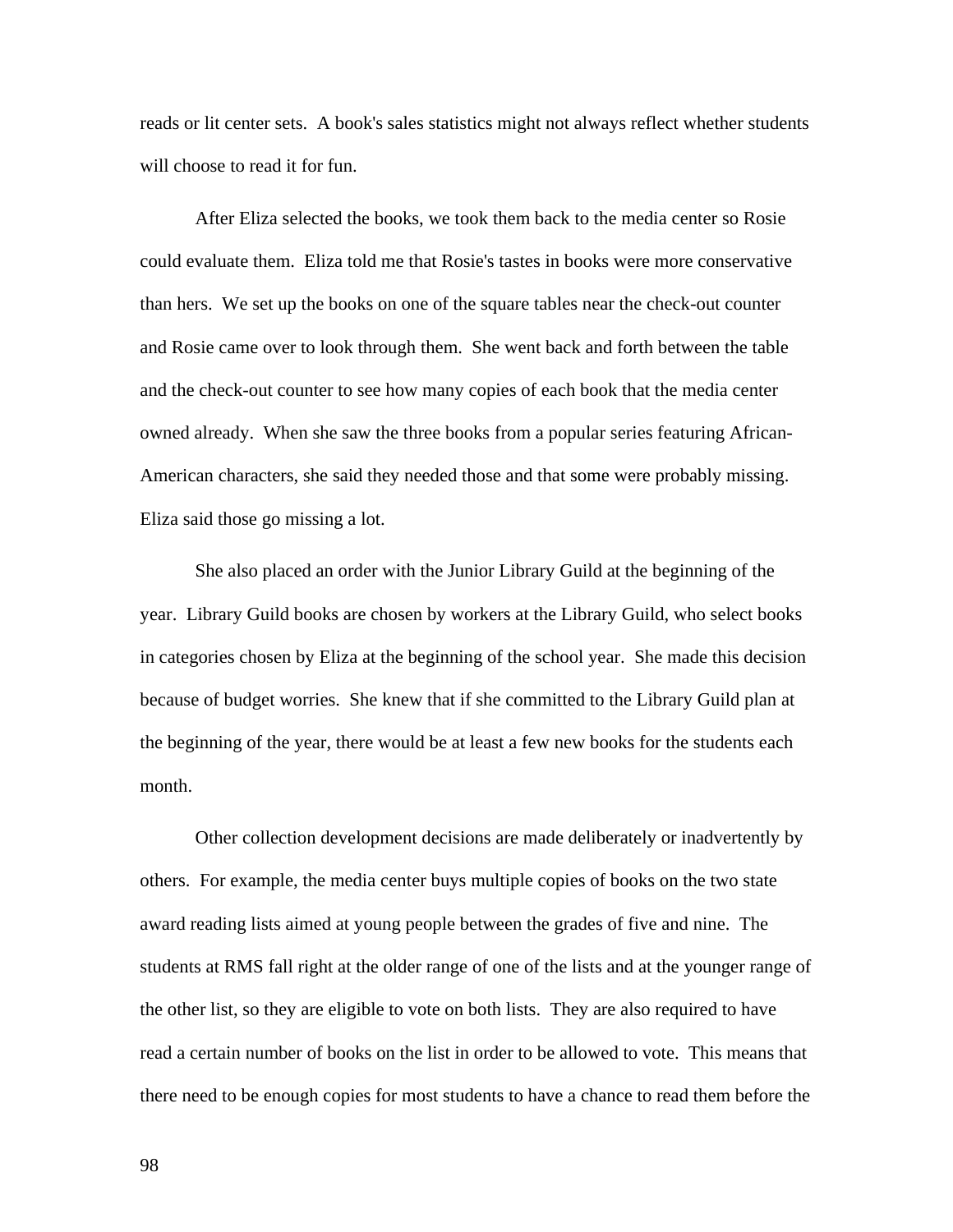voting period. Not only can this end up being expensive in up-front costs for the schools, it also has an effect on shelving, space, and weeding. The first few weeks I was observing at the school, I noticed stacks of paper boxes in Eliza's office. When I had the chance to ask her what they were, she told me they were excess award nominees from previous years. Some were excess copies of books that students were still reading, but others were titles that no one was checking out any more. The school was going to donate the books to one of the new schools being built in the district.

Another set of tasks is activated when the school receives new books. In order for the book to be available to students, they must be added to the catalog. The district has one media specialist who does all of the cataloging for the district media centers. The rest of the media specialists are not supposed to add records for new titles to the catalog, so Eliza sometimes has to wait until there is a record for a book before she can add copy information for the copy/copies at RMS and make it available to students.

First, the books must be protected with Mylar or book tape on vulnerable spots, depending on whether the book in question is a hard cover or a paperback. Rosie covers books herself. They used to have the district cover and protect the book, but Eliza and Rosie found it was faster to order the materials for the media center and do the book covering "in house." This meant they could provide the books to the students more quickly. The principal gave her the okay to buy the materials.

Once books are available to students, it is inevitable that they will eventually get damaged. It can be a challenge to get the students to admit to having damaged a book. Sometimes, the students slip them into the return slot without saying anything or sometimes the damaged books are left in other areas of the school, such as the bathroom.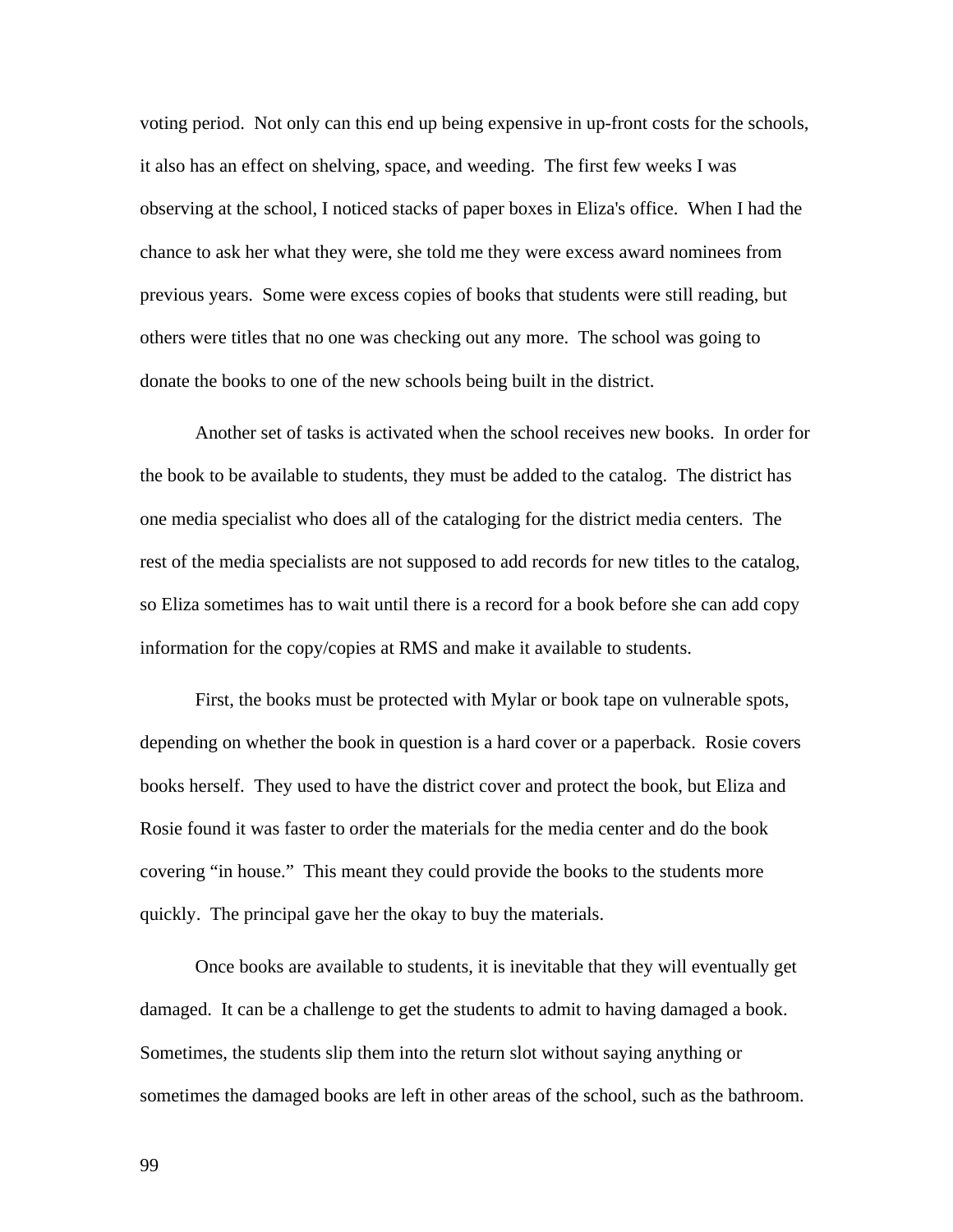When a student does return a damaged book, sometimes Rosie will give him a "RRKS" ribbon" for "being responsible" and "bringing it back so it can be fixed right." Most of the book repair was done by the aide. Rosie keeps a box behind the circulation desk for books that are returned damaged. Although she spent time every day repairing books, newly damaged books arrived almost each day. A book that needs repair is "checked out" in the circulation system to the "book hospital." Book repair is one of the tasks associated with librarianship that does not seem to have a formal mechanism for transmitting information. On a small budget, the school cannot afford book repair tools like presses to hold books in shape while glue dries, so Rosie came up with a technique using rubber bands to stabilize the books. When I asked Rosie how she learned book repair, she told me she had to "just figure it out."

When students want to check out books, they first must gain access to the media center. Some of the issues surrounding access to the media center were discussed earlier, so here, I will focus on the work of the media specialist, aide, and student in connection with checking out books.

#### *The catalog*

I noticed that students at this middle school tended to browse the shelves to find what they wanted to read, rather than use the online catalog. I did not realize why they chose to look for books this way until nearly the end of the observation period. The media center does not have a computer dedicated to the catalog, so students who want to look up a book in the catalog have to sign in with their user names and passwords to use the catalog. The technology providing access to the intellectual content of the catalog was also acting as a barrier to student access.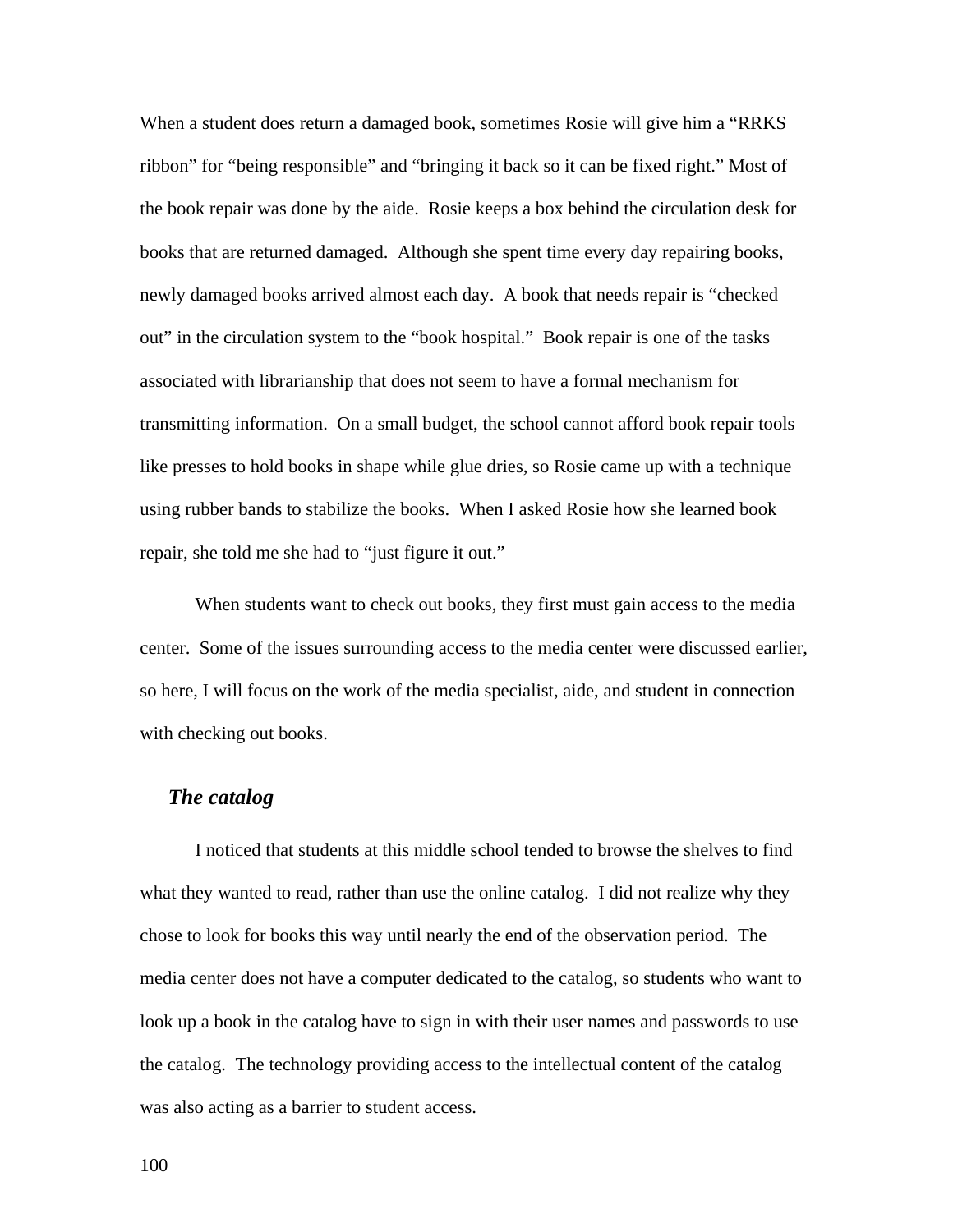I noticed this for two reasons-- first, in other libraries I had observed, students seemed to go to the catalog first. Second, excessive browsing is subtly discouraged. This might lead students who have browsed "too long" to just grab any book and check out, rather than to find just the right book. This also limits their ability to experiment with the catalog or to spend time browsing the stacks.

The commercial program that all of the school libraries in the district use for their online catalog offered a free trial of an add-on program that displays a graphic of the cover of a book and gives extra information in its record. As a super-user, Eliza helped other media centers get their access to this free trial. Several elementary schools did not have access to the trial. When Eliza called the company, she discovered the company did not have updated contact information for the media centers that did not have the free trial. She had to get a list of the email addresses of the affected teachers and send them to the company so everyone could get access to the trial. Although this add-on was intended for younger students, the only schools in the district that had it before the trial were the high schools, because, as Eliza said, "we wanted books instead." At the time, the budget did not let them have both.

Eliza was enthusiastic about the add-on and the possibilities it could have for giving students more information about books before they go to the shelves, but other media center workers were worried about the potential for abuse. The software also includes a summary of the book and a list of characters in a pop-up window, so the media center aide and a media specialist in another school voiced concerns to Eliza and me that the information would be used to cheat on book reports. This reflected the systemic lack of trust in students.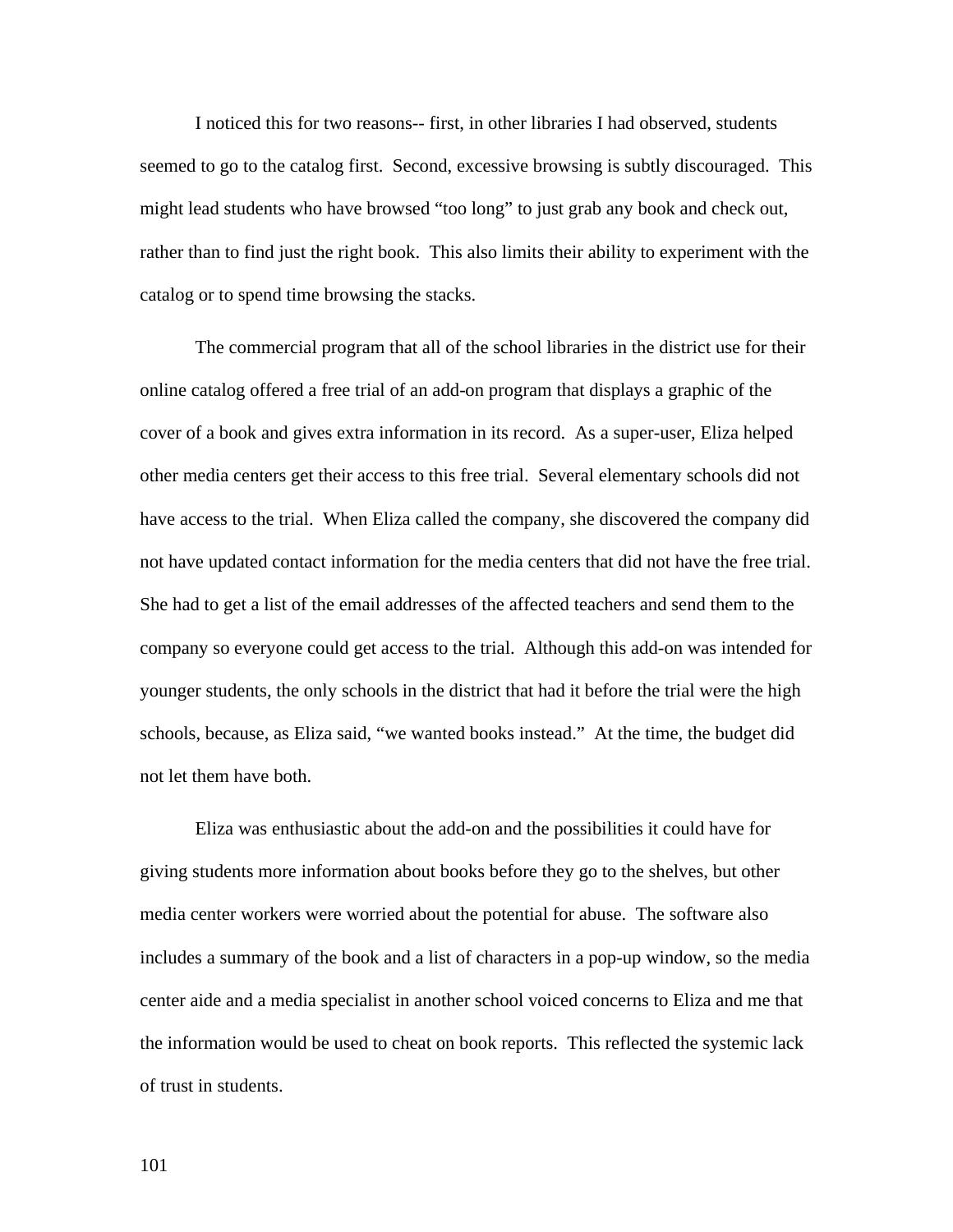The online catalog becomes a text that is activated when a student wants to check out a book. When students came to the desk to check out books, the first thing they usually said was their student number. Eliza told me about some of the time pressures the students had in elementary school when it came to library lesson time. She described having "30 minutes to check out a class of 32 kids and do whatever else they had to do in that time-- they know they've gotta get in line, get their business done, and move on." Students had to learn the most efficient way to "get their business done" in the media center.

The media center workers enter the student's number into the computer and refer to the student's record, a digital representation of the actual student standing before them, to determine whether the student is entitled to check out a book. If the record tells them the student has an *overdue* book, they activate that text by telling the student to return the book before being allowed to check out another. *Overdue* is a construct that emerged from the desire to make books available to as many people as possible, which is sometimes expressed in this media center as a desire to teach children how to share, or how to use resources in a way that is *fair* to others. The current activation of the circulation record essentially divides students into two groups—those who do not have overdue books and those who do.

Students may have up to four books checked out at one time. Books that are checked out from the lit center as part of a teacher's assignment *count* against the four books most students are allowed to have checked out at once. Students from one team were required by two different teachers to check out two different lit center books at the same time, leaving them only two books of their own choice to check out. The check-out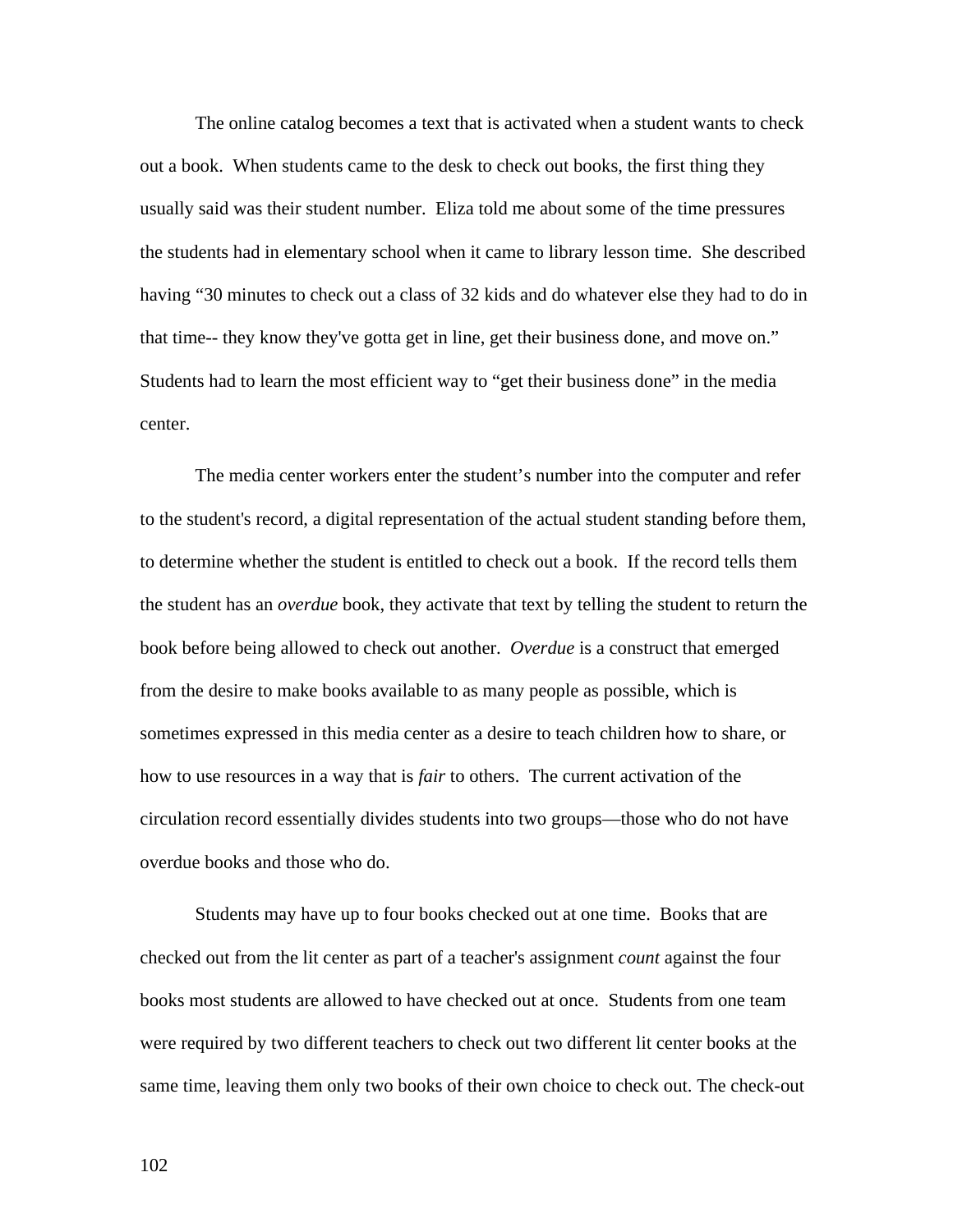period for the lit center books is six weeks, and they will likely be expected to keep the book out for the period of time that the teacher is teaching from the lit center book. The lit center has books at a variety of reading levels and teachers can use them for whole class or small group exercises.

In one media center we visited, the media specialist decided whether students were capable of reading certain books (especially popular ones) before allowing them to check the books out. These policies do not come from a desire to stop students from reading, but they take away ownership of reading choices from students. Their library use is dependent on school requirements. It seems the idea of leaving only two books up to a student's choice is not infringing on their reading because adults sometimes question whether a young person can read two books in one night or one weekend.

The State Standardized Test affected student access to books. Some students would not have media center time before the test, so if they finished early and needed to read quietly, they would have to use something they already had and had likely already read. Teachers who had media center time right before the testing period were happy because it meant their students would have new books.

If a student wanted to check out a book that was not available, Rosie or Eliza would ask the student if he or she wanted to put the book "on hold." Except for a few very enthusiastic users who had several books on hold at any given time, students did not seem to initiate the process of putting books on hold. Putting the book on hold required Rosie or Eliza to pull up the student's record, then find the book's record, then put the book on hold through the student's record. When a book that was on hold comes in, the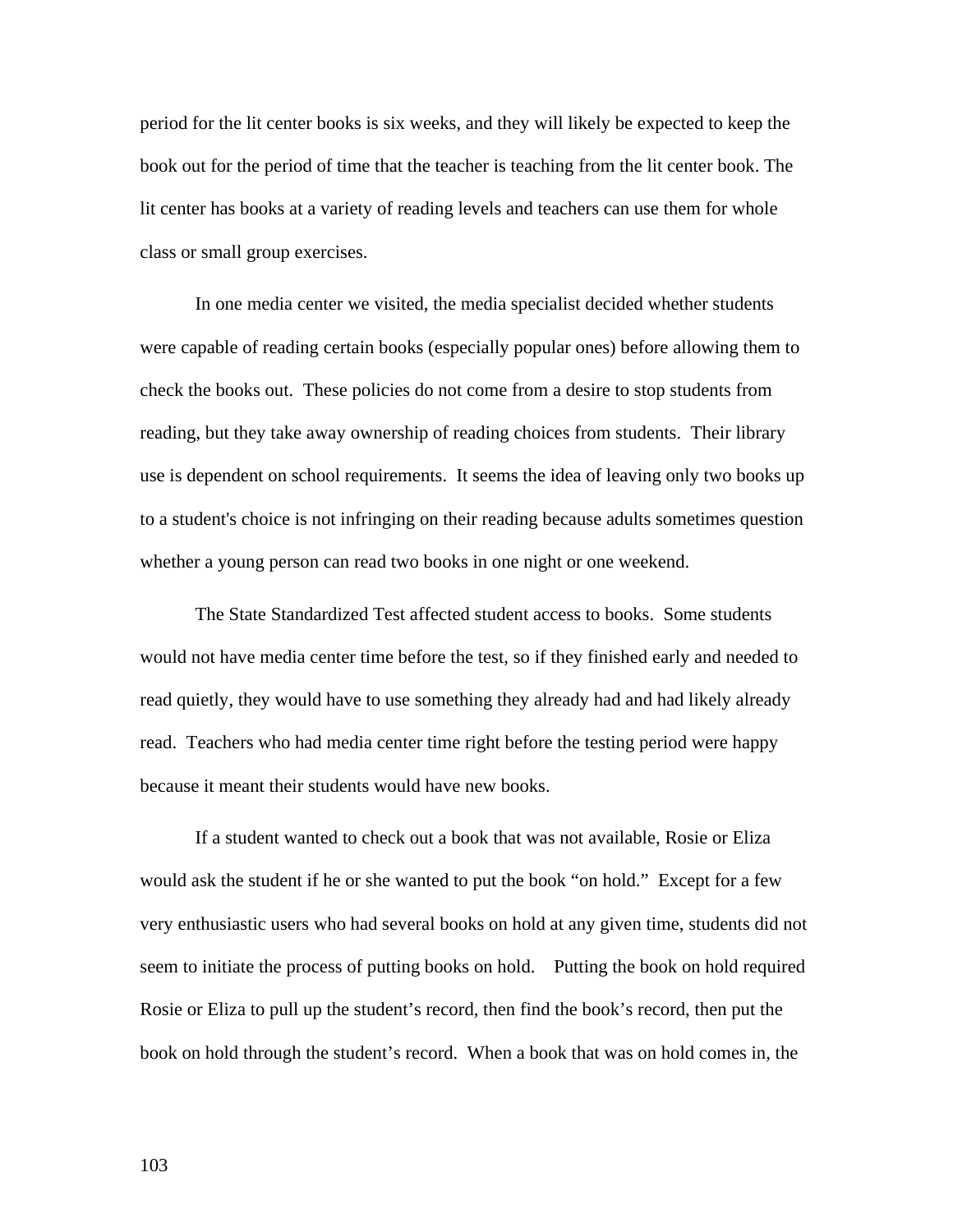system put up an alert message to let the person checking in the book know that someone else had the book on hold.

*Processing holds* involves checking the student record to see if student has out other new books, popular series, or overdue books and then deciding whether the student gets the book. While the literature would not acknowledge it, this process is not objective. A student will almost always get the book if he or she has no overdues and has no other new books or popular series. However, there are occasional situations (such as with the newest Percy Jackson book) when a student is known by the workers to be destructive, such as the young man who tore the protective tape off books and returned several damaged books during the short period of time I was observing. The media center workers preferred to let more responsible students have the books first.

The workers make multiple decisions in what looks like a simple process: get yellow sheet, fill out, and take to office and put in team leader's box. Earlier in the school year, they had to remind teachers to give the yellow sheets to the students in a timely manner-- they had to remind teachers of the teacher's work in connection with the hold system. Rosie or Eliza occasionally hold books at the desk if the student's team is expected in that day, which involves coordinating their activities with the school schedule. The mental work of this coordination happened almost instantaneously. I rarely saw them refer to the printed calendar to determine whether a student would be in. In a sense, they had internalized the texts governing their work.

A regular feature of Eliza's work is the process of retrieving overdue books. In some ways, a "due date" and the concept of "overdue" are constructs connected to the idea of providing the materials to as many people as possible. At RMS, privileges were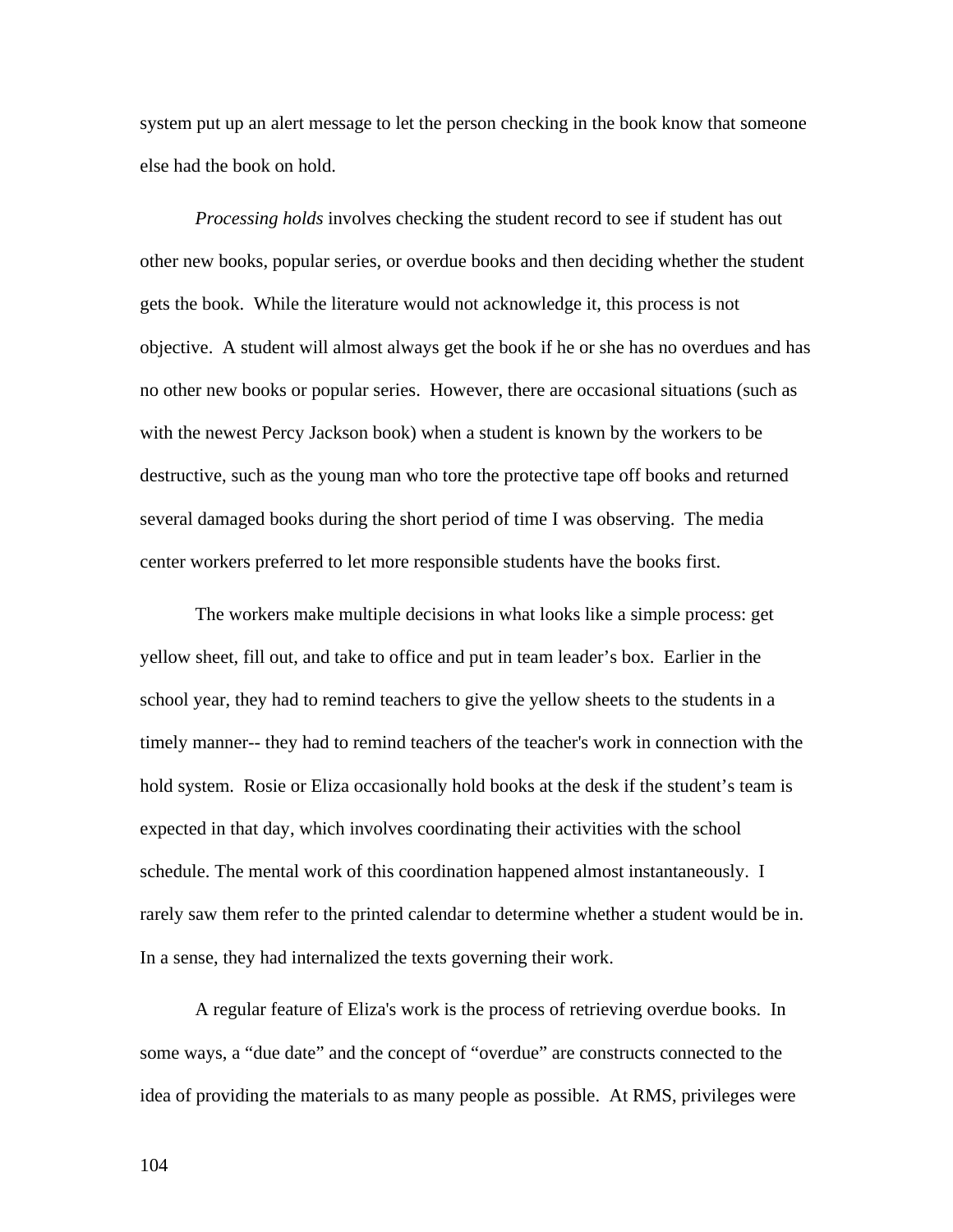generally blocked to students who had books due. Extensions were rarely granted and tended to incorporate knowledge about individual students. Generally, the process of retrieving overdue books started with telling students that they had books due. This process was usually activated when the student came to the desk to try to check out a book. When Rosie or Eliza saw that a student had an overdue book, or a book due on the current day, they would stop the check-out process and tell the student about the overdue book. Students who had left the book in their classroom or locker were allowed to take a locker pass to go find the book. Although the motives of students in the hall are not considered trustworthy, the faith placed in the power of the pass to keep a student in line seemed almost unwavering.

The next step in retrieving overdue books is for Eliza or Rosie to print out a list of overdue books by team. Usually, the team reading teacher would request the list in order to help remind students to turn in the books (and possibly to check on what the students are reading, although that motive was not stated during my observations.) Once books were overdue by 30 days or more, Eliza would send overdue notices to parents or guardians. This work hooked into the work of others and revealed some weaknesses in other systems, including the district's system of getting contact information for parents/guardians.

Eliza does not have a set schedule for running the list of books that are so overdue that she needs to get in touch with parents or guardians. When she has the list, she checks the previous list to see if she has "keyed in" email addresses for parents or guardians. Email contact information has to be hand-keyed into the student's record. To get email addresses, Eliza has to go to the district-wide student record management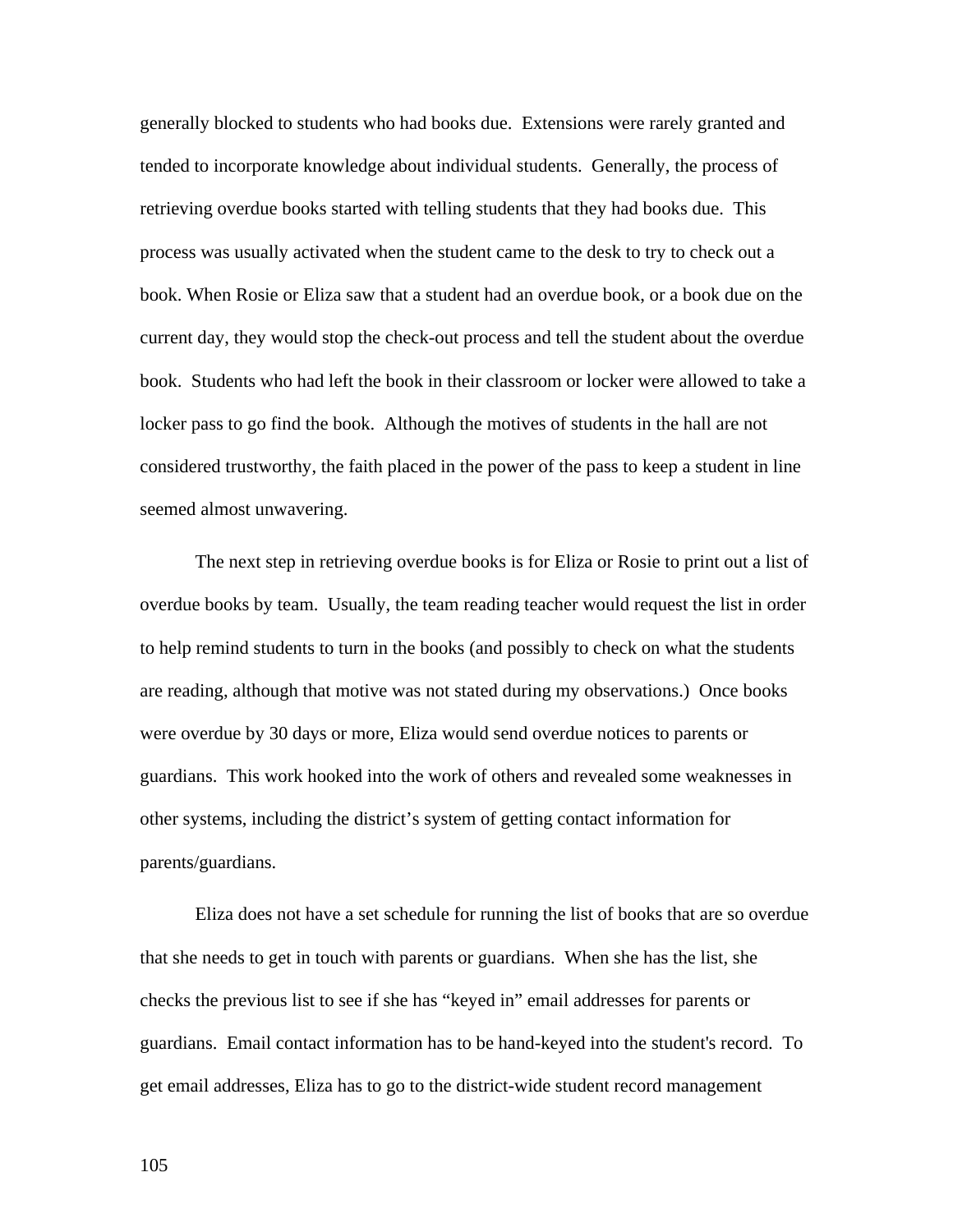software, which was on the network, and find the students' account and then find their guardian info. She then cuts and pastes the email into the student's circulation account. Once she has checked that, she highlights overdues from other schools in blue. Some students have overdue books on their records from their elementary school days, while others move between the three middle schools and occasionally have overdues. She does not send overdue notices to parents unless the students have overdues from RMS. There are enough problems with retrieving overdue books from students who go between the schools regularly that Eliza has had to work out a system for dealing with the issues.

On this day in May, Eliza immediately noticed unusual things about the list she was looking at. She told me one girl must have moved, but now she wondered if that girl had moved back. She pointed out another student whose family moved to Sedalia with four books. She said she knows which parents will "throw a fit" and which parents are "irresponsible." This knowledge partially comes from her experiences through the year, her previous experiences, and Rosie's work experiences, but the way of viewing the parents is also shaped by ideas of the proper work of parents in connection with the schooling of their children.

Eliza mentioned to me that cell phones have changed her ability to get a hold of parents even after they have moved. She says that didn't happen years ago, "not that it will do any good." While attempting to contact parents on the phone, Eliza talked out her thought process. She did not appear optimistic about the chances of getting the books back. "This one-- his dad says he is a mess and he doesn't know what to do with him." "This girl has no one to help her." She gets a disconnected line. "They don't have enough money to pay for the book if they don't have enough money to pay for their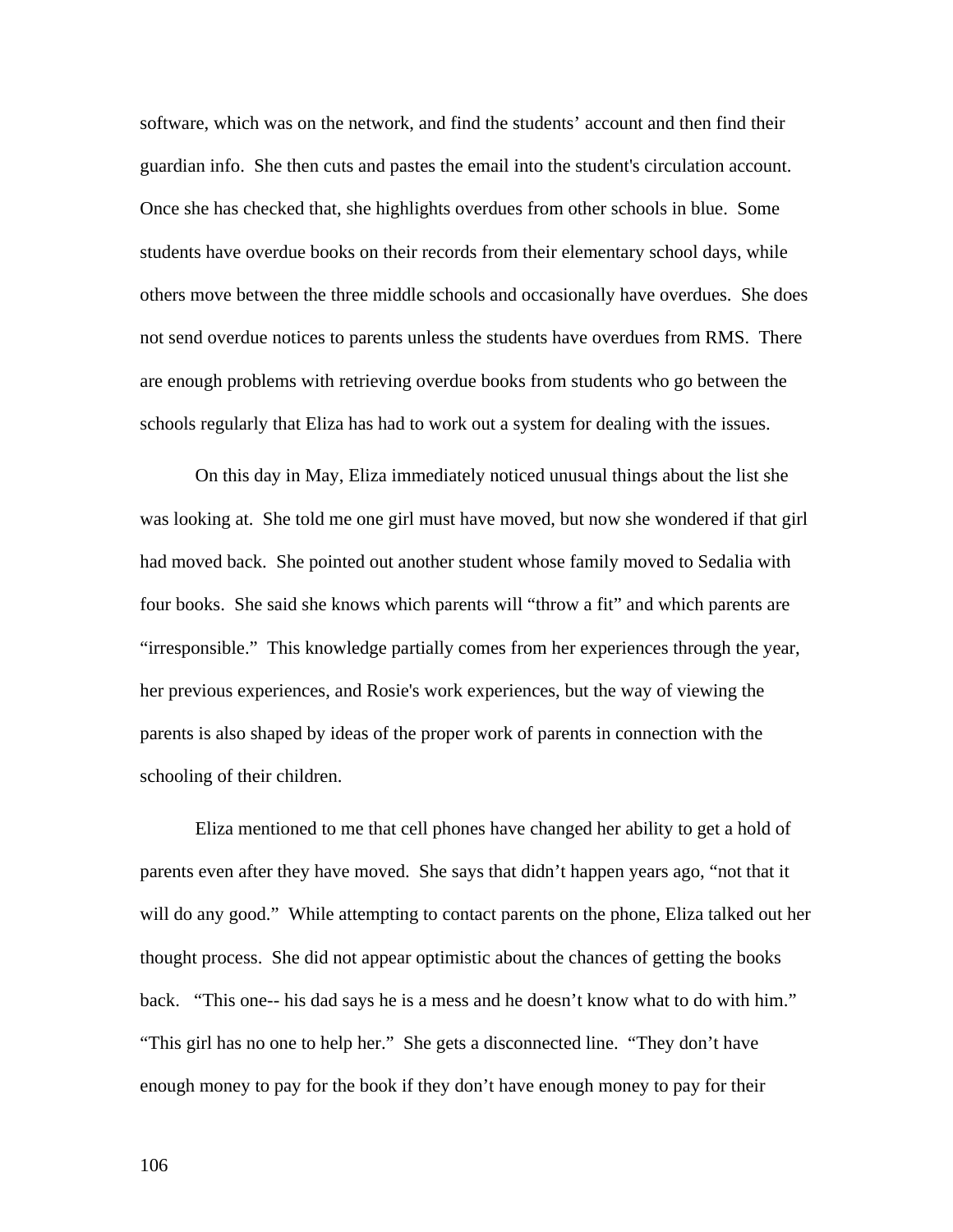phone." "Temporarily out of service" "Not accepting calls." "This girl, I don't think we're ever going to get this back." She is familiar with the families of several of these students and knows the situations they are in. Work in education sometimes brings that kind of knowledge about other people, which can be a very heavy weight. Eliza's comments are about more than just the chances of getting the books back. She knows that some students face major struggles and feels sympathetic to them and their families.

She suspects some parents or guardians have given a fake number because they don't have a phone. School officials make parents put something down in the space meant for phone numbers. Although the intent of the form is to provide a means for school workers to contact parents and guardians, the emphasis of the work of the parents in relation to the form shifted to the work of filling out the form "correctly," which means filling in all of the boxes, whether or not the information is true.

After several messages, Eliza dials a number and gets a real person on the phone. She tells the person on the other end that "we're hoping you can help her find the books and return them." She gives the title of the book and the cost. After making a few calls, Eliza checks her email. She has gotten a screen full of error emails and bounce emails.

Media specialists face challenges in retrieving materials. Students move, students become homeless, parents get divorced, meaning students will live in two or more houses. The living situations of students become *problems* for a system designed for a stable, non-transient, two-parent family type. During the observation period it seemed like most of Eliza's interactions with the family members of students were related to trying to retrieve overdue books. It appeared that once retrieving books got to the stage of making phone calls to parents, the chances of getting the books back were low. How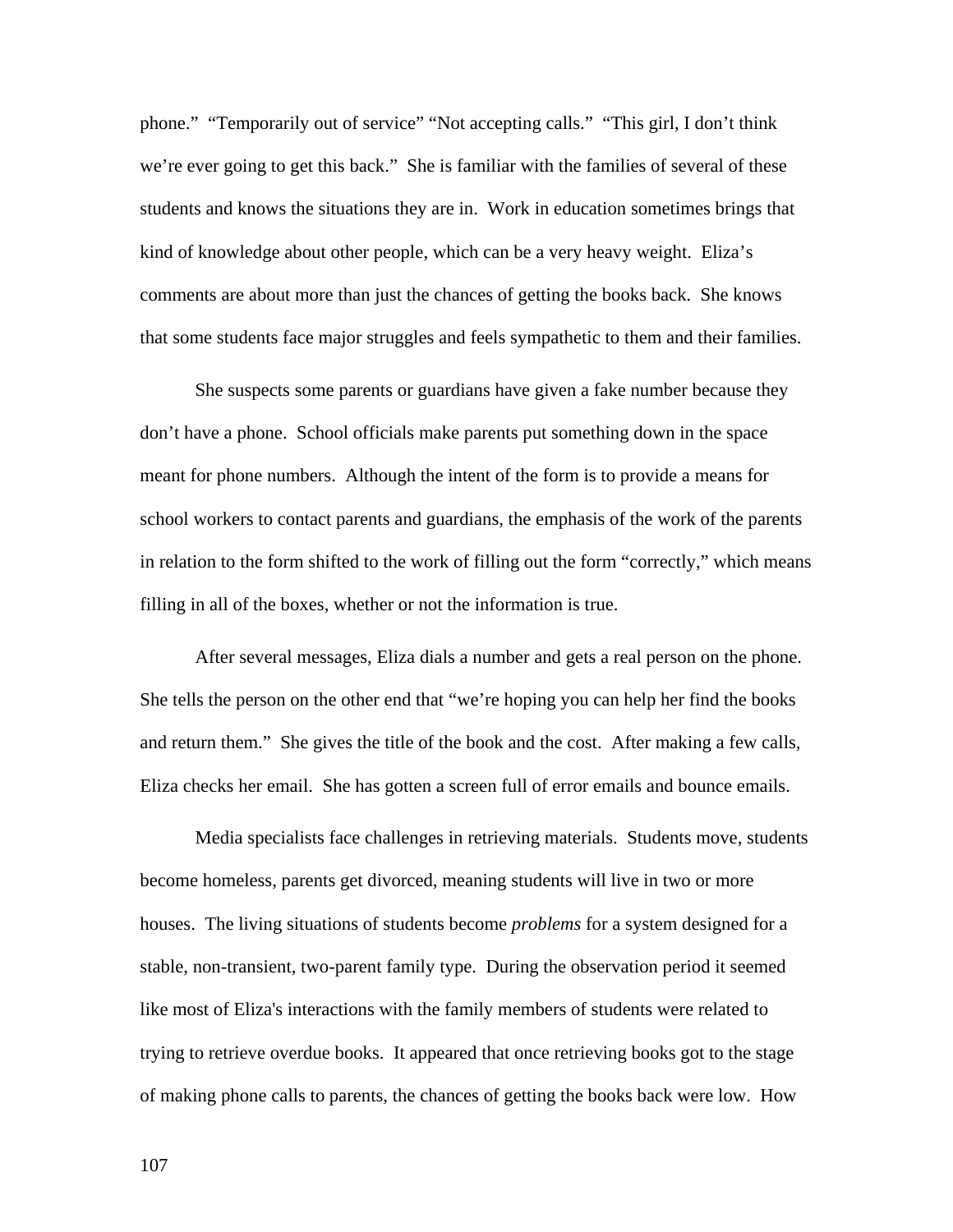might these kinds of interactions shape Eliza's views of the parents of the students in the school? How might these interactions shape the parents' view of Eliza and the media center?

Retrieving overdue books from teachers is another issue that media specialists talk about quietly but don't always address in formal ways. Eliza told me she does not have a big problem with teachers having books out too long, but she told me about a time when she wanted to be helpful, so she sent an informative email to teachers letting them know what they have out. "Too many of them freaked out" and she felt bad, so she does not do that any more.

Then there was the issue of missing books. Books that simply were not there, but were not checked out. Usually, Rosie or I would find them while shelving books or shelf-reading, which were some tasks I carried out in order to be less of a burden to Eliza and Rosie. We agreed that students probably changed their minds about checking out the books and left them wherever the student happened to be. Sometimes, missing books would turn up while they were being checked in. There were two types of missing books. One type was the book we knew was in the media center last week (because one of us shelved it) but no one can find it this week. Usually, it seemed that these books were eventually returned, perhaps because a student forgot to check it out (this media center does not have chips in the books or a security system) or perhaps because a student really wanted to read the book but knew he or she was not able to check out books. The other type of missing book was the type that turns up missing during an official inventory. Since an inventory had been carried out in January, there were hundreds of books marked as missing in the catalog. When those books are turned in and scanned, the catalog puts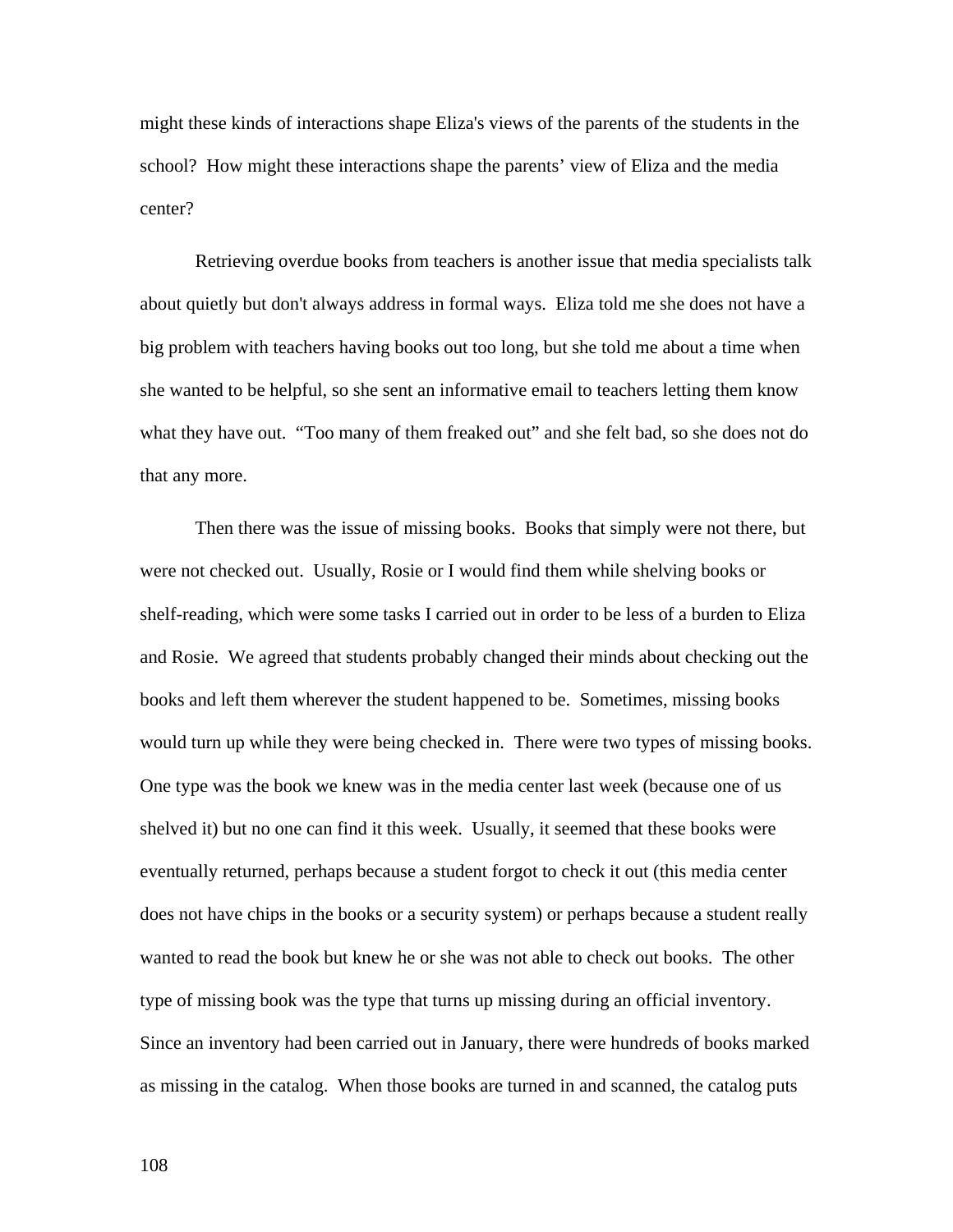up a message saying that the book had been marked missing. That means Rosie has to check the missing book printouts and mark off that the book has been returned. Rosie told me one day "it's like a little mystery every day," never knowing if a book would be marked as missing.

While most people understand that one does not take books out of the media center without checking it out, it seemed that some teachers viewed the lit center in a different light. Although the lit center's collection is included in the catalog and the circulation is supposed to be managed in the media center, one issue is that teachers will take sets out of the lit center without checking them out. This is a problem when it comes to keeping track of the books, but it might be an even bigger problem when it comes to keeping track of which resources are used and which resources are not. In at least one case, a teacher brought a group of students to the lit center to get some "tubs" of books. Charlotte reminded the teacher to check the books out, but the teacher gave the tubs to the students and had them carry the books to the classroom. When the students asked about checking the books out, the teacher told them "not to worry about it."

In some cases, teachers were very clear that their concern was for their own students and that if a policy did not affect their students, they might not pay attention to it. At the same time, though, they would get frustrated if they could not find a lit center item they wanted to use for their own classes. Figuring out how to help people understand that by checking out items, they were making it easier to know where the items were was a delicate part of Eliza's work producing texts, as will be discussed later.

# **Collaboration**

"[Collaboration has] been something we've really tried to push" (Eliza).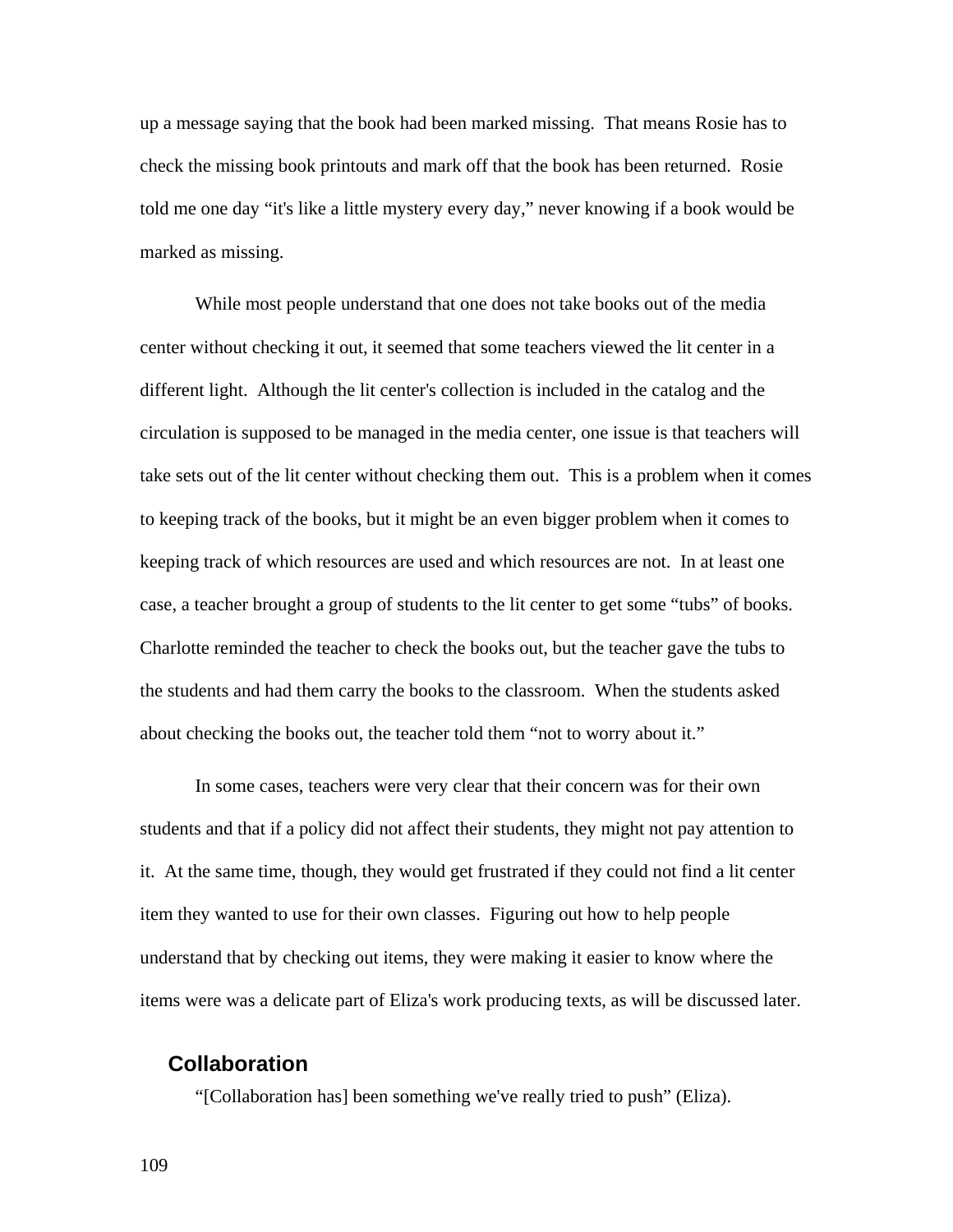Collaboration is a subject of great concern in school library literature. "The goal for twenty-first century school librarianship in the United States and abroad has shifted toward more active involvement of librarians in student learning through teacher and librarian collaboration" (Montiel-Overall, 2008, p. 145). There seems to be a tension among the "ideals" represented in library literature, the invisible media center in school, and the realities of scheduling and school culture.

Much like other aspects of school library work, collaboration is shaped by relations beyond the influence of the media specialist. The school environment is complex, and while media specialists can have a wider view of what is going on with students and teachers than many other teachers in the school have due to their narrower focus on their own students, media specialists can also miss out on decisions made during team planning sessions-- which happen during the school day, when the media specialist is busy with classes.

As the catalyst for collaboration, the library media specialist initiates collaborative efforts that are focused on meeting the learning needs of students, both within and beyond the library media center. Working to establish links not only between the library media program and individual teachers but among the teachers themselves, the library media specialist encourages a culture of collaboration throughout the school (AASL, 1998, p. 51).

In a school culture that values feeling like a *family*, as RMS represents itself in print, collaboration can lead to unsettling conflict. "Fostering a culture of collaboration within a teacher professional community may spark conflict. Communities are often born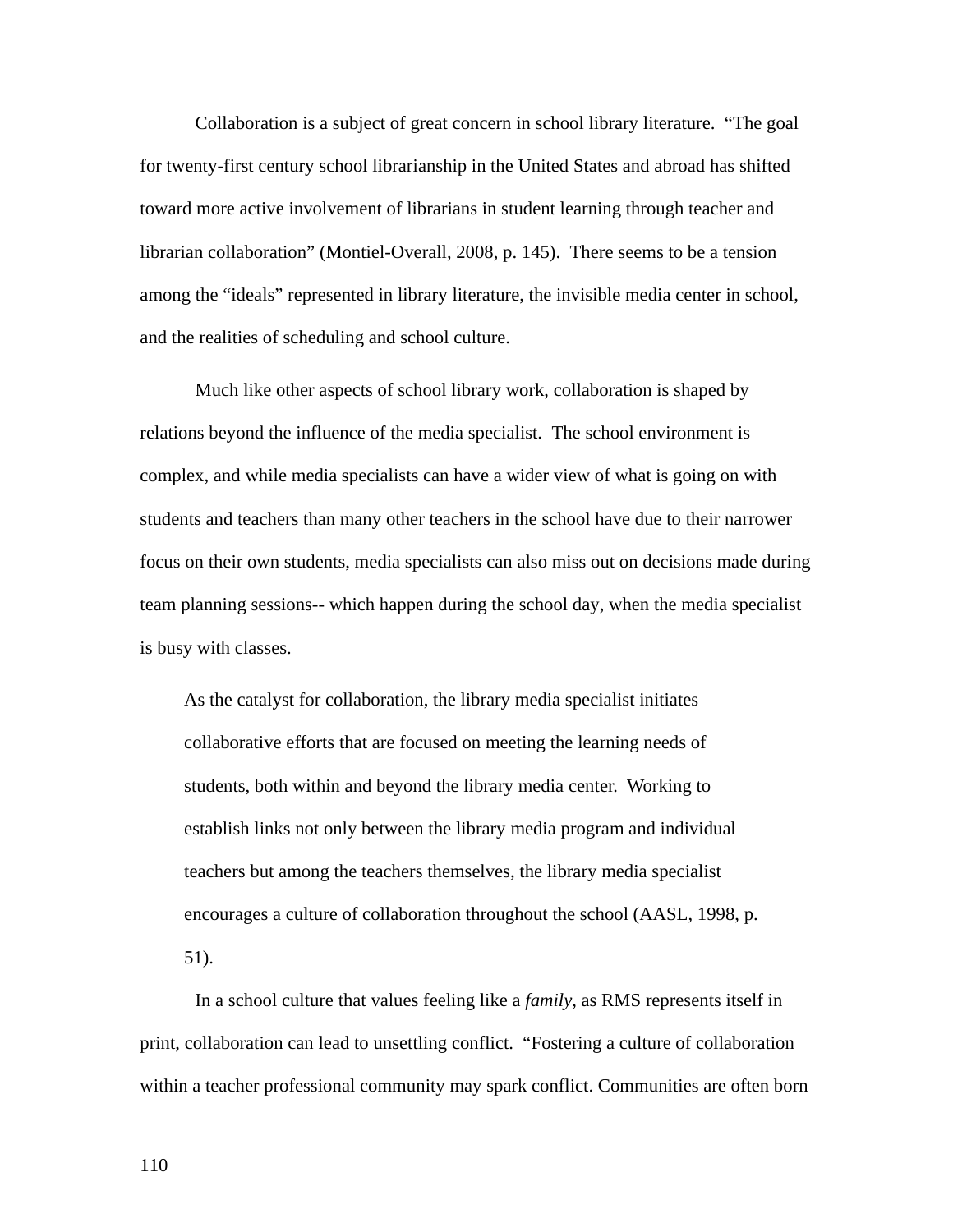in conflict because they demand substantial change in school norms and practices..." (Achinstein, 2002 p. 425). Managing these conflicts is an immense responsibility for a media specialist to take on without specialized training and experience in facilitating collaboration and handling conflict. Media specialists who want to take on this catalyst role might find that some teachers avoid collaboration in part because they dislike conflict.

#### **Library Lessons**

When I asked Eliza about collaboration in the semi-structured interview, the first thing she mentioned was a story about another media specialist who had worked in three different levels. First, she taught elementary school students and she felt that she did a good job teaching library skills. Then she went to a high school, where it seemed like none of the students had library skills. She believed that it was because they had had bad media specialists in their earlier years. Then, she went to a middle school level, where she saw students she personally had taught in the elementary years. Many of them had no idea what to do. That was when she figured out that students remembered their lessons better if they were taught in connection with their school work. This story shows how Eliza views her role in collaboration at this point in time: to help teachers teach information literacy and library skills.

During some of the scheduled class visits to the media center, Eliza teaches a library or information-literacy lesson. She acquired a 12-week lesson plan from the previous media specialist, but decided to take those lessons and try to apply them to content areas. Her goal was to align them with what the teacher was teaching. If she could get information from the teacher about what the class is working on, she ties the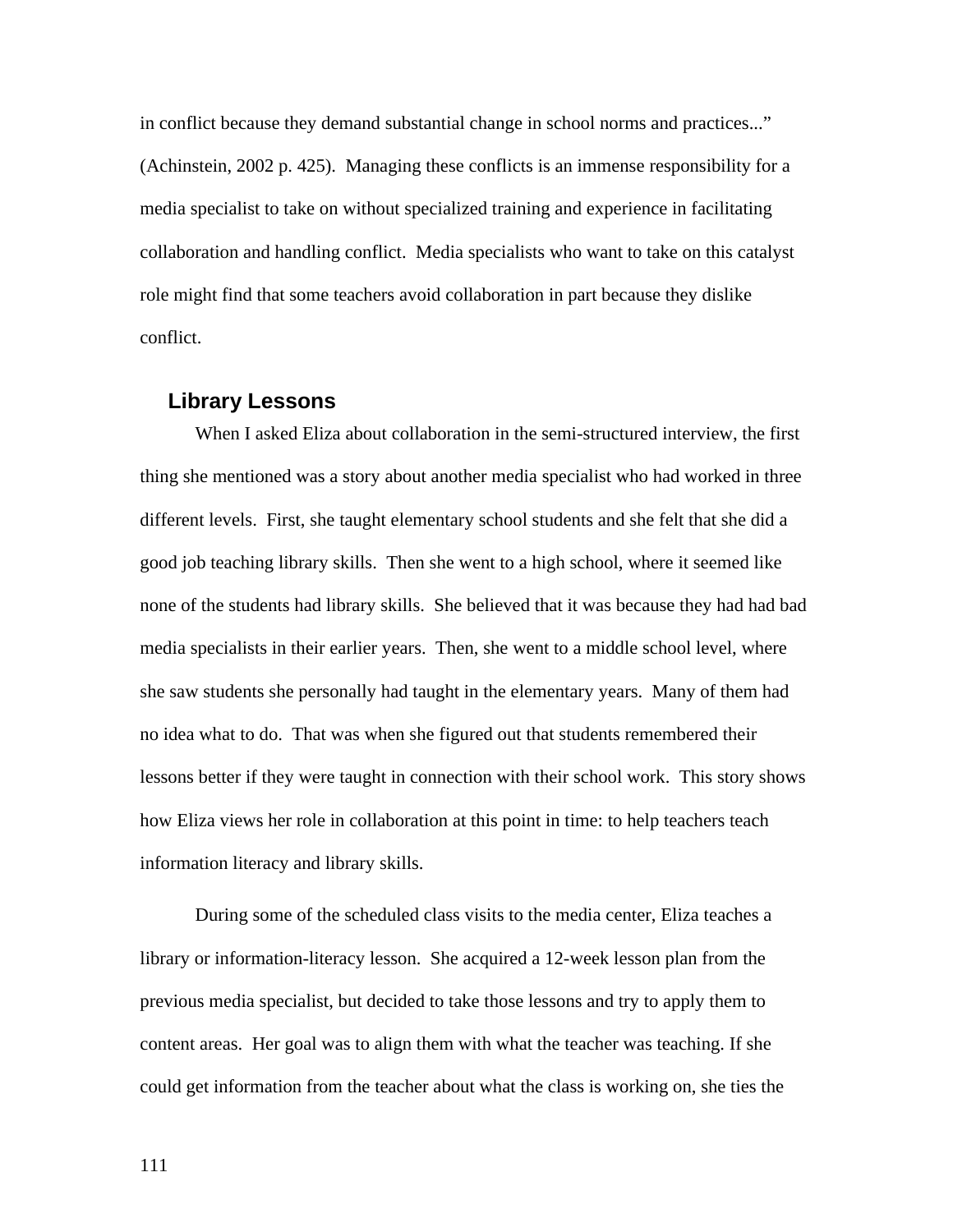lesson into their work. Early in the year, she was able to meet with some teachers to decide when each team would benefit most from each lesson. She was more successful collaborating with some teams than with others. Some teachers were "a closed door" when Eliza approached them with a certain lesson because the teachers told her they "did that all the time." Others, though, were more open to collaborating with Eliza on incorporating library lessons in content areas.

#### **Evidence of teaching-related collaboration at this site**

When we talked about collaboration in the interview, Eliza focused on the resources available in the media center and how she helped teachers teach students about those resources. "It was talking to them and asking them, hey do you know about this, how can I help you with it?"

Incidents of collaboration among teachers outside the media center were invisible to me as a participant-observer because of my location within the media center. I saw no evidence of collaboration. However, that does not mean collaboration does not happen on this site. This might indicate that some of the collaborative work of the school can be invisible to a newer school librarian. Some collaborative projects are made visible with artifacts after the projects are over. The school has displays in every hall, which show student work or which promote aspects of the school's curriculum or activities.

During the observation period, I participated in two collaborative projects involving the media specialist and reading teachers. The planning of the collaborative work took place somewhat spontaneously while the reading teachers were in the library with their classes. For one project, students created short videos about books on an upcoming book award nominee list, to encourage other students to read the books. For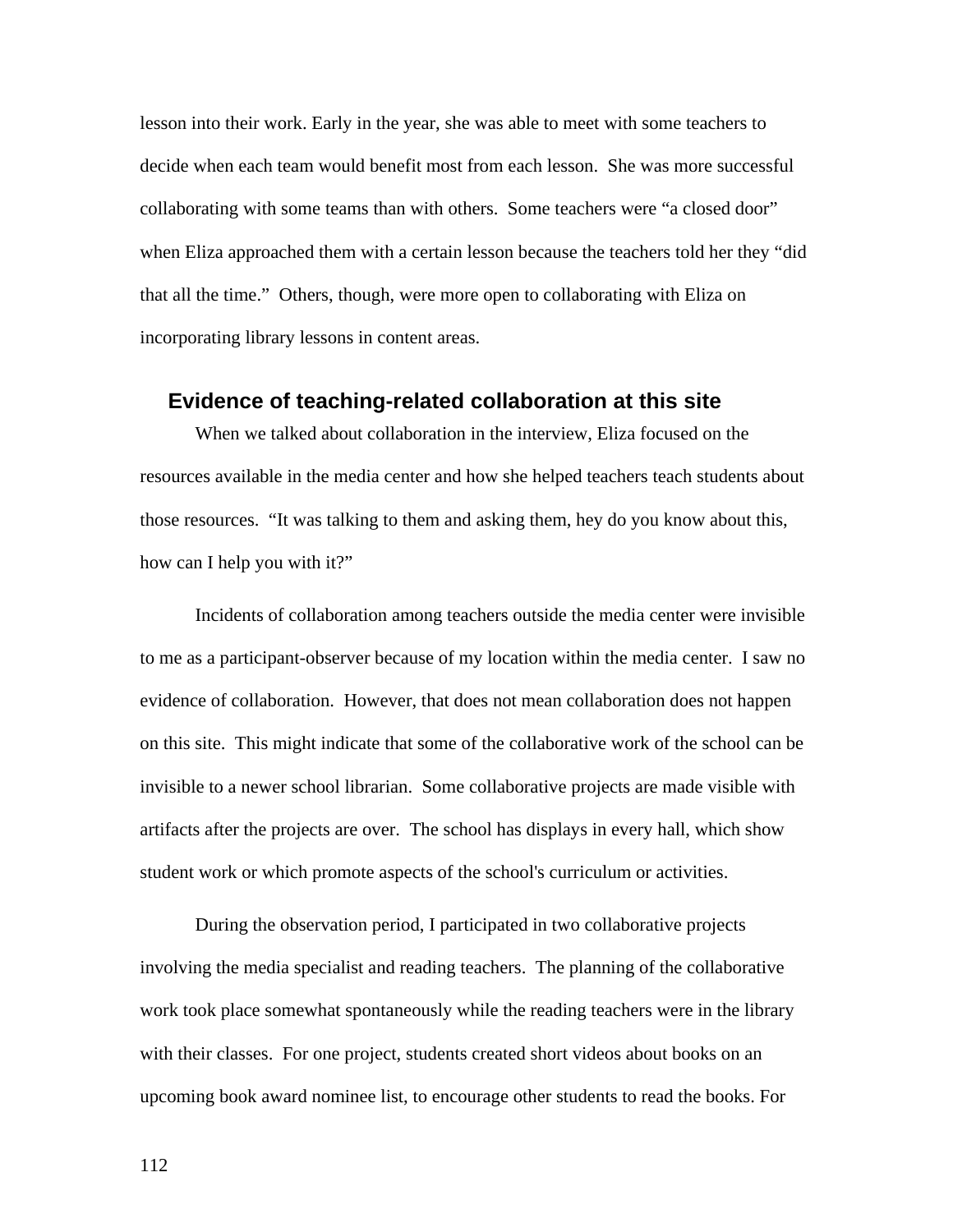the other project, students wrote short reviews to be added to the school catalog. Eliza's main function on these projects appeared to be technological, providing access to catalog functions, and helping students learn how to use movie-making technology. However, she also helped refine the rubric used to rate the students' work. Also, because a teacher was absent one day, we helped students enter their reviews in the catalog.

### *Online Catalog Reviews*

Kim was a reading teacher who brought her team's students to the media center on Fridays. She appeared to enjoy reading the same books as her students, even to the point of borrowing books from students. Every week, she chatted with Eliza and Rosie (and me) about the books she had read in the past week. She appeared to be a voracious reader and was very familiar with the young adult novels people her students' age were reading. In March, she came to Eliza about a way to use social networking for student book reviews. "She approached me and said, 'Hey, I want my kids to do something where it's publishable and they can see it on the Internet' or wherever and I gave her different ideas and say what do you want to do" They discussed three choices: creating a "blog" for students to post reviews to, using the district's online learning platform for students to post on, or using the review function in the district online catalog. The very fact that this function was available shaped this collaboration. It took them more than a week of discussion to decide that using the reviews function in the catalog would likely be the best way to make sure the students' reviews get read by other students, which was one of Kim's goals.

For this project, Eliza's input was primarily technological. The students used a standard review form previously created by Kim. Eliza was responsible for getting the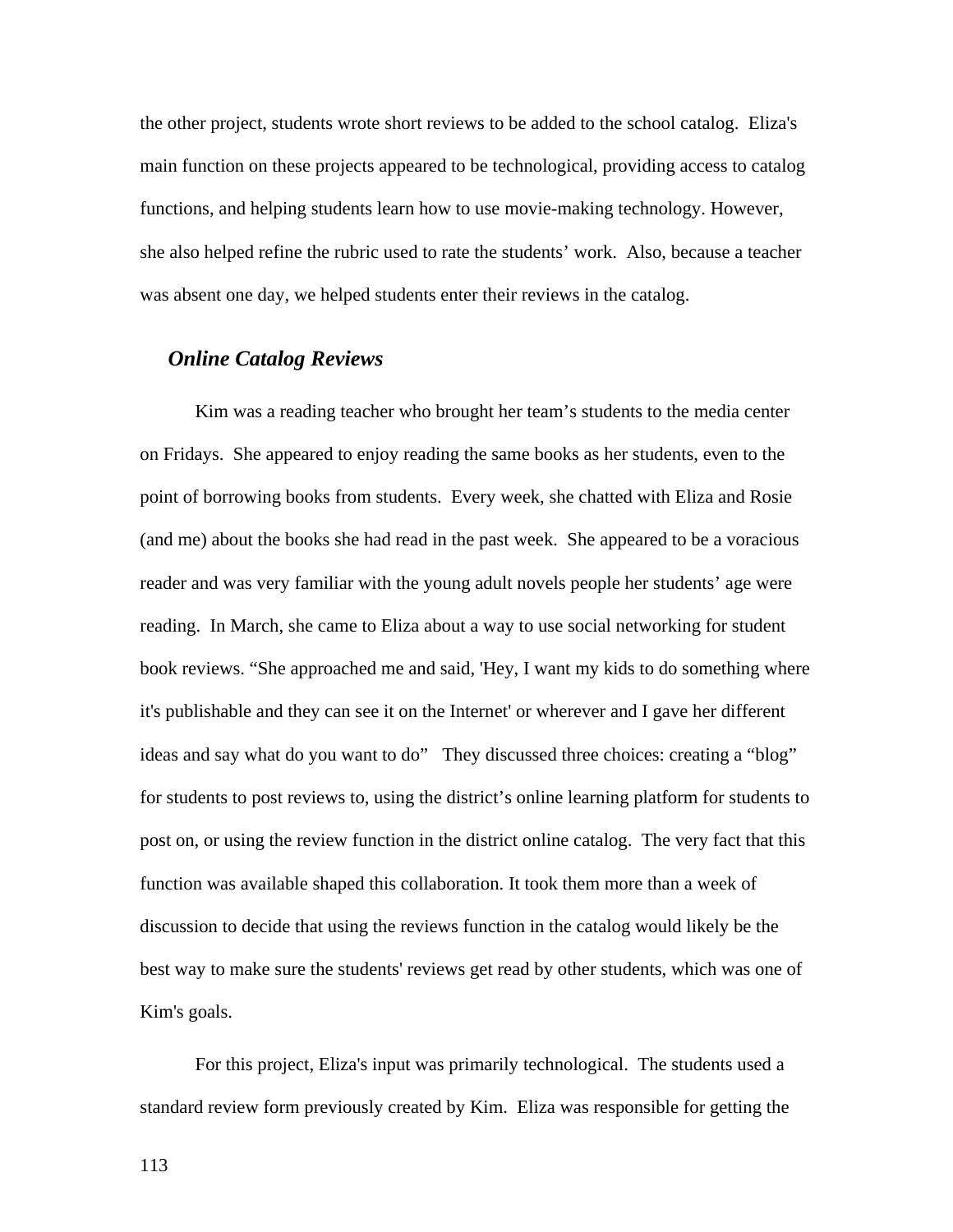students access to post the reviews in the catalog. Although allowing users to enter reviews is a feature in the district's catalog/circulation software, none of the schools in the district had set up user groups that would be able to enter reviews. Eliza needed to get permission from the district technology people to set up another user group and had to decide how much access she wanted to give to Kim, who needed some way to check the reviews. Once she had made these decisions and gotten permission from the district library coordinator to create a new user group, we had to change the students' circulation records to show their new group. After Eliza ran a report to get all of the log-ins for all of the students on the team, she logged into one of the media center computers and showed me how to pull up a student's record and change the user type. It took about two hours to change the user types for all of the students on the team. Eliza had to run a report in the district's student record management system three different ways before she was able to get one that had the information she wanted without getting a lot of extra information.

On the day the students were due to enter their reviews into the school's circulation system, Kim was out and her students came to the media center with a substitute. The school was also holding a patriotic assembly at midday, so classes were shortened. Instead of coming in during their normal reading class, the students came in during their science time. It was not clear to me exactly why the schedule was changed on this day, although it was probably related to the patriotic assembly scheduled for that day. Eliza set up about 20 of the laptops from the mobile lab in the media center. The students used the laptops and eight of the media center's wired desktop computers. Eliza and I helped them log on and learn how to use their new access to the catalog. There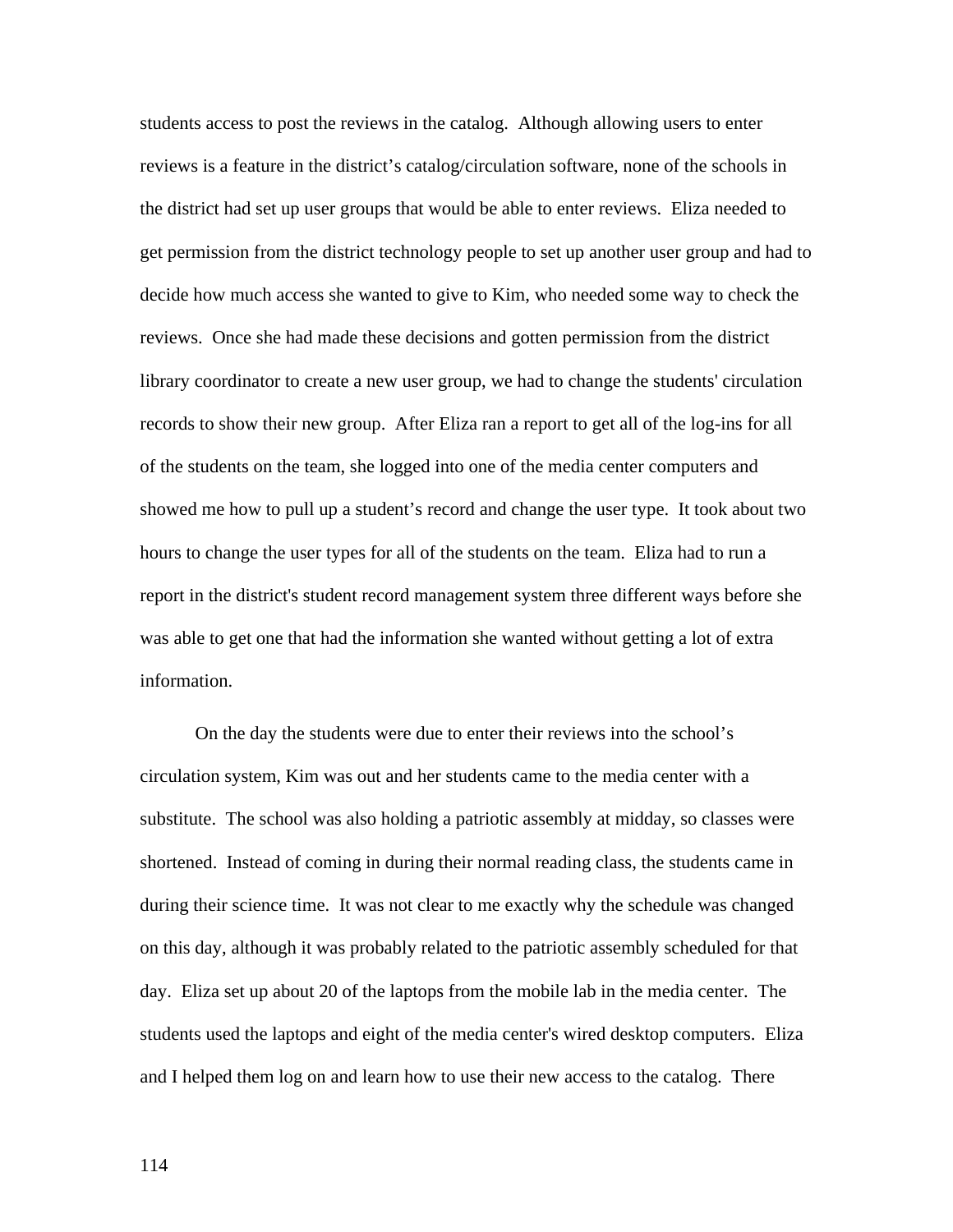were some problems. Because the students were not coming in during their reading class, some of the students on the team who have a different reading teacher were not participating in the project. A few gamely participated, but some sat and read the Guinness Book of World Records.

One problem we did not anticipate was that some students selected books that were not owned by the media center. If the books were not in the database for this particular school, students could not enter reviews, even if another school in the district (and in the federated catalog) owned copies of the book. The few students affected by this problem quickly came up with different books to review.

Another issue we faced that morning was the substitute teacher's lack of attention to the class. She was ignoring the students unless they went directly to her to ask a question. Eliza and I walked around the room, watching for students who needed help. At one point, one of the media center people said "might as well send the sub home." The students got progressively more restless throughout the morning, which made it difficult for us to help troubleshoot the connectivity problems we had with the laptops. Most of the problems were quickly solved by swapping out a slow laptop for a different one, but the students had to be patient and try to log in several times. During the class time just before lunch, Eliza, Rosie, and I got nervous that the sub would not bring that class into the media center in time to do anything before they would have to go to lunch. They arrived, with three minutes to spare before leaving for lunch. When they returned to the media center from lunch, we then worried that they would not line up and leave in time for the assembly.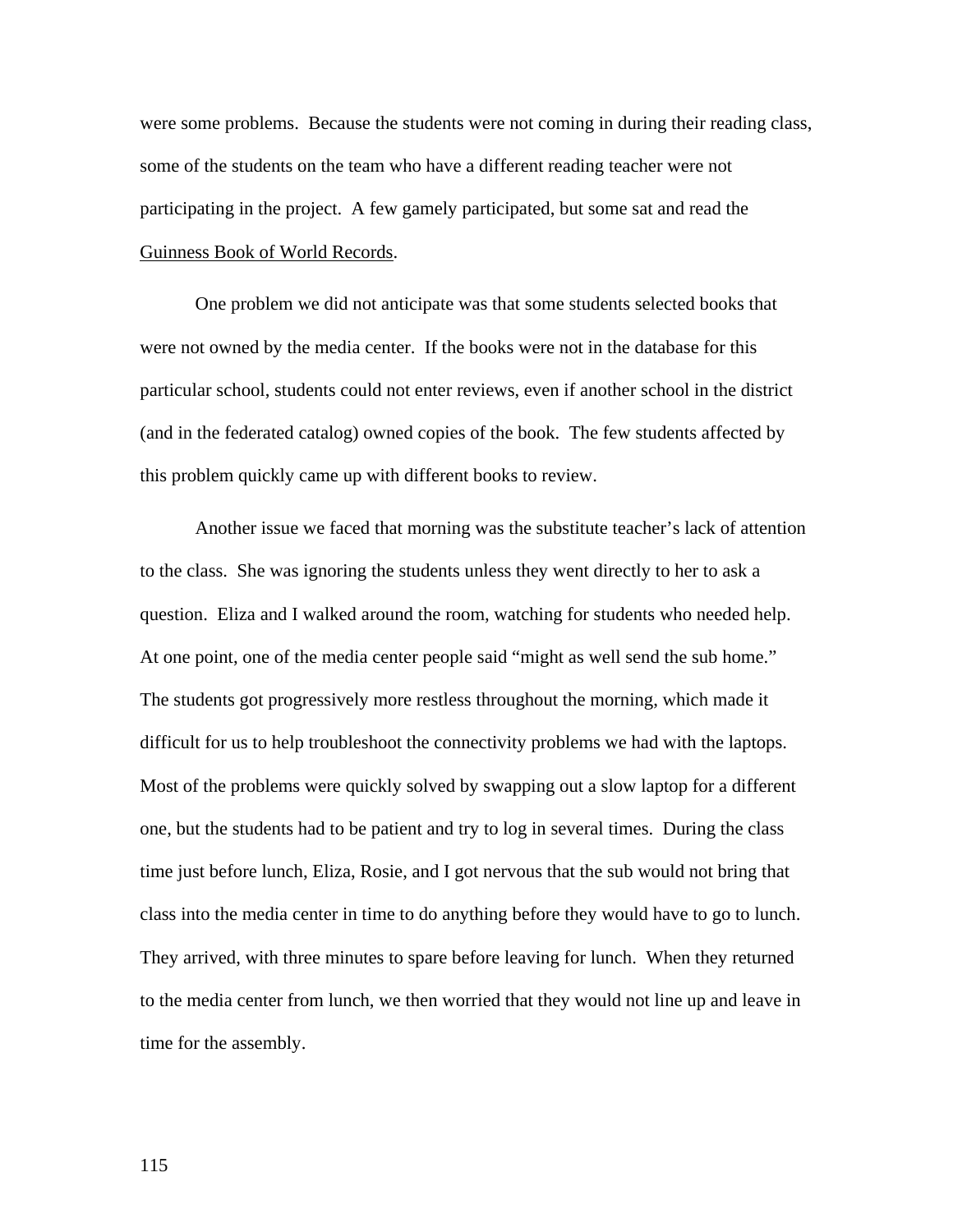## *Book Trailers*

"And with Mandy, we were just talking and she goes 'I know I should do technology, but it's just such a hassle and it scares me and I'm not comfortable with it,' and I said 'hey, I'll help you,' and I think she loved doing that project" (Eliza).

Mandy was a reading teacher who brought her classes to the media center on Thursdays. She wanted to incorporate technology in her teaching, but worried that it would be a hassle and that she would not know what to do. Eliza told her she would help her. The project planning had already started by the time I arrived at the school. Because this was their first time doing this project Mandy decided that only one core (about 25 students) would do the project this year. She chose the one she considered the *best*. The students would work in pairs and create book trailers (similar to movie trailers) like the ones on the book award nominee videos produced by the state school librarian association to encourage students to read the books and vote in the awards. Eliza set aside the new books on the nominee list as they arrived so the students in this class would have the first chance to read them. Once they decided to use the book award nominees, the selection of books was already determined by the relations surrounding the book awards. This includes being aware of what the nominees are, ordering the books, then processing them and setting them aside on a cart. These trailers were both a language arts/technology project for the students and an attempt to publicize book award nominees so more students can read them and vote in the contest. Every year, the process changes a bit, with the students required to read a certain number of books in order to be allowed to vote.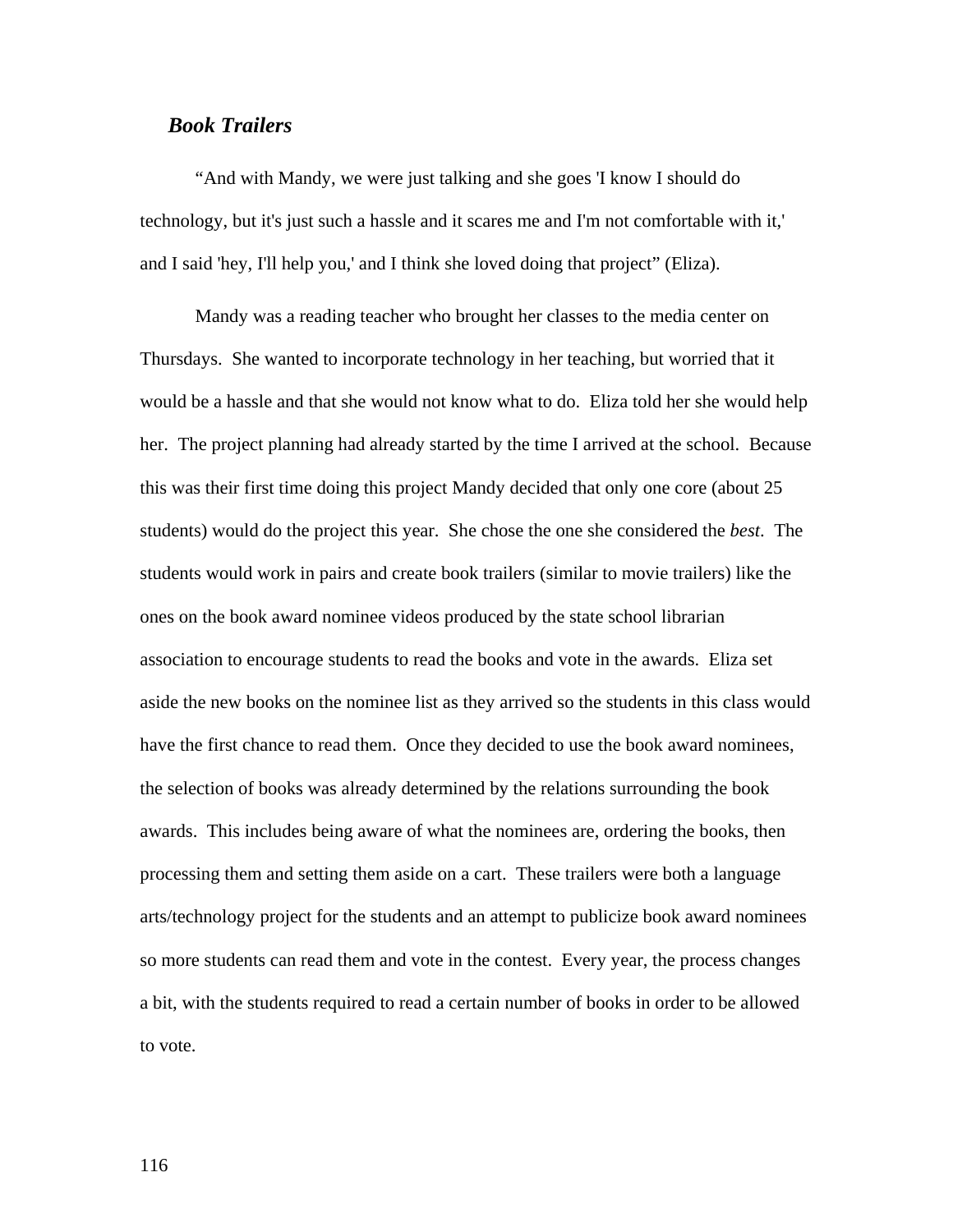The students selected their partners and selected their books during their regular media center time with Mandy. Some of the students were not in class at the time and other students had overdue books, so they could not check out the books they needed. Eliza checked the books out to herself so no other students would check them out before students in this class had a chance to check them out.

In planning the work the students would do, Eliza looked online and found the forms for the storyboards. She found an educational technology resource online from which she could print out storyboard pages. On the team's day for coming to the media center, Mandy brought the class to the computer lab attached to the media center. Before the class came in, Eliza set up the teacher computer with a demo of the Photo Story software and a sample book trailer to show the students what the eventual goal was. She showed them a completed book trailer, pointed out the structure of the trailer, and pointed out necessary elements of the credits. Then, she handed out storyboard printouts. She set up a folder on the student share drive for the projects and the students asked her to write down the path for saving pictures.

The students immediately wanted to get on the computer and start making their trailers, but Mandy stopped them and told them they could not be on the computer until they filled out the storyboard "and show[ed] they've used their brain." Eliza mentioned that the students could access graphics of the cover of the book through the catalog. Mandy told them "that's your first slide, the book cover."

During the class session, Rosie came in to get Eliza. Someone from district building maintenance was here about installing a Smart Board screen in a classroom. Eliza had to step out and talk with him about taking measurements, cutting wood, and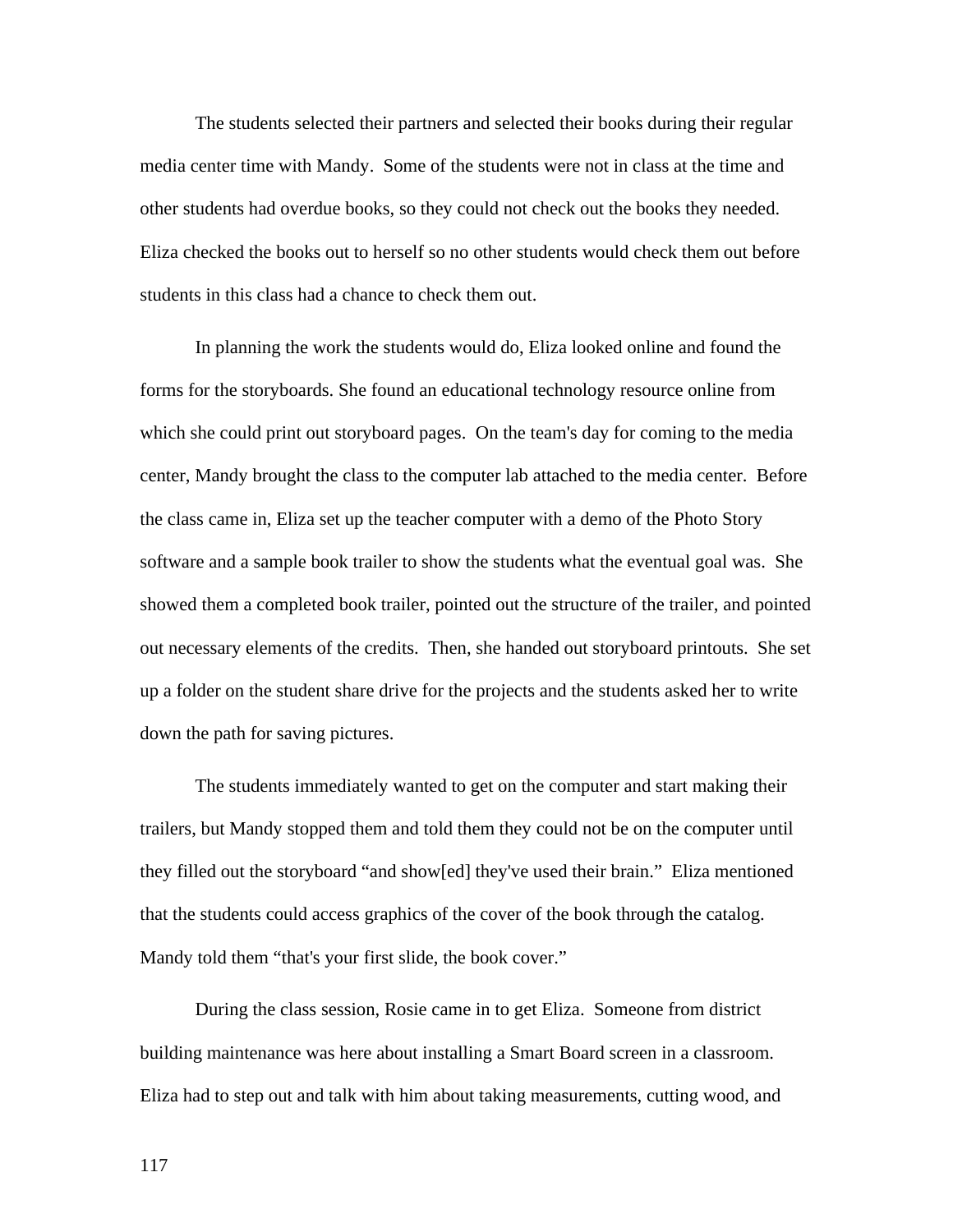staining it, along with plans to surplus a black board that was currently mounted in the classroom in question. As evidenced by Eliza being pulled out of Mandy's class to take care of the issue of mounting the Smart Board, her other work continues even while she is teaching.

Mandy discussed structure of the trailers, mood, and theme for the presentation. When Eliza came back, she typed up directions for saving the cover graphics from the catalog. Class time ran out and the students left. After the students were gone, Eliza and I talked about a girl who wanted to use music from a portable digital music player. I knew from past experience that she would likely have to burn the music onto a CD and then download it from the CD into the free audio software they would be using. This was before I discovered that the students did not have enough room on the district server space for everyone to be able to save their music.

The students worked on the book trailers the following week. Some students came to the media center on a pass to work on their trailers earlier in the week and the whole class worked on them during their media center time. Eliza mentioned to me that the students would probably need the computer lab again next week

Later, during a "teacher work day," a day with no students on site, Eliza and I were walking around doing the technology inventory and popped into Mandy's classroom. We chatted a bit, then she showed us the rubric she and her students had created for evaluating the book trailers. She asked us for our input on the rubric. The following week, we helped her with it some more. When she had asked her students for their input, they pointed out that all of her categories were focused on the technical aspects of the project. Although I did not have a lot of interactions with Mandy, it was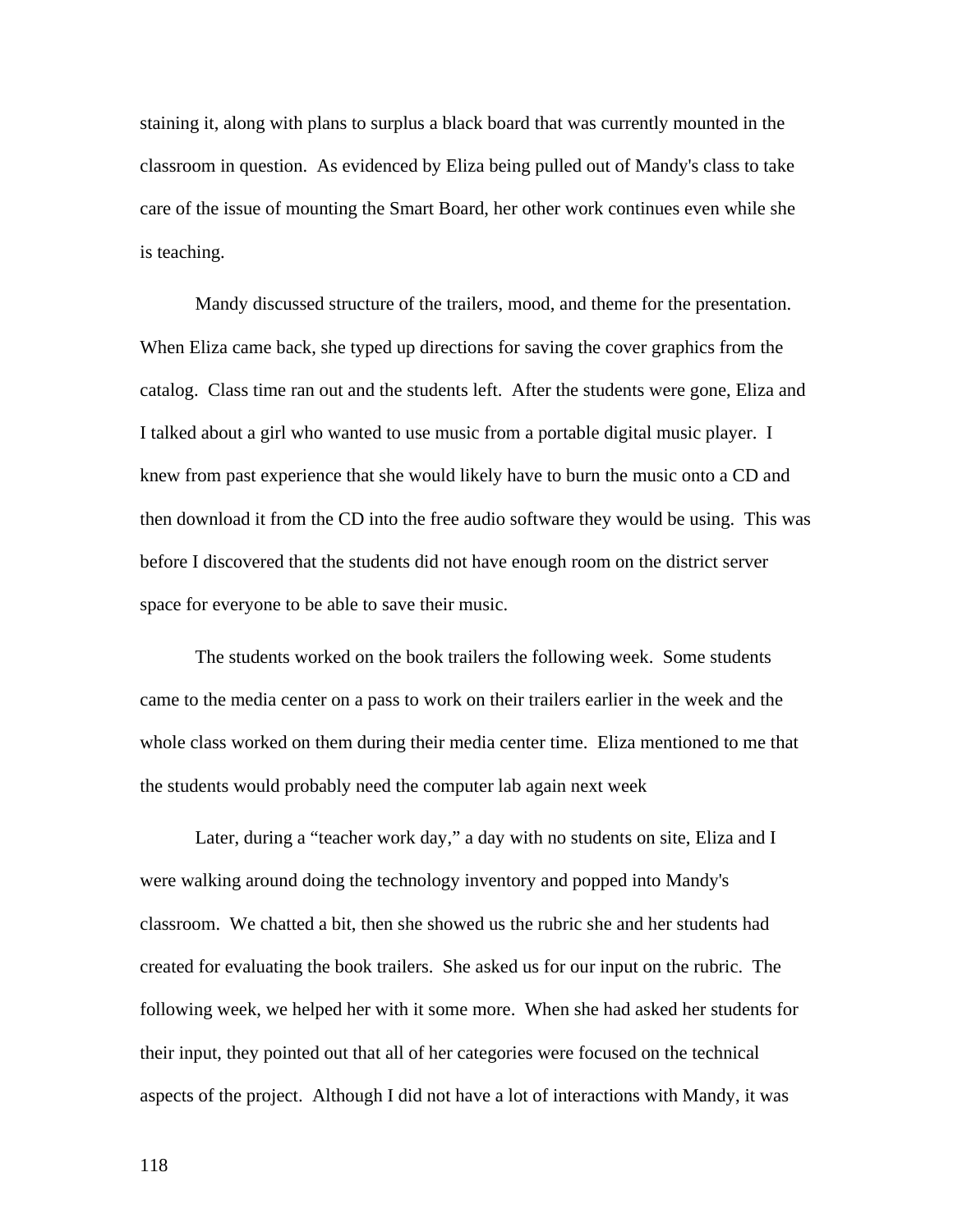clear from this project that she was open to collaboration, both with teachers and with students.

Both of these collaboration experiences started with teachers who wanted to use technology; one because she knew she "should" and the other because she wanted students to have something to share. Also, because Eliza is the go-between for technology issues, it seems teachers learned that she was the person to approach for ideas about using technology for learning. Both teachers also shared an enthusiasm for reading. They were actively engaged with Eliza and with their students during their time in the media center.

#### *Gathering resources*

During the period of observation, several classroom teachers emailed Eliza and Rosie to ask them to pull books on a certain topic to check out to the teacher for use in the classroom. Although school library researchers consider this a low level of collaboration (Loertscher, 1988), the media specialist and aide play a valuable role at least twice. First, they have selected these resources in the first place, which is a role of the media specialist which is taken for granted. Second, they select these resources so the teacher does not have to. An unfortunate side effect of the checking out of all the books on certain topics was that once a student's interest was piqued, there were no resources left in the media center on that topic for their leisure reading. Two teachers taught units on diseases, causing students to come in looking for disease books. This effect is invisible to teachers.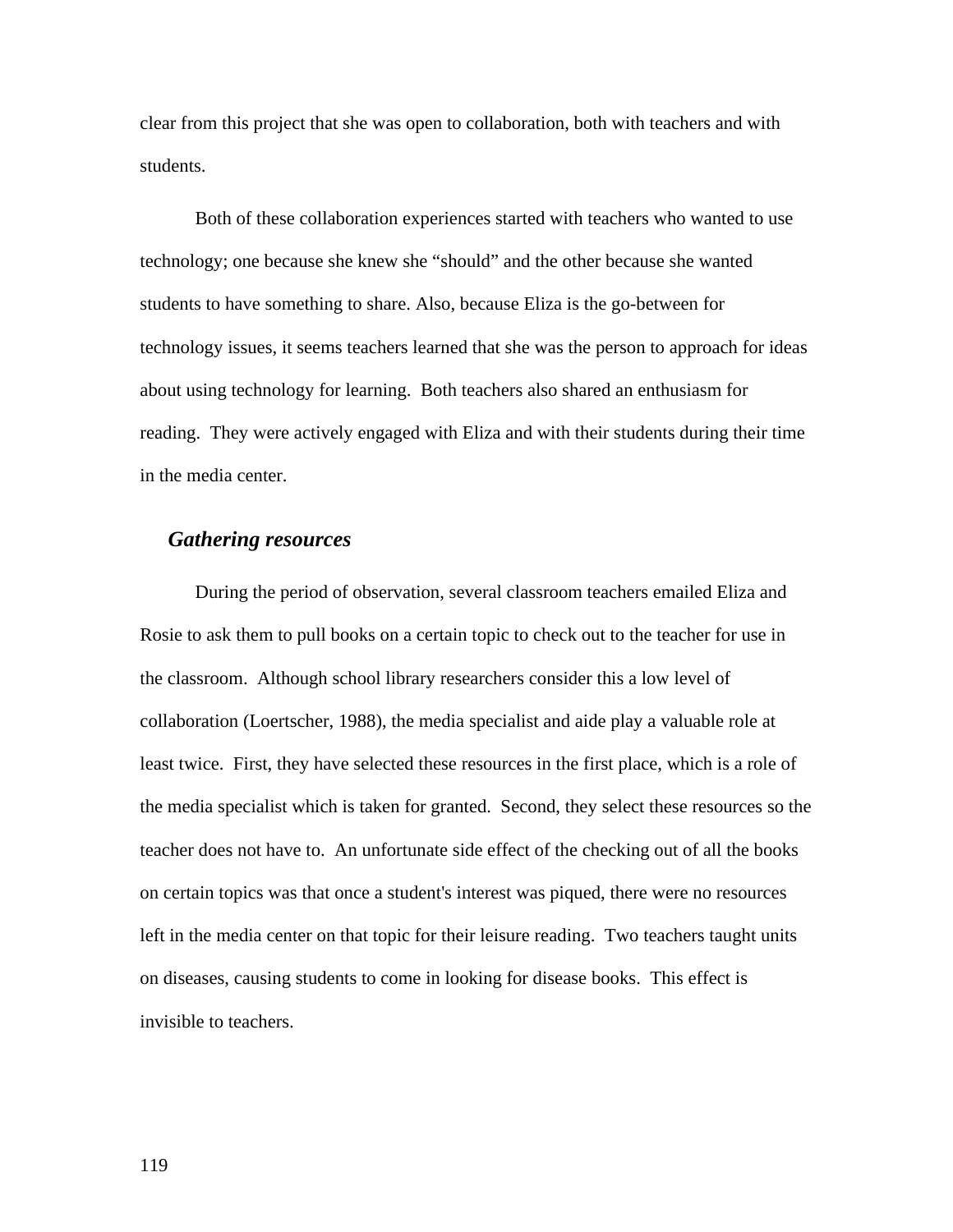## **Another form of collaboration: the Lit Center**

As mentioned earlier, Charlotte is a reading coach who was put in charge of the lit center this year. The lit center is a repository of sets of texts for classroom use. These texts include dictionaries that can be checked out to classroom teachers as sets for a period of six weeks, along with copies of fiction and trade non-fiction books for an entire class to read and work on together. All of the copies have barcodes and have records in the catalog, which is maintained by Eliza and Rosie. The responsibility of keeping track of the inventory is on the media specialist and aide, but Charlotte is responsible for making sure the resources in the lit center are useful and current. Charlotte is used to relying on the school librarian for help. Her collaborative relationship with school librarians began when she was a reading coach in elementary school. She "instigated" collaboration opportunities with the elementary school librarian and discovered the resources of that librarian "probably by accident," when she noticed that her students did not have appropriate books for their reading sessions. First, she asked the librarian if it was okay for her to come to the library and check out with the students she coached. Eventually, Charlotte says, the librarian realized that she needed to do some instruction on choosing books that were interesting but not overwhelming and that she needed to watch Charlotte's students. (Note: in the interview, Charlotte consistently referred to the media specialist as a "librarian.") Now, at RMS, she turned to the media specialist and aide to help her organize the resources in the lit center.

The traditional library work of school media specialists is often glossed over or dismissed in research related to school libraries, but during the period of my observations, I saw first-hand the importance of a theoretical understanding of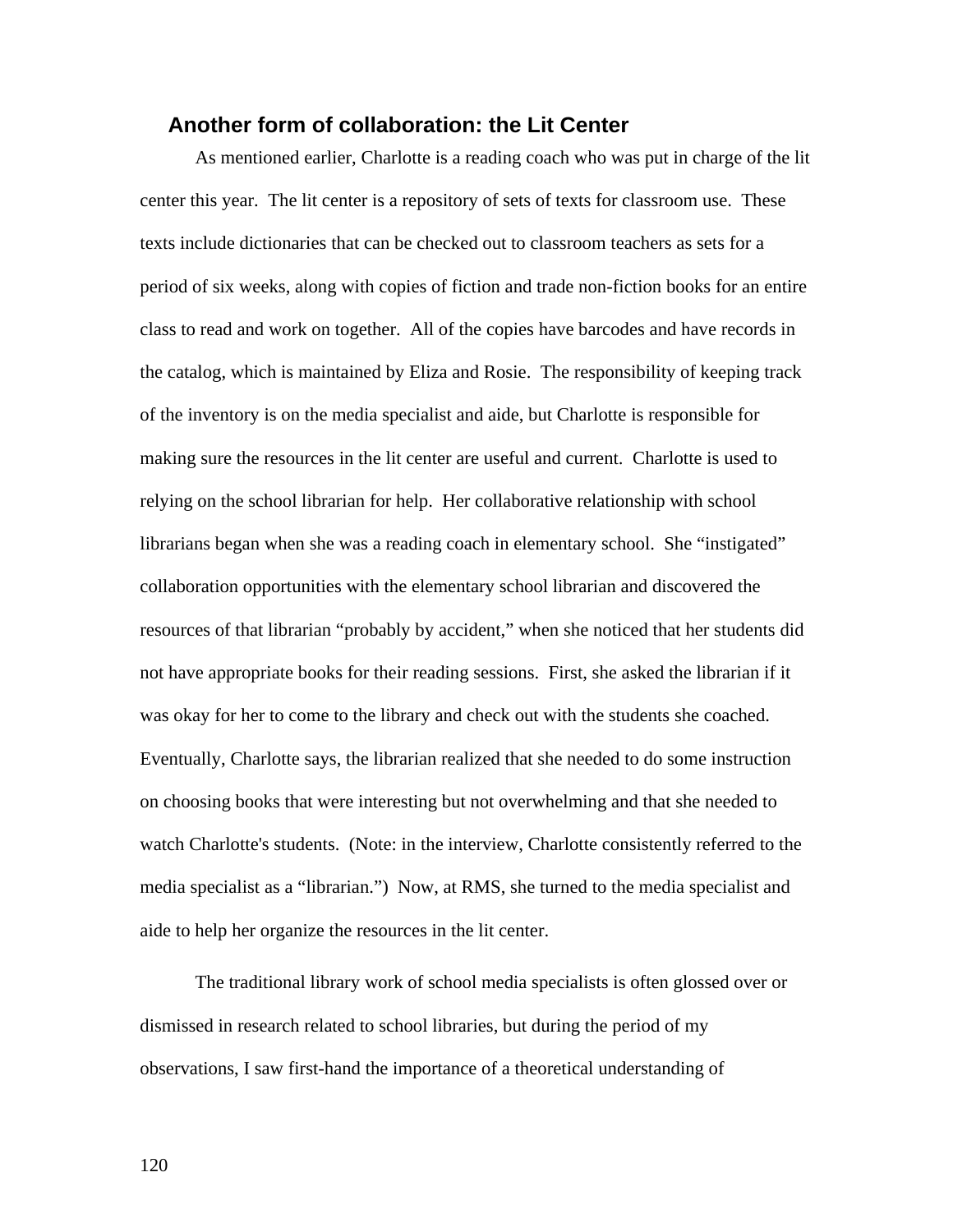organization of information. During previous school years, the lit center had been run by reading specialists, who organized and cataloged the information while also teaching emerging readers. Because of district budget cuts, the media specialist took over maintenance of the catalog of the lit center at the beginning of the school year during which this observation took place. Eliza, Charlotte, and Rosie worked closely throughout the period of observation to organize the lit center and make it accessible for teachers. Most of this work was done on Fridays, "the day for getting work done." In this collaboration, rather than adapting information literacy goals to content lessons, Eliza used her professional knowledge of organization and access of information to help organize "information" for a purpose different from the purpose of the media center. This type of library work is vital and should be recognized for its value to the teachers and the students.

Throughout the observation period, Eliza and Rosie worked regularly on updating book classification, correcting erroneous records, adding visual identifiers to the items, and eventually, reorganizing the physical collection. More than 700 copies of lit center books had been unaccounted for during an emergency inventory in January, which had to be carried out when the online catalog crashed and all of the records disappeared. Some of those books were likely unaccounted for because of the habit of some teachers of taking items from the lit center without checking them out.

One instructor suspected of taking lit center items without checking them out came into the media center one day about a book she needed. Rosie told her the media center did not have it. They discussed whether Rosie remembered having it and how much this instructor's students needed the resource. Rosie encouraged this instructor to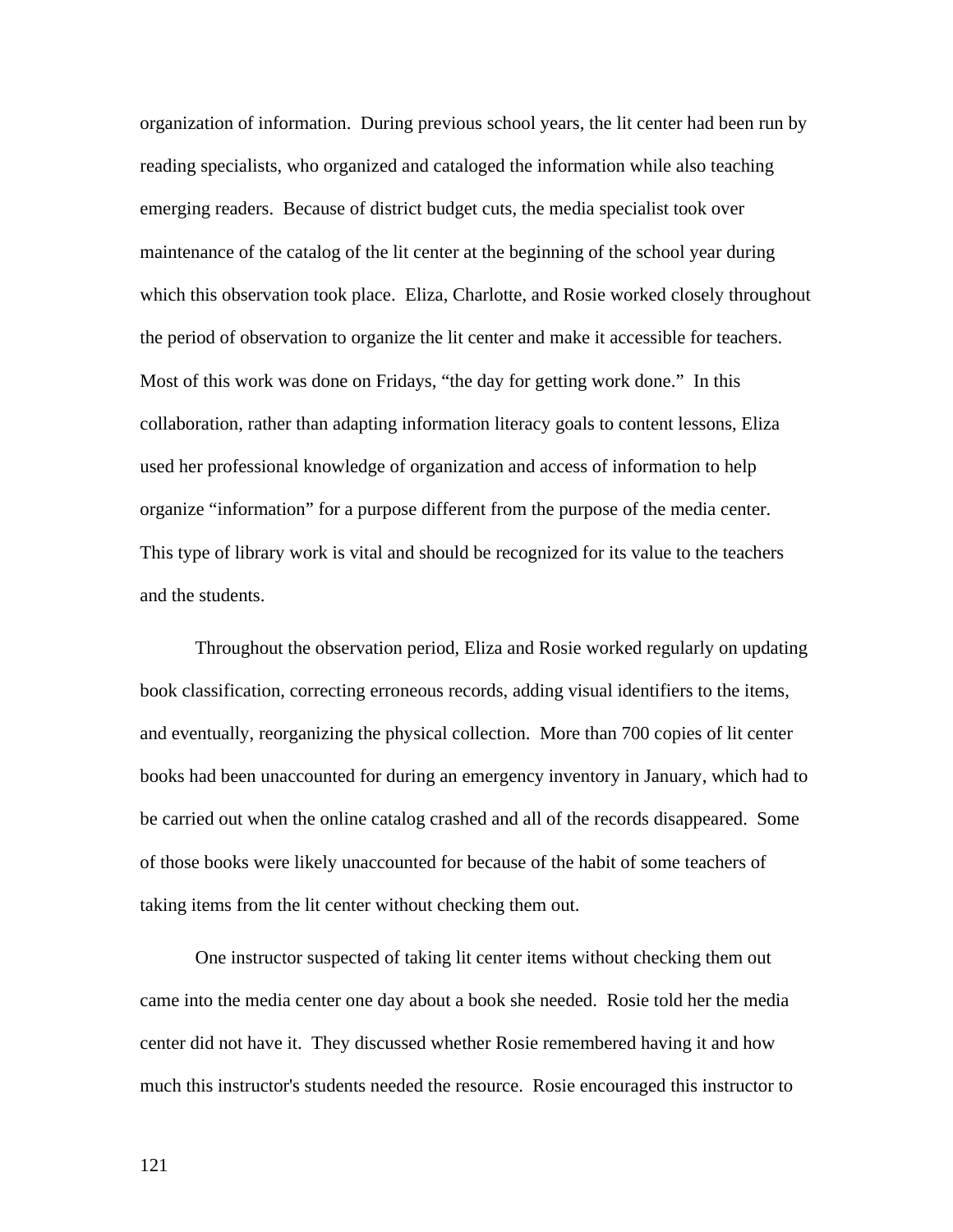send an email to all of the language arts teachers in the school to ask if any of them have the resource. Rosie said several times that it was a recurring issue that affects everyone. Later, Rosie mentioned that the instructor sent out the email.

The differences in how a media center/library is organized and how a lit center could be organized were apparent early on in the observation period when Sarah, the literacy instructor who works at two schools, came in with a question about a fiction book that was written in verse. She asked whether it was considered poetry. Eliza was on the phone, so she asked me. I told her it was a novel written in verse, but she will end up classifying it as poetry for her purposes. Questions like that came up later when we were trying to determine the shelf order for the non-fiction books. Some of the books were arranged by title, some by author, and some by series. Because of the purpose of the lit center, to provide materials for reading teachers to use with classes, small groups, or individuals, and because of our experiences or assumptions related to how they look for materials, the group of us who were working on the organization decided to sort the nonfiction by general content area, using the school curriculum as a guide. Then the works would be sorted by title. We discussed using a method of organization like Dewey, but quickly realized "teachers don't think in Dewey," so such a system could turn out to be a barrier to the use of the sets. It seemed logical to us that teachers were more likely to look for non-fiction materials that were organized much like the *core curriculum* of the school. We also realized that although Rosie currently returns and shelves books for the lit center, the system needed to be simple and logical enough that someone who does not have library experience or a lot of time would be able to maintain the collection if necessary. Most of these decisions were made during a time when there was not a great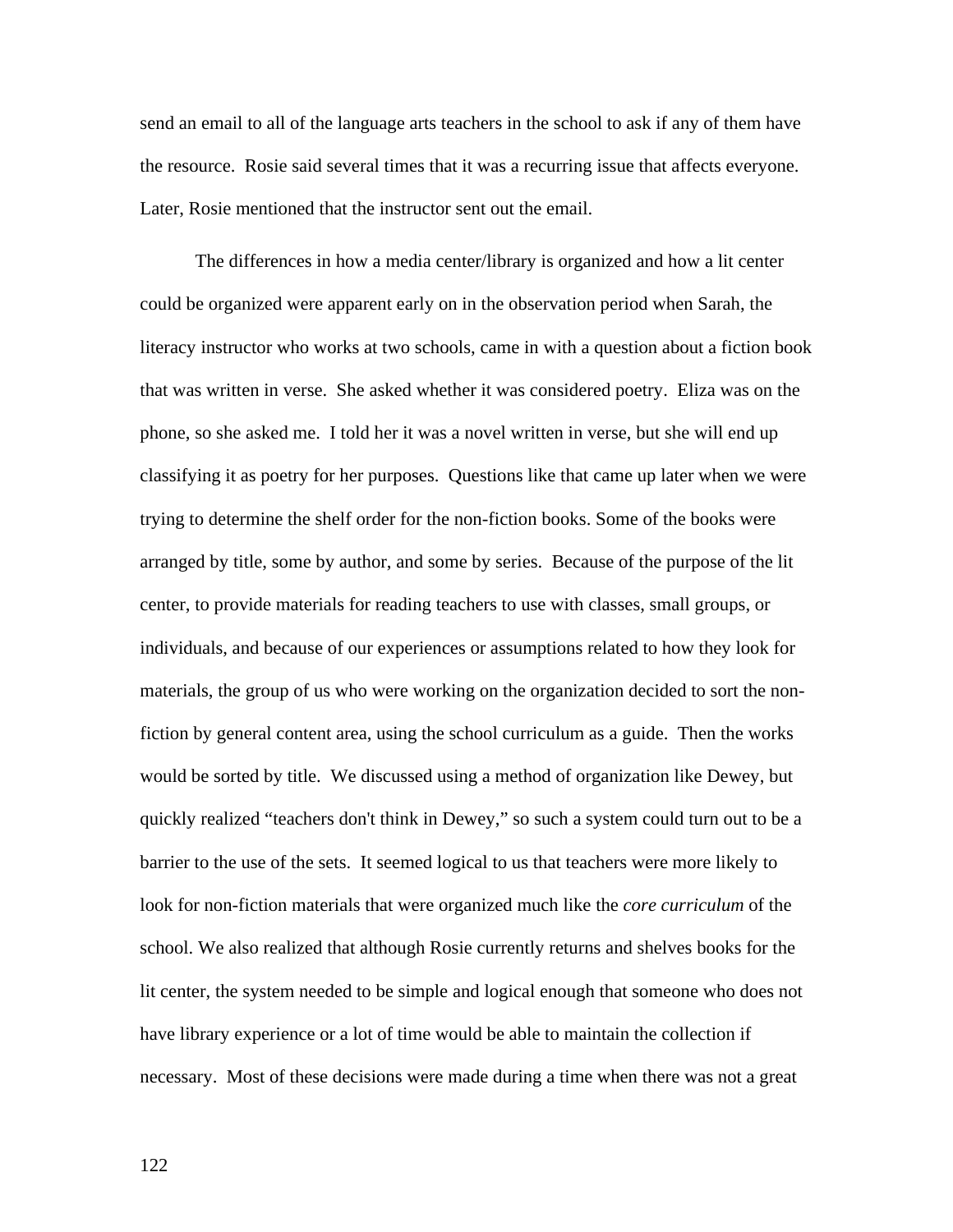deal of certainty about who would have a job the following school year, so we did not know who would end up taking care of the lit center collection in the future.

In the early days of my observations, we talked about the dictionaries. The lit center has responsibility for multiple copies of reference books that teachers are going to be likely to have students refer to in the classroom. Sarah pointed out the dictionaries in the lit center and said she would ask teachers whether those were the only dictionaries in the building. She also told me that the blue ones were the only ones approved by the district. (Like many people, it appears she remembers or classifies books by the color of the cover.) At this point, they had only a partial idea of what resources the school had, because some teachers continued to take items without checking them out. Another problem was that it was hard for teachers to tell what kind of resources were available. This led to at least one unfortunate weeding incident, when a set of fiction war books which appeared completely unused, were donated to a reading program because of an apparent lack of interest. Students found the few copies that were left and began checking them out and recommending them to each other. Eliza and Rosie both regretted losing those books.

The reorganization work was not just intellectual. It also involved physically moving thousands of books. The merging of responsibility for the lit center collection helped with the lit center's space issues. Eliza and Charlotte transferred most of the titles that had just one or two copies to the media center collection across the hall. We moved books from shelves, sorted them, moved shelves, re-positioned shelves, and arranged tubs. This work was done by Charlotte, Eliza, Rosie, and me, with help one Friday afternoon from two students who were in the lit center for disciplinary reasons.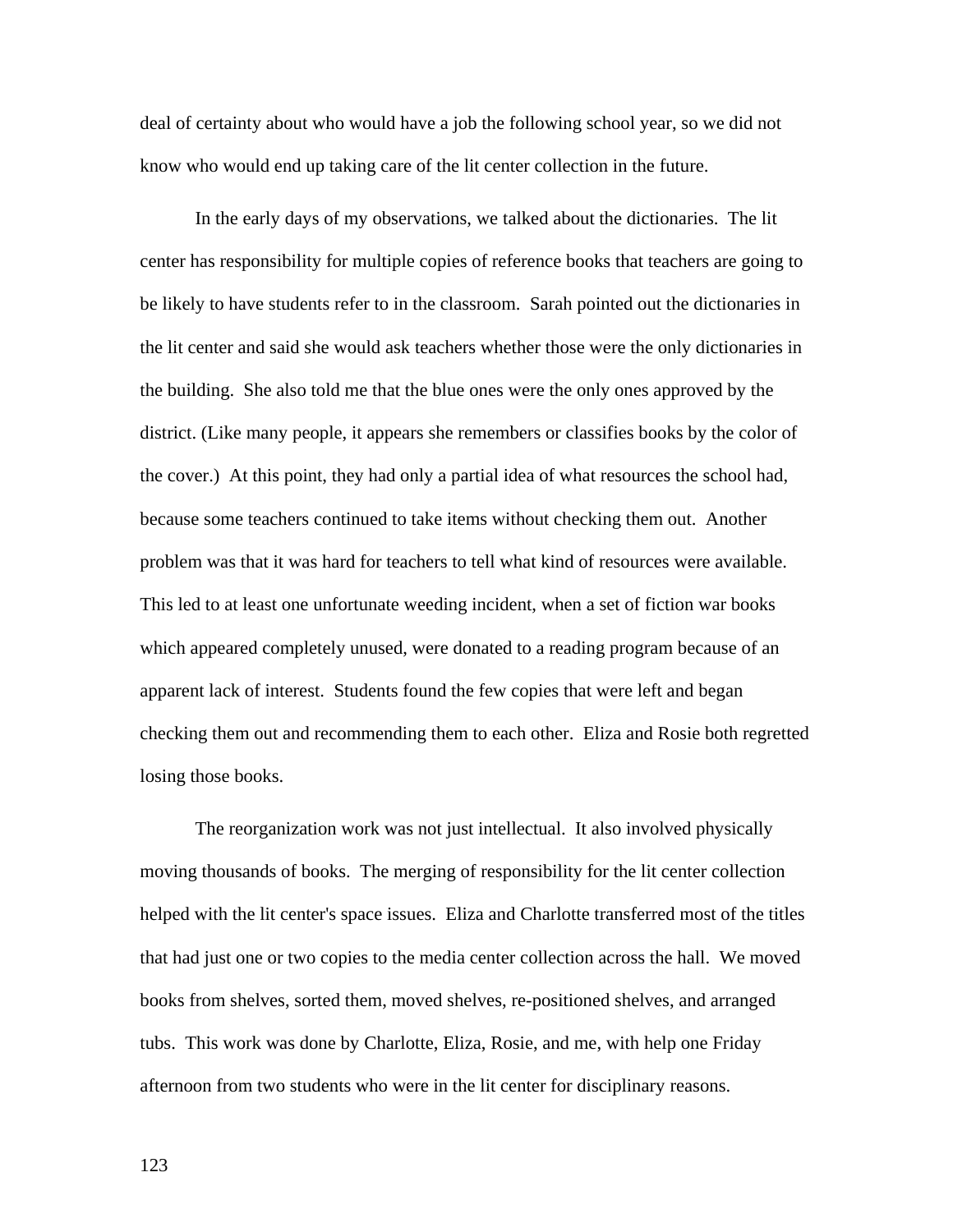A lot of the work associated with maintaining the lit center collection was not done in the lit center. Rosie had an ongoing project of making sure the low-level readers were correctly marked on the physical book (with a colored sticker) and in the online catalog (with a code matching the color on the sticker). She carried tubs back and forth between the media center and the lit center. She changed records. She corrected spine labels, which appeared to have been assigned almost randomly. She knew it was difficult to correct the records of items when the items were out or to get an accurate picture of what the resources are when they are in use, but she also recognized that if it did not get done now, it might not get done. She had no extra contract time before and after the school year, unlike Eliza and Charlotte. At the end of my observation time the work of organizing the lit center was not done. Eliza and Charlotte planned to finish up that work and make decisions about the sorting of fiction during their contracted week once school was finished.

Others in the school seemed unaware of the importance of keeping track of resources, of knowing what was being used, of justifying the space resources took up on the shelf. In some ways, the better the librarian is, the more invisible his or her work is, but this invisibility comes at a cost. Not only is this work invisible in the school, it is invisible in school library literature.

# **Potential Barriers to collaboration at this site**

While on the site, I observed several potential barriers to collaboration that rarely seem to be taken into account in published research. Two major issues were scheduling and turnover. While these issues might be touched on in research, they play a major role in the daily work life of the media specialist.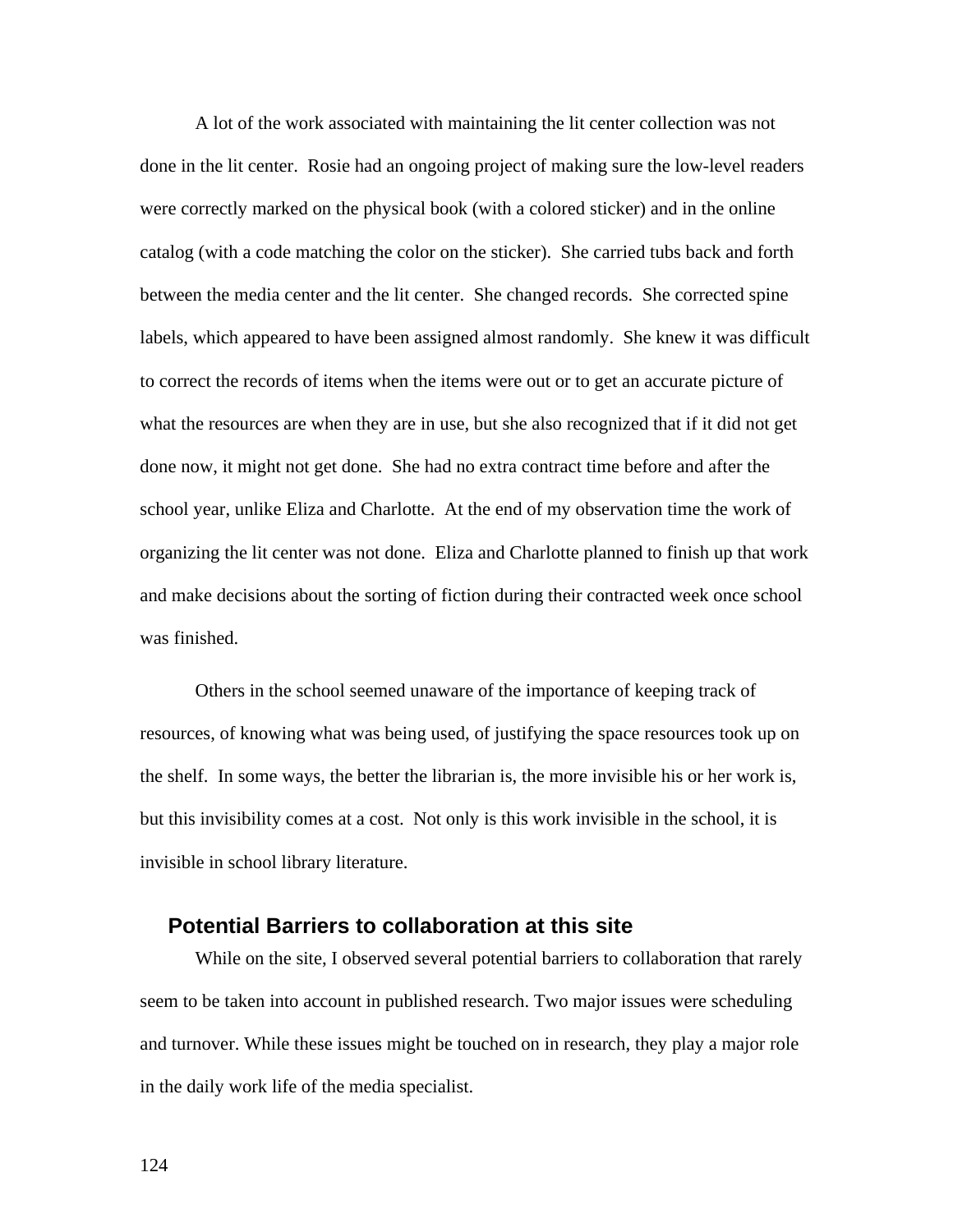In this middle school, with 750 students divided into six teams, with three different lunch periods (since the cafeteria cannot accommodate all of the students at the same time,) each team can be on a completely different schedule. Teaching tends to happen in isolation from other adults in the school building. While the team teaching scheme is designed to encourage collaboration among the teachers on the team, rigid and possibly incompatible schedules can make it difficult for faculty members outside the team to collaborate. Eliza and Rosie have a different schedule each day. Their schedule aligns with the team that is scheduled to use the media center that day. However, unlike the classroom teachers at the school, they do not have a collaborative planning time with teams. During the period of observation, collaboration with the teachers happened informally during the time the students were browsing or reading in the media center. Not every teacher visits the media center each time he or she is scheduled and some teachers are not as engaged with their class during that time as Kim and Mandy were. Fixed media center scheduling can also be another kind of barrier to collaboration. Although it gives students guaranteed time in the media center at least once a week, it also means Eliza generally needs to be in the media center during most class periods. The media center fixed scheduling is generally centered around the team's reading class, which might cause teachers of other content areas to believe that the media center supports reading, but is not available for collaboration with other types of literacy.

Turnover can be a major barrier to collaboration. One key to collaboration is developing a relationship with teachers, learning what they need, and even anticipating their needs. Moving disrupts those relationships. Although the school is designed around the idea that students will have the same teachers for their two years, there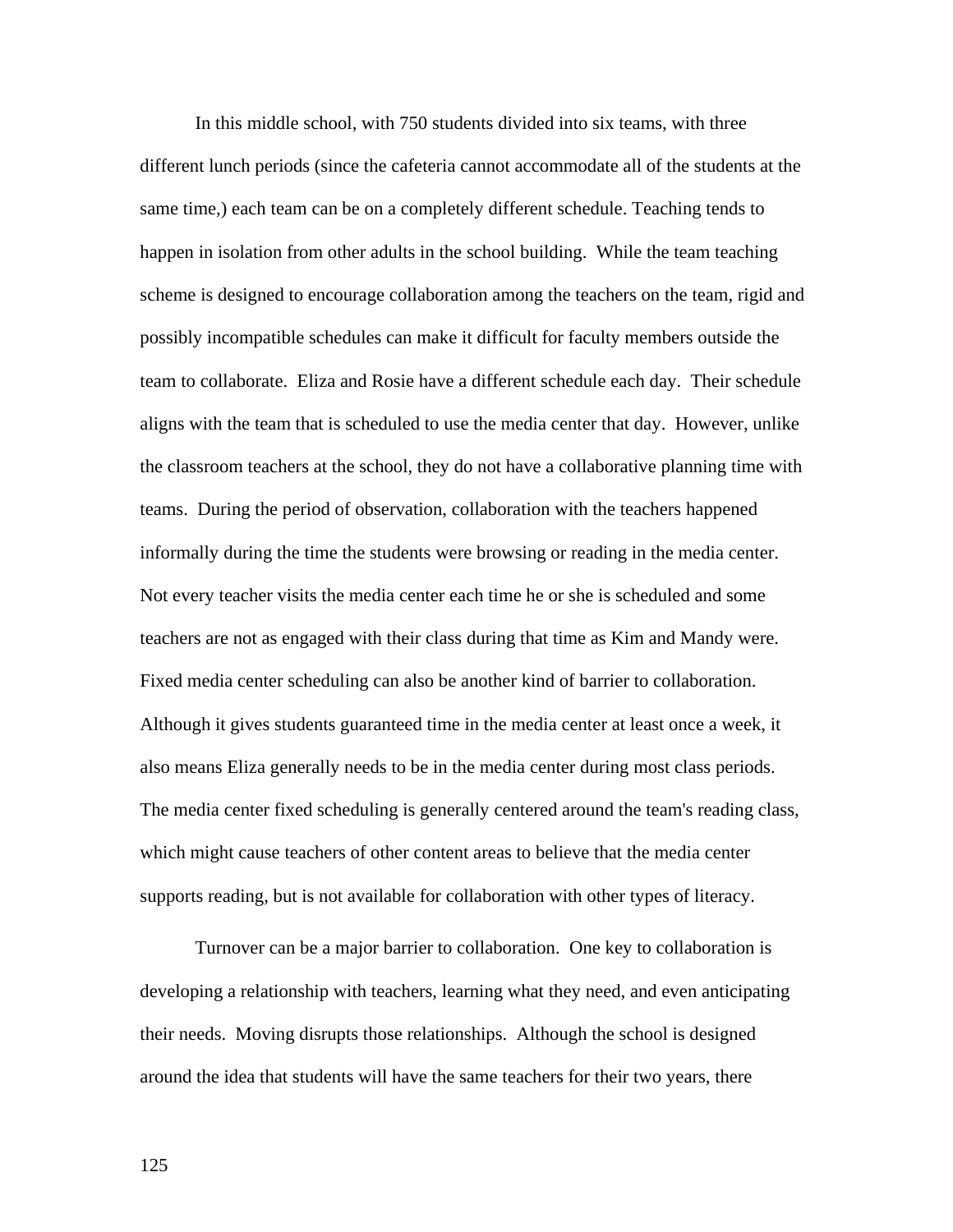appeared to be quite a bit of turnover and rumored turnover just during the two and a half months I was on site. Because this was Eliza's first year in this building, she had to get to know a whole new group of teachers before collaboration could happen smoothly. At the same time, there were hints of changes to come. One of the teachers involved in a collaborative project with Eliza was moving to a position teaching a different content area at the same school. While this might provide new opportunities for collaboration, if the school culture promotes the idea that media center visits are for reading teachers, she might not take advantage of collaboration opportunities. Meanwhile, the two assistant principals were leaving, meaning for the next school year teachers would have to adjust to new leadership styles and personalities. Also, the school was losing several literacy support staff members due to district budget cuts. In addition to two new administrators, the school would be gaining a small population of English-Language Learners in the following academic year, which would mean a change in teams and staffing to accommodate those students' needs.

Peppered through the notes I took during my participant-observation time are worries about who would still have a job next year. Some people knew they would not be coming back, but others were not sure of their status. Although they discussed these issues privately, when no students were around, when I saw them with students, they never indicated their vulnerable status.

### **Working with other media specialists**

Although school library writers focus on instructional collaboration, lesson and curriculum planning, and instruction, Eliza also works with other media specialists. One major example is the Book Group Day planning, but she also works with them on smaller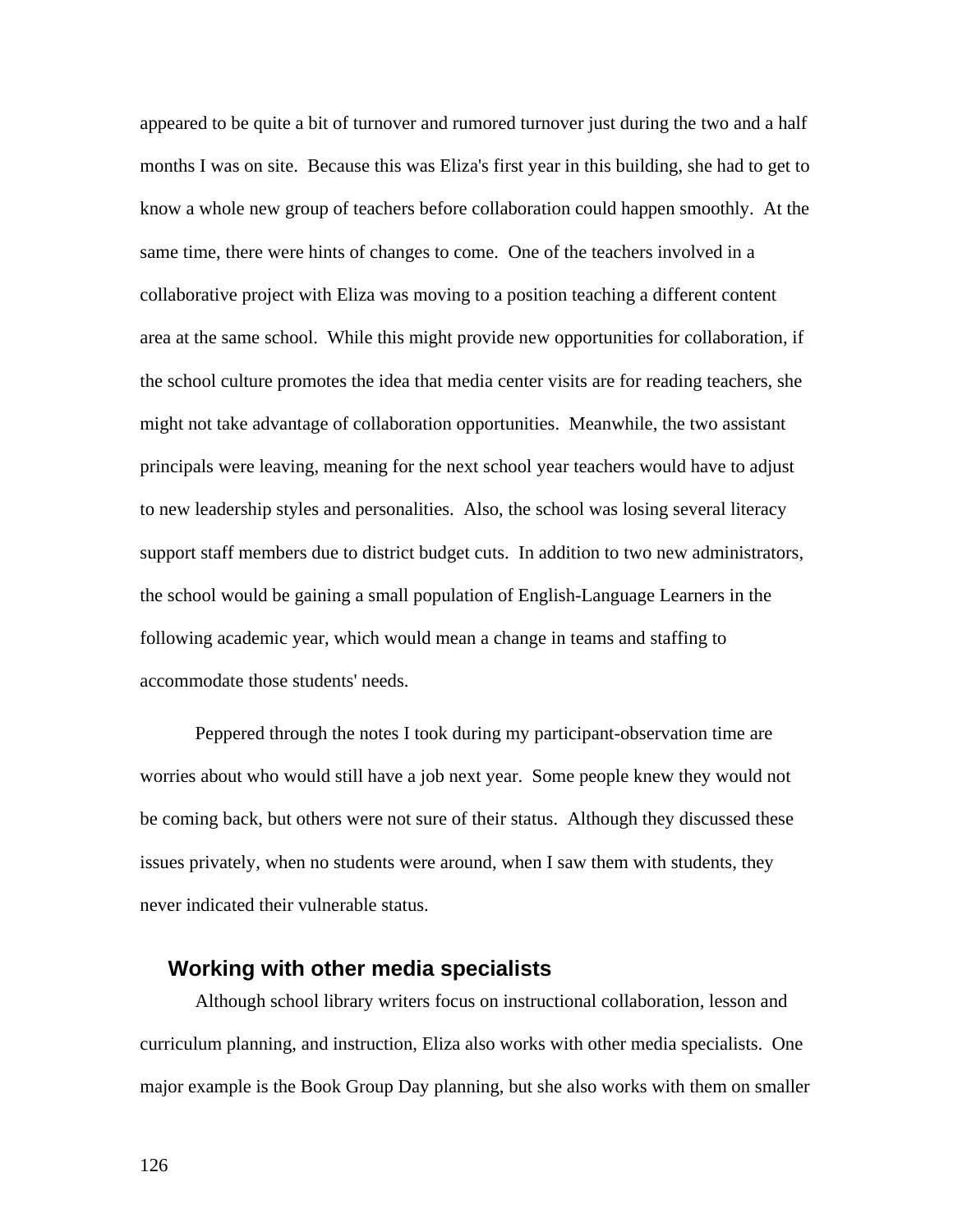projects. She shares items from her media center with most of the other media specialists in the district, although she has the option to keep her catalog hidden from other schools. She likes the ability to borrow items from other libraries and says "I can't expect to borrow from anyone else if I'm not going to share, too." Some media specialists get a reputation for not returning items promptly, so Eliza knows not to share with them.

She also acts as a mentor to new media specialists in the district in the new mentor program. Eliza pointed out to me that the district new teacher mentor program assumes that the mentor is working in the same building as the person they mentor and will see them in the hallway. She and the other new media specialist mentor had to make special arrangements to meet with the people they mentor. During my observation time, she and the person she mentors made two visits to other media centers to watch how those media specialists run things.

# **Committees**

Eliza serves on multiple committees in the school building and the district. Everyone in the school is required to be on a committee. The list includes Team Leaders, Partners in Education, Building Technology, and several others. As the media specialist, she is required to be in charge of the Building Technology Committee. During the observation period, Eliza had to decide whether she needed to have a Building Tech Meeting. There used to be a District Technology Meeting every month, where the representatives would bring information back for the other people on the Building Technology Meeting. A district administrator decided "they" didn't need them any more. Now, she rarely has anything to share with the committee. In early May, she commented that not having the district technology committee meant that people at the district office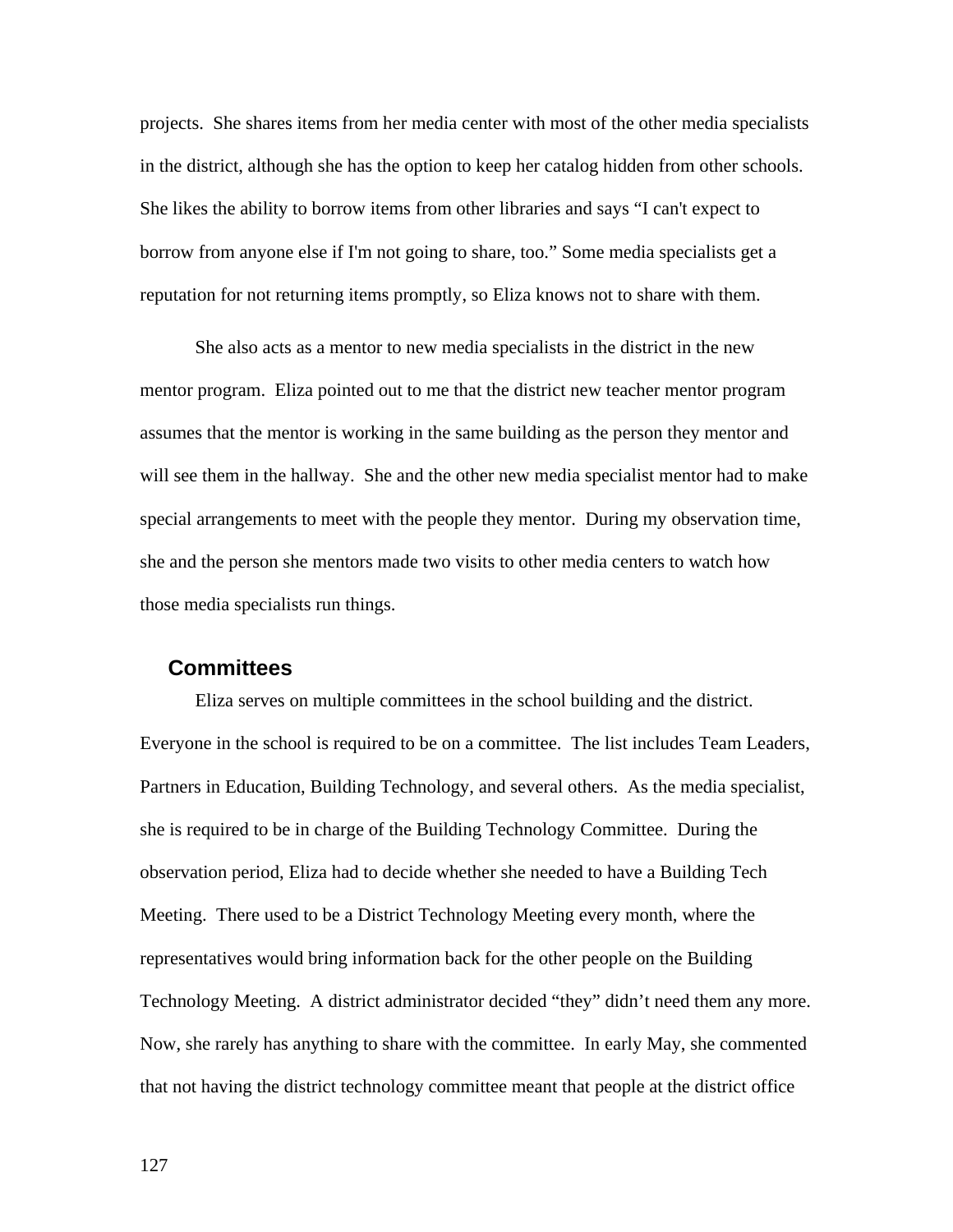did not keep them "in the loop" on what was going on. She was trying to find other ways to get the information she needed.

Eliza is also on the District Image Committee. The district image is an attempt to standardize all of the computers in district buildings, both in their appearance and in how the programs behave. Eliza decided to be on the district image committee because she has seen so many people having issues with the current image. Some of those problems included default printers and default settings for software programs. Eliza told me the focus on standardization is to make the machines easier to troubleshoot and to make it easier to provide equity.

Eliza was a super-user of the district online catalog software, which gave her more access and control that typical users have. She became a super-user during her first year as a media specialist, when everyone got an email about an upcoming upgrade to the district's catalog and circulation software. The director of the district IT office asked for volunteers for a committee of super-users, who would be trained on the software. The group started with seven people, three of whom have since retired. They received three full days of training on the software, then each super-user trained the other media specialists at similar schools in the district. Now that the product is no longer new, Eliza and the other super-users mostly help train new media specialists and help with upgrades. The group also makes district-wide policy decisions about the software.

 Eliza is also a New Media Specialist Mentor, realizing that district mentor programs are designed under the assumptions that the participants are teachers working in the same building. She had the choice of mentoring the media specialist who replaced her in her previous building or another new media specialist. She chose to mentor the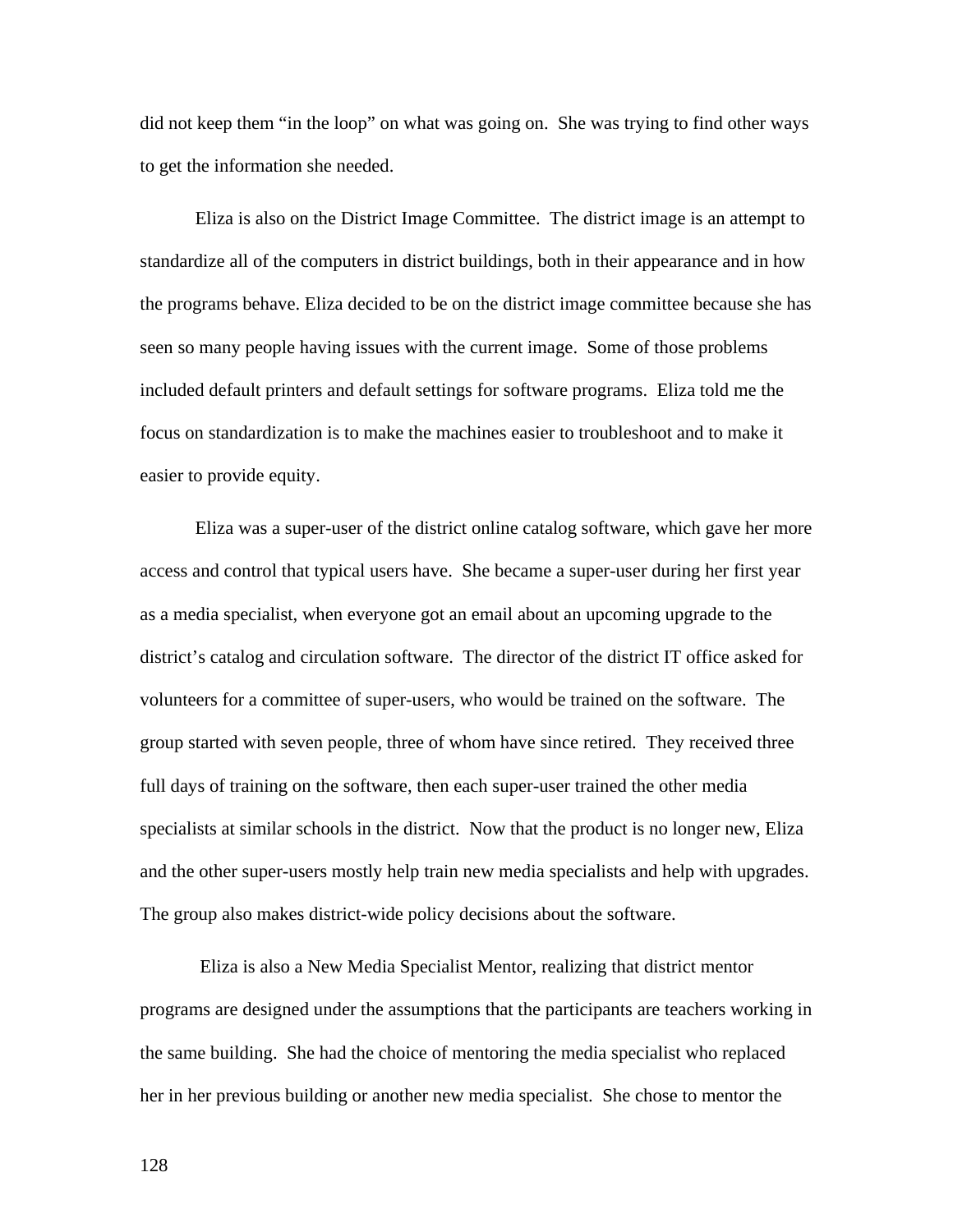one who took her previous position at an elementary school media center, because she felt that she had more to offer to this person. Not only would she be able to help her navigate being a media specialist in the district, but she had specialized knowledge about the school. The new media specialist came to RMS several times to meet with Eliza and we went on several site visits with her so she could see how other media specialists in the district ran their media centers.

#### **Calendars/ Scheduling**

Eliza is responsible for keeping track of scheduling for three computer areas and the wireless lab. The school building has two spaces referred to as "commons." They are formerly open spaces that are now partially blocked off with portable cubicle walls. The commons have computers in them for teachers to use with their classes. The third space Eliza is responsible for scheduling is the computer lab attached to the media center. She is also responsible for scheduling and keeping track of the wireless computer lab, which is a cart that holds (and charges) 25 laptop computers and a wireless access point. The lab can be taken to different classrooms.

The previous media specialist used a system of clipboards to allow teachers to reserve computer labs. When Eliza started at this media center in the beginning of the year, she set up calendars in Novell GroupWise so teachers could see whether a room/lab/commons was available. Then they can send her an email to reserve the room. The email is a "text" that activates her work process for scheduling the computer work spaces. Eliza says she still has people coming in looking for the clipboards.

Another part of Eliza's technology related work is to give permissions to some people for some of the school calendars. When the new secretary came on, she needed to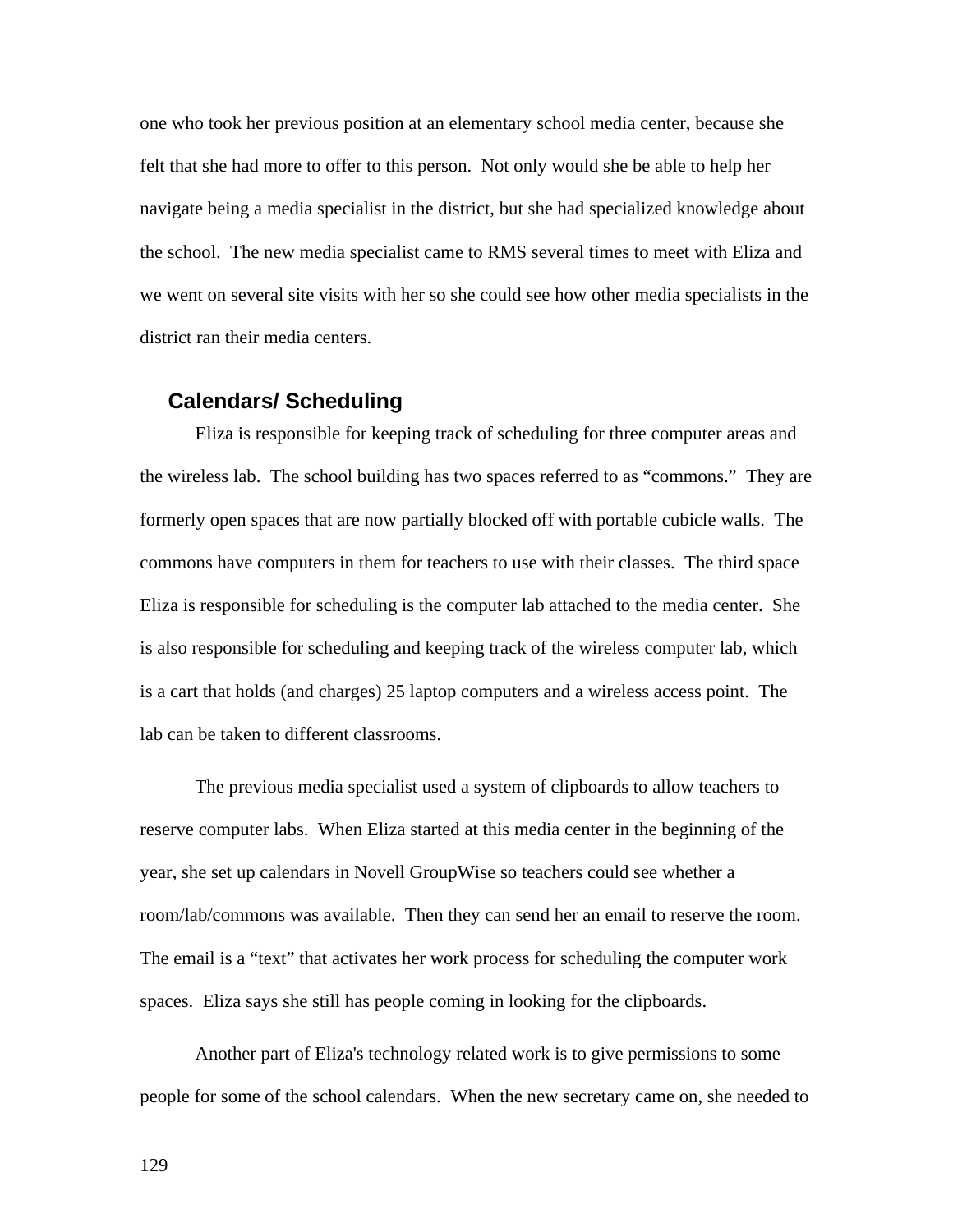be able to view and sometimes edit some of the calendars on the school network. Only the person who "owns" the calendar can grant access. Eliza granted access to the calendars that she owned, but she was also seen as the person to go to to get permission to access a calendar owned by another person. She got several emails about the issue of getting permission for this calendar, but was unable to either grant it or to get the owner to grant it, for some time. Even if another person is unresponsive, what is visible is Eliza's inability to get the permissions granted.

#### **Publicity/ Website**

Eliza's work on the school web site got more attention from the principal during the observation period than anything else she did. Her work included taking pictures at assemblies, putting together slideshows, adding newsletters from the guidance office, and updating calendars. At a faculty meeting, she got public recognition from the principal for her work on the web site. The web site is a visible artifact of Eliza's work, although a close examination of the tasks associated with updating a web site might lead one to question how this work came to be assigned to the media specialist. Eliza told me that when she interviewed for the job, one of the key questions appeared to be whether she would be able to *take over* the web site. This is the kind of work a media specialist takes on in part because it is visible proof of work. However, unlike other work, which can be fragmented, much of the work of maintaining a web site requires a certain, continuous period of time. Eliza has to coordinate it with the other tasks she has so she can devote sufficient time to it.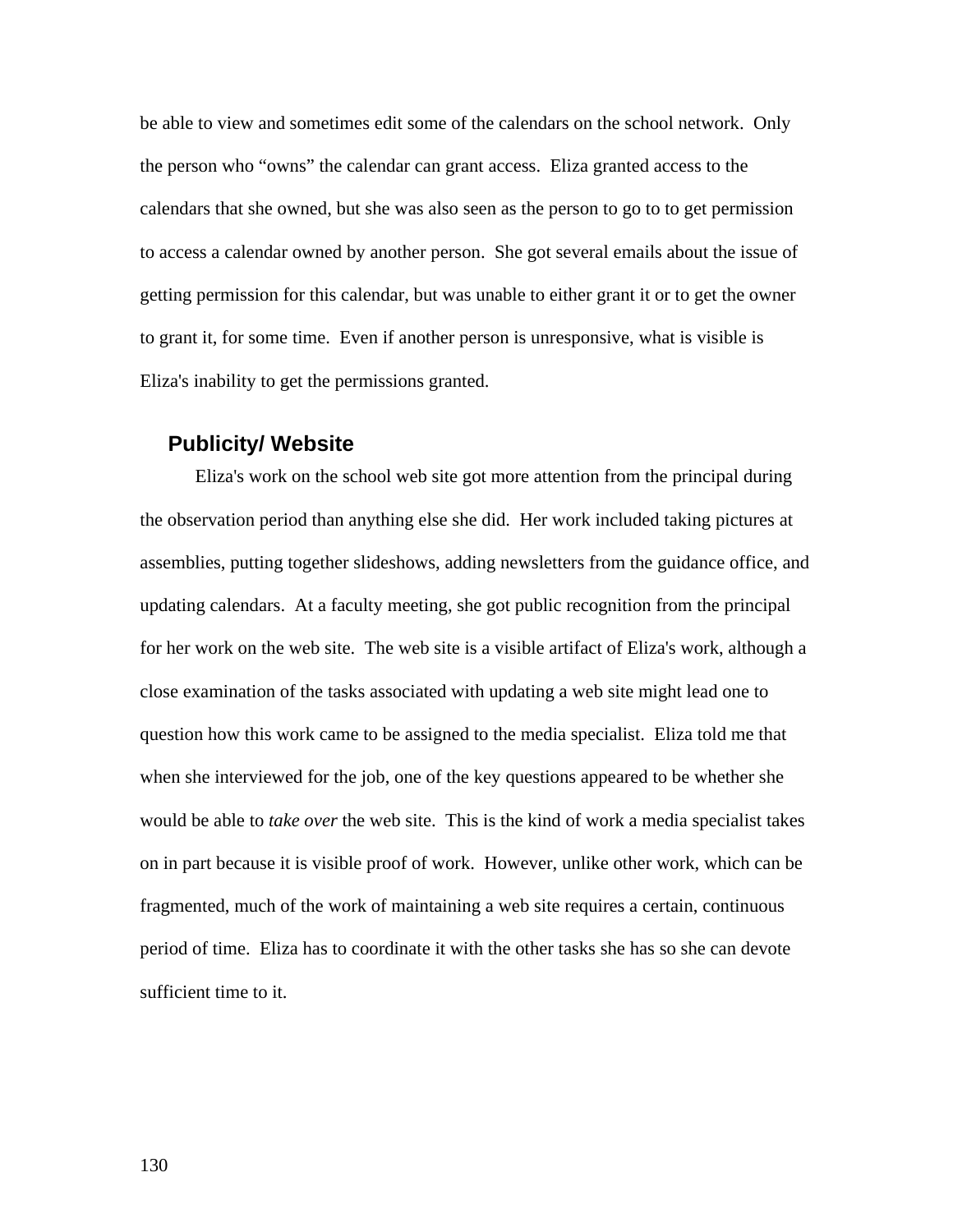# **Technology**

"We're doing so much to try to get teachers to use technology, but there are all these barriers in place" (Eliza).

Teachers and media specialists are encouraged to look at ways to incorporate technology into their lessons (Cunningham & Gonzalez, 2009). National associations send out lists of social networking sites that have educational applications (AASL, 2009).

Acting as a technologist (rather than a technician) and a collaborator with teachers, the library media specialist plays a critical role in designing student experiences that focus on authentic learning, information literacy, and curricular mastery-- not simply on manipulating machinery(AASL, 1998 p. 54).

Teachers do not just rely on technology for lesson planning. They also must use it for the routine of the day. Student absences and tardies are entered into the computer. Communications that ten years ago might have come over the intercom or from a student carrying a note from the office are just as likely to arrive via email, with the expectation that the teacher is expected to check email regularly. Technology is such a pervasive part of a teacher's work life that any stumbling block or obstacle related to it creates problems that ripple beyond the lesson or goal that was not met due to the problem.

There are several issues in institutional relations related to technology. There are problems and barriers related to helping teachers use technology in teaching. The literature hints at some of the problems and barriers, such as restrictive district policies and unresponsive IT departments, but does not seem to examine the true impact of these barriers or how these barriers came to be (Hughes-Hassell & Hanson-Baldauf, 2008).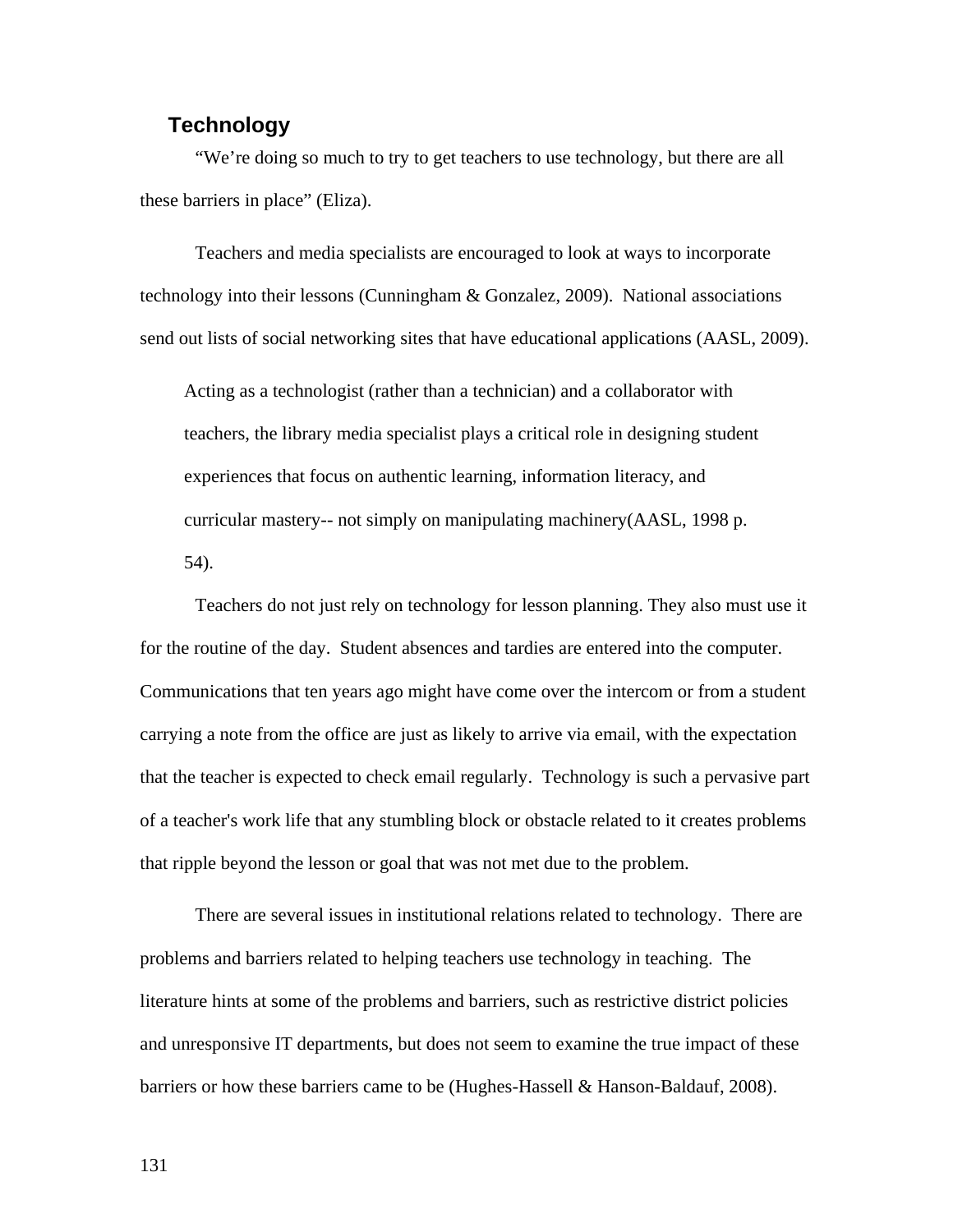Survey research can indicate there is a problem, but cannot show the impact of the problem on the every day work life of teachers, students, and media specialists.

Eliza's work day seemed dominated by technology, in terms of the amount of time she spent working with it or trying to make it work as expected. Technology both smoothes the work day and disrupts it, even when it works properly. Eliza feels there are more technology issues at this school than at her previous school, maybe because there are far fewer classrooms, or maybe because there are so many new things this year.

Technology has changed library work in many ways over the years. The daily work of the RMS media center is dependent on technology working correctly. The media center catalog is online, so requires a working network. The phone system of the entire school is based on voice over internet protocol (VoIP.) Even the showing of videos is dependent on multiple technologies working smoothly.

From the 1960s until just a few years ago, libraries purchased videos and owned them. As long as the videos were in good repair and the school still had working machines on which to play them, the media center/school would have the right to show them and use them in class. However, now, much of the current audio-visual content available to the school is on a license/subscription model.

Some of the rooms at RMS still have VCRs and some teachers still use them. The media center has a very small collection of VHS tapes kept on a single shelf behind the circulation desk. One teacher wanted a video to go with a lesson she was teaching. Eliza remembered a video that she had used at her previous media center that she knew would be perfect for this teacher's lesson. She discovered that the media specialist after her had gotten rid of the videos. She found another school in the district that had the video and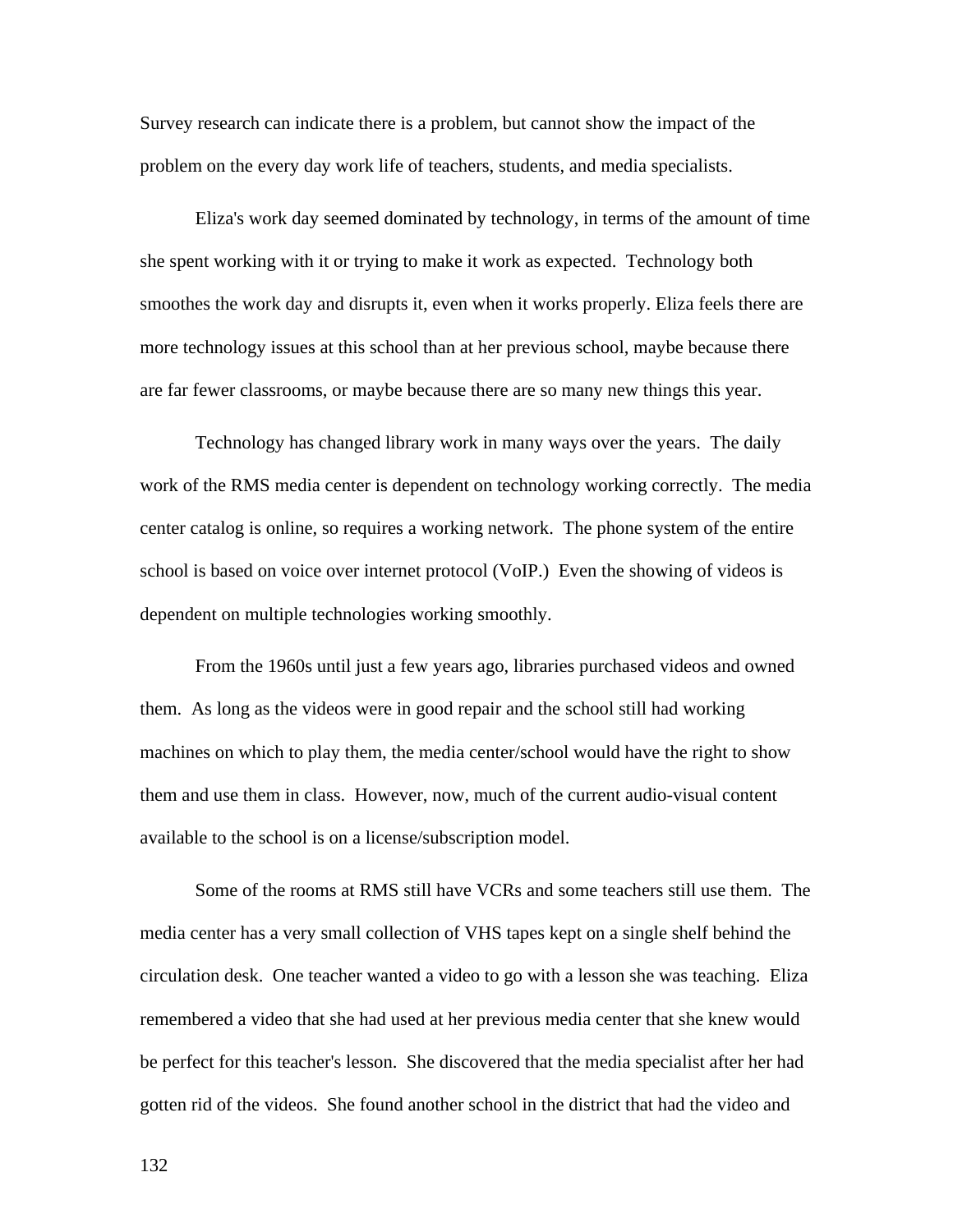asked for it over inter-library loan. She worried, though, about what would happen in the future to the content that is currently only available on VHS as libraries and schools get rid of tapes and machines.

With videos only available on the subscription/license model, in addition to teachers being vulnerable to losing content due to physical damage (machines breaking, power failure, etc), they are also vulnerable to losing content due to licenses running out, free trials running out, or content being removed for reasons unknown and unexplained to the subscribers. The literature dismisses the worries of teachers who are reluctant to keep trying new technologies. Eliza understands why teachers might be reluctant. Teachers get tired of having to come up with backup plans. "We had a trial on [an online video service]—we had a teacher who tested it all and found all these videos she was going to use one day—she came in the next day and it had been shut off and she couldn't use them and so it's like, why try that again?" Teachers "want to know that something's going to work." "You can pull that overhead out and turn it on and it works." Teachers do not have a lot of time with classes and "if you spend half the time just trying to get the lab to work, it's too frustrating and they just need that time to be teaching students."

When it comes to technology use by teachers, Eliza and other media specialists have mixed goals. They like teachers to be comfortable with technology, but that creates some pressure on the media specialists to find new, interesting things for teachers to use:

It's changed over the years because of the instructional technology specialist and all the access to technology that [the district] has and all the in-services that we've offered... teachers are more independent with technology than they used to be, so it's almost like you see yourself really helping them and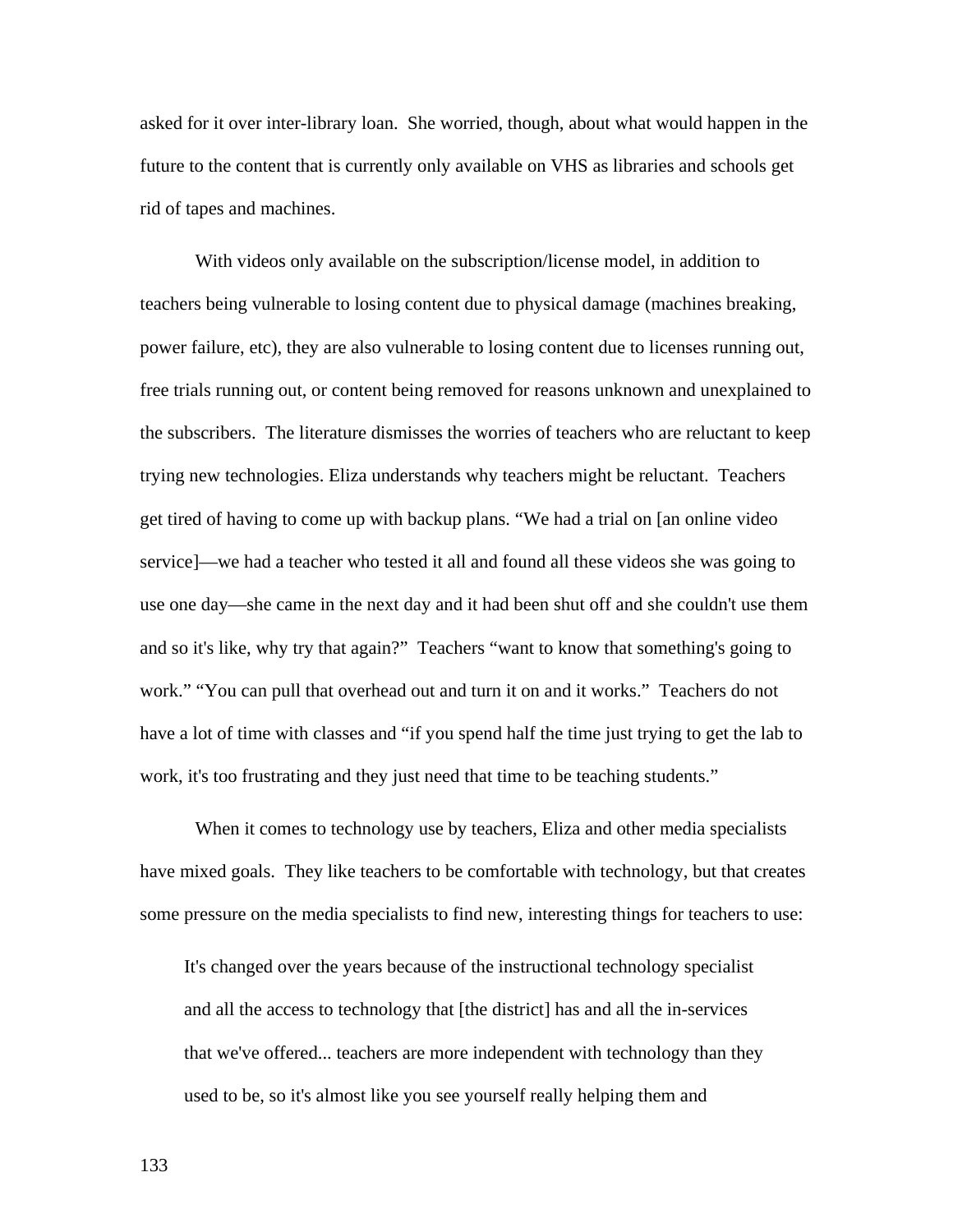working with them and they feel comfortable with it and they don't need your help any more. So you constantly have to reinvent what can I help them with, what kind of new thing can I show them that's really cool that they might like to do or that will enhance instruction (Eliza).

## **Communications**

### **Central IT Office**

Eliza was in constant contact with the central IT office. She mediated between building faculty and the district information technology division. She was the only person in the building with access to the work order database, so teachers and staff members had to contact her when technology needed to be fixed. Sometimes, Eliza was able to find solutions herself or refer them to the building IT specialist, who split his time between two schools each week. In some ways, she acted as a *buffer* between the teachers and the IT office, determining what the actual problem is and determining whether it is something that needs the attention of the central IT office workers, who have more access privileges than anyone in the school building. Rosie pointed out one day that Eliza spends a lot of her time coordinating work between other people.

# **VoIPhone**

VoIPhone (a pseudonym for a commercial company) is the district's phone system, which is based on a voice over internet protocol (VoIP). Eliza dealt regularly with issues with VoIPhone. There were at least two issues with VoIPhone. One had to do with trying to set up the computer access and accounts for the new full-time secretary and the other had to do with the way the system is set up to take over the computer when there is an incoming call.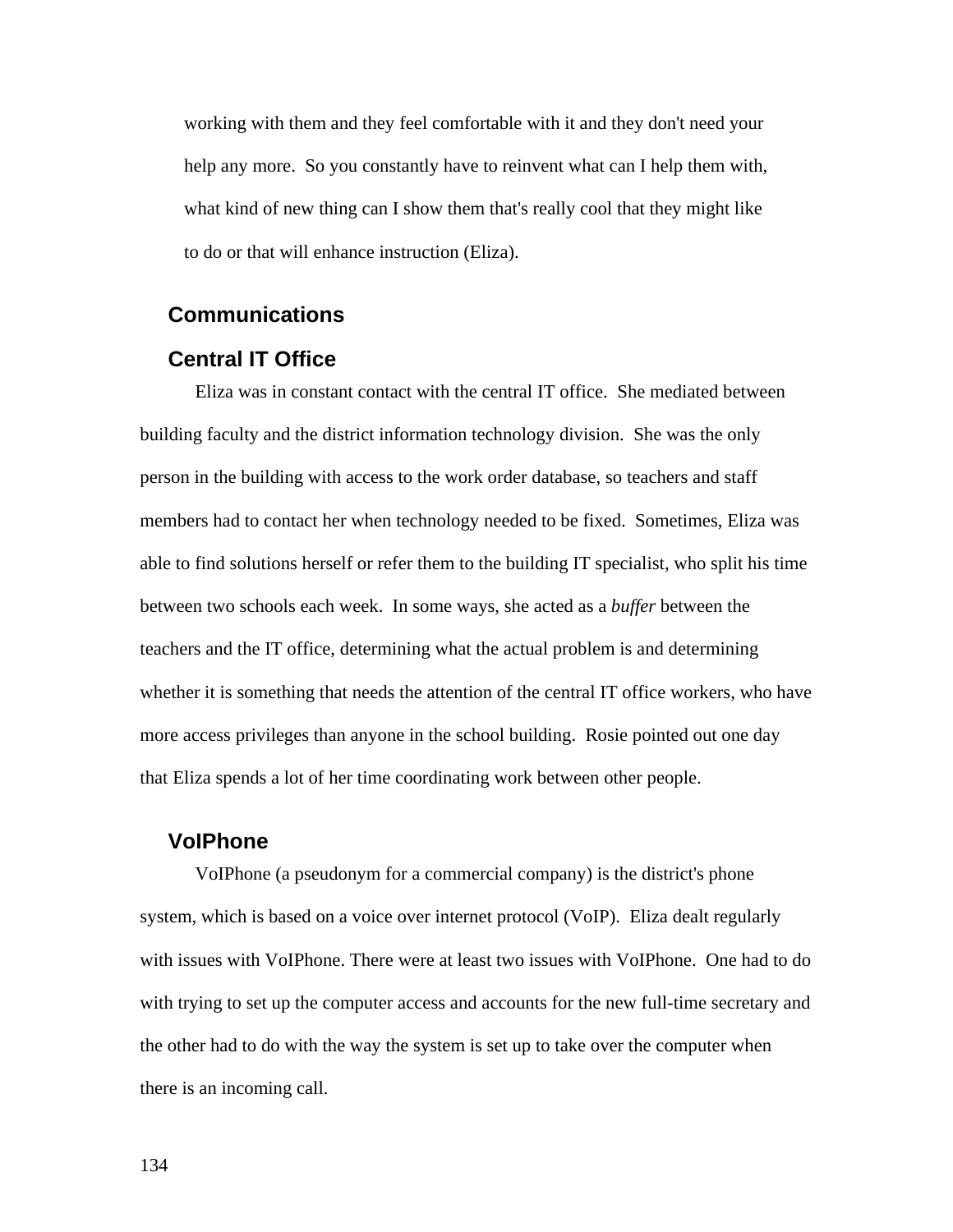When someone from one of the classrooms calls a work station equipped with VoIPhone, the room number pops up, but information about who is in the room is only available on other sources, such as a printed directory. It is possible to customize an electronic "phone book," so individuals apparently can add the information about who is in the classrooms by hand. This is an individual thing, though. Some staff members just try to memorize room numbers or guess which "team" is calling based on the room number. During the observation period, the district IT people were reluctant to add information about room occupants to the district database.

As mentioned earlier, during my ten weeks at the school, the school secretary left and a new one took the job. The new secretary had been a part time employee of the district before taking the full time job. Immediately, her problems with VoIPhone began. In early April, Eliza put in a work order about the VoIPhone problem and sent in a form via inter-department mail so the new secretary could have access. Rosie said "we don't know what happens to the forms."

When the new secretary took her job, another worker in the main office decided that this would be a good time to switch desks. The two desks were side-by-side, so it seemed like a simple thing to do. However, something happened and neither person had access to the correct VoIPhone database. When Chris investigated the problems, he discovered that VoIPhone "thought" it was on a different office worker's old computer instead of the one she was on now. He did not know where the guys were who can fix it. Eliza says "if we could change this ourselves, we could do this ourselves," showing her frustration with waiting for others to get to the technical problems.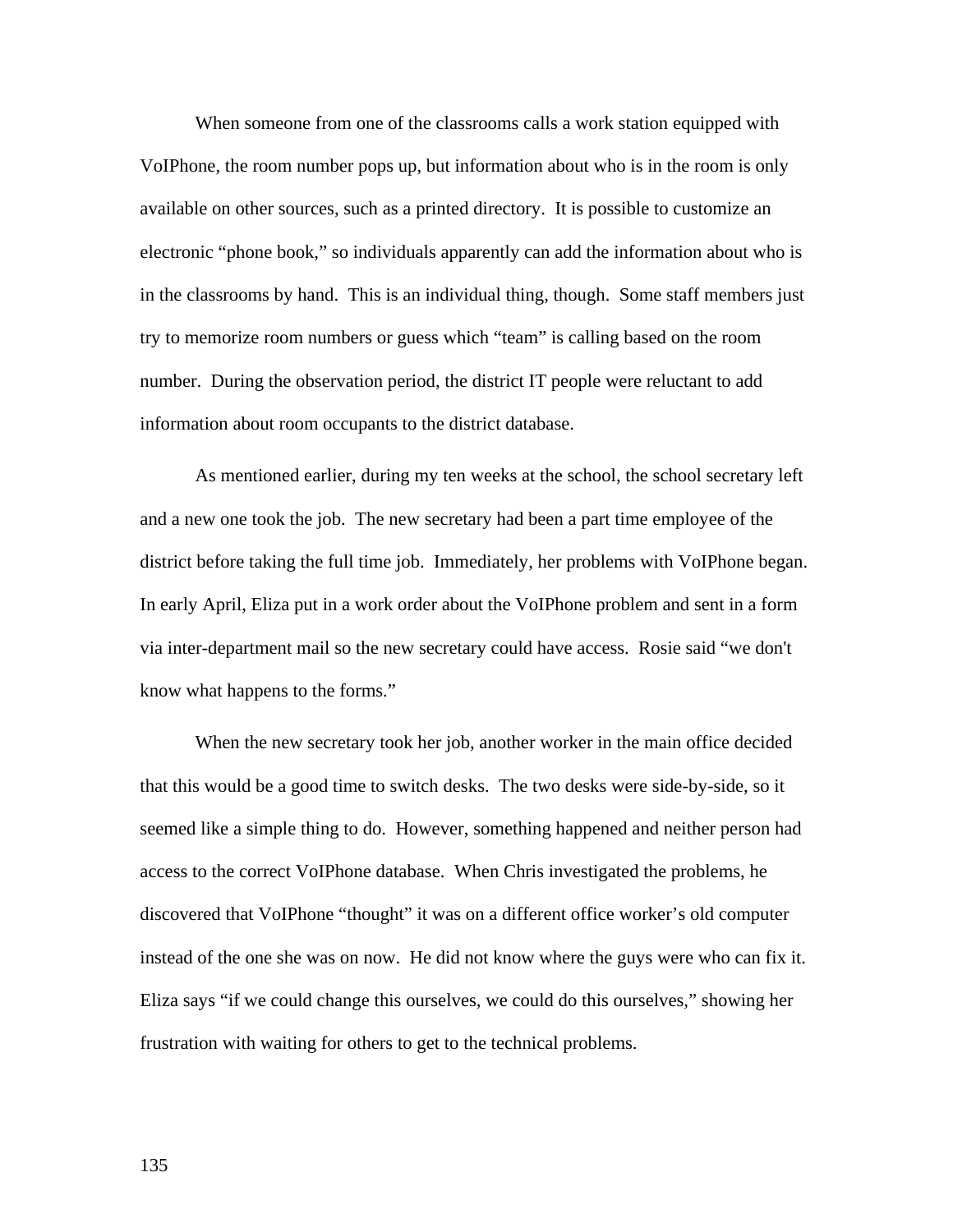The on-going VoIPhone problems created tension in the media center. Because of the ongoing problem with the VoIPhone database switching between the two computers in the main office, Rosie became nervous about going to the office to drop off and collect mail. On the second day of the VoIPhone problem, she came back from the office saying she "got blasted." The workers in the office had questions about why the VoIPhone was not working, but Rosie could not answer those questions.

Later, Eliza and I were standing by the teacher professional literature section evaluating some of the titles when the principal came in. There was some small talk, then she asked Eliza if Chris is not getting the computer problem in the office straightened out "because he is not capable." Rosie and I faded away a bit, but I continued to listen because of the way this interaction shows how Eliza's work is shaped. Eliza told her that there was something people at the main central IT office needed to do. It seemed that someone in the office believed that changing VoIPhone is a simple job that one person in the building should be able to do. The people in the office had the perception that Eliza and Chris should be able to fix any technical problem they have. One problem was that although they might have been able to fix technology problems in the past, the technology staff regularly change systems, programs, and protocols. This happened with Eliza's work with the web site; she was unable to log in, so she called the main office and found out the person in charge of web sites "just changed the passwords." Chris is very dependent on the central IT office coming through, because he is the "face" of the department to the people who work in this school, and he is assigned blame when systems don't work correctly. This affects Eliza not just as his colleague, but as someone who depends on his technical ability to get her own work done.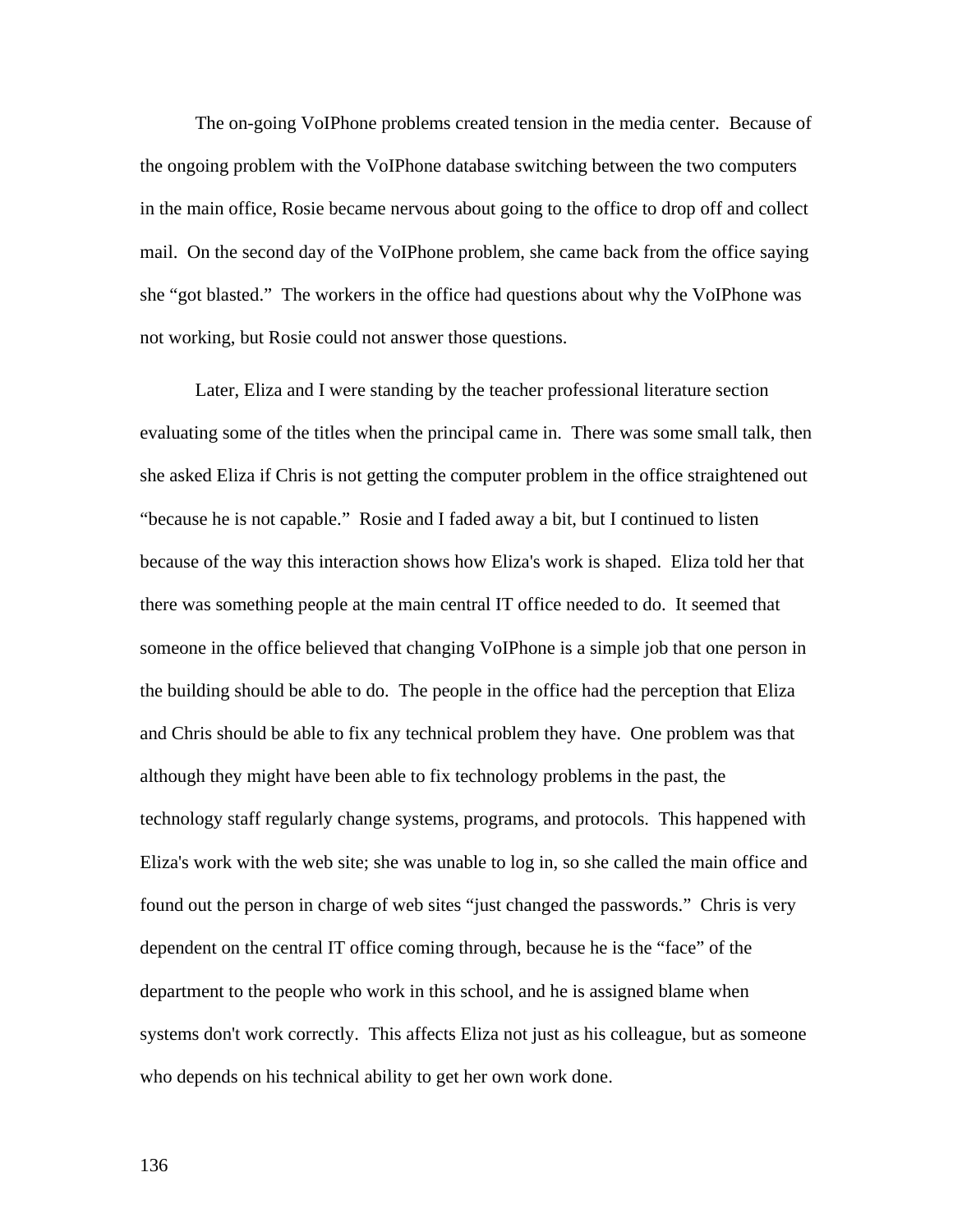It took a few days, but the VoIPhone issue was finally solved when someone from the central office got on and "did something." Chris wished he could see the other side; he commented that he is only seeing half the puzzle. Like Eliza, he has some access to solve technological problems, but possibly not enough.

The other major way VoIPhone shaped the media center work was in the way it popped up on the computer screen when a call came in. The pop-up window would stop whatever the person using the computer was doing. While it was possible to "turn off" VoIPhone on a computer, as soon as someone called, it would turn on again. For someone working at the main desk in the media center, this can interrupt interactions with students and enforce a subtle message that whoever is on the phone is automatically more important than whoever is there in person.

#### **The Mobile Lab**

"The biggest barriers teachers have is when they get something ready and then the technology doesn't work" (Eliza).

Eliza did not get visibly frustrated with technology problems with the exception of problems with the mobile computer lab. This is a large metal cart with 25 laptop computers and one wireless access point built in. It can be rolled to any classroom and plugged into a data port so all of the students can use the Internet without leaving the classroom. However, the mobile lab consistently had problems when more than eight students would try to log on at once. The computers would slow down dramatically, as all of the functions rely on the student being logged in with his or her district username and password.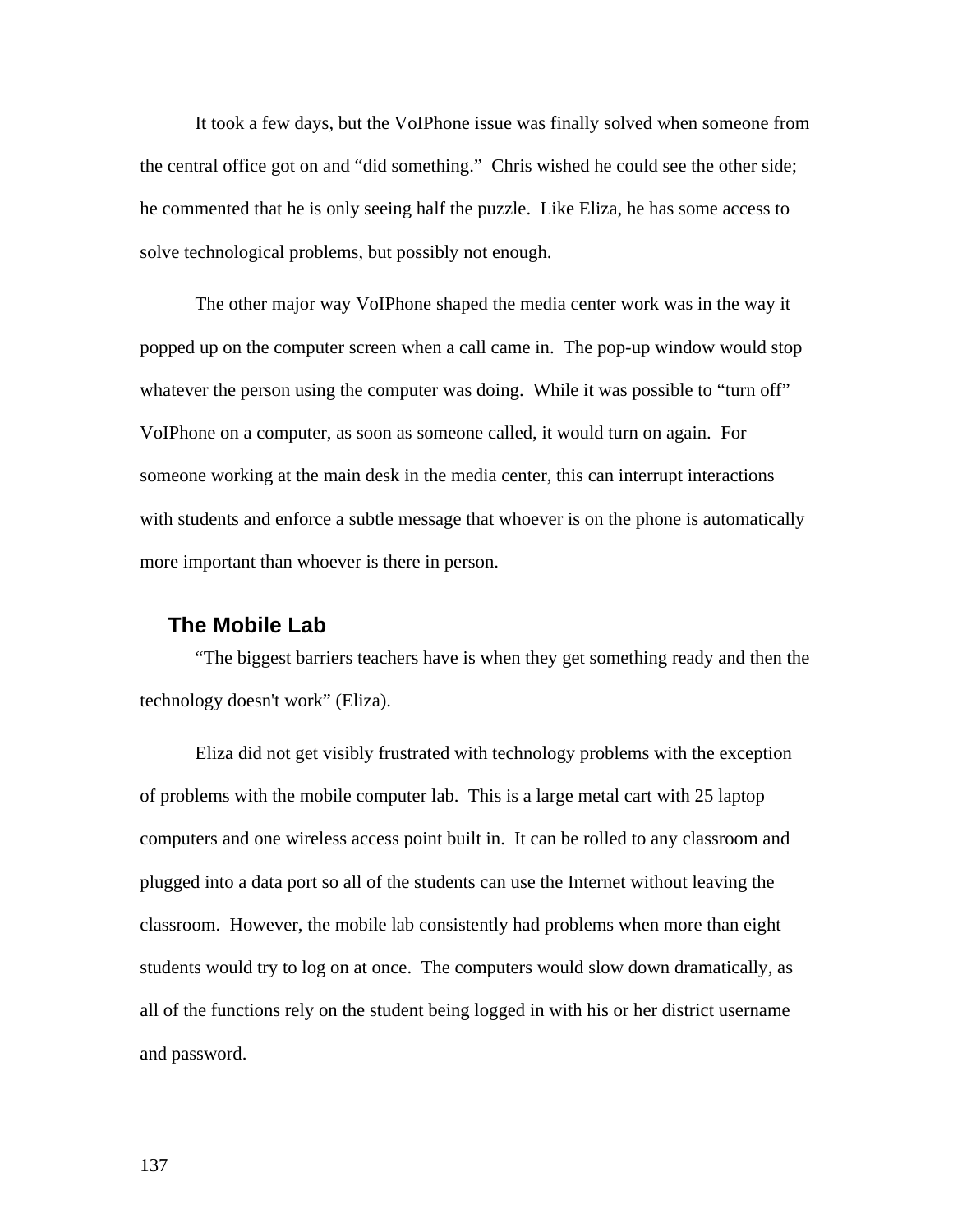One morning, we attempted to help a math teacher whose students were using the mobile lab to work on computer slide show presentations. After we left the classroom, Eliza expressed frustration to me about the amount of money spent on technology that does not reliably work: "We're doing so much to try to get teachers to use technology, but there are all these barriers in place." She felt there was a simple solution: to acquire one more mobile access point to put on the lab cart so more students could log on at the same time, especially in classrooms that were not near permanent access points that had been mounted throughout the school building. She was frustrated, however, because she felt that the district information technology people did not believe there was a problem. The system appears to privilege the view of people who are not currently in the building over those who are in the building experiencing the problem.

One of the days the mobile lab was acting up, we spent part of the morning in the classroom where the teacher was trying to use the lab. Someone from the central IT office came to check out the problem. Eliza told him that the lab had been like this all year, but he said he used it fine last year as a teacher. She asked if there had been another access point. He says yes, but that he used the one on the cart. I had wondered, but did not have the chance to ask whether the computers automatically search for a wireless point. It would seem that having another one nearby would give the computers another access point to find. The access point is connected to the wall by what appears to be a DSL cable.

 There is a great deal of power in the work of a technology person/engineer. The problems the teachers and librarians were having with technology in their everyday work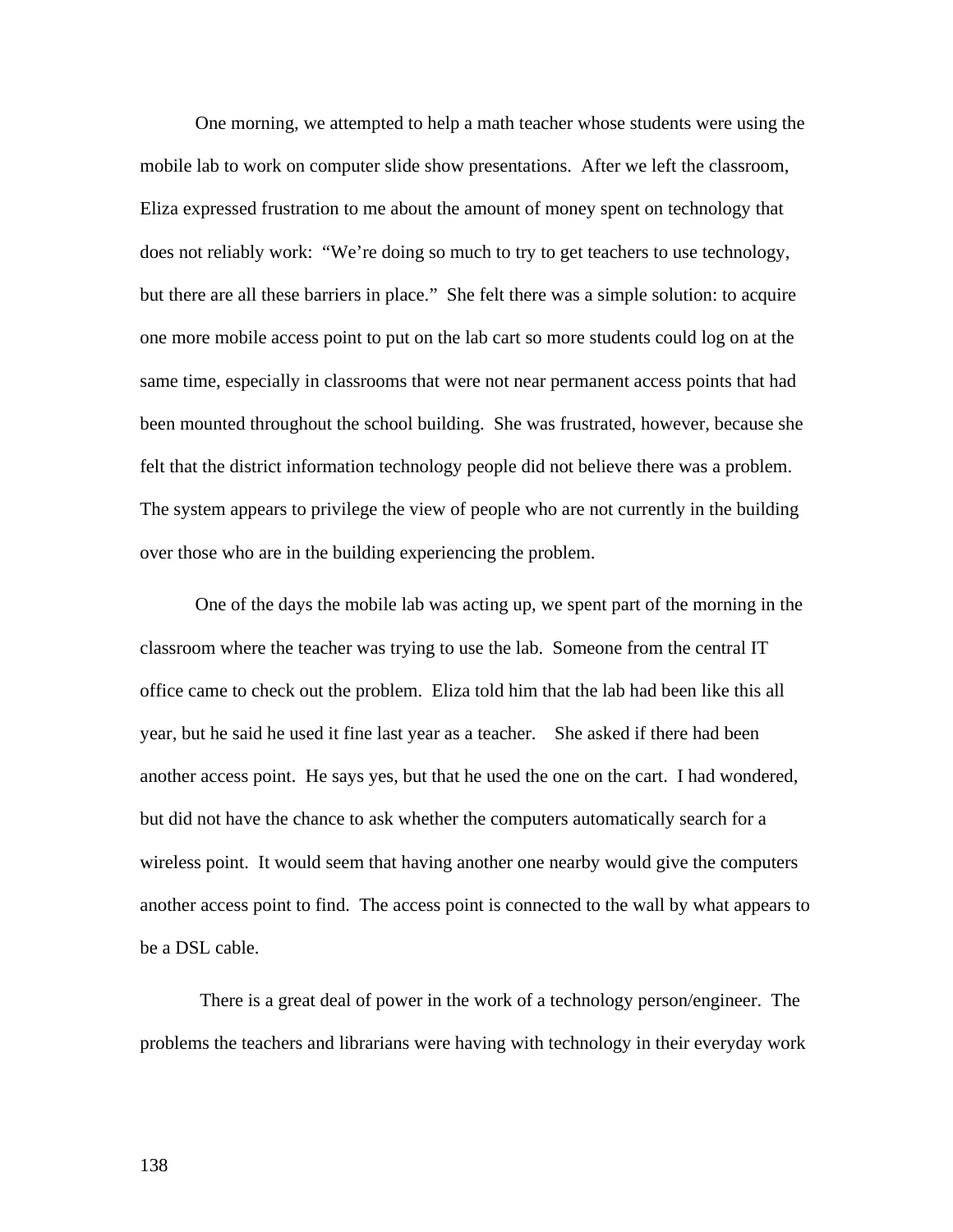life were sometimes not taken seriously by the computer/technology people, which affected the daily work of people at the school.

#### **Safety and Security**

Just as the discourse of safety affects the amount of access students have to the physical location of the media center, the discourse of computer safety and security affects the amount of access and level of permissions that students and teachers have on the computers in the school building.

Decisions about technology in school buildings are often made elsewhere. During the time of my observation, most sites that had any kind of social networking enabled, including webmail sites, were blocked. The decision to block web sites is made by a commercial company that the district has outsourced to. By default, the blocking decisions are privileged; the media specialist or teacher who wants a web site unblocked must first make a request to the principal. When the request is approved by the principal, then a form goes to the centralized technology office, which then makes a decision about whether the site may be unblocked. Eliza told me of a student teacher from a university in another state whose request to have her campus webmail site unblocked while she was working at RMS was denied. During my observation period, I did not ask for or receive an account to log in to the school computer system, but I did have access to my own university email using my phone. In these times, it can be a burden to be blocked from email, especially if others are expecting regular contact during weekdays.

During the summer after my observations, the American Association of School Librarians sent out an email listing the 25 most useful websites for teaching (AASL, 2009). Most of those sites are blocked at the district I spent time in. Chris said one day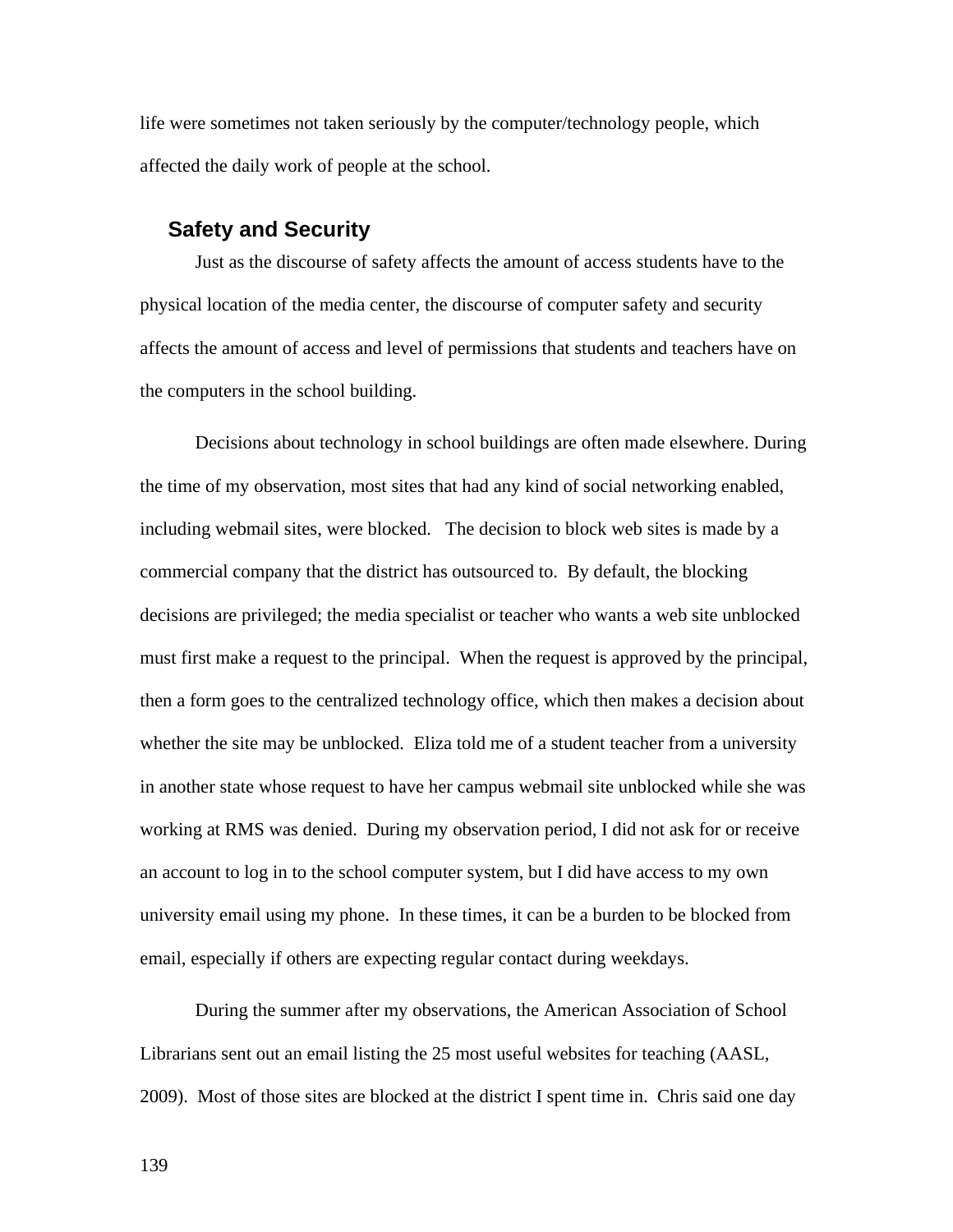that a teacher at another middle school in the district was using Facebook for networking. It is now blocked. He said she should be using "Novell GroupWise," which is the district-approved network software and that he couldn't understand why teachers would use Facebook to collaborate, rather than using the district networking software. Facebook was one of the websites on the AASL list.

Chris also told us that one person at the central IT office is considering locking down access permissions for faculty and staff using district computers. Chris had discovered that one technology teacher installed a program on her work computer that watches her browsing habits, for which she would be paid \$50 twice a year. This is an issue of student information confidentiality, since the spyware people have access to whatever this teacher sees. However, locking down access permissions would extend to not allowing teachers to customize their desktops in any way. Having worked with computers on which I was not even able to change the clock to reflect the correct time and date, I know how frustrating that level of lockdown could be to a professional.

# **Virtual Storage Space**

The schools in the district shared virtual storage space on shared drives. Students and teachers often misunderstood the share drive and how to log in so they would have access to their own files. One boy came into the media center (with a pass) for help because he had saved his project under "localuser" and now he could not log in. Eliza had to write an explanation of the problem in a note to the teacher, which she wrote on the student's pass. When he left, she explained to me that the teacher did not understand how the wireless lab worked. Eliza said she would do wireless lab training at the beginning of the year.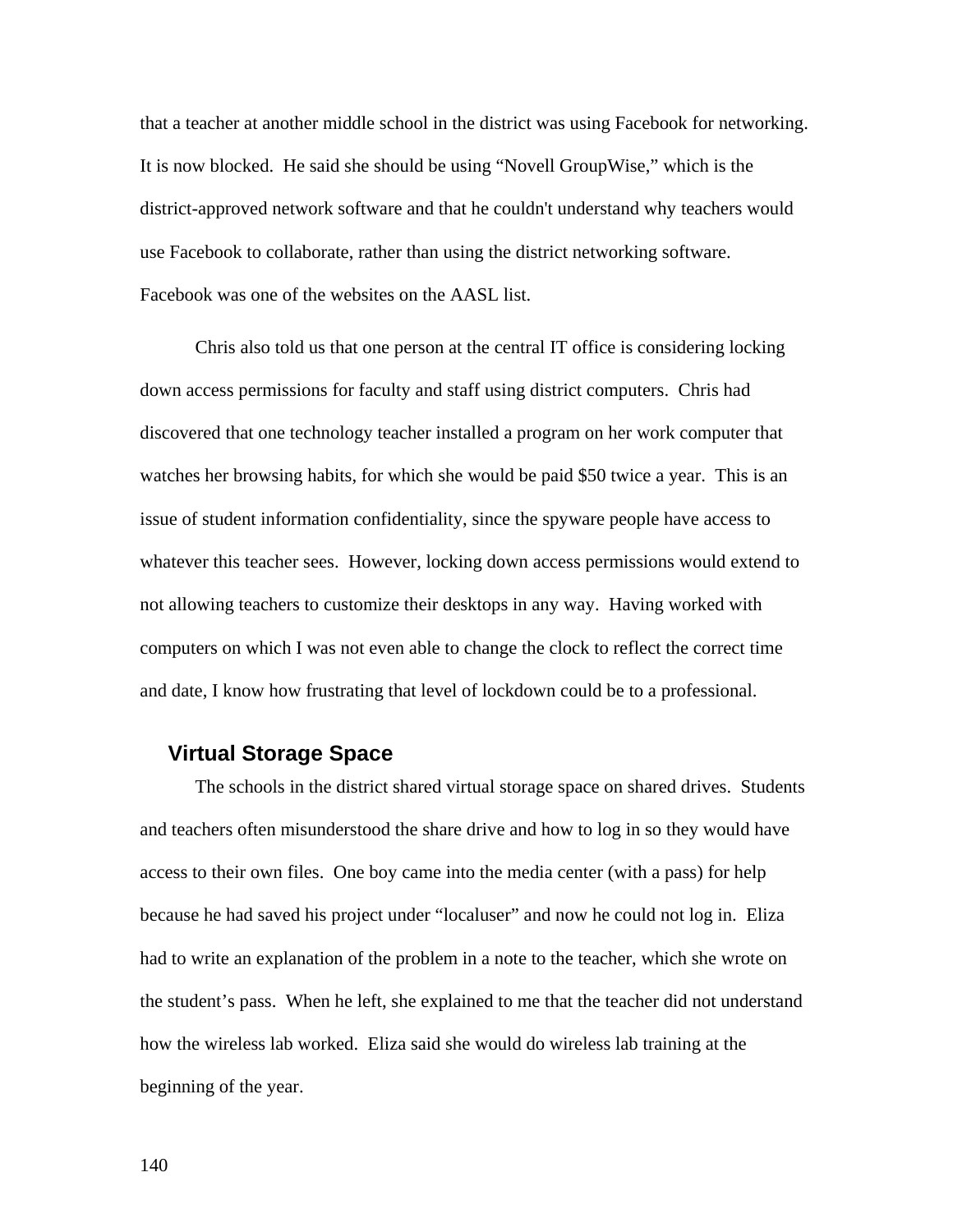One of the technology problems Eliza had to deal with was that students would run out of space on the share drive with just one multimedia project. The district won't let them have more space. Either the district does not have enough space or the district is not willing to give students more space. This is a barrier against the effective use of technology in teaching.

Students working on Eliza and Mandy's book trailer project came across a permissions problem. Because of the access level of student accounts, they are not able to *rip* music from CDs to use for their projects. They are allowed to download music from the web, from sites identified by Eliza, but then they face the problem of running out of space for their projects.

### **Technology Inventories**

Part of Eliza's work with technology involves keeping track of its physical location. She conducts inventories, gets involved when items are stolen, and is involved in decisions about where to put equipment in the portable classrooms during breaks (because of worries about theft.)

During my ten weeks at the school, Eliza had to conduct two different inventories of technology equipment in the school. The two inventories targeted different equipment and had different purposes. One was the Census of Technology, required by the state department of education, and the other was an inventory of technology for the district.

# **COT**

Data gathered in the Census of Technology are expected to help raise awareness of technology in schools and help inform public policy. What actually happens to the information after it is published on the state department of education web site is unclear.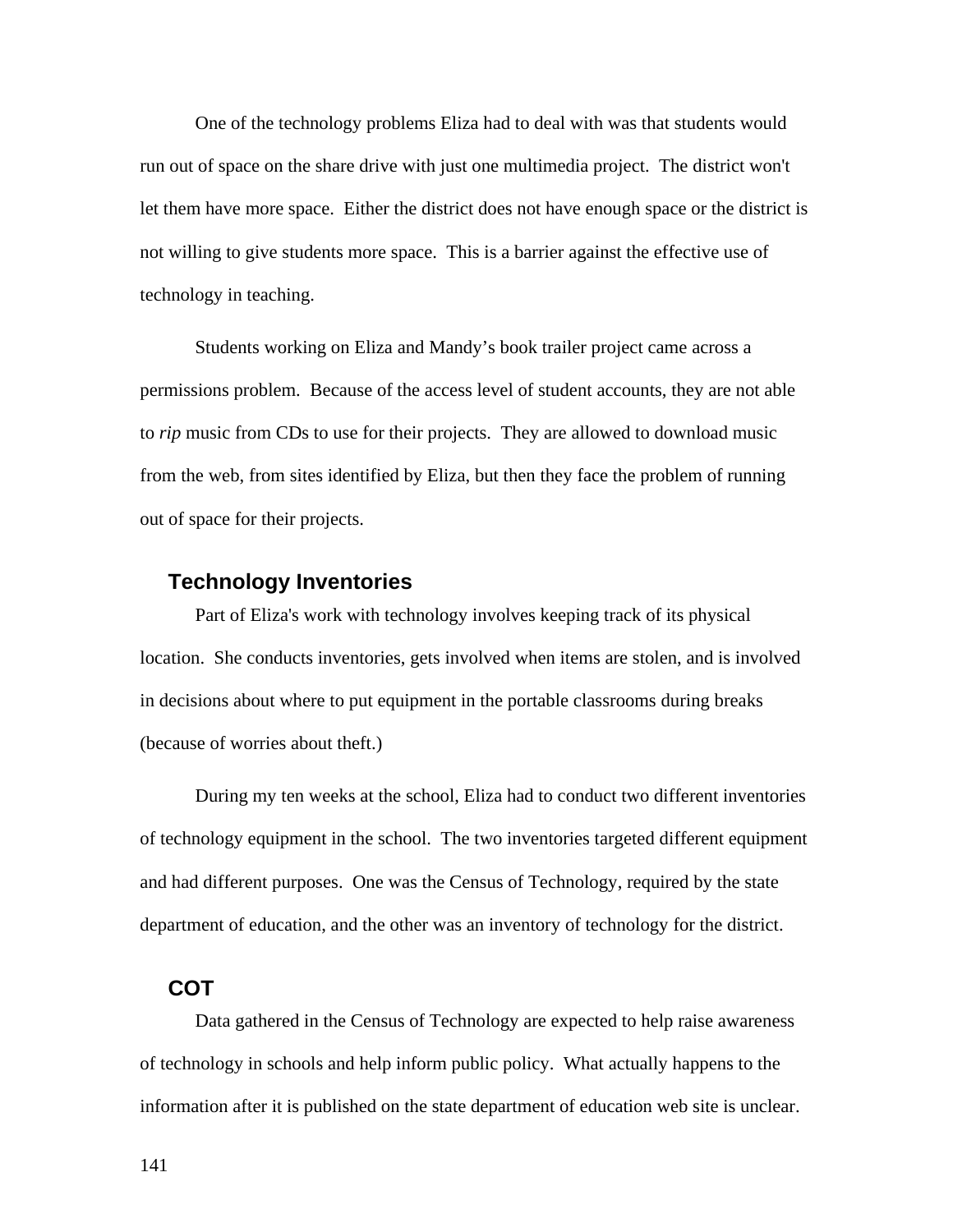While the information is available, the state does not make clear how it is used. The CoT is a multi-page document on which building technology contacts (media specialists) are to write down how many computers they have and what types of computers they are. There are two parts to the survey, a district-level survey and a building-level survey. Eliza was in charge of RMS's building-level survey, which looks at training, hardware, and Internet connectivity. The most time-consuming part of the survey seemed to be looking for the hardware. Eliza was only looking at machines with CPUs. Eliza had to get information about all computer hard-drives and any laptops and handhelds, and get information about the ages of the machines. The district had just changed the reporting of computer type from being based on speed to being based on age. Equipment is on a four-year replacement plan. Eliza believes that will change because of the budget situation.

Eliza decided to check each piece of equipment in the rooms, rather than relying on last year's inventory reports. The district inventory numbers were on silver stickers that were sometimes almost completely inaccessible. For at least two of the Smart Boards, the numbers were on the back of the wall-mounted screen. Stickers had been placed on the devices at the central IT office, which processes most of the computer equipment before the equipment comes to the schools, without apparent thought to who might need to look at the stickers. We had to take a Smart Board screen off of the wall to check the number.

The Census of Technology also tracks some online resources, specifically, two online databases and an online encyclopedia. Eliza was not sure why these particular resources are specified by name in the census. While Eliza was working on the Census of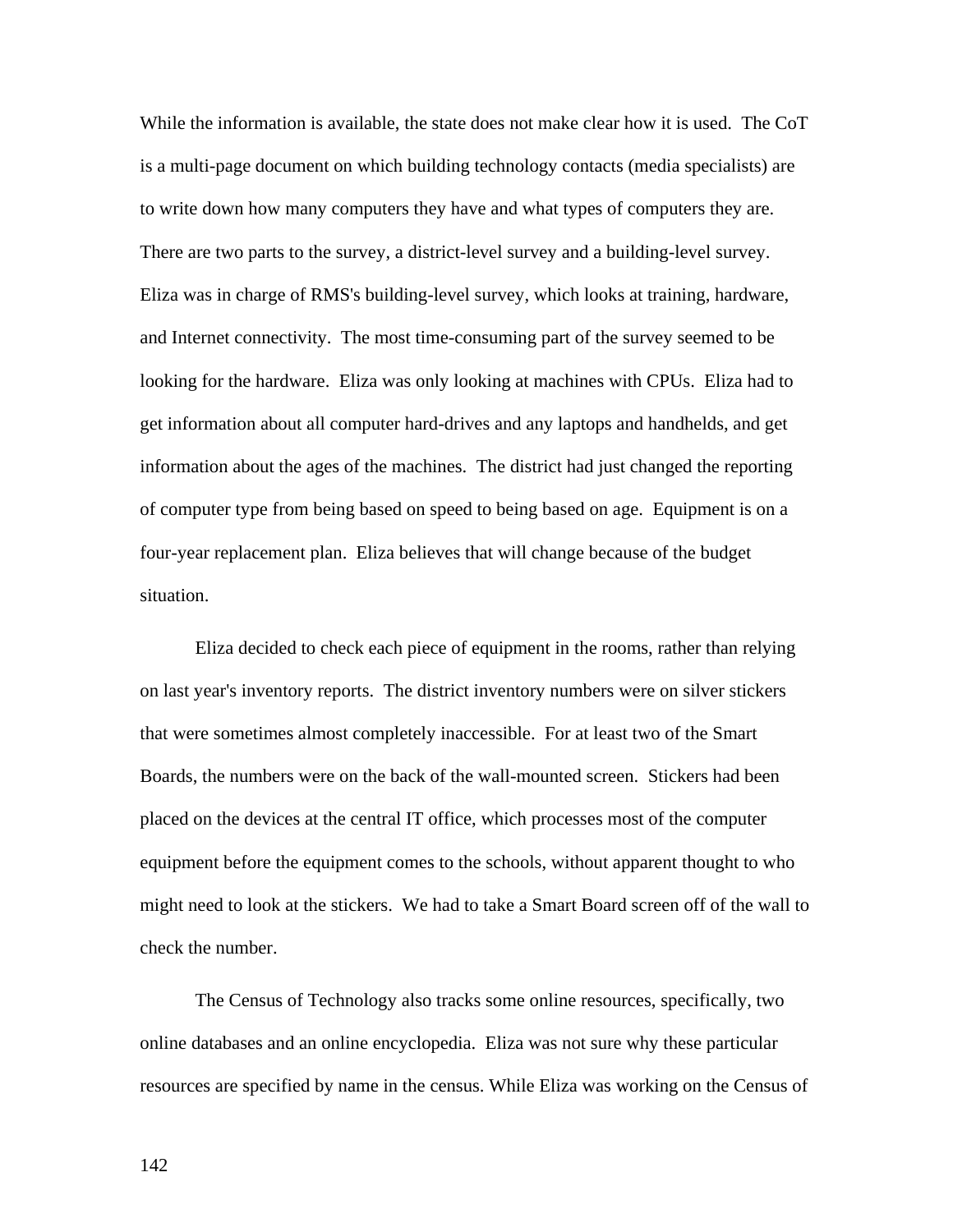Technology, two days before it was due, she wondered aloud to me why she put it off. I was able to understand immediately why she had put it off. Every moment of the day is filled. So many things get done "just in time," not because of procrastination, but because there is simply a lot to do in the school media center.

Eliza had initially put a shared spreadsheet for the Census of Technology on the teacher share drive, but only one person could edit it at a time (so any changes someone else makes would not take effect.) The software did not show whether someone else is on the spreadsheet at the same time until the user tried to save the data. Few teachers tried entering their own information for the Census of Technology.

When Eliza was finished filling out the paper form for the Census of Technology, she told me she must have erased the sheet ten times. Then, she added up the totals again on a calculator "because that's what [the IT representative] is going to do." She then made a copy for herself, faxed the form to the central office, and put it in inter-campus mail. At a meeting in early April, the district library coordinator told the media specialists that last year, all of the CoT reports had been wrong and had to be sent back.

While there is clearly a priority in the district on knowing the age of the hardware at the schools, the process of collecting the data and filling out the forms is timeconsuming and can create a burden on the media specialist, especially when it is not clear what is actually done with the data.

### **District Inventory**

The other inventory was the district's inventory of valuable technology items. The inventories overlapped a little, but not enough that completing one would help with the other. This inventory was for insurance reasons, although Eliza believed the insurance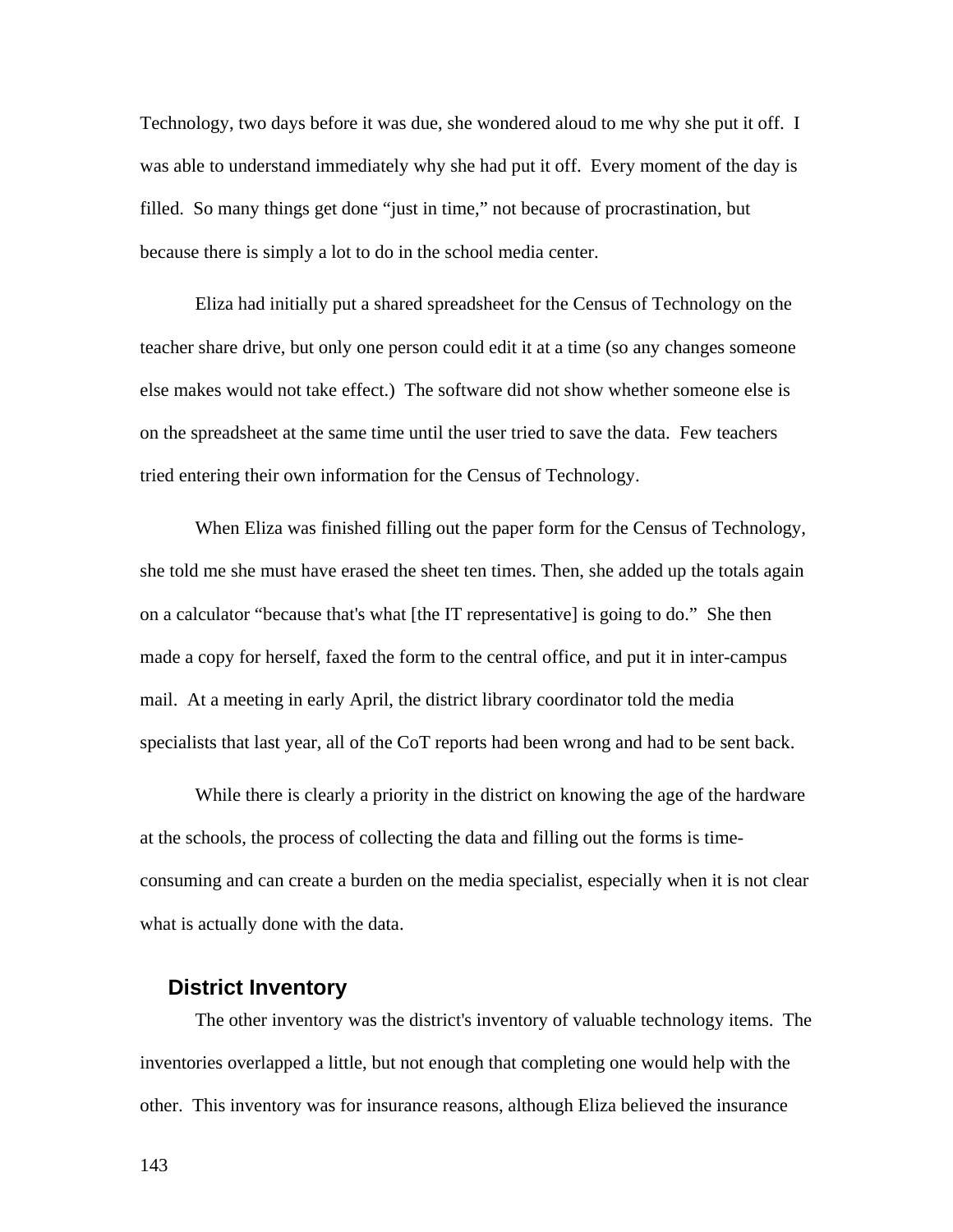deductible was so high that if something were stolen, it probably would not be replaced. Eliza set up a spreadsheet on the share drive so teachers could do their own inventory and give her the information about their electronics. Just as some teams of students appear more cooperative than others, some teams of teachers were quicker about getting their inventory information entered in the share drive.

During the second week of April, Eliza opened the inventory spreadsheet to see how people were doing. "Everybody was working on it last week." The previous week was the week that we were collecting information for the Census of Technology, so we were visibly carrying out the inventory. Our presence likely reminded teachers that they needed to do their inventory. None of the teachers on one team had started. No one in the office knew they had to do theirs, so Eliza said we would have to do it.

Keeping these two inventories straight was challenging for me and for the teachers. As we went around gathering information for the Census of Technology, teachers would give us guilty looks and apologize because they had not done their district inventory yet. We spent a teacher work day, a day when there are no students, going to the various classrooms and getting the inventory numbers off the technology items. This activity also gave us the chance to reclaim some equipment that some teachers were reluctant to return in a timely manner.

#### **Systems**

Like teachers and administrators, Eliza depends on technology to carry out many of her daily work functions. The media center's catalog is online as part of a district federated catalog. Circulation is controlled by (people running) a computer system, barcodes, and scanners. The district student database is in one system, while the school's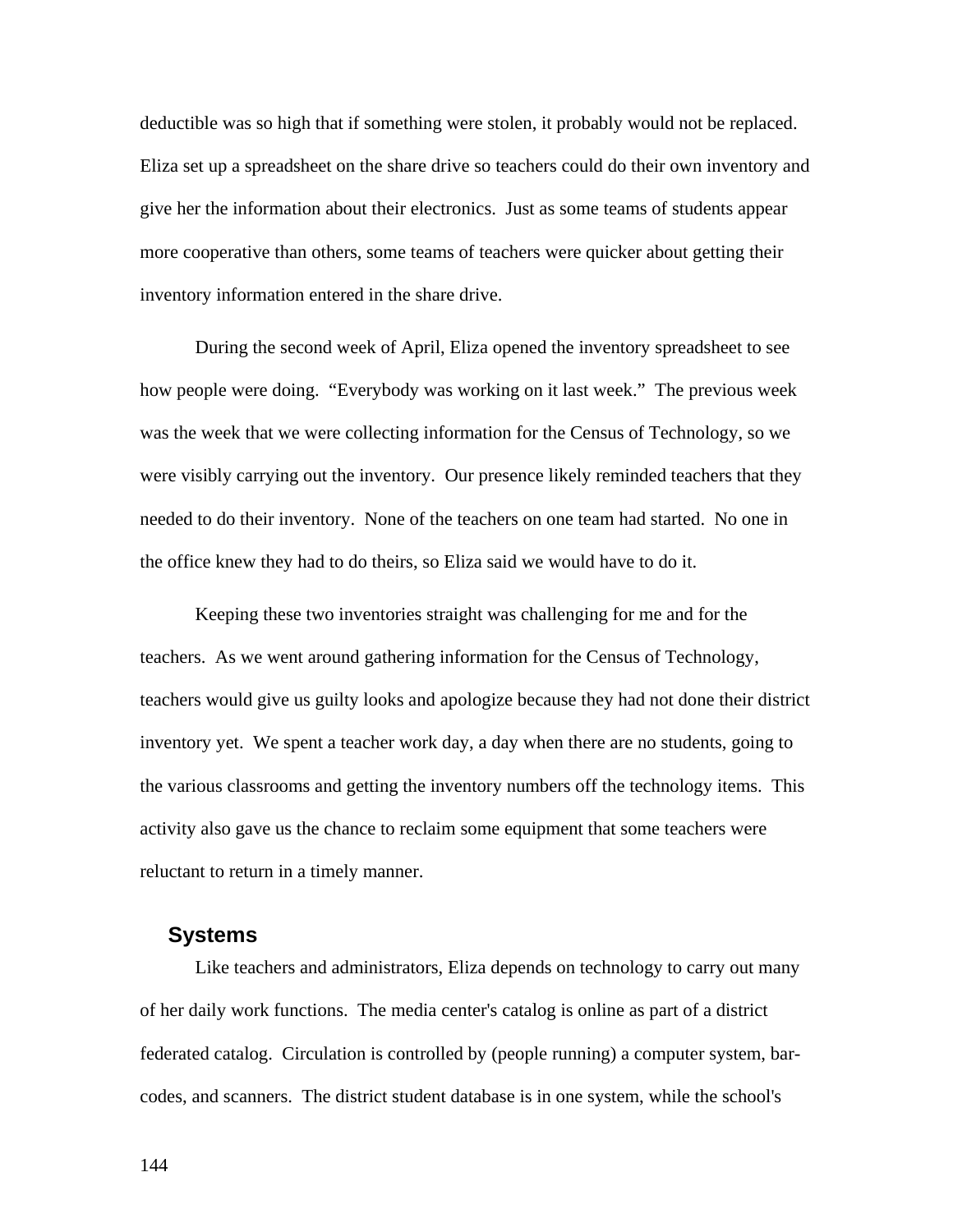catalog and circulation information is in another system. The district uses a third system to move information from the district student database to the district's circulation database. The student information is transferred automatically. While the system seems to work for most of the students' information, there are a few whose information seems to fall through the cracks. For example, the circulation record of one student changes at least once a week to indicate that she attends a different middle school in the area, although she has been attending this school for the entire school year. Another student was added to the district student database during my observation time, but her information did not transfer into the circulation database. Eliza told me this system was an improvement over the previous system, in which media specialists had to type in all of the student information by hand.

"It's not bad enough that it's worse than what we had..." (Eliza).

While these issues created small problems that were relatively easy for Eliza to fix, a bigger problem was when the system would indicate that students who had moved away with books on their records were "inactive." While it might seem logical to indicate that a student who is no longer in the district is inactive, this action creates problems if the students have books checked out. If Eliza got enough warning that someone was moving, she would sometimes be able to get the books back, but not always. An inactive record can be eligible for deletion, leaving the information about the books in a kind of limbo. The system's deletion process also didn't take into account that students can and do move between the schools. Eliza and the aide both spoke of situations where students leave with books on their records and are deleted, only to return to the same school. The systems are not designed to take into account the transience of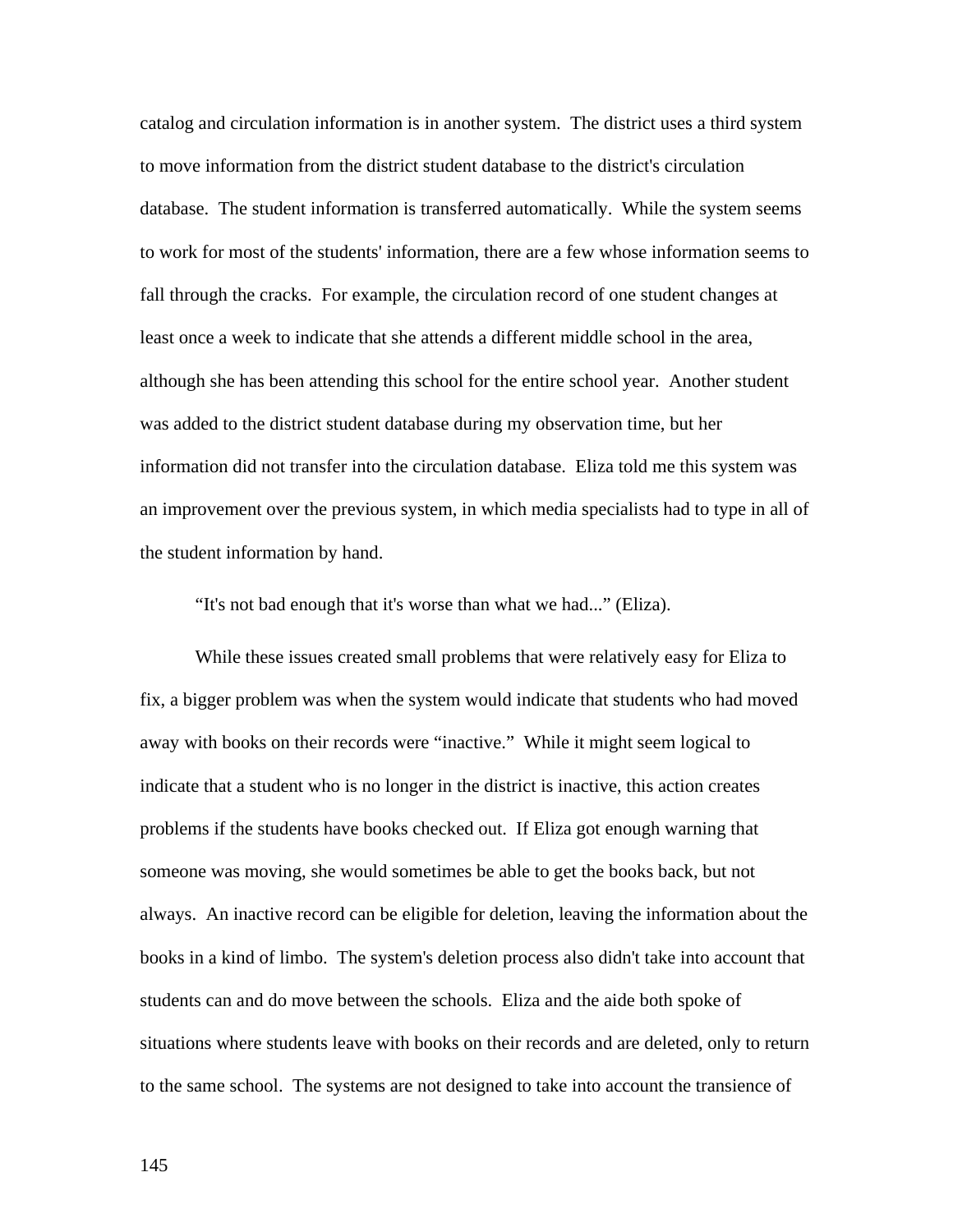the student population, and so can cause inventory problems. What makes it most difficult for solving these problems is that they are not consistent. The problems are random and sporadic.

Eliza can ameliorate some of the problems caused by the transfer or non-transfer of information as a district super-user of the catalog database. She has a level of access that other users in the district do not have. She tries not to use that power too much, as she feels it would be unfair to media specialists in the district who do not have that power. "Most media specialists don't even have that option to move them so I try not to abuse my privilege" (Eliza). Becoming a super-user appeared to be one way she could negotiate the system, although when she became a super-user, she probably did not realize how that status would help her negotiate the system.

The students' records are supposed to be automatically shifted by the third program when they move between schools, but when teachers move between schools, the media specialist calls Eliza and asks her to move the teacher. That way, there are not multiple patron records for one teacher in several schools. The system is not set up to communicate information about teachers moving, just students "because they move all the time" (Eliza).

Checking the status of several students in the online circulation system is a regular part of the workday. This work appears to be carried out mostly by Rosie. This is a work process created by the technology systems in place.

### **Texts**

Part of Eliza's work as a media specialist is generating texts to activate the work of others. In addition to updating the school web page with information for students and

146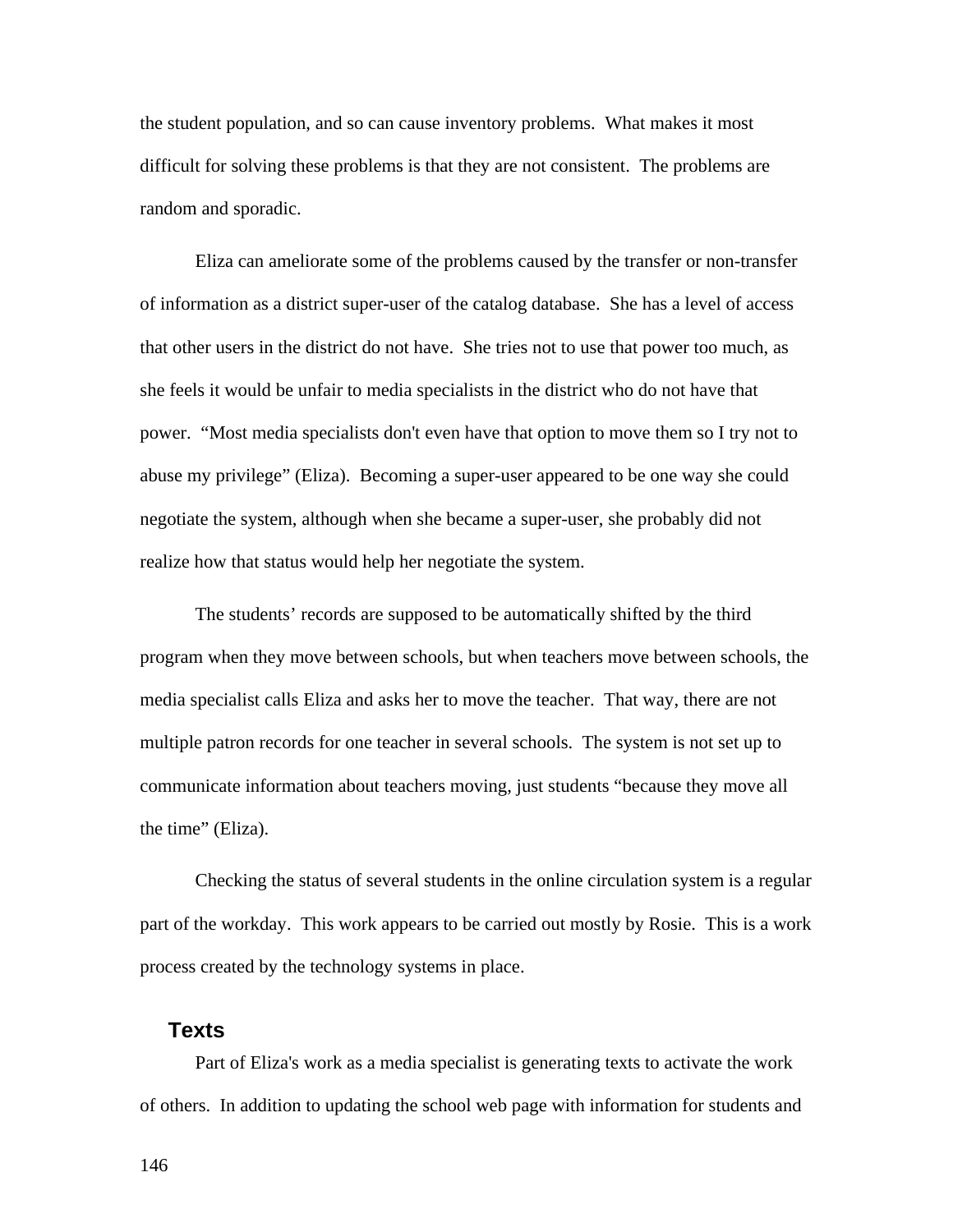teachers, she also wrote segments of the school newsletter for parents and the staff newsletter. She gave herself a few days to work on the staff newsletter, not just because of the fragmented nature of her work but also because as she works on it, "all of these things come to me." She wrote a segment about printing pdf files because "it keeps coming up." It is very frustrating for teachers because the most effective way of printing on the school printers is to "print as image," but that is not set as the default. That was one of the reasons she wanted to serve on the district image committee, because as the media specialist, she heard about what the teachers want in their technology. While she was thinking about issues teachers have with technology, she decided she should add in directions for using the search box on the default home page.

One of the more delicate reminders she had to write was the one reminding teachers to check out lit sets instead of just taking them. She said it was hard to come up with ways to word things without being negative. She decided to "run it by" Charlotte before sending it out.

For the email newsletter for parents, Eliza usually started by opening the text the previous media specialist had written for the same time the previous year. She also took suggestions from Rosie about what she should write about. We joked about putting in a warning about not touching books printed before 1986, because of a lead scare prompted by a reporter's questions to the district. More seriously, Rosie suggested that Eliza write about the Mythology Bee.

The texts, information, and reminders Eliza sent to teachers and parents can only show a very small amount of the information Eliza needs to know or readily access in order to do her work. She cannot overload the recipients of the information, but part of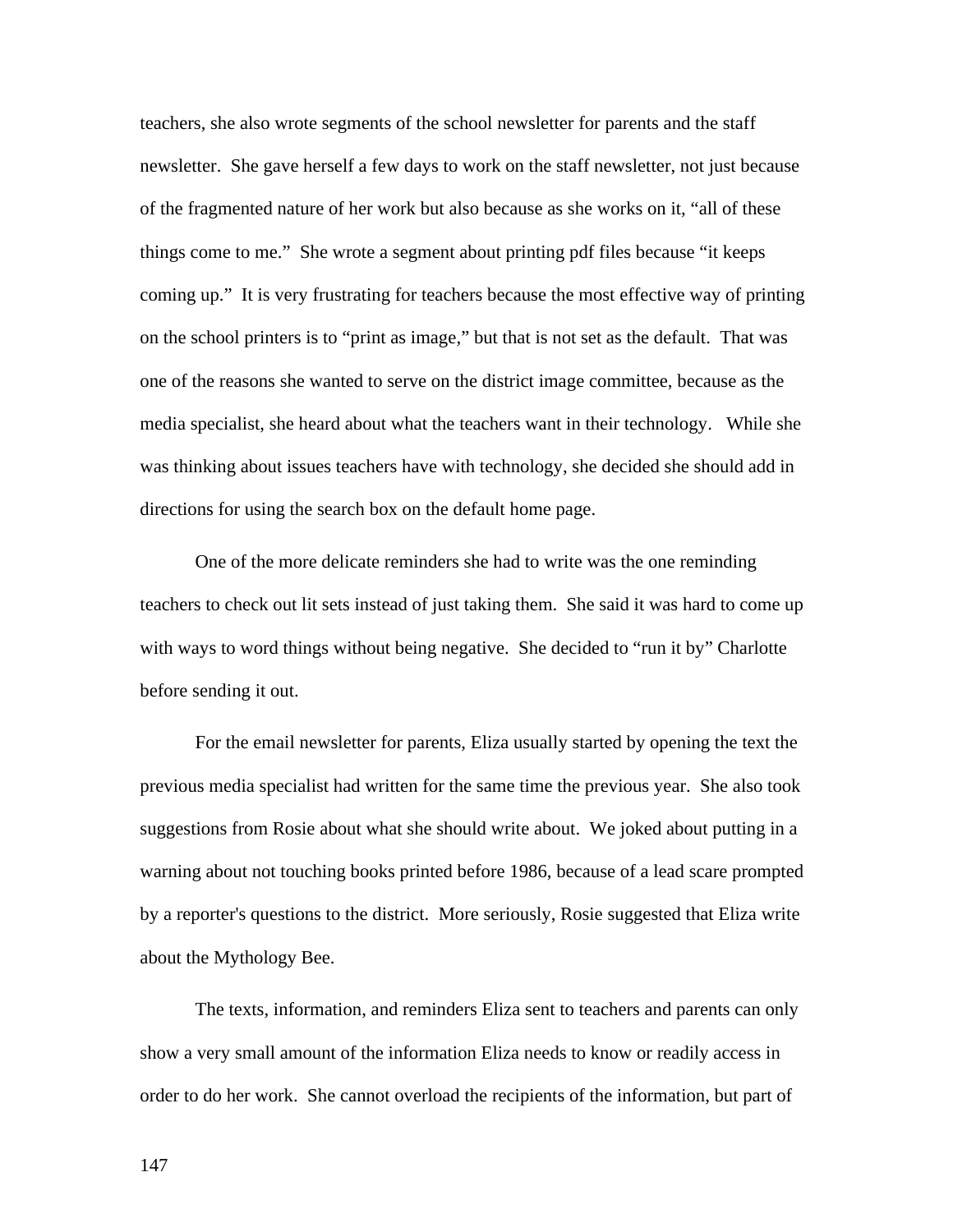her work remains invisible by necessity. Some invisibility of work is not necessarily a problem, except when decision-makers believe they can judge the work and value of the media specialist solely by the work that is visible to the public.

#### **Building issues affecting school library work**

The construction and maintenance of school buildings is a kind of workplace knowledge that does not show up in published literature. Although RMS was built only a decade ago, the roof leaks and the building has water damage. Every time it rains, people place buckets everywhere in the halls and some classrooms, trying to catch the rain. One leaky spot was in the ceiling right above Eliza's desk. During heavy rains, she has to move her desk away from the spot to avoid damaging everything on the desk. (The layout of the room would prevent placing the desk on any other wall, since one wall has a sink/counter and the other two have tall, heavy storage cabinets.) The ceiling in the main part of the media center also leaks. One of the trashcans was so often used to catch water that I found myself reluctant to throw away my lunch trash in it one day. It turns out I was right to be reluctant, since only an hour later, we had to empty out the trash and move that trash can under the leak. The use of the trash can is the kind of workplace knowledge that does not show up in published literature, though it is also the kind of workplace knowledge that is not unique to schools and libraries. However, the conditions that caused the trash cans to be pressed into service as water catchers in a fairly new school are hooked into ideas about construction, funding, and community expectations for school buildings.

The portable classrooms also have maintenance problems. Students who normally meet in one of the portable classrooms had to meet elsewhere because of a smell. There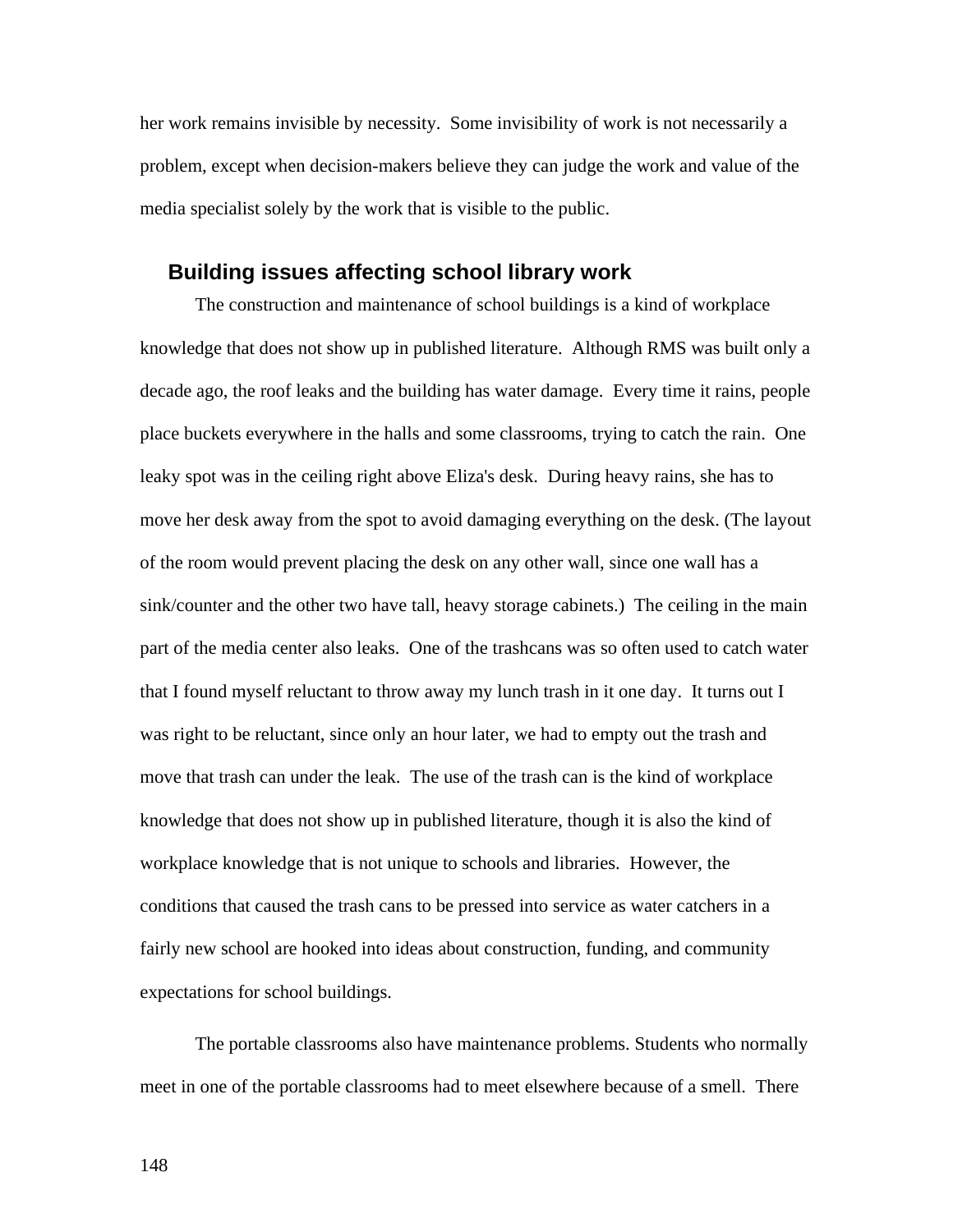were animals living under the portable classroom, so someone from maintenance had put a trap under the classroom. The teacher said the smell happened suddenly, as if a trap made an animal mad. For one class period, they met in the media center. Then they met at one of the commons. Another group had to meet in the media center because there was no heat in their classroom. Portable classrooms are not unique in this fast-growing district, revealing ideas about growth and planning ahead.

#### **The Future**

Throughout the period of observation, Eliza and Rosie did not know whether they would have jobs the following year. Eliza worried that district administrators would cut her job and keep the aide, or that they would cut the aide job and keep the media specialist. There is other uncertainty about the future. At one point, when Chris was in the media center chatting, Eliza and Rosie asked him to stay at RMS when "they try to move you" over the summer. The mobility of teachers and staff is an undercurrent throughout the months of observation.

The second week of May, two weeks before the end of school, Eliza received the team schedules for the following year. "I hope it's good for us." She and Rosie went over the schedule. This required an understanding of a complex system of scheduling. Each year, administrators generate six different schedules and then assign a schedule to each team. Eliza and Rosie feel it works best to schedule the team with electives in the afternoon to visit the media center on Fridays because that gives Eliza and Rosie Friday afternoons to clean up and prepare for the next week. The reading teacher whose team is currently scheduled to come in on Mondays will have the Friday schedule next year. Eliza and Rosie wonder if she will "go for" changing her media center day to Friday. It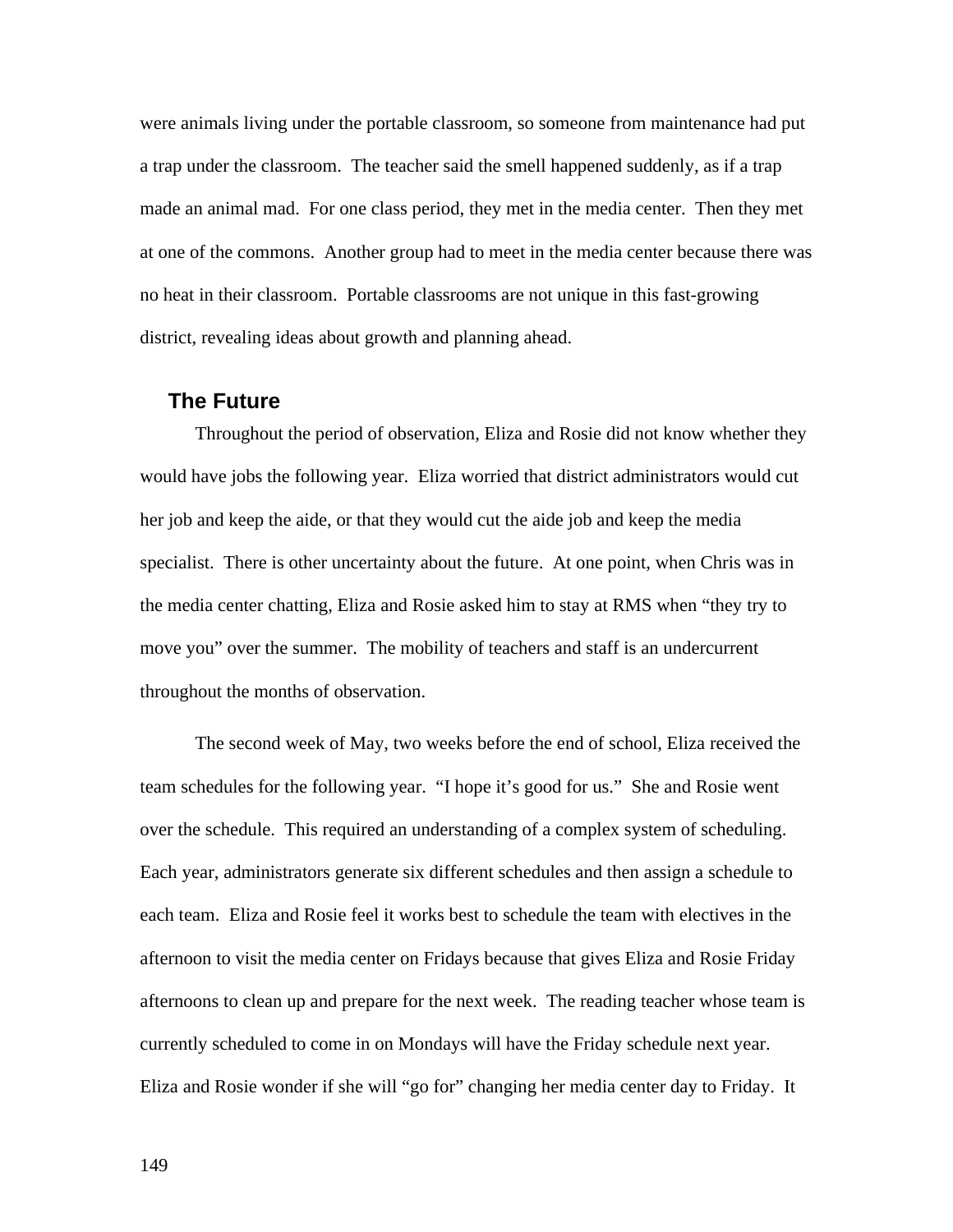can be a delicate negotiation for teachers who like their routines. (The teacher who had Friday media center visits this year is teaching a different subject next year.)

The school district is changing its scheme for allocating grades to buildings and Eliza recognizes that she might have to make some changes in how she does things to accommodate the larger range of grades. In addition, in the school year following this one, this school would be gaining about 20 students who do not speak English as their first language. The effects of these decisions were not yet clear at the time of the observations.

### **Summary**

In this chapter, I have detailed the work Eliza and Rosie carry out in the media center and how that work is shaped. I have shown how the work is hooked into the district information technology office, the publishing business, institutional conceptions of parents, and other forms of ruling relations. I have also shown how her work is made invisible to other people, both in the school building and out. I will now discuss some implications of these findings.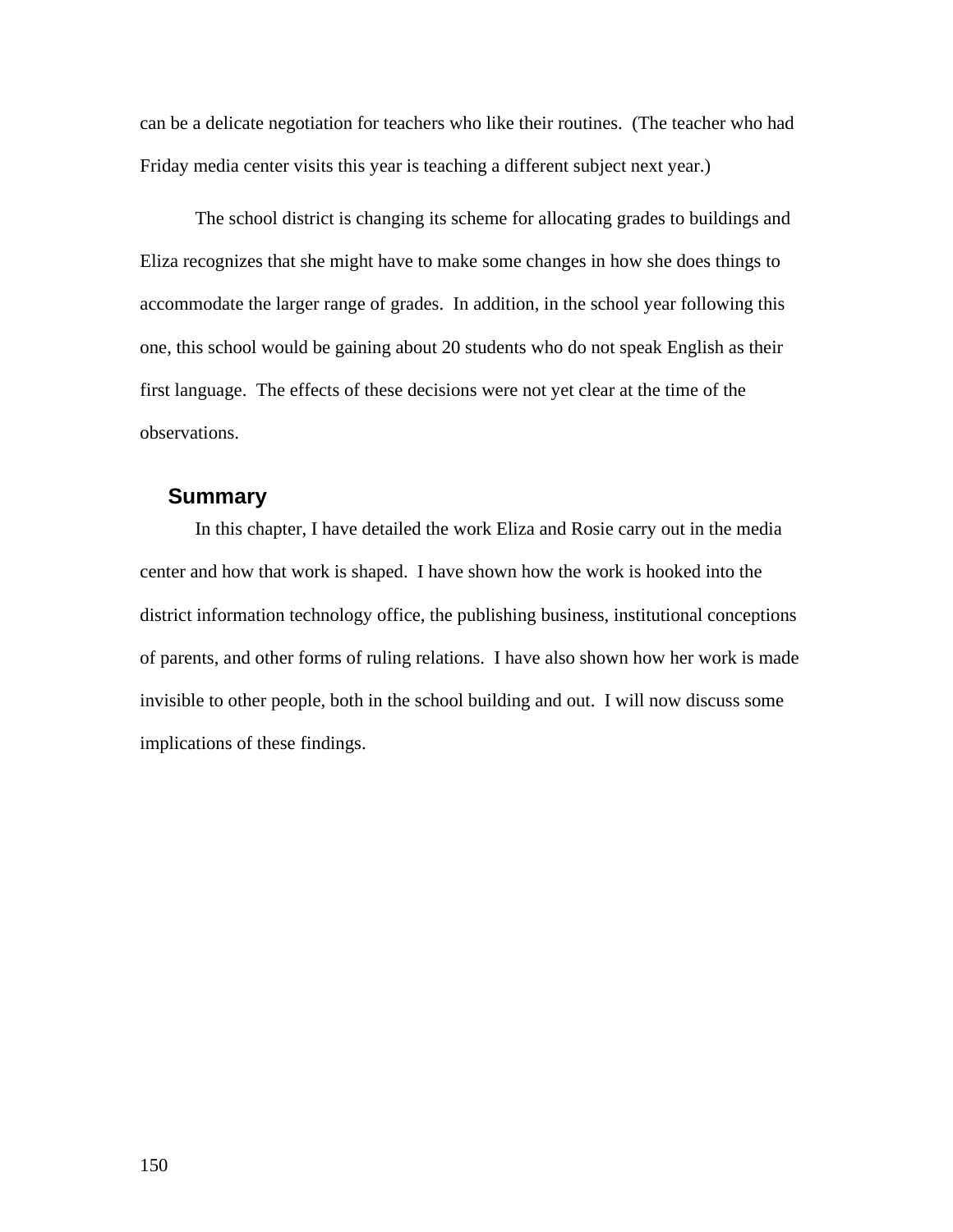# **Chapter 5 Conclusions**

In this chapter, we return to the central problematic of the study: How is school library work socially organized? The central problematic emerged through my work in school libraries as an initial certification student. The institutional ethnography frame of inquiry has not been widely used to uncover social relations shaping and organizing school library work, but there is much to discover. By making power structures visible, the institutional ethnography frame of inquiry can give a school librarian a map for strengthening the library program.

The school library can equalize access for students from different backgrounds. It provides access to developmentally-appropriate materials that support the curriculum. It also provides materials to encourage young people to enjoy reading. The school library shapes expectations of young people for what a library is supposed to be, whether librarians and young people are aware of that. I maintain this vision of the school library steadfastly. We must think about what a school library is and why it is included in the school. We also must think about what messages we are sending to young people about libraries when it seems that we spend much of our time restricting their access to the media center.

In an apparently uncertain economic climate, where libraries face closure due to state and city budget problems (Greenwood, 2009; Ewbank, 2008; "Trenton Library," 2008) the existence of a library in the school becomes even more vital, both to provide access to information to young people and to keep the ideal of the library present in their experience. The visibility of the library and the librarian is also vital. People who make

151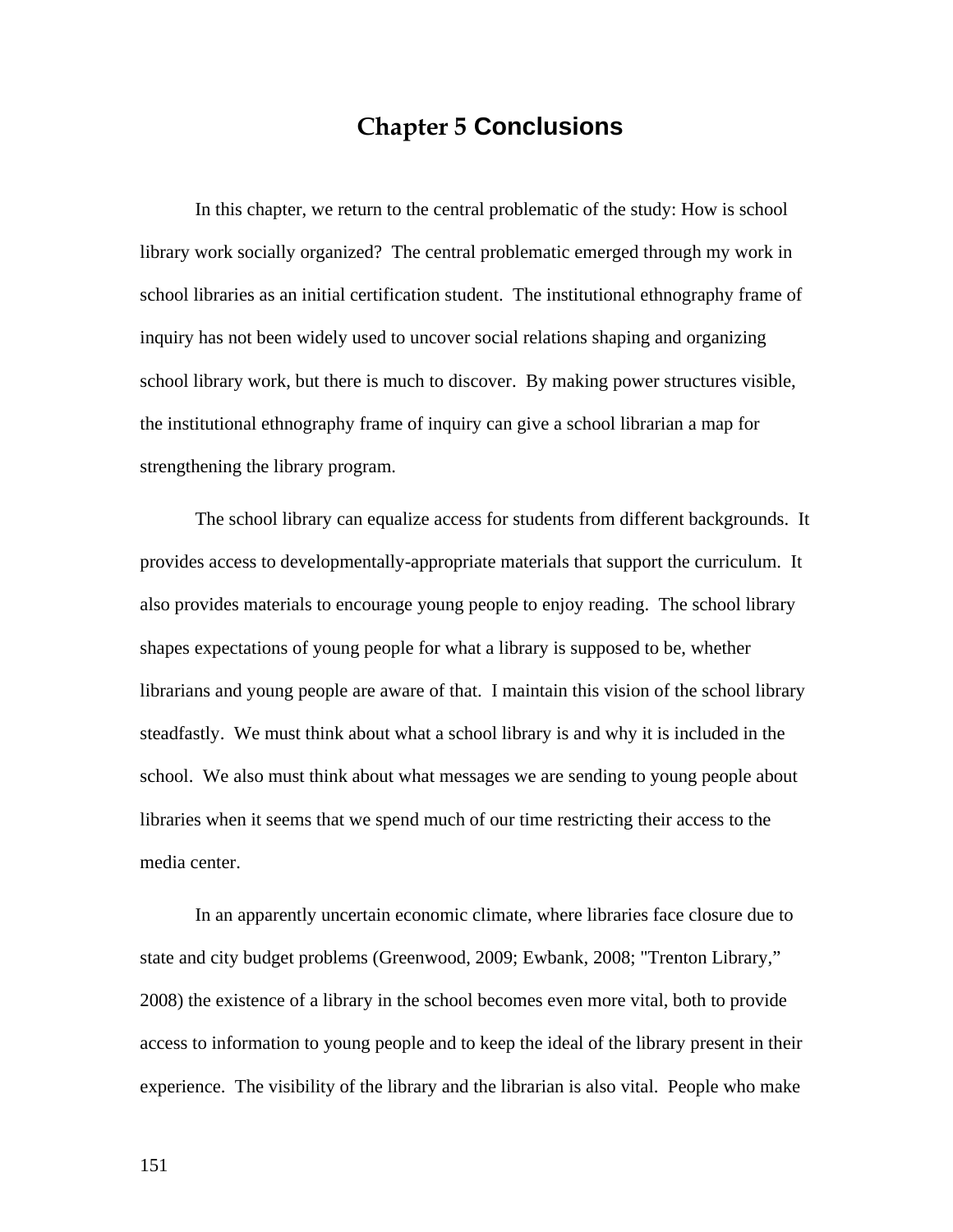decisions about funding need to know who the librarian is and what he or she contributes. The librarian I observed contributed a great deal to her school environment, collaborated with teachers, solved technological problems, and created interesting programs and lessons for the students at her school. The fact that her district valued the idea of the library enough that she was able to have a full-time aide allowed her to assist the teachers and contribute to the education of the students. At the same time, though, institutional decisions shaped the work to include the work of surveillance and at times, the work of restricting access to the media center. Institutional decisions also limited access by students and teachers to educational technology featured prominently in school library publications.

#### **On Institutional Ethnography**

Institutional ethnography is a sociology for people (Smith, 2005). It is a frame of inquiry for people to examine their work and how it is shaped. It is not objective because people are not objects and the coordination of their life is not objective. Viewing school library work through the institutional ethnography frame of reference revealed how powerless media specialists and teachers can be—how the structures that are supposed to make the non-instructional and disciplinary parts of their job easier consume their time and affect their interactions with students. While I have talked with media specialists who have noticed and commented on parts of these structures, few have the luxury I had of examining and questioning these structures. The work day of a school media specialist can be a whirlwind, so working media specialists do not have a lot of time for examination of the work.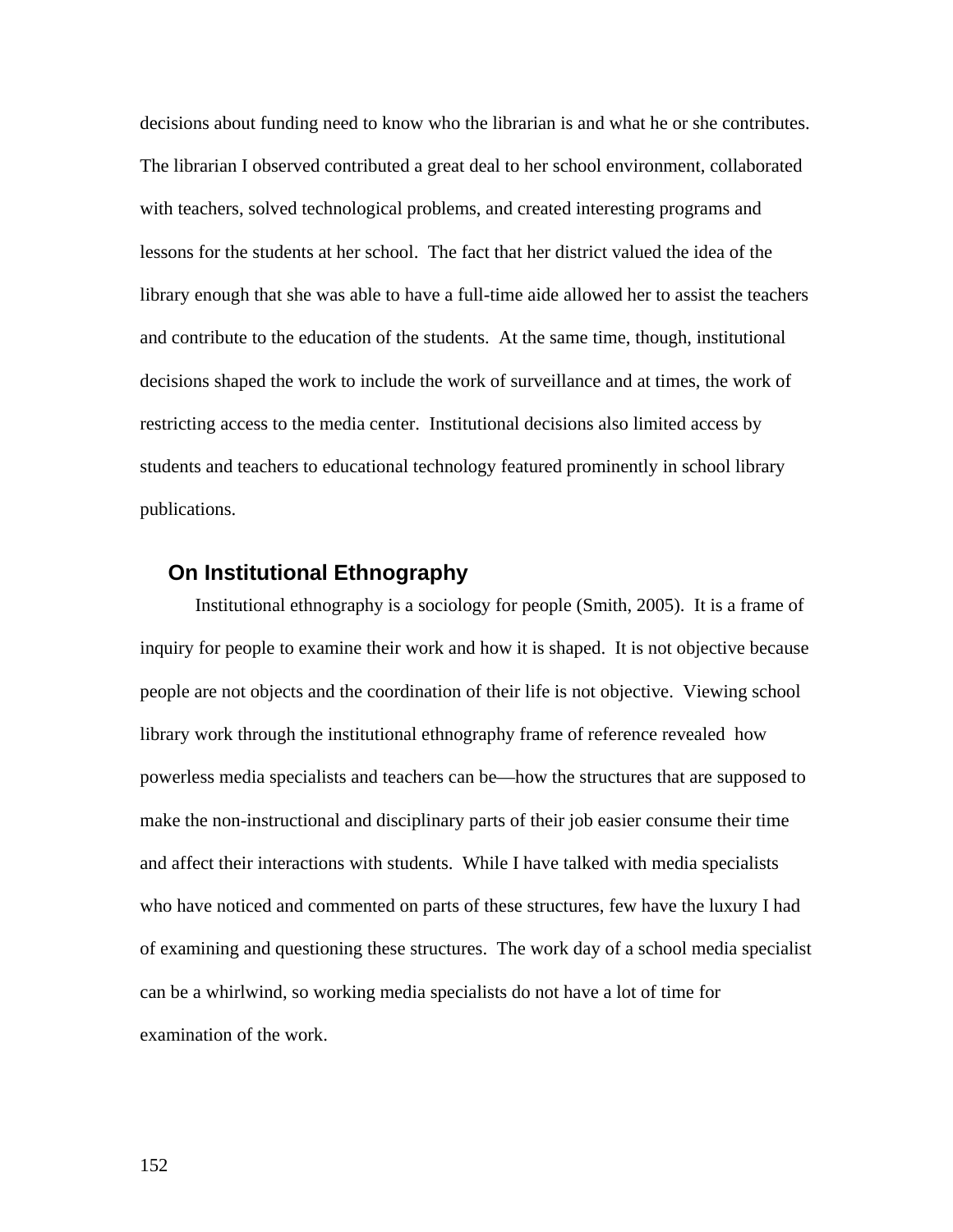What is the purpose of examining the work? When one recognizes the institutional relations governing the work, it can seem overwhelming to try to effect change. "The research won't bring solutions without the political work, but the approach is meant to offer the kind of 'map' that could help those working politically to see what they are up against and where they might want to apply pressure" (DeVault, 2006 p. 295). Institutional ethnography shows people where the work is, especially the work that is not recognized in the official institutional discourse. With the knowledge of how the work is shaped, school librarians can get a clearer view of how to work within the institution to achieve the goals of librarianship: providing physical and intellectual access to information.

## **Reconsidering the Questions**

Now, I will return to the questions guiding my research and reconsider them in light of the findings. The questions were:

- How is school library work tied into institutional and ruling relations?
- How does the librarian understand the power structures of the institutions she works within?
- How does the librarian negotiate the power structures of the institutions she works within?
- How do these ruling relations express themselves in the work?

# **How is school library work tied into institutional and ruling relations?**

The school library media center is tied into institutional relations of school and education. The school librarian must follow school and district norms. She is aware of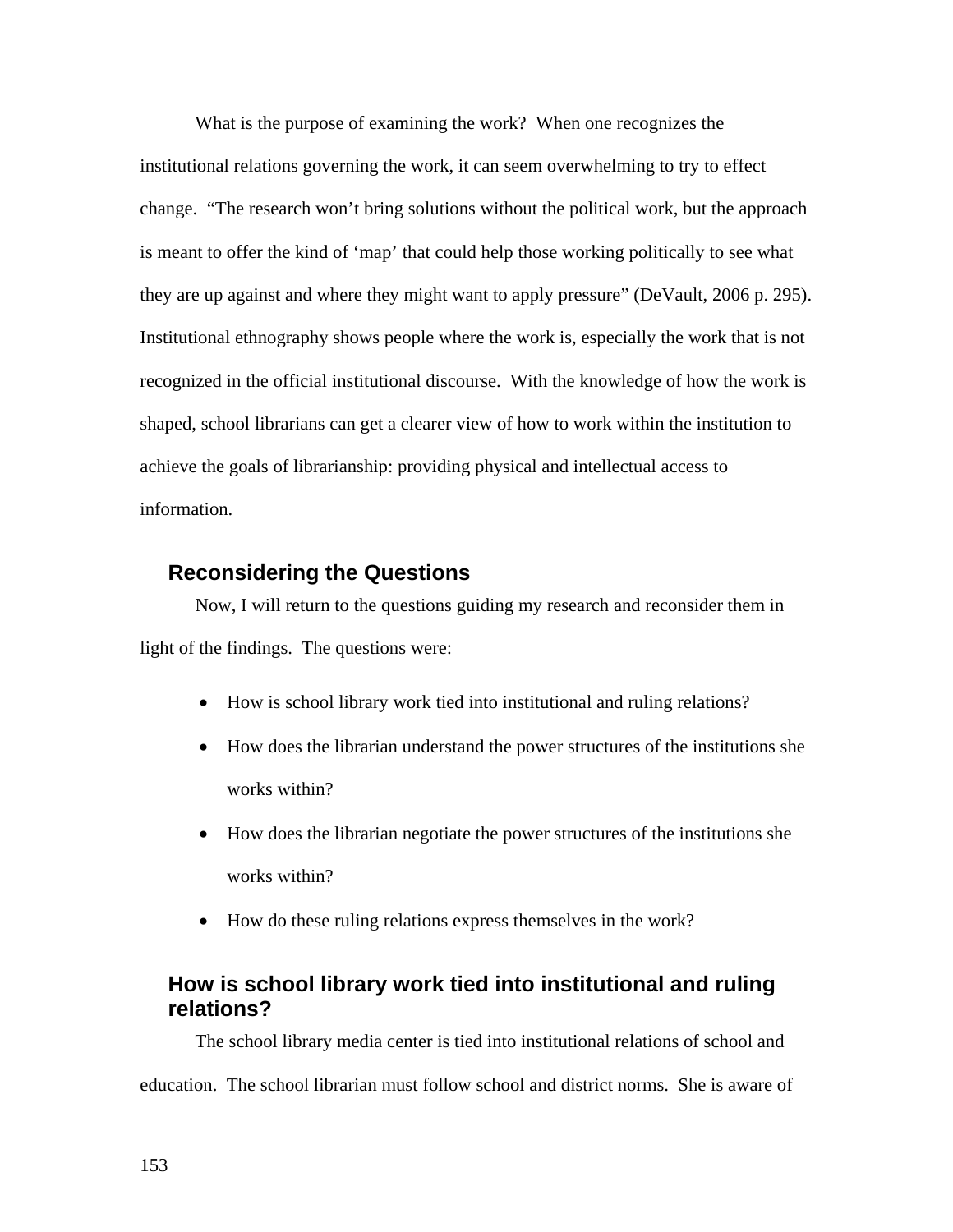the problems caused if everyone in the school does not follow the district or schoolprescribed behavior expectations, for example, even when she is uncomfortable with parts of the systems. School library work is subject to team schedules, special events, and standardized testing. Eliza must be flexible and ready for last minute schedule changes, such as the calendar change just weeks before the school year was set to end. The work is also shaped by the previous experiences people in the school have had with libraries and librarians. Charlotte was overwhelmed by the amount of work she had to do to get the lit center organized, but partly because of her previous positive experiences with a school librarian, knew she could turn to Eliza and Rosie for help. Kim and Mandy both knew they could rely on Eliza to help them with the technology of their projects to broaden the experiences of the students.

# **How does the librarian understand and explain the power structures of the institutions she works within?**

One question I wanted to answer with this research had to do with Eliza's standpoint. She presented herself as a coordinator, a mediator, and an instructional support person in her priorities and the way she described her work. From the description of Fridays as the day for "getting OUR work done," though, it appears she sees herself in a supporting role related to other teachers. This role seems logical when one notes that the complicated schedule kept Eliza from being involved in team planning meetings. This role is also logical because Eliza was new to the school and was still building collaborative relationships with teachers.

Eliza understands the focus on standardization as a way to provide equity. However, as is clear in the observations, there is already a lack of equity in schools.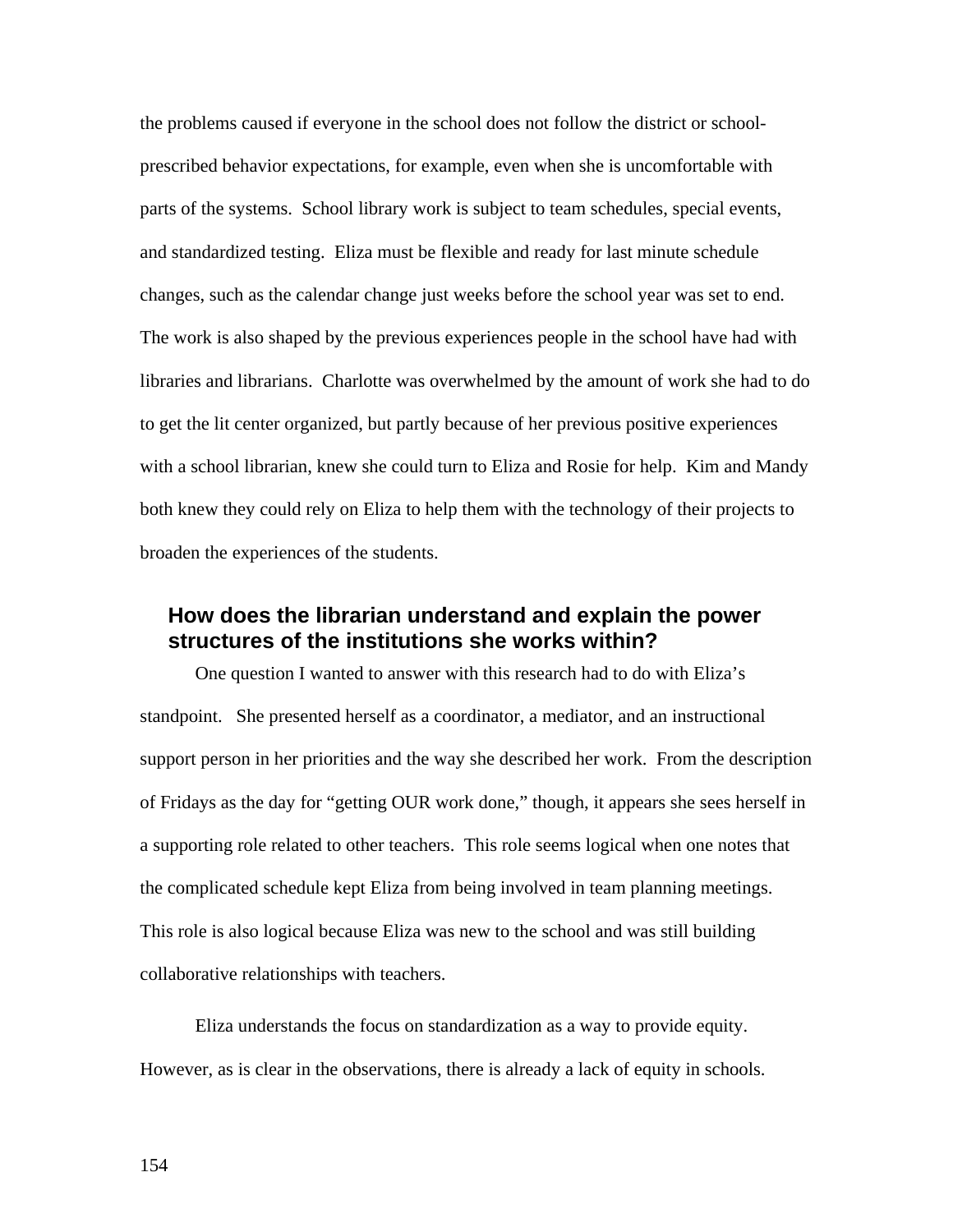Every teacher is not the same and each "team" has characteristics that come from the combination of students and teachers on the team. Positive Behavior Support and other behavioral interventions are seen in part as responses to deficits in parenting. This is an institutional view of parents that seems pervasive in the system of education. Eliza also understands that teachers are more comfortable with fixed schedules than with the flexible scheduling that is preferred in school library literature.

## **How does the librarian negotiate the power structures of the institutions she works within?**

Another way to word this question might be to ask where does the librarian have power?

One way Eliza negotiates the power structures is by serving on committees- interestingly, though, the building technology committee, which she is required to run, is the least active because she no longer has a regular source of information to pass along to others on the committee. Eliza is comfortable with technology and would like to help teachers use it more in class, but she has to focus on the areas of technology where she has some control over the process. She was able to help Kim with the online catalog book reviews because she was a district super-user of the software and had administrative powers that other media specialists did not. She rarely used the power without permission, but she knew that she could use it if she really needed to.

 She uses knowledge and skills gained in her previous work to help the district children, such as with Book Group Day. She is honest about her own ability to maintain extra programs at her school, which is why she chose to run the Mythology Bee, knowing it was a special one-time-only event that she would not be tied into running "for the rest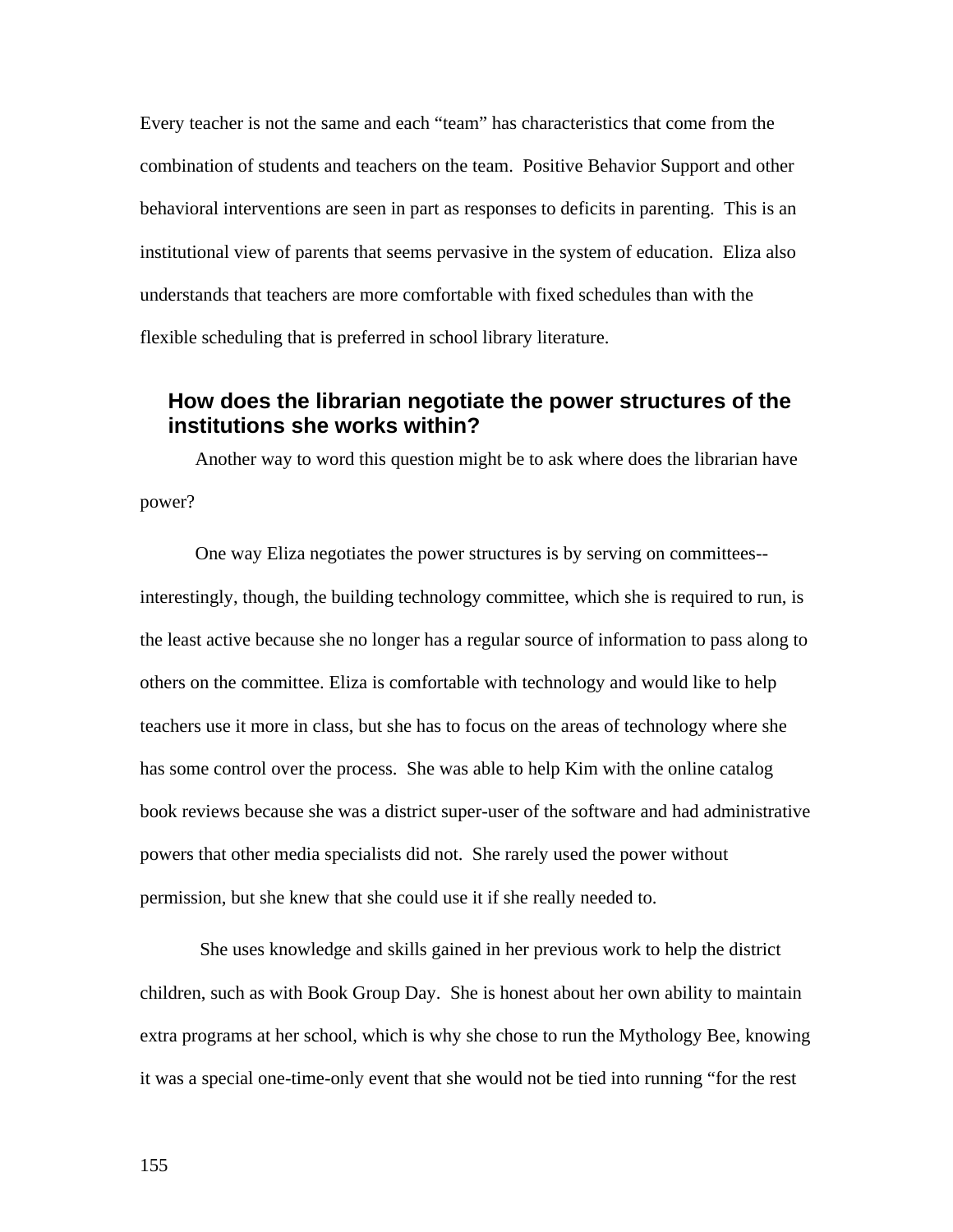of [her] life." She grabs time to collaborate with teachers when she has the opportunity when they are in the media center with their classes. She mentors new media specialists and helps shape how they will work within the institution.

Eliza also pays attention to what the teachers she works with want—such as changes to the district image. While she might not be able to change the focus on standardization, and did not appear to want to change the focus, she could make sure that the teachers in her school were heard when it came time to decide what to put in the image. She advocates for the teachers at RMS in her district-level activities.

# **How do these ruling relations express themselves in the work?**

Tensions exist between work connected with managing the collection and promoting reading and work connected to teaching and managing students. Eliza wants the media center to be available to students, but has a limited amount of space and time available. She takes the few minutes she can get for students to have free access—the few minutes right after school. Tensions exist between providing curriculum support for teachers and providing leisure reading for students. While this feeling appears in the literature, Eliza and the teachers she worked with appeared to have a balance between leisure reading and curriculum-related reading. When teachers called or emailed to ask for books to be pulled, Eliza or Rosie was usually able to pull a good selection of books. At the same time, the leisure reading section, especially fiction, was kept fresh and up-todate.

Ruling relations express themselves in the work in many ways, but in this study, I focused on the areas of access, technology, and collaboration. The institutional forces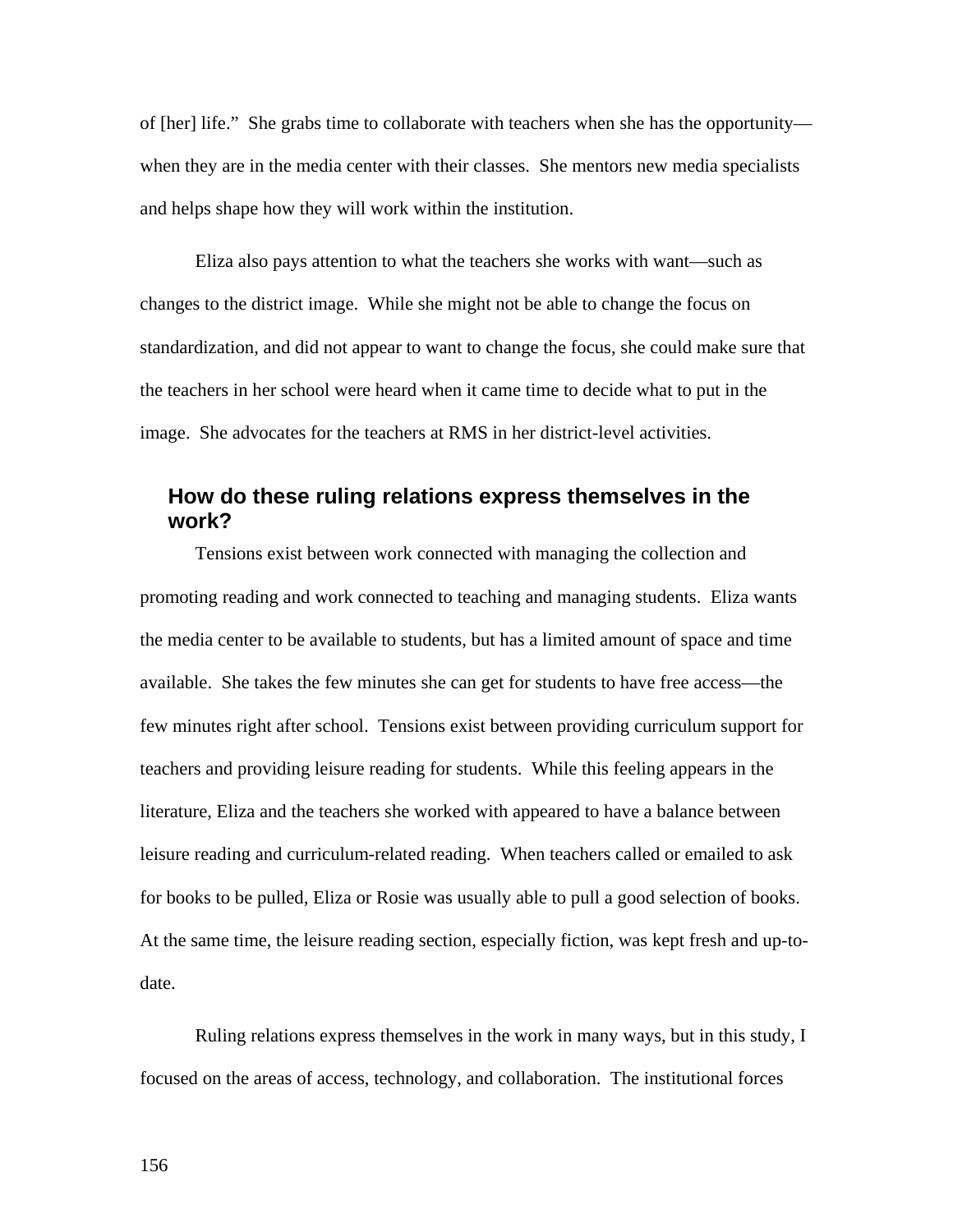shaping school library work are often taken for granted. Some, such as hall passes, are justified as ways of keeping chaos out of schools. However, carrying out the work associated with hall passes affects relationships with students, teachers, and others. A system designed to control and track students might lead to students believing that their right to access a library or media center is dependent on the permission or presence of an adult. If the school media center is where young people learn about libraries, what are media centers teaching young people about libraries? Are social relations and institutional expectations having an unexpected effect on the perception young people have of libraries?

The media center is presented to students in text (such as the student handbook) as a place where they are welcome to learn and study and grow. Students are verbally encouraged to use the media center. At the same time, the process they have to go through to get access to the media center seems anything but welcoming. I had been troubled by this process in my work at other schools, but while analyzing my observations, I was surprised by how the systems that seem to be barriers for student access also restrict the work of teachers and the media specialist, and are institutional. From outside the world of the school, it might seem as if the media specialist has freedom in how she does her job, since she is not in a classroom eight hours a day. However, she cannot opt out of parts of the system, such as hall passes, without disrupting the system for all of the other school workers (including students.) Since the system also provides a sense of order in the media center, a school librarian might not want to opt out of the hall pass system, even if some aspects of it are troubling.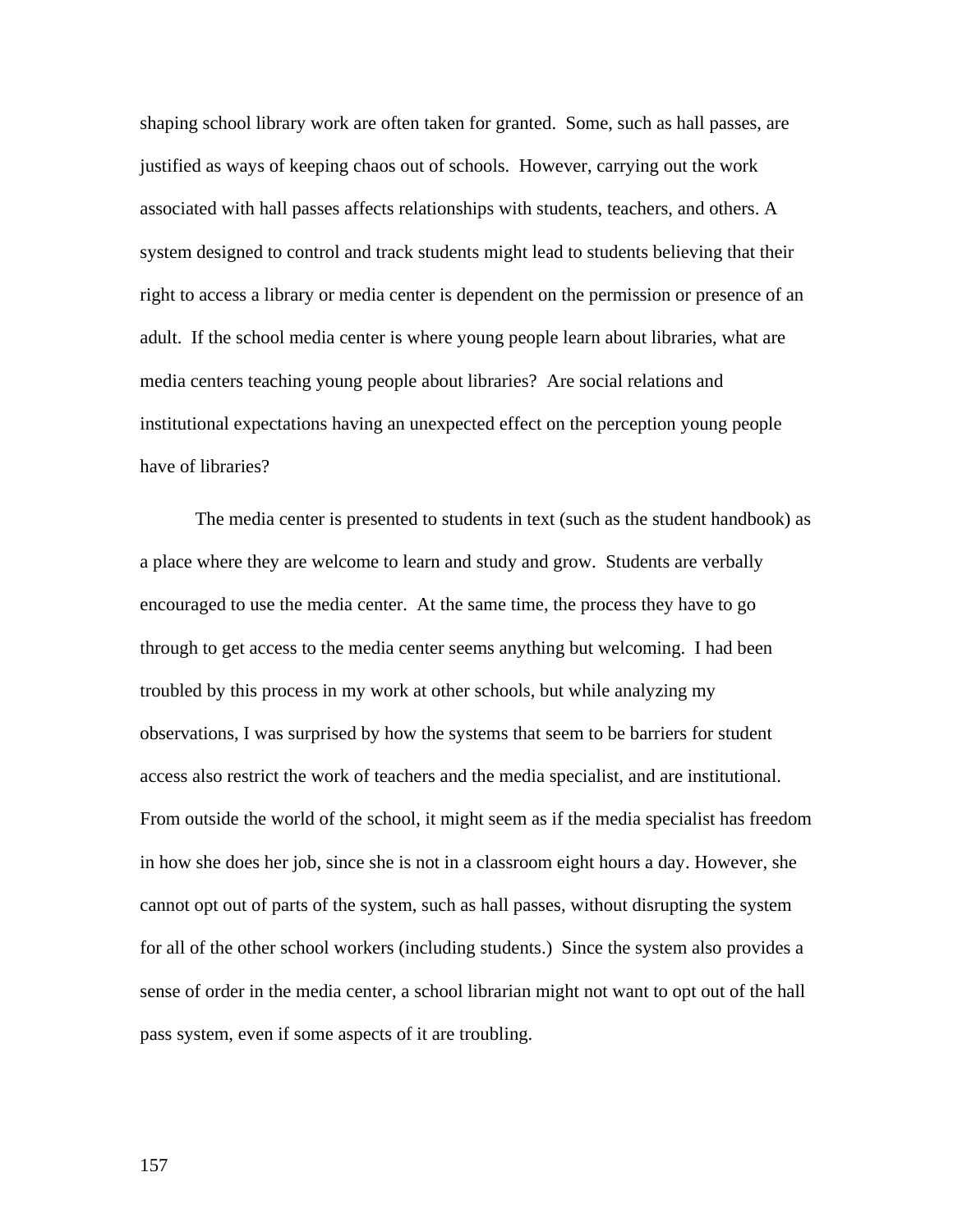The hall pass and sign-in system presents library use and access to information as a privilege and also as something they are not entitled to unmediated access to. The systems act as barriers to student access to the physical space of the media center. They act as barriers to students choosing to use the media center, while privileging access for students on whom media center time is imposed by others.

The social organization of school library work in connection to the movement and tracking of students in the school creates interactions between library workers and students that might limit media center use. The work of maintaining the system of tracking students takes time in the work day of the media specialist and aide. Tracking down the morning study hall passes is an activity Eliza carries out every morning, along with the assistant principal for discipline. Students are also expected to carry out work in connection with the system, such as the work of obtaining a pass to go to the library or of reminding their teacher that they need a pass.

I am leaving a critique of the surveillance and tracking systems to others. My critique rests in examining how these systems work to keep students out of the media center and to teach students how not to use the library. While these systems are in place to keep students safe and provide an orderly environment, the systems are based in a lack of trust in students.

### *Technology*

Technology is a large part of Eliza's daily work. In addition to acting as a mediator between teachers and IT workers, she also has to negotiate the difference between what she needs the technology to do and what the technology actually does. She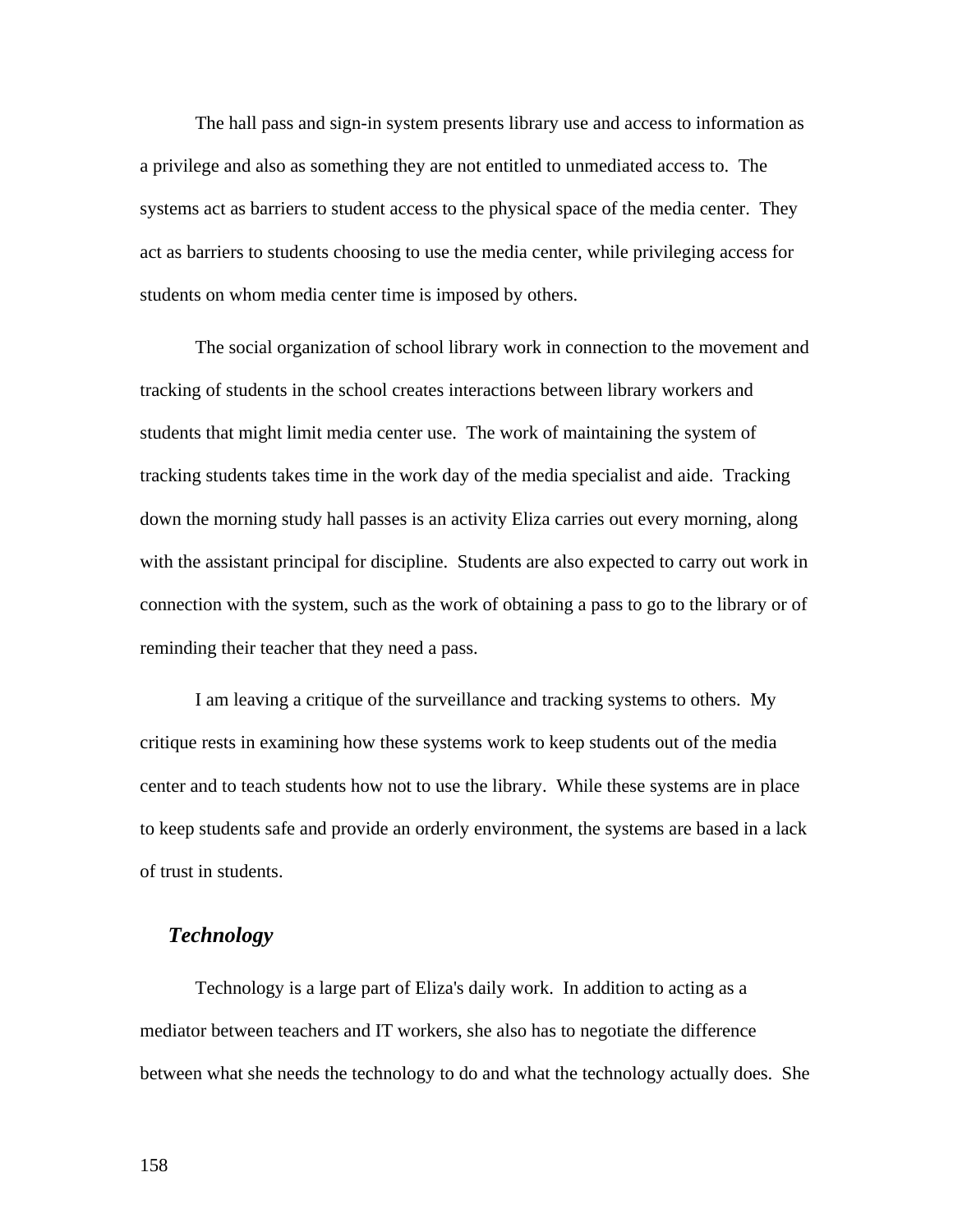finds herself in a position of trying to encourage teachers to plan for technology in their classrooms, although she knows of the problems with the technology as practiced. The central IT department does not acknowledge the problem.

Published literature shows an assumption that technology is readily available to teachers and media specialists and that if there are barriers, the barriers come from the unwillingness or inability of teachers and media specialists to adopt new technology in teaching. What I observed at RMS was teachers who were willing to incorporate technology into their lessons, but who were discouraged by barriers related to systems not working correctly, systems that are not adapted to large scale technology use in classrooms, or systems in which decisions were made obscurely.

Someone has the power to determine which sites students and teachers have access to. Who that person is and exactly how they got that power is unclear. Someone has the power to determine which work order is legitimate and which complaints are not real problems. Inaction is a decision. Unresponsive IT departments are making decisions that affect a teacher's ability to plan lessons incorporating technology. What is not clear is how those people received that power and whether they are aware that their power carries pedagogical implications. Safety of the network is prioritized over education of the students. The experiences and beliefs of people outside the school building have more power than the needs and perceptions of those who work in the building. Who makes the decisions about which technology tools are available on a school network? Someone is making decisions with instructional implications. This situation is not unique to this school nor to this level of education. It also shows up in university settings.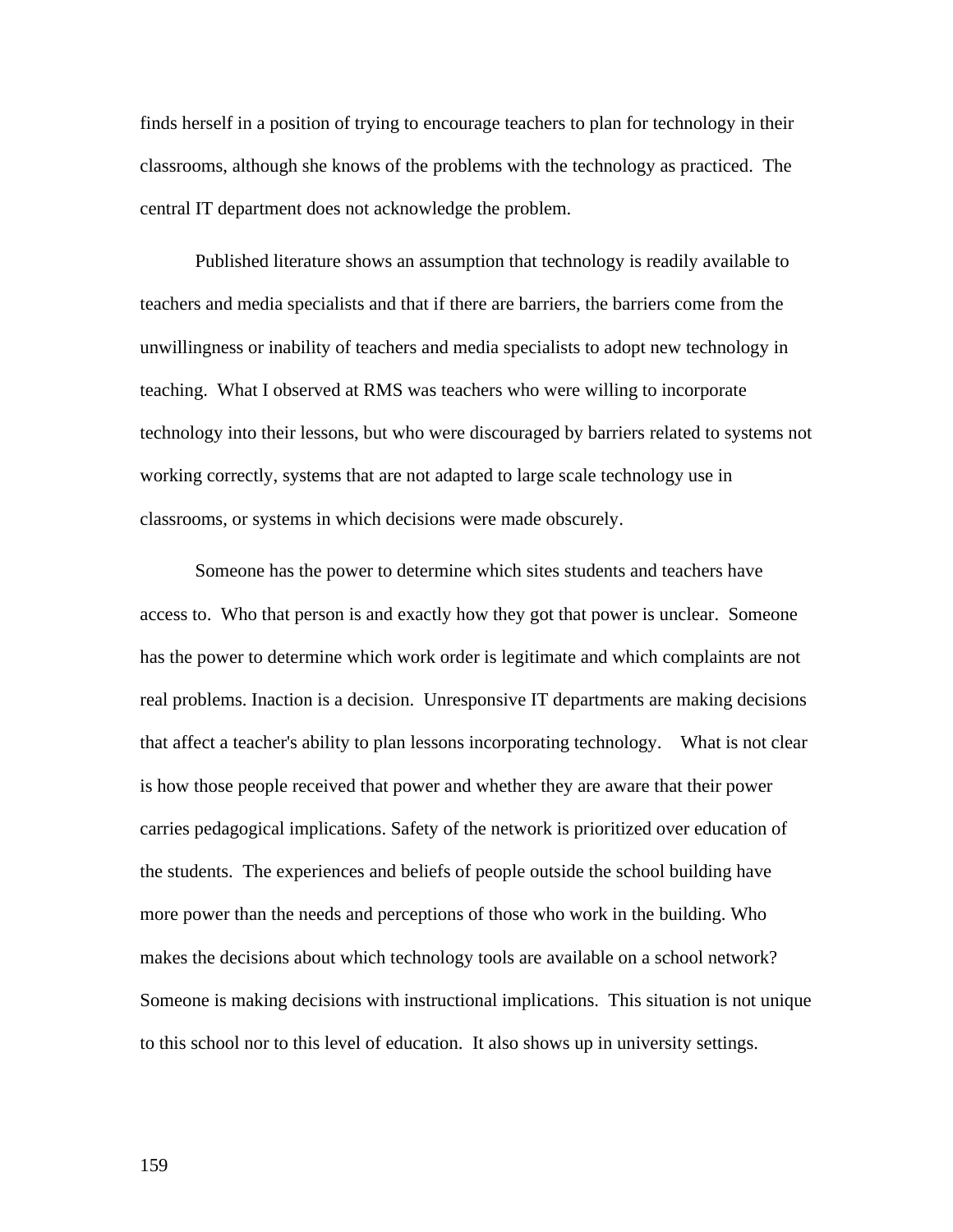Some technology decisions show a lack of trust in teachers. One example is locking computers down to the point where teachers are not even allowed to customize their desktop pictures, which can be educational for students if they choose desktop pictures that represent something interesting or educational. In combination with the lack of trust teachers are shown in connection with standardized testing, the school becomes a place where the key workers have the same status as the students they teach.

The daily technology-related activities Eliza carried out while I was observing her work also hint that clerical activities connected with technology are being allowed to supersede the intellectual and instructional activities connected with librarianship. The ability to help teachers with the problems they face when technology breaks down is not necessarily incompatible with school librarianship. When she is trouble-shooting in a classroom, she can see how the teacher is actually trying to use the available technology. When teachers check out the wireless cart or reserve the commons, Eliza does not always know what lesson they are working on unless they tell her. But when she goes to the room to see what is going wrong with the technology, she can also learn from the environment and from the teacher. From these visits, she can build an idea of how she might be able to help the teacher in future lessons.

### *Collaboration*

Eliza and other media specialists in the district have been trying to promote the idea of collaboration with classroom teachers. A school environment is complex, though, and media specialists and teachers already have very full schedules. A true belief in the importance of collaboration in schools with the media specialist as catalyst requires the consent of other people in the school. Administrators, teachers, and district officials have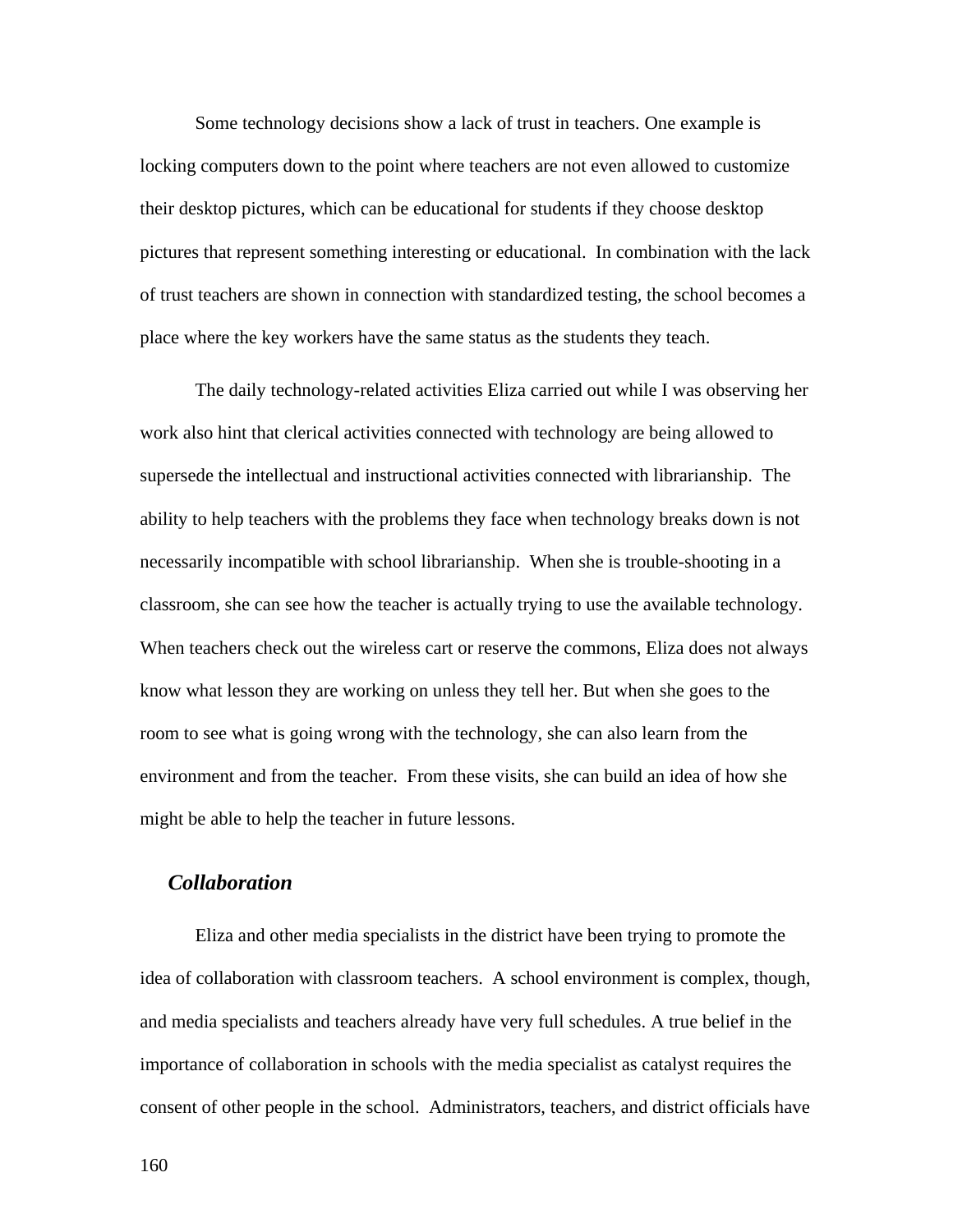their own visions of how a school should be. Facilitating school-wide collaboration also requires training for media specialists on how to facilitate collaboration and manage conflict in constructive ways.

For some teachers, the media center did not appear to be a site for collaboration. For some, it was a location to take students to escape from a bad smell or a broken air conditioner. For others, it appeared to be a site to visit once a week for students to sit and read. Some teachers spent their library time checking email or grading papers. The three teachers who collaborated most strongly with Eliza during the period of observation had several things in common. All three enjoyed reading, regularly checked out books from the media center, and talked about books with Eliza, Rosie, and me. They regularly had informal conversations with Eliza and Rosie. They were not possessive of their students.

School media specialist face unacknowledged barriers to collaboration. It takes more than being a leader in the school to facilitate collaboration. Collaboration depends on more than a strong personality arranging for opportunities to collaborate. Each school's culture is different. Eliza negotiates the barriers caused by scheduling and turnover by bringing ideas to teachers while teachers are in the media center with their classes. Although she is ambivalent about fixed scheduling, the fixed scheduling instated by the previous media specialist gives Eliza more access to teachers than she might have otherwise. Eliza also spends time getting to know teachers and visiting with them while they are in the media center, so she can have a better understanding of their needs and teaching style. Thanks to having an aide in the library for most of the school day, she can also visit classrooms for higher visibility and problem-solving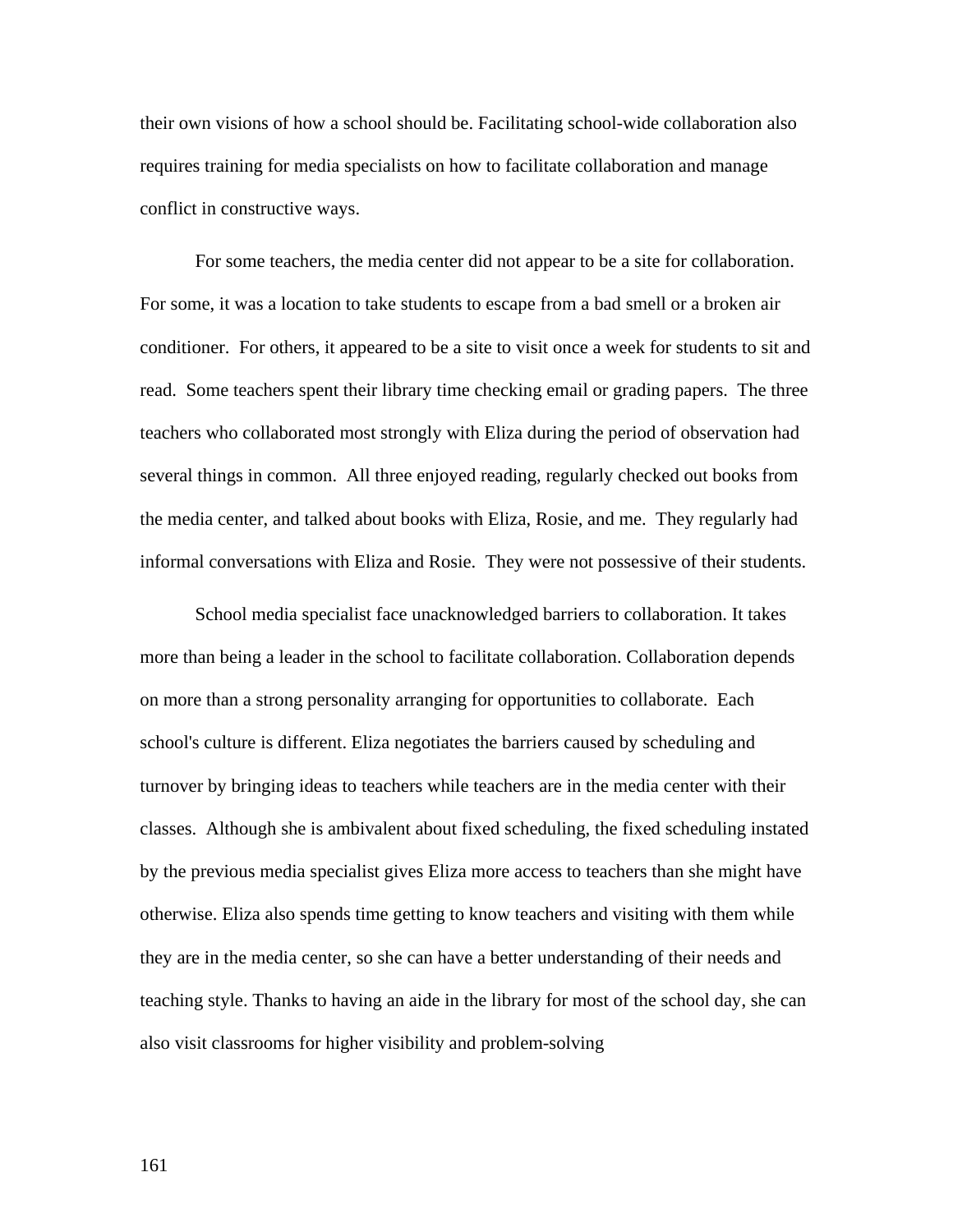The published literature criticizes media specialists for not taking the lead in issues of collaboration and technology, but these critiques seem to ignore the amount of work media specialists might already be involved in. Eliza collaborated with teachers on the book trailer project and the book review project. These collaboration opportunities arose spontaneously in the media center during the teachers' scheduled media center time. In one case, the teacher knew she wanted to incorporate technology into her teaching but she was not sure how to do that. In the other case, the teacher had an idea of what she wanted to do, but needed advice from Eliza about the best way to carry out the project. Both teachers seemed to see Eliza as a resource for ideas and help incorporating technology in teaching.

#### *Relationships with students and teachers and beliefs about school*

The design of a school and its organizational structure reveals assumptions about school. Traffic patterns are highly choreographed and student movement through the school building is strictly controlled. The motives of students in the hall during classtime, before school, and during lunch are not trusted, so their travel must be managed by adults. The Positive Behavior Support system shapes interactions with students in a prescribed way, based on an assumption that the behavior of students is a problem (Sugai & Horner, 2002). Relationships with students, teachers, and parents are shaped by the discourse of the institution of education. School library literature spends little time discussing how relationships with students are shaped by institutional policies. Interactions between students and adults in the media center are also shaped by assumptions about the purpose of the media center, that access to the media center is a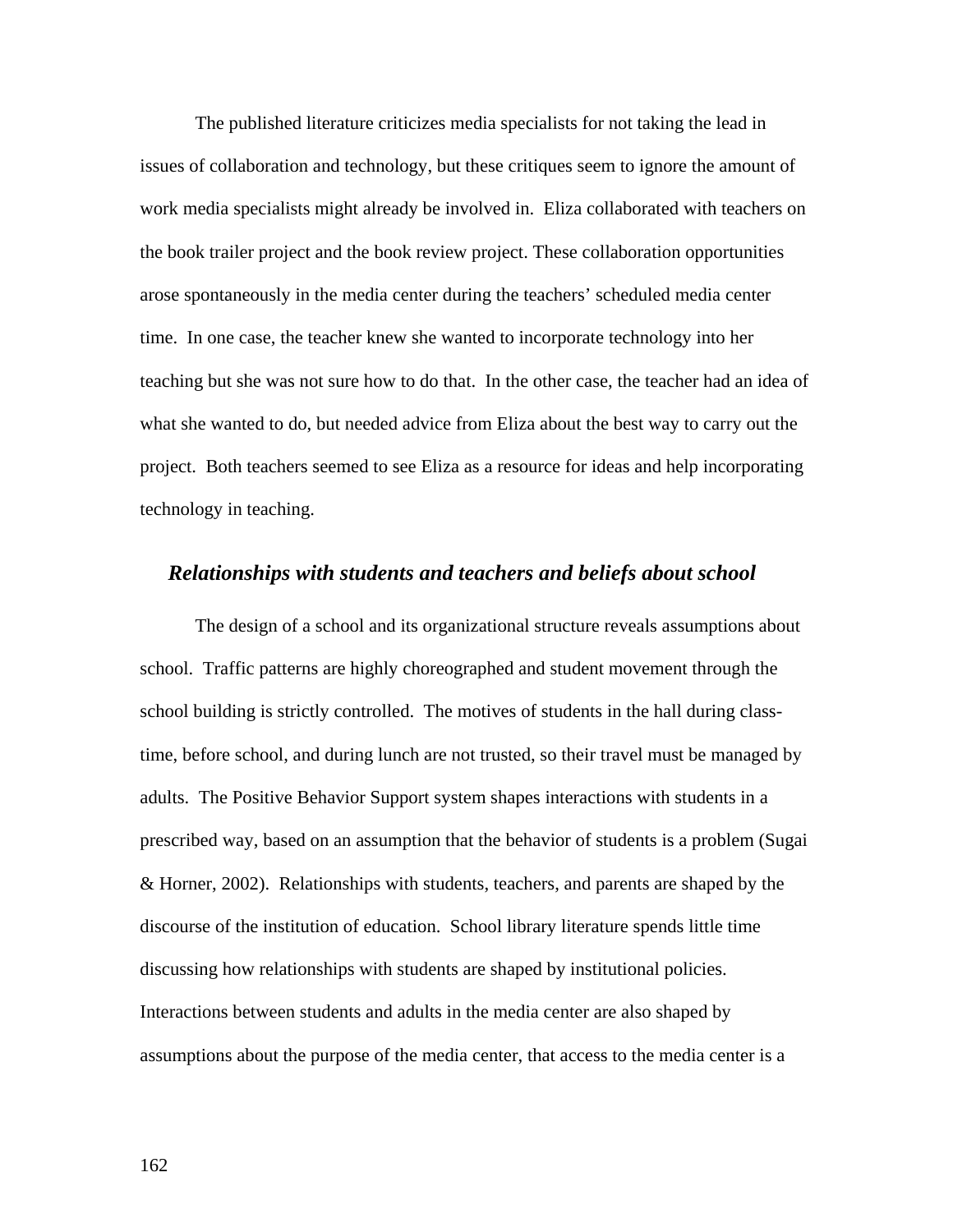privilege, and that the media center is not a place to "hang out." Use of the media center is teacher focused and teacher-mediated.

School library literature alludes to the reasons for preferring school media specialists with professional classroom teaching experience: that former teachers will be better able to collaborate with classroom teachers because they understand the realities of work in education (Thomas, 2006). However, this preference might also reflect that a former classroom teacher has already been subject to the surveillance machinery of the institution of education and takes it for granted.

### **Implications for school librarians**

Researchers and practitioners in school libraries are trying to change dominant methods of educating children through their promotion of the media specialist as a "catalyst for collaboration," a technology expert, and a teacher of information literacy. It is possible for the media specialist to take on all of these roles in a school, but these roles must be accepted by others in the school. In this setting, teachers are beginning to accept Eliza as a technology leader, so they are beginning to turn to her for help with incorporating technology into lessons.

How can school librarians negotiate the tension between participating in the institution of school and facilitating access to information? The first step is always recognizing whether there is a problem. While I noticed a great deal of work going into managing student hall passes and felt that the interactions focused on the issues of regulating travel, perhaps the media center's fixed schedule policy and the reading teachers' treatment of media center time as a time to browse and read mitigated the possible restriction of access. Students might not have had free, on-demand access to the

163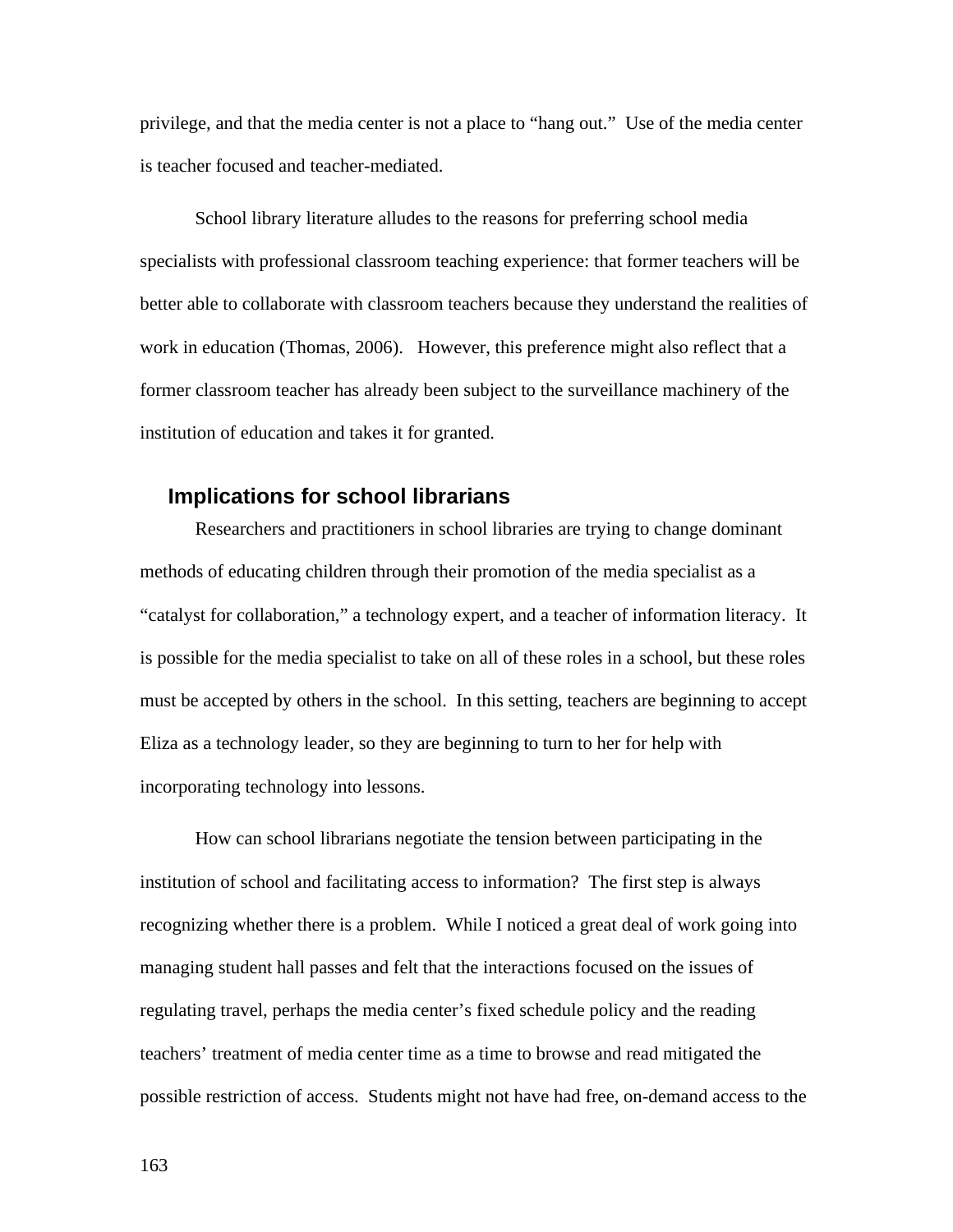media center, but most of the students did have regular access they could plan for. It is likely this even helped with getting books back in a timely manner, although at one point during my observations, a quarter of the books that were out were overdue. Hall pass and access issues need to be considered in light of the media center's goals. If there is a very low circulation rate and few visits under a flexible scheduling policy, the media specialist should examine whether there are structures in place that act as barriers to student access. Are hall pass policies a problem? Are students able to get passes to the library? Do they want to ask for hall passes? Or have they given up on the idea of accessing the library? At this school, because of the structures in place to control and manage student movement and behavior, perhaps the media center should remain on a fixed schedule. A librarian in a school with similar structures, flexible scheduling, and a low circulation rate might consider negotiating for library visits on fixed schedules.

School librarians can guard against objectifying students through interactions related to traffic management, retrieving overdue books, or moving students along as they browse. Even if the librarian agrees with these systems or is powerless to change them, they can still keep in mind that each student is an individual. This is how Eliza appeared to relate to the students in the media center, which possibly mitigated the negative effects of the institutional view of the students.

### **Implications for Teaching**

If being a "catalyst for collaboration" is a priority in school librarianship, future librarians need to learn the skills involved in successfully facilitating collaboration. This need for training goes beyond group work projects as homework. School librarians will need to learn how to manage conflicts among team members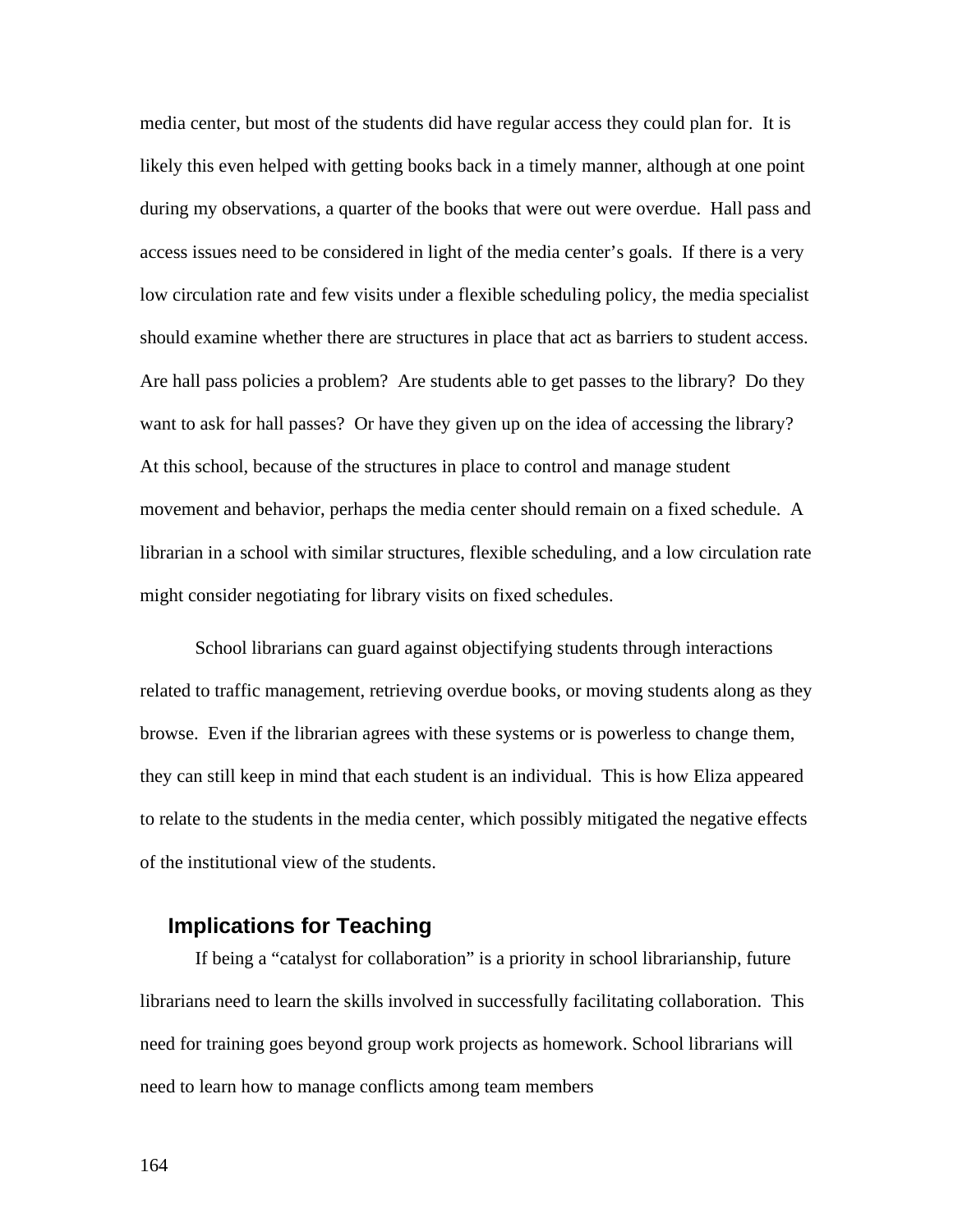Are schools ready for media specialists to act as catalysts for collaboration? Team teaching has been a goal in education since the 1980s, yet this school, even with its team teaching concept, still appears somewhat cellular in structure, with teachers teaching their areas in isolation from each other. In a team teaching environment, how will the media specialist have collaborative meetings with the teams while also carrying out the other parts of school library work? Future school librarians, regardless of whether they have classroom teaching experience, will need to learn the practical and essential skills of managing their time productively, as they will be juggling a wide variety of schedules in the pursuit of a collaborative culture.

More attention needs to be paid in the teaching of future school librarians to issues around physical and intellectual access to school media centers and information. Future school librarians, regardless of their teaching backgrounds, should learn about how schools are shaped by outside forces. Researchers focus too much on recruiting teachers to be media specialists because teachers are presumed to understand how to work in a school. Perhaps students would be better served if the focus was on recruiting people who can facilitate collaboration in a very challenging environment and who understand issues of information organization and access. As a profession, school librarians should assert that their technology expertise is in using it for instruction, not just in trouble-shooting. Managing inventories is not a logical part of the media specialist job.

### **Implications for others in the school**

Others in the school are also affected by systems that objectify students and show a lack of trust in students, teachers, and parents. A system like Positive Behavior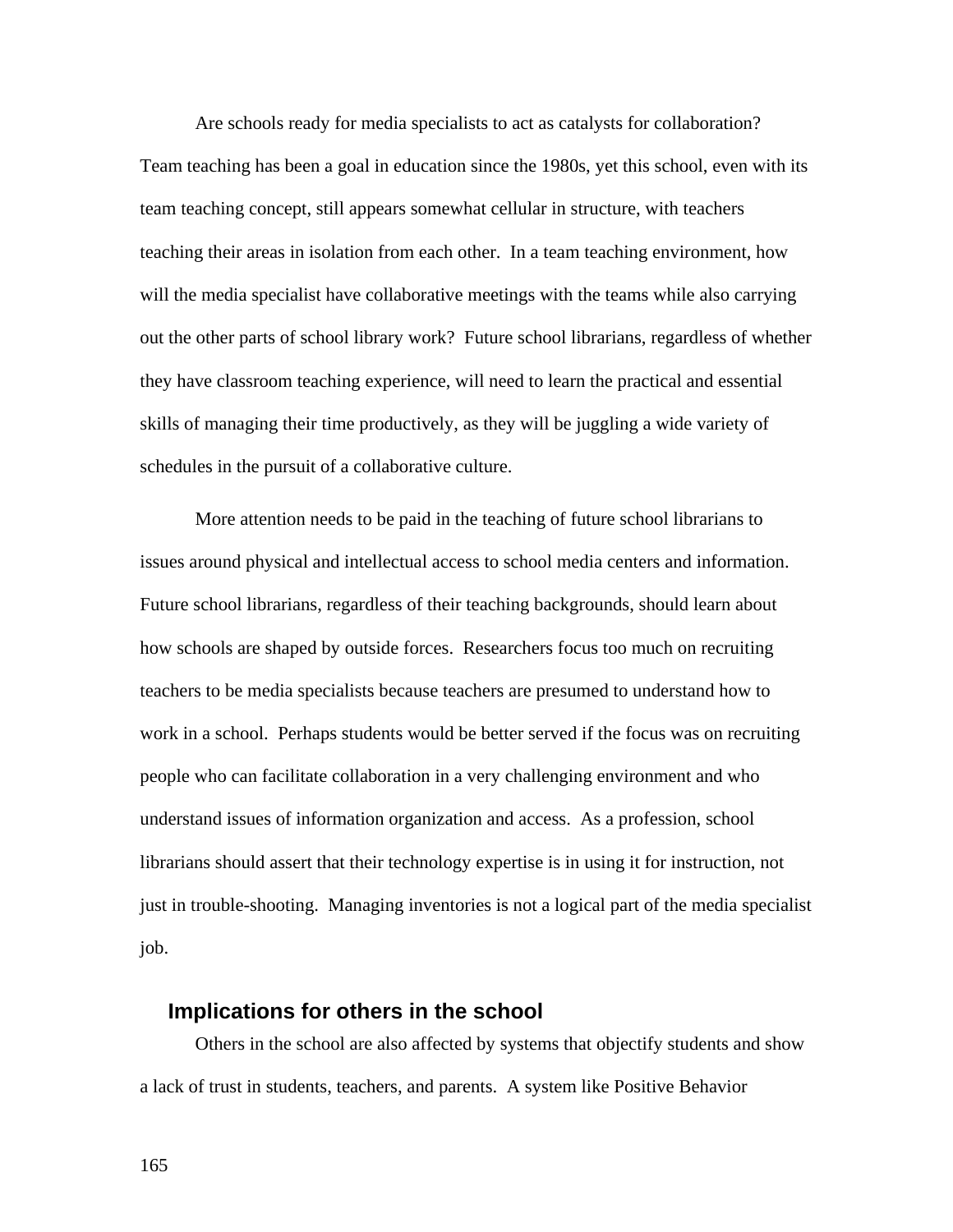Support, which has been adopted in more than 500 schools (Sugai & Horner, 2002), can have many positive effects in a school environment, but it can also objectify students. One way to mitigate the objectification might be to have students involved in determining the expected behaviors each year. This way, perhaps the system is not done to them. Systems like this are put in place partly to make up for the effects of very large schools, so an even better solution might be to work for smaller schools in the community.

If there is tension between school and district technology staff and educators over appropriate uses of technology, leaders in the school district (including media specialists) should look for opportunities for technology people to learn more about the pedagogical uses of technologies. Restructuring decision-making so that educators have more control over technological issues would also help in situations where IT people are making decisions that create instructional barriers. The school librarian can play a role in this restructuring by planning and implementing technology safety measures in lessons, much like what Eliza is hoping to accomplish with future lessons on Internet safety.

### **Future Work**

I have presented parts of this research at several conferences for researchers and for school librarians. Each time, I worried that I had not seen what was going on or that I had missed something. Each time, though, someone would tell me that my ideas helped them explain something that was going on in their media center or that they had not thought about these issues in exactly this way. Often, I get nods of recognition when I describe how a ruling relation affects the work. Practitioners recognize what I am saying.

In a future project, I hope to learn more about the student's work in the process of gaining access to the media center. It appears that a student who wants access to the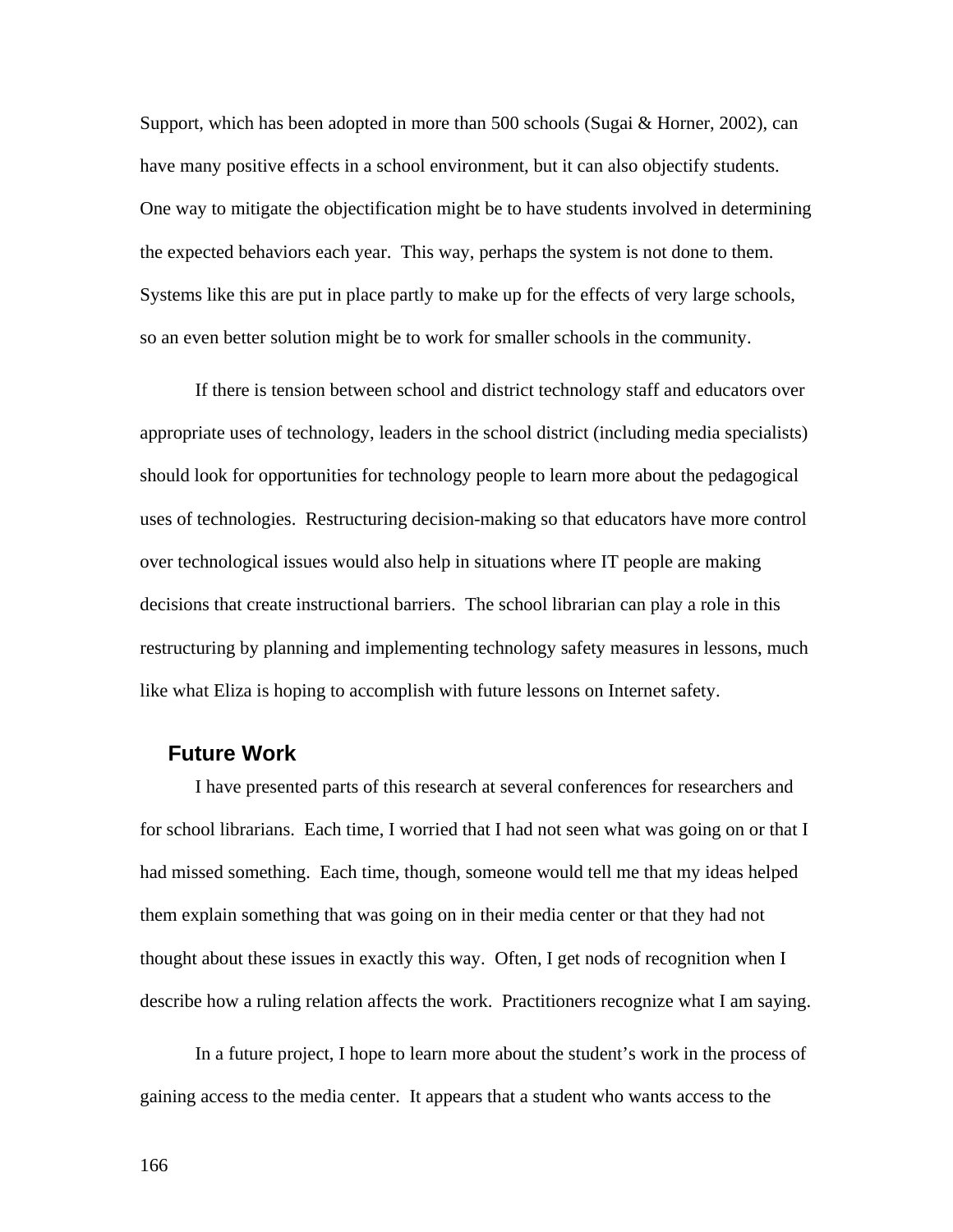media center outside of the team's reading core teacher scheduled time has to ask the teacher whose class he or she is in currently for a pass to the media center. This process has more loaded into it than people want to acknowledge, but knowledge of how that process is shaped cannot be uncovered through guesses and assumptions.

Although I consider this research to be student-centered, I was not deliberately starting from the standpoint of students. However, it is clear that the practice of going to the media center in groups and the practice of getting a hall pass to go to the media center both subject the student's reading choices to the gaze of others. Teachers already have access to information about what books students are checking out, but these practices also open up reading choices to the scrutiny of classmates. In a vulnerable time like middle school, I might ask whether students' more private information needs can be met in this environment.

The study has limitations. It cannot speak for all media specialists, nor can it speak for this particular media specialist now. All it can do is show how ruling relations shaped Eliza's work during a two month period and how those relations can be mapped to the larger ruling systems and institutions in place. It can show how her work has been made invisible and it can try to make that work visible.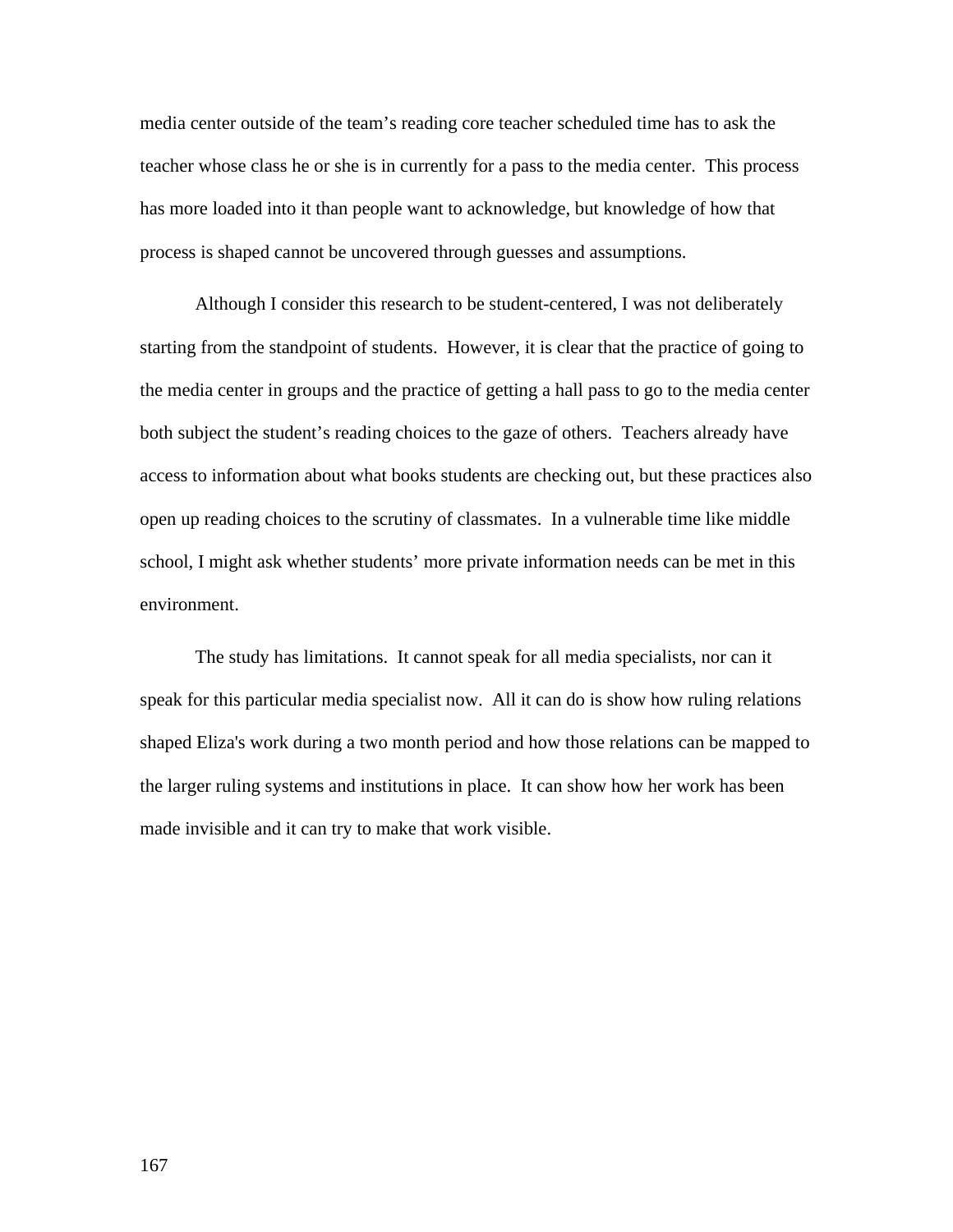# **REFERENCES**

- AASL. (1998). *Information Power: Building Partnerships for Learning*. Chicago: American Library Association.
- AASL. (2009). AASL best web sites for teaching and learning. Retrieved November 7, 2009, from http://www.ala.org/ala/mgrps/divs/aasl/guidelinesandstandards/bestlist/bestwebsit estop25.cfm.
- Achinstein, B. (2002). Conflict amid community: The micropolitics of teacher collaboration. *Teachers College Record, 104*(3), 421-455.
- Adams, K. S., & Christenson, S. L. (2000). Trust and the family-school relationship examination of parent-teacher differences in elementary and secondary grades. *Journal of School Psychology, 38*(5), 477-497.
- Alexander, L. B., Smith, R. C., & Carey, J. O. (2003). Education reform and the school library media specialist: Perceptions of principals. *Knowledge Quest, 32*(2), 10- 13.
- ALA. (2009). Welcome to the Newbery medal home page. Retrieved October 2009 from http://www.ala.org/ala/mgrps/divs/alsc/awardsgrants/bookmedia/newberymedal/n ewberymedal.cfm.
- Barack, L. (2005). Des Moines parents sub for librarians. *School Library Journal, 51*(5), 17-17.
- Booher-Jennings, J. (2005). Below the bubble: "Educational triage" and the Texas Accountability System. *American Educational Research Journal, 42*(2), 231-268.
- Brown, D. J. (2006). Working the system: Re-thinking the institutionally organized role of mothers and the reduction of "Risk" in child protection work. *Social Problems, 53*(3), 352-370.
- Bush, G. (2003). Safe haven. *Voice of Youth Advocates, 25*(6), 438-439.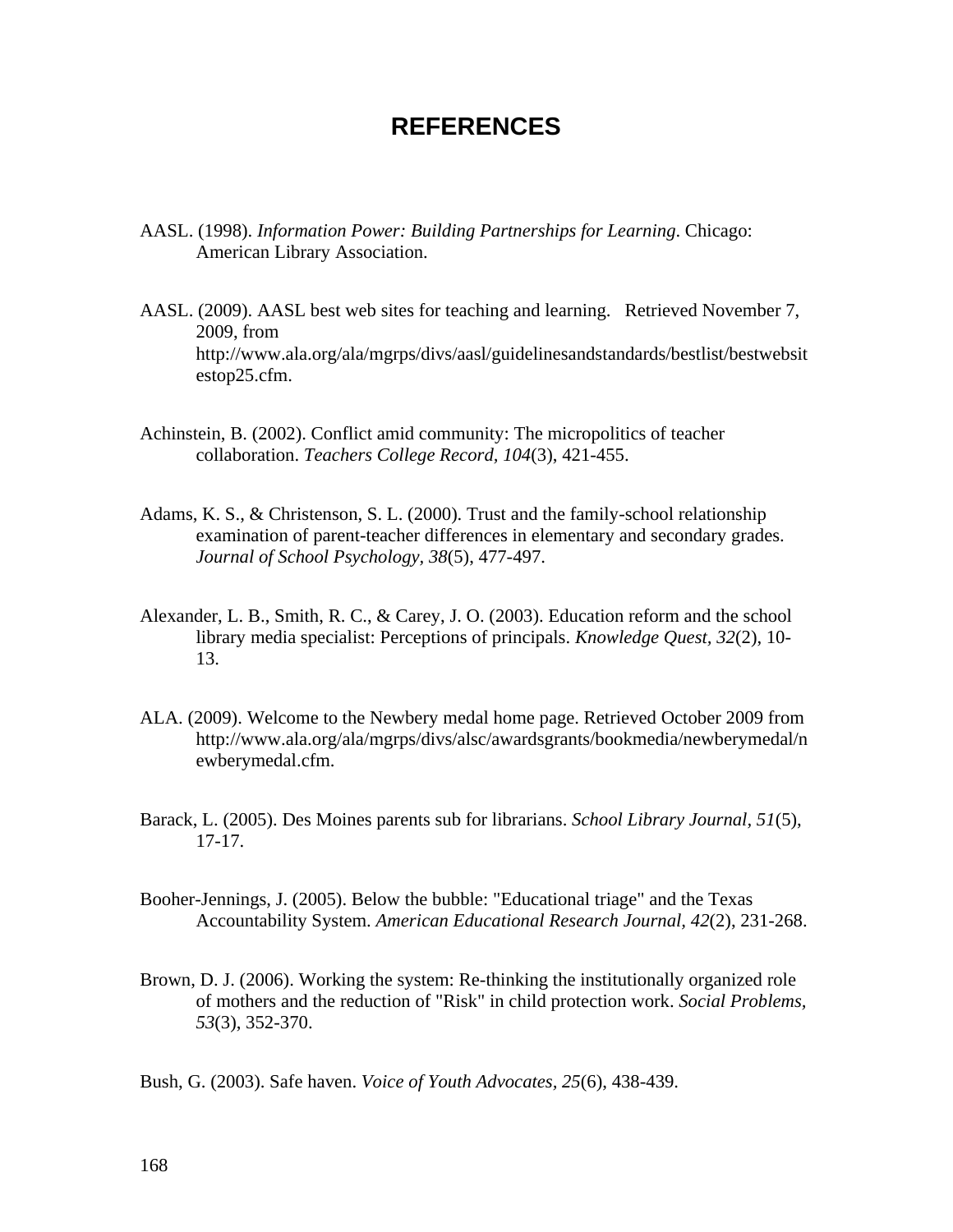- Campbell, M. L. (1998). Institutional ethnography and experience as data. *Qualitative Sociology, 21*(1), 55-73.
- Campbell, M. L., & Gregor, F. M. (2004). *Mapping social relations : a primer in doing institutional ethnography* (U.S. ed.). Walnut Creek, CA: AltaMira Press.
- Carefoot, L. (2003). Student access to the school library. *Teacher Librarian, 30*(4), 69- 71.
- Church, A. (2008). The instructional role of the library media specialist as perceived by elementary school principals. *School Library Media Research, 11*.
- Cleveland, L. (2007). Surviving the reading assessment paradox. *Teacher Librarian, 35*(2), 23-28.
- Cobb, P., & McClain, K. (2006). The collective mediation of a high-stakes accountability program: Communities and networks of practice. *Mind, Culture, and Activity, 13*(2), 80-100.
- Commanday, P. M. (1994). The hall pass. *Education Digest, 59*(8), 17.
- Conley, S., & Glasman, N. S. (2008). Fear, the school organization, and teacher evaluation. *Educational Policy, 22*(1), 63-85.
- Cunningham, J., & Gonzalez, L. (2009). Collaboration: The library media center and educational technology. *Teacher Librarian, 36*(5), 33-35.
- Deci, E. L., Koestner, R., & Ryan, R. M. (2001). Extrinsic rewards and intrinsic motivation in education: Reconsidered once again. *Review of Educational Research, 71*(1), 1-27.
- DeVault, M. L. (2000). Producing family time: Practices of leisure activity beyond the home. *Qualitative Sociology, 23*(4), 485-503.
- DeVault, M. L. (2006). Introduction: What is institutional ethnography? *Social Problems, 53*(3), 294-298.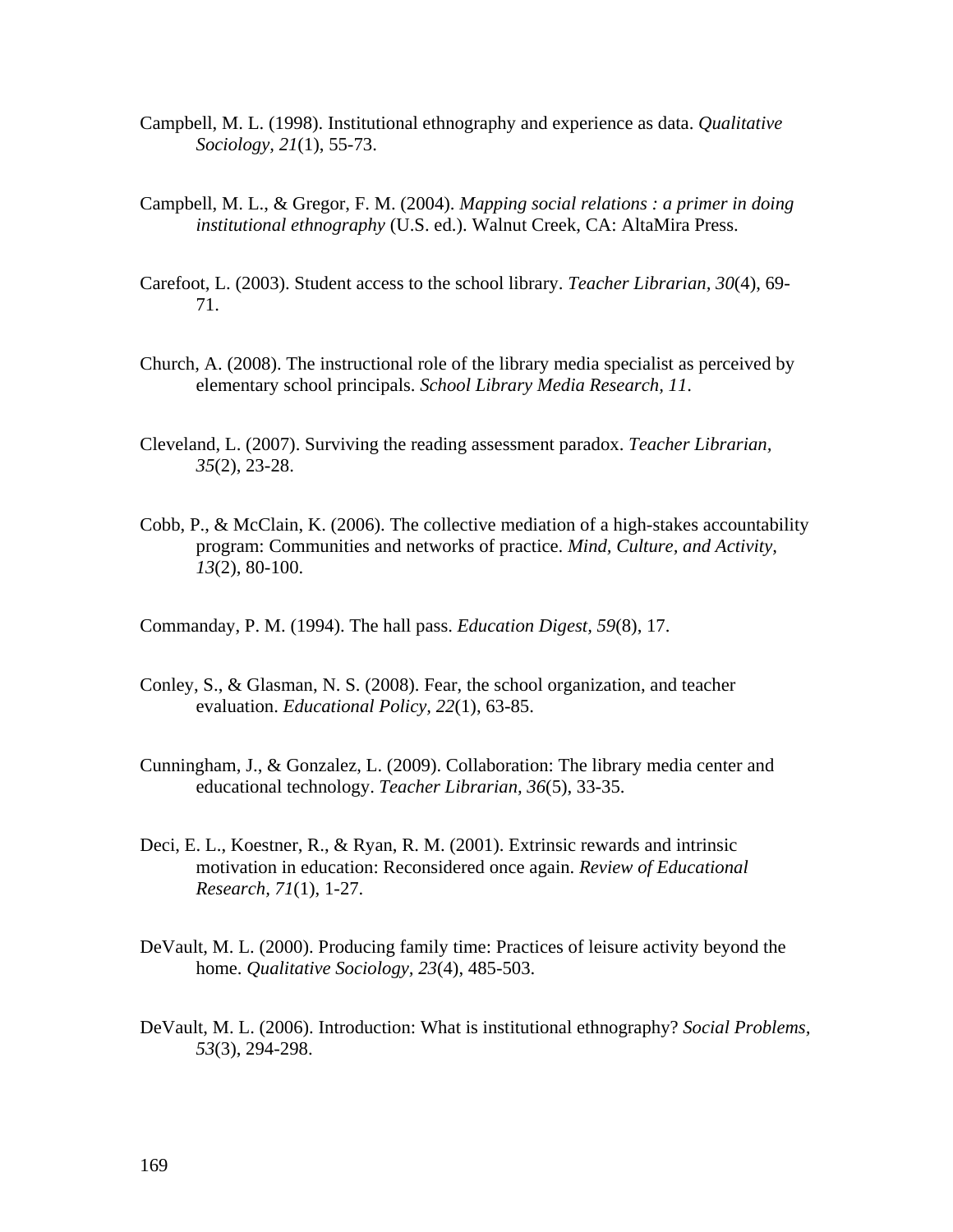- Drake, E. D. (2007). *The role of the school library media specialist in Michigan: Statewide survey of practices and perceptions.* Unpublished Dissertation, Michigan State University.
- Eberhart, G. M. (2008). Branch Closings and Budget Cuts Threaten Libraries Nationwide. *American Libraries, 39*(11), 22.
- Evans, W., Tokarczyk, J., & Rice, S. (2002). Block Scheduling: An Evaluation of Outcomes and Impact. *The Clearing House, 75*(6), 319-323.
- Evarts, L. (2006). The School Library as Sanctuary. *Voice of Youth Advocates, 29*(5), 404-406.
- Ewbank, A. D. (2008). The Elimination of Teacher-Librarians in Mesa: A Need of Advocacy. *Teacher Librarian, 36*(2), 8-9.
- Flagg, G. (2009). State budgets hammer public libraries nationwide. *American Libraries, 40*(8/9), 19-21.
- Foucault, M. (1995). *Discipline and punish : the birth of the prison* (2nd Vintage Books ed.). New York: Vintage Books.
- Goldberg, B., & Eberhart, G. M. (2007). May levy set for Jackson County libraries closing in April. *American Libraries, 38*(3), 14.
- Gramsci, A. (1988). *The Antonio Gramsci Reader*. New York: New York University Press.
- Granger, D. A. (2008). No Child Left Behind and the spectacle of failing schools: The mythology of contemporary school reform. *Educational Studies, 43*(3), 206-228.
- Greenwood, B. (2009). The Philadelphia story: 11 city libraries fight closure. *Information Today, 26*(3), 1, 46.
- Griffith, A. I., & Smith, D. E. (2005). *Mothering for schooling* (1st ed.). New York: RoutledgeFalmer.

Hartzell, G. (1997). The invisible school librarian. *School Library Journal*, 24-29.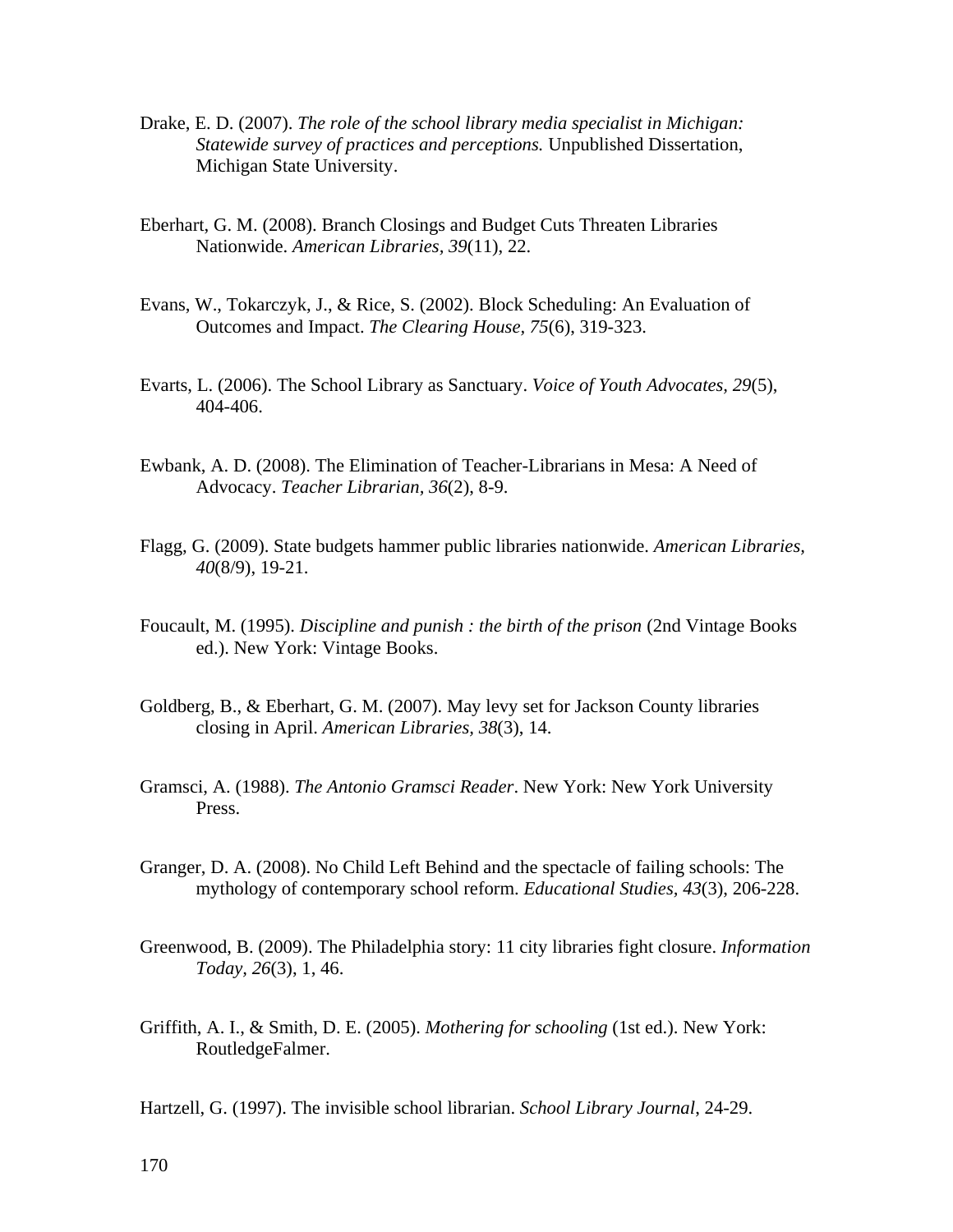- Hartzell, G. (2002). The principal's perceptions of school libraries and teacher-librarians. *School Libraries Worldwide, 8*(1), 92-110.
- Hirsh, S. G. (1999). Children's relevance criteria and information seeking on electronic resources. *Journal of the American Society for Information Science, 50*(14), 19.
- Huffman, S., Thurman, G., & Thomas, L. K. (2005). An investigation of block scheduling and school library media centers. *Reading Improvement, 42*(1), 3-15.
- Hughes-Hassell, S., & Hanson-Baldauf, D. (2008). Information and communication technology use by North Carolina school library media specialists: Perceived competencies and barriers. *School Library Media Research*.
- Johnson, D. (2007). What gets measured gets done. *Library Media Connection, 25*(7), 98.
- Kniffel, L., & Bailey Jr, C. W. (2009). Cuts, freezes widespread in academic libraries. *American Libraries, 40*(6/7), 28-29.
- Kohn, A. (2001). Fighting the Tests: A Practical Guide to Rescuing Our Schools. *Phi Delta Kappan, 82*(5), 348.
- Krashen, S. D. (2004). *The power of reading : insights from the research* (2nd ed.). Westport, Conn.: Libraries Unlimited.
- Kuhlman, A. F. (1938). Librarianship as a profession. *Peabody Journal of Education, 16*(2), 71-80.
- Lance, K. C. (2002a). How school librarians leave no child behind: The impact of school library media programs on academic achievement of U.S. public school students. *School Libraries in Canada, 22*(2), 3-6.
- Lance, K. C. (2002b). Impact of school library media programs on academic achievement. *Teacher Librarian, 29*(3), 29-34.
- Lance, K. C. (2002c). What research tells us about the importance of school libraries, *Knowledge Quest v. 31 no. 1 (September/October 2002 supp) p. 17-22*.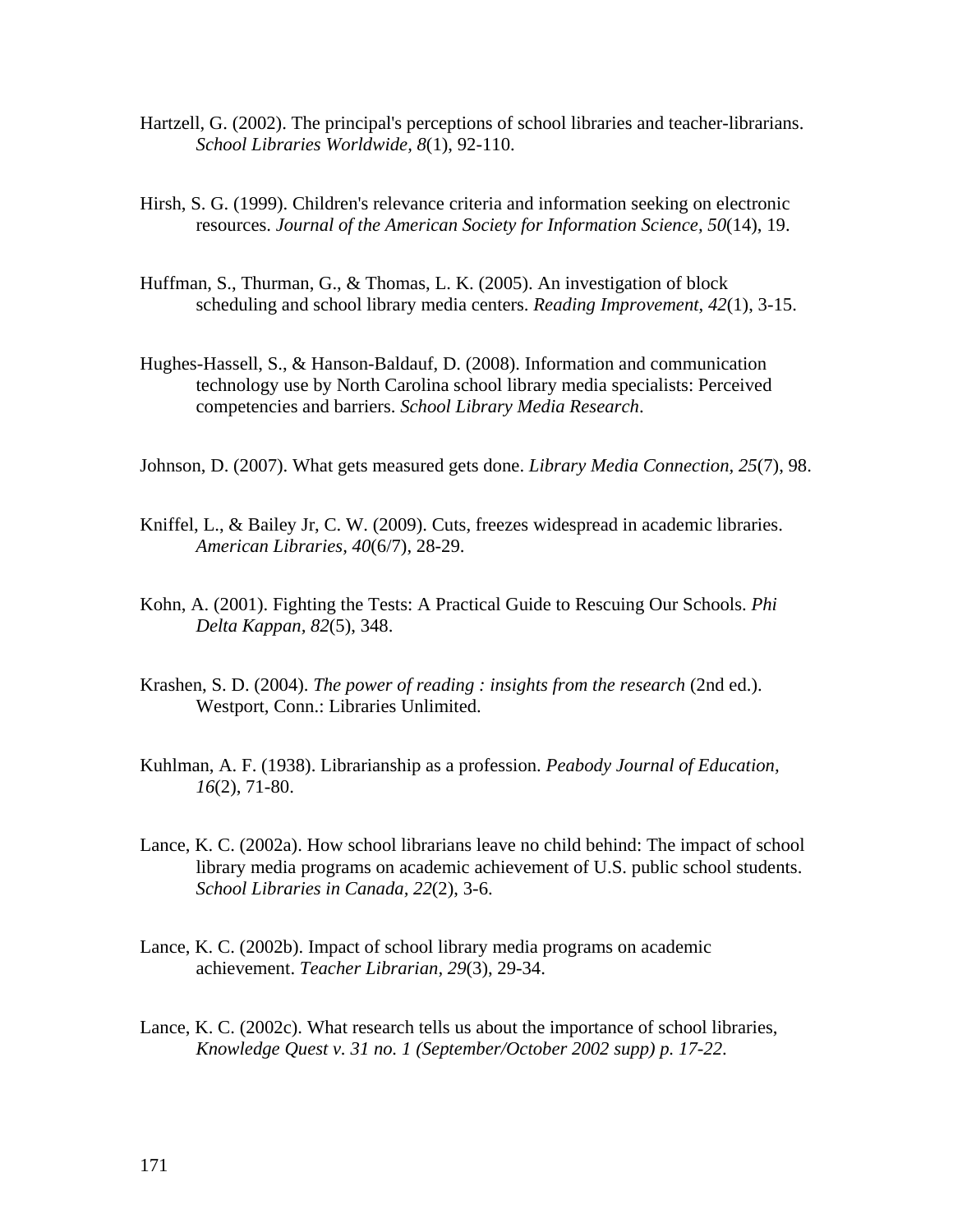- Lassen, S. R., Steele, M. M., & Sailor, W. (2006). The relationship of school-wide positive behavior support to academic achievement in AN Urban middle school. *Psychology in the Schools, 43*(6), 701-712.
- Loertscher, D. V. (1988). *Taxonomies of the school library media program*. Englewood, Colo.: Libraries Unlimited.
- Lortie, D. C. (1975). *Schoolteacher; a sociological study*. Chicago,: University of Chicago Press.
- McCoy, L. (2006). Keeping the institution in view: Working with interview accounts of everyday experience. In D. Smith (Ed.), *Institutional ethnography as practice* (pp. 109-125). Lanham: Rowman & Littlefield Publishers.

McFedries, P. (2003). Mobs R Us. *IEEE Spectrum, 40*(10), 56.

- McGhee, M. W., & Nelson, S. W. (2005). Sacrificing leaders, villainizing leadership: How educational accountability policies impair school leadership. *Phi Delta Kappan, 86*(5), 367.
- McKenzie, P. J., & Stooke, R. K. (2007). Producing storytime: A collectivist analysis of work in a complex communicative space. *The Library Quarterly, 77*(1), 3-20.
- Minke, K. M., & Anderson, K. J. (2005). Family-school collaboration and positive behavior support. *Journal of Positive Behavior Interventions, 7*(3), 181-185.
- Montiel-Overall, P. (2007). Research on teacher-librarian collaboration: An examination of underlying structures of models. *Library & Information Science Research*, 29, 277-292.
- Montiel-Overall, P. (2008). Teacher and librarian collaboration: A qualitative study. *Library & Information Science Research, 30*(2), 145-155.
- Montiel-Overall, P. (2009). Teachers' perceptions of teacher and librarian collaboration: Instrumentation development and validation. *Library & Information Science Research, 31*(3), 182-191.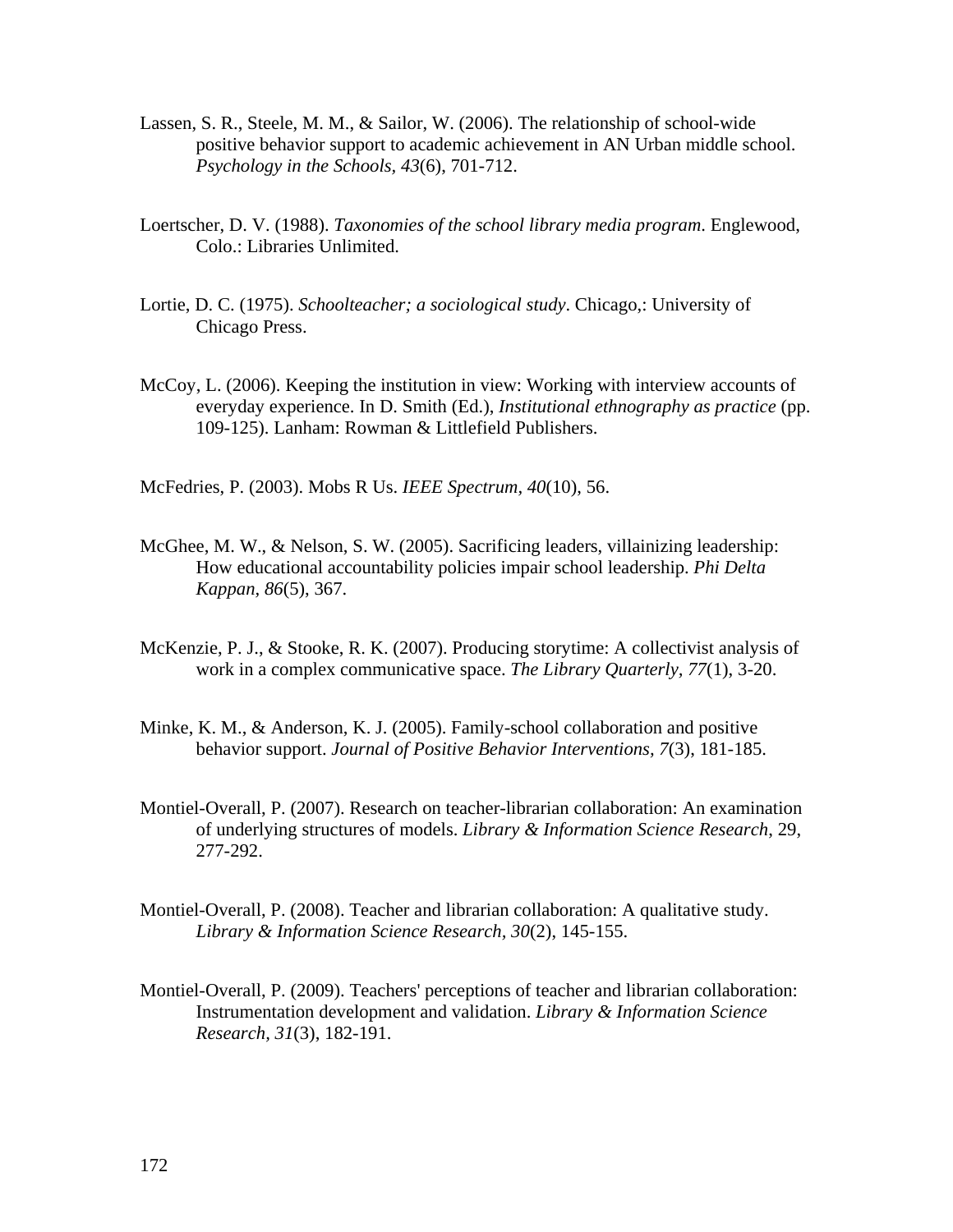- Morris, B. J., & Packard, A. (2007). The principal's support of classroom teacher-media specialist collaboration. *School Libraries Worldwide, 13*(1), 36-55.
- Nason, P. (1997). Telling tales out of school: The construction... *School Leadership & Management, 17*(1), 117.
- Neuman, D. (2003). Research in school library media for the next decade: Polishing the diamond. *Library Trends, 51*(4), 503-524.
- Oder, N., Blumenstein, L., Fialkoff, F., Hadro, J., & Lau-Whelan, D. (2009). Stanford libraries cut. *Library Journal, 134*(12), 15-15.
- Oder, N., Blumenstein, L., & Hadro, J. (2009). Temporary cuts at University of Wyoming. *Library Journal, 134*(18), 14-14.
- Parada, H., Barnoff, L., & Coleman, B. (2007). Negotiating 'professional agency': Social work and decision-making within the Ontario child welfare system. *Journal of Sociology and Social Welfare, 34*(4), 35-56.
- Powell, J. (1998). How incentives undermine performance.(Interview). *The Journal for Quality and Participation, v21*(n2), p6(8).
- Quinlan, E. (2008). Conspicuous invisibility: Shadowing as a data collection strategy. *Qualitative Inquiry, 14*(8), 1480-1499.
- Quinlan, E. (2009). The 'actualities' of knowledge work: An institutional ethnography of multi-disciplinary primary health care teams. *Sociology of Health and Illness, 31*(5), 625-641.
- Reay, D. (1998). *Class work : mothers' involvement in their children's primary schooling*. London: UCL Press.
- Rex, L. A., & Nelson, M. C. (2004). How teachers' professional identities position highstakes test preparation in their classrooms. *Teachers College Record, 106*(6), 1288-1331.
- Rosenfeld, E. & Loertscher, D. V. (2007). *Toward a 21st centure school library media program*. Lanham, Md; Scarecrow Press.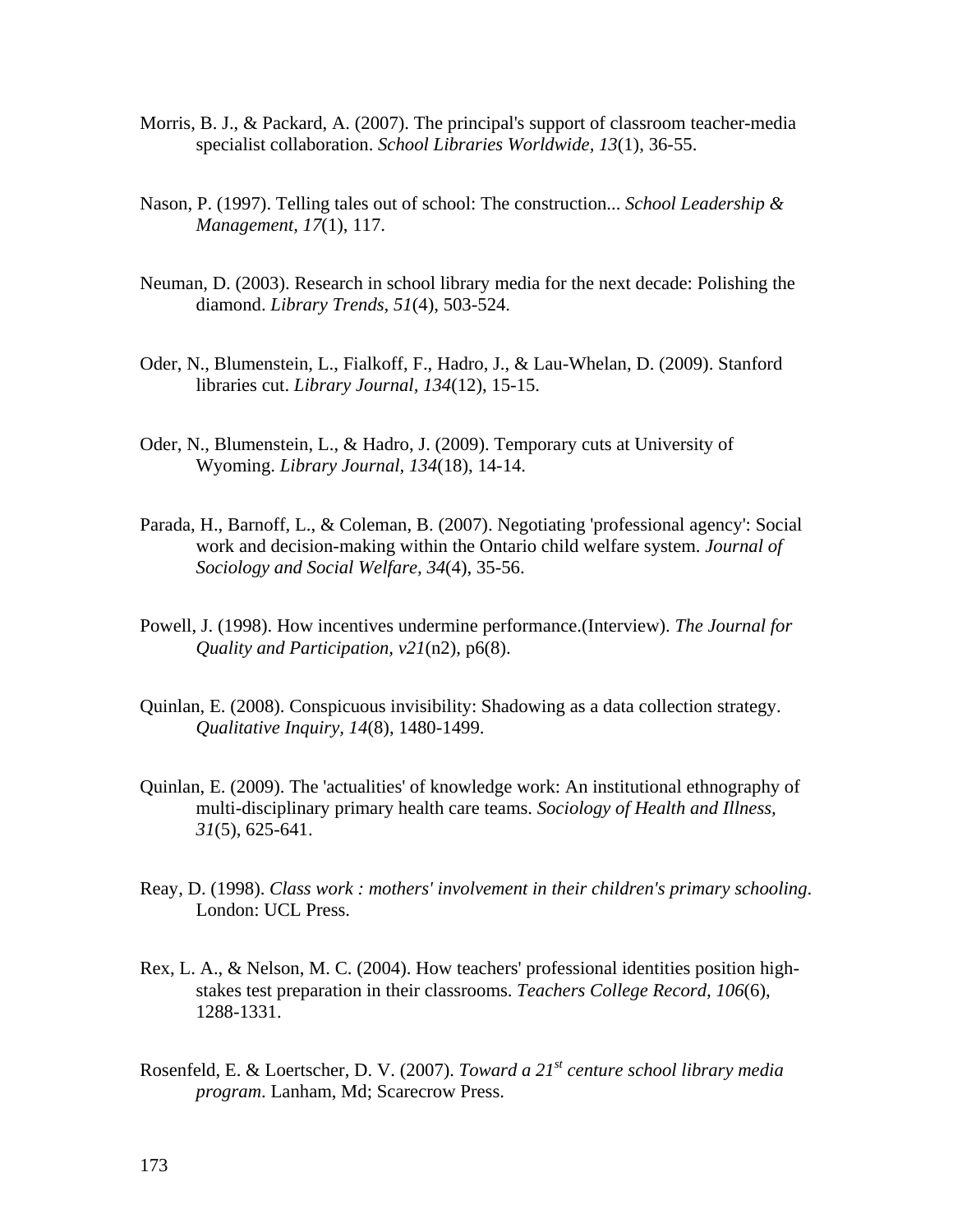- Sen, A., Burns, S., & Miller, D. C. (2009). *Teacher strategies to help fourth-graders having difficulty in reading: An international perspective*. Retrieved from http://nces.ed.gov/pubs2009/2009013.pdf.
- Shannon, D. M. (2008). School librarianship: career choice and recruitment. *Journal of Education for Library and Information Science, 49*(3), 210-229.
- Shores, L. (1956). Design for teacher education in instructional materials. *Peabody Journal of Education, 34*(2), 66-70.
- Small, R. V. (2005). Block scheduling. *School Library Media Research, 8*, 1.
- Smith, D. E. (1987). *The everyday world as problematic : a feminist sociology*. Boston: Northeastern University Press.
- Smith, D. E. (2005). *Institutional ethnography : a sociology for people*. Walnut Creek, CA: AltaMira Press.
- Stooke, R. (2005). OP-ED 'Many hands make light work' but 'too many cooks spoil the broth': representing literacy teaching as a 'job for experts' undermines efforts to involve parents. *Journal of Curriculum Studies, 37*(1), 3-10.
- Sugai, G., & Horner, R. (2002). The evolution of discipline practices: School-wide positive behavior supports. *Child and Family Behavior Therapy, 24*(1-2), 23-50.

Thomas, M. (2006). State of the nation. *School Library Journal, 52*(6), 56-62.

Todd, R. J., & Kuhlthau, C. C. (2005). Student learning through Ohio school libraries, Part 2: Faculty perceptions of effective school libraries. *School Libraries Worldwide, 11*(1), 89-110.

Trenton library plans to close all branches. (2008). *American Libraries, 39*(10), 25-26.